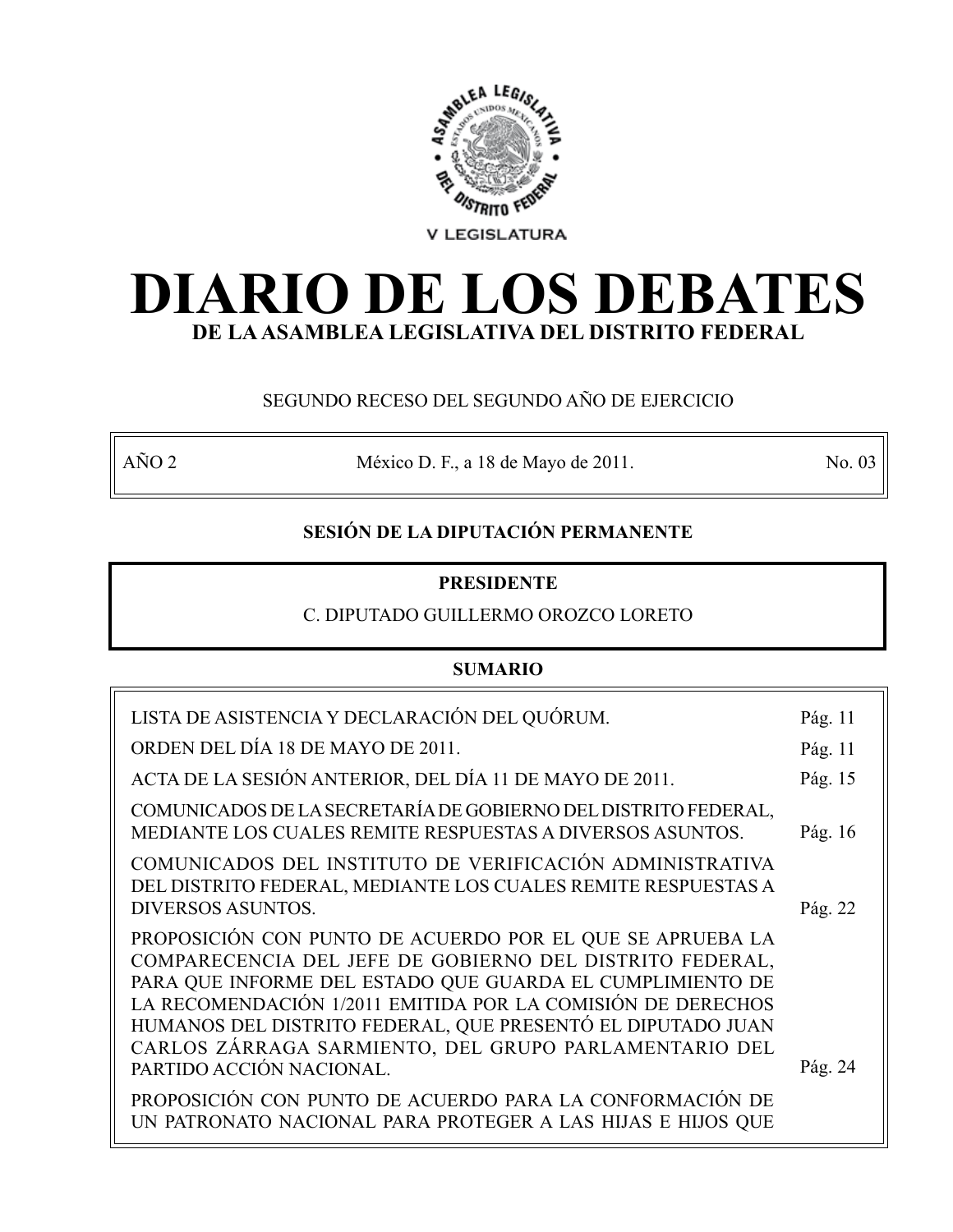QUEDARON SIN PROTECCIÓN POR EL COMBATE AL NARCOTRÁFICO, QUE PRESENTÓ LA DIPUTADA ANA ESTELA AGUIRRE Y JUÁREZ, DEL GRUPO PARLAMENTARIO DEL PARTIDO DEL TRABAJO. PROPOSICIÓN CON PUNTO DE ACUERDO A TRAVÉS DEL CUAL LA ASAMBLEA LEGISLATIVA DEL DISTRITO FEDERAL EXHORTA A SUSCRIBIR UN ACUERDO SOBRE LA AUTONOMÍA UNIVERSITARIA, QUE PRESENTÓ LA DIPUTADA ANA ESTELA AGUIRRE Y JUÁREZ A NOMBRE PROPIO Y DE LOS DIPUTADOS JOSÉ ARTURO LÓPEZ CÁNDIDO Y JUAN PABLO PÉREZ MEJÍA, DEL GRUPO PARLAMENTARIO DEL PARTIDO DEL TRABAJO. PROPOSICIÓN CON PUNTO DE ACUERDO MEDIANTE EL QUE SE EXHORTA AL TITULAR DE LA SECRETARÍA DE SEGURIDAD PÚBLICA, DR. MANUEL MONDRAGÓN Y KALB A EFECTO DE QUE SE IMPLEMENTE UN PROGRAMA DE SEGURIDAD O EN SU CASO SE INTENSIFIQUEN LOS QUE SE ESTÉN DESARROLLANDO, EN LOS SECTORES TLACOTAL E IZTACCÍHUATL EN LA DELEGACIÓN IZTACALCO, ASÍ COMO SE IMPLEMENTE UN CÓDIGO AGUILA EN LAS COLONIAS QUE SE SEÑALAN, DEBIDO AL INCREMENTO DE LA INCIDENCIA EN EL DELITO DE ROBO, QUE REMITIÓ EL DIPUTADO ERASTO ENSÁSTIGA SANTIAGO, DEL GRUPO PARLAMENTARIO DEL PARTIDO DE LA REVOLUCIÓN DEMOCRÁTICA. PROPOSICIÓN CON PUNTO DE ACUERDO POR EL QUE SE EXHORTA A LA HONORABLE ASAMBLEA LEGISLATIVA DEL DISTRITO FEDERAL V LEGISLATURA, A CELEBRAR UN CONVENIO DE COLABORACIÓN CON EL COLEGIO DE NOTARIOS DEL DISTRITO FEDERAL, ASOCIACIÓN CIVIL, A EFECTO DE PROMOVER Y FOMENTAR LA CREACIÓN DE SOCIEDADES COOPERATIVAS, A TRAVÉS DE LA RATIFICACIÓN DE FIRMAS DE LAS SOCIEDADES QUE SE CONSTITUYAN ANTE LOS FEDATARIOS DEL COLEGIO CON DESCUENTOS EN SUS HONORARIOS, QUE PRESENTÓ LA DIPUTADA LIZBETH EUGENIA ROSAS MONTERO A NOMBRE DE LA DIPUTADA ROCÍO BARRERA BADILLO, DEL GRUPO PARLAMENTARIO DEL PARTIDO DE LA REVOLUCIÓN DEMOCRÁTICA. PROPOSICIÓN CON PUNTO DE ACUERDO PARA EXHORTAR A LA CONSEJERÍA JURÍDICA Y DE SERVICIOS LEGALES DEL DISTRITO FEDERAL A ESTABLECER A TRAVÉS DE LA DIRECCIÓN DE ASUNTOS LEGALES, UNA OFICINA DE CADA UNO DE LOS 16 ÓRGANOS POLÍTICO ADMINISTRATIVOS DEL DISTRITO FEDERAL, PARA BRINDAR CON UN MAYOR ALCANCE A TODA LA CIUDADANÍA, LOS SERVICIOS DE ASESORÍA Y ASISTENCIA JURÍDICA DEL FUERO COMÚN, QUE PRESENTÓ LA DIPUTADA ALICIA VIRGINIA TÉLLEZ SÁNCHEZ A NOMBRE DEL DIPUTADO FIDEL LEONARDO SUÁREZ VIVANCO, DEL GRUPO PARLAMENTARIO DEL PARTIDO REVOLUCIONARIO INSTITUCIONAL. PROPOSICIÓN CON PUNTO DE ACUERDO RESPECTO A LA CONSTRUCCIÓN DE UNA EXTENSIÓN DE UN PUENTE PEATONAL EN EL CENTRO DE TRANSFERENCIA MODAL UBICADO EN PANTITLÁN, QUE PRESENTÓ LA Pág. 36 Pág. 34 Pág. 32 Pág. 29 Pág. 27

DIPUTADA VALENTINA VALIA BATRES GUADARRAMA A NOMBRE DE LA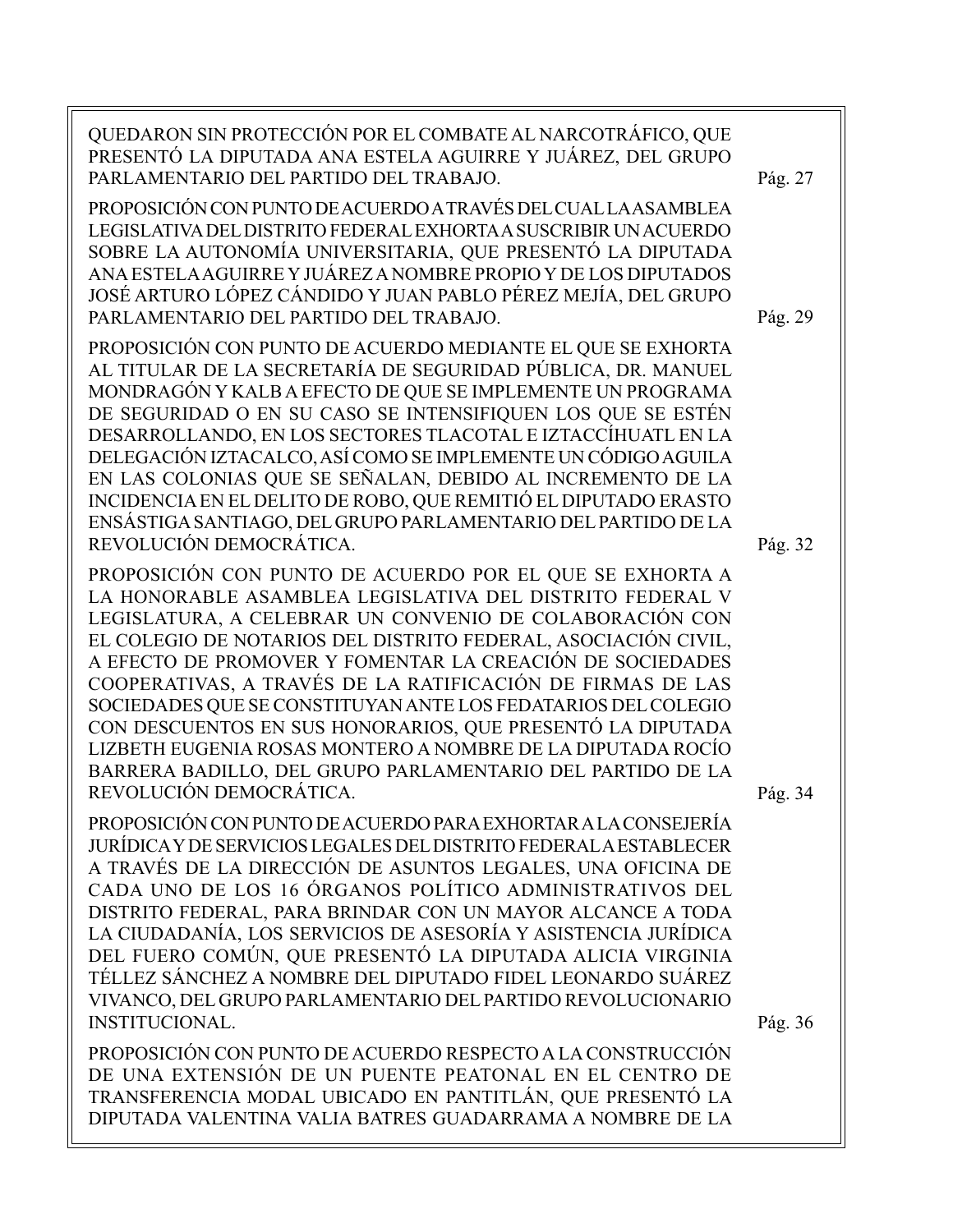| DIPUTADA MARÍA NATIVIDAD PATRICIA RAZO VÁZQUEZ, DEL GRUPO<br>PARLAMENTARIO DEL PARTIDO DE LA REVOLUCIÓN DEMOCRÁTICA.<br>PROPOSICIÓN CON PUNTO DE ACUERDO POR EL QUE SE EXHORTA AL                                                                                                                                                                                                                                                                                                                      | Pág. 37 |
|--------------------------------------------------------------------------------------------------------------------------------------------------------------------------------------------------------------------------------------------------------------------------------------------------------------------------------------------------------------------------------------------------------------------------------------------------------------------------------------------------------|---------|
| JEFE DELEGACIONAL DE TLALPAN C. HIGINIO CHÁVEZ GARCÍA A QUE EN<br>COORDINACIÓN CON EL INSTITUTO DE VERIFICACIÓN ADMINISTRATIVA<br>Y LA SECRETARÍA DE DESARROLLO URBANO Y VIVIENDA DEL DISTRITO<br>FEDERAL, SE PROCEDA CUANTO ANTES A LA VERIFICACIÓN DE LA OBRA                                                                                                                                                                                                                                        |         |
| UBICADA EN EL NÚMERO 24 DE LA SEGUNDA CERRADA PROLONGACIÓN<br>ABASOLO COLONIA FUENTES DE TEPEPAN, ASIMISMO DE CONFIRMARSE<br>LA IRREGULARIDAD DE DICHA OBRA PROCEDER A LA CLAUSURA Y<br>DEMOLICIÓN DE LA MISMA, QUE REMITIÓ EL DIPUTADO RAFAEL CALDERÓN                                                                                                                                                                                                                                                |         |
| JIMÉNEZ, DEL GRUPO PARLAMENTARIO DEL PARTIDO ACCIÓN NACIONAL.                                                                                                                                                                                                                                                                                                                                                                                                                                          | Pág. 40 |
| PROPOSICIÓN CON PUNTO DE ACUERDO POR EL QUE SE SOLICITA AL JEFE<br>DELEGACIONAL DE XOCHIMILCO, EL C. MANUEL GONZÁLEZ GONZÁLEZ,<br>INFORMACIÓN SOBRE EL ÍNDICE DE PERSONAS EN SITUACIÓN DE<br>CALLE QUE HAY EN SU DEMARCACIÓN Y LOS MECANISMOS QUE ESTÁ<br>APLICANDO CONJUNTAMENTE CON LA SECRETARÍA DE DESARROLLO<br>SOCIAL DEL DISTRITO FEDERAL PARA ERRADICAR DICHA PROBLEMÁTICA,<br>QUE REMITIÓ EL DIPUTADO RAFAEL CALDERÓN JIMÉNEZ, DEL GRUPO<br>PARLAMENTARIO DEL PARTIDO ACCIÓN NACIONAL.        | Pág. 42 |
| PROPOSICIÓN CON PUNTO DE ACUERDO POR EL QUE SE SOLICITA AL<br>JEFE DELEGACIONAL DE TLÁHUAC, EL C. RUBÉN ESCAMILLA SALINAS<br>INFORMACIÓN SOBRE EL ÍNDICE DE PERSONAS EN SITUACIÓN DE<br>CALLE QUE HAY EN SU DEMARCACIÓN Y LOS MECANISMOS QUE ESTÁ<br>APLICANDO CONJUNTAMENTE CON LA SECRETARÍA DE DESARROLLO<br>SOCIAL DEL DISTRITO FEDERAL PARA ERRADICAR DICHA PROBLEMÁTICA,<br>QUE REMITIÓ EL DIPUTADO RAFAEL CALDERÓN JIMÉNEZ, DEL GRUPO<br>PARLAMENTARIO DEL PARTIDO ACCIÓN NACIONAL.             | Pág. 43 |
| PROPOSICIÓN CON PUNTO DE ACUERDO POR EL QUE SE SOLICITA AL<br>JEFE DELEGACIONAL DE MILPA ALTA, EL C. FRANCISCO GARCÍA FLORES<br>INFORMACIÓN SOBRE EL ÍNDICE DE PERSONAS EN SITUACIÓN DE<br>CALLE QUE HAY EN SU DEMARCACIÓN Y LOS MECANISMOS QUE ESTÁ<br>APLICANDO CONJUNTAMENTE CON LA SECRETARÍA DE DESARROLLO<br>SOCIAL DEL DISTRITO FEDERAL PARA ERRADICAR DICHA PROBLEMÁTICA,<br>QUE REMITIÓ EL DIPUTADO RAFAEL CALDERÓN JIMÉNEZ, DEL GRUPO<br>PARLAMENTARIO DEL PARTIDO ACCIÓN NACIONAL.          | Pág. 44 |
| PROPOSICIÓN CON PUNTO DE ACUERDO POR EL QUE SE SOLICITA AL<br>JEFE DELEGACIONAL DE MAGDALENA CONTRERAS, EL C. EDUARDO<br>HERNÁNDEZ ROJAS INFORMACIÓN SOBRE EL ÍNDICE DE PERSONAS EN<br>SITUACIÓN DE CALLE QUE HAY EN SU DEMARCACIÓN Y LOS MECANISMOS<br>QUE ESTÁ APLICANDO CONJUNTAMENTE CON LA SECRETARÍA DE<br>DESARROLLO SOCIAL DEL DISTRITO FEDERAL PARA ERRADICAR DICHA<br>PROBLEMÁTICA, QUE REMITIÓ EL DIPUTADO RAFAEL CALDERÓN JIMÉNEZ,<br>DEL GRUPO PARLAMENTARIO DEL PARTIDO ACCIÓN NACIONAL. | Pág. 45 |
|                                                                                                                                                                                                                                                                                                                                                                                                                                                                                                        |         |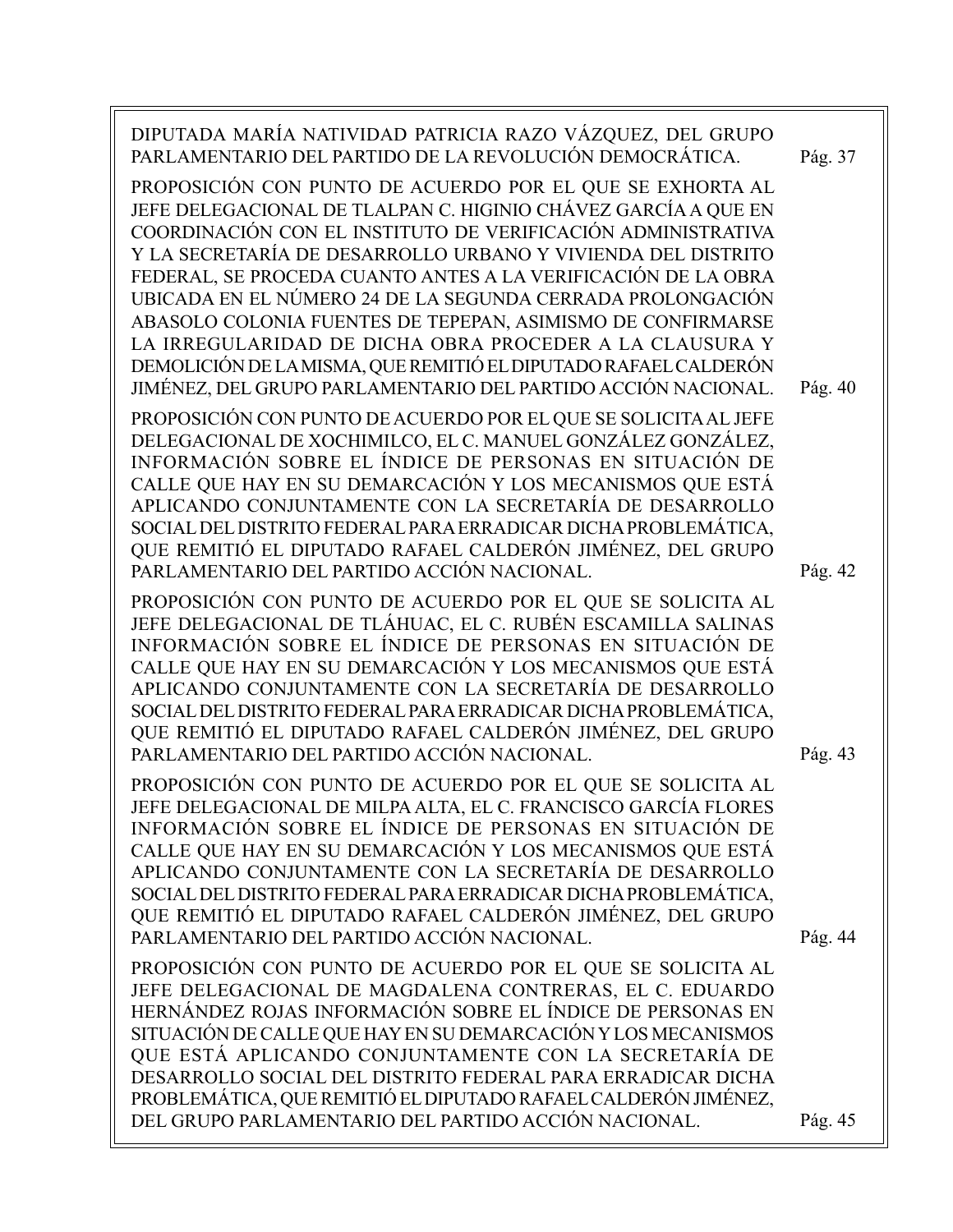| PROPOSICIÓN CON PUNTO DE ACUERDO POR EL QUE SE SOLICITA AL<br>JEFE DELEGACIONAL DE IZTACALCO, EL C. FRANCISCO JAVIER SÁNCHEZ<br>CERVANTES INFORMACIÓN SOBRE EL ÍNDICE DE PERSONAS EN SITUACIÓN<br>DE CALLE QUE HAY EN SU DEMARCACIÓN Y LOS MECANISMOS QUE ESTÁ<br>APLICANDO CONJUNTAMENTE CON LA SECRETARÍA DE DESARROLLO<br>SOCIAL DEL DISTRITO FEDERAL PARA ERRADICAR DICHA PROBLEMÁTICA,<br>QUE REMITIÓ EL DIPUTADO RAFAEL CALDERÓN JIMÉNEZ, DEL GRUPO<br>PARLAMENTARIO DEL PARTIDO ACCIÓN NACIONAL.                                                                                                                                                  | Pág. 46 |
|----------------------------------------------------------------------------------------------------------------------------------------------------------------------------------------------------------------------------------------------------------------------------------------------------------------------------------------------------------------------------------------------------------------------------------------------------------------------------------------------------------------------------------------------------------------------------------------------------------------------------------------------------------|---------|
| PROPOSICIÓN CON PUNTO DE ACUERDO POR EL QUE SE SOLICITA AL<br>JEFE DELEGACIONAL DE CUAUHTÉMOC, EL LIC. AGUSTÍN TORRES<br>PÉREZ INFORMACIÓN SOBRE EL ÍNDICE DE PERSONAS EN SITUACIÓN DE<br>CALLE QUE HAY EN SU DEMARCACIÓN Y LOS MECANISMOS QUE ESTÁ<br>APLICANDO CONJUNTAMENTE CON LA SECRETARÍA DE DESARROLLO<br>SOCIAL DEL DISTRITO FEDERAL PARA ERRADICAR DICHA PROBLEMÁTICA,<br>QUE REMITIÓ EL DIPUTADO RAFAEL CALDERÓN JIMÉNEZ, DEL GRUPO<br>PARLAMENTARIO DEL PARTIDO ACCIÓN NACIONAL.                                                                                                                                                             | Pág. 47 |
| PROPOSICIÓN CON PUNTO DE ACUERDO POR EL QUE SE SOLICITA AL<br>JEFE DELEGACIONAL DE COYOACÁN, EL LIC. RAÚL ANTONIO FLORES<br>GARCÍA INFORMACIÓN SOBRE EL ÍNDICE DE PERSONAS EN SITUACIÓN<br>DE CALLE QUE HAY EN SU DEMARCACIÓN Y LOS MECANISMOS QUE ESTÁ<br>APLICANDO CONJUNTAMENTE CON LA SECRETARÍA DE DESARROLLO<br>SOCIAL DEL DISTRITO FEDERAL PARA ERRADICAR DICHA PROBLEMÁTICA,<br>QUE REMITIÓ EL DIPUTADO RAFAEL CALDERÓN JIMÉNEZ, DEL GRUPO<br>PARLAMENTARIO DEL PARTIDO ACCIÓN NACIONAL.                                                                                                                                                         | Pág. 49 |
| PROPOSICIÓN CON PUNTO DE ACUERDO POR EL QUE SE SOLICITA AL<br>JEFE DELEGACIONAL DE ÁLVARO OBREGÓN, EL C. EDUARDO SANTILLÁN<br>PÉREZ INFORMACIÓN SOBRE EL ÍNDICE DE PERSONAS EN SITUACIÓN DE<br>CALLE QUE HAY EN SU DEMARCACIÓN Y LOS MECANISMOS QUE ESTÁ<br>APLICANDO CONJUNTAMENTE CON LA SECRETARÍA DE DESARROLLO<br>SOCIAL DEL DISTRITO FEDERAL PARA ERRADICAR DICHA PROBLEMÁTICA,<br>QUE REMITIÓ EL DIPUTADO RAFAEL CALDERÓN JIMÉNEZ, DEL GRUPO<br>PARLAMENTARIO DEL PARTIDO ACCIÓN NACIONAL.                                                                                                                                                        | Pág. 50 |
| PROPOSICIÓN CON PUNTO DE ACUERDO POR EL QUE SE EXHORTA AL<br>SECRETARIO DE DESARROLLO SOCIAL DEL DISTRITO FEDERAL, C. MARTÍ<br>BATRES GUADARRAMA Y AL SECRETARIO DE SEGURIDAD PÚBLICA DEL<br>DISTRITO FEDERAL, DR. MANUEL MONDRAGÓN Y KALB PARA QUE EN EL<br>ÁMBITO DE SUS RESPECTIVAS FACULTADES Y COMPETENCIAS IMPLEMENTE<br>LAS MEDIDAS NECESARIAS A FIN DE GARANTIZAR Y RESPETAR LA GUÍA<br>BRAILLEY RAMPAS DE ACCESO INSTALADAS EN EL DENOMINADO BARRIO<br>DE LOS CIEGOS, QUE PRESENTÓ EL DIPUTADO CRISTIAN VARGAS SÁNCHEZ<br>A NOMBRE DE LA DIPUTADA AXEL VÁZQUEZ BURGUETTE, DEL GRUPO<br>PARLAMENTARIO DEL PARTIDO REVOLUCIONARIO INSTITUCIONAL Y |         |
| PARTIDO NUEVA ALIANZA, RESPECTIVAMENTE.                                                                                                                                                                                                                                                                                                                                                                                                                                                                                                                                                                                                                  | Pág. 51 |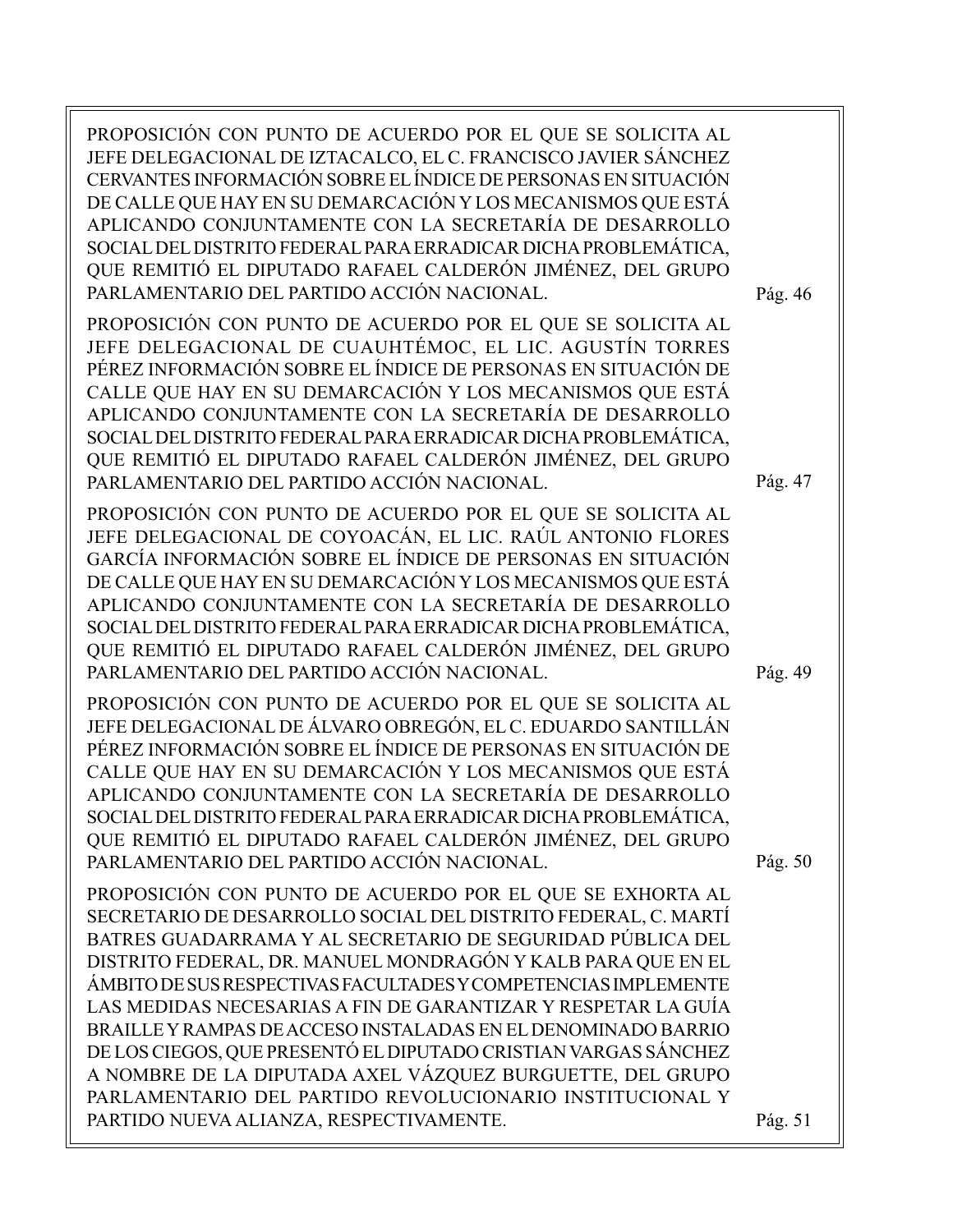| PROPOSICIÓN CON PUNTO DE ACUERDO MEDIANTE EL QUE SE EXHORTA<br>AL DIRECTOR GENERAL DE GOBIERNO DEL DISTRITO FEDERAL, AL<br>SECRETARIO DE DESARROLLO URBANO Y VIVIENDA, AL SECRETARIO<br>DE TRANSPORTES Y VIALIDAD, AL DIRECTOR GENERAL DEL INSTITUTO<br>DE VIVIENDA DEL DISTRITO FEDERAL Y AL JEFE DELEGACIONAL EN<br>IZTACALCO A QUE SE DÉ CUMPLIMIENTO AL ACUERDO SUSCRITO<br>RESPECTO DEL PREDIO UBICADO EN EL NÚMERO 135 DE LA CALLE 5 EN<br>LA COLONIA AGRÍCOLA PANTITLÁN DE LA DELEGACIÓN IZTACALCO,<br>QUE PRESENTÓ LA DIPUTADA VALENTINA VALIA BATRES GUSDARRAMA<br>A NOMBRE DEL DIPUTADO ERASTO ENSÁSTIGA SANTIAGO, DEL GRUPO<br>PARLAMENTARIO DEL PARTIDO DE LA REVOLUCIÓN DEMOCRÁTICA.                                                                                                                                            | Pág. 53 |
|----------------------------------------------------------------------------------------------------------------------------------------------------------------------------------------------------------------------------------------------------------------------------------------------------------------------------------------------------------------------------------------------------------------------------------------------------------------------------------------------------------------------------------------------------------------------------------------------------------------------------------------------------------------------------------------------------------------------------------------------------------------------------------------------------------------------------------------------|---------|
| PROPOSICIÓN CON PUNTO DE ACUERDO PARA EXHORTAR AL LICENCIADO<br>ENRIQUE VARGAS ANAYA, A FIN DE QUE SE IMPLEMENTE UN PROGRAMA<br>PARA LA CONSERVACIÓN Y EL MANTENIMIENTO CORRECTIVO Y<br>PREVENTIVO A LAS ÁREAS VERDES DE LOS JARDINES Y PARQUES<br>QUE SE ENCUENTRAN EN LAS SIGUIENTES COLONIAS DENTRO DE LA<br>DEMARCACIÓN DE AZCAPOTZALCO: DEL GAS, NUEVA SANTA MARÍA,<br>CLAVERÍA Y PASTEROS, QUE PRESENTÓ EL DIPUTADO JORGE PALACIOS<br>ARROYO, DEL GRUPO PARLAMENTARIO DEL PARTIDO ACCIÓN NACIONAL.                                                                                                                                                                                                                                                                                                                                     | Pág. 55 |
| PROPOSICIÓN CON PUNTO DE ACUERDO POR EL QUE SE EXHORTA AL<br>JEFE DE GOBIERNO DEL DISTRITO FEDERAL, LICENCIADO MARCELO LUIS<br>EBRARD CASAUBON, CON LA FINALIDAD DE QUE INSTRUYA AL TITULAR<br>DE LA OFICIALÍA MAYOR PARA QUE INTERVENGA EN LOS ACTOS DE ACOSO<br>LABORAL AL INTERIOR DE LA SECRETARÍA DE CULTURA, QUE PRESENTÓ<br>EL DIPUTADO JORGE PALACIOS ARROYO, DEL GRUPO PARLAMENTARIO<br>DEL PARTIDO ACCIÓN NACIONAL.                                                                                                                                                                                                                                                                                                                                                                                                                | Pág. 57 |
| PROPOSICIÓN CON PUNTO DE ACUERDO PARA EXHORTAR AL CONGRESO<br>FEDERAL PARA QUE APRUEBE A LA BREVEDAD LA PROPUESTA DE REFORMA<br>POLÍTICA ENVIADA POR EL SENADO A LA CÁMARA DE DIPUTADOS, QUE<br>PRESENTÓ EL DIPUTADO CARLO FABIÁN PIZANO SALINAS, DEL GRUPO<br>PARLAMENTARIO DEL PARTIDO ACCIÓN NACIONAL                                                                                                                                                                                                                                                                                                                                                                                                                                                                                                                                     | Pág. 58 |
| PROPOSICIÓN CON PUNTO DE ACUERDO POR EL QUE SE EXHORTA<br>RESPETUOSAMENTE AL TITULAR DE LA PROCURADURÍA GENERAL DE<br>JUSTICIA DEL DISTRITO FEDERAL, PARA QUE INICIE UNA INVESTIGACIÓN<br>Y SE TOMEN LAS ACCIONES NECESARIAS RESPECTO DE LOS HECHOS QUE<br>SE SUSCITAN EN EL SEGUNDO CALLEJÓN DE MANZANARES ASÍ COMO EN<br>LOS DIVERSOS INMUEBLES Y ESTABLECIMIENTOS MERCANTILES QUE AHÍ<br>SE UBICAN, MEJOR CONOCIDO COMO EL CARRUSEL COLONIA MERCED<br>BALBUENA EN LA DELEGACIÓN VENUSTIANO CARRANZA DE ESTA<br>CIUDAD, POR LA POSIBLE COMISIÓN DE LOS DELITOS DE CORRUPCIÓN<br>DE MENORES DE EDAD, LENOCINIO Y TRATA DE PERSONAS, COMETIDOS<br>EN CONTRA DE MUJERES Y NIÑAS, QUE PRESENTÓ LA DIPUTADA ANA<br>ESTELA AGUIRRE Y JUÁREZ A NOMBRE DE LA DIPUTADA BEATRIZ ROJAS<br>MARTÍNEZ, DEL GRUPO PARLAMENTARIO DEL PARTIDO DEL TRABAJO Y |         |
| DE LA REVOLUCIÓN DEMOCRÁTICA, RESPECTIVAMENTE.                                                                                                                                                                                                                                                                                                                                                                                                                                                                                                                                                                                                                                                                                                                                                                                               | Pág. 60 |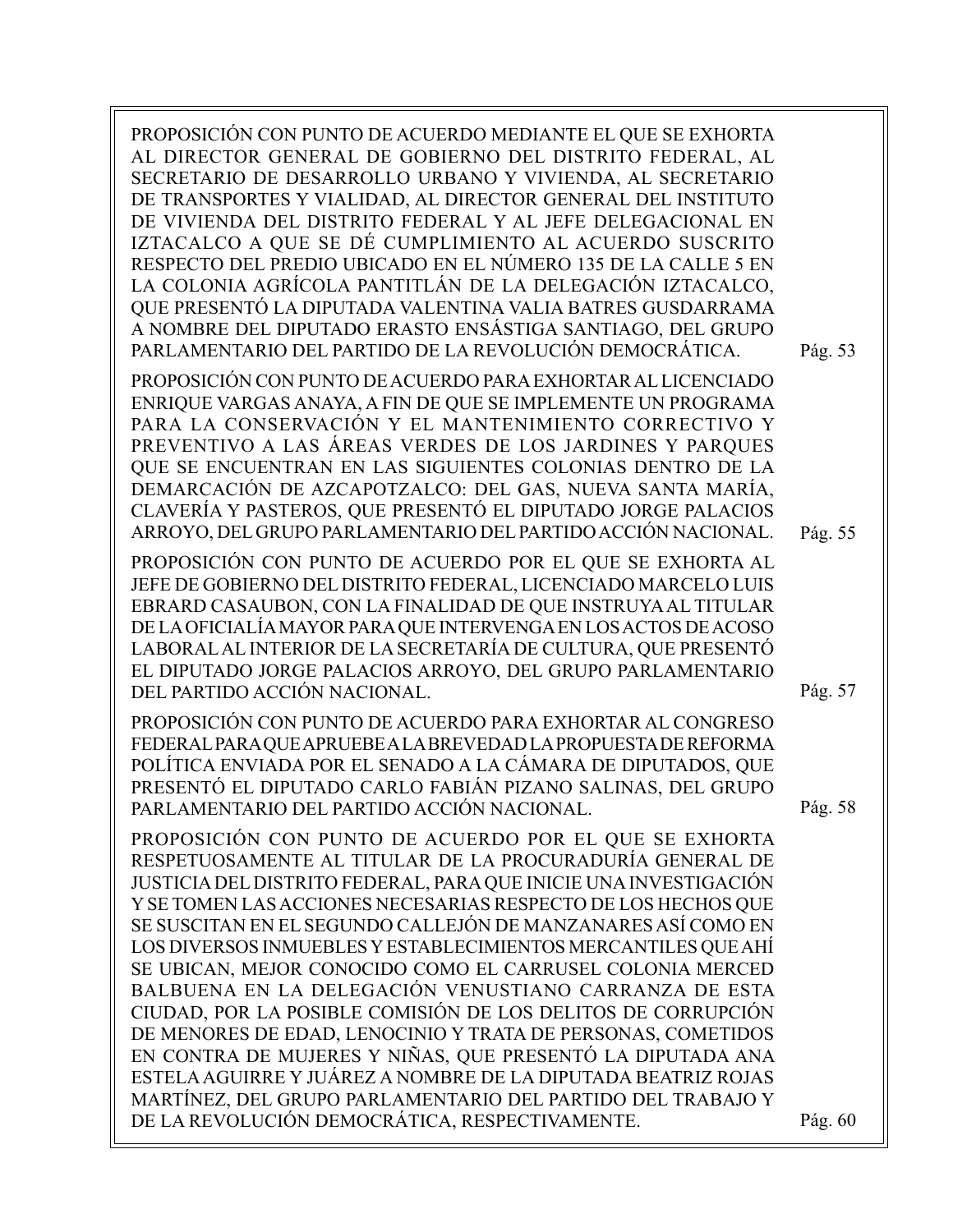| PROPOSICIÓN CON PUNTO DE ACUERDO POR EL QUE SE EXHORTA RESPETU-<br>OSAMENTE AL TITULAR DE LA SECRETARÍA DE DESARROLLO URBANO Y<br>VIVIENDA, ARQUITECTO FELIPE LEAL FERNÁNDEZ A INSTALAR LA MESA<br>DE TRABAJO CON LAS PERSONAS FÍSICAS Y MORALES INCORPORADAS AL<br>PROGRAMA DE REORDENAMIENTO DE ANUNCIOS Y RECUPERACIÓN DE LA<br>IMAGEN URBANA DEL DISTRITO FEDERAL, ANTES DEL 21 DE MAYO DE 2011,<br>QUE PRESENTÓ LA DIPUTADA LIZBETH EUGENIA ROSAS MONTERO A NOMBRE<br>DEL DIPUTADO GUILLERMO SÁNCHEZ TORRES, DEL GRUPO PARLAMENTARIO<br>DEL PARTIDO DE LA REVOLUCIÓN DEMOCRÁTICA. | Pág. 63 |
|----------------------------------------------------------------------------------------------------------------------------------------------------------------------------------------------------------------------------------------------------------------------------------------------------------------------------------------------------------------------------------------------------------------------------------------------------------------------------------------------------------------------------------------------------------------------------------------|---------|
| PROPOSICIÓN CON PUNTO DE ACUERDO PARA CITAR A COMPARECER<br>ANTE LA COMISIÓN DE TRANSPARENCIA DE LA GESTIÓN DE LA ASAMBLEA<br>LEGISLATIVA DEL DISTRITO FEDERAL, AL CIUDADANO DEMETRIO SODI<br>DE LA TIJERA, JEFE DELEGACIONAL EN MIGUEL HIDALGO, QUE PRESENTÓ<br>EL DIPUTADO CRISTIAN VARGAS SÁNCHEZ, DEL GRUPO PARLAMENTARIO<br>DEL PARTIDO REVOLUCIONARIO INSTITUCIONAL.                                                                                                                                                                                                             | Pág. 65 |
| PROPOSICIÓN CON PUNTO DE ACUERDO PARA SOLICITAR AL C. MARCELO<br>LUIS EBRARD CASAUBON, JEFE DE GOBIERNO DEL DISTRITO FEDERAL,<br>GIRE LAS INSTRUCCIONES PERTINENTES Y NECESARIAS PARA QUE SE<br>CUMPLA CON LO ESTABLECIDO EN LA LEY DE PARTICIPACIÓN CIUDADANA<br>REFERENTE AL CAPÍTULO DE LOS APOYOS MATERIALES, QUE PRESENTÓ<br>LA DIPUTADA LIZBETH EUGENIA ROSAS MONTERO, DEL GRUPO<br>PARLAMENTARIO DEL PARTIDO DE LA REVOLUCIÓN DEMOCRÁTICA.                                                                                                                                      | Pág. 67 |
| PROPOSICIÓN CON PUNTO DE ACUERDO PARA SOLICITAR AL C. MANUEL<br>MONDRAGÓN Y KALB, SECRETARIO DE SEGURIDAD PÚBLICA DEL<br>DISTRITO FEDERAL, UN INFORME POR ESCRITO EN DONDE SE DETALLE<br>LA SITUACIÓN DE LAS MULTAS DERIVADAS DE LA INVASIÓN DE LOS<br>CRUCES DE CORTESÍA, ASÍ COMO PARA INTENSIFICAR LA VIGILANCIA E<br>INFRACCIONES DE QUIENES INFRINJAN EL REGLAMENTO DE TRÁNSITO<br>SOBRE TAL DISPOSICIÓN, QUE PRESENTÓ LA DIPUTADA LIZBETH EUGENIA<br>ROSAS MONTERO, DEL GRUPO PARLAMENTARIO DEL PARTIDO DE LA<br>REVOLUCIÓN DEMOCRÁTICA                                          | Pág. 68 |
| PROPOSICIÓN CON PUNTO DE ACUERDO PARA SOLICITAR AL C. MANUEL<br>MONDRAGÓN Y KALB, SECRETARIO DE SEGURIDAD PÚBLICA DEL<br>DISTRITO FEDERAL, UN INFORME POR ESCRITO EN DONDE SE DETALLE<br>LA SITUACIÓN DE LA RED DE SEMÁFOROS EN EL DISTRITO FEDERAL, QUE<br>PRESENTÓ LA DIPUTADA LIZBETH EUGENIA ROSAS MONTERO, DEL GRUPO<br>PARLAMENTARIO DEL PARTIDO DE LA REVOLUCIÓN DEMOCRÁTICA.                                                                                                                                                                                                   | Pág. 69 |
| PROPOSICIÓN CON PUNTO DE ACUERDO PARA SOLICITAR AL C. ELÍAS<br>MIGUEL MORENO BRIZUELA, SECRETARIO DE PROTECCIÓN CIVIL DEL<br>DISTRITO FEDERAL, REALICE UNA JORNADA INTEGRAL DE DESAZOLVE EN<br>DIVERSAS COLONIAS DE LA DELEGACIÓN GUSTAVO A. MADERO, CON LA<br>FINALIDAD DE EVITAR POSIBLES INUNDACIONES QUE PONGAN EN RIESGO<br>VIDAS Y PATRIMONIO DE MADERENSES, QUE PRESENTÓ LA DIPUTADA<br>LIZBETH EUGENIA ROSAS MONTERO, DEL GRUPO PARLAMENTARIO DEL<br>PARTIDO DE LA REVOLUCIÓN DEMOCRÁTICA.                                                                                     | Pág. 70 |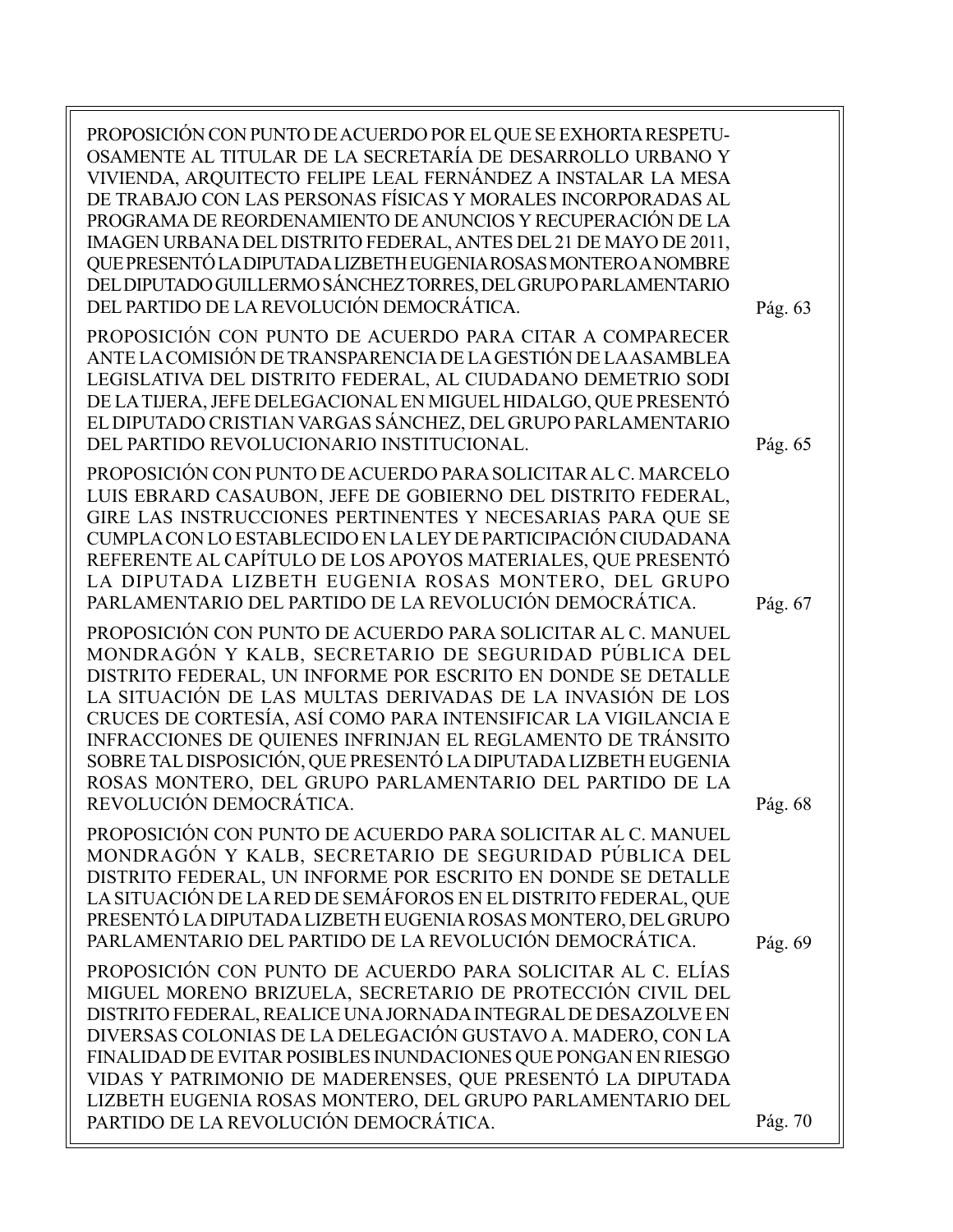PROPOSICIÓN CON PUNTO DE ACUERDO PARA EXHORTAR AL GOBIERNO DEL DISTRITO FEDERAL Y A LAS 16 DELEGACIONES POLÍTICAS TOMEN LAS MEDIDAS NECESARIAS PARA QUE SE ORDENE EL COMERCIO INFORMAL EN LAS AFUERAS Y PERIFERIAS INMEDIATAS DE LOS CENTROS ESCOLARES PÚBLICOS Y PRIVADOS DE TODOS LOS NIVELES, ASÍ COMO EN LOS HOSPITALES, UBICADOS EN NUESTRA CIUDAD, QUE PRESENTÓ EL DIPUTADO CARLOS AUGUSTO MORALES LÓPEZ, DEL GRUPO PARLAMENTARIO DEL PARTIDO DE LA REVOLUCIÓN DEMOCRÁTICA. PROPOSICIÓN CON PUNTO DE ACUERDO POR EL QUE SE EXHORTA A LOS GOBIERNOS DEL ESTADO DE MÉXICO Y DEL DISTRITO FEDERAL A QUE EN COORDINACIÓN CON EL GOBIERNO FEDERAL SE INSTALE UNA MESA DE TRABAJO QUE TENGA POR OBJETIVO EL ESTABLECIMIENTO DE UN COMPROMISO PARA LA FORMULACIÓN DE UN NUEVO PROGRAMA DE DESARROLLO PARA LA ZONA METROPOLITANA DEL VALLE DE MÉXICO, ELLO DESDE LUEGO EN BENEFICIO DE TODOS SUS HABITANTES, QUE PRESENTÓ EL DIPUTADO CARLOS AUGUSTO MORALES LÓPEZ, DEL GRUPO PARLAMENTARIO DEL PARTIDO DE LA REVOLUCIÓN DEMOCRÁTICA. PROPOSICIÓN CON PUNTO DE ACUERDO POR EL QUE SE SOLICITA A LA SECRETARÍA DE OBRAS Y SERVICIOS DEL DISTRITO FEDERAL INFORMACIÓN RELATIVA A LA CONSTRUCCIÓN DE LAS LÍNEAS 4 Y 5 DEL METROBÚS, QUE PRESENTÓ EL DIPUTADO JUAN CARLOS ZÁRRAGA SARMIENTO, DEL GRUPO PARLAMENTARIO DEL PARTIDO ACCIÓN NACIONAL. PROPOSICIÓN CON PUNTO DE ACUERDO SOBRE LAS MADRES SOLTERAS CON HIJOS CON DISCAPACIDAD EN EL DISTRITO FEDERAL, QUE PRESENTÓ LA DIPUTADA ANA ESTELA AGUIRRE Y JUÁREZ, DEL GRUPO PARLAMENTARIO DEL PARTIDO DEL TRABAJO. PROPOSICIÓN CON PUNTO DE ACUERDO POR EL QUE SE EXHORTA AL TITULAR DEL INSTITUTO DEL FONDO NACIONAL DE LA VIVIENDA PARA LOS TRABAJADORES (INFONAVIT) LIC. VÍCTOR MANUEL BORRÁS SETIÉN, Y A LOS TITULARES DEL INSTITUTO DE VIVIENDA DEL DISTRITO FEDERAL LIC. JOSÉ ANTONIO REVAH LACOUTURE, CONSEJERO PRESIDENTE DEL INSTITUTO DE VERIFICACIÓN ADMINISTRATIVA DEL DISTRITO FEDERAL ING. MEYER KLIP Y JEFE DELEGACIONAL EN AZCAPOTZALCO, LIC. ENRIQUE VARGAS ANAYA PARA QUE REMITAN UN INFORME PORMENORIZADO DEL ESTADO QUE GUARDA LA CONSTRUCCIÓN DE 740 DEPARTAMENTOS UBICADOS EN AVENIDA CEYLÁN NO. 850 COLONIA INDUSTRIAL VALLEJO DELEGACIÓN AZCAPOTZALCO, QUE PRESENTÓ LA DIPUTADA ABRIL JANNETTE TRUJILLO VÁZQUEZ, DEL GRUPO PARLAMENTARIO DEL PARTIDO DE LA REVOLUCIÓN DEMOCRÁTICA. PROPOSICIÓN CON PUNTO DE ACUERDO PARA SOLICITAR AL ING. VÍCTOR HUGO LOBO ROMÁN, JEFE DELEGACIONAL EN GUSTAVO A. MADERO, INICIE EL PROCEDIMIENTO DE ASIGNACIÓN A FAVOR DE ESA DEMARCACIÓN DEL INMUEBLE UBICADO EN LA AVENIDA 517, ENTRE LAS CALLES 506 Y 508 DE LA COLONIA SAN JUAN DE ARAGÓN, PRIMERA SECCIÓN, DELEGACIÓN Pág. 73 Pág. 77 Pág. 80 Pág. 82 Pág. 83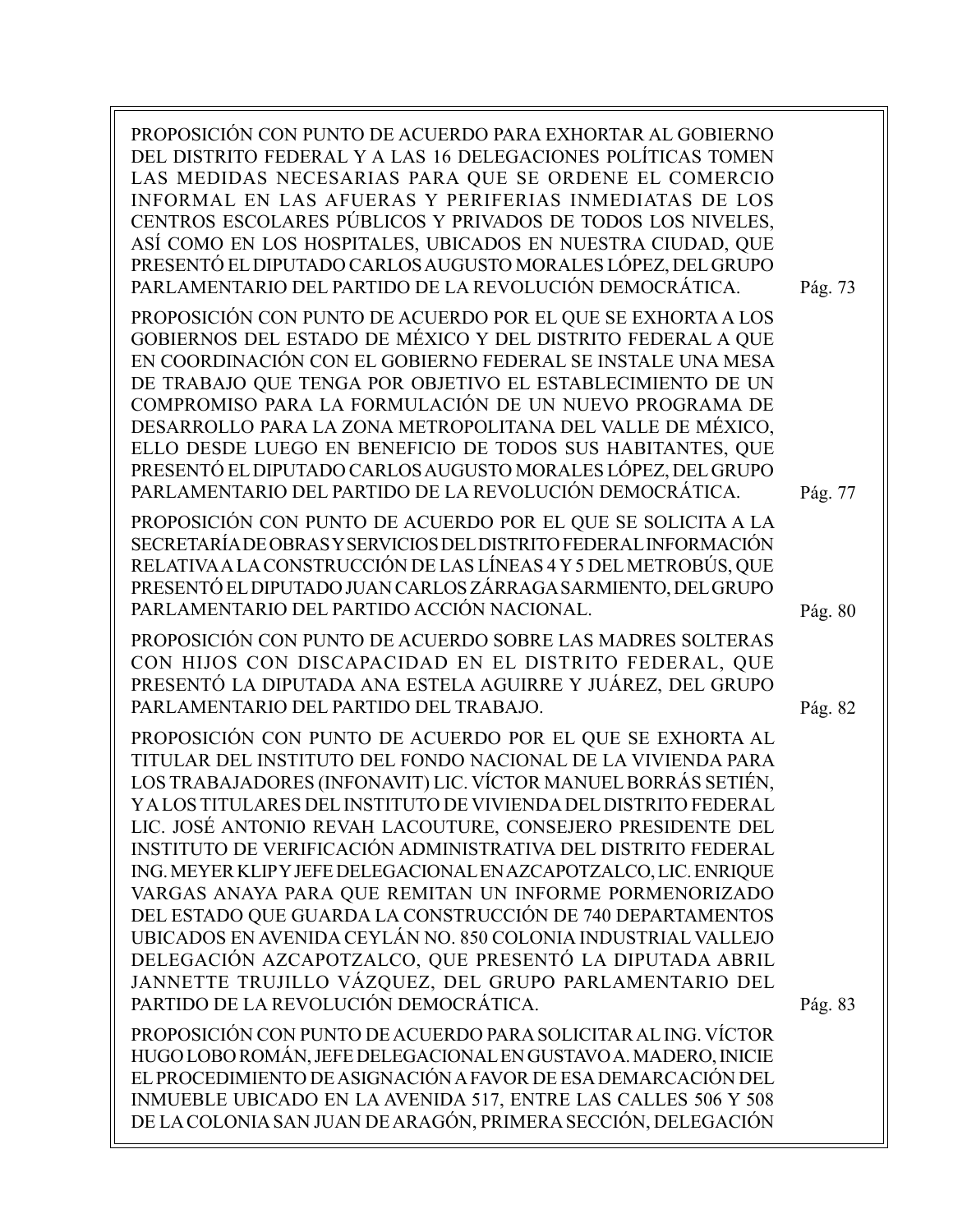GUSTAVO A. MADERO, EL CUAL SE ENCUENTRA DENTRO DEL PATRIMONIO DEL GOBIERNO DEL DISTRITO FEDERAL LO ANTERIOR A EFECTO DE QUE EN DICHO INMUEBLE SEA REHABILITADO COMO CENTRO MULTIFUNCIONAL DE SERVICIOS CULTURALES, RECREATIVOS Y DEPORTIVOS, PARA BENEFICIO DE LA COMUNIDAD MADERENSE, QUE PRESENTÓ LA DIPUTADA VALENTINA VALIA BATRES GUADARRAMA A NOMBRE DE LA DIPUTADA CLAUDIA ELENA ÁGUILA TORRES, DEL GRUPO PARLAMENTARIO DEL PARTIDO DE LA REVOLUCIÓN DEMOCRÁTICA. PROPOSICIÓN CON PUNTO DE ACUERDO POR EL QUE SE SOLICITA A LA SECRETARÍA DE OBRAS Y SERVICIOS EN COORDINACIÓN CON LA SECRETARÍA DE PROTECCIÓN CIVIL, REALICEN LAS ACCIONES NECESARIAS PARA LA MITIGACIÓN DE RIESGO A TRAVÉS DEL ZAMPEADO DE TALUD, EN DIVERSOS LOTES DE LA COLONIA LAS ÁGUILAS, AMPLIACIÓN TERCER PARQUE DELEGACIÓN ÁLVARO OBREGÓN, QUE PRESENTÓ EL DIPUTADO LEONEL LUNA ESTRADA, DEL GRUPO PARLAMENTARIO DEL PARTIDO DE LA REVOLUCIÓN DEMOCRÁTICA. PROPOSICIÓN CON PUNTO DE ACUERDO POR EL QUE SE EXHORTA AL JEFE DELEGACIONAL EN COYOACÁN A EFECTO DE QUE PERMITA LA REALIZACIÓN DE ACTIVIDADES CULTURALES EN EL JARDÍN HIDALGO DE LA COLONIA DEL CARMEN DE ESA DELEGACIÓN, QUE PRESENTÓ EL DIPUTADO LEONEL LUNA ESTRADA, DEL GRUPO PARLAMENTARIO DEL PARTIDO DE LA REVOLUCIÓN DEMOCRÁTICA. PROPOSICIÓN CON PUNTO DE ACUERDO POR EL QUE SE SOLICITA AL DIRECTOR DEL SISTEMA DE AGUAS DE LA CIUDAD DE MÉXICO, INSTRUYA LA REPARACIÓN DE LA DESEMBOCADURA DE AGUA QUE SE UBICA EN LA COLONIA BARRIO NORTE DE LA DELEGACIÓN ÁLVARO OBREGÓN, QUE PRESENTÓ EL DIPUTADO LEONEL LUNA ESTRADA, DEL GRUPO PARLAMENTARIO DEL PARTIDO DE LA REVOLUCIÓN DEMOCRÁTICA. PROPOSICIÓN CON PUNTO DE ACUERDO PARA LLEVAR A CABO UNA REUNIÓN DE TRABAJO CON EL SECRETARIO DE OBRAS Y SERVICIOS Y LA SECRETARIA DEL MEDIO AMBIENTE, AMBOS DEL DISTRITO FEDERAL, ANTE LAS COMISIONES DE PRESERVACIÓN DEL MEDIO AMBIENTE, PROTECCIÓN ECOLÓGICA Y CAMBIO CLIMÁTICO Y DE CIENCIA Y TECNOLOGÍA, QUE PRESENTÓ EL DIPUTADO JORGE PALACIOS ARROYO, A NOMBRE DEL DIPUTADO SERGIO ISRAEL EGUREN CORNEJO, DEL GRUPO PARLAMENTARIO DEL PARTIDO ACCIÓN NACIONAL. PROPOSICIÓN CON PUNTO DE ACUERDO PARA EXHORTAR AL TITULAR DE LA SECRETARÍA DE TRANSPORTES Y VIALIDAD DEL DISTRITO FEDERAL, EL LIC. ARMANDO QUINTERO MARTÍNEZ, PARA QUE CUMPLA CON LO ESTABLECIDO EN LA LEY DE TRANSPORTE Y VIALIDAD, QUE REMITIÓ EL DIPUTADO RAÚL ANTONIO NAVA VEGA, DEL GRUPO PARLAMENTARIO DEL PARTIDO VERDE ECOLOGISTA DE MÉXICO. PROPOSICIÓN CON PUNTO DE ACUERDO PARA SOLICITAR AL TITULAR DE LA SECRETARÍA DE SEGURIDAD PÚBLICA, EL DR. MANUEL MONDRAGÓN Pág. 85 Pág. 87 Pág. 89 Pág. 90 Pág. 91 Pág. 93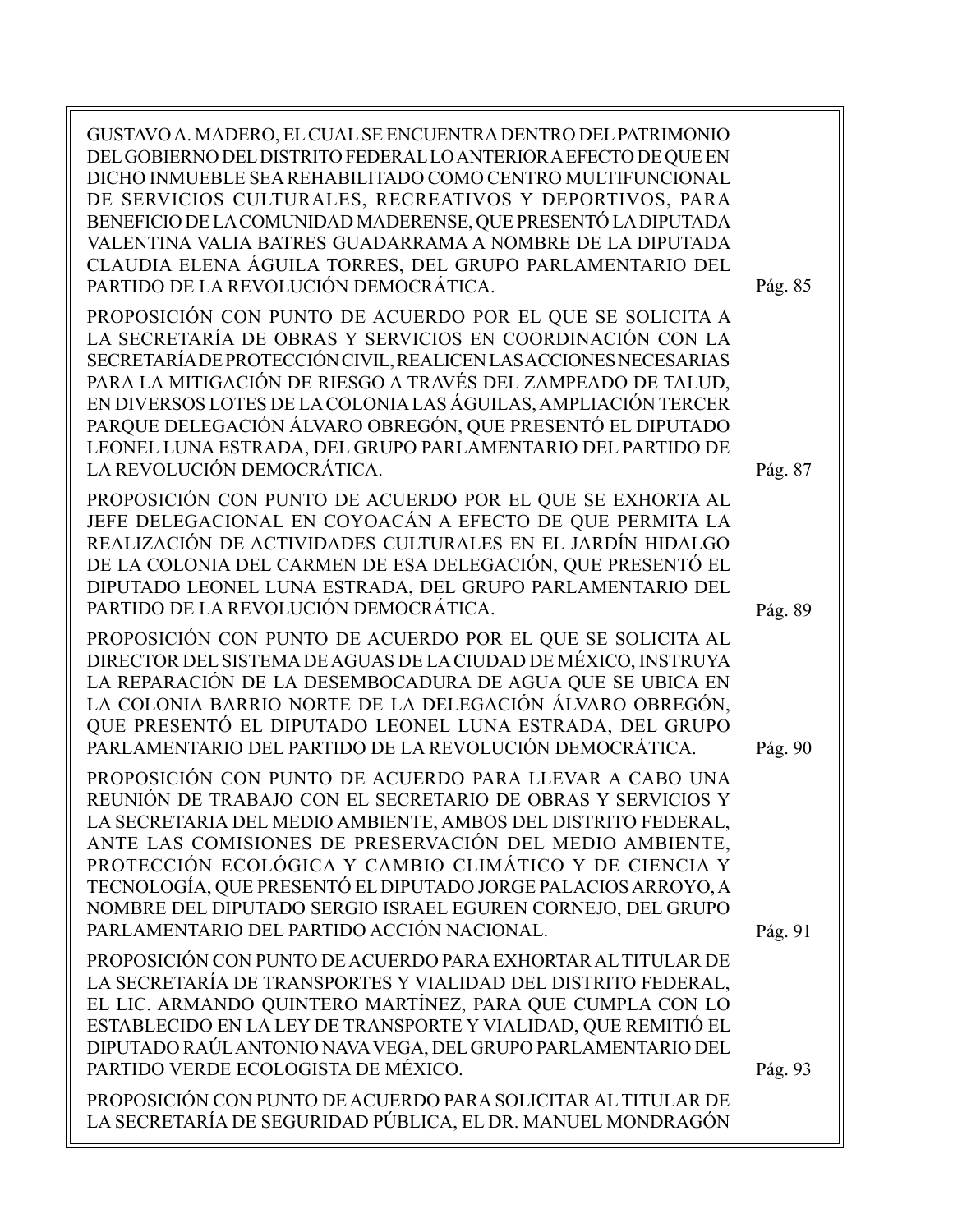| Y KALB, UN INFORME PORMENORIZADO DE LOS RECURSOS OBTENIDOS<br>POR CONCEPTO DE SEGURIDAD EN ESPECTÁCULOS PÚBLICOS A ESTA<br>ASAMBLEA LEGISLATIVA DEL DISTRITO FEDERAL, QUE REMITIÓ EL<br>DIPUTADO RAÚLANTONIO NAVA VEGA, DEL GRUPO PARLAMENTARIO DEL<br>PARTIDO VERDE ECOLOGISTA DE MÉXICO.                                                                                                                                                                                      | Pág. 94  |
|---------------------------------------------------------------------------------------------------------------------------------------------------------------------------------------------------------------------------------------------------------------------------------------------------------------------------------------------------------------------------------------------------------------------------------------------------------------------------------|----------|
| PROPOSICIÓN CON PUNTO DE ACUERDO POR EL QUE SE SOLICITA AL JEFE<br>DELEGACIONAL EN TLALPAN EL C. HIGINIO CHÁVEZ GARCÍA, UN INFORME<br>PORMENORIZADO SOBRE LOS ASENTAMIENTOS IRREGULARES QUE SE<br>ENCUENTRAN UBICADOS DENTRO DE SU DEMARCACIÓN, ASÍ COMO<br>DE LOS LINEAMIENTOS ADMINISTRATIVOS Y JURÍDICOS A SEGUIR CON<br>DICHOS ASENTAMIENTOS, QUE REMITIÓ EL DIPUTADO RAFAEL CALDERÓN<br>JIMÉNEZ, DEL GRUPO PARLAMENTARIO DEL PARTIDO ACCIÓN NACIONAL.                      | Pág. 95  |
| PROPOSICIÓN CON PUNTO DE ACUERDO POR EL QUE SE SOLICITA AL<br>JEFE DELEGACIONAL EN TLALPAN EL C. HIGINIO CHÁVEZ GARCÍA UN<br>INFORME PORMENORIZADO SOBRE LOS CASOS DE VIOLENCIA FAMILIAR<br>QUE SE ATIENDEN EN SU DEMARCACIÓN TERRITORIAL MENSUALMENTE<br>Y QUÉ MEDIDAS ESTÁ TOMANDO LA ADMINISTRACIÓN A SU CARGO<br>PARA ERRADICAR DICHA CONDUCTA, QUE REMITIÓ EL DIPUTADO<br>RAFAEL CALDERÓN JIMÉNEZ, DEL GRUPO PARLAMENTARIO DEL<br>PARTIDO ACCIÓN NACIONAL.                 | Pág. 97  |
| PROPOSICIÓN CON PUNTO DE ACUERDO POR EL QUE SE SOLICITA AL<br>JEFE DELEGACIONAL EN IZTACALCO EL C. FRANCISCO JAVIER SÁNCHEZ<br>CERVANTES, UN INFORME PORMENORIZADO SOBRE LOS CASOS<br>DE VIOLENCIA FAMILIAR QUE SE ATIENDEN EN SU DEMARCACIÓN<br>TERRITORIAL MENSUALMENTE Y QUÉ MEDIDAS ESTÁ TOMANDO LA<br>ADMINISTRACIÓN A SU CARGO PARA ERRADICAR DICHA CONDUCTA,<br>QUE REMITIÓ EL DIPUTADO RAFAEL CALDERÓN JIMÉNEZ, DEL GRUPO<br>PARLAMENTARIO DEL PARTIDO ACCIÓN NACIONAL. | Pág. 99  |
| PROPOSICIÓN CON PUNTO DE ACUERDO POR EL QUE SE SOLICITA A LA<br>JEFA DELEGACIONAL EN IZTAPALAPA LA C. CLARA BRUGADA MOLINA<br>UN INFORME PORMENORIZADO SOBRE LOS CASOS DE VIOLENCIA<br>FAMILIAR QUE SE ATIENDEN EN SU DEMARCACIÓN TERRITORIAL<br>MENSUALMENTE Y QUÉ MEDIDAS ESTÁ TOMANDO LA ADMINISTRACIÓN<br>A SU CARGO PARA ERRADICAR DICHA CONDUCTA, QUE REMITIÓ EL<br>DIPUTADO RAFAEL CALDERÓN JIMÉNEZ, DEL GRUPO PARLAMENTARIO<br>DEL PARTIDO ACCIÓN NACIONAL.             | Pág. 101 |
| PROPOSICIÓN CON PUNTO DE ACUERDO POR EL QUE SE SOLICITA AL<br>JEFE DELEGACIONAL EN GUSTAVO A. MADERO EL C. VÍCTOR HUGO LOBO<br>ROMÁN, UN INFORME PORMENORIZADO SOBRE LOS CASOS DE VIOLENCIA<br>FAMILIAR QUE SE ATIENDEN EN SU DEMARCACIÓN TERRITORIAL<br>MENSUALMENTE Y QUÉ MEDIDAS ESTÁ TOMANDO LA ADMINISTRACIÓN<br>A SU CARGO PARA ERRADICAR DICHA CONDUCTA, QUE REMITIÓ EL<br>DIPUTADO RAFAEL CALDERÓN JIMÉNEZ, DEL GRUPO PARLAMENTARIO<br>DEL PARTIDO ACCIÓN NACIONAL.     | Pág. 103 |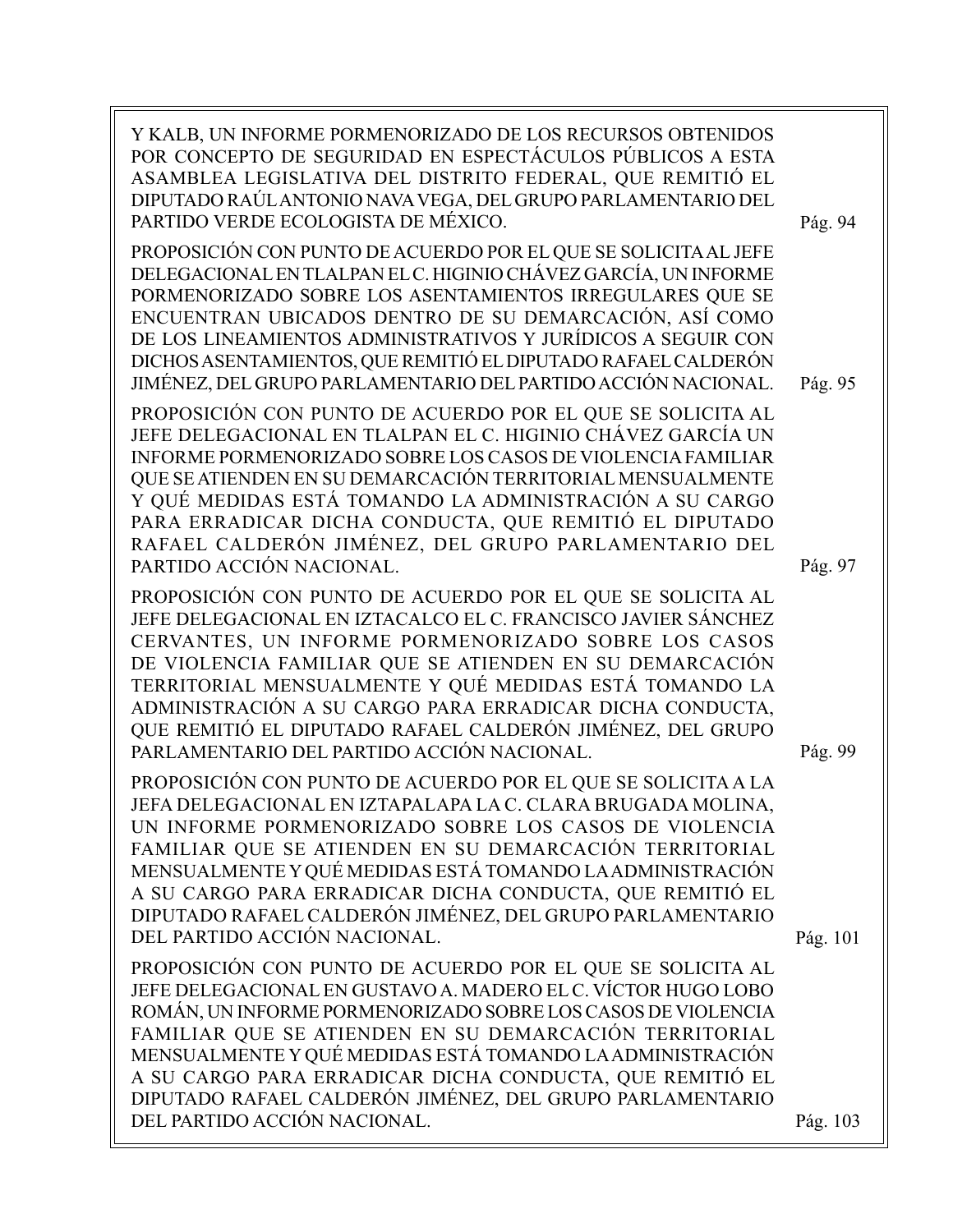PROPOSICIÓN CON PUNTO DE ACUERDO MEDIANTE EL CUAL SE EXHORTA RESPETUOSAMENTE AL DR. LUIS IGNACIO SÁNCHEZ GÓMEZ, TITULAR DE LA ADMINISTRACIÓN FEDERAL DE SERVICIOS EDUCATIVOS DE LA SECRETARÍA DE EDUCACIÓN PÚBLICA EN EL DISTRITO FEDERAL, ASÍ COMO AL MAESTRO MARIO DELGADO CARRILLO, SECRETARIO DE EDUCACIÓN DEL GOBIERNO DEL DISTRITO FEDERAL, PARA QUE EN EL ÁMBITO DE SUS RESPECTIVAS COMPETENCIAS CONCRETEN EN BREVE LA FIRMA DEL CONVENIO DE COORDINACIÓN PARA LA TRANSFERENCIA DE LOS CENTROS DE EDUCACIÓN INICIAL CONOCIDOS COMO CEI AL GOBIERNO DEL DISTRITO FEDERAL, CON LA FINALIDAD DE DAR CUMPLIMIENTO A LOS ACUERDOS ALCANZADOS EN LAS MESAS DE TRABAJO RELATIVOS A LA PROFESIONALIZACIÓN Y CAPACITACIÓN DEL PROFESORADO, INFRAESTRUCTURA EDUCATIVA, ASÍ COMO EN LA CERTIFICACIÓN DE ESTUDIOS Y GRATIFICACIÓN ECONÓMICA DE LA PLANTA DOCENTE, QUE PRESENTÓ EL DIPUTADO LEONEL LUNA ESTRADA A NOMBRE DEL DIPUTADO ALEJANDRO SÁNCHEZ CAMACHO, DEL GRUPO PARLAMENTARIO DEL PARTIDO DE LA REVOLUCIÓN DEMOCRÁTICA. Pág. 105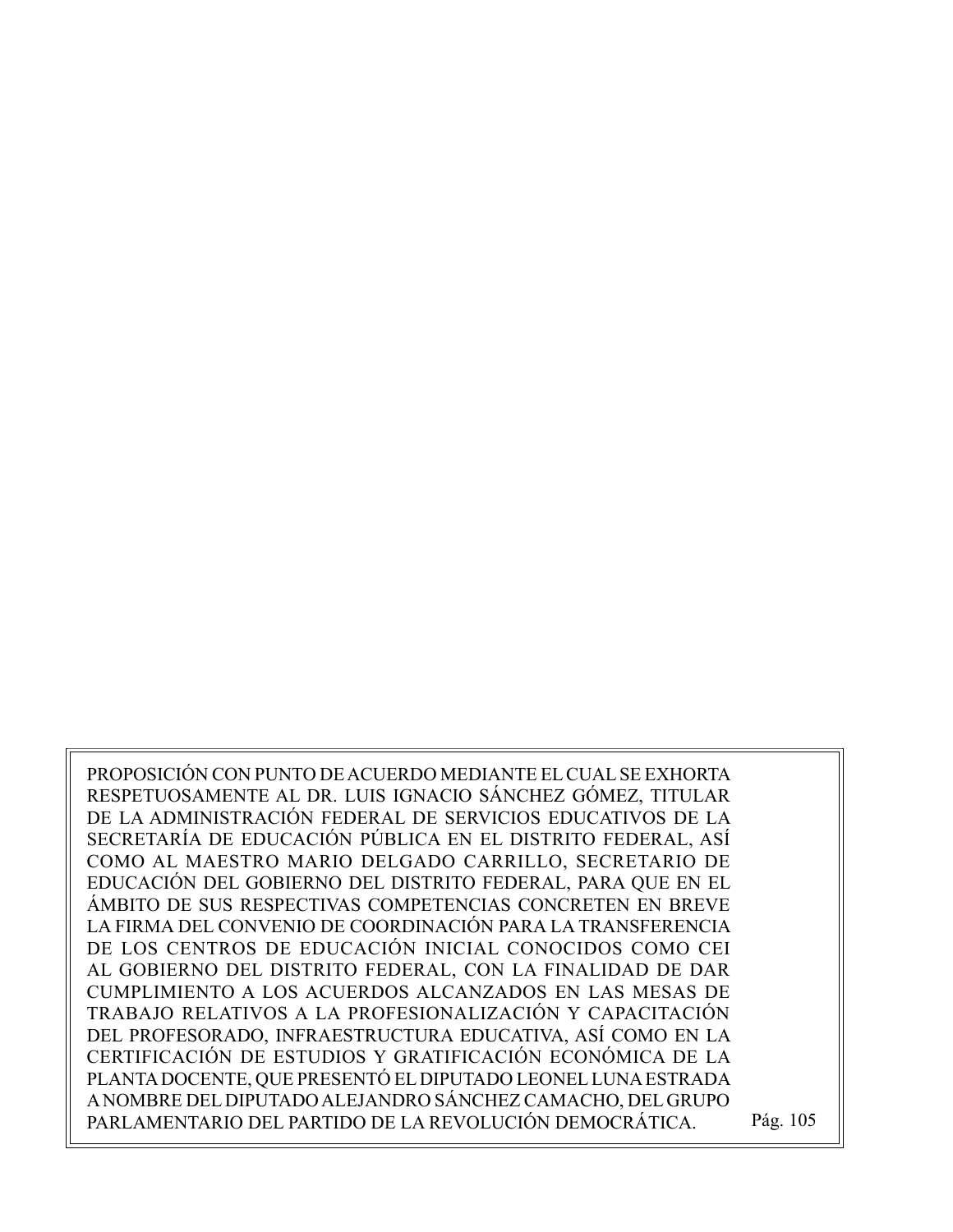#### **A las 11:15 horas.**

**EL C. PRESIDENTE DIPUTADO GUILLERMO OROZCO LORETO.** Buenos días. Proceda la Secretaría a pasar lista de asistencia a las Diputadas y Diputados.

**LA C. SECRETARIA DIPUTADA ABRIL JANNETTE TRUJILLO VÁZQUEZ.** Por instrucciones de la Presidencia, se va a proceder a pasar lista de asistencia.

### *(Pasa lista de asistencia)*

Diputado Presidente, hay una asistencia de 10 Diputados. Hay quórum.

### **EL C. PRESIDENTE.** Se abre la Sesión.

Proceda la Secretaría a preguntar a la Diputación Permanente en votación económica si es de dispensarse la lectura del Orden del Día, toda vez que esta se encuentra en las pantallas táctiles de cada Diputado en el Apartado de Gaceta Parlamentaria.

**LA C. SECRETARIA.** Por instrucciones de la Presidencia, se pregunta a la Diputación Permanente si es de dispensarse la lectura del Orden del Día. Los que estén por la afirmativa, sírvanse manifestarlo levantando la mano.

Los que estén por la negativa, sírvanse manifestarlo levantando la mano.

Dispensada la lectura, Diputado Presidente.

### **ORDEN DEL DÍA**

Diputación Permanente. 18 de mayo de 2011.

1. Lista de asistencia.

2. Lectura del Orden del Día.

3. Lectura y en su caso aprobación del Acta de la Sesión Anterior.

### *Comunicados*

4. Diecinueve de la Secretaría de Gobierno del Distrito Federal, mediante los cuales remite respuestas a diversos asuntos.

5. Cuatro del Instituto de Verificación Administrativa del Distrito Federal, mediante los cuales remite respuestas a diversos asuntos.

### *Proposiciones*

6. Proposición con Punto de Acuerdo mediante el cual se exhorta respetuosamente a la Contraloría General del Distrito Federal a que realice una auditoría integral al Parque Lineal de la Delegación Miguel Hidalgo y que el delegado Demetrio Sodi informe sobre las obras que contempla el plan rector de la obra, sobre las megaobras del grupo CARSO, las fallas en la realización del parque lineal y los recursos aportados por Carlos Slim a la Delegación Miguel Hidalgo por donativos u otros conceptos, que presenta el Diputado Víctor Hugo Romo Guerra, del Grupo Parlamentario del Partido de la Revolución Democrática.

7. Proposición con Punto de Acuerdo por el que se aprueba la comparecencia del Jefe de Gobierno del Distrito Federal, para que informe del estado que guarda el cumplimiento de la recomendación 1/2011 emitida por la comisión de derechos humanos del Distrito Federal, que presenta el Diputado Juan Carlos Zárraga Sarmiento, del Grupo Parlamentario del Partido Acción Nacional.

8. Proposición con Punto de Acuerdo para la conformación de un patronato nacional para proteger a las hijas e hijos que quedaron sin protección por el combate al narcotráfico, que presenta la Diputada Ana Estela Aguirre y Juárez, del Grupo Parlamentario del Partido del Trabajo.

9. Proposición con Punto de Acuerdo a través del cual la Asamblea Legislativa del Distrito Federal exhorta a suscribir un acuerdo sobre la autonomía universitaria, que presenta la Diputada Ana Estela Aguirre y Juárez a nombre propio y de los Diputados José Arturo López Cándido y Juan Pablo Pérez Mejía, del Grupo Parlamentario del Partido del Trabajo.

10. Proposición con Punto de Acuerdo por el que se exhorta a la Asamblea Legislativa del Distrito Federal con el fin de apoyar a los refugios y centros de atención a víctimas de violencia intrafamiliar, así como a la realización de una campaña de difusión de las reformas aprobadas por esta V Legislatura en beneficio de las mujeres y en contra de la violencia intrafamiliar, que presenta la Diputada Karen Quiroga Anguiano, del Grupo Parlamentario del Partido de la Revolución Democrática.

11. Proposición con Punto de Acuerdo por el que se exhorta a la Secretaría y Subsecretaría de Gobierno del Distrito Federal, realicen un recorrido en el mercado Chinampac de Juárez y con ello acelerar su proceso de regularización del predio que se refiere en el decreto de fecha 5 de agosto de 1994, que presenta la Diputada Karen Quiroga Anguiano, del Grupo Parlamentario del Partido de la Revolución Democrática.

12. Proposición con Punto de Acuerdo mediante el que se exhorta al Titular de la Secretaría de Seguridad Pública, Dr. Manuel Mondragón y Kalb a efecto de que se implemente un programa de seguridad o en su caso se intensifiquen los que se estén desarrollando, en los sectores Tlacotal e Iztaccíhuatl en la Delegación Iztacalco, así como se implemente un Código Aguila en las Colonias que se señalan, debido al incremento de la incidencia en el delito de robo, que presenta el Diputado Erasto Ensástiga Santiago, del Grupo Parlamentario del Partido de la Revolución Democrática.

13. Proposición con Punto de Acuerdo por el que se exhorta a la Honorable Asamblea Legislativa del Distrito Federal V Legislatura, a celebrar un convenio de colaboración con el Colegio de Notarios del Distrito Federal, asociación civil, a efecto de promover y fomentar la creación de sociedades cooperativas, a través de la ratificación de firmas de las sociedades que se constituyan ante los fedatarios del Colegio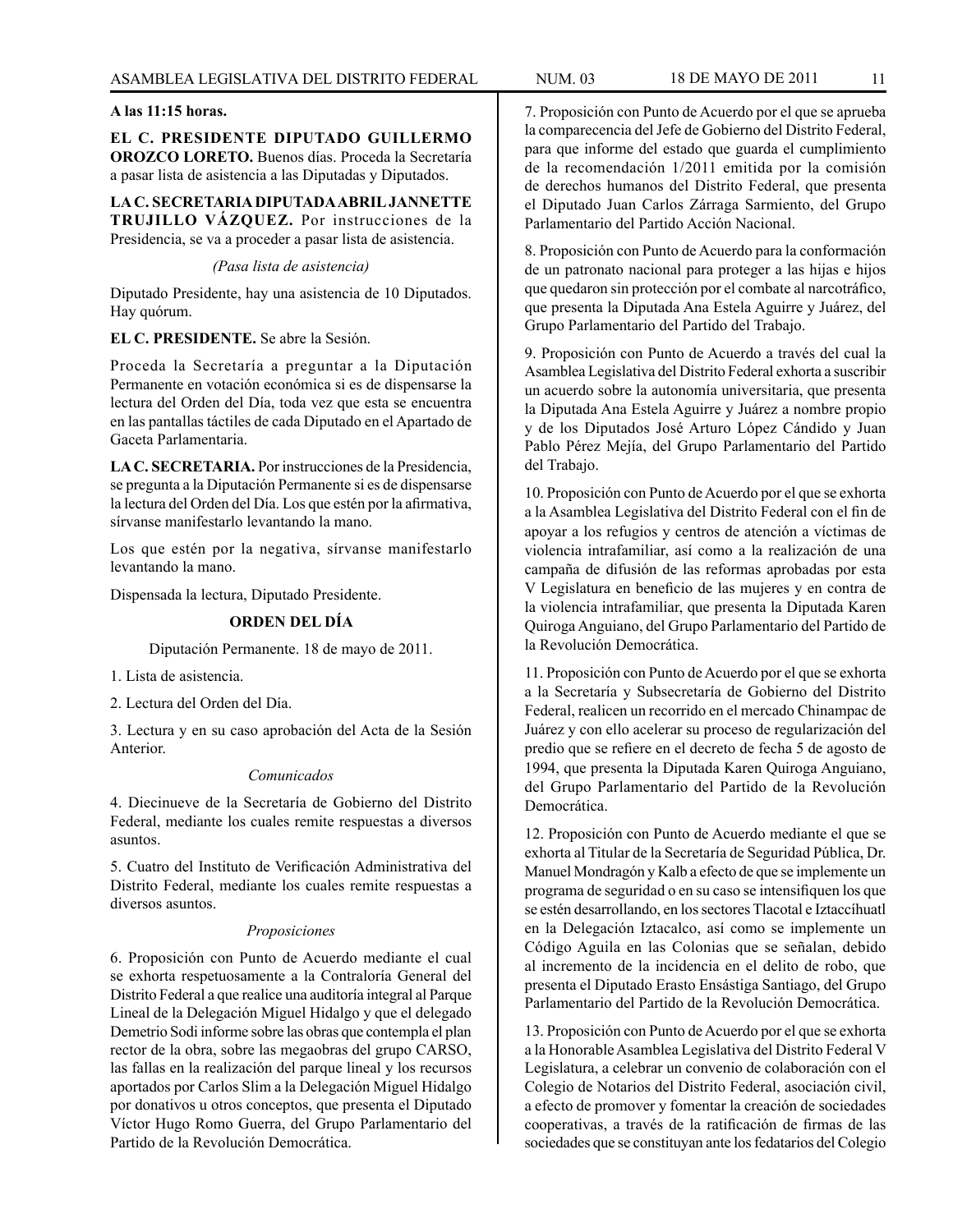con descuentos en sus honorarios, que presenta la Diputada Lizbeth Eugenia Rosas Montero a nombre de la Diputada Rocío Barrera Badillo, del Grupo Parlamentario del Partido de la Revolución Democrática.

14. Proposición con Punto de Acuerdo para exhortar a la Consejería Jurídica y de Servicios Legales del Distrito Federal a establecer a través de la dirección de asuntos legales, una oficina de cada uno de los 16 órganos político administrativos del Distrito Federal, para brindar con un mayor alcance a toda la ciudadanía, los servicios de asesoría y asistencia jurídica del fuero común, que presenta la Diputada Alicia Virginia Téllez Sánchez a nombre del Diputado Fidel Leonardo Suárez Vivanco, del Grupo Parlamentario del Partido Revolucionario Institucional.

15. Proposición con Punto de Acuerdo respecto a la construcción de una extensión de un puente peatonal en el centro de transferencia modal ubicado en Pantitlán, que presenta la Diputada Valentina Valia Batres Guadarrama a nombre de la Diputada María Natividad Patricia Razo Vázquez, del Grupo Parlamentario del Partido de la Revolución Democrática.

16. Proposición con Punto de Acuerdo por el que se exhorta al Jefe Delegacional de Tlalpan C. Higinio Chávez García a que en coordinación con el Instituto de Verificación Administrativa y la Secretaría de Desarrollo Urbano y Vivienda del Distrito Federal, se proceda cuanto antes a la verificación de la obra ubicada en el número 24 de la Segunda Cerrada prolongación Abasolo Colonia Fuentes de Tepepan, asimismo de confirmarse la irregularidad de dicha obra proceder a la clausura y demolición de la misma, que remite el Diputado Rafael Calderón Jiménez, del Grupo Parlamentario del Partido Acción Nacional.

17. Proposición con Punto de Acuerdo por el que se solicita al Jefe Delegacional de Xochimilco, el C. Manuel González González, información sobre el índice de personas en situación de calle que hay en su Demarcación y los mecanismos que está aplicando conjuntamente con la Secretaría de Desarrollo Social del Distrito Federal para erradicar dicha problemática, que remite el Diputado Rafael Calderón Jiménez, del Grupo Parlamentario del Partido Acción Nacional.

18. Proposición con Punto de Acuerdo por el que se solicita al Jefe Delegacional de Tláhuac, el C. Rubén Escamilla Salinas información sobre el índice de personas en situación de calle que hay en su Demarcación y los mecanismos que está aplicando conjuntamente con la Secretaría de Desarrollo Social del Distrito Federal para erradicar dicha problemática, que remite el Diputado Rafael Calderón Jiménez, del Grupo Parlamentario del Partido Acción Nacional.

19. Proposición con Punto de Acuerdo por el que se solicita al Jefe Delegacional de Milpa Alta, el C. Francisco García Flores información sobre el índice de personas en situación de calle que hay en su Demarcación y los mecanismos que está aplicando conjuntamente con la Secretaría de Desarrollo Social del Distrito Federal para erradicar dicha problemática, que remite el Diputado Rafael Calderón Jiménez, del Grupo Parlamentario del Partido Acción Nacional.

20. Proposición con Punto de Acuerdo por el que se solicita al Jefe Delegacional de Magdalena Contreras, el C. Eduardo Hernández Rojas información sobre el índice de personas en situación de calle que hay en su Demarcación y los mecanismos que está aplicando conjuntamente con la Secretaría de Desarrollo Social del Distrito Federal para erradicar dicha problemática, que remite el Diputado Rafael Calderón Jiménez, del Grupo Parlamentario del Partido Acción Nacional.

21. Proposición con Punto de Acuerdo por el que se solicita al Jefe Delegacional de Iztacalco, el C. Francisco Javier Sánchez Cervantes información sobre el índice de personas en situación de calle que hay en su Demarcación y los mecanismos que está aplicando conjuntamente con la Secretaría de Desarrollo Social del Distrito Federal para erradicar dicha problemática, que remite el Diputado Rafael Calderón Jiménez, del Grupo Parlamentario del Partido Acción Nacional.

22. Proposición con Punto de Acuerdo por el que se solicita al Jefe Delegacional de Cuauhtémoc, el Lic. Agustín Torres Pérez información sobre el índice de personas en situación de calle que hay en su Demarcación y los mecanismos que está aplicando conjuntamente con la Secretaría de Desarrollo Social del Distrito Federal para erradicar dicha problemática, que remite el Diputado Rafael Calderón Jiménez, del Grupo Parlamentario del Partido Acción Nacional.

23. Proposición con Punto de Acuerdo por el que se solicita al Jefe Delegacional de Coyoacán, el Lic. Raúl Antonio Flores García información sobre el índice de personas en situación de calle que hay en su Demarcación y los mecanismos que está aplicando conjuntamente con la Secretaría de Desarrollo Social del Distrito Federal para erradicar dicha problemática, que remite el Diputado Rafael Calderón Jiménez, del Grupo Parlamentario del Partido Acción Nacional.

24. Proposición con Punto de Acuerdo por el que se solicita al Jefe Delegacional de Álvaro Obregón, el C. Eduardo Santillán Pérez información sobre el índice de personas en situación de calle que hay en su Demarcación y los mecanismos que está aplicando conjuntamente con la Secretaría de Desarrollo Social del Distrito Federal para erradicar dicha problemática, que remite el Diputado Rafael Calderón Jiménez, del Grupo Parlamentario del Partido Acción Nacional.

25. Proposición con Punto de Acuerdo por el que se exhorta al Secretario de Desarrollo Social del Distrito Federal, C.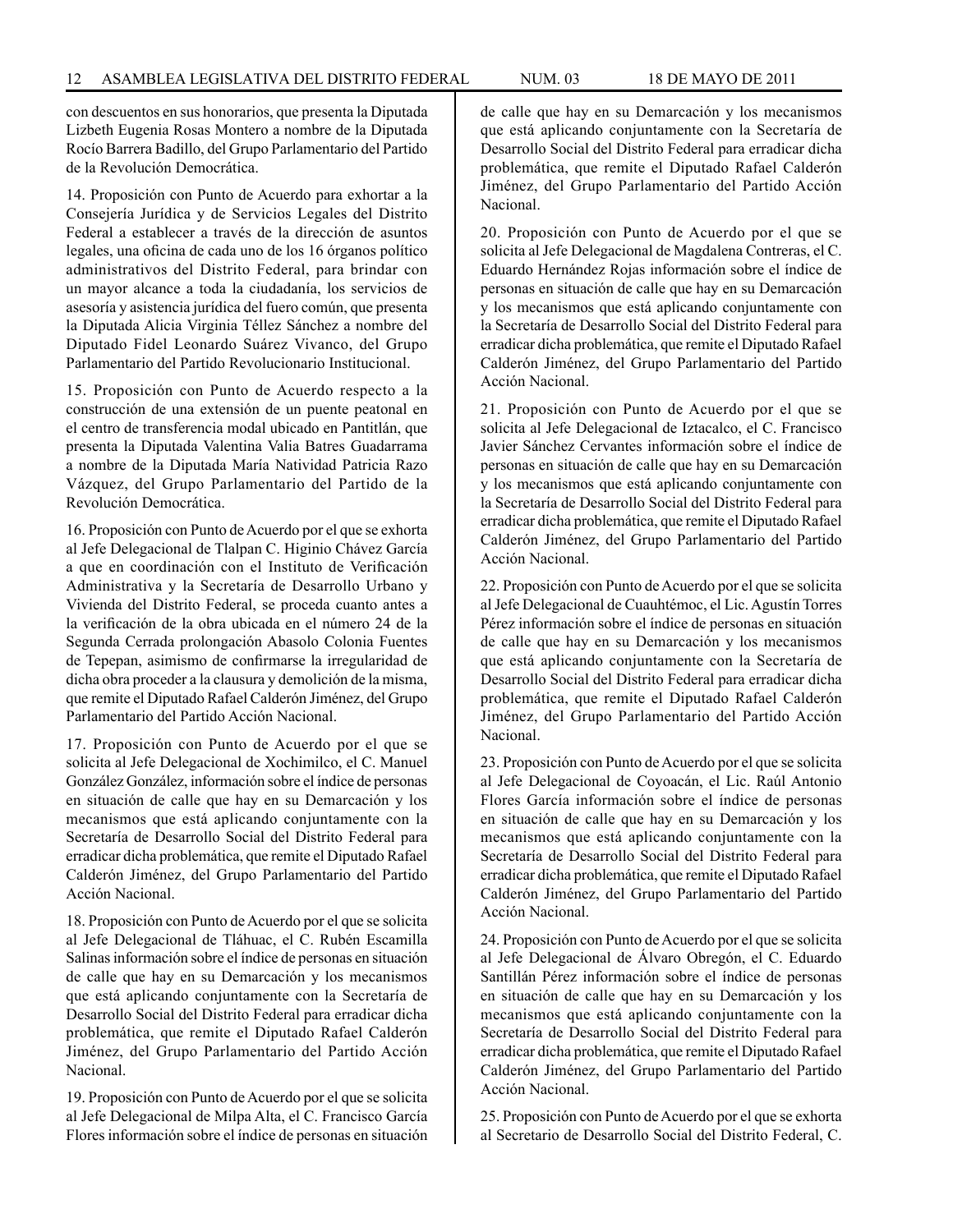Martí Batres Guadarrama y al Secretario de Seguridad Pública del Distrito Federal, Dr. Manuel Mondragón y Kalb para que en el ámbito de sus respectivas facultades y competencias implemente las medidas necesarias a fin de garantizar y respetar la guía braille y rampas de acceso instaladas en el denominado Barrio de los Ciegos, que presenta el Diputado Cristian Vargas Sánchez a nombre de la Diputada Axel Vázquez Burguette, del Grupo Parlamentario del Partido Revolucionario Institucional y Partido Nueva Alianza, respectivamente.

26. Proposición con Punto de Acuerdo mediante el que se exhorta al Director General de Gobierno del Distrito Federal, al Secretario de Desarrollo Urbano y Vivienda, al Secretario de Transportes y Vialidad, al Director General del Instituto de Vivienda del Distrito Federal y al Jefe Delegacional en Iztacalco a que se dé cumplimiento al acuerdo suscrito respecto del predio ubicado en el número 135 de la calle 5 en la Colonia Agrícola Pantitlán de la Delegación Iztacalco, que presenta el Diputado Erasto Ensástiga Santiago, del Grupo Parlamentario del Partido de la Revolución Democrática.

27. Proposición con Punto de Acuerdo relativo al centro de readaptación social de Santa Marta Acatitla, que presenta la Diputada Alicia Virginia Téllez Sánchez, del Grupo Parlamentario del Partido Revolucionario Institucional.

28. Proposición con Punto de Acuerdo para exhortar al Licenciado Enrique Vargas Anaya, a fin de que se implemente un programa para la conservación y el mantenimiento correctivo y preventivo a las áreas verdes de los jardines y parques que se encuentran en las siguientes Colonias dentro de la Demarcación de Azcapotzalco: Del Gas, Nueva Santa María, Clavería y Pasteros, que presenta el Diputado Jorge Palacios Arroyo, del Grupo Parlamentario del Partido Acción Nacional.

29. Proposición con Punto de Acuerdo por el que se exhorta al Jefe de Gobierno del Distrito Federal, Licenciado Marcelo Luis Ebrard Casaubon, con la finalidad de que instruya al Titular de la Oficialía Mayor para que intervenga en los actos de acoso laboral al interior de la Secretaría de Cultura, que presenta el Diputado Jorge Palacios Arroyo, del Grupo Parlamentario del Partido Acción Nacional.

30. Proposición con Punto de Acuerdo para exhortar al Congreso Federal para que apruebe a la brevedad la propuesta de reforma política enviada por el Senado a la Cámara de Diputados, que presenta el Diputado Carlo Fabián Pizano Salinas, del Grupo Parlamentario del Partido Acción Nacional.

31. Proposición con Punto de Acuerdo a través del cual la Asamblea Legislativa exhorta al Jefe de Gobierno, Marcelo Ebrard Casaubon, a la Secretaría de Cultura y al Fideicomiso del Centro Histórico para que se atiendan las violaciones a la legislación laboral que han provocado la instalación de la huelga de hambre por Javier Castillo Martínez y Carlos González Cruz, trabajadores de la Secretaría de Cultura del Gobierno del Distrito Federal, desde 1 de mayo del presente, que presenta la Diputada Ana Estela Aguirre y Juárez a nombre del Diputado José Arturo López Cándido, del Grupo Parlamentario del Partido del Trabajo.

32. Proposición con Punto de Acuerdo mediante el cual se exhorta respetuosamente al Dr. Luis Ignacio Sánchez Gómez, Titular de la Administración Federal de Servicios Educativos de la Secretaría de Educación Pública en el Distrito Federal, así como al maestro Mario Delgado Carrillo, Secretario de Educación del Gobierno del Distrito Federal, para que en el ámbito de sus respectivas competencias concreten en breve la firma del convenio de coordinación para la transferencia de los Centros de Educación Inicial conocidos como CEI al Gobierno del Distrito Federal, con la finalidad de dar cumplimiento a los acuerdos alcanzados en las mesas de trabajo relativos a la profesionalización y capacitación del profesorado, infraestructura educativa, así como en la certificación de estudios y gratificación económica de la planta docente, que presenta el Diputado Leonel Luna Estrada a nombre del Diputado Alejandro Sánchez Camacho, del Grupo Parlamentario del Partido de la Revolución Democrática.

33. Proposición con Punto de Acuerdo por el que se exhorta respetuosamente al Titular de la Procuraduría General de Justicia del Distrito Federal, para que inicie una investigación y se tomen las acciones necesarias respecto de los hechos que se suscitan en el Segundo Callejón de Manzanares así como en los diversos inmuebles y establecimientos mercantiles que ahí se ubican, mejor conocido como El Carrusel Colonia Merced Balbuena en la Delegación Venustiano Carranza de esta ciudad, por la posible comisión de los delitos de corrupción de menores de edad, lenocinio y trata de personas, cometidos en contra de mujeres y niñas, que presenta la Diputada Ana Estela Aguirre y Juárez a nombre de la Diputada Beatriz Rojas Martínez, del Grupo Parlamentario del Partido del Trabajo y de la Revolución Democrática, respectivamente.

34. Proposición con Punto de Acuerdo por el que se exhorta respetuosamente al Titular de la Secretaría de Desarrollo Urbano y Vivienda, Arquitecto Felipe Leal Fernández a instalar la mesa de trabajo con las personas físicas y morales incorporadas al programa de reordenamiento de anuncios y recuperación de la imagen urbana del Distrito Federal, antes del 21 de mayo de 2011, que presenta el Diputado Guillermo Sánchez Torres, del Grupo Parlamentario del Partido de la Revolución Democrática.

35. Proposición con Punto de Acuerdo para citar a comparecer ante la Comisión de Transparencia de la Gestión de la Asamblea Legislativa del Distrito Federal, al ciudadano Demetrio Sodi de la Tijera, Jefe Delegacional en Miguel Hidalgo, que presenta el Diputado Cristian Vargas Sánchez, del Grupo Parlamentario del Partido Revolucionario Institucional.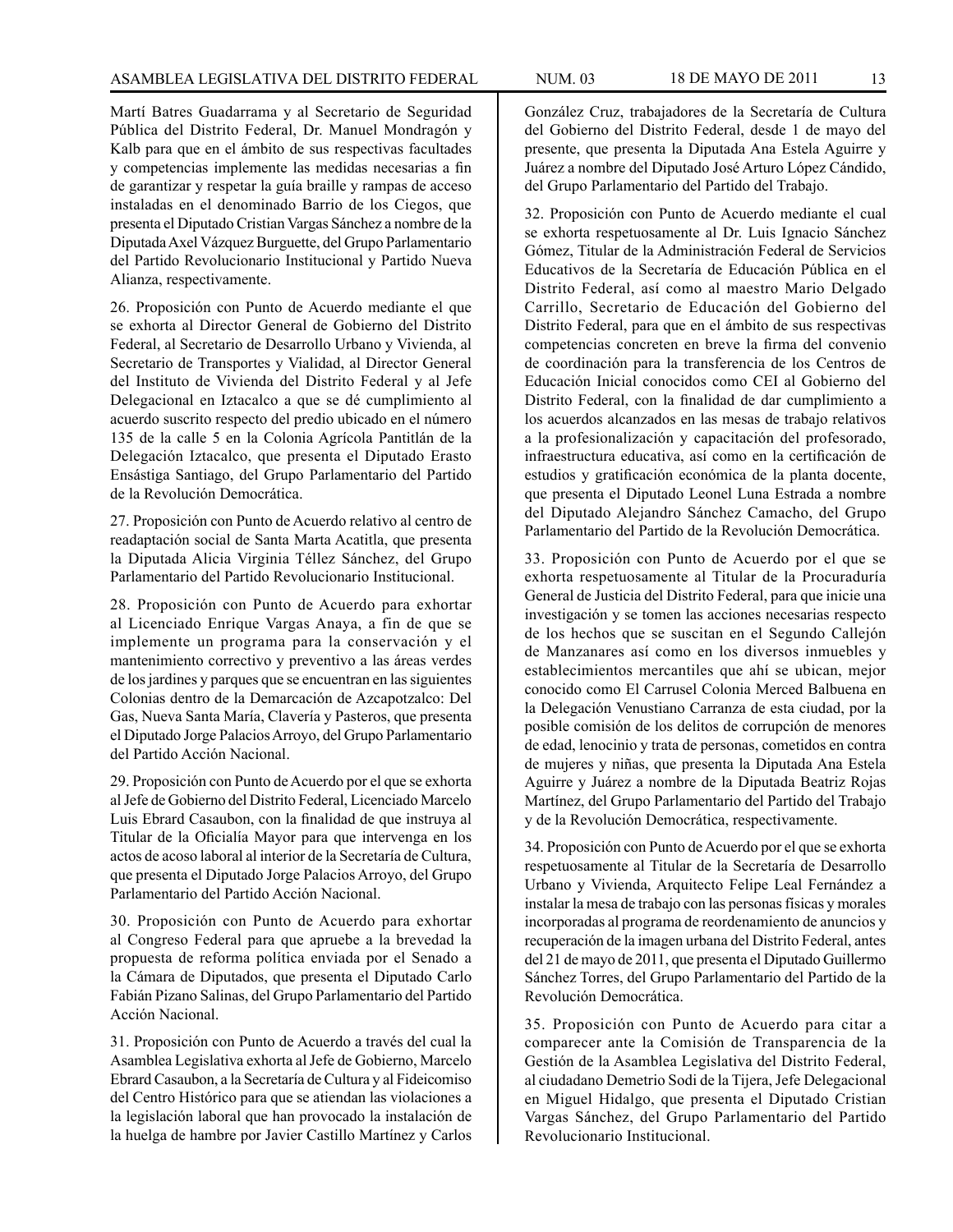36. Proposición con Punto de Acuerdo para solicitar al C. Marcelo Luis Ebrard Casaubon, Jefe de Gobierno del Distrito Federal, gire las instrucciones pertinentes y necesarias para que se cumpla con lo establecido en la Ley de Participación Ciudadana referente al capítulo de los apoyos materiales, que presenta la Diputada Lizbeth Eugenia Rosas Montero, del Grupo Parlamentario del Partido de la Revolución Democrática.

37. Proposición con Punto de Acuerdo para solicitar al C. Manuel Mondragón y Kalb, Secretario de Seguridad Pública del Distrito Federal, un informe por escrito en donde se detalle la situación de las multas derivadas de la invasión de los cruces de cortesía, así como para intensificar la vigilancia e infracciones de quienes infrinjan el reglamento de tránsito sobre tal disposición, que presenta la Diputada Lizbeth Eugenia Rosas Montero, del Grupo Parlamentario del Partido de la Revolución Democrática.

38. Proposición con Punto de Acuerdo para solicitar al C. Manuel Mondragón y Kalb, Secretario de Seguridad Pública del Distrito Federal, un informe por escrito en donde se detalle la situación de la red de semáforos en el Distrito Federal, que presenta la Diputada Lizbeth Eugenia Rosas Montero, del Grupo Parlamentario del Partido de la Revolución Democrática.

39. Proposición con Punto de Acuerdo para solicitar al C. Elías Miguel Moreno Brizuela, Secretario de Protección Civil del Distrito Federal, realice una jornada integral de desazolve en diversas Colonias de la Delegación Gustavo A. Madero, con la finalidad de evitar posibles inundaciones que pongan en riesgo vidas y patrimonio de maderenses, que presenta la Diputada Lizbeth Eugenia Rosas Montero, del Grupo Parlamentario del Partido de la Revolución Democrática.

40. Proposición con Punto de Acuerdo para exhortar al Gobierno del Distrito Federal y a las 16 delegaciones políticas tomen las medidas necesarias para que se ordene el comercio informal en las afueras y periferias inmediatas de los centros escolares públicos y privados de todos los niveles, así como en los hospitales, ubicados en nuestra ciudad, que presenta el Diputado Carlos Augusto Morales López, del Grupo Parlamentario del Partido de la Revolución Democrática.

41. Proposición con Punto de Acuerdo por el que se exhorta a los Gobiernos del Estado de México y del Distrito Federal a que en coordinación con el Gobierno Federal se instale una mesa de trabajo que tenga por objetivo el establecimiento de un compromiso para la formulación de un nuevo programa de desarrollo para la zona metropolitana del Valle de México, ello desde luego en beneficio de todos sus habitantes, que presenta el Diputado Carlos Augusto Morales López, del Grupo Parlamentario del Partido de la Revolución Democrática.

42. Proposición con Punto de Acuerdo por el que se solicita a la Secretaría de Obras y Servicios del Distrito Federal información relativa a la construcción de las líneas 4 y 5 del Metrobús, que presenta el Diputado Juan Carlos Zárraga Sarmiento, del Grupo Parlamentario del Partido Acción Nacional.

43. Proposición con Punto de Acuerdo sobre las madres solteras con hijos con discapacidad en el Distrito Federal, que presenta la Diputada Ana Estela Aguirre y Juárez, del Grupo Parlamentario del Partido del Trabajo.

44. Proposición con Punto de Acuerdo por el que se exhorta al Titular del Instituto del Fondo Nacional de la Vivienda para los trabajadores (INFONAVIT) Lic. Víctor Manuel Borrás Setién, y a los titulares del Instituto de Vivienda del Distrito Federal Lic. José Antonio Revah Lacouture, Consejero Presidente del Instituto de Verificación Administrativa del Distrito Federal Ing. Meyer Klip y Jefe Delegacional en Azcapotzalco, Lic. Enrique Vargas Anaya para que remitan un informe pormenorizado del estado que guarda la construcción de 740 departamentos ubicados en avenida Ceylán No. 850 Colonia Industrial Vallejo Delegación Azcapotzalco, que presenta la Diputada Abril Jannette Trujillo Vázquez, del Grupo Parlamentario del Partido de la Revolución Democrática.

45. Proposición con Punto de Acuerdo para solicitar al ing. Víctor Hugo Lobo Román, Jefe delegacional en Gustavo A. Madero, inicie el procedimiento de asignación a favor de esa Demarcación del inmueble ubicado en la avenida 517, entre las calles 506 y 508 de la Colonia San Juan de Aragón, Primera Sección, Delegación Gustavo A. Madero, el cual se encuentra dentro del patrimonio del Gobierno del Distrito Federal lo anterior a efecto de que en dicho inmueble sea rehabilitado como centro multifuncional de servicios culturales, recreativos y deportivos, para beneficio de la comunidad maderense, que presenta la Diputada Valentina Valia Batres Guadarrama a nombre de la Diputada Claudia Elena Aguila Torres, del Grupo Parlamentario del Partido de la Revolución Democrática.

46. Proposición con Punto de Acuerdo por el que se solicita a la Secretaría de Obras y Servicios en coordinación con la Secretaría de Protección Civil, realicen las acciones necesarias para la mitigación de riesgo a través del zampeado de talud, en diversos lotes de la Colonia Las Águilas, Ampliación Tercer Parque Delegación Álvaro Obregón, que presenta el Diputado Leonel Luna Estrada, del Grupo Parlamentario del Partido de la Revolución Democrática.

47. Proposición con Punto de Acuerdo por el que se exhorta al Jefe Delegacional en Coyoacán a efecto de que permita la realización de actividades culturales en el Jardín Hidalgo de la Colonia Del Carmen de esa Delegación, que presenta el Diputado Leonel Luna Estrada, del Grupo Parlamentario del Partido de la Revolución Democrática.

48. Proposición con Punto de Acuerdo por el que se solicita al Director del Sistema de Aguas de la Ciudad de México,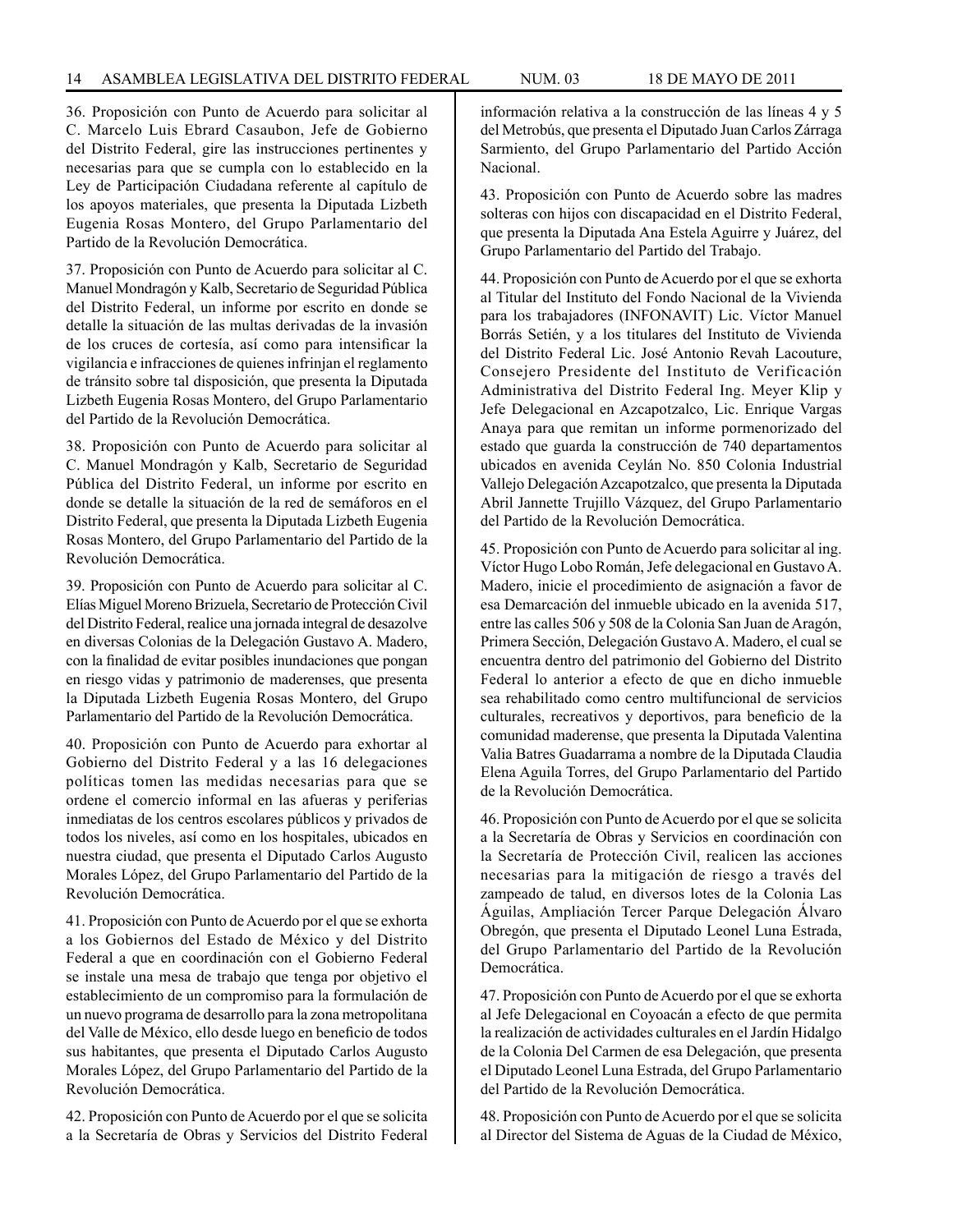instruya la reparación de la desembocadura de agua que se ubica en la Colonia barrio norte de la Delegación Álvaro Obregón, que presenta el Diputado Leonel Luna Estrada, del Grupo Parlamentario del Partido de la Revolución Democrática.

49. Proposición con Punto de Acuerdo para llevar a cabo una reunión de trabajo con el Secretario de Obras y Servicios y la Secretaria del Medio Ambiente, ambos del Distrito Federal, ante las Comisiones de Preservación del Medio Ambiente, Protección Ecológica y Cambio Climático y de Ciencia y Tecnología, que presenta el Diputado Sergio Israel Eguren Cornejo, del Grupo Parlamentario del Partido Acción Nacional.

50. Proposición con Punto de Acuerdo para exhortar al Titular de la Secretaría de Transportes y Vialidad del Distrito Federal, el Lic. Armando Quintero Martínez, para que cumpla con lo establecido en la Ley de Transporte y Vialidad, que remite el Diputado Raúl Antonio Nava Vega, del Grupo Parlamentario del Partido Verde Ecologista de México.

51. Proposición con Punto de Acuerdo para solicitar al Titular de la Secretaría de Seguridad Pública, el Dr. Manuel Mondragón y Kalb, un informe pormenorizado de los recursos obtenidos por concepto de seguridad en espectáculos públicos a esta Asamblea Legislativa del Distrito Federal, que remite el Diputado Raúl Antonio Nava Vega, del Grupo Parlamentario del Partido Verde Ecologista de México.

52. Proposición con Punto de Acuerdo por el que se solicita al Jefe Delegacional en Tlalpan el C. Higinio Chávez García, un informe pormenorizado sobre los asentamientos irregulares que se encuentran ubicados dentro de su Demarcación, así como de los lineamientos administrativos y jurídicos a seguir con dichos asentamientos, que remite el Diputado Rafael Calderón Jiménez, del Grupo Parlamentario del Partido Acción Nacional.

53. Proposición con Punto de Acuerdo por el que se solicita al Jefe Delegacional en Tlalpan el C. Higinio Chávez García un informe pormenorizado sobre los casos de violencia familiar que se atienden en su Demarcación Territorial mensualmente y qué medidas está tomando la administración a su cargo para erradicar dicha conducta, que remite el Diputado Rafael Calderón Jiménez, del Grupo Parlamentario del Partido Acción Nacional.

54. Proposición con Punto de Acuerdo por el que se solicita al Jefe Delegacional en Iztacalco el C. Francisco Javier Sánchez Cervantes, un informe pormenorizado sobre los casos de violencia familiar que se atienden en su Demarcación Territorial mensualmente y qué medidas está tomando la administración a su cargo para erradicar dicha conducta, que remite el Diputado Rafael Calderón Jiménez, del Grupo Parlamentario del Partido Acción Nacional.

55. Proposición con Punto de Acuerdo por el que se solicita a la Jefa Delegacional en Iztapalapa la C. Clara Brugada Molina, un informe pormenorizado sobre los casos de violencia familiar que se atienden en su Demarcación Territorial mensualmente y qué medidas está tomando la administración a su cargo para erradicar dicha conducta, que remite el Diputado Rafael Calderón Jiménez, del Grupo Parlamentario del Partido Acción Nacional.

56. Proposición con Punto de Acuerdo por el que se solicita al Jefe Delegacional en Gustavo A. Madero el C. Víctor Hugo Lobo Román, un informe pormenorizado sobre los casos de violencia familiar que se atienden en su Demarcación Territorial mensualmente y qué medidas está tomando la administración a su cargo para erradicar dicha conducta, que remite el Diputado Rafael Calderón Jiménez, del Grupo Parlamentario del Partido Acción Nacional.

57. Proposición con Punto de Acuerdo por el que se solicita información y se exhorta a diversas autoridades del Distrito Federal sobre temas relacionados con la concentración Margarita Maza de Juárez (Mercado Rosa) ubicada en la calle Maní entre Dzemul y Tixmehuac en la Colonia Viveros de Coactetlan Delegación Tlalpan, que remite el Diputado Rafael Calderón Jiménez, del Grupo Parlamentario del Partido Acción Nacional.

**EL C. PRESIDENTE.** Gracias, Diputada Secretaria. En consecuencia, esta Presidencia deja constancia que el Orden del Día cuenta con 57 puntos.

Se solicita a la Secretaría dar cuenta a la Asamblea con el Acta de la Sesión Anterior.

**LA C. SECRETARIA.** Diputado Presidente, esta Secretaría le informa que ha sido distribuida el Acta de la Sesión Anterior a los integrantes de la Mesa Directiva, por lo que se solicita su autorización para preguntar a la Diputación Permanente si es de aprobarse.

**EL C. PRESIDENTE.** Adelante, Diputada Secretaria.

**LA C. SECRETARIA.** Está a consideración el Acta.

No habiendo quién haga uso de la palabra, en votación económica se pregunta a la Diputación Permanente si es de aprobarse el Acta de referencia. Los que estén por la afirmativa, sírvanse manifestarlo levantando la mano.

Los que estén por la negativa, sírvanse manifestarlo levantando la mano.

Aprobada el Acta, Diputado Presidente.

### *ACTA DE LA SESIÓN DEL 11 DE MAYO DE 2011*

### *PRESIDENCIA DEL DIPUTADO CARLO FABIÁN PIZANO SALINAS*

*En la Ciudad de México, Distrito Federal, siendo las once horas con diez minutos, del día miércoles once de mayo del año dos mil once, con una asistencia de 7 Diputadas y Diputados la Presidencia declaró abierta la Sesión; en*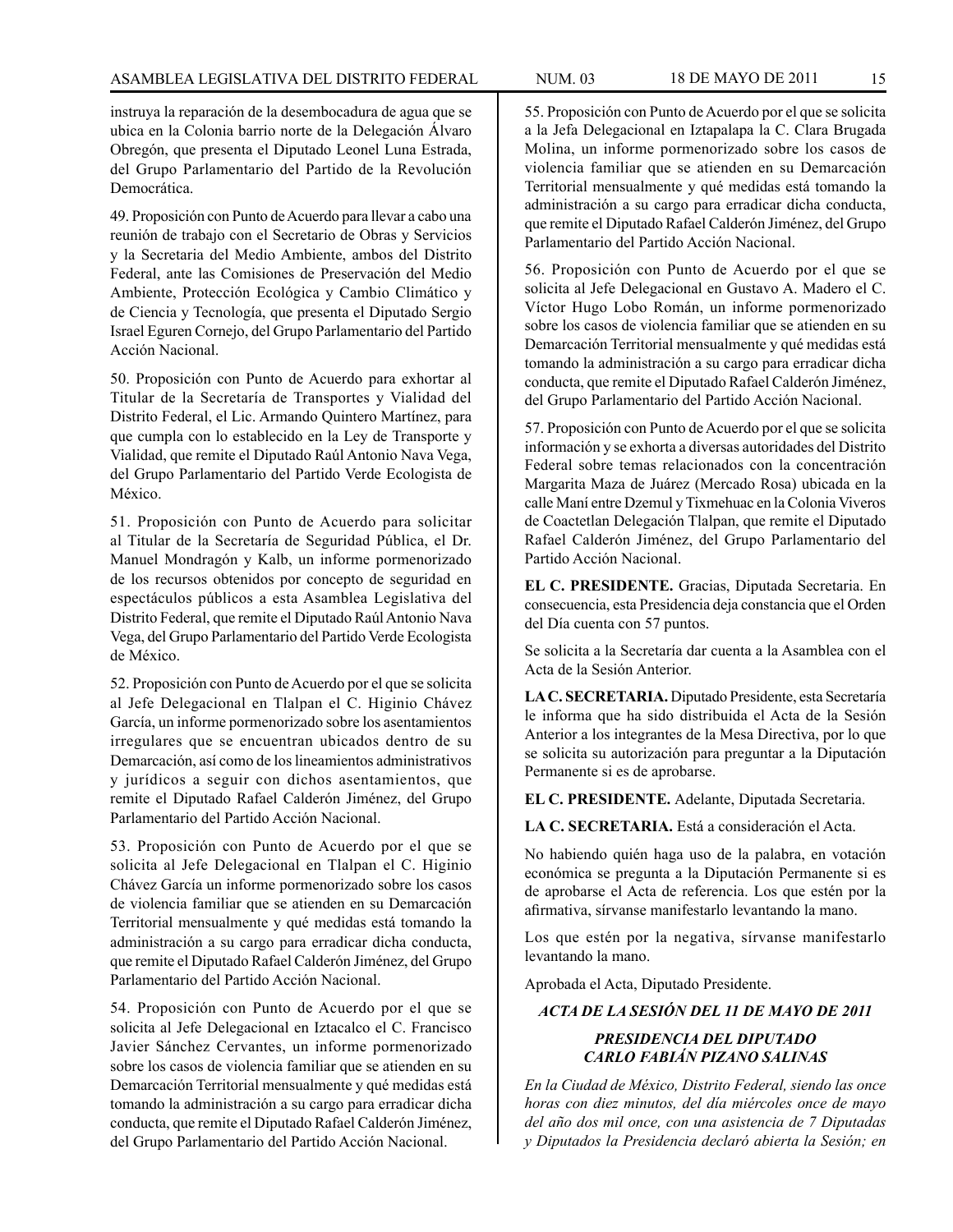*votación económica se dispensó la lectura del Orden del Día toda vez que se encontraba en las pantallas táctiles de los Diputados; dejando constancia que estuvo compuesto por 8 puntos, asimismo se aprobó el Acta de la Sesión Anterior.*

*Acto continuo, la Presidencia hizo del conocimiento de la Diputación Permanente que recibió los siguientes comunicados: 1 de la Diputada Abril Jannette Trujillo Vázquez, Presidenta del Comité de Asuntos Editoriales, 27 de la Secretaría de Gobierno, 1 de la Dirección General Jurídica y de Gobierno del Distrito Federal y 1 de la Oficialía Mayor del Gobierno del Distrito Federal; y toda vez que los comunicados a los que se hizo referencia contienen respuestas relativas a asuntos aprobados por este Órgano Legislativo, la Presidencia instruyó se hiciera del conocimiento de los Diputados promoventes y tomara nota la Secretaría.*

*Enseguida, la Presidencia hizo del conocimiento de la Asamblea que recibió un comunicado del Consejo de Evaluación del Desarrollo Social del Distrito Federal en cumplimiento a la Ley de Desarrollo Social del Distrito Federal; por lo que la Presidencia instruyó su remisión a las Comisiones de Desarrollo Social y de Vigilancia y Evaluación de Políticas y Programas Sociales.* 

*Habiéndose agotado los asuntos en cartera la Presidencia ordenó a la Secretaría dar lectura al Orden del Día de la siguiente Sesión; acto seguido y siendo las once horas con quince minutos, se levantó la Sesión y se citó para la que tendría verificativo el día miércoles 18 de mayo a las 11:00 horas, rogando a todos su puntual asistencia.*

**EL C. PRESIDENTE.** Gracias, Diputada Secretaria. Esta Presidencia hace del conocimiento de la Diputación Permanente que se recibieron los siguientes comunicados: 19 de la Secretaría de Gobierno y 4 del Instituto de Verificación Administrativa del Distrito Federal.

#### *SECRETARÍA DE GOBIERNO*

*México, D.F., 6 de mayo del 2011 SG/04902/2011*

### *DIP. MARÍA ALEJANDRA BARRALES MAGDALENO PRESIDENTA DE LA COMISIÓN DE GOBIERNO ASAMBLEA LEGISLATIVA DEL DISTRITO FEDERAL PRESENTE*

*En ejercicio de la facultad conferida en la fracción III del Artículo 23 de la Ley Orgánica de la Administración Pública del Distrito Federal, relativa a la conducción de las relaciones del Jefe de Gobierno con otros Órganos de Gobierno Local, Poderes de la Unión, con los Gobiernos de los Estados y con las Autoridades Municipales, adjunto oficio OJDX/000201/2011, mediante el cual el Ing. Manuel González González, Jefe Delegacional en Xochimilco, da respuesta al Punto de Acuerdo mediante el cual se exhorta a los 16 Jefes Delegacionales a dotar de la infraestructura* 

*y servicios necesarios a los mercados públicos, a fin de que puedan llevar a cabo un eficiente proceso de separación de residuos sólidos.*

*Lo anterior, en relación con el oficio MDSPSA/CSP/1018/ 2011, en donde se comunicó por parte de la Presidenta de la Mesa Directiva de ese Órgano Legislativo, la aprobación del Punto de Acuerdo en Sesión celebrada el 7 de abril del presente, relacionado con el asunto antes citado.*

*Aprovecho la oportunidad para enviarle un cordial saludo.*

### *ATENTAMENTE*

*Lic. José Ángel Ávila Pérez Secretario de Gobierno del Distrito Federal*

*o*  $\theta$ 

### *SECRETARÍA DE GOBIERNO*

*México, D.F., 6 de mayo del 2011 SG/04903/2011*

*DIP. MARÍA ALEJANDRA BARRALES MAGDALENO PRESIDENTA DE LA COMISIÓN DE GOBIERNO ASAMBLEA LEGISLATIVA DEL DISTRITO FEDERAL PRESENTE*

*En ejercicio de la facultad conferida en la fracción III del Artículo 23 de la Ley Orgánica de la Administración Pública del Distrito Federal, relativa a la conducción de las relaciones del Jefe de Gobierno con otros Órganos de Gobierno Local, Poderes de la Unión, con los Gobiernos de los Estados y con las Autoridades Municipales, adjunto oficio DGJG/DG/159/2011, mediante el cual el C. Héctor Israel Rodríguez Hernández, Director de Gobierno en la Delegación Venustiano Carranza, da respuesta al Punto de Acuerdo relativo a la solicitud al Dr. Manuel Mondragón y Kalb, para que instruya a la Brigada de Vigilancia Ambiental a fin de que realice acciones en coordinación con la Procuraduría Federal de Protección al Ambiente, Secretaría del Medio Ambiente del Distrito Federal y con los Titulares de los 16 Órganos Político Administrativos, para establecer operativos en mercados públiCOS en donde se haya identificado la venta clandestina de animales.*

*Lo anterior, en relación con el oficio MDPPSA/CSP/2486/ 2010 , en donde se comunicó por parte de la Presidenta de la Mesa Directiva de ese Órgano Legislativo, la aprobación de un Punto de Acuerdo en Sesión celebrada el 20 de diciembre próximo pasado, relacionado con el asunto antes citado.* 

*Aprovecho la oportunidad para enviarle un cordial saludo.*

### *ATENTAMENTE*

*Lic. José Ángel Ávila Pérez Secretario de Gobierno del Distrito Federal*

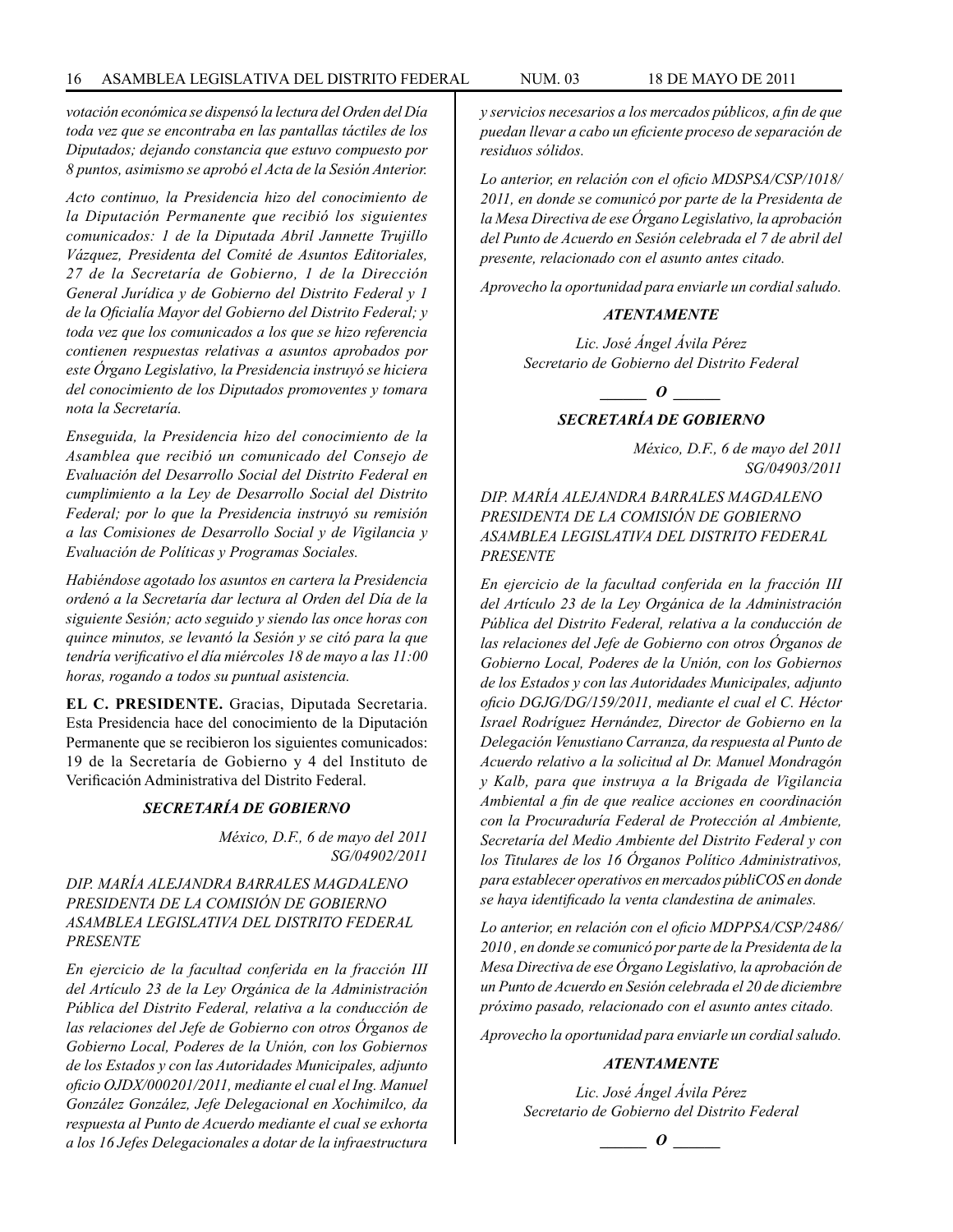*México, D.F., 6 de mayo del 2011 SG/04904/2011*

*DIP. MARÍA ALEJANDRA BARRALES MAGDALENO PRESIDENTA DE LA COMISIÓN DE GOBIERNO ASAMBLEA LEGISLATIVA DEL DISTRITO FEDERAL PRESENTE*

*En ejercicio de la facultad conferida en la fracción III del Artículo 23 de la Ley Orgánica de la Administración Pública del Distrito Federal, relativa a la conducción de las relaciones del Jefe de Gobierno con otros Órganos de Gobierno Local, Poderes de la Unión, con los Gobiernos de los Estados y con las Autoridades Municipales, adjunto oficio DGSU/761/2011, mediante el cual el C. Eloy Fuentes Ortega, Director General de Servicios Urbanos en la Delegación Tlalpan, da respuesta al Punto de Acuerdo mediante el cual se exhorta al Gobierno del Distrito Federal y a los Titulares de las 16 Delegaciones, para que informen a la Asamblea Legislativa sobre las medidas que aplicarán para el aprovechamiento de energía renovable, con base en la Ley Ambiental que propone su uso a partir de 2012.*

*Lo anterior, en relación con el oficio MDSPSA/CSP/310/2011, en donde se comunicó por parte de la Presidenta de la Mesa Directiva de ese Órgano Legislativo, la aprobación del Punto de Acuerdo en Sesión celebrada el 24 de marzo del presente, relacionado con el asunto antes citado.* 

*Aprovecho la oportunidad para enviarle un cordial saludo.*

### *ATENTAMENTE*

*Lic. José Ángel Ávila Pérez Secretario de Gobierno del Distrito Federal*

*\_\_\_\_\_\_ O \_\_\_\_\_\_*

### *SECRETARÍA DE GOBIERNO*

*México, D.F., 6 de mayo del 2011 SG/04905/2011*

*DIP. MARÍA ALEJANDRA BARRALES MAGDALENO PRESIDENTA DE LA COMISIÓN DE GOBIERNO ASAMBLEA LEGISLATIVA DEL DISTRITO FEDERAL PRESENTE*

*En ejercicio de la facultad conferida en la fracción III del Artículo 23 de la Ley Orgánica de la Administración Pública del Distrito Federal, relativa a la conducción de las relaciones del Jefe de Gobierno con otros Órganos de Gobierno Local, Poderes de la Unión, con los Gobiernos de los Estados y con las Autoridades Municipales, adjunto oficio CA/082/2011, mediante el cual el Lic. Marcial Meza Villanueva, Coordinador de Asesores en la Delegación Milpa Alta, da respuesta al Punto de Acuerdo mediante el cual se exhorta al Gobierno del Distrito Federal y a los Titulares de las 16 Delegaciones, para que informen a*  *la Asamblea Legislativa sobre las medidas que aplicarán para el aprovechamiento de energía renovable, con base en la Ley Ambiental que propone su uso a partir de 2012.*

*Lo anterior, en relación con el oficio MDSPSA/CSP/308/2011, en donde se comunicó por parte de la Presidenta de la Mesa Directiva de ese Órgano Legislativo, la aprobación del Punto de Acuerdo en Sesión celebrada el 24 de marzo del presente, relacionado con el asunto antes citado.*

*Aprovecho la oportunidad para enviarle un cordial saludo.*

### *ATENTAMENTE*

*Lic. José Ángel Ávila Pérez Secretario de Gobierno del Distrito Federal*

*o*  $\theta$ 

### *SECRETARÍA DE GOBIERNO*

*México, D.F., 6 de mayo del 2011 SG/04906/2011*

*DIP. MARÍA ALEJANDRA BARRALES MAGDALENO PRESIDENTA DE LA COMISIÓN DE GOBIERNO ASAMBLEA LEGISLATIVA DEL DISTRITO FEDERAL PRESENTE*

*En ejercicio de la facultad conferida en la fracción III del Artículo 23 de la Ley Orgánica de la Administración Pública del Distrito Federal, relativa a la conducción de las relaciones del Jefe de Gobierno con otros Órganos de Gobierno Local, Poderes de la Unión, con los Gobiernos de los Estados y con las Autoridades Municipales, adjunto oficio DGCGPE/132/11, mediante el cual el C. Jorge Romero Herrera, Director General de Coordinación de Gabinete y Proyectos Especiales en la Delegación Benito Juárez, da respuesta al Punto de Acuerdo relativo al exhorto al Jefe de Gobierno; a los Secretarios de Salud, de Desarrollo Social, de Educación; y a los Jefes Delegacionales, a crear una estructura de instructores de activación física especializada, orientadores y canalizadores a institutos de salud, para combatir la problemática de la obesidad y promover la salud pública.*

*Lo anterior, en relación con el oficio MDDPPRSA/CSP/828/ 2011, en donde se comunicó por parte del Presidente de la Mesa Directiva de la Diputación Permanente de ese Órgano Legislativo, la aprobación de un Punto de Acuerdo, en Sesión celebrada el 16 de febrero del próximo pasado, relacionado con el asunto antes citado.* 

*Aprovecho la oportunidad para enviarle un cordial saludo.*

### *ATENTAMENTE*

*Lic. José Ángel Ávila Pérez Secretario de Gobierno del Distrito Federal*

*\_\_\_\_\_\_ O \_\_\_\_\_\_*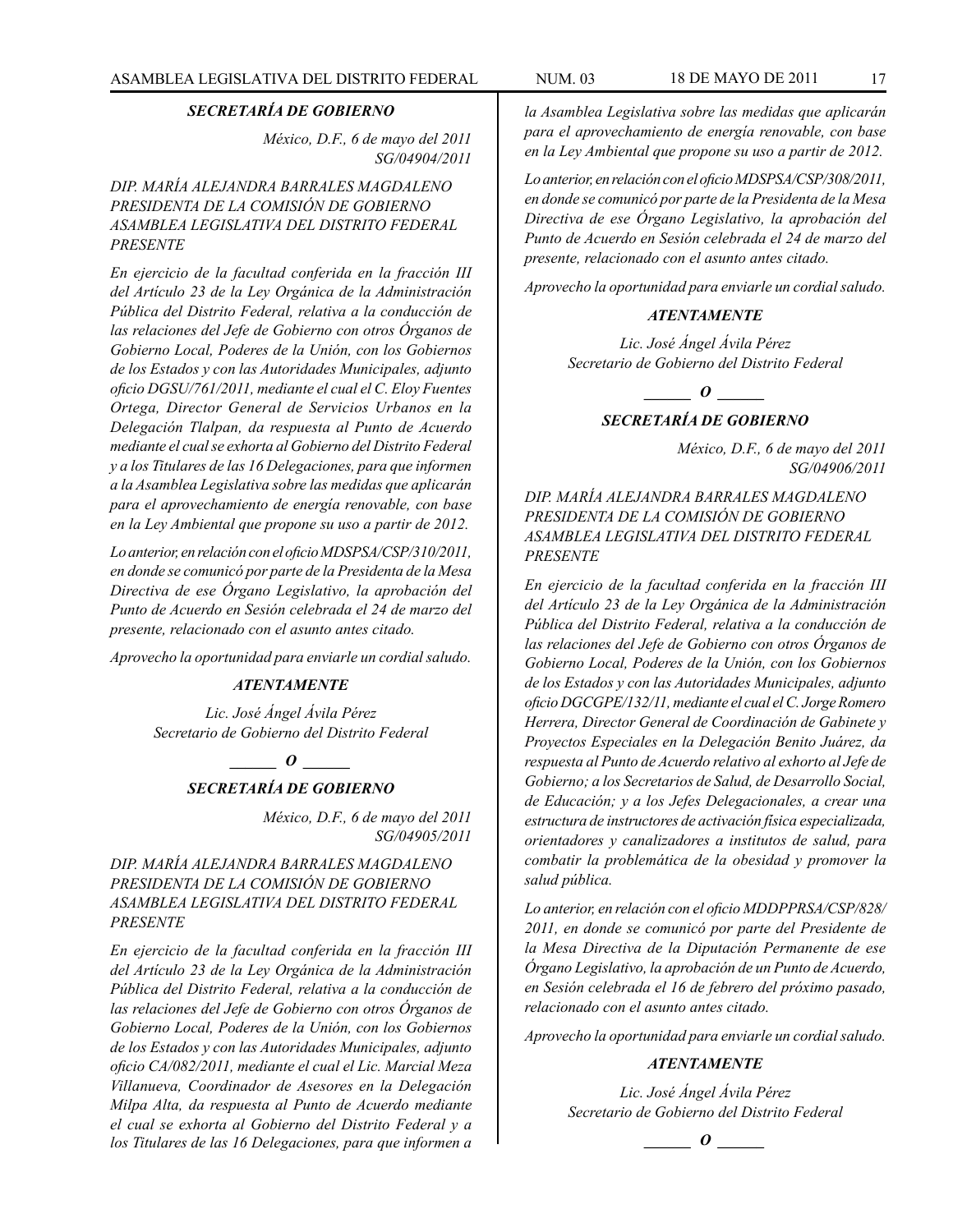*México, D.F., 6 de mayo del 2011 SG/04907/2011*

### *DIP. MARÍA ALEJANDRA BARRALES MAGDALENO PRESIDENTA DE LA COMISIÓN DE GOBIERNO ASAMBLEA LEGISLATIVA DEL DISTRITO FEDERAL PRESENTE*

*En ejercicio de la facultad conferida en la fracción III del Artículo 23 de la Ley Orgánica de la Administración Pública del Distrito Federal, relativa a la conducción de las relaciones del Jefe de Gobierno con otros Órganos de Gobierno Local, Poderes de la Unión, con los Gobiernos de los Estados y con las Autoridades Municipales, y en alcance a mi similar número SG/4635/2011 de fecha 28 de abril, adjunto oficio DGCGPE/131/11, mediante el cual el C. Jorge Romero Herrera, Director General de Coordinación de Gabinete y Proyectos Especiales en la Delegación Benito Juárez, da respuesta a los Puntos de Acuerdo mediante los cuales se exhorta a los Jefes Delegacionales y a la Secretaría del Medio Ambiente del Distrito Federal, a fin de que implementen el programa para controlar el muérdago phoradendron leucárpum en las Demarcaciones territoriales.*

*Lo anterior, en relación con los oficios MDDPPRSA/ CSP/678/2011 y MDSPSA/CSP/984/2011, en donde se comunicó por parte del Presidente de la Mesa Directiva de ese Órgano Legislativo, la aprobación de los Puntos de Acuerdo en Sesiones celebradas los días 9 de febrero y 7 de abril del presente, relacionados con el asunto antes citado.*

*Aprovecho la oportunidad para enviarle un cordial saludo.*

#### *ATENTAMENTE*

*Lic. José Ángel Ávila Pérez Secretario de Gobierno del Distrito Federal*

*\_\_\_\_\_\_ O \_\_\_\_\_\_*

### *SECRETARÍA DE GOBIERNO*

*México, D.F., 6 de mayo del 2011 SG/04908/2011*

### *DIP. MARÍA ALEJANDRA BARRALES MAGDALENO PRESIDENTA DE LA COMISIÓN DE GOBIERNO ASAMBLEA LEGISLATIVA DEL DISTRITO FEDERAL PRESENTE*

*En ejercicio de la facultad conferida en la fracción III del Artículo 23 de la Ley Orgánica de la Administración Pública del Distrito Federal, relativa a la conducción de las relaciones del Jefe de Gobierno con otros Órganos de Gobierno Local, Poderes de la Unión, con los Gobiernos de los Estados y con las Autoridades Municipales, adjunto oficio DPD/237/2011, mediante el cual el C. Diego Martín González, Director de Promoción Deportiva en la* 

*Delegación Cuajimalpa de Morelos, da respuesta al Punto de Acuerdo relativo al exhorto al Jefe de Gobierno; a los Secretarios de Salud, de Desarrollo Social, de Educación; y a los Jefes Delegacionales, a crear una estructura de instructores de activación física especializada, orientadores y canalizadores a institutos de salud, para combatir la problemática de la obesidad y promover la salud pública.*

*Lo anterior, en relación con el oficio MDDPPRSA/CSP/830/ 2011, en donde se comunicó por parte del Presidente de la Mesa Directiva de la Diputación Permanente de ese Órgano Legislativo, la aprobación de un Punto de Acuerdo, en Sesión celebrada el 16 de febrero del próximo pasado, relacionado con el asunto antes citado.*

*Aprovecho la oportunidad para enviarle un cordial saludo.*

#### *ATENTAMENTE*

*Lic. José Ángel Ávila Pérez Secretario de Gobierno del Distrito Federal*

*\_\_\_\_\_\_ O \_\_\_\_\_\_*

### *SECRETARÍA DE GOBIERNO*

*México, D.F., 6 de mayo del 2011 SG/04909/2011*

*DIP. MARÍA ALEJANDRA BARRALES MAGDALENO PRESIDENTA DE LA COMISIÓN DE GOBIERNO ASAMBLEA LEGISLATIVA DEL DISTRITO FEDERAL PRESENTE*

*En ejercicio de la facultad conferida en la fracción III del Artículo 23 de la Ley Orgánica de la Administración Pública del Distrito Federal, relativa a la conducción de las relaciones del Jefe de Gobierno con otros Órganos de Gobierno Local, Poderes de la Unión, con los Gobiernos de los Estados y con las Autoridades Municipales, adjunto oficio DGA/0758/2011, mediante el cual el Lic. Mario Valdés Guadarrama, Director General de Administración en la Delegación Cuajimalpa de Morelos, da respuesta al Punto de Acuerdo por el que se exhorta a los 16 Jefes Delegacionales del Distrito Federal, para que en la medida de la disposición presupuestal, se realice el pago de los montos previstos en la Circular Uno Bis, por concepto de Entrega - Recepción que aún estén pendientes.*

*Lo anterior, en relación con el oficio MDSPSA/CSP/243/2011, en donde se comunicó por parte del Presidente de la Mesa Directiva de ese Órgano Legislativo, la aprobación del Punto de Acuerdo en Sesión celebrada el 24 de marzo del presente, relacionado con el asunto antes citado. t"-, ..*

*Aprovecho la oportunidad para enviarle un cordial saludo.*

### *ATENTAMENTE*

*Lic. José Ángel Ávila Pérez Secretario de Gobierno del Distrito Federal*

$$
\_\_o\_
$$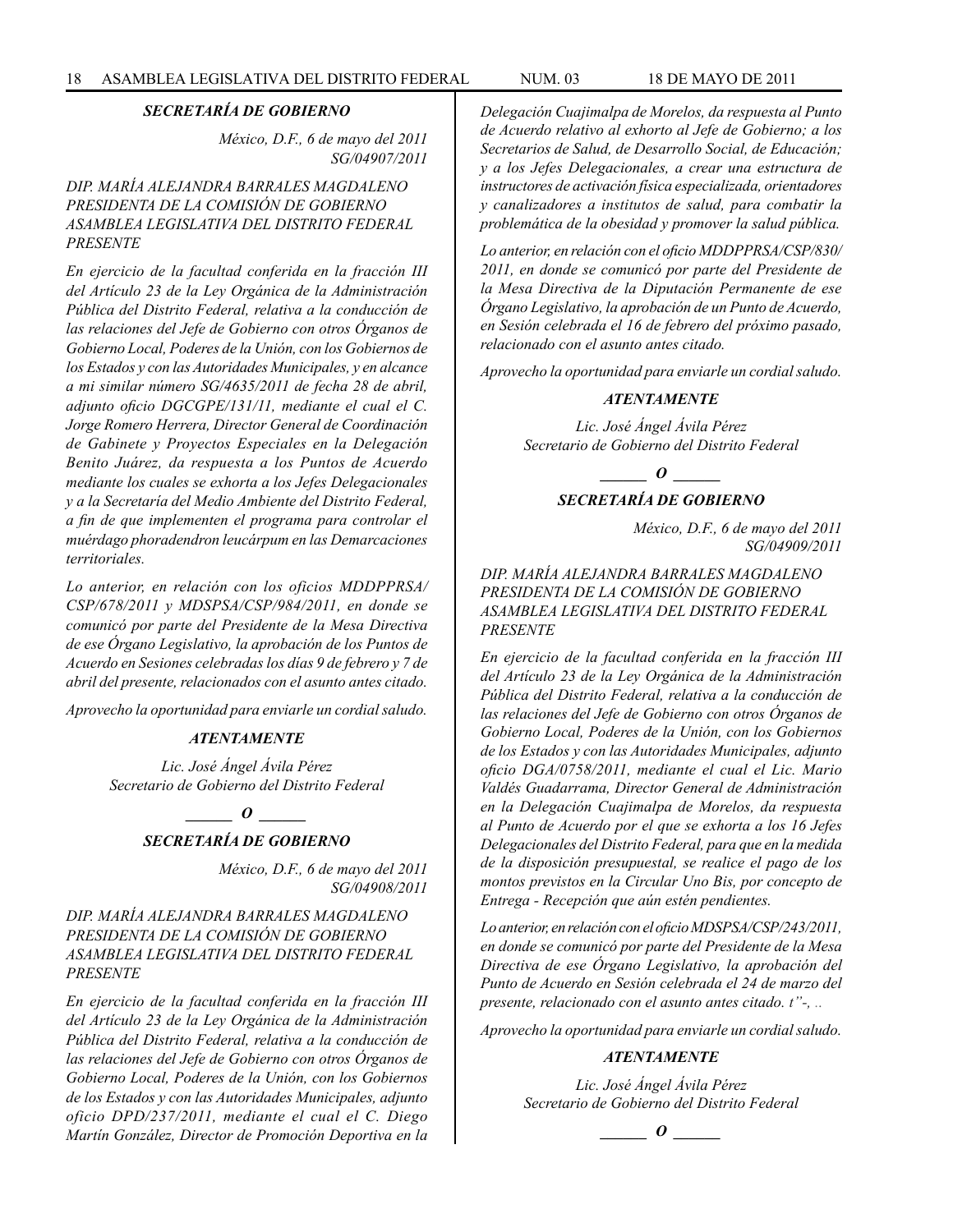*México, D.F., 6 de mayo del 2011 SG/04910/2011*

*DIP. MARÍA ALEJANDRA BARRALES MAGDALENO PRESIDENTA DE LA COMISIÓN DE GOBIERNO ASAMBLEA LEGISLATIVA DEL DISTRITO FEDERAL PRESENTE*

*En ejercicio de la facultad conferida en la fracción III del Artículo 23 de la Ley Orgánica de la Administración Pública del Distrito Federal, relativa a la conducción de las relaciones del Jefe de Gobierno con otros Órganos de Gobierno Local, Poderes de la Unión, con los Gobiernos de los Estados y con las Autoridades Municipales, adjunto oficio DO/271/2011, mediante el cual el Lic. Agustín Torres Pérez, Jefe Delegacional en Cuauhtémoc, da respuesta al Punto de Acuerdo por el que se exhorta a las 16 Delegaciones del Distrito Federal a contribuir con acciones para generar seguridad a los vecinos y conductores en el Distrito Federal, particularmente durante la noche y madrugada, cuando los cierres viales se aplican y elevan los riesgos de asaltos, de conformidad con el Programa de Seguridad Pública.*

*Lo anterior, en relación con el oficio MDSPSA/CSP/908/2011, en donde se comunicó por parte de la Presidenta de la Mesa Directiva de ese Órgano Legislativo, la aprobación del Punto de Acuerdo en Sesión celebrada el 5 de abril del presente, relacionado con el asunto antes citado.*

*Aprovecho la oportunidad para enviarle un cordial saludo.*

#### *ATENTAMENTE*

*Lic. José Ángel Ávila Pérez Secretario de Gobierno del Distrito Federal*

*o*  $\theta$ 

### *SECRETARÍA DE GOBIERNO*

*México, D.F., 6 de mayo del 2011 SG/04911/2011*

*DIP. MARÍA ALEJANDRA BARRALES MAGDALENO PRESIDENTA DE LA COMISIÓN DE GOBIERNO ASAMBLEA LEGISLATIVA DEL DISTRITO FEDERAL PRESENTE*

*En ejercicio de la facultad conferida en la fracción III del Artículo 23 de la Ley Orgánica de la Administración Pública del Distrito Federal, relativa a la conducción de las relaciones del Jefe de Gobierno con otros Órganos de Gobierno Local, Poderes de la Unión, con los Gobiernos de los Estados y con las Autoridades Municipales, adjunto oficio JOJD/CGG/229/2011, mediante el cual el C. Carlos Gelista González, Coordinador de Análisis Coyuntural en la Delegación Miguel Hidalgo, da respuesta al Punto de Acuerdo relativo al exhorto a los 16 Jefes Delegacionales y al Director General del Instituto de Verificación*  *Administrativa del Distrito Federal, a que realicen verificaciones a los establecimientos mercantiles de impacto zonal, toda vez que se encuentran operando hasta las 5:00 horas, aún cuando no ha entrado en vigor la nueva Ley de Establecimientos Mercantiles del Distrito Federal.*

*Lo anterior, en relación con el oficio MDDPPRSA/CSP/438/ 2011, en donde se comunicó por parte del Presidente de la Mesa Directiva de la Diputación Permanente de ese Órgano Legislativo, la aprobación de un Punto de Acuerdo en Sesión celebrada el 26 de enero del presente, relacionado con el asunto antes citado.*

*Aprovecho la oportunidad para enviarle un cordial saludo.*

#### *ATENTAMENTE*

*Lic. José Ángel Ávila Pérez Secretario de Gobierno del Distrito Federal*

*\_\_\_\_\_\_ O \_\_\_\_\_\_*

### *SECRETARÍA DE GOBIERNO*

*México, D.F., 6 de mayo del 2011 SG/04912/2011*

*DIP. MARÍA ALEJANDRA BARRALES MAGDALENO PRESIDENTA DE LA COMISIÓN DE GOBIERNO ASAMBLEA LEGISLATIVA DEL DISTRITO FEDERAL PRESENTE*

*En ejercicio de la facultad conferida en la fracción III del Artículo 23 de la Ley Orgánica de la Administración Pública del Distrito Federal, relativa a la conducción de las relaciones del Jefe de Gobierno con otros Órganos de Gobierno Local, Poderes de la Unión, con los Gobiernos de los Estados y con las Autoridades Municipales, adjunto oficio JOJD/CGG/227/2011, mediante el cual el C. Carlos Gelista González, Coordinador de Análisis Coyuntural en la Delegación Miguel Hidalgo, da respuesta al Punto de Acuerdo por el que se exhorta a los 16 Jefes Delegacionales del Distrito Federal, para que emitan una circular a todos los estacionamientos públicos, con la finalidad de que se apeguen al cobro de tarifas por fracción, como lo establece la normatividad del Artículo 50 de la Ley de Establecimientos Mercantiles.*

*Lo anterior, en relación con el oficio MDSPSA/CSP/604/2011, en donde se comunicó por parte del Presidente de la Mesa Directiva de ese Órgano Legislativo, la aprobación del Punto de Acuerdo en Sesión celebrada el 31 de marzo del presente, relacionado con el asunto antes citado.* 

*Aprovecho la oportunidad para enviarle un cordial saludo.*

#### *ATENTAMENTE*

*Lic. José Ángel Ávila Pérez Secretario de Gobierno del Distrito Federal*

$$
\_\_o\_
$$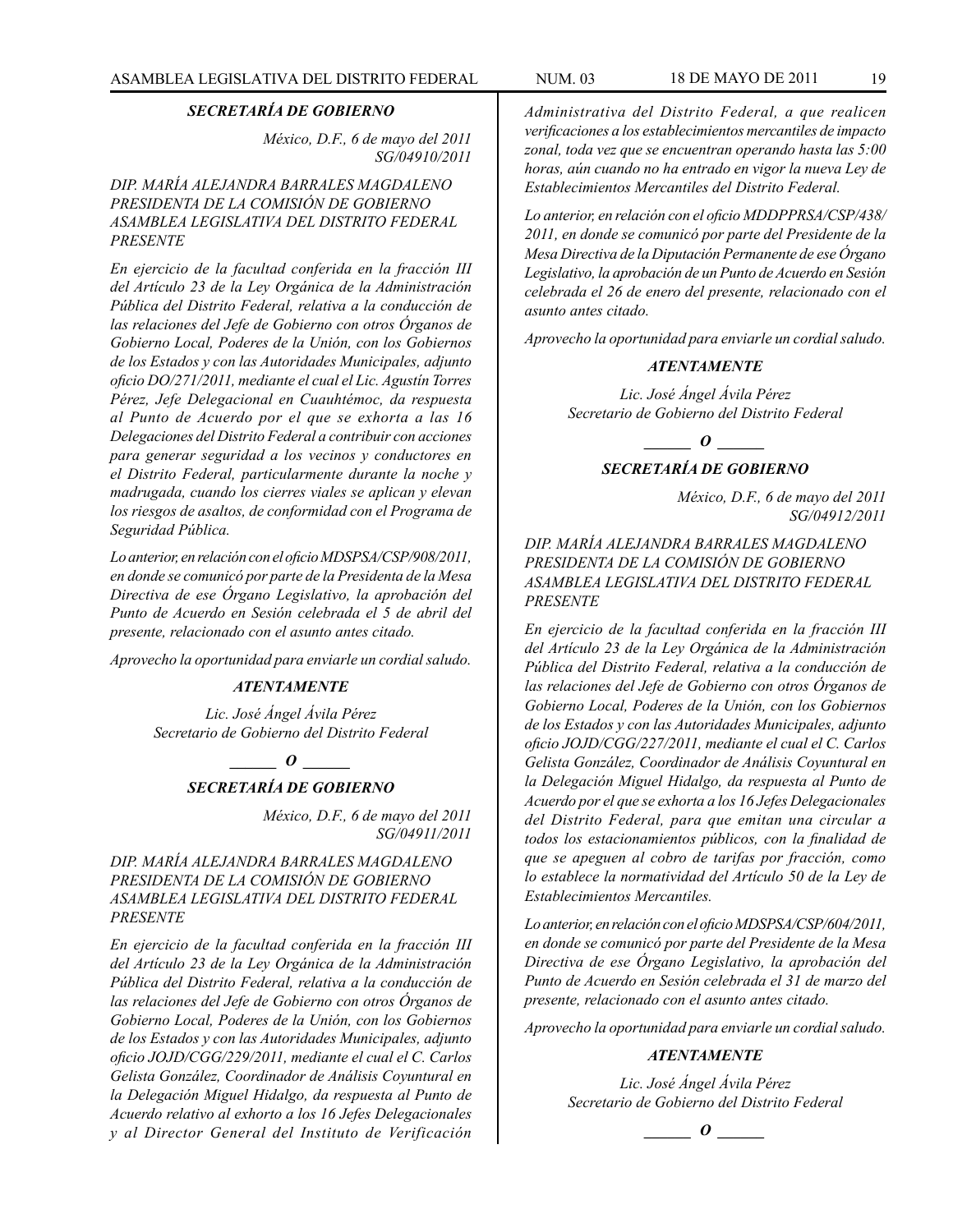*México, D.F., 6 de mayo del 2011 SG/04913/2011*

### *DIP. MARÍA ALEJANDRA BARRALES MAGDALENO PRESIDENTA DE LA COMISIÓN DE GOBIERNO ASAMBLEA LEGISLATIVA DEL DISTRITO FEDERAL PRESENTE*

*En ejercicio de la facultad conferida en la fracción III del Artículo 23 de la Ley Orgánica de la Administración Pública del Distrito Federal, relativa a la conducción de las relaciones del Jefe de Gobierno con otros Órganos de Gobierno Local, Poderes de la Unión, con los Gobiernos de los Estados y con las Autoridades Municipales, adjunto oficio JOJD/CGG/228/2011, mediante el cual el C. Carlos Gelista González, Coordinador de Análisis Coyuntural en la Delegación Miguel Hidalgo, da respuesta al Punto de Acuerdo por el que se exhorta a las 16 Delegaciones del Distrito Federal a contribuir con acciones para generar seguridad a los vecinos y conductores en el Distrito Federal, particularmente durante la noche y madrugada, cuando los cierres viales se aplican y elevan los riesgos de asaltos, de conformidad con el Programa de Seguridad Pública.*

*Lo anterior, en relación con el oficio MDSPSA/CSP/910/2011, en donde se comunicó por parte de la Presidenta de la Mesa Directiva de ese Órgano Legislativo, la aprobación del Punto de Acuerdo en Sesión celebrada el 5 de abril del presente, relacionado con el asunto antes citado.*

*Aprovecho la oportunidad para enviarle un cordial saludo.*

#### *ATENTAMENTE*

*Lic. José Ángel Ávila Pérez Secretario de Gobierno del Distrito Federal*

*\_\_\_\_\_\_ O \_\_\_\_\_\_*

### *SECRETARÍA DE GOBIERNO*

*México, D.F., 6 de mayo del 2011 SG/04914/2011*

### *DIP. MARÍA ALEJANDRA BARRALES MAGDALENO PRESIDENTA DE LA COMISIÓN DE GOBIERNO ASAMBLEA LEGISLATIVA DEL DISTRITO FEDERAL PRESENTE*

*En ejercicio de la facultad conferida en la fracción III del Artículo 23 de la Ley Orgánica de la Administración Pública del Distrito Federal, relativa a la conducción de las relaciones del Jefe de Gobierno con otros Órganos de Gobierno Local, Poderes de la Unión, con los Gobiernos de los Estados y con las Autoridades Municipales y en alcance a mi similar número SG/04094/2011 de fecha 13 de abril, adjunto oficio MH/DGJSL/DVR/ GEP/0621/2011, mediante el cual el C. Guillermo Espinosa Padilla, Director de Verificación y Reglamentos en la Delegación Miguel Hidalgo, da respuesta al Punto* 

*de Acuerdo por el que se exhorta al Jefe Delegacional en Miguel Hidalgo y a la Secretaría de Desarrollo Urbano y Vivienda, para que atiendan las opiniones que viertan los ciudadanos en la consulta que forma parte del proceso de revisión y formulación de modificaciones al Programa Parcial Polanco.*

*Lo anterior, en relación con el oficio MDSPSA/CSP/283/2011, en donde se comunicó por parte del Presidente de la Mesa Directiva de ese Órgano Legislativo, la aprobación del Punto de Acuerdo en Sesión celebrada el 24 de marzo del presente, relacionado con el asunto antes citado.*

*Aprovecho la oportunidad para enviarle un cordial saludo.*

### *ATENTAMENTE*

*Lic. José Ángel Ávila Pérez Secretario de Gobierno del Distrito Federal*

### *SECRETARÍA DE GOBIERNO*

*México, D.F., 6 de mayo del 2011 SG/04915/2011*

*DIP. MARÍA ALEJANDRA BARRALES MAGDALENO PRESIDENTA DE LA COMISIÓN DE GOBIERNO ASAMBLEA LEGISLATIVA DEL DISTRITO FEDERAL PRESENTE*

*En ejercicio de la facultad conferida en la fracción III del Artículo 23 de la Ley Orgánica de la Administración Pública del Distrito Federal, relativa a la conducción de las relaciones del Jefe de Gobierno con otros Órganos de Gobierno Local, Poderes de la Unión, con los Gobiernos de los Estados y con las Autoridades Municipales, adjunto oficio DAO/DGDS/DDCEyPD/239/11, mediante el cual la Profa. Celia Josefina López García, Directora de Desarrollo Cultural, Educativo y Promoción Deportiva en la Delegación Álvaro Obregón, da respuesta al Punto de Acuerdo por el que se solicita a la Secretaría de Cultura y a los 16 Jefes Delegacionales del Distrito Federal a que, dentro de sus atribuciones, diseñen e implementen un programa en conjunto para el aprovechamiento efecto de las Casas de Cultura.*

*Lo anterior, en relación con el oficio MDSPSA/CSP/135/2011, en donde se comunicó por parte del VicePresidente de la Mesa Directiva de ese Órgano Legislativo, la aprobación del Punto de Acuerdo en Sesión celebrada el 17 de marzo del presente, relacionado con el asunto antes citado.*

*Aprovecho la oportunidad para enviarle un cordial saludo.*

#### *ATENTAMENTE*

*Lic. José Ángel Ávila Pérez Secretario de Gobierno del Distrito Federal*

## *\_\_\_\_\_\_ O \_\_\_\_\_\_*

*\_\_\_\_\_\_ O \_\_\_\_\_\_*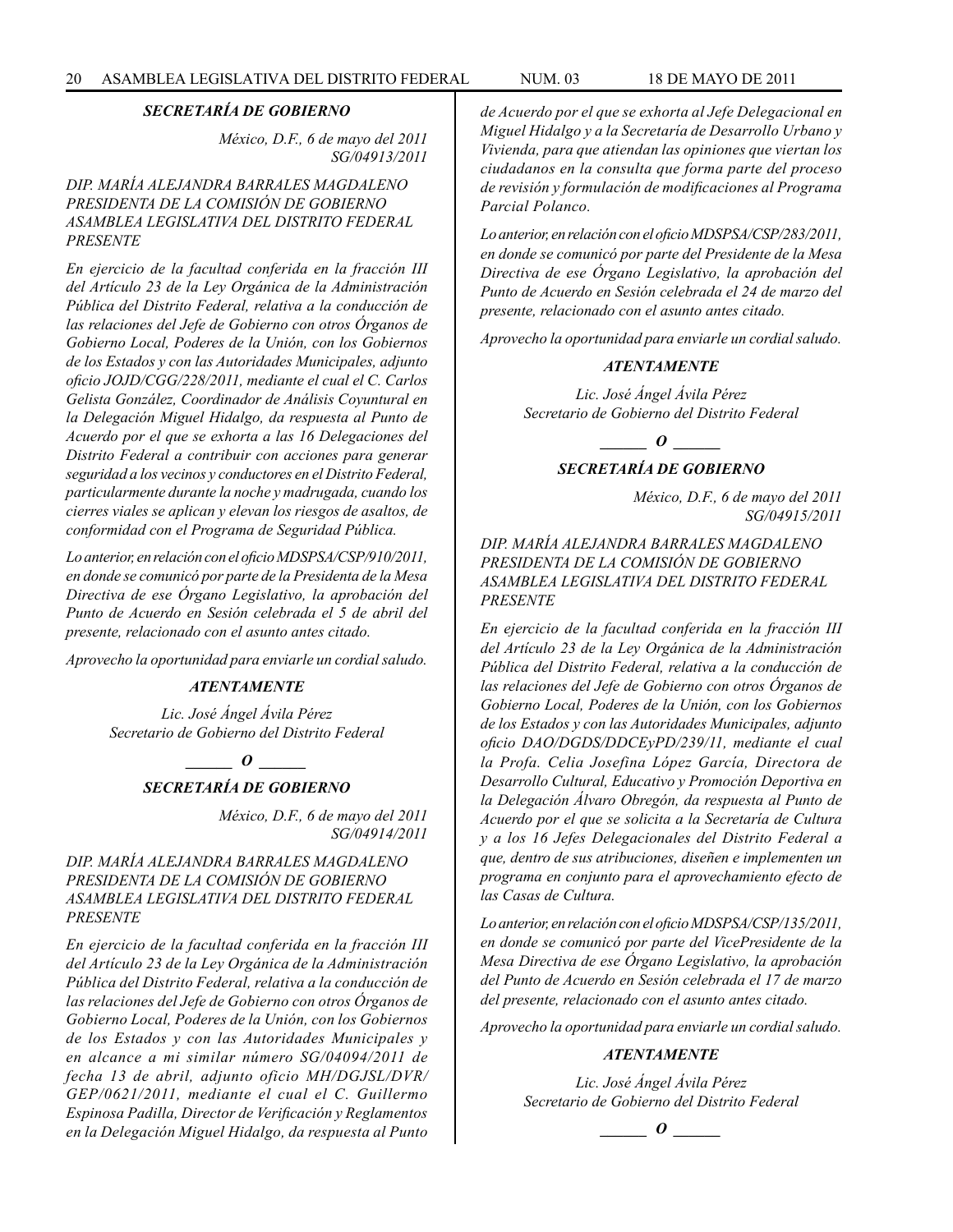*México, D.F., 6 de mayo del 2011 SG/04916/2011*

*DIP. MARÍA ALEJANDRA BARRALES MAGDALENO PRESIDENTA DE LA COMISIÓN DE GOBIERNO ASAMBLEA LEGISLATIVA DEL DISTRITO FEDERAL PRESENTE*

*En ejercicio de la facultad conferida en la fracción III del Artículo 23 de la Ley Orgánica de la Administración Pública del Distrito Federal, relativa a la conducción de las relaciones del Jefe de Gobierno con otros Órganos de Gobierno Local, Poderes de la Unión, con los Gobiernos de los Estados y con las Autoridades Municipales, adjunto oficio DGCGPE/129/11, mediante el cual el C. Jorge Romero Herrera, Director General de Coordinación de Gabinete y Proyectos Especiales en la Delegación Benito Juárez, da respuesta al Punto de Acuerdo relativo se solicita al Director del Instituto del Deporte del Distrito Federal así como de los 16 Órganos Político-Administrativo remitan a esta Soberanía un informe detallado sobre la operación y estado que guardan las instalaciones deportivas a su cargo.*

*Lo anterior, en relación con el oficio MDPPSA/ CSP/2436/2010 , en donde se comunicó por parte de la Presidenta de la Mesa Directiva de ese Órgano Legislativo, la aprobación de un Punto de Acuerdo, en Sesión celebrada el 16 de diciembre próximo pasado, relacionado con el asunto antes citado.*

*Aprovecho la oportunidad para enviarle un cordial saludo.*

#### *ATENTAMENTE*

*Lic. José Ángel Ávila Pérez Secretario de Gobierno del Distrito Federal*

### *d*  $\theta$

### *SECRETARÍA DE GOBIERNO*

*México, D.F., 4 de mayo del 2011 SG/04917/2011*

*DIP. MARÍA ALEJANDRA BARRALES MAGDALENO PRESIDENTA DE LA COMISIÓN DE GOBIERNO ASAMBLEA LEGISLATIVA DEL DISTRITO FEDERAL PRESENTE*

*En ejercicio de la facultad conferida en la fracción III del Artículo 23 de la Ley Orgánica de la Administración Pública del Distrito Federal, relativa a la conducción de las relaciones del Jefe de Gobierno con otros Órganos de Gobierno Local, Poderes de la Unión, con los Gobiernos de los Estados y con las Autoridades Municipales, adjunto oficio GDF-SMA-SACM-DEPC-DT-SP-UDPPT-119526/2011, mediante el cual el Director General del Sistema de Aguas de la Ciudad de México, da respuesta al Punto de Acuerdo, por el que se exhorta a informar el status que guarda el*  *proyecto del lago Tláhuac-Xico, mismo que se comprometió la CONAGUA a entregar en el mes de diciembre Lo anterior, en relación con el oficio MDSPSA/CSP/347/2011, en donde se comunicó por parte del Presidente de la Mesa Directiva de ese Órgano Legislativo, la aprobación de un Punto de Acuerdo relacionado con el asunto antes citado.* 

*Aprovecho la oportunidad para enviarle un cordial saludo.*

#### *ATENTAMENTE*

*Lic. José Ángel Ávila Pérez Secretario de Gobierno del Distrito Federal*

 $\bm{o}$  *o* 

### *SECRETARÍA DE GOBIERNO*

*México, D.F., 4 de mayo del 2011 SG/04918/2011*

*DIP. MARÍA ALEJANDRA BARRALES MAGDALENO PRESIDENTA DE LA COMISIÓN DE GOBIERNO ASAMBLEA LEGISLATIVA DEL DISTRITO FEDERAL PRESENTE*

*En ejercicio de la facultad conferida en la fracción III del Artículo 23 de la Ley Orgánica de la Administración Pública del Distrito Federal, relativa a la conducción de las relaciones del Jefe de Gobierno con otros Órganos de Gobierno Local, Poderes de la Unión, con los Gobiernos de los Estados y con las Autoridades Municipales, adjunto oficio GDF-SMA-SACM-DEO-045-11 y anexo del mismo, mediante el cual el Director General del Sistema de Aguas de la Ciudad de México, da respuesta al Punto de Acuerdo, por el que se exhorta a informar diversos aspectos relativos al número de plantas de tratamiento residual y potabilizadoras a cargo del Gobierno del Distrito Federal.*

*Lo anterior, en relación con el oficio MDSPSA/CSP/380/2011, en donde se comunicó por parte del Presidente de la Mesa Directiva de ese Órgano Legislativo, la aprobación de un Punto de Acuerdo relacionado con el asunto antes citado.*

*Aprovecho la oportunidad para enviarle un cordial saludo.*

#### *ATENTAMENTE*

*Lic. José Ángel Ávila Pérez Secretario de Gobierno del Distrito Federal*

*o*  $\theta$ 

### *SECRETARÍA DE GOBIERNO*

*México, D.F., 4 de mayo del 2011 SG/04919/2011*

*DIP. MARÍA ALEJANDRA BARRALES MAGDALENO PRESIDENTA DE LA COMISIÓN DE GOBIERNO ASAMBLEA LEGISLATIVA DEL DISTRITO FEDERAL PRESENTE*

*En ejercicio de la facultad conferida en la fracción III del Artículo 23 de la Ley Orgánica de la Administración*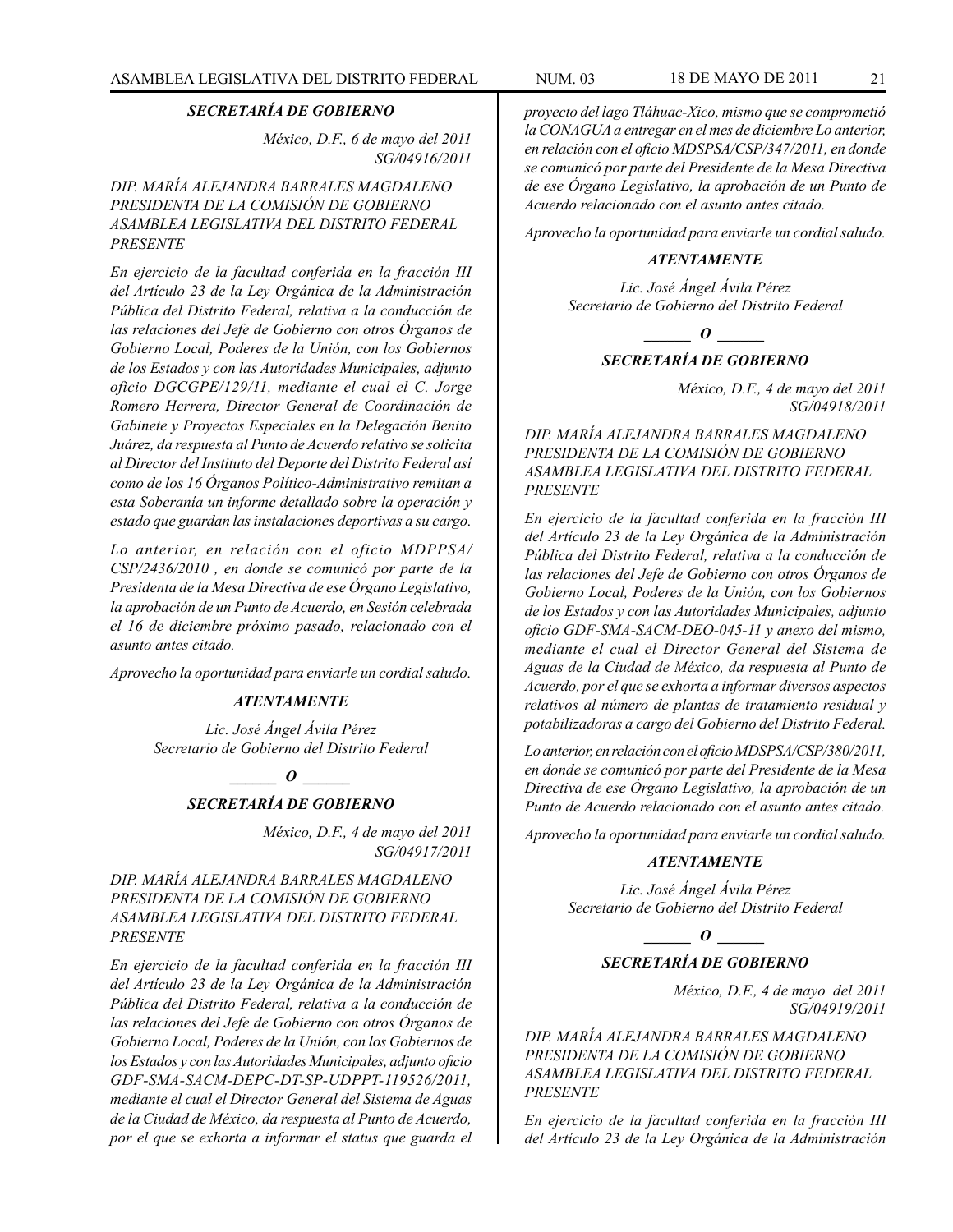*Pública del Distrito Federal, relativa a la conducción de las relaciones del Jefe de Gobierno con otros Órganos de Gobierno Local, Poderes de la Unión, con los Gobiernos de los Estados y con las Autoridades Municipales, adjunto oficio CG/238/2011 y anexo del mismo, mediante el cual el Contralor General del Distrito Federal, da respuesta al Punto de Acuerdo, por el que se solicita informar respecto de las auditorías practicadas a la Secretaría de Desarrollo Urbano y Vivienda del Distrito Federal, relacionadas con obras públicas realizadas durante la presente administración en la Delegación Miguel Hidalgo.*

*Lo anterior, en relación con el oficio MDSPSAlCSP/441/2011, en donde se comunicó por parte del Presidente de la Mesa Directiva de ese Órgano Legislativo, la aprobación de un Punto de Acuerdo relacionado con el asunto antes citado.*

*Aprovecho la oportunidad para enviarle un cordial saludo.*

### *ATENTAMENTE*

*Lic. José Ángel Ávila Pérez Secretario de Gobierno del Distrito Federal*

### $\bm{O}$  *\_\_\_\_\_\_\_\_*

### *SECRETARÍA DE GOBIERNO*

*México, D.F., 4 de mayo del 2011 SG/04922/2011*

### *DIP. MARÍA ALEJANDRA BARRALES MAGDALENO PRESIDENTA DE LA COMISIÓN DE GOBIERNO ASAMBLEA LEGISLATIVA DEL DISTRITO FEDERAL PRESENTE*

*En ejercicio de la facultad conferida en la fracción III del Artículo 23 de la Ley Orgánica de la Administración Pública del Distrito Federal, relativa a la conducción de las relaciones del Jefe de Gobierno con otros Órganos de Gobierno Local, Poderes de la Unión, con los Gobiernos de los Estados y con las Autoridades Municipales, adjunto oficio SMDG.0491.2011 y anexos del mismo, mediante el cual el Director General de Servicios Metropolitanos, SA de CV, da respuesta al Punto de Acuerdo, por el que se exhorta agilizar los trámites de escrituración de la unidad habitacional Cuchillas del Moral/.*

*Lo anterior, en relación con el oficio MDSPSA/CSP/121 0/2011, en donde se comunicó por parte de la Presidenta de la Mesa Directiva de ese Órgano Legislativo, la aprobación de un Punto de Acuerdo relacionado con el asunto antes citado.* 

*Aprovecho la oportunidad para enviarle un cordial saludo.*

### *ATENTAMENTE*

*Lic. José Ángel Ávila Pérez Secretario de Gobierno del Distrito Federal*

*\_\_\_\_\_\_ O \_\_\_\_\_\_*

### *INSTITUTO DE VERIFICACIÓN ADMINISTRATIVA DEL DISTRITO FEDERAL*

*México, D.F., a ocho de abril del dos mil once INVEADF/DVMAC/1364/2011*

*C. JOSÉ ARTURO LÓPEZ CÁNDIDO PRESIDENTE DE LA MESA DIRECTIVA ASAMBLEA LEGISLATIVA DEL DISTRITO FEDERAL V LEGISLATURA PRESENTE*

*Distinguido Diputado:*

*Por medio del presente y en atención a su oficio número MDDPPRSA/CSP/1143/2011, recibido en la Oficialía de Partes del Instituto de Verificación Administrativa del Distrito Federal en fecha diez de marzo del dos mil once, mediante el cual solicita se verifique en materia de uso de suelo el establecimiento denominado "SUPER NETO", ubicado en calle Joselito Huerta, Manzana 53, Lote 4, Colonia San Miguel Teotongo, Delegación Iztapalapa, y en alcance a los oficios números INVEADF/ DVMAC/1093/2011 y INVEADF/DVMAC/910/2011.*

*Al respecto, me permito informarle a Usted que con fecha cuatro de abril del dos mil once la suscrita emitió orden de visita de verificación con número de expediente INVEADF/OV/DUYUS/812/2011, referente al establecimiento denominado "SUPER NETO", ubicado en calle Jacarandas, Lote 10, Colonia San Miguel Teotongo, Delegación Iztapalapa, misma que ya fue remitida a la Dirección de Substanciación de este Instituto, para la calificación correspondiente.*

*Sin más por el momento, quedo de Usted.*

#### *ATENTAMENTE*

*Lic. Miriam B. Aparatado Mancilla Directora de Verificación en Materias del Ámbito Central*

*\_\_\_\_\_\_ O \_\_\_\_\_\_*

### *INSTITUTO DE VERIFICACIÓN ADMINISTRATIVA DEL DISTRITO FEDERAL*

*México, D.F. 03 de mayo de 2011 INVEADF/101/2011*

*DIP. ROCÍO BARRERA BADILLO PRESIDENTA MESA DIRECTIVA ASAMBLEA LEGISLATIVA DEL DISTRITO FEDERAL V LEGISLATURA PRESENTE*

*Me dirijo a Usted en atención a su oficio número MDSPSA/ CSP/1246/2011, de fecha 12 del mes próximo asado, por el cual da a conocer el Punto de Acuerdo aprobado por el Pleno de esa Asamblea Legislativa en a misma fecha, en el que exhorta considerar la contratación de más verificadores administrativos dedicados a la materia de transporte público concesionado.*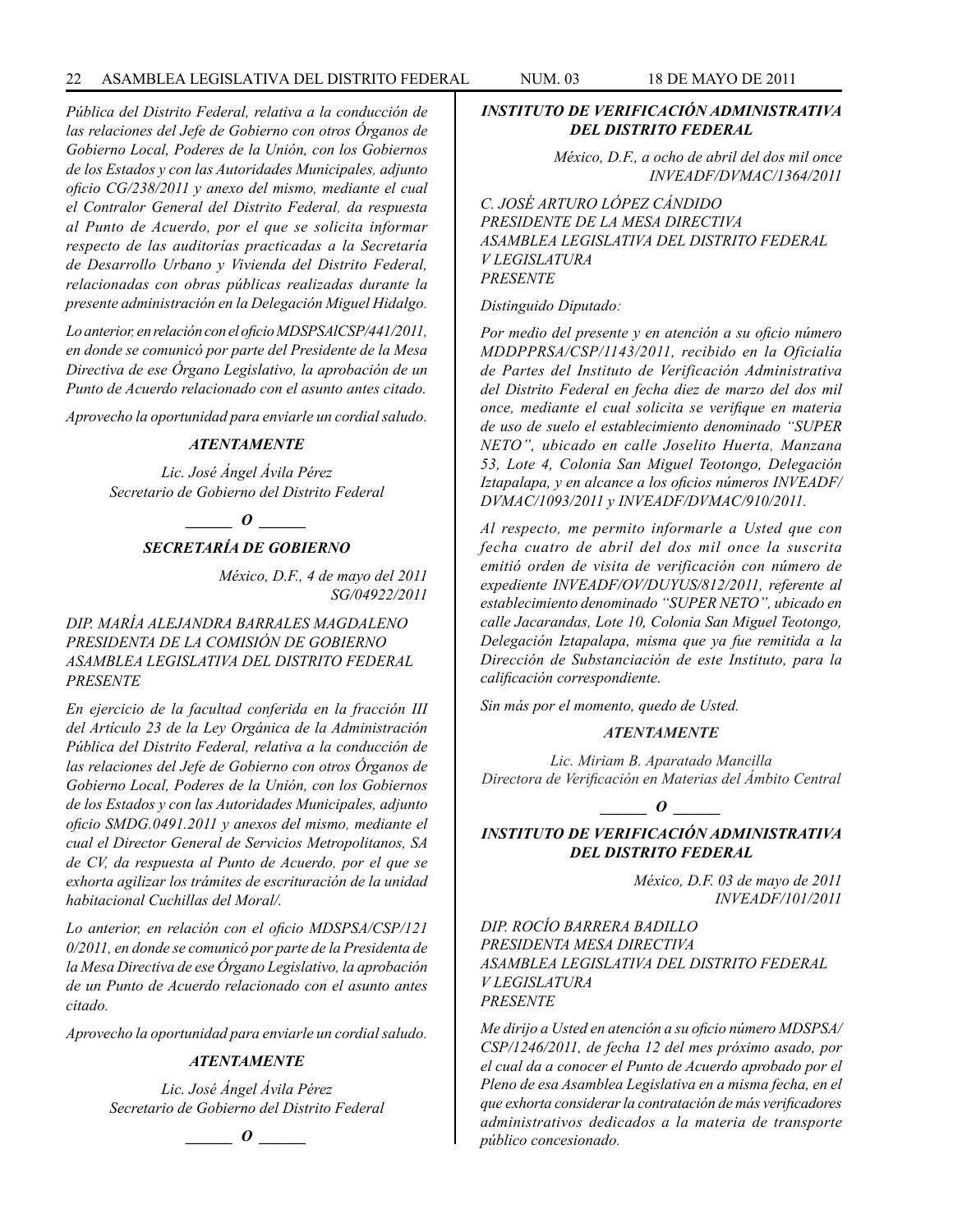*Al respecto me permito informarle que este organismo es coincidente con el planteamiento derivado del Punto de Acuerdo citado, por lo que actualmente se están realizando las gestiones necesarias para poder contar con más personal especializado en funciones de verificación, que permita atender las necesidades en materia de transporte público.*

*No omito manifestar que el 23 de febrero del año en curso, en la Gaceta Oficial del Distrito Federal, se publicó la convocatoria para el reclutamiento y selección de Personal Especializado en Funciones de Verificación Administrativa, proceso que se está llevando a cabo en coordinación con distintas áreas del gobierno, y se están generando los trámites correspondientes ante las autoridades competentes del Distrito Federal para poder contar con una estructura acorde a la demanda de la actividad verificadora de la Ciudad.* 

*Se hace propia la ocasión, para manifestar el agradecimiento al apoyo brindado por ese órgano a este Instituto de reciente creación, por lo que llevaremos a cabo todas sanciones necesarias para cumplir con las expectativas en materia de verificación administrativa de esta Ciudad en beneficio de sus habitantes.* 

*Sin otro particular, le reitero las seguridades de mi más distinguida consideración.*

### *ATENTAMENTE*

*Ing. Mario Klip Gervitz Consejero Presidente*

#### $\bm{o}$

*INSTITUTO DE VERIFICACIÓN ADMINISTRATIVA DEL DISTRITO FEDERAL*

> *México, D.F. a 04 de mayo de 2011 INVEADF/103/2011*

*DIP. ROCÍO BARRERA BADILLO PRESIDENTA MESA DIRECTIVA ASAMBLEA LEGISLATIVA DEL DISTRITO FEDERAL V LEGISLATURA PRESENTE*

*Con su oficio número MDSPSA/CSP/11 09/2011, de fecha 07 del mes próximo pasado, hace del conocimiento el Punto de Acuerdo aprobado por dicha Asamblea en la misma fecha, en el que se solicita a éste Instituto informe detallado y pormenorizado de las verificaciones administrativas realizadas a restaurantes, antros y bares ubicados en las Colonias Condesa, Hipódromo, Hipódromo Condesa, Roma Norte y Roma Sur, Delegación Cuauhtémoc, así como cuantas clausuras y suspensiones se llevaron a cabo durante el año 2010 y lo que va de 2011.*

*Al respecto, anexo al presente se le remite copia del oficio INVEADF/DVMAC/1636/2011, de fecha 28 de abril del año en curso, de la Dirección de Verificación de las Materias del Ámbito Central, por medio del cual se rinde el informe solicitado en el que se incluyen los Establecimientos* 

*Mercantiles a los cuales se les impuso como sanción, suspensión de actividades así como aquellos en que se decretó su clausura en un primer momento de ejercitada la orden de visita.*

*Los restantes expedientes se encuentran en proceso de substanciación conforme a los plazos, términos, formalidades y condiciones a que alude la Ley de Procedimiento Administrativo y el Reglamento de Verificación Administrativa, ambos del Distrito Federal, dentro de los cuales se han emitido como sanción determinaciones con clausura por incumplir la normatividad en la materia, caso contrario resoluciones sin sanción en virtud de su cumplimiento.*

*No se omite mencionarle que en algunos de los expedientes en los que se dictó resolución, las mismas han sido recurridas, ya sea en materia de amparo o ante el Tribunal de lo Contencioso Administrativo del Distrito Federal, motivo por el cual no han causado estado, con independencia de los procesos en trámite.* 

*Finalmente le comúnico que este Instituto genera visitas en el ámbito de las atribuciones que le confiere su Ley en el Artículo 7, y principalmente por uso de suelo, siendo las Delegaciones competentes en materias tales como protección civil y establecimientos mercantiles.*

*Se hace propia la ocasión para manifestarle que estamos a su disposición para llevar a cabo cualquier acción conjunta en materia de verificación que usted determine.*

*Sin otro particular, le reitero las seguridades de mi distinguida consideración.*

#### *ATENTAMENTE*

*Ing. Mario Klip Gervitz Consejero Presidente*

 $\bm{o}$ 

### *INSTITUTO DE VERIFICACIÓN ADMINISTRATIVA DEL DISTRITO FEDERAL*

*México, D.F. a 29 de abril de 2011. INVEADF/098/2011 ASUNTO: OF. MDSPSA/CSP/1424/2011.*

*DIP. ROCÍO BARRERA BADILLO PRESIDENTA MESA DIRECTIVA ASAMBLEA LEGISLATIVA DEL DISTRITO FEDERAL V LEGISLATURA PRESENTE*

*Por este medio y en relación a su oficio citado al rubro, mediante el cual el Pleno de la Asamblea Legislativa del Distrito Federal exhorta al Jefe Delegacional en Tlalpan, para que en coordinación con este Instituto y la Secretaría de Desarrollo Urbano y Vivienda, se proceda a la clausura y demolición de la obra ubicada en Insurgentes Sur 3695 entre Corregidora y Cuauhtémoc, Col. Miguel Hidalgo, Delegación Tlalpan, C.P. 14260, al respecto me permito puntualizar lo siguiente:*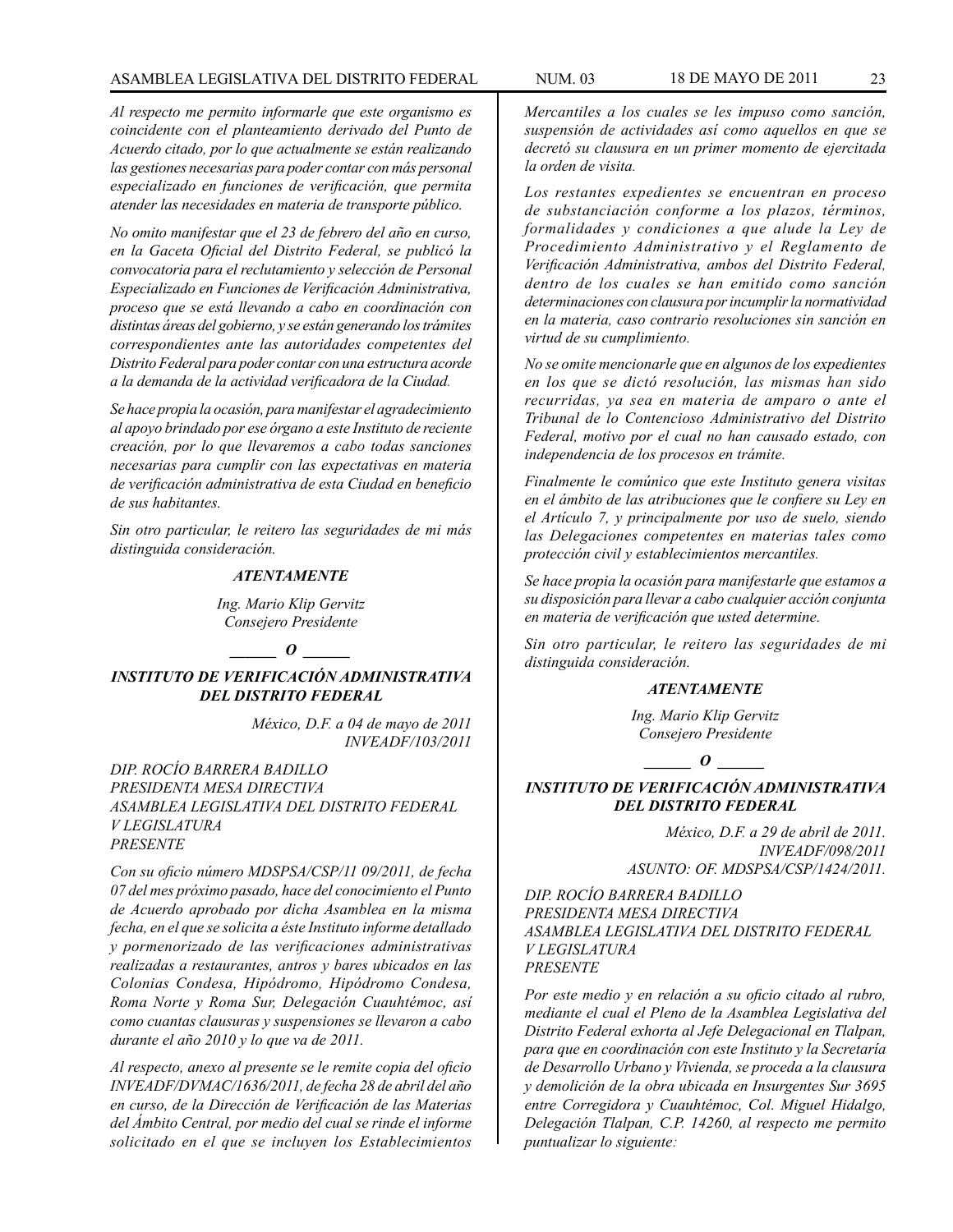#### 24 ASAMBLEA LEGISLATIVA DEL DISTRITO FEDERAL NUM. 03 18 de MAYO de 2011

*De conformidad con el Artículo 7 Apartado A fracción I de la Ley del Instituto de Verificación Administrativa del Distrito Federal, este organismo tiene asignados a 11 personas con el carácter de Personal Especializado en Funciones de Verificación Administrativa a ,dicha Demarcación, por lo tanto para atender la problemática planteada, estaremos en la disposición de ejecutar cualquier orden o acto que genere la Delegación, en materia de construcciones y edificaciones, toda vez que son las responsables de su emisión y calificación correspondiente, conforme lo establece el Artículo 7 apartado B fracción I, de la Ley en cita .*

*No obstante lo anterior, en el ámbito de nuestras atribuciones se ordenará la visita de verificación correspondiente, en materia de desarrollo urbano y uso de suelo.*

*Finalmente reiteramos la disposición de este Instituto para colaborar dentro del ámbito de nuestras atribuciones para atender las solicitudes, peticiones o quejas de la ciudadanía, interpuestas ante ese Órgano Legislativo local.*

*Sin otro particular.*

#### *ATENTAMENTE*

#### *Ing. Mario Klip Gervitz Consejero Presidente*

Asimismo, se informa a esta Diputación Permanente que toda vez que los comunicados a los que se ha hecho referencia contienen respuestas relativas a asuntos aprobados por este Órgano Legislativo, por economía procesal parlamentaria se toma la siguiente determinación:

Hágase del conocimiento de los Diputados promoventes y tome nota la Secretaría.

Esta Presidencia informa que el punto enlistado en el numeral 6 del Orden del Día ha sido retirado.

Para presentar una Proposición con Punto de Acuerdo por el que se aprueba la comparecencia del Jefe de Gobierno del Distrito Federal para que informe del estado que guarda el cumplimiento de la recomendación 1/2011 emitida por la Comisión de Derechos Humanos del Distrito Federal, se concede el uso de la Tribuna al Diputado Juan Carlos Zárraga Sarmiento, del Grupo Parlamentario del Partido Acción Nacional.

### **EL C. DIPUTADO JUAN CARLOS ZÁRRAGA SARMIENTO.** Con su venia, Diputado Presidente.

*PROPOSICIÓN CON PUNTO DE ACUERDO POR EL QUE SE APRUEBA LA COMPARECENCIA DEL JEFE DE GOBIERNO DEL DISTRITO FEDERAL, PARA QUE INFORME DEL ESTADO QUE GUARDA EL CUMPLIMIENTO DE LA RECOMENDACIÓN 1/2011 EMITIDA POR LA COMISIÓN DE DERECHOS HUMANOS DEL DISTRITO FEDERAL, QUE PRESENTA EL DIPUTADO JUAN CARLOS ZÁRRAGA SARMIENTO, DEL GRUPO PARLAMENTARIO DEL PARTIDO ACCIÓN NACIONAL.*

*El suscrito, Diputado a la Asamblea Legislativa del Distrito Federal, V Legislatura, integrante del Grupo Parlamentario del Partido Acción Nacional, con fundamento en lo dispuesto por los Artículos 17 fracción VI y 58 fracción X de la Ley Orgánica, 93 y 133 del Reglamento para el Gobierno Interior, ambos de la Asamblea Legislativa del Distrito Federal, someto a la consideración de este Órgano Legislativo la presente Proposición con Punto de Acuerdo por que se aprueba la comparecencia del Jefe del Gobierno del Distrito Federa para que informe del estado que guarda el cumplimiento de la recomendación 1/2011 emitida por la Comisión de Derechos Humanos del Distrito Federal, conforme a los siguientes:*

### *ANTECEDENTES*

*1. La Supervía es un proyecto que forma parte del plan integral de vialidades y transportes gobierno capitalino con el, se busca dar solución a un problema grave y complejo de la ciudad de México, que es la conectividad entre el sur y el poniente de la misma.* 

*2. El proyecto cuenta con una longitud confinada total de más de 5 mil metros entre Avenida Centenario y el entronque con Luis Cabrera y otros 5 mil metros lineales, de entronques y adecuaciones viales y complementarias.*

*3. La obra ha sido encargada al consorcio constructor, el cual está integrado la española OHL y COPRI, la primera etapa se entregará en diciembre de 2011 y se prevé finalice en abril del 2012.*

*4. El uso de la Supervía tendrá un costo y los recursos provenientes del peaje, a decir, de las autoridades, serán utilizados para realizar acciones orden social, entre ellos la línea 4 Metrobús y la ampliación de la ciclopista.*

*5. La Supervía está pensada para transporte público y privado. Tendrá un costo 6 m millones de pesos y se espera sea utilizada diariamente por 30 mil automovilistas que la podrán recorrer en 10 minutos.*

*6. Para su construcción, se Decreto el 6 de abril del año pasado, la expropiación 125 predios: 51 de Colonia Malinche en Magdalena Contreras y 75 más de la Delegación Álvaro Obregón.*

*7. No obstante las obras se suspendieron a finales de julio de 2010, por un plantón de vecinos inconformes con la obra del gobierno capitalino*

*Los vecinos acudieron ante la Comisión de Derechos Humanos del Distrito a interponer una queja por el despojo de sus inmuebles lo que consideraron como una violación a sus derechos.*

*8. Primero de enero de este año, sorpresivamente decenas de granaderos predios los cuales estaban protegidos por vecinos integrantes del Frente Amplio contra la Supervía Sur-Poniente.*

*Ante esto los afectados marcharon el pasado miércoles 5 de enero por Avenida Reforma hasta el Hemiciclo a Juárez.*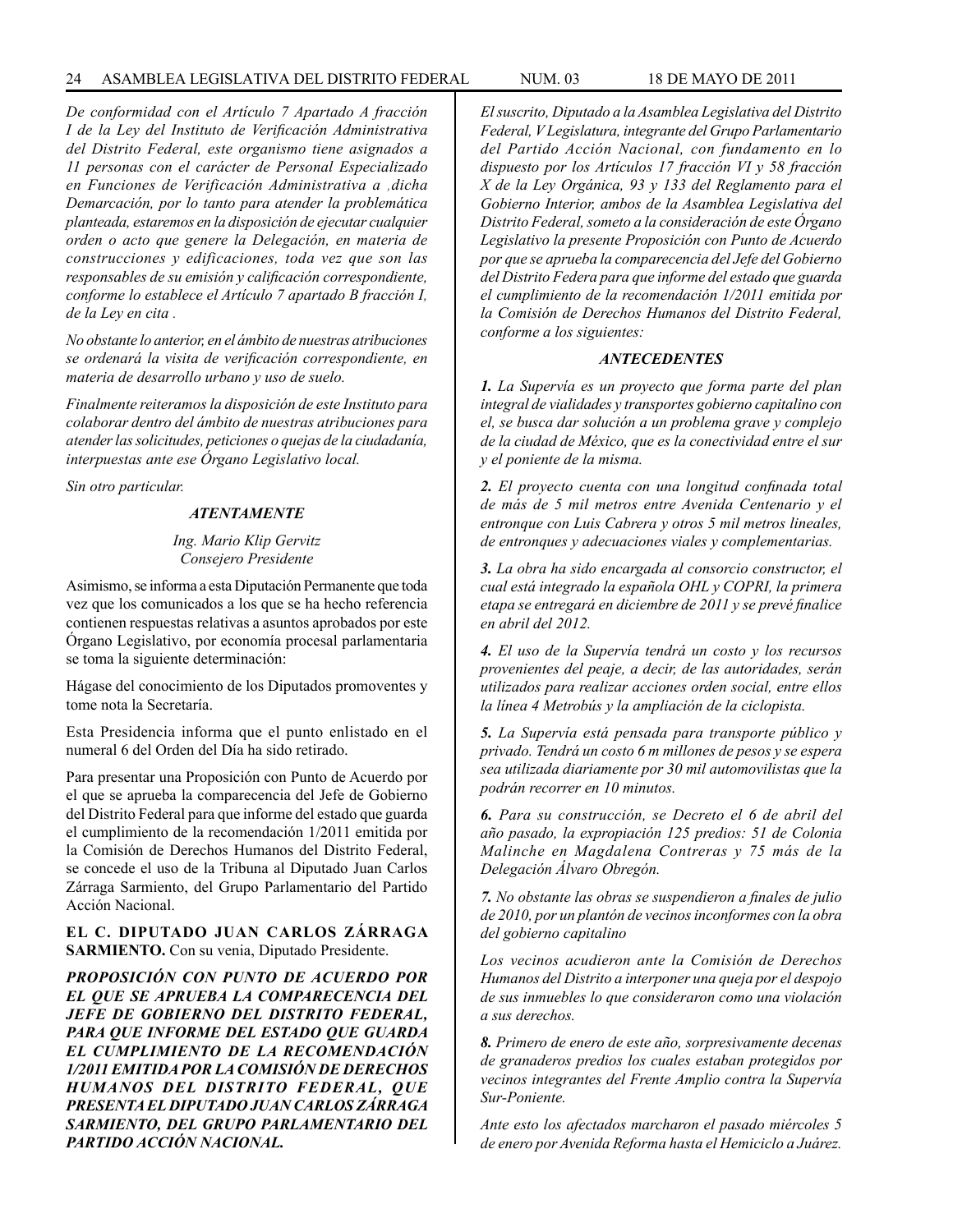*9. El 10 de enero del año en curso, vecinos en contra Supervía de Derechos Humanos del Distrito Federal con 3 carpetas que contienen firmas de habitantes de Colonias del poniente y sur de la Capital.*

*10. El Frente Amplio contra la Supervía informó que podría ser 15 enero, la Comisión Civil de Acompañamiento se reúna con Marcelo Ebrard para establecer una mesa diálogo sobre el tema.*

*Francisco abogado de los opositores, dijo esperan que la reunión con tener arreglos viables al asunto. Sin embargo mostraron su preocupación de que no exista voluntad política para cancelar la obra, en caso de que la Comisión de Derechos Humanos emita una recomendación en ese sentido, Por ello advirtieron desde este momento que acudirán a instancias internacionales para ser escuchados.*

### *CONSIDERACIONES*

*PRIMERO. Que cincuenta ciento de las obras de Supervía subterráneas. Cruzará por 6 zonas valor ambiental, entre ellas La Loma y Tarango.*

*SEGUNDO. Que se habla de muchos beneficios sin embargo, ambientales tienen costos muy tal y como lo han declarado los investigadores de los Institutos más importantes no solo mundialmente reconocidos como lo es: Luis Zambrano, investigador del Instituto de Biología de la Universidad Nacional Autónoma de México NAM), informó que un grupo de expertos de la casa de estudios, así como de la Universidad Autónoma Metropolitana (UAM) y de investigación Mario Molina, después de realizar un análisis de la Manifestación Impacto Ambiental (MIA) de la de supervía y existen costos ambientales que no se analizaron, como es el caso de los se utilizaran crear los túneles, se tendrán que hacer con explosivos impacto, el cual ecológica.*

*TERCERO. Que la Procuraduría Ambiental y del Ordenamiento Territorial, revisar expediente la constructora, señala "Hay falta de información para precisar ambiental y, en consecuencia, para definir ¿Cuáles son las medidas compensar impacto?" la Titular de la PAOT, Diana Ponce Nava.*

*Entre las inconsistencias detectadas señalan que debe especificarse:* 

*- El aforo vehicular que circulará en la Supervía para cuantificar el volumen de contaminantes, que, presumen, dejarán de emitirse en vialidades entre Santa y Magdalena Contreras.*

*- Aclarar el número de árboles a derribar, porque el expediente consigna tres cifras: 8 ,10 o 30 mil árboles.*

*- El proyecto asegura que será mínimo el volumen de lluvia que dejará subsuelo, sin demostrarlo.*

*CUARTO. Que al menos quince investigadores de instituciones de renombre, coincidieron que los estudios de impacto ambiental carecen de todo sustento científico* 

*serio que con exactitud real afectación. Situación con la cual coincide la Titular de la Procuraduría Ambiental y del Ordenamiento Territorial PAOT.*

*QUINTO. Que desde abril del 2009, se presentaron las primeras quejas por varias personas solicitaron la 2009, se presentaron las primeras CDHDF por considerar que realización de la obra denominada Súper Vía Poniente afectaba distintos derechos, que a juicio de Comisión constituían presunta violación a derechos a la seguridad jurídica, a la información, a la participación medio ambiente sano, al agua y a la vivienda de adecuada, todos ellos reconocidos en orden jurídico mexicano a nivel constitucional, legal e internacional.* 

*SEXTO. Que con fecha 11 de febrero del presente, el Jefe de Gobierno del Distrito responde a la recomendación 1/2011, en lo cual dice: que la recomendación la atiende de manera parcial, y no considera violación a los derechos humanos toda vez que es una obra de utilidad pública, por lo no suspenderá la misma.*

*SÉPTIMO. Con fecha 18 de febrero de 2011, el ombudsman capitalino hizo un que a mas tardar en seis días hábiles "reconsidere" su postura y acepte suspender la construcción de la supervía poniente en los términos marcados en la recomendación 1/2011, que a continuación se enumera:*

*1. Se suspenda la obra en tanto no se lleve acabo la consulta ciudadana con que afectados participen y sean atendidos, valorando la existencia de alternativas.*

*2. Con finalidad de que las personas tengan elementos de juicio para consulta Gobierno del Distrito Federal deberá contar con las evaluaciones y valoraciones adecuadas y suficientes, las cuales implican que:* 

*a) Se elabore un diagnóstico sobre necesidades de movilidad de personas que reflejen las prioridades sustantivas las y los habitantes y transeúntes de la zona sur-poniente de la Ciudad de México.*

*b) Una vez que se tenga dicho diagnóstico, se valoren alternativas de movilidad sustentable de acuerdo con los resultados del mismo.*

*c) Cualquier Proyecto de movilidad que se genere con una Manifestación de Impacto Ambiental completa, elaborada y evaluada de con Ambiental del Distrito Federal a la luz de los estándares internacionales más altos en materia y el Programa de Humanos del Distrito Federal.*

*3. Se garanticen la transparencia de los procedimientos que se utilices para el cumplimiento de los puntos anteriores, siempre con apego legal.*

*4. Se modifique el reglamento del Reglamento de Impacto Ambiental y Riesgo de manera tal que se armonice con la Ley Ambiental del Distrito Federal, en particular lo referente a la obligatoriedad de la consulta pública en las evaluaciones de Manifestaciones Ambiental en su modalidad específica (Artículo 50).*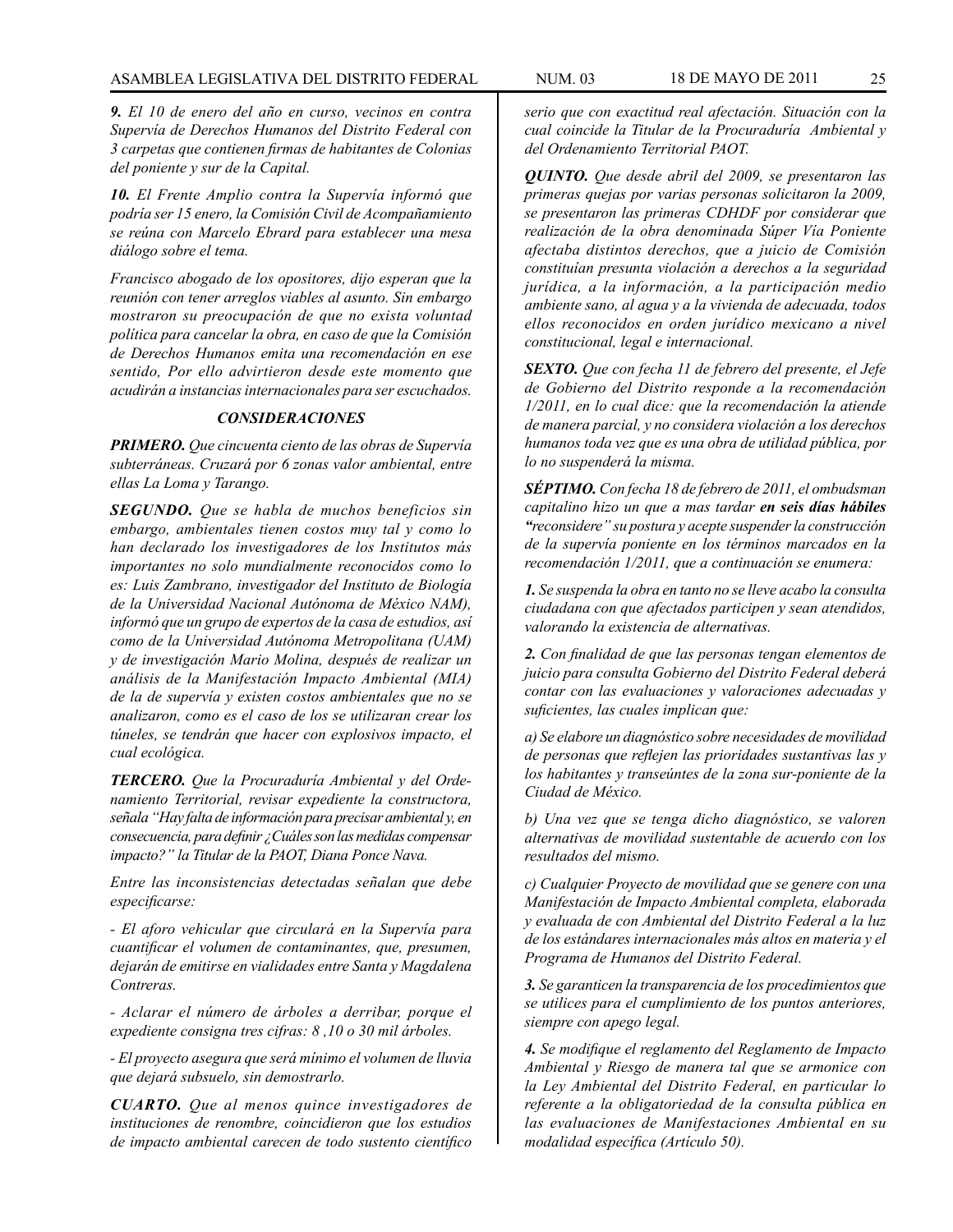*5. En coordinación con esta Comisión se lleve a cabo un proceso de capacitación sobre derechos humanos en materia de medio ambiente a mandos medios y superiores de las autoridades señaladas en la presente Recomendación.* 

*6. Que en un término menor a treinta días naturales, se emita un boletín de prensa en el que, con la finalidad de evitar la estigmatización de las personas que se oponen al Proyecto de la Supervía Poniente, se reconozca que ejercen el derecho legítimo a defender sus derechos.*

*7. Diseñe y establezca mecanismos adecuados y suficientes para que, por un lado, asegure que la Delegación dé máxima publicidad a la información pública, conforme a la Ley de Transparencia y Acceso a la Información Pública del Distrito Federal y, por el otro lado, implemente un mecanismo de orientación para las y los habitantes.*

*8. Se instruya al Delegado de Magdalena Contreras a que se realice un diagnostico sobre las necesidades de atención psicológica, medica, familiar, legal, etc. Lo cual se atenderá de manera gratuita.*

*9. En un término que no exceda de 3 meses a partir de la aceptación de la recomendación, coordine para la reconstrucción de la célula social de la Malinche.*

*10. Que el Delegado implemente un mecanismo de control y divulgación sobre las obras que se pudieran realizar, las cuales deberán estar fundadas y motivadas.* 

*OCTAVO. Con fecha 28 de febrero de 2011, y día en que se cumplieron los 6 días que marca el plazo para que el Jefe de Gobierno del Distrito Federal Marcelo Ebrard Casaubon, reconsiderara la recomendación que emitió la Comisión de Derechos Humanos del Distrito Federal, la respuesta fue trazar una nueva línea a los enlaces de comunicación de las distintas secretarías. En Antiguo Palacio del Ayuntamiento funcionarios de Comunicación Social solicitaron a los jefes de prensa de los secretarios privilegiarán la agenda del jefe de gobierno para evitar que lo polémicos proyectos viales sigan predominando en la opinión pública y con ello dañen severamente la imagen. Solicitando enarbolar los distintos programas como "Red Ángel" y "Prepa Si".* 

*NOVENO. La Comisión de Derechos humanos emitió la recomendación apegada estrictamente a las facultades y obligaciones que esta Comisión tiene conforme a su marco normativo desde el mandato constitucional que se le dota, por lo cual preocupa el cuestionamiento que hace el jefe de gobierno por haber emitido esta recomendación, situación que es de considerar preocupante, al no ser reconocidas sus facultades.*

*DÉCIMO. Para la Comisión de Derechos Humanos, la suspensión de la obra es considerada como la medida idónea para hacer cesar la violación y prevenir daños graves o irreversibles. Lo anterior significa que se trata de una medida de carácter provisional cuyo sentido es el Gobierno del Distrito Federal subsane los vicios de origen de la autorización de la y descarte fehacientemente generación de daños ambientales.*

*DECIMOPRIMERO. Al no acatarse el punto 1 de la recomendación, sin sentido los subsecuentes Así como el objeto y fin de la recomendación.*

*DÉCIMO SEGUNDO. Con fundamento en el Artículo 48 de la Ley de la Derechos Humanos Distrito Federal y 142 del Reglamento Interno, estará en la espera de que en un plazo de 10 días hábiles, contados a partir de fecha de notificación de su respuesta, las autoridades responsables hagan llegar las pruebas fehacientes del cumplimiento de los puntos recomendados.*

*DÉCIMO TERCERO. Toda vez que la recomendación no fue aceptada en su totalidad, y no hubo de parte del Gobierno del Distrito Federal a la reconsideración que solicitó la Comisión de Derechos Humanos del Distrito Federal a la aceptación parcial la misma, se la planteada en la fracción I del Artículo 65 de Derechos Humanos del Distrito Federal, que dispone que la Asamblea Legislativa, a través de su Comisión de Humanos, citará a comparecer a cualquier funcionario de la Administración Pública Local Pública que informe las razones de su actuación cuando la autoridad responsable no acepte total o parcialmente una recomendación o si es omisa después de haber transcurrido el término que señala este ordenamiento para informar si acepta o no dicha recomendación.*

*DÉCIMO CUARTO. En la comparecencia ante el Pleno de la Titular de la Comisión de los Derechos Humanos del Distrito Federal, que tuvo de 14 abril presente, el comisionado exhortó a la misma para que compareciera el Jefe de Gobierno, y diera a conocer de viva cuales son sus argumentos para considerar de manera parcial la mencionada recomendación.*

*Por lo anteriormente expuesto, someto a la consideración del Pleno de esta Honorable la siguiente Proposición con:*

### *PUNTO DE ACUERDO*

*PRIMERO. Se aprueba la comparencia del Jefe de Gobierno del Federal, ante la Comisión de Derechos Humanos, para que rinda informe del estado que guarda el cumplimiento de la recomendación 1/2011 emitida por la Comisión Derechos Humanos del Distrito Federal.*

*SEGUNDO. La comparecencia a que se párrafo anterior, se realizará lunes de mayo de dos mil once, a las once horas en el Salón "Heberto Castillo" del Recinto de la Asamblea Legislativa (Donceles esquina Allende Colonia Centro, Delegación Cuauhtémoc, México D.F., conforme al siguiente formato:*

*FORMATO PARA LA COMPARECENCIA DEL C. JEFE DE GOBIERNO DEL DISTRITO ANTE LA COMISIÓN DE DERECHOS HUMANOS, PARA QUE RINDA INFORME ESTADO QUE GUARDA EL CUMPLIMIENTO DE LA RECOMENDACIÓN 1/2011 EMITIDA POR LA COMISIÓN DERECHOS HUMANOS DEL DISTRITO FEDERAL.*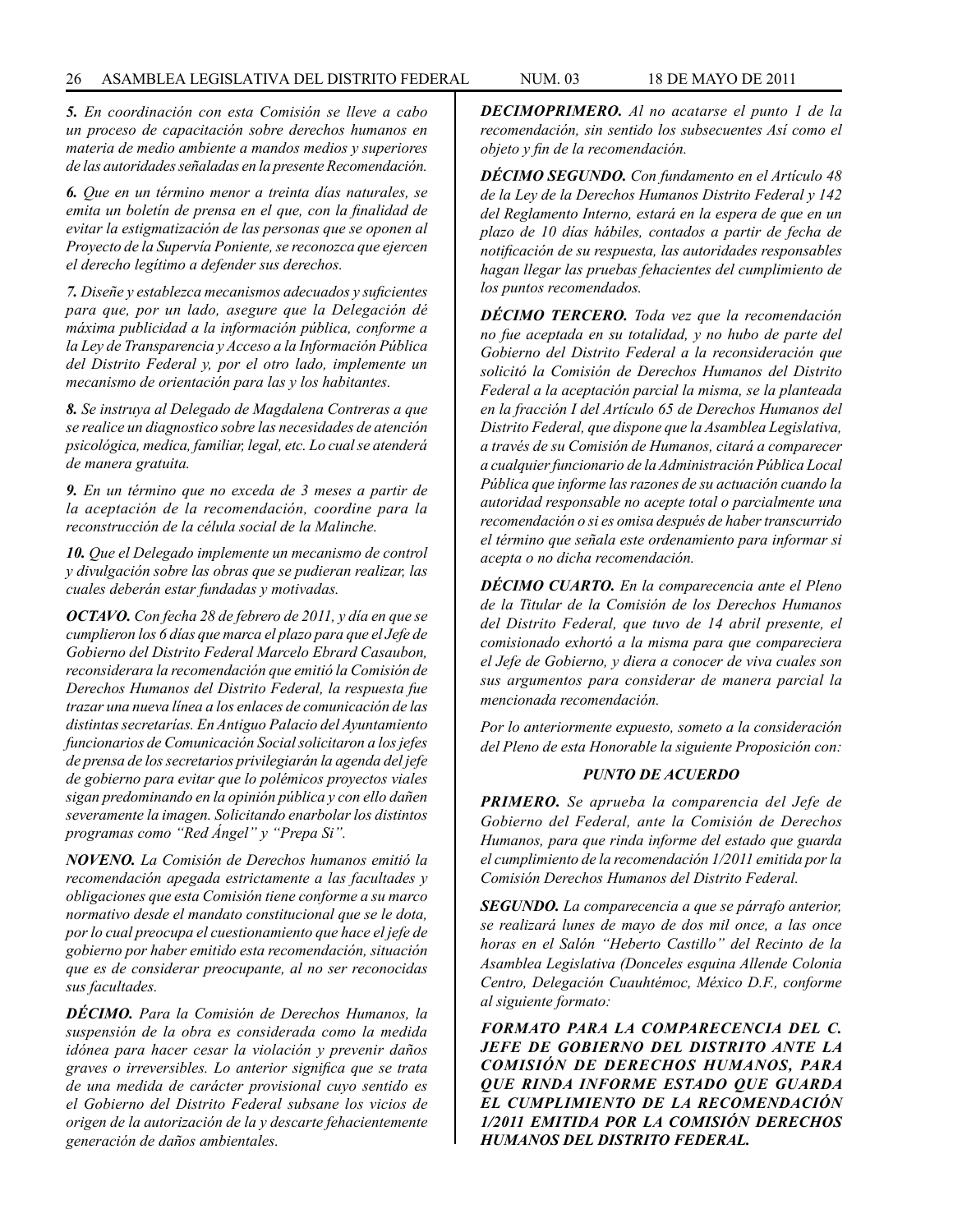*PRIMERO. La comparecencia del C. Jefe de Gobierno del Distrito Federal, Casaubon, ante la Comisión de Derechos Humanos, se efectuará el día lunes veintitrés del año en curso a las once horas en el Salón "Heberto Castillo" del Recinto Legislativa Distrito Federal (Donceles esquina Allende Colonia Centro, Delegación Cuauhtémoc, México D.F.)*

*SEGUNDO. El C. Jefe de Gobierno del Distrito Federal, Marcelo Luis deberá entregar en nueve tantos por escrito y por medios electrónicos información guarda cumplimiento de la recomendación 1/2011 emitida por Comisión de Derechos Humanos del Distrito Federal, y en su caso, los motivos por los cuales la recomendación no aceptada en su totalidad, a más tardar el viernes veinte de mayo de dos mil once a las diecinueve horas.*

*TERCERO. El orden del día estará constituido únicamente por la comparecencia del C. Jefe de Gobierno del Distrito Federal, Marcelo Luis Ebrard Casaubon, desahogándose conforme al siguiente procedimiento:*

*1. Una vez iniciada formalmente la Sesión de la Comisión de presencia servidor público compareciente, la Mesa Directiva, a través informará al Pleno de la Comisión que el C. Jefe de Gobierno del Distrito Luis Ebrard Casaubon, comparecerá a rendir el informe correspondiente y dará los cuestionamientos que para tal efecto se formulen.*

*2. La Presidencia de la Mesa Directiva, a nombre de la Comisión, dará la bienvenida al servidor público, posteriormente el Secretario de la misma dará lectura a las reglas establecidas para la comparecencia en comento.*

*3. Exposición informe servidor público hasta un tiempo de veinte minutos.*

*4. Los integrantes de la Comisión, uno por Grupo Parlamentario, formulará los cuestionamientos correspondientes, en dos rondas de preguntas; cada intervención se hará hasta por cinco minutos. El orden de las intervenciones será el siguiente:*

- *a. Partido Verde Ecologista de México*
- *b. Partido del Trabajo*
- *c. Partido Revolucionario Institucional*
- *d. Partido Acción Nacional*
- *e. Partido de la Revolución Democrática*

*5. Una vez concluida primera ronda de intervenciones, el compareciente responderá a los cuestionamientos hasta por diez minutos, para posteriormente pasar a la segunda ronda de intervenciones de los Grupos Parlamentarios; concluida ésta, el compareciente responderá a los cuestionamientos nuevamente hasta por diez minutos.* 

*6. Concluidas las dos rondas de preguntas y respuestas, habrá exclusivamente una ronda de réplicas, en la que un Diputado por cada Grupo Parlamentario podrá hacer uso de la palabra hasta por tres minutos.*

*7. Posteriormente, el Presidente de la Comisión agradecerá al compareciente su presencia y pronunciará un mensaje final hasta por cinco minutos.*

*8. Las intervenciones de los Diputados asistentes deberán versar única y exclusivamente respecto del objeto de la presente comparecencia.*

*9. En todo lo no contemplado en el presente procedimiento se estará a lo dispuesto, en forma supletoria a lo establecido en la Ley Orgánica, el Reglamento para el Gobierno Interior y Reglamento Interior de las Comisiones, todos de la Asamblea Legislativa del Distrito Federal.*

*Recinto Legislativo, a los dieciocho días del mes de mayo de dos mil once.*

#### *ATENTAMENTE*

*Dip. Juan Carlos Zárraga Sarmiento*

Es cuanto, Diputado Presidente.

**EL C. PRESIDENTE.** Gracias, Diputado. En términos de lo dispuesto por el Artículo 133 del Reglamento para el Gobierno Interior de la Asamblea Legislativa del Distrito Federal, consulte la Secretaría a la Diputación Permanente en votación económica si la propuesta presentada por el Diputado Juan Carlos Zárraga Sarmiento se considera de urgente y obvia resolución.

**LA C. SECRETARIA.** Por instrucciones de la Presidencia y en votación económica se consulta a la Diputación Permanente si la propuesta de referencia se considera de urgente y obvia resolución. Los que estén por la afirmativa sírvanse manifestarlo levantando la mano.

Los que estén por la negativa sírvanse manifestarlo levantando la mano.

No se considera de urgente y obvia resolución, Diputado Presidente.

**EL C. PRESIDENTE.** En virtud de no considerarse de urgente y obvia resolución, esta Presidencia la turna para su análisis y dictamen a la Comisión de Derechos Humanos.

Para presentar una Proposición con Punto de Acuerdo para la conformación de un patronato nacional para proteger a las hijas e hijos que quedaron sin protección por el combate al narcotráfico, se concede el uso de la Tribuna a la Diputada Ana Estela Aguirre y Juárez, del Grupo Parlamentario del Partido del Trabajo.

**LA C. DIPUTADA ANA ESTELA AGUIRRE Y JUÁREZ.** Muy buenos días. Con su venia, Diputado Presidente.

*PROPOSICIÓN CON PUNTO DE ACUERDO PARA LA CONFORMACIÓN DE UN PATRONATO NACIONAL PARA PROTEGER A LAS HIJAS E HIJOS QUE QUEDARON SIN PROTECCIÓN POR EL COMBATE AL NARCOTRÁFICO, QUE PRESENTA LA DIPUTADA ANA ESTELA AGUIRRE Y JUÁREZ, DEL GRUPO PARLAMENTARIO DEL PARTIDO DEL TRABAJO.*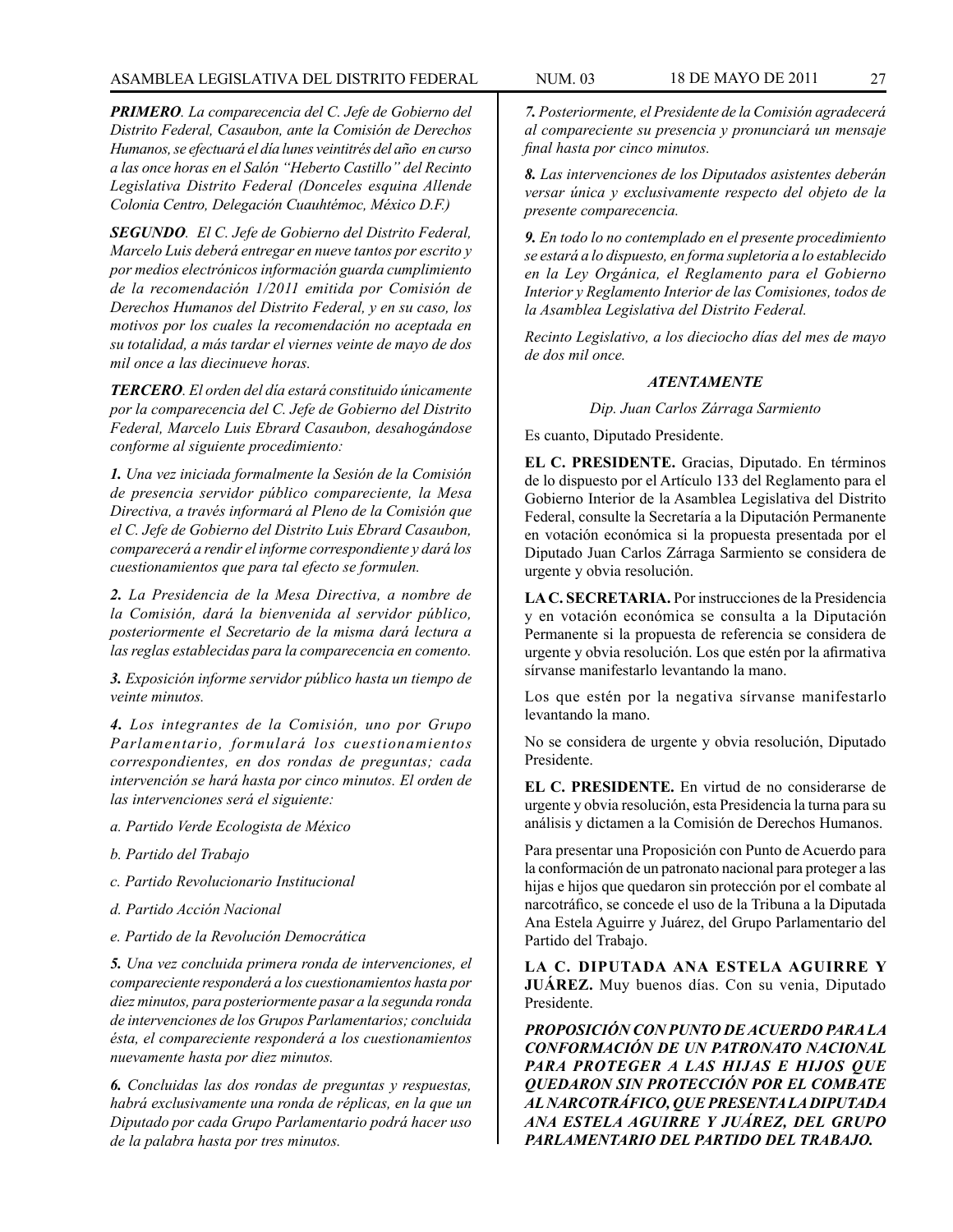*Las y los que suscriben Diputada Ana Estela Aguirre y Juárez, Diputados José Arturo López Cándido y Juan Pablo Pérez Mejía, integrantes del Grupo Parlamentario del Partido del Trabajo, de la V Legislatura de la Asamblea Legislativa del Distrito Federal, y con fundamento en lo dispuesto por los Artículos 122 Base Primera, de la Constitución Política de los Estados Unidos Mexicanos; 36 y 42 fracciones XXV y XXX del Estatuto de Gobierno del Distrito Federal; 10 fracciones I, XXI , 17 fracción VI de la Ley Orgánica de la Asamblea Legislativa del Distrito Federal, 93 y 133 del Reglamento para el Gobierno Interior de la Asamblea Legislativa del Distrito Federal , sometemos a la consideración de los Diputados integrantes de la Diputación Permanente la siguiente Proposición con Punto de Acuerdo para la Conformación de un Patronato Nacional para Proteger a las Hijas e Hijos que Quedaron sin Protección por el Combate al Narcotráfico, al tenor de los siguientes:*

#### *CONSIDERANDOS*

*1. Es tema conocido por las y los legisladores de esta Asamblea Legislativa el enfrentamiento por parte del Estado contra el crimen organizado dedicado al tráfico de narcóticos. Hasta el día de hoy la cifra oficial de muertos ronda ya los 40 mil, más aquellos que aún no han sido registrados. Esta inaudita contabilidad tiene una cauda pavorosa: las hijas y los hijos que a pesar de su inocencia están permanentemente afectados por esta conflagración.* 

*No podemos estar haciendo cálculos y aproximaciones porque si bien ni siquiera se sabe el número de afectados reales entre muertos, desaparecidos y heridos, es obvio que hay miles de infantes que han quedado a la deriva, absolutamente desprotegidos si no han tenido la fortuna de quedar al amparo de algún familiar, si alguno ha quedado.*

*2. Se han dado declaraciones de funcionarios federales en donde se prevé que la decisión de continuar con el combate al narcotráfico con el mismo método, durará aproximadamente 7 años más, lo que traerá consigo generaciones de huérfanos e infantes sin protección.*

*3. Las hijas e hijos huérfanos y desprotegidos que sufren y sufrirán el desamparo deben ser recibidos y protegidos por los gobiernos de los estados y del mismo Estado Federal.* 

*Todos ellos como ciudadanos, deben ser cobijados por toda la red de derechos humanos que les corresponde,*

*4. Esta propuesta de Punto de Acuerdo apela a la responsabilidad de todas las formas de gobierno tanto estatales como del Distrito Federal para proteger a sus habitantes y residentes ya sea nativos o en tránsito, y sobre todo a los infantes que han sido fatalmente afectados. Sin importar la postura ante la guerra al narcotráfico es urgente atender a todos y cada uno de esos infantes.*

*Por lo anteriormente expuesto y fundado, sometemos a la consideración de esta Diputación Permanente la aprobación del siguiente:*

### *PUNTO DE ACUERDO DE URGENTE Y OBVIA RESOLUCIÓN*

*ÚNICO. El Pleno de la Diputación Permanente de la Asamblea Legislativa del Distrito Federal, exhorta al Gobierno Federal y a los Gobiernos de los Estados, incluidos sus Congresos e Instituciones Locales, y del Distrito Federal, a la formación conjunta de un patronato o un fideicomiso nacional para apoyar institucionalmente a los miles de infantes que así lo requieran y que han perdido su oportunidad de normal desarrollo debido a las circunstancias adversas que ha presentado el combate al narcotráfico.*

*Dado en el Recinto de la Asamblea Legislativa del Distrito Federal, a los once días del mes de mayo del año dos mil once.*

#### *ATENTAMENTE*

#### *Dip. Ana Estela Aguirre y Juárez*

Es cuanto, Diputado Presidente.

**EL C. PRESIDENTE.** Gracias Diputada. En términos de lo dispuesto por el Artículo 133 del Reglamento para el Gobierno Interior de la Asamblea Legislativa del Distrito Federal, consulte la Secretaría a la Diputación Permanente en votación económica si la propuesta presentada por la Diputada Ana Estela Aguirre y Juárez se considera de urgente y obvia resolución.

**LA C. SECRETARIA DIPUTADA ANA ESTELA AGUIRRE Y JUÁREZ.** Por instrucciones de la Presidencia y en votación económica se consulta a la Diputación Permanente si la propuesta de referencia se considera de urgente y obvia resolución. Los que estén por la afirmativa, sírvanse manifestarlo levantando la mano.

Los que estén por la negativa, sírvanse manifestarlo levantando la mano.

Se considera de urgente y obvia resolución, Diputado Presidente.

**EL C. PRESIDENTE.** Gracias Diputada. Está a discusión la propuesta. ¿Existen oradores en contra?

Proceda la Secretaría a preguntar a la Diputación Permanente en votación económica si es de aprobarse la propuesta a discusión.

**LA C. SECRETARIA.** Por instrucciones de la Presidencia y en votación económica se pregunta a la Diputación Permanente si es de aprobarse la propuesta sometida a su consideración. Los que estén por la afirmativa, sírvanse manifestarlo levantando la mano.

Los que estén por la negativa, sírvanse manifestarlo levantando la mano.

Aprobada la propuesta, Diputado Presidente.

**EL C. PRESIDENTE.** Gracias Diputada Secretaria. Remítase a las autoridades correspondientes para los efectos legales a que haya lugar.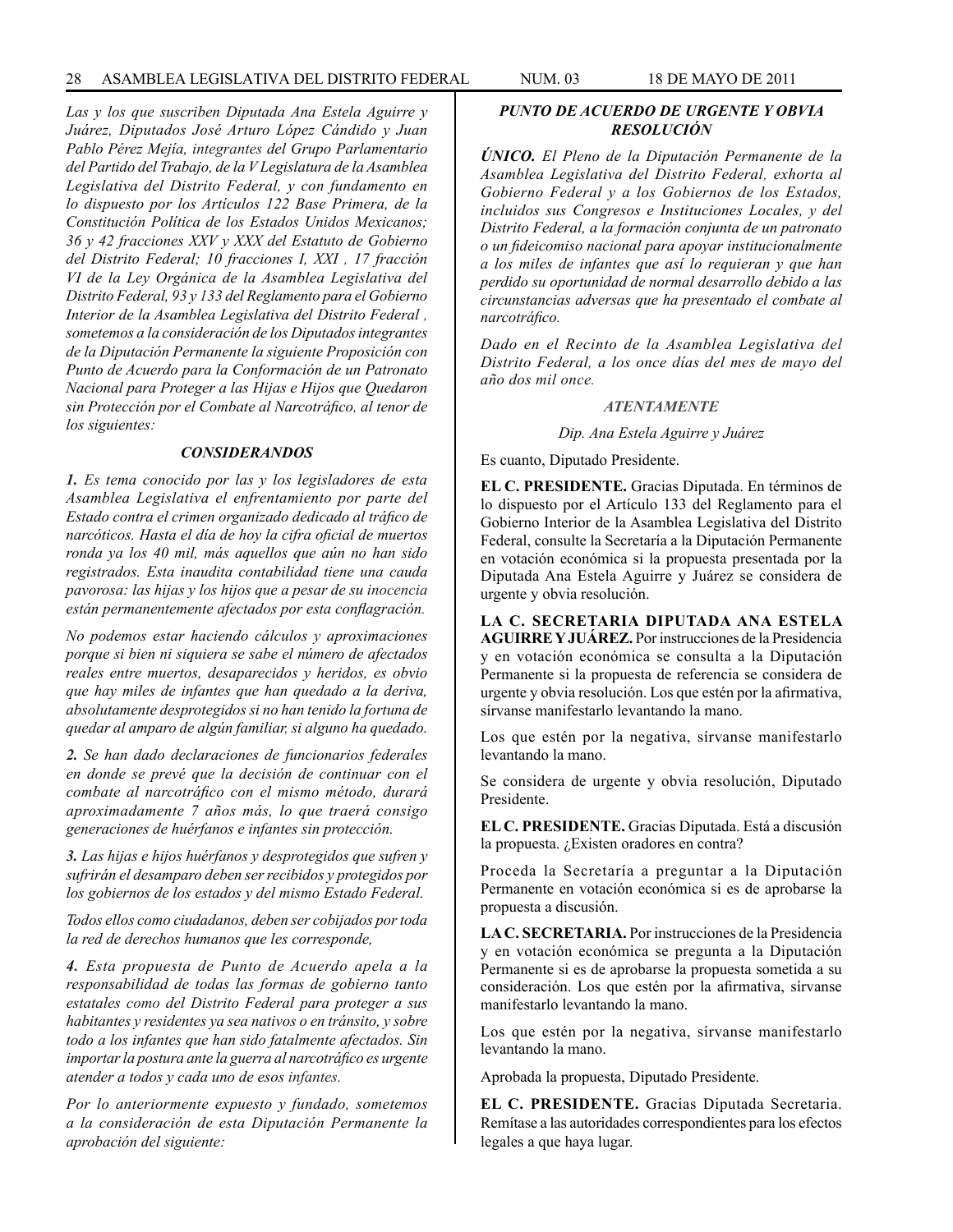Para presentar una Proposición con Punto de Acuerdo a través del cual la Asamblea Legislativa del Distrito Federal exhorta a suscribir un acuerdo sobre la autonomía universitaria, se concede el uso de la Tribuna a la Diputada Ana Estela Aguirre y Juárez a nombre propio y de los Diputados José Arturo López Cándido y Juan Pablo Pérez Mejía, del Grupo Parlamentario del Partido del Trabajo.

### **LA C. DIPUTADA ANA ESTELA AGUIRRE Y JUÁREZ.** Con su venia Diputado Presidente.

*PROPOSICIÓN CON PUNTO DE ACUERDO A TRAVÉS DEL CUAL LA ASAMBLEA LEGISLATIVA DEL DISTRITO FEDERAL EXHORTA A SUSCRIBIR UN ACUERDO SOBRE LA AUTONOMÍA UNIVERSITARIA, QUE PRESENTA LA DIPUTADA ANA ESTELA AGUIRRE Y JUÁREZ A NOMBRE PROPIO Y DE LOS DIPUTADOS JOSÉ ARTURO LÓPEZ CÁNDIDO Y JUAN PABLO PÉREZ MEJÍA, DEL GRUPO PARLAMENTARIO DEL PARTIDO DEL TRABAJO.*

*Los que suscriben Diputada Ana Estela Aguirre y Juárez, Diputados José Arturo López Cándido y Juan Pablo Pérez Mejía, en nuestra calidad de Diputados locales de la V Legislatura de la Asamblea Legislativa del Distrito Federal, integrantes del Grupo Parlamentario del Partido del Trabajo, con fundamento en lo dispuesto por los Artículos 17 fracción VI de la Ley Orgánica de la Asamblea Legislativa Distrito Federal, 93 y 133 del Reglamento para el Gobierno Interior de la Asamblea Legislativa del Distrito Federal, sometemos a la consideración del pleno de esta Soberanía la Proposición con Punto de Acuerdo, de urgente y obvia resolución, o a través del cual la Asamblea Legislativa del Distrito Federal exhorta a suscribir un acuerdo sobre la Autonomía Universitaria, al tenor de los siguientes:* 

#### *CONSIDERANDOS*

*1. En diversos medios de comunicación, se han emitido posicionamientos que han puesto en el centro de un debate a esta Asamblea Legislativa sobre un tema que involucra a la Universidad Autónoma de Ciudad de México y a la Comisión de Educación, específicamente en lo que se refiere al concepto de autonomía que rige en el espíritu de ése centro educativo.*

*2. En diversas ocasiones esta representación ha emitido propuestas, desde hace meses, de Puntos de Acuerdo para llamar a la rectora de esa casa de estudios, Esther Orozco Orozco a reuniones de trabajo con diversas comisiones; Puntos de Acuerdo que no han prosperado y que pretendían que la Asamblea Legislativa del Distrito Federal obtuviera información pertinente sobre varias situaciones que se han tratado de dirimir en los medios de comunicación sin obtener resultados favorables a la estabilidad institucional que requiere una academia de estudios e investigación. Lamentablemente los conflictos internos de esta institución han rebasado las capacidades de concertación interna y se ha articulado el conflicto a una pugna política, con ello el conflicto ha escalado su polaridad y se encuentra en un estado en el cual esta institución tiene la responsabilidad* 

*de tomar una postura, así como de allegarse información pertinente. Ya en distintos medios informativos se menciona que la Universidad Autónoma de la Ciudad de México se encuentra en un estado crítico; que el gremio sindical solicita su renuncia, que las asociaciones de estudiantes y académicos emiten acusaciones y la propia rectora, que ha emitido su postura en desplegados en periódicos, pide una auditoría.*

*3. Eminentemente, y dado que sobre la plataforma mediática, se han concretizado posturas y opiniones y dentro de esas posturas se ha puesto en entredicho la posición de esta Asamblea Legislativa respecto a la autonomía de la Universidad Autónoma de la Ciudad de México, es necesario que este órgano colegiado acuerde asumir un pronunciamiento público que diluya cualquier interpretación que se dirija a señalar que este órgano colegiado trata de vulnerar la autonomía de la Universidad Autónoma de la Ciudad de México, venga el señalamiento de quien venga.*

*Por lo anteriormente expuesto, someto a consideración de esta Honorable Asamblea Legislativa del Distrito Federal, la siguiente:*

### *PROPOSICIÓN CON PUNTO DE ACUERDO DE URGENTE Y OBVIA RESOLUCIÓN*

*UNO. La Asamblea Legislativa del Distrito Federal acuerda emitir el siguiente pronunciamiento público sobre la Autonomía de la Universidad Autónoma de la Ciudad de México.*

*DOS. El pronunciamiento público dice: "La Asamblea Legislativa del Distrito Federal ha respetado, respeta y respetará irrestrictamente la Autonomía de la Universidad Autónoma de la Ciudad de México y asume el compromiso de hacerla respetar frente a cualquier intento por vulnerarla".*

*TRES. Publíquese en un diario de circulación nacional y en la página de internet de esta Asamblea.*

#### *ATENTAMENTE*

*Dip. Ana Estela Aguirre y Juárez* 

En cuanto, Diputado Presidente.

**EL C. PRESIDENTE**. Gracias, Diputada. En términos de lo dispuesto por el Artículo 133 del Reglamento para el Gobierno Interior de la Asamblea Legislativa del Distrito Federal, consulte la Secretaría a la Diputación Permanente en votación económica, si la propuesta presentada por la Diputada Ana Estela Aguirre y Juárez, se considera de urgente y obvia resolución.

**LA C. SECRETARIA DIPUTADA ABRIL JANNETTE TRUJILLO VÁZQUEZ.** Por instrucciones de la Presidencia y en votación económica se consulta a la Diputación Permanente si la propuesta de referencia se considera de urgente y obvia resolución. Los que estén por la afirmativa sírvanse manifestarlo levantando la mano.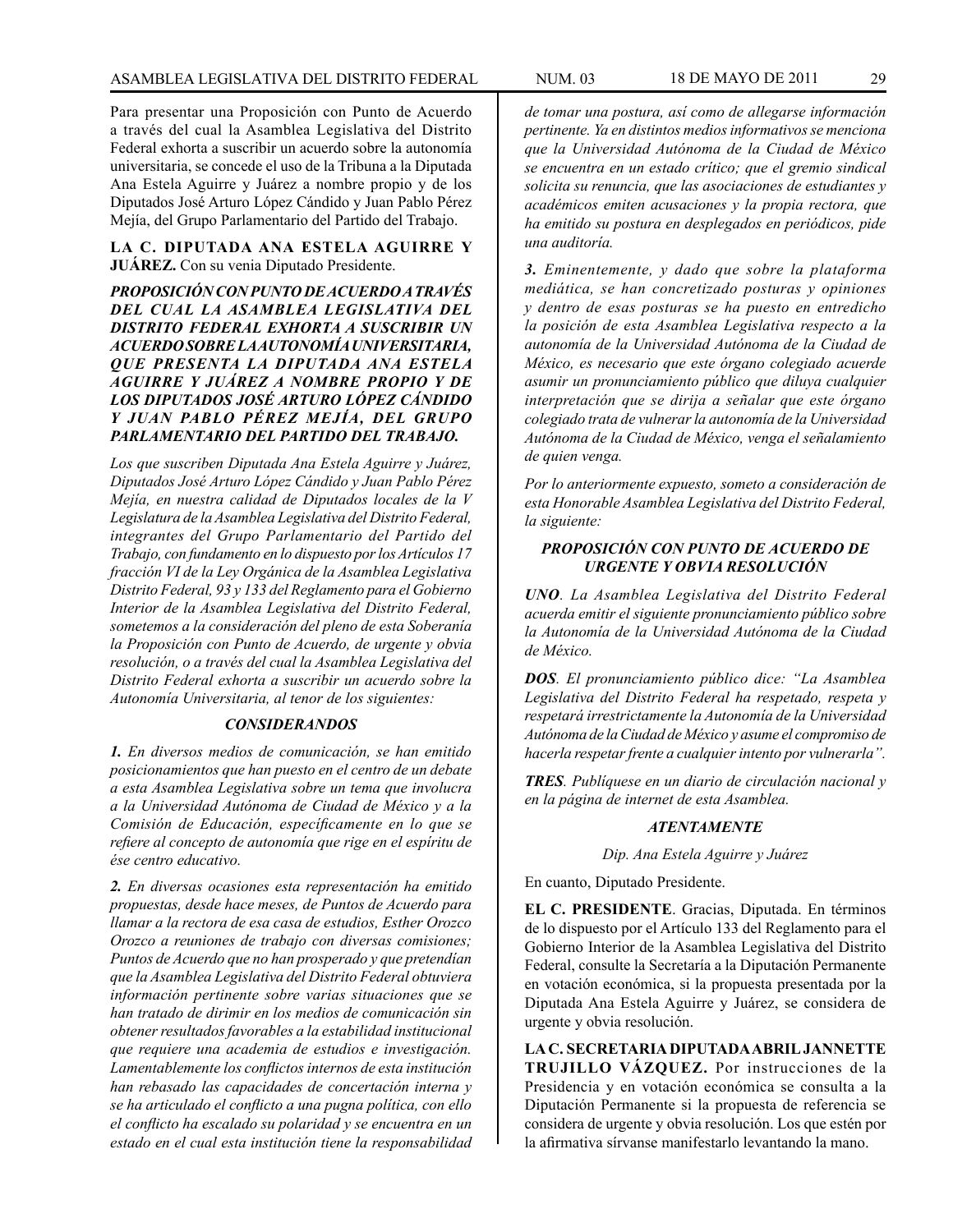Los que estén por la negativa, sírvanse manifestarlo levantando la mano.

Se considera de urgente y obvia resolución, Diputado Presidente.

**EL C. PRESIDENTE.** Gracias, Diputada. Está a discusión la propuesta. ¿Existen oradores en contra?

El Diputado Juan Carlos Zárraga, hasta por 10 minutos tiene el uso de la Tribuna.

**EL C. DIPUTADO JUAN CARLOS ZARRAGA SARMIENTO**. Con su venia, Diputado Presidente.

Compañeras y compañeros Diputados:

A la luz de lo que está pasando en la Universidad Autónoma de la Ciudad de México, me permito recordarles a todos los integrantes de esta Diputación Permanente que en la Asamblea Legislativa del Distrito Federal, la V Legislatura, ya emitió un comunicado que fue publicado en varios diarios de circulación nacional, en el cual varios Diputados integrantes de la Comisión de Educación de Ciencia y Tecnología firmaron dicho comunicado.

Me parece redundante que ahora se vuelva a solicitar, que se publique un nuevo comunicado cuando la Comisión competente con revisar estos temas, que es la Comisión de Educación de esta Asamblea Legislativa, encabezada por su Presidente, el Diputado West, aceptó que se firmara y se publicara dicho comunicado en el cual se fija claramente la posición de la Asamblea Legislativa.

Entonces, compañeros Diputados, resulta redundante que nuevamente se quiera emitir otro comunicado sobre el mismo tema.

Yo estoy seguro que no se solicita por afanes protagónicos, quizás se solicita porque no se conoció el anterior comunicado y desplegado que ya fue emitido y firmado por el Presidente de la Comisión de Educación y por todos los integrantes de esta Comisión, donde están representado todos los Grupos Parlamentarios.

Yo llamo a ustedes a que no caigamos en estar repitiendo señalamientos que ya fueron hechos. Les doy un dato adicional.

Fue esta Asamblea Legislativa la que le dio la autonomía a esta universidad y está esto plasmado en el Diario de los Debates, por lo tanto esta Asamblea Legislativa no tendría la necesidad de sacar un nuevo comunicado refrendando lo que ya aprobó por ley.

El día de ayer se esperaba la comparecencia de la rectora ante las Comisiones Unidas de Educación, de Ciencia y Tecnología, y la Rectora no acudió y pidió se reprogramara esta nueva fecha.

Por lo tanto si ya la Asamblea Legislativa se pronunció, fijó una posición que fue avalada en al Comisión competente para conocer de este caso, resulta redundante e infructuoso volver a sacar un comunicado sobre los mismos temas.

Es por eso que yo solicito que se vote en contra, porque ya fue dado a conocer públicamente el pronunciamiento de este Órgano Legislativo.

El sacar un nuevo comunicado lo único que estaría ocasionando es el desconocimiento del trabajo legislativo de todos los Diputados que somos integrantes de la Comisión de Educación de este Órgano Legislativo, y lo cual no estamos dispuestos a ceder. Para eso existen las Comisiones; y si algún Diputado está interesado en algún tema de lo que se discute en las Comisiones, puede asistir a las sesiones de la Comisión y fijar su postura, pero no aceptaremos que se nos desdiga o que se nos brinque en un acto meramente propagandista.

Es cuanto, Diputado Presidente.

**EL C. PRESIDENTE.** Gracias, Diputado. ¿Algún orador a favor?

La Diputada Ana Estela Aguirre.

**LA C. DIPUTADA ANA ESTELA AGUIRRE Y JUÁREZ.** Con su venia, Diputado Presidente.

Nos parece que efectivamente en un tema tan delicado, sobre todo tratándose de una casa de estudios tan importante para la Ciudad de México, nunca está de más poder señalar en qué posición se encuentra la Asamblea Legislativa del Distrito Federal en relación a la problemática.

Lo que señala el Diputado que me antecedió en la palabra, qué bueno que así haya sido, sí, sí conocemos que así fue el pronunciamiento por parte de una Comisión. Lo que nosotros estamos proponiendo es que el posicionamiento, el pronunciamiento sea de toda la Asamblea Legislativa y no de una Comisión en particular, así sea la de Ciencia y Tecnología o la de Educación, que efectivamente preside el Diputado West.

Este Punto de Acuerdo lo estamos sometiendo a consideración de esta Permanente con el único propósito de que la Asamblea Legislativa en conjunto pueda hacer un posicionamiento público una vez más, así como ya lo hicieron las Comisiones que acabo de señalar, ante la problemática tan delicada por la que hemos venido transitando a lo largo de muchos días…

**EL C. DIPUTADO JUAN CARLOS ZÁRRAGA SARMIENTO.** (Desde su curul) Presidente.

**EL C. PRESIDENTE.** ¿Me permite, Diputada?

¿Con qué objeto, Diputado Juan Carlos Zárraga?

**EL C. DIPUTADO JUAN CARLOS ZÁRRAGA SARMIENTO.** (Desde su curul) Para solicitarle el uso de la Tribuna para volver a hablar en contra del pronunciamiento.

**EL C. PRESIDENTE.** Declina entonces el Diputado Carlo Pizano en favor del Diputado Zárraga.

**EL C. DIPUTADO CARLO FABIÁN PIZANO SALINAS.** (Desde su curul) Sí.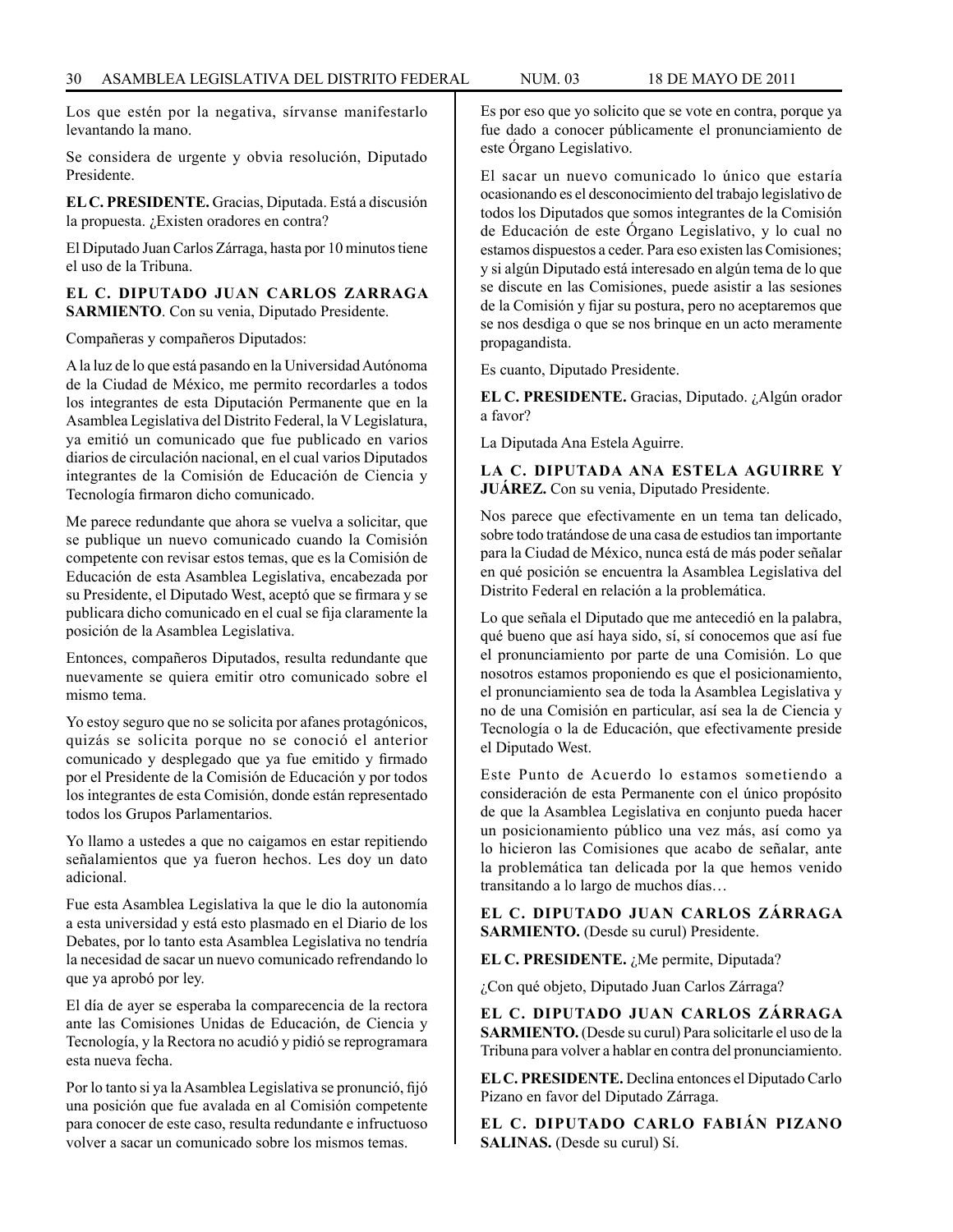### **EL C. PRESIDENTE.** Adelante, continúe Diputada.

**LA C. DIPUTADA ANA ESTELA AGUIRRE Y JUÁREZ.** Entonces nos parece que el posicionamiento es en el sentido de toda la Asamblea, no de una o dos o tres Comisiones en lo particular.

Ese es el espíritu de este Punto de Acuerdo, el que toda la Asamblea Legislativa se pronuncie públicamente a favor del respeto irrestricto a la autonomía de la Universidad Autónoma de la Ciudad de México, por todo lo que ya antes dije.

Muchas gracias, Diputado Presidente.

**EL C. PRESIDENTE.** Gracias, Diputada. Tiene el uso de la palabra el Diputado Juan Carlos Zárraga, hasta por 10 minutos, para hablar en contra.

### **EL C. DIPUTADO JUAN CARLOS ZÁRRAGA SARMIENTO.** Con su venia, Diputado Presidente.

Más a mi favor. Si lo que se pretende es que sea toda la Asamblea Legislativa la que haga ese pronunciamiento, entonces por qué presentarlo ante la Diputación Permanente y no mejor presentarlo ante el Pleno de la Asamblea Legislativa en un periodo ordinario de sesiones, entonces sí sería toda la Asamblea. No vengamos ahora a querer vender una cosa por otra.

Realmente a mí me queda claro que hay intereses partidistas que pretenden jalar agua para su molino. Entonces yo los invito a que no caigamos en estos ganchitos y en este tema en el cual fue un Diputado del PRD el que anduvo cabildeando ese desplegado y lo aceptó el Presidente de la Comisión, lo aceptamos los Diputados integrantes de la Comisión, me parece grave que ahora los propios Diputados del PRD desconozcan a su compañero que ya hizo un trabajo sobre este tema.

El mensaje que estarían enviando es: entonces no acuerden nada con los Diputados del PRD de la Comisión de Educación porque aquí va a venir otro Diputado y va a echar para abajo esos acuerdos.

Además, si lo que se pretende es que la Asamblea Legislativa solape bajo el concepto de autonomía la no rendición de cuentas, que no se justifiquen los más de 5 mil millones de pesos que ha tenido esta Universidad en más de diez años, los 47 graduados que ha producido en los últimos diez años, por supuesto que les recuerdo, compañeros Diputados, que no es la única institución que es autónoma y no es la única institución en la cual la Asamblea Legislativa tiene la facultad de modificar su Ley Orgánica.

Yo les pediría a los promoventes que se pongan a estudiar ese tema y se dieran cuenta que existen otras entidades en las cuales la Asamblea también puede modificar su Ley Orgánica y son autónomas. No caigamos en un falso debate. Autonomía no significa impunidad, no significa no transparencia y mucho menos no significa poca eficiencia.

Me parece que si esta Diputación Permanente va a aprobar esta ocurrencia el mensaje que estarán enviando es de descalificación para un Diputado del PRD de la Comisión de Educación que nos pidió al Presidente de la Comisión de Educación y a su servidor, que soy el Secretario, que signáramos ese acuerdo a favor de la Universidad. Ya lo firmamos, ya se publicó.

Si ahora se quiere hacer otra vez por jalar reflectores, mejor que se pongan a trabajar en iniciativas de ley, en que sesionen las comisiones que presiden, que no sesionan y hablamos del tema.

Es cuanto, Diputado Presidente.

**EL C. PRESIDENTE.** Gracias, Diputado.

**LA C. DIPUTADA ALICIA VIRGINIA TÉLLEZ SÁNCHEZ.** (Desde su curul) Diputado Presidente.

**EL C. PRESIDENTE.** ¿Con qué objeto, Diputada Virginia Téllez?

**LA C. DIPUTADA ALICIA VIRGINIA TÉLLEZ SÁNCHEZ.** (Desde su curul) Para argumentar por Artículo 121, Presidente.

**EL C. PRESIDENTE.** Adelante, Diputada, hasta por 10 minutos.

**LA C. DIPUTADA ALICIA VIRGINIA TÉLLEZ SÁNCHEZ.** Con su permiso, Diputado Presidente.

Lo que yo vengo aquí a comentar y que debe de estar en la conciencia de todos es que queremos instituciones que verdaderamente formen a los jóvenes, queremos instituciones que tengan un rigor académicos tal que nos permita eficientar la educación sobre todo de gente que con muchas expectativas salen a incorporarse al mercado de trabajo.

A mí me parece que ha sido sumamente discutido el tema y también me parece que en una institución de educación superior como las que tenemos en este país, se supone que uno de los principios fundamentales es la objetividad y la universalidad en los conocimientos, que eso es lo más importante; que se tiene qué poner a debatir todo aquello que tenga que ver precisamente con la objetividad y tratamiento de cualquier tema.

Creo que queda perfectamente bien enmarcado este concepto porque el que se esté cuestionando la autonomía de alguna institución, el que se esté solicitando al comparecencia de su rectora en lo que tenga qué ver con la transparencia de recursos y la transparencia de eficiencia, precisamente está en ese marco de objetividad y de universalidad, en donde se puede decir todo, se puede hablar de todo, se puede cuestionar todo y se puede sacar cualquier tipo de conclusión ya sea para bien o ya sea para mal en el tema que sea.

En ese sentido a mí me parece que efectivamente aquí ya un Diputado del PRD nos solicitó firmar un acuerdo, un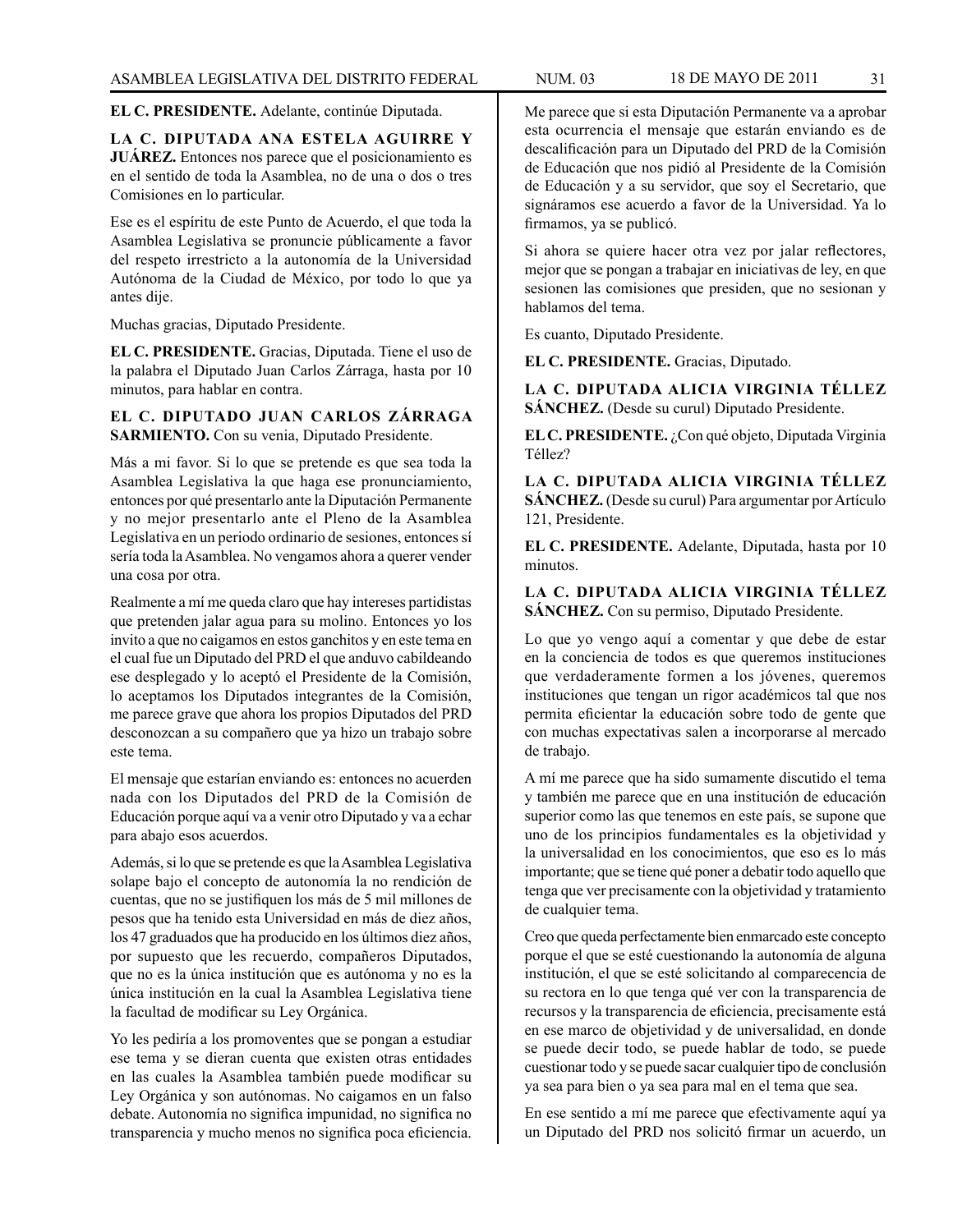compromiso para que pudiéramos saber qué estaba pasando en la Universidad. Efectivamente son 5 mil millones de pesos que ha tenido esta institución.

En esta misma Tribuna el entonces Jefe de Gobierno garantizó una educación universal, garantizó una eficiencia con todos los jóvenes que se incorporarían a esa Universidad. Claro que desde que inicia, inicia un poco distorsionada ya desde el momento que no son precisamente los conocimientos los que les hacen entrar a una institución de esta naturaleza, porque sabemos que el sorteo en todos los casos siempre tiene sus asegunes, diría yo.

Entonces, a mí lo que me parece es que no se vale, si ya también aquí lo dijo el Diputado que me antecedió en la palabra, que si ya nos habíamos puesto de acuerdo en la Comisión, que si ya perfectamente sabíamos qué es a lo que nos estaríamos enfrentando cuando estuviéramos delante de la Rectora y que ella nos informara la situación, las condiciones en que se encuentra esa Universidad, a mí sí lo que me parece es que estamos faltando prácticamente a una palabra que fue avalada por una Comisión, y que también estamos faltando a un principio reitero universal que tiene que ver con el funcionamiento de una institución que a todos nos interesa, porque lo que menos queremos evidentemente es que pierda su autonomía, pero lo que sí queremos porque los recursos se generan por los impuestos de todos los que aquí vivimos en esta Ciudad, sí queremos saber qué está pasando con un dinero que no ha sido ejercido como debería de ser.

Entonces yo lo que creo es que es un Punto de Acuerdo que me parece que no debe de prosperar, y no debe de prosperar porque precisamente no se ha estado en todo el recorrido que hemos estado haciendo los de la Comisión de Educación, en contacto directo con las autoridades de esa institución.

Así que simplemente yo me subo a solicitarles aquí el voto en contra, porque llevamos un camino que no debemos de regresar y porque si somos proclives a la transparencia, a no permitir la opacidad en el uso de recursos y a los resultados que tiene que dar una institución como ésta, deberemos de permitir que se siga trabajando en ese sentido.

La autonomía es respetable sí, pero también la universalidad y la objetividad en todos y cada uno de los conceptos que la engloban.

Muchas gracias. Es cuanto, Presidente.

**EL C. PRESIDENTE.** Gracias, Diputada. Proceda la Secretaría a preguntar a la Diputación Permanente en votación económica si es de aprobarse la propuesta a discusión.

**LA C. SECRETARIA.** Por instrucciones de la Presidencia y en votación económica se pregunta a la Diputación Permanente si es de aprobarse la propuesta sometida a su consideración. Los que estén por la afirmativa sírvanse manifestarlo levantando la mano.

Los que estén por la negativa sírvanse manifestarlo levantando la mano.

Se empató, Diputado Presidente.

**EL C. PRESIDENTE.** Repita la votación, por favor.

**LA C. SECRETARIA.** Por instrucciones de la Presidencia se va a repetir la votación. Los que estén por la afirmativa sírvanse manifestarlo levantando la mano.

Los que estén por la negativa sírvanse manifestarlo levantando la mano.

Aprobada la propuesta, Diputado Presidente.

**EL C. PRESIDENTE.** Remítase a las autoridades correspondientes para los efectos legales a que haya lugar.

Esta Presidencia informa que el punto enlistado en el numeral 10 del Orden del Día se traslada al final del Capítulo de Proposiciones.

Esta Presidencia informa también que el punto enlistado en el numeral 11 del Orden del Día ha sido retirado.

Esta Presidencia informa que se recibió una Proposición con Punto de Acuerdo del Diputado Erasto Ensástiga Santiago, del Grupo Parlamentario del Partido de la Revolución Democrática, mediante el que se exhorta al Titular de la Secretaría de Seguridad Pública, Doctor Manuel Mondragón y Kalb, a efecto de que se implemente un programa de seguridad o en su caso se intensifiquen los que se estén desarrollando en los sectores Tlacotal e Iztaccíhuatl en la Delegación Iztacalco, así como que se implemente un Código Águila en las Colonias que se señalan debido al incremento de la incidencia del delito de robo. Con fundamento en lo dispuesto por los Artículos 50 fracciones IV y V de la Ley Orgánica de la Asamblea Legislativa del Distrito Federal, 28 y 132 del Reglamento para su Gobierno Interior, se turna para su análisis y dictamen a la Comisión de Seguridad Pública.

*PROPOSICIÓN CON PUNTO DE ACUERDO MEDIANTE EL QUE SE EXHORTA AL TITULAR DE LA SECRETARÍA DE SEGURIDAD PÚBLICA, DR. MANUEL MONDRAGÓN Y KALB A EFECTO DE QUE SE IMPLEMENTE UN PROGRAMA DE SEGURIDAD O EN SU CASO SE INTENSIFIQUEN LOS QUE SE ESTÉN DESARROLLANDO, EN LOS SECTORES TLACOTAL E IZTACCÍHUATL EN LA DELEGACIÓN IZTACALCO, ASÍ COMO SE IMPLEMENTE UN CÓDIGO ÁGUILA EN LAS COLONIAS QUE SE SEÑALAN, DEBIDO AL INCREMENTO DE LA INCIDENCIA EN EL DELITO DE ROBO, QUE SUSCRIBE EL DIPUTADO ERASTO ENSÁSTIGA SANTIAGO, DEL GRUPO PARLAMENTARIO DEL PARTIDO DE LA REVOLUCIÓN DEMOCRÁTICA.*

*El suscrito Diputado de la Asamblea Legislativa del Distrito Federal, V Legislatura, Erasto Ensástiga Santiago, integrante del Grupo Parlamentario del Partido de la*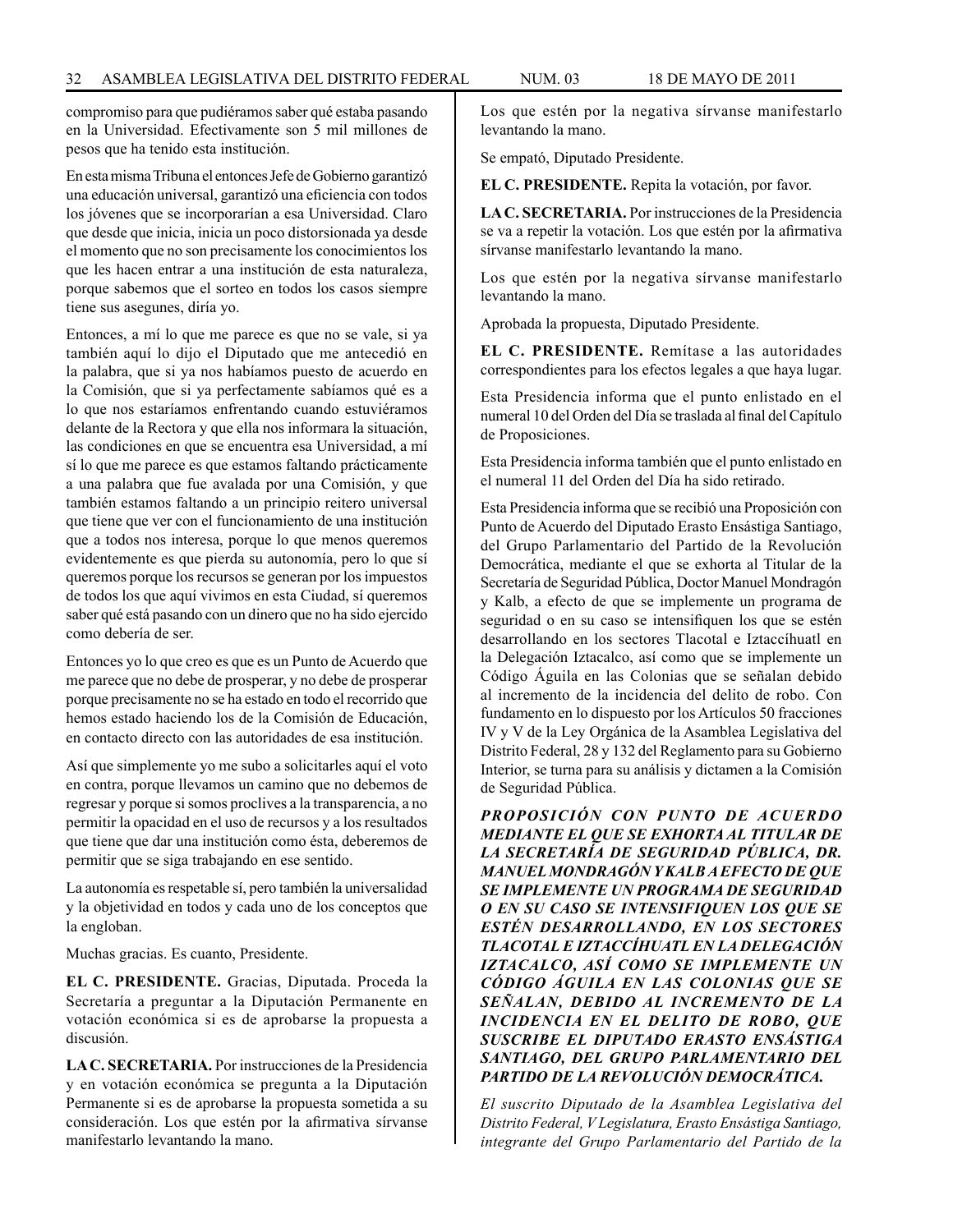*Revolución Democrática, con fundamento en lo dispuesto por los Artículos 17 fracción VI de la Ley Orgánica y 133 del Reglamento para el Gobierno Interior, ambos de la Asamblea Legislativa del Distrito Federal, someto a la consideración del Pleno de esta Honorable Asamblea Legislativa, solicitando se inserte de manera integra en el Diario de los De bates la siguiente "Proposición con Punto de Acuerdo de urgente y obvia resolución, mediante el que se exhorta al Titular de la Secretaría de Seguridad Pública, Dr. Manuel Mondragón y Kalb a efecto de que se implemente un programa de seguridad o en su caso se intensifiquen los que se estén desarrollando, en los sectores "Tlacotal" e Iztaccihuatl" en la Delegación Iztacalco, así como que se implemente un "Código Águila" en las Colonias que se señalan, debido al incremento de la incidencia en el delito de robo" de conformidad con los siguientes:*

### *ANTECEDENTES*

*1. La incidencia del delito de robo en la Ciudad, ha disminuido de 2009 a 2010 en 5.8%, dato que contrasta con el de nivel nacional que incrementó en 2.4 de acuerdo con el Sistema Nacional de Seguridad Pública.*

*Por lo que se refiere al delito de robo a transeúnte, las denuncias han experimentado una variación a la alta en el mismo período de 11.9%.1*

*2. Dentro de los sectores "Tlacotal" e "Iztaccihuatl" de la Delegación Iztacalco, se encuentran las Colonias Gabriel Ramos Millán, Reforma Iztaccihuatl y Militar Marte.*

*3. <sup>2</sup> "La Colonia Militar Marte, en Delegación Iztacalco (zona centro oriente de la ciudad), es un sector residencial de carácter horizontal habitado principalmente por personas de clase media, en su mayoría propietarios de los inmuebles.*

*La Colonia limita con dos Delegaciones: Benito Juárez, céntrica por excelencia, e Iztapalapa…", "… la búsqueda de mejores condiciones de vida por parte los habitantes de la Colonia Militar Marte se manifestado a través de "estrategias individuales" o mecanismos privados para la satisfacción de necesidades. Estas estrategias producen una forma de ocupación del espacio urbano caracterizada por la "autosegregación residencial", llevada a cabo por medio del calles".*

*"En la Colonia Militar Marte se han generalizado los con rejas, plumas y guardias, medidas que los vecinos justifican autoridades con base en la inseguridad que viven debido a los robos que algunos de ellos han sufrido…"*

*Situación muy similar se vive en la Col. Reforma Iztaccihuatl.*

*4. Por lo que a la Colonia Gabriel Ramos Millán, se por con tal' con calles que no permiten el tránsito vehicular debido a*  *su trazo original, ya que quedan obstruidas por encontrarse los vehículos estacionados en ambos lados de las aceras y no existe el suficiente espacio para permitir el acceso vehicular, situación que conflictúa el acceso a los servicios de emergencia incluidos los de seguridad pública. Esta es una de las razones por las que es necesario incrementar la seguridad u operativos "pie-tierra" en Colonia.*

*5. Tanto los vecinos de las Colonias Reforma Iztaccihuatl y Militar Marte como de la Colonia Gabriel Ramos Millán, ubicadas dentro de los sectores de la Secretaría de Seguridad Pública, objeto del presente exhorto, han reiterado que el robo a transeúnte ha sido en las fechas, manifestando su preocupación y la solicitud a las autoridades para que se intensifique la perpetrando policiaca a manera de evitar que se delito.*

*6. No obstante que estas Colonias cuentan con presencia policíaca mediante el patrullaje, se hace necesario intensificar la vigilancia, la recurrencia en del delito de robo.*

*Por estas razones, es que se hace necesario reforzar la seguridad en los Sectores "Iztaccihuatl" y "Tlacotal" de la Delegación Iztacalco, bajo las siguientes:*

### *CONSIDERANDOS*

*PRIMERO. Que la seguridad pública de los ciudadanos constituye uno de los mayores intereses del gobierno de la Ciudad.*

*SEGUNDO. Que de conformidad con el Artículo 2° fracciones I, II y III de la Ley de Seguridad Pública del Distrito Federal, es facultad de la Secretaría de Seguridad Pública, mantener el orden público, proteger la integridad física de las personas y prevenir la comisión de delitos.*

*TERCERO. Que en el caso concreto, los vecinos de las Colonias Reforma Iztaccihuatl, Militar Marte y Gabriel Ramos Millán de la Delegación Iztacalco, manifiestan que a últimas fechas el delito de robo a transeúnte se ha venido perpetrado con mayor recurrencia, razón por la que se hace necesario incrementar la seguridad.*

*CUARTO. Se considera que la Secretaría de Seguridad pública implemente un operativo de seguridad o en su caso intensifique el que exista y se esté aplicando para combatir este delito, evitar su incremento y su expansión a Colonias aledañas.*

*Por lo anteriormente expuesto y fundado se propone el siguiente:*

### *PUNTO DE ACUERDO*

*PRIMERO. "Se exhorta al Titular de la Secretaría de Seguridad Pública, Dr. Manuel Mondragón y Kalb a efecto de que se implemente un programa de seguridad o en su caso se intensifiquen los que se estén desarrollando, en los sectores "Tlacotal" e Iztaccihuatl" en la Delegación Iztacalco, debido al incremento de la incidencia en el delito de robo".*

<sup>1</sup> *Datos, Informe Anual 2010 Secretaría de Seguridad Pública*

<sup>2</sup> *Ciudad e incertidumbre. El cierre de calles en la Colonia Militar Marte, México D. F. Marién Cifuentes Carbonetto Universidad Nacional Autónoma de México Facultad de Filosofía y Letras*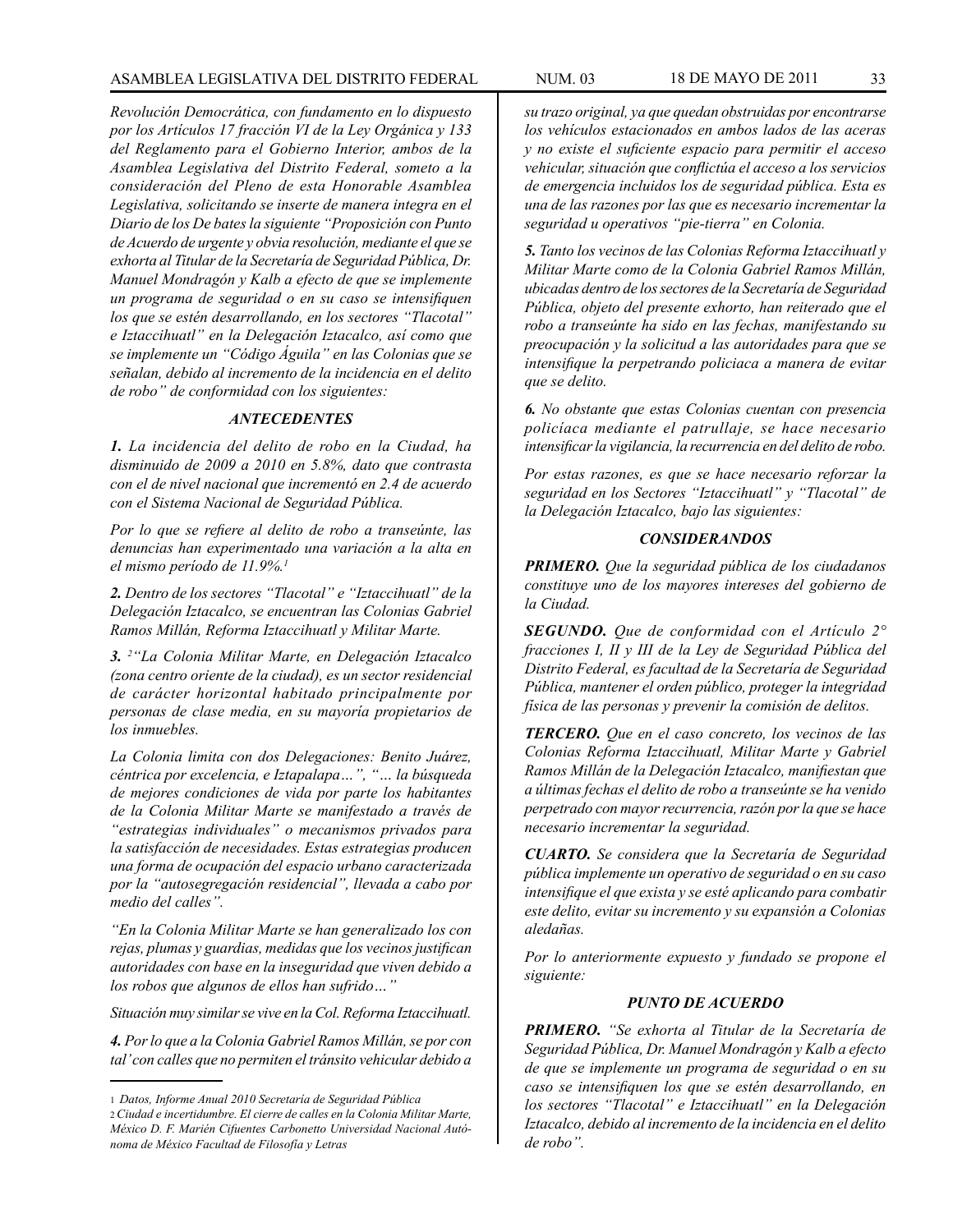*SEGUNDO. "Se implemente un "Código Águila" de vigilancia en las Colonias Gabriel Ramos Millán, Reforma Iztaccihuatl y Militar Marte de la Delegación Iztacalco, debido a la denuncia de los vecinos sobre el incremento de la incidencia del delito de robo".*

#### *ATENTAMENTE*

### *Dip. Erasto Ensástiga Santiago*

Para presentar una Proposición con Punto de Acuerdo por el que se exhorta a la Honorable Asamblea Legislativa del Distrito Federal, V Legislatura, a celebrar un convenio de colaboración con el Colegio de Notarios del Distrito Federal, A. C., a efecto de promover y fomentar la creación de sociedades cooperativas a través de la ratificación de firmas de las sociedades que se constituyan ante los fedatarios del Colegio con descuentos en sus honorarios, se concede el uso de la Tribuna a la Diputada Lizbeth Eugenia Rosas Montero, a nombre de la Diputada Rocío Barrera Badillo, del Grupo Parlamentario del Partido de la Revolución Democrática.

### **LA C. DIPUTADA LIZBETH EUGENIA ROSAS MONTERO.** Con su venia, Diputado Presidente.

*PROPOSICIÓN CON PUNTO DE ACUERDO POR EL QUE SE EXHORTA A LA HONORABLE ASAMBLEA LEGISLATIVA DEL DISTRITO FEDERAL V LEGISLATURA, A CELEBRAR UN CONVENIO DE COLABORACIÓN CON EL COLEGIO DE NOTARIOS DEL DISTRITO FEDERAL, ASOCIACIÓN CIVIL, A EFECTO DE PROMOVER Y FOMENTAR LA CREACIÓN DE SOCIEDADES COOPERATIVAS, A TRAVÉS DE LA RATIFICACIÓN DE FIRMAS DE LAS SOCIEDADES QUE SE CONSTITUYAN ANTE LOS FEDATARIOS DEL COLEGIO CON DESCUENTOS EN SUS HONORARIOS, QUE PRESENTA LA DIPUTADA LIZBETH EUGENIA ROSAS MONTERO A NOMBRE DE LA DIPUTADA ROCÍO BARRERA BADILLO, DEL GRUPO PARLAMENTARIO DEL PARTIDO DE LA REVOLUCIÓN DEMOCRÁTICA.*

*La suscrita Diputada Rocío Barrera Badillo integrante del Grupo Parlamentario del Partido de la Revolución Democrática en la V Legislatura de la Asamblea Legislativa del Distrito Federal, con fundamento en lo dispuesto por los Artículos 122 de la Constitución Política de los Estados Unidos Mexicanos, 42 del Estatuto de Gobierno del Distrito Federal, 10 fracciones XXI y XXXV; y 17 fracción VI de la Ley Orgánica de la Asamblea Legislativa del Distrito Federal, 93 y 133 del Reglamento para el Gobierno Interior de la Asamblea Legislativa del Distrito Federal, presenta ante esta H. Soberanía la siguiente Proposición con Punto de Acuerdo, al tenor de los siguientes:*

#### *ANTECEDENTES*

*I. El origen de las Sociedades Cooperativas quedó registrado en el marco de la Revolución Industrial, como sociedades de ayuda mutua para la defensa de intereses colectivos, teniendo como objetivos conseguir bienes* 

*de consumo para sus socios en las mejores condiciones posibles de precio y calidad (cooperativas de consumo) o producir y canalizar esta producción hacia el mercado, evitando intermediarios, para maximizar las rentas de los cooperativistas.*

*Uno de los objetivos en la constitución de las cooperativas era buscar el bien común donde todos los individuos tuvieran la capacidad y facilidad de organizarse para la obtención de los beneficios que les garantizaran una mejor calidad de vida.*

*Algunos de los principios que darían sentido al fortalecimiento de las cooperativas serían la adhesión voluntaria y abierta; educación, formación e información, así como el interés por la comunidad. El cooperativismo fue visto y en su caso adoptado como una alternativa económica que enfocaba su funcionamiento e importancia en erradicar la ya consolidada desigualdad social.*

*Con el sistema económico de libre mercado que existe actualmente en nuestro país, las cooperativas han entrado en un período de desigualdad competitiva y disminución de las mismas, ocasionando un impacto directo en el desarrollo económico y de empleo.*

*Así mismo, la ausencia de un registro confiable del número de cooperativas tanto a nivel nacional y en especifico el Distrito Federal, dificulta un amplio y detallado análisis de las ventajas que puede llegar atener el apoyo a las cooperativas como mecanismo de generación de empleo y fortalecimiento económico. Por ello es necesario establecer los instrumentos legales y administrativos de coadyuvancia necesarios para poner en marcha proyectos cooperativos.*

*Por tal motivo, es importante considerar que ante la urgencia de apoyar programas sociales que reditúen, se debe tener una visión amplia y sólida de la situación real que atraviesa el país y la ciudad ante los efectos generados por la crisis económica y las alzas a los insumos y productos.*

*II. De acuerdo con cifras registradas para el mes de noviembre de 2010, "… en la Ciudad de México, siete cada 100 personas están desempleadas, mientras una de cada cuatro ha encontrado en la economía informal la posibilidad de subsistir, debido al cierre de negocios y a los bajos salarios y jornadas de más de 40 horas a la semana sin ninguna prestación social. Dicha situación provocó que en tercer trimestre la tasa de desempleo se ubique en 7 por ciento".*

*III. Actualmente, el movimiento cooperativo no ha logrado recuperar la influencia que aspira tener en el diseño de las políticas públicas del Estado, sin embargo, desempeña un papel importante en la autogeneración de empleos y recursos para el desarrollo regional en zonas marginadas. Por lo tanto una reestructuración administrativa para alcanzar fines comunes entre el gobierno y sociedad con el propósito de apoyar el desarrollo y crecimiento económico en zonas periféricas de los centros urbanos.*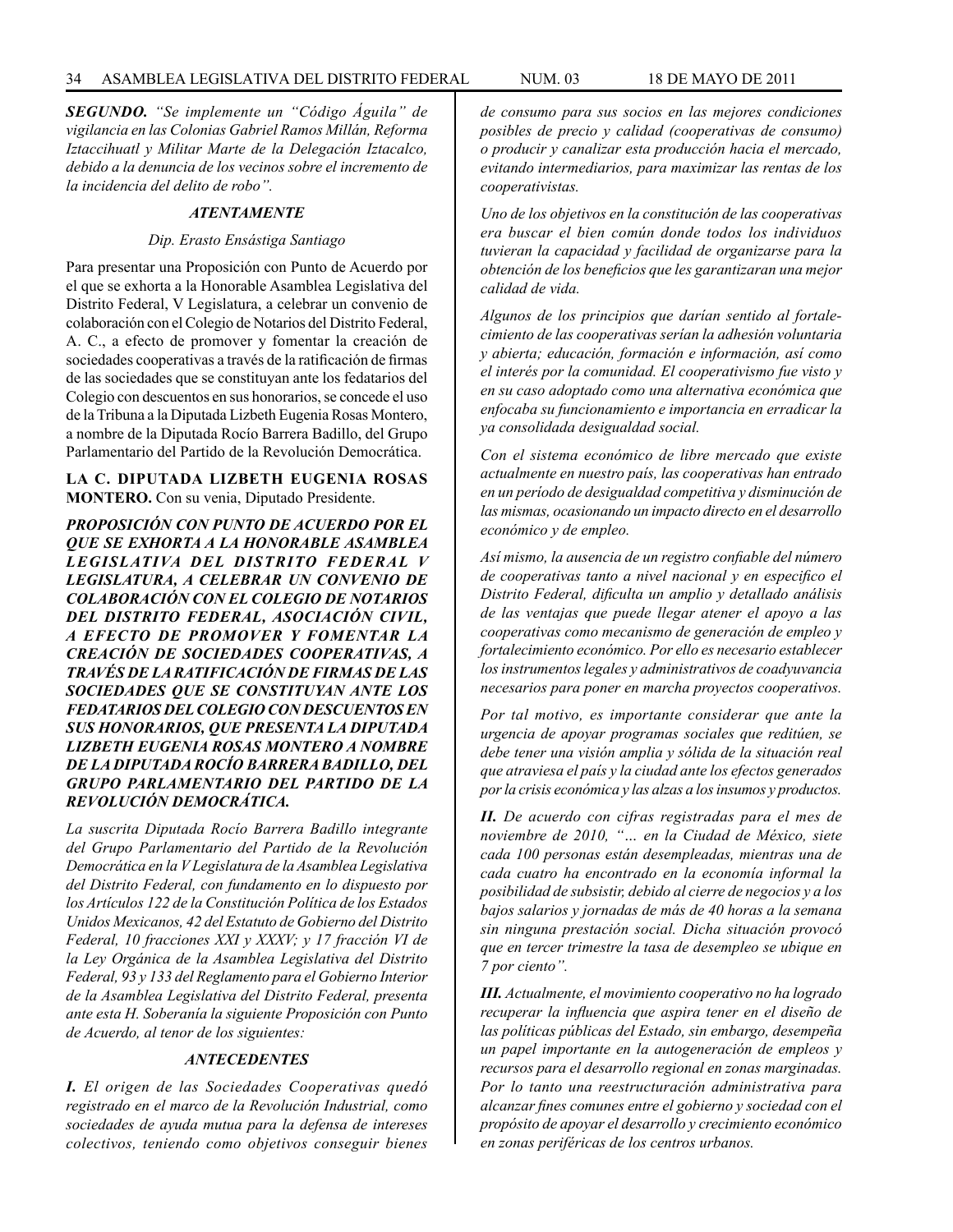*IV. En este orden de ideas, la esencia del cooperativismo radica en desarrollar al hombre, con el valor de la cooperación, la igualdad, de la justicia, del respeto y del trabajo conjunto.*

*Por ello es necesaria la presente Proposición bajo los siguientes:*

### *CONSIDERANDOS*

*PRIMERO. Que la Asamblea Legislativa del Distrito Federal es un Órgano Legislativo, y autoridad local, conforme a las bases establecidas en el Artículo 122 segundo párrafo de la Constitución Política de los Estados Unidos Mexicanos y el Artículo 8 fracción I del Estatuto de Gobierno del Distrito Federal así como en su fracción V del Artículo 60 de su Reglamento para el Gobierno Interior, el Oficial Mayor es el apoderado de la Asamblea Legislativa del Distrito Federal, en los asunto civiles, penales, mercantiles, administrativos y para suscribir convenios y contratos en la que ésta sea parte.*

*SEGUNDO. Que la Ley de Fomento Cooperativo para el Distrito Federal, así como la Ley General de Sociedades Cooperativas, consideran a este tipo de organizaciones como: "… una forma organización social integrada por personas físicas con base en intereses comunes y en los principios de solidaridad, esfuerzo propio y ayuda mutua, con propósito de satisfacer necesidades individuales y colectivas, a través de la realización de actividades económicas de producción, distribución y consumo de bienes y servicios. "*

*TERCERO. Que con fecha 12 de enero del año en curso, esta Soberanía, a través de la Diputación Permanente, aprobó un Punto de Acuerdo por medio del cual declarara al "2011 como el Año del Cooperativismo Mexicano", con lo cual, este Órgano se a la resolución de la Organización de las Naciones Unidas, al acreditar el modelo de empresa cooperativa como un factor importante en la realización del desarrollo económico y social.*

*CUARTO. Que como consecuencia de las constantes crisis económicas que enfrentan el mayor número de ciudades en mundo entero, la creación de sociedades cooperativas se erigen corno una alternativa real para contrarrestar estas problemáticas.*

*QUINTO. Que actualmente el Gobierno alterna, impulsa programas como el de Distrito como medida de cooperativas productivas, que ofrece la base para una forma más sostenible de hacer negocios en comparación con los modelos tradicionales del capitalismo; es por ello que como Órgano de Gobierno, nos corresponde dar respuesta a una responsabilidad compartida, y buscar modelos de desarrollo inclusivos y sostenibles. En este sentido, el impulso al desarrollo cooperativo, se traduce en la suma esfuerzos y en el fortalecimiento de la economía social.* 

*Por lo anteriormente expuesto, me permito someter a consideración del Pleno de esta Soberanía la siguiente Proposición con:* 

### *PUNTO DE CUERDO*

*ÚNICO. Se exhorta a la H. Asamblea Legislativa del Distrito Federal, V Legislatura, a celebrar un convenio colaboración con el Colegio de Notarios del Distrito Federal, Asociación Civil, a efecto de promover y fomentar la creación sociedades cooperativas, a través de la ratificación de firmas de las sociedades que se constituyan ante los Fedatarios del Colegio con descuentos en sus honorarios.*

*Dado en Recinto Legislativo de la Distrito Federal, a los once días del mes de mayo de dos mil once.*

### *ATENTAMENTE*

*Dip. Lizbeth Eugenia Rosas Montero*

Es cuanto, Diputado Presidente.

**EL C. PRESIDENTE.** Gracias Diputada. En términos de lo dispuesto por el Artículo 133 del Reglamento para el Gobierno Interior de la Asamblea Legislativa del Distrito Federal, consulte la Secretaría a la Diputación Permanente en votación económica si la propuesta presentada por la Diputada Lizbeth Eugenia Rosas Montero se considera de urgente y obvia resolución.

**LA C. SECRETARIA.** Por instrucciones de la Presidencia y en votación económica se consulta a la Diputación Permanente si la propuesta de referencia es de considerarse de urgente y obvia resolución. Los que estén por la afirmativa, sírvanse manifestarlo levantando la mano.

Los que estén por la negativa, sírvanse manifestarlo levantando la mano.

Se considera de urgente y obvia resolución, Diputado Presidente.

**EL C. PRESIDENTE.** Gracias Diputada. Está a discusión la propuesta. ¿Existen oradores en contra?

Proceda la Secretaría a preguntar a la Diputación Permanente en votación económica si es de aprobarse la propuesta a discusión.

**LA C. SECRETARIA.** Por instrucciones de la Presidencia y en votación económica se pregunta a la Diputación Permanente si es de aprobarse la propuesta sometida a su consideración. Los que estén por la afirmativa, sírvanse manifestarlo levantando la mano.

Los que estén por la negativa, sírvanse manifestarlo levantando la mano.

Aprobada la propuesta, Diputado Presidente.

**EL C. PRESIDENTE.** Gracias Diputada. Remítase a las autoridades correspondientes para los efectos legales a que haya lugar.

Para presentar una Proposición con Punto de Acuerdo para exhortar a la Consejería Jurídica y de Servicios Legales del Distrito Federal a establecer a través de la Dirección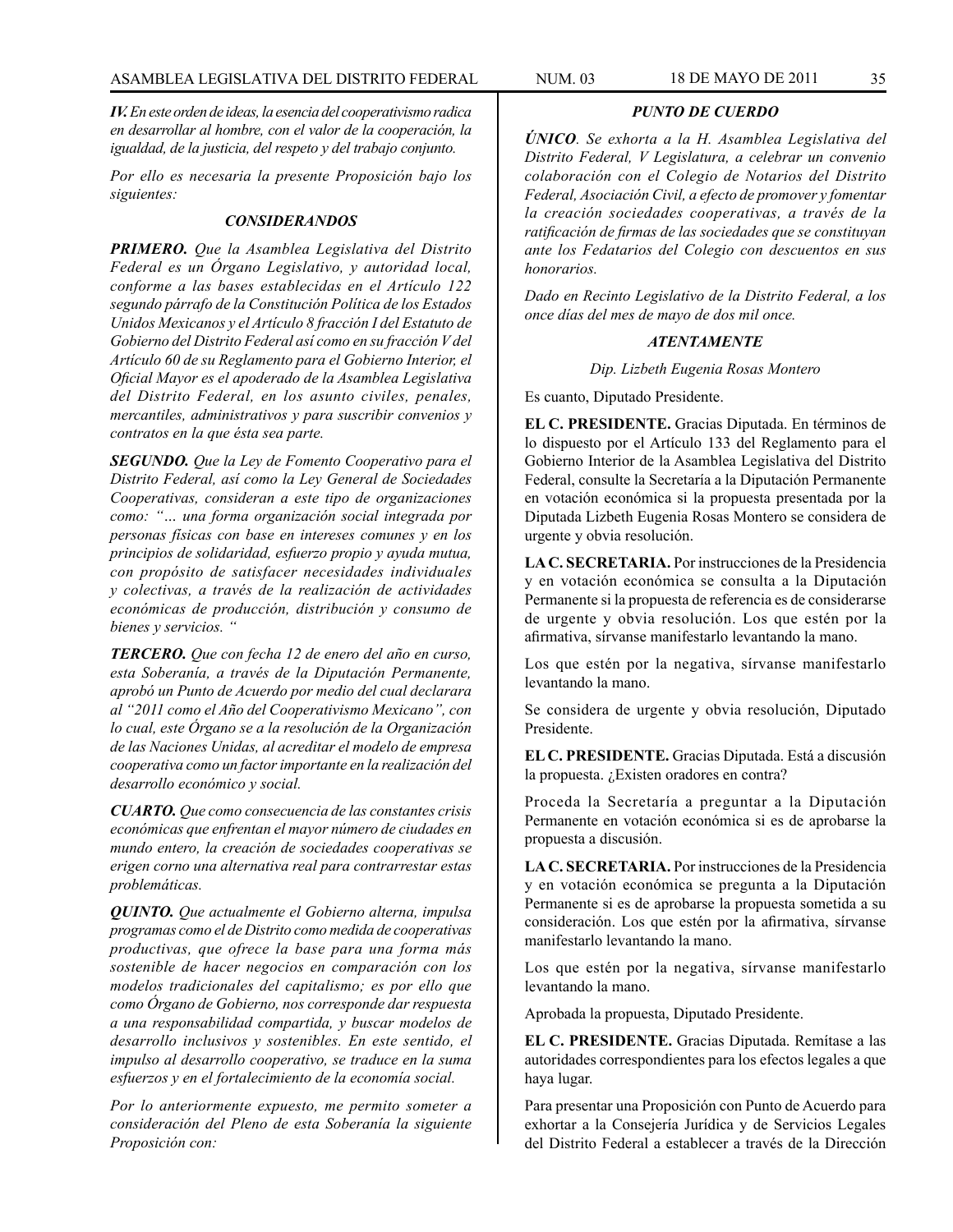de Asuntos Legales una oficina en cada uno de los 16 Órganos Políticos Administrativos del Distrito Federal para brindar con un mayor alcance a toda la ciudadanía los servicios de asesoría y asistencia jurídica del fuero común, se concede el uso de la Tribuna a la Diputada Alicia Virginia Téllez Sánchez, a nombre del Diputado Fidel Leonardo Suárez Vivanco, del Grupo Parlamentario del Partido Revolucionario Institucional.

### **LA C. DIPUTADA ALICIA VIRGINIA TÉLLEZ SÁNCHEZ.** Con su permiso, Diputado Presidente.

*PROPOSICIÓN CON PUNTO DE ACUERDO PARA EXHORTAR A LA CONSEJERÍA JURÍDICA Y DE SERVICIOS LEGALES DEL DISTRITO FEDERAL A ESTABLECER A TRAVÉS DE LA DIRECCIÓN DE ASUNTOS LEGALES, UNA OFICINA DE CADA UNO DE LOS 16 ÓRGANOS POLÍTICO ADMINISTRATIVOS DEL DISTRITO FEDERAL, PARA BRINDAR CON UN MAYOR ALCANCE A TODA LA CIUDADANÍA, LOS SERVICIOS DE ASESORÍA Y ASISTENCIA JURÍDICA DEL FUERO COMÚN, QUE PRESENTA LA DIPUTADA ALICIA VIRGINIA TÉLLEZ SÁNCHEZ A NOMBRE DEL DIPUTADO FIDEL LEONARDO SUÁREZ VIVANCO, DEL GRUPO PARLAMENTARIO DEL PARTIDO REVOLUCIONARIO INSTITUCIONAL.*

*El que suscribe, Diputado Fidel Leonardo Suárez Vivanco, integrante del Grupo Parlamentario del PRI en esta Honorable Asamblea Legislativa del Distrito Federal, V Legislatura, con fundamento en los Artículos 122 base primera, fracción V, inciso o) de la Constitución Política de los Estados Unidos Mexicanos, 42 fracción XXX del Estatuto de Gobierno del Distrito Federal, 1 7 fracción VI de la Ley Orgánica de la Asamblea Legislativa del Distrito Federal y 133 del Reglamento para el Gobierno Interior de la Asamblea Legislativa del Distrito Federal, pongo a su consideración el presente Punto de Acuerdo al tenor de los siguientes:*

### *CONSIDERANDOS*

*Que es indispensable consolidar el fortalecimiento de la defensoría pública como medio para mejorar la aplicación de la justicia en una ciudad con graves diferencias sociales, dotando de más y mejores instrumentos a la ciudadanía para defenderse y evitar de esta manera la ignorancia de sus derechos y la pobreza se convierta en razones en indefensión jurídica.*

*Que en resulta necesario trabajar para fortalecer a las instituciones y sus normas con la finalidad de atenuar la precariedad con la cual muchos mexicanos enfrentan a la justicia.*

*Que se deben implementar diversas acciones y medidas que aseguren a los ciudadanos más desprotegidos una adecuada defensa legal y les permita la salvaguarda de su persona o de su patrimonio, ello encaminado a una mejor y cabal aplicación de la justicia en la Ciudad de México.*

*Que contar con una verdadera y eficaz defensoría pública o de oficio, cobra especial relevancia en una realidad como la nuestra, con una marcada diferenciación social y graves problemas económicos, en donde la oportunidad de contar con los servicios de defensa con abogados particulares resulta para la mayor parte de los ciudadanos algo prácticamente imposible.* 

*Que la Defensoría de Oficio del Distrito Federal, es la unidad administrativa de la Consejería Jurídica y de Servicios Legales, facultada para brinda obligatoria y gratuitamente, los servicios de de asesoría y asistencia jurídica consistentes en la defensa, patrocinio, las personas que sean precisadas a comparecer ante los Tribunales del Fuero Común y de Justicia para Adolescentes del Distrito Federal, Agencias Investigadoras del Ministerio Público y Juzgados Cívicos.*

*Que la defensa, desde su concepción más amplia, representa un derecho natural y fundamental para preservar la integridad de cualquier persona, así como de su patrimonio, y que es consagrada en nuestra Constitución Política, como una garantía individual.*

*Por lo anteriormente expuesto y con base en lo señalado, presento el siguiente:*

### *PUNTO DE ACUERDO*

*ÚNICO: Punto de Acuerdo para exhortar a la Consejería Jurídica y de Servicios Legales del Distrito Federal a establecer a través de la Dirección de Asuntos Legales, una oficina en cada uno de los 16 Órganos Político Administrativo del Distrito Federal, para brindar con un mayor alcance a toda la ciudadanía, los servicios de asesoría y asistencia jurídica del fuero común.* 

*Dado en el Salón de Sesiones del Recinto Legislativo a los 18 días del mes de mayo de 2011.*

### *ATENTAMENTE*

*Dip. Alicia Virginia Téllez Sánchez (Rúbrica por P.A.) Dip. Fidel Leonardo Suárez Vivanco*

Es cuanto, Diputado Presidente.

**EL C. PRESIDENTE** - Gracias, Diputada. En términos de lo dispuesto por el Artículo 133 del Reglamento para el Gobierno Interior de la Asamblea Legislativa del Distrito Federal, consulte la Secretaría a la Diputación Permanente en votación económica, si la propuesta presentada por la Diputada Alicia Virginia Téllez Sánchez, se considera de urgente y obvia resolución.

**LA C. SECRETARIA.** Por instrucciones de la Presidencia y en votación económica se consulta a la Diputación Permanente si la propuesta de referencia se considera de urgente y obvia resolución. Los que estén por la afirmativa, sírvanse manifestarlo levantando la mano.

Los que estén por la negativa, sírvanse manifestarlo levantando la mano.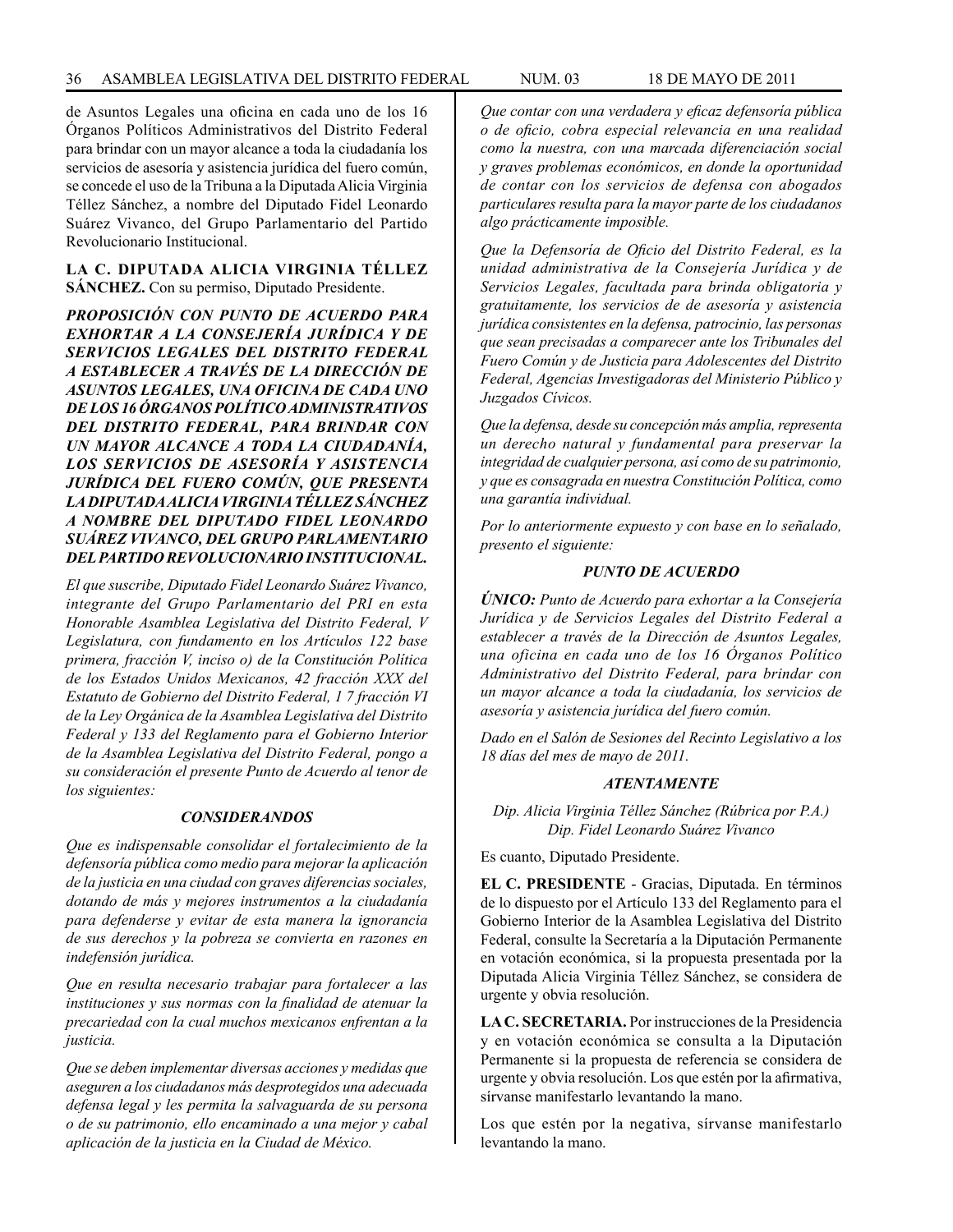Se considera de urgente y obvia resolución, Diputado Presidente.

**EL C. PRESIDENTE.** Gracias, Diputada. Está a discusión la propuesta. ¿Existen oradores en contra?

Proceda la Secretaría a preguntar a la Diputación Permanente en votación económica, si es de aprobarse la propuesta a discusión.

**LA C. SECRETARIA.** Por instrucciones de la Presidencia y en votación económica se pregunta a la Diputación Permanente si es de aprobarse la propuesta sometida a su consideración. Los que estén por la afirmativa sírvanse manifestarle levantando la mano.

Los que estén por la negativa, sírvanse manifestarlo levantando la mano.

Aprobada la propuesta, Diputado Presidente.

**EL C. PRESIDENTE**. Gracias, Diputada Secretaria. Remítase a las autoridades correspondientes para los efectos legales a que haya lugar.

Para presentar una Proposición con Punto de Acuerdo respecto a la construcción de una extensión de un puente peatonal en el Centro de Transferencia Modal, ubicado en Pantitlán, se concede el uso de la Tribuna a la Diputada Valentina Valia Batres Guadarrama, a nombre de la Diputada María Natividad Patricia Razo Vázquez, del Grupo Parlamentario del Partido de la Revolución Democrática.

**LA C. DIPUTADA VALENTINA VALIA BATRES GUADARRAMA.** Con su venia, Diputado Presidente.

*PROPOSICIÓN CON PUNTO DE ACUERDO RESPECTO A LA CONSTRUCCIÓN DE UNA EXTENSIÓN DE UN PUENTE PEATONAL EN EL CENTRO DE TRANSFERENCIA MODAL UBICADO EN PANTITLÁN, QUE PRESENTA LA DIPUTADA VALENTINA VALIA BATRES GUADARRAMA A NOMBRE DE LA DIPUTADA MARÍA NATIVIDAD PATRICIA RAZO VÁZQUEZ, DEL GRUPO PARLAMENTARIO DEL PARTIDO DE LA REVOLUCIÓN DEMOCRÁTICA.*

*La suscrita Dip. María Natividad Patricia Razo Vázquez, integrante del Grupo Parlamentario del Partido de la Revolución Democrática, con fundamento en lo dispuesto por los Artículos 17 fracción IV y 18 fracción VII de la Ley Orgánica de la Asamblea Legislativa del Distrito Federal; así como el Artículo 133 del Reglamento para el Gobierno Interior de la Asamblea Legislativa del Distrito Federal, someto a consideración de esta Honorable Asamblea la presente Proposición con Punto de Acuerdo de urgente y obvia resolución, respecto a la construcción de una extensión de un puente peatonal en el Centro de Transferencia Modal ubicado en Pantitlán, al tenor de los siguientes:*

## *ANTECEDENTES*

*PRIMERO. La Línea 1 del Metro de la Ciudad de México es la línea más antigua de la red, entró en operación el 4 de septiembre de 1969. Tiene un total de 20 estaciones y un tramo de 18.8 Kilómetros. Es la segunda más utilizada con una afluencia de 57 millones 431 mil 407 pasajeros en 2010. Esta línea intersecta con la Líneas 5, 9 y A en la estación Pantitlán, con la Línea B en San Lázaro, con la Línea 4 en Candelaria, con la Línea 2 en Pino Suárez, con la Línea 8 en Salto del Agua, con la Línea 3 en Balderas y con las Líneas 7 y 9 en Tacubaya, la cual además tiene correspondencia con el Metrobús.*

*SEGUNDO. El primer tramo inaugurado de la Línea 5 del Metro fue Pantitlán-Consulado, el 19 de diciembre de 1981; tenía una longitud de 9.1 kilómetros y 7 estaciones. Las obras de ampliación continuaron hacia el norponiente de la Ciudad de México y siete meses después, el 1 de julio de 1982, se inauguró el tramo entre las estaciones La Raza y Consulado acumulando así 12.2 kilómetros de vía y 10 estaciones. Finalmente, el 30 de agosto de 1982 se inauguró el tramo, con una longitud de 3.4 kilómetros, La Raza-Politécnico.*

*TERCERO. En cuanto a la Línea 9 del Metro, el primer tramo inaugurado fue Pantitlán-Centro Médico, el 26 de agosto de 1987, contaba con una longitud de 11,6 kilómetros y 9 estaciones, El segundo tramo fue inaugurado el 29 de agosto de 1988, de Centro Médico a Tacubaya, con una longitud de 3.7 kilómetros y 3 estaciones.*

*CUARTO. La Línea A fue inaugurada el 12 de agosto de 1991. Tiene correspondencia con las líneas 1, 5 y 9 en la estación Pantitlán A diferencia de los demás transbordos en el sistema, si se desea transbordar a las líneas 1, 5 ó 9 desde la línea A, o viceversa, se debe comprar un boleto más o cubrir el costo equivalente con la tarjeta recargable del Sistema de Transporte Colectivo.*

*QUINTO. Con fecha 9 de Marzo del 2011, se presentó a las instalaciones de esta Asamblea el C. Julián Barrera Chávez, ante las oficinas de quien suscribe a manifestar su queja respecto a la "falta de respeto e importancia que se le da a la ciudadanía, por el poco interés y carencia de acciones que garanticen los derechos fundamentales consagrados en nuestra Carta Magna", haciendo de nuestro conocimiento la serie de gestiones realizadas desde febrero de 2004 a la fecha, sin haber obtenido una respuesta favorable a su petición, relacionada con la construcción de una extensión de un puente peatonal que intercomunique las Líneas 1, 5, 9 y A, del Sistema de Transporte Colectivo Metro, con el Centro de Transferencia Modal (CETRAM) ubicado en Pantitlán, Delegación Venustiano Carranza.*

*SEXTO. El día 26 de enero de 2004, el Ciudadano Julián Barrera Chávez presentó una solicitud de extensión del andén superior que intercomunica las líneas 1, 5, 9 y férreo" con la Avenida Gustavo Díaz Ordaz, ante el entonces Jefe de Gobierno, Lic. Andrés Manuel López Obrador.*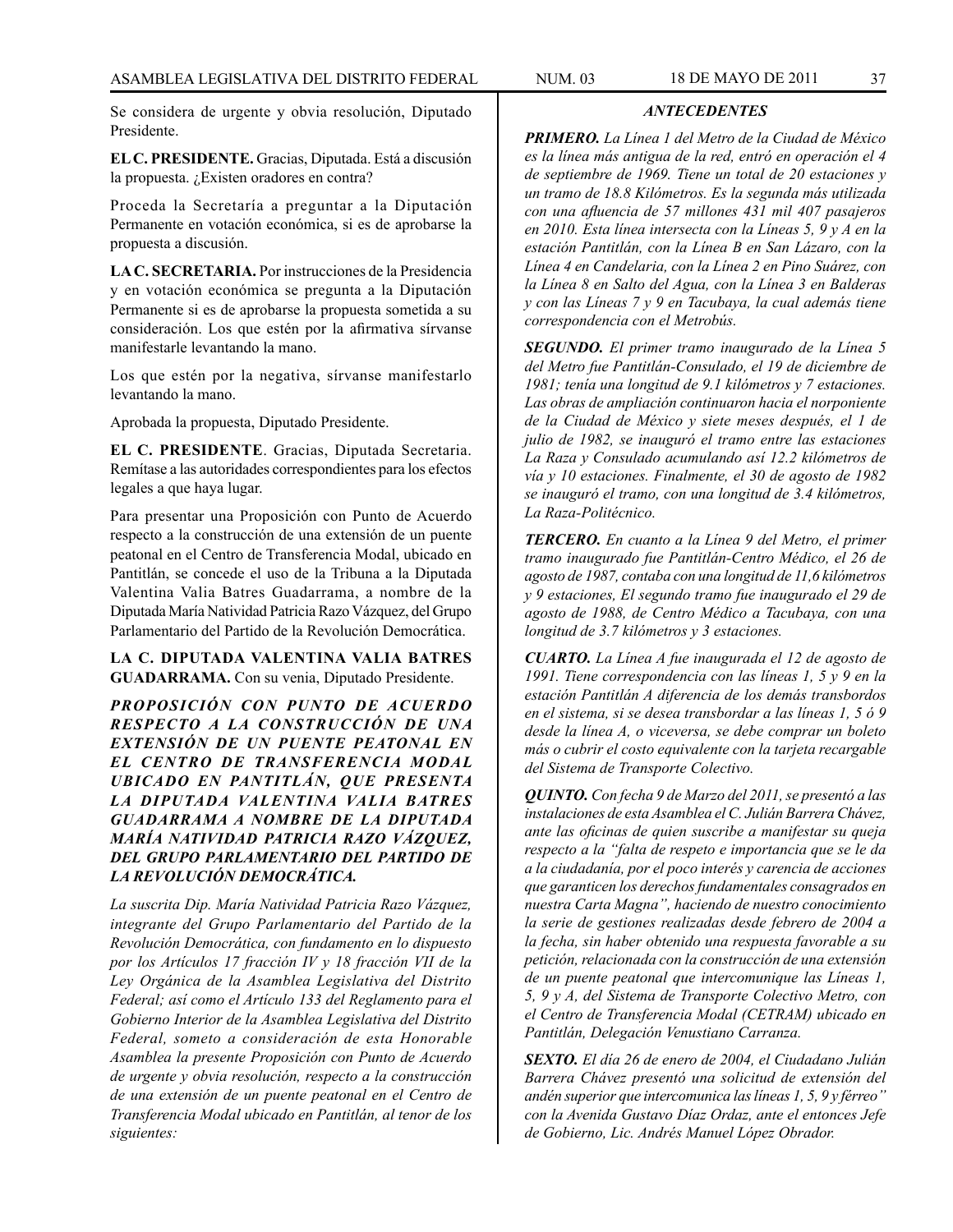*SÉPTIMO. Mediante Oficio DGPV/2255/DV/2370105, de fecha 12 de Diciembre de 2005, suscrito por el Mtro, Mario J. Zepeda y Martínez, entonces Director General de Planeación y Vialidad de la SETRAVI, se informó a Lic. Isela Rodríguez Velázquez, la entonces Directora General de Concertación Política y Atención Social y Ciudadana, que en seguimiento a la reunión celebrada el 03 de Noviembre de 2005, para atender la solicitud de la persona peticionaria, personal técnico de esa Secretaría el análisis correspondiente, en materia vial, sobre la viabilidad de la de la pasarela en comento; de lo cual resultó favorable la opinión para dicha prolongación, y se recomendó que el acceso fuera mediante rampa, a de fomentar su uso.*

*OCTAVO. Ante la inacción favorable a la petición autoridades, el ciudadano presentó una queja ante la Humanos del Distrito Federal, el 13 de Febrero que, no obstante que la obra solicitada era considerada de vialidad, no se había concretado por falta de presupuesto y involucradas no definían a quien correspondía.*

*NOVENO. Por otra parte, el ciudadano informado que representantes del Sistema de Transporte Colectivo-Metro, comentaron podían contribuir llevar a cabo el Proyecto de la pasarela y se recomendó convocar tanto a la Delegación Venustiano Carranza como a la y Servicios del Distrito Federal, para determinar la en sus presupuestos.* 

*DÉCIMO. Se llevaron a cabo una serie de en que participaron instituciones y autoridades como el Transporte Colectivo-Metro y la Dirección General de Obras y Desarrollo Urbano la Delegación Venustiano Carranza, a efecto de analizar la solicitud; y en mayo de 2008 se determinó que no era viable económica ni técnicamente dicha obra, toda vez que no se contaba con el presupuesto necesario y su realización derivaría en problemas de paso transeúntes por su dimensión.*

*DÉCIMO PRIMERO. Derivado de la queja del ciudadano, la Comisión de Derechos Humanos solicitó a la Academia Mexicana de Ciencias Periciales S. C., un Dictamen de vialidad, seguridad y protección civil, cuyos resultados fueron entregados a la Comisión en agosto de 2009, concluyendo, entre otras cosas, lo siguiente:*

*"[…] En el sitio correspondiente a la intersección de la Av. Río Churubusco y las calles de Gustavo Díaz Ordaz - Unión [sic] de las Colonias Ampliación Adolfo López Mateos y Pantitlán, […] se determina que representan (sic) alta vulnerabilidad y riesgo […]" por problemas de diversa índole, entre otros, la infraestructura vial, la cultura vial, el comercio informal y la delincuencia de la zona. Y que "cada uno de éstos riesgos y factores de forma individual resulta nocivo y su encadenamiento incide sustantivamente en la psicológica las personas que a diario transitan por la zona determinada como crítica, así como los vecinos próximos, sus bienes y el entorno […]".*

*"[…] La construcción de la ampliación del puente en mención está plenamente justificada…" Aunado a que el sitio de la ampliación del puente sobre la calle Gustavo Díaz Ordaz a desembarcar a la altura de la calle de López Arias…contienen [sic] estructuras metálicas comúnmente llamadas porterías para impedir el tránsito vehicular (combis, micros y/o chimecos), lo que genera un espacio de ocio, mismo que aprovechan los operadores para estacionarse e ingerir alimentos y/o tomar descanso de rutas de transporte […]DICHA AMPLIACIÓN DEL PUENTE BENEFICIAR[A] A LOS DIVERSOS USUARIOS DEL TRANSPORTE COLECTIVO METROPOLITANO […]".*

*DÉCIMO SEGUNDO. El 17 de Diciembre de 2010, la Comisión de Derechos Humanos del Distrito Federal emitió la recomendación 11/2010; dicha recomendación esta dirigida al Jefe Delegacional de la Delegación Venustiano Carranza, al Titular de la Secretaría de Transportes y Vialidad del Distrito Federal y al Titular de la Secretaría de Gobierno del Distrito Federal, y en ella se concluye, en síntesis, que ante la violación de diversos derechos humanos de las personas usuarias por la falta de un puente que les otorgue seguridad, las autoridades deben realizar las acciones necesarias para la construcción de la obra solicitada por el ciudadano, incluyendo diversas reuniones de planeación de la misma.*

*Por lo anteriormente expuesto y,*

## *CONSIDERANDO*

*PRIMERO. Que los puentes peatonales son parte de la infraestructura vial que permite el cruce seguro de los peatones en aquellas vías donde la velocidad e imprudencia, tanto de los operadores del servicio de transporte público, como de los peatones que no utilizan las esquinas de las calles para cruzarlas, causan diversos accidentes que pueden derivar en diferentes tipos de lesiones o incluso la muerte.*

*SEGUNDO. Que una mala ubicación de un puente peatonal determina que no sea usado por los peatones; sin embargo, si una obra se planea adecuadamente, representará de manera contundente la seguridad en el tránsito tanto peatonal como vehicular, evitando incidentes lamentables.*

*TERCERO. Que la construcción de la obra solicitada el ciudadano, eventualmente beneficiaría a muchos habitantes de la Demarcación que están expuestos a sufrir accidentes por el cruce desde la Calle Gustavo Díaz Ordaz al acceso de intercomunicación de las Líneas 1, 5, 9 del Sistema de Transporte Colectivo Metro y la Línea Férrea con el Centro de Transferencia Modal ubicados todos ellos en la Colonia Ampliación Adolfo López Mateos, Delegación Venustiano Carranza.*

*CUARTO. Que otra afectación a las personas usuarias del CETRAM-Pantitlán, que se ahonda por la falta de un paso seguro, es la relacionada con la delincuencia, dado que se tiene un alto índice delictivo en la zona.*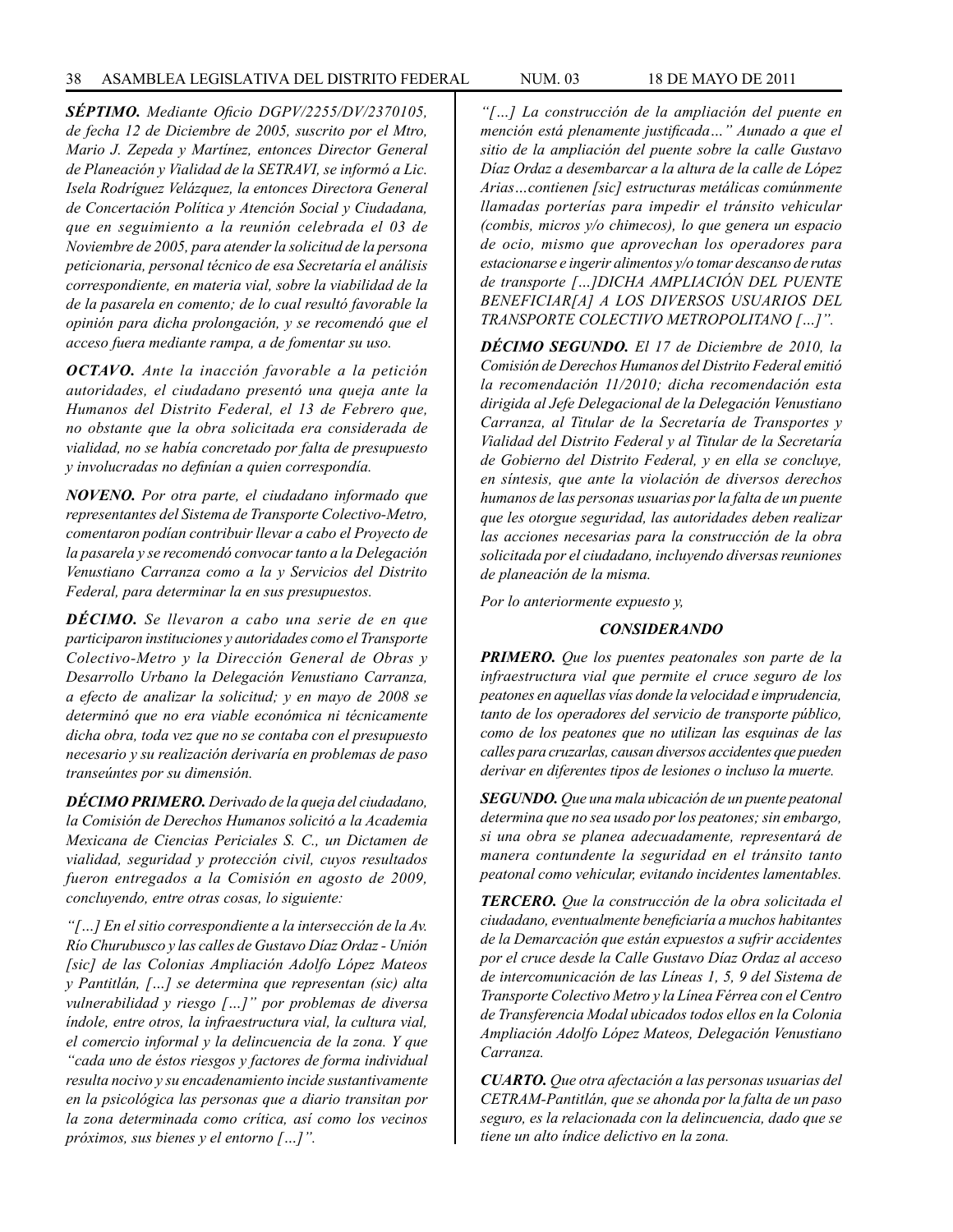*QUINTO. Que la incidencia delictiva que se ha generado en los últimos años, ha tenido diversas variaciones, incrementándose con mayor índice en el 2009, 2010 y lo que va de 2011. Dicho comparativo lo podemos a siguiente gráfica, donde se muestran las estadísticas de la Políticas y Estadísticas Criminales de la Procuraduría del Distrito Federal, respecto a las averiguaciones previas del fuero común en la Delegación Venustiano Carranza, ámbito territorial en el que se encuentra el Centro de Transferencia Modal multicitado,* 

*Numero de Averiguaciones Previas levantadas en la Delegación Venustiano Carranza*



*SEXTO. Que según datos de la Dirección General de Políticas y Estadísticas Criminales de la Procuraduría General de Justicia del Federal, se desprende que el Promedio Diario Averiguaciones Previas Realizadas en la Delegación Venustiano Carranza, oscila entre el 24.14 y 35.51; siendo 32.35 y 35.64 los valores de este dato para los meses de Enero y Febrero del presente año, como se muestra en la siguiente gráfica:*

### *Promedio diario de Averiguaciones Previas realizadas en la Delegación Venustiano Carranza.*



*SÉPTIMO. Que de acuerdo con el Dictamen pericial elaborado por la Academia Mexicana de Ciencias Periciales SC., solicitado por la Comisión de Derechos Humanos del Distrito Federal, y con base en la recomendación emitida por la misma, la obra solicitada por el ciudadano es viable técnicamente y eventualmente resultaría en beneficio de las personas que a diario transitan por el Centro de Transferencia Modal de Pantitlán y utilizan el Sistema de Transporte Colectivo Metro.*

*OCTAVO. Que por lo que se aprecia de la información y documentación con la que se cuenta, la extensión del paso peatonal a la que nos hemos referido, mejoraría potencialmente el tránsito peatonal dado que sería más fluido en estas áreas, facilitaría la salida de las personas en horas pico, el acceso para las y los estudiantes que tienen que transportarse a los centros educativos, garantizaría y brindaría seguridad peatonal a todas las personas usuarias, haciendo una comunicación mucho más fluida y sistemática, teniendo un mejor, pronto y seguro acceso a la ya de por si complicada red de transporte .*

*NOVENO. Que debido a la importancia y la necesidad de resolver lo más pronto posible la situación a la que nos hemos referido en el presente Punto de Acuerdo, es pertinente solicitar a las autoridades competentes información sobre la situación en la que se encuentra la petición del ciudadano o en su caso el avance en la obra solicitada. Lo anterior considerando la situación de vulnerabilidad y falta de seguridad y de protección de la vida e integridad de mujeres, niñas y niños, adultos mayores, personas con discapacidad y en general de todas y todos los ciudadanos que habitan o transitan por la terminal mencionada.*

*Por lo anteriormente expuesto, someto a la consideración del Pleno de esta Asamblea, el siguiente:*

### *PUNTO DE ACUERDO*

*ÚNICO. Se solicita al Lic. Armando Quintero Martínez, Secretario de Transporte y Vialidad del Distrito Federal, así como al Lic. Alejandro R. Piña Medina, Jefe Delegacional en Venustiano Carranza, Legislativa informen a esta Asamblea Legislativa la situación en la que se encuentra la petición hecha por el ciudadano Julián Barrera Chávez, respecto de la construcción de una extensión de un puente peatonal que intercomunique las Líneas 1, 5, 9 y A del Sistema de Transporte Colectivo Metro, con el Centro Modal (CETRAM) ubicado en Pantitlán, Delegación Venustiano Carranza.*

*Dado en el Recinto Legislativo de la Asamblea Legislativa a los 26 días del mes de Abril del año 2011.*

### *ATENTAMENTE*

*Dip. Valentina Valia Batres Guadarrama Dip. María Natividad Patricia Razo Vázquez*

Es cuanto, Diputado Presidente.

**EL C. PRESIDENTE.** Gracias, Diputada. En términos de lo dispuesto por el Artículo 133 del Reglamento para el Gobierno Interior de la Asamblea Legislativa del Distrito Federal, consulte la Secretaría a la Diputación Permanente en votación económica si la propuesta presentada por la Diputada Valentina Valia Batres Guadarrama se considera de urgente y obvia resolución.

**LA C. SECRETARIA.** Por instrucciones de la Presidencia y en votación económica se consulta a la Diputación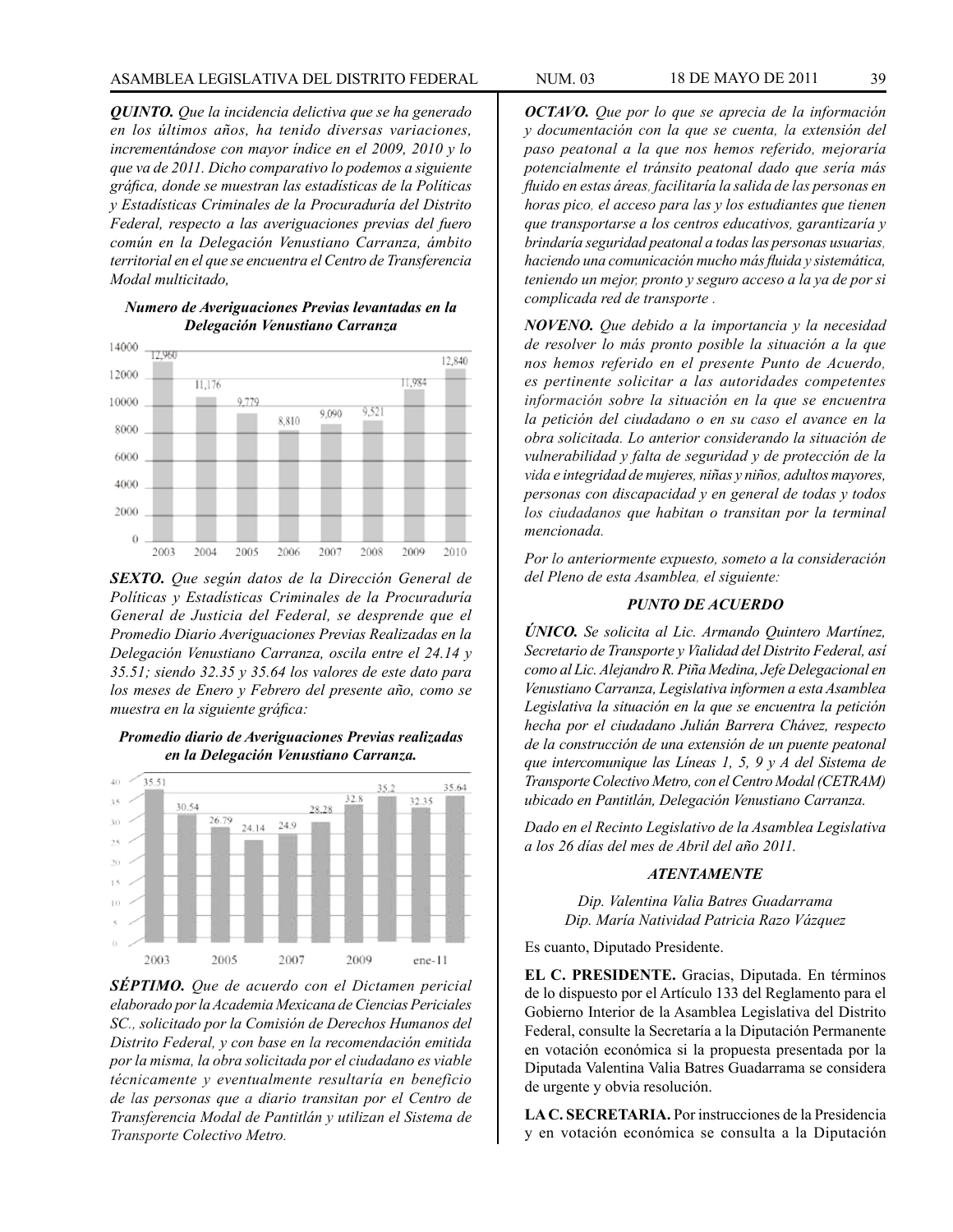Permanente si la propuesta de referencia se considera de urgente y obvia resolución. Los que estén por la afirmativa, sírvanse manifestarlo levantando la mano.

Los que estén por la negativa, sírvanse manifestarlo levantando la mano.

Se considera de urgente y obvia resolución, Diputado Presidente.

**EL C. PRESIDENTE.** Gracias, Diputada. Está a discusión la propuesta. ¿Existen oradores en contra?

Proceda la Secretaría a preguntar a la Diputación Permanente en votación económica si es de aprobarse la propuesta a discusión.

**LA C. SECRETARIA.** Por instrucciones de la Presidencia y en votación económica, se pregunta a la Diputación Permanente si es de aprobarse la propuesta sometida a su consideración. Los que estén por la afirmativa, sírvanse manifestarlo levantando la mano.

Los que estén por la negativa, sírvanse manifestarlo levantando la mano.

Aprobada la propuesta, Diputado Presidente.

**EL C. PRESIDENTE.** Gracias, Diputada. Remítase a las autoridades correspondientes para los efectos legales a que haya lugar.

Esta Presidencia informa que se recibieron las siguientes Proposición con Punto de Acuerdo del Diputado Rafael Calderón Jiménez, del Grupo Parlamentario del Partido Acción Nacional:

Con Punto de Acuerdo por el que se exhorta al Jefe Delegacional de Tlalpan, ciudadano Higinio Chávez García, a que en coordinación con el Instituto de Verificación Administrativa y la Secretaría de Desarrollo Urbano y Vivienda del Distrito Federal se proceda cuanto antes a la verificación de la obra ubicada en el número 24 de la Segunda Cerrada Prolongación Abasolo Colonia Fuentes de Tepepan, asimismo de confirmarse la irregularidad de dicha obra proceder a la clausura y demolición de la misma. Con fundamento en lo dispuesto por los Artículos 50 fracciones IV y V de la Ley Orgánica de la Asamblea Legislativa del Distrito Federal, 28, 29 y 132 del Reglamento para el Gobierno Interior, se turna para su análisis y dictamen a las Comisiones Unidas de Desarrollo e Infraestructura Urbana y de Administración Pública Local.

*PROPOSICIÓN CON PUNTO DE ACUERDO POR EL QUE SE EXHORTA AL JEFE DELEGACIONAL DE TLALPAN C. HIGINIO CHÁVEZ GARCÍA A QUE EN COORDINACIÓN CON EL INSTITUTO DE VERIFICACIÓN ADMINISTRATIVA Y LA SECRETARÍA DE DESARROLLO URBANO Y VIVIENDA DEL DISTRITO FEDERAL, SE PROCEDA CUANTO ANTES A LA VERIFICACIÓN DE LA OBRA UBICADA EN EL NÚMERO 24 DE LA SEGUNDA CERRADA* 

# *PROLONGACIÓN ABASOLO COLONIA FUENTES DE TEPEPAN, ASIMISMO DE CONFIRMARSE LA IRREGULARIDAD DE DICHA OBRA PROCEDER A LA CLAUSURA Y DEMOLICIÓN DE LA MISMA, QUE SUSCRIBE EL DIPUTADO RAFAEL CALDERÓN JIMÉNEZ, DEL GRUPO PARLAMENTARIO DEL PARTIDO ACCIÓN NACIONAL.*

*El suscrito, Diputado Rafael Calderón Jiménez, integrante del Grupo Parlamentario del Partido Acción Nacional, con fundamento en lo dispuesto por los Artículos 17 fracción VI de la Ley Orgánica y 132 del Reglamento para el Gobierno Interior de la Asamblea Legislativa del Distrito Federal, someto a consideración de esta Honorable Diputación Permanente la presente Proposición con Punto de Acuerdo por el que se exhorta al Jefe Delegacional de Tlalpan C. Higinio Chávez García a que en coordinación con el Instituto de Verificación Administrativa y la Secretaría de Desarrollo Urbano y Vivienda del Distrito Federal, se proceda cuanto antes a la verificación de la obra ubicada en el número 24 de la Segunda Cerrada prolongación Abasolo Colonia Fuentes de Tepepan, asimismo de confirmarse la irregularidad de dicha obra proceder a la clausura y demolición de la misma. Al tenor de los siguientes:*

## *ANTECEDENTES*

*1. En días anteriores vecinos de la Delegación Tlalpan han externado su preocupación ante la construcción que se lleva a cabo en el número 24 de la segunda cerrada, prolongación Abasolo Col. Fuentes de Tepepan de dicha Demarcación territorial.*

*2. El predio ubicado en la Dirección descrita en el punto anterior cuenta con diversas autorizaciones tanto de la SEDUVI, y la Delegación por lo que se precisó necesario contar con la totalidad de la información de la construcción.* 

*3. Cabe recalcar que los vecinos de esta Colonia han realizado diversos escritos y trámites para detener dicha obra toda vez que las actuaciones de servicios y viales serían importantes en caso de concretarse la misma.*

*4. Si bien la construcción presentara irregularidades, la clausura es el medio por el cual la obra no podría entrar en actividades, sin embargo se considera fundamental que se proceda a la demolición toda vez que la misma ya fue su pendida en el 2008 por violaciones al PDDU de la Delegación Tlalpan* 

*5. Debido a numerosas irregularidades en materia de construcción que se dan en la mayoría de las Delegaciones del Distrito Federal, es necesario implementar acciones que permitan constatar la legalidad de las construcciones como la anteriormente descrita, toda vez que en esta materia la sustentabilidad urbana y el bienestar social deben de ser los ejes rectores.*

*Fundan el presente Punto de Acuerdo los siguientes:*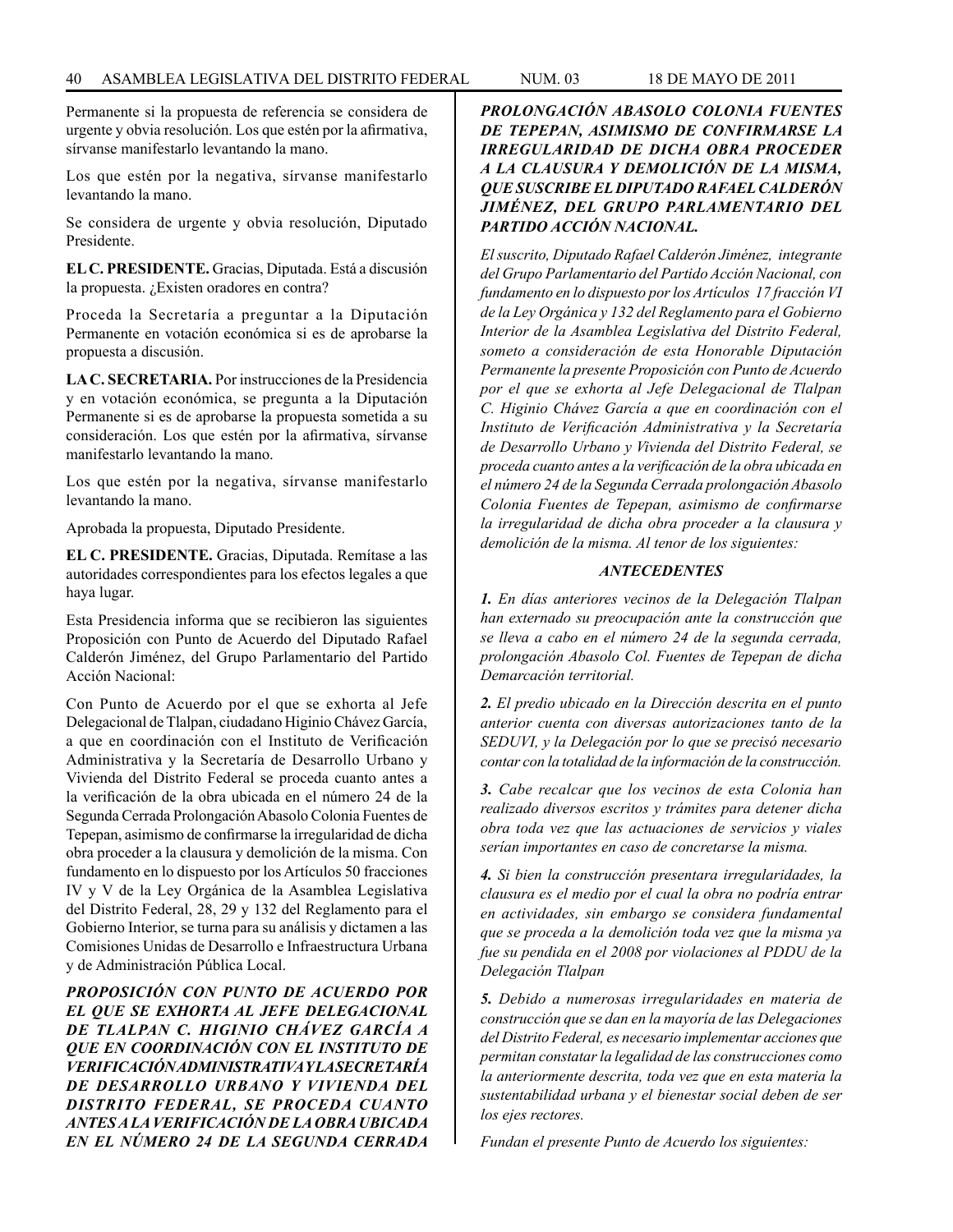#### *CONSIDERANDOS*

*PRIMERO. Que de acuerdo al Reglamento de Construcción Federativa del Departamento del Distrito Federal en su Artículo 27. La Administración hará constar en los permisos, licencias de construcción especial, autorizaciones, constancias de alineamiento, número oficial y certificados que expida, las restricciones para la construcción o para el uso de suelo de los bienes inmuebles, ya sea en forma general, en los conjuntos que indica la Ley y en lugares o en p dios específicos que establecen los Programas General, Delegacionales y/o Parciales que correspondan. Los propietarios o poseedores de los inmuebles, tanto públicos como privados, deben respetar las restricciones establecidas.*

*SEGUNDO. De acuerdo a lo establecido en la Ley Orgánica de la Administración Pública del Distrito Federal, en su Título Segundo, Capítulo II, Artículo 24 fracción X, que dentro de las competencias de la Secretaría de Desarrollo Urbano se encuentra la de proponer y vigilar el cumplimiento de las normas y criterios que regulan la tramitación de permisos, autorizaciones y licencias previstas en la Ley de Desarrollo Urbano de Distrito Federal, así como aquellos relativos al uso de suelo.*

*TERCERO. De acuerdo a lo establecido en la Ley Orgánica de la Administración Pública del Distrito Federal, en su Título Segundo, Capítulo II, Artículo 24 fracción XIX es competencia de la Secretaría de Desarrollo Urbano revisar y determinar los estudios de impacto urbano y tomando como base los dictámenes de impacto ambiental que emita la Secretaría del Medio Ambiente, expedir y revocar en su caso, las licencias de uso de suelo, cuando se trate de obras de impacto urbano y ambiental.*

*CUARTO. Que de acuerdo a lo establecido en la Ley Orgánica de la Administración Pública del Distrito Federal, en su Título Segundo, Capítulo II, Artículo 24 fracción XIX es competencia de la Secretaría de Desarrollo Urbano revisar y determinar los estudios de impacto urbano y tomando como base los dictámenes de impacto ambiental que emita la Secretaría del Medio Ambiente, expedir y revocar en su caso, las licencias de uso de suelo, cuando se trate de obras de impacto urbano y ambiental.*

*QUINTO. Que de conformidad con el Artículo 121 del Reglamento Interior para la Administración Pública del Distrito Federal; los Órganos Político-Administrativos en el ejercicio de sus atribuciones, deberán observar las normas y disposiciones generales que en el ámbito de sus atribuciones dicten las Dependencias.* 

*SEXTO. Que de conformidad con el Artículo 123, fracción IV del Reglamento Interior para la Administración Pública del Distrito Federal; son atribuciones generales de los Titulares de las Direcciones Generales de los* 

*Órganos Político-Administrativos; planear, programar, organizar, controlar, evaluar y supervisar el de empeño de las labores encomendadas a las Unidades Administrativas y unidades Administrativas de Apoyo Técnico-Operativo que le estén adscritas.*

*SÉPTIMO. Que de conformidad con lo dispuesto en el Artículo 126, fracción II del Reglamento Interior para la Administración Pública del Distrito Federal; son atribuciones básicas de la Dirección General de Obras y Desarrollo Urbano; expedir licencias para la ejecución, modificación y registro de obras de construcción, ampliación, reparación o demolición de edificaciones o de instalaciones o para la realización de obras de construcción.*

*OCTAVO. Que de conformidad con lo dispuesto en el Artículo 126, fracción III del Reglamento Interior para la Administración Pública del Distrito Federal; son atribuciones básicas de la Dirección General de Obras y Desarrollo Urbano; expedir licencias de fusión, subdivisión, renotificación de conjunto y de condominios.*

*NOVENO. Que de conformidad con lo dispuesto en el Artículo 126, fracción V del Reglamento Interior para la Administración Pública del Distrito Federal; expedir en coordinación con el Registro de los Planes y Programas de Desarrollo Urbano, las certificaciones del uso del suelo.*

*DÉCIMO. Que de conformidad con el Artículo 7¡ Inciso A, fracción I, inciso d, de la Ley del Instituto de Verificación Administrativa del Distrito Federal, el Instituto podrá realizar visitas de Verificación en materia de Desarrollo Urbano y Uso del Suelo.*

*DÉCIMO PRIMERO. Que de conformidad con el Artículo 7, fracción II y IV, de la Ley del Instituto de Verificación Administrativa del Distrito Federal, el Instituto podrá ordenar y ejecutar las medidas de seguridad e imponer las sanciones previstas en las leyes, así como resolver los recursos administrativos que se promuevan a su vez podrá velar, en la esfera de su competencia, por el cumplimiento de las leyes, reglamentos, Decretos, acuerdos, circulares y demás disposiciones jurídicas y administrativas vinculadas con las materias a que se refiere el numeral anterior.*

*DÉCIMO SEGUNDO. De conformidad con el Artículo 7, Inciso B, fracción I, inciso c, de la Ley del Instituto de Verificación Administrativa del Distrito Federal, las Delegaciones podrán ordenar la práctica de visita de verificación administrativa a los verificadores del Instituto en materia de Construcciones y Edificaciones.* 

*DÉCIMO TERCERO. Que es necesario cuanto antes frenar el Desarrollo Inmobiliario irregular, toda vez que este tipo de obras afectan a los vecinos en materia de vialidad, de servicios y de seguridad.*

*Por lo anteriormente expuesto, sometemos a la consideración de esta Diputación Permanente, el siguiente:*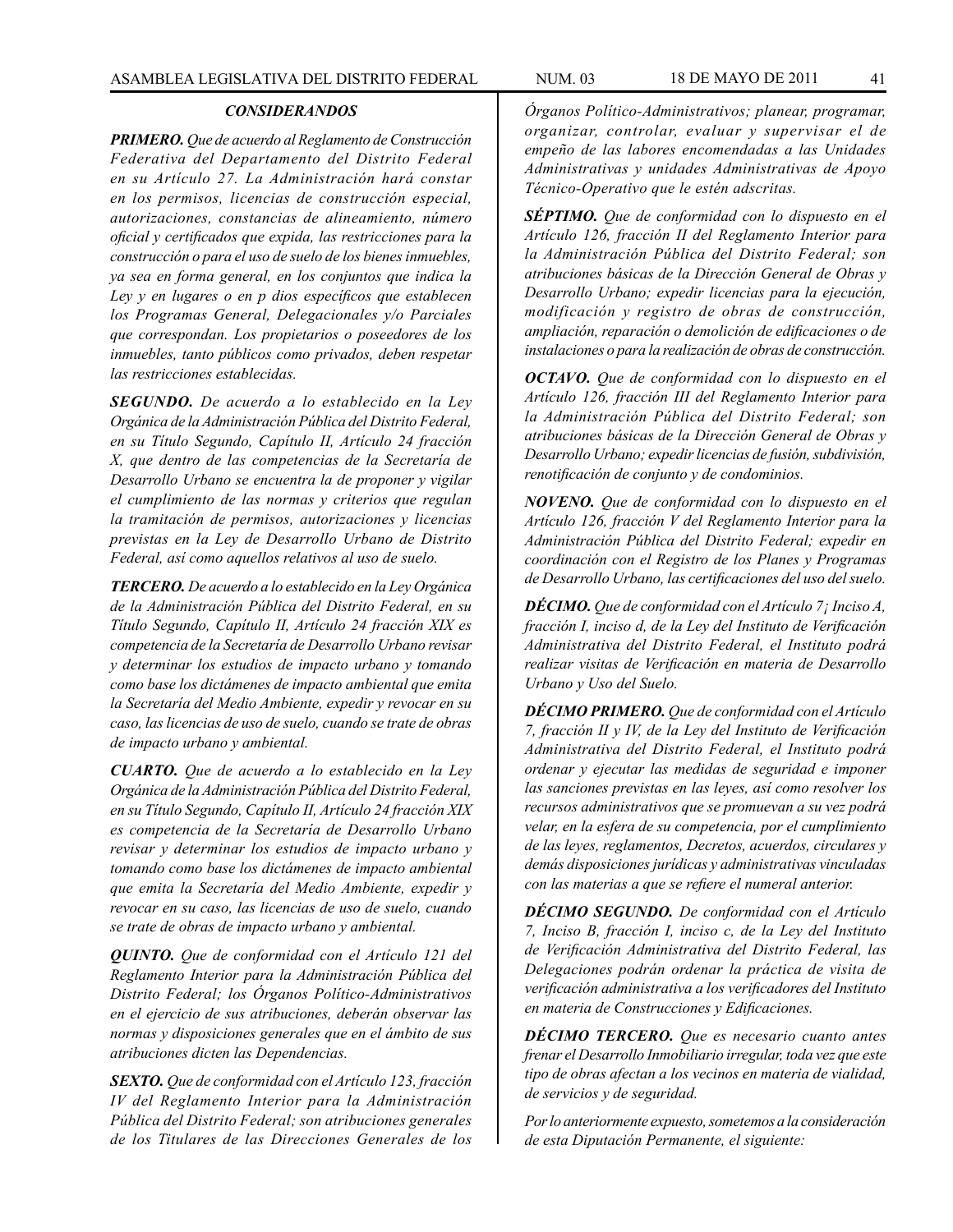## *PUNTO DE ACUERDO*

*ÚNICO. Se exhorta al Jefe Delegacional de Tlalpan C. Higinio Chávez García a que en coordinación con el Instituto de Verificación Administrativa y la Secretaría de Desarrollo Urbano y Vivienda del Distrito Federal, se proceda cuanto antes a la verificación de la obra ubicada en el número 24 de la Segunda Cerrada prolongación Abasolo Colonia Fuentes de Tepepan, asimismo de confirmarse la irregularidad de dicha obra proceder a la clausura y demolición de la misma.* 

*México D.F., a 11 de mayo de 2011.*

#### *ATENTAMENTE*

*Dip. Rafael Calderón Jiménez*

*\_\_\_\_\_\_ O \_\_\_\_\_\_*

*PROPOSICIÓN CON PUNTO DE ACUERDO POR EL QUE SE SOLICITA AL JEFE DELEGACIONAL DE XOCHIMILCO, EL C. MANUEL GONZÁLEZ GONZÁLEZ, INFORMACIÓN SOBRE EL ÍNDICE DE PERSONAS EN SITUACIÓN DE CALLE QUE HAY EN SU DEMARCACIÓN Y LOS MECANISMOS QUE ESTÁ APLICANDO CONJUNTAMENTE CON LA SECRETARÍA DE DESARROLLO SOCIAL DEL DISTRITO FEDERAL PARA ERRADICAR DICHA PROBLEMÁTICA, QUE SUSCRIBE EL DIPUTADO RAFAEL CALDERÓN JIMÉNEZ, DEL GRUPO PARLAMENTARIO DEL PARTIDO ACCIÓN NACIONAL.*

*El suscrito, Diputado Rafael Calderón Jiménez, integrante del Grupo Parlamentario del Partido Acción Nacional, con fundamento en lo dispuesto por los Artículos, 17 fracción VI de la Ley Orgánica y 132 del Reglamento para el Gobierno Interior de la Asamblea Legislativa del Distrito Federal, someto a consideración de esta Diputación Permanente la Proposición con Punto de Acuerdo por el que se solicita al Jefe Delegacional de Xochimilco, el C. Manuel González González, información sobre el índice de personas en situación de calle que hay en su Demarcación y los mecanismos que está aplicando conjuntamente con la Secretaría de Desarrollo Social del Distrito Federal para erradicar dicha problemática. Al tenor de los siguientes:*

#### *ANTECEDENTES*

*1. En el último año, la población en situación de calle en la capital pasó de tres mil 49 a tres mil 282 personas, un aumento de 7.1 por ciento, según los resultados del Censo de Población de Calle del Programa Invierno 2011 del gobierno capitalino.*

*Al dar a conocer las estadísticas de la citada encuesta, el Titular de la Secretaría de Desarrollo Social del Distrito Federal, Martí Batres Guadarrama, dijo que el mayor porcentaje de quienes viven en las calles de la capital son personas que han emigrado de otras entidades por problemas económicos.*

*Indicó que el censo de personas en situación de calle "Tu también cuentas", que se hace por tercer año consecutivo, señala que año con año el número de las personas que viven en la vía pública crece; es así que en 2009 había dos mil 750 personas viviendo en la calle, en 2010 tres mil 49, y en este año hay tres mil 282.*

*La tendencia es la misma, mencionó, es decir la mayoría son jóvenes y no hay un cambio respecto del año pasado, sino a la primera etapa en la que se aborda el problema de la población de calle que había un número mayor de niñas y niños.*

*2. Las estrategias de atención a la población en situación de calle puestas en marcha desde hace varios años en la ciudad de México han fracasado, ya que no cuentan con una perspectiva de derechos.*

*3. Por otro lado es importante recalcar datos como que el 87% de las personas en situación de calle son hombres y que la mayoría tienen entre 20 y 29 años de edad de los cuales llevan más de 5 años viviendo en situación de calle.*

*El 60% de estos individuos tiene alguna adicción que se ha prolongado por mas de 3 años y que no ha sido atendida por ninguna Instancia Gubernamental. Es importante mencionar que los 3 factores principales por los cuales están en la calle es la Desintegración Familiar, las adicciones y la violencia familiar, denotando que aun falta mucho por trabajar en esos aspectos en el Distrito Federal.*

*4. Sin duda tanta gente en situación de calle es preocupante ya que lacera no solo en entorno social si no también el económico y cultural, es triste ver como donde hay un volumen importan de personas en situación de calle el comercio muere, el turismo se aleja y refleja una imagen de abandono y desinterés por parte de los gobernantes de la Ciudad.*

*Fundan el presente Punto de Acuerdo los siguientes:*

#### *CONSIDERANDOS*

*PRIMERO. Que es facultad de los Diputado representar los intereses legítimos de los ciudadanos así como promover y gestionar la solución de los problemas y necesidades colectivas ante las autoridades competentes, a través de proposiciones y denuncias, de conformidad con lo establecido en los Artículos 17 fracción VI y 18 fracción VII, ambos, de la Ley Orgánica de la Asamblea Legislativa del Distrito Federal.*

*SEGUNDO. Que de conformidad al Artículo 63 fracciones I y II de Reglamento Interior de la Administración Pública del Distrito Federal, corresponde a la Secretaría de Desarrollo Social a través de su Dirección de Igualdad y Diversidad Social¡ formular, promover y ejecutar políticas y programas sociales que favorezcan la equidad, reduzcan las desigualdades y eliminen los mecanismos de exclusión social de los grupos de atención prioritaria y promover políticas, programas y acciones sociales, con*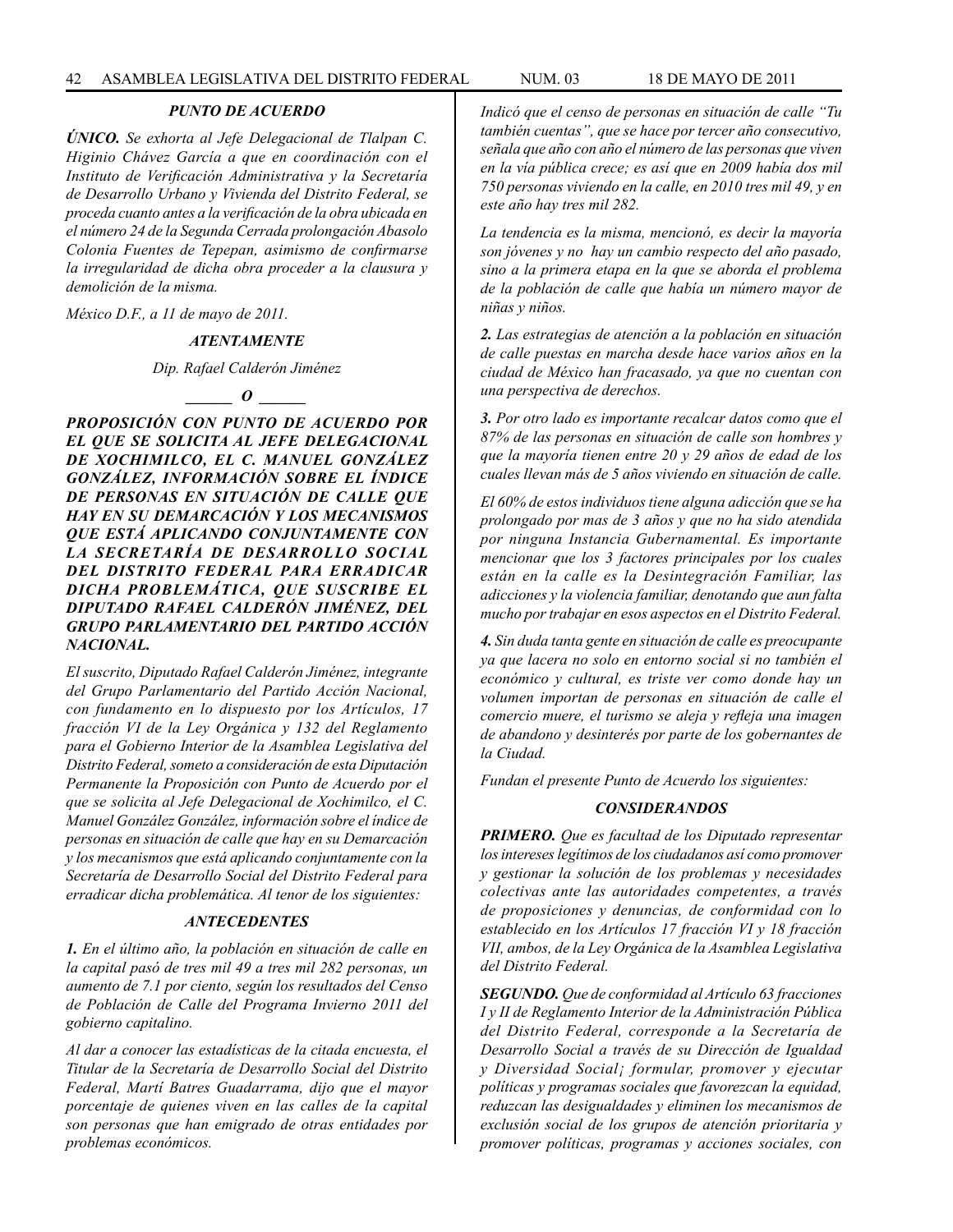# ASAMBLEA LEGISLATIVA DEL DISTRITO FEDERAL NUM. 03 18 de MAYO de 2011 43

*las instancias competentes del Gobierno Federal y Local, las organizaciones sociales y las instituciones de asistencia pública y privada, dirigidos a mejorar las condiciones de vida de los grupos de atención prioritaria.*

*TERCERO. Que de conformidad con el Artículo 128, fracción VIII, ejecutar en su Demarcación territorial programas de desarrollo social, considerando las políticas y programas que en la materia emita la dependencia correspondiente.* 

*CUARTO. Que la problemática de personas en situación de calle sigue siendo una constante en el Distrito Federal y lejos de disminuir se ha incrementado año con año es por ello que es necesaria la información solicitada a fin de tener herramientas para realizar propuestas concretas que coadyuven a erradicar esta problemática.*

*Por lo anteriormente expuesto, sometemos a la consideración de esta Diputación Permanente, el siguiente:* 

### *PUNTO DE ACUERDO*

*ÚNICO. Se solicita al Jefe Delegacional de Xochimilco, el C. Manuel González González, información sobre el índice de personas en situación de calle que hay en su Demarcación y los mecanismos que está aplicando conjuntamente con la Secretaría de Desarrollo Social del Distrito Federal para erradicar dicha problemática.*

*México D.F., a 11 de mayo de 2011.*

#### *ATENTAMENTE*

*Dip. Rafael Calderón Jiménez*

# $\bm{o}$

*PROPOSICIÓN CON PUNTO DE ACUERDO POR EL QUE SE SOLICITA AL JEFE DELEGACIONAL DE TLÁHUAC, EL C. RUBÉN ESCAMILLA SALINAS INFORMACIÓN SOBRE EL ÍNDICE DE PERSONAS EN SITUACIÓN DE CALLE QUE HAY EN SU DEMARCACIÓN Y LOS MECANISMOS QUE ESTÁ APLICANDO CONJUNTAMENTE CON LA SECRETARÍA DE DESARROLLO SOCIAL DEL DISTRITO FEDERAL PARA ERRADICAR DICHA PROBLEMÁTICA, QUE SUSCRIBE EL DIPUTADO RAFAEL CALDERÓN JIMÉNEZ, DEL GRUPO PARLAMENTARIO DEL PARTIDO ACCIÓN NACIONAL.*

*El suscrito, Diputado Rafael Calderón Jiménez, integrante del Grupo Parlamentario del Partido Acción Nacional, con fundamento en lo dispuesto por los Artículos, 17 fracción VI de la Ley Orgánica y 132 del Reglamento para el Gobierno Interior de la Asamblea Legislativa del Distrito Federal, someto a consideración de esta Diputación Permanente la Proposición con Punto de Acuerdo por el que se solicita al Jefe Delegacional de Tláhuac, el C. Rubén Escamilla* 

*Salinas información sobre el índice de personas en situación de calle que hay en su Demarcación y los mecanismos que está aplicando conjuntamente con la Secretaría de Desarrollo Social del Distrito Federal para erradicar dicha problemática, al tenor de los siguientes:*

#### *ANTECEDENTES*

*1. En el último año, la población en situación de calle en la capital pasó de tres mil 49 a tres mil 282 personas, un aumento de 7.1 por ciento, según los resultados del Censo de Población de Calle del Programa Invierno 2011 del gobierno capitalino.*

*Al dar a conocer las estadísticas de la citada encuesta, el Titular de la Secretaría de Desarrollo Social del Distrito Federal, Martí Batres Guadarrama, dijo que el mayor porcentaje de quienes viven en las calles de la capital son personas que han emigrado de otras entidades por problemas económicos.*

*Indicó que el censo de personas en situación de calle "Tu también cuentas", que se hace por tercer año consecutivo, señala que año con año el número de las personas que viven en la vía pública crece; es así que en 2009 había dos mil 750 personas viviendo en la calle, en 2010 tres mil 49, y en este año hay tres mil 282.*

*La tendencia es la misma, mencionó, es decir la mayoría son jóvenes y no hay un cambio respecto del año pasado, sino a la primera etapa en la que se aborda el problema de la población de calle que había un número mayor de niñas y niños.*

*2. Las estrategias de atención a la población en situación de calle puestas en marcha desde hace varios años en la ciudad de México han fracasado, ya que no cuentan con una perspectiva de derechos.*

*3. Por otro lado es importante recalcar datos como que el 87% de las personas en situación de calle son hombres y que la mayoría tienen entre 20 y 29 años de edad de los cuales llevan más de 5 años viviendo en situación de calle.*

*El 60% de estos individuos tiene alguna adicción que se ha prolongado por mas de 3 años y que no ha sido atendida por ninguna Instancia Gubernamental. Es importante mencionar que los 3 factores principales por los cuales están en la calle es la Desintegración Familiar, las adicciones y la violencia familiar, denotando que aun falta mucho por trabajar en esos aspectos en el Distrito Federal.*

*4. Sin duda tanta gente en situación de calle es preocupante ya que lacera no solo en entorno social si no también el económico y cultural, es triste ver como donde hay un volumen importan de personas en situación de calle el comercio muere, el turismo se aleja y refleja una imagen de abandono y desinterés por parte de los gobernantes de la Ciudad.*

*Fundan el presente Punto de Acuerdo los siguientes:*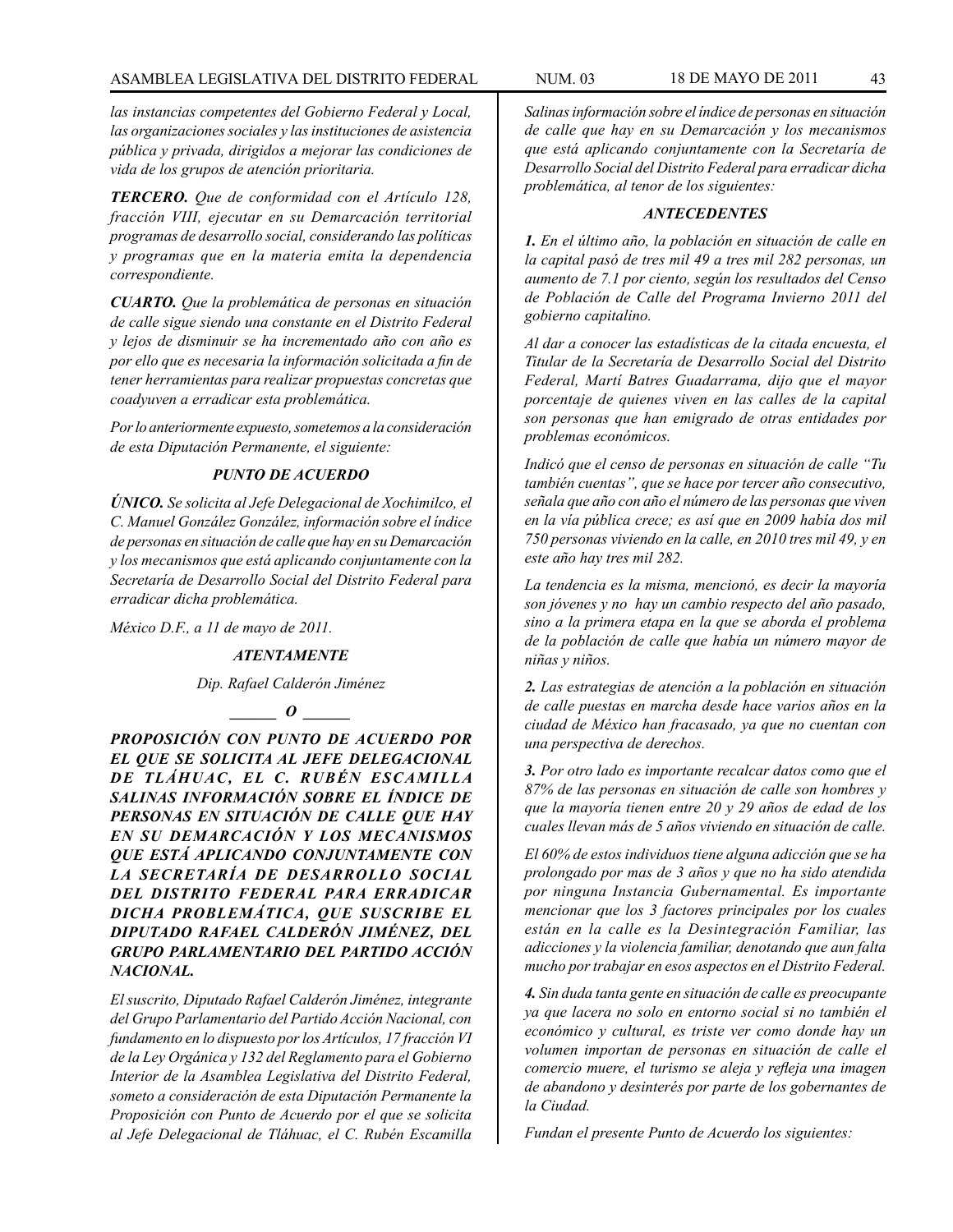### *CONSIDERANDOS*

*PRIMERO. Que es facultad de los Diputado representar los intereses legítimos de los ciudadanos así como promover y gestionar la solución de los problemas y necesidades colectivas ante las autoridades competentes, a través de proposiciones y denuncias, de conformidad con lo establecido en los Artículos 17 fracción VI y 18 fracción VII, ambos, de la Ley Orgánica de la Asamblea Legislativa del Distrito Federal.* 

*SEGUNDO. Que de conformidad al Artículo 63 fracciones I y II de Reglamento Interior de la Administración Pública del Distrito Federal, corresponde a la Secretaría de Desarrollo Social a través de su Dirección de Igualdad y Diversidad Social¡ formular, promover y ejecutar políticas y programas sociales que favorezcan la equidad, reduzcan las desigualdades y eliminen los mecanismos de exclusión social de los grupos de atención prioritaria y promover políticas, programas y acciones sociales, con las instancias competentes del Gobierno Federal y Local, las organizaciones sociales y las instituciones de asistencia pública y privada, dirigidos a mejorar las condiciones de vida de los grupos de atención prioritaria.*

*TERCERO. Que de conformidad con el Artículo 128, fracción VIII, ejecutar en su Demarcación territorial programas de desarrollo social, considerando las políticas y programas que en la materia emita la dependencia correspondiente.* 

*CUARTO. Que la problemática de personas en situación de calle sigue siendo una constante en el Distrito Federal y lejos de disminuir se ha incrementado año con año es por ello que es necesaria la información solicitada a fin de tener herramientas para realizar propuestas concretas que coadyuven a erradicar esta problemática.*

*Por lo anteriormente expuesto, sometemos a la consideración de esta Diputación Permanente, el siguiente:* 

#### *PUNTO DE ACUERDO*

*ÚNICO. Se solicita al Jefe Delegacional de Tláhuac, el C. Rubén Escamilla Salinas información sobre el índice de personas en situación de calle que hay en su Demarcación y los mecanismos que está aplicando conjuntamente con la Secretaría de Desarrollo Social del Distrito Federal para erradicar dicha problemática.*

*México D.F., a 11 de mayo de 2011.*

#### *ATENTAMENTE*

*Dip. Rafael Calderón Jiménez*

#### $\bm{o}$

*PROPOSICIÓN CON PUNTO DE ACUERDO POR EL QUE SE SOLICITA AL JEFE DELEGACIONAL DE MILPA ALTA, EL C. FRANCISCO GARCÍA FLORES INFORMACIÓN SOBRE EL ÍNDICE DE* 

*PERSONAS EN SITUACIÓN DE CALLE QUE HAY EN SU DEMARCACIÓN Y LOS MECANISMOS QUE ESTÁ APLICANDO CONJUNTAMENTE CON LA SECRETARÍA DE DESARROLLO SOCIAL DEL DISTRITO FEDERAL PARA ERRADICAR DICHA PROBLEMÁTICA, QUE SUSCRIBE EL DIPUTADO RAFAEL CALDERÓN JIMÉNEZ, DEL GRUPO PARLAMENTARIO DEL PARTIDO ACCIÓN NACIONAL.*

*El suscrito, Diputado Rafael Calderón Jiménez, integrante del Grupo Parlamentario del Partido Acción Nacional, con fundamento en lo dispuesto por los Artículos, 17 fracción VI de la Ley Orgánica y 132 del Reglamento para el Gobierno Interior de la Asamblea Legislativa del Distrito Federal, someto a consideración de esta Diputación Permanente la Proposición con Punto de Acuerdo por el que se solicita al Jefe Delegacional de Milpa Alta, el C. Francisco García Flores información sobre el índice de personas en situación de calle que hay en su Demarcación y los mecanismos que está aplicando conjuntamente con la Secretaría de Desarrollo Social del Distrito Federal para erradicar dicha problemática, al tenor de los siguientes:*

### *ANTECEDENTES*

*1. En el último año, la población en situación de calle en la capital pasó de tres mil 49 a tres mil 282 personas, un aumento de 7.1 por ciento, según los resultados del Censo de Población de Calle del Programa Invierno 2011 del gobierno capitalino.*

*Al dar a conocer las estadísticas de la citada encuesta, el Titular de la Secretaría de Desarrollo Social del Distrito Federal, Martí Batres Guadarrama, dijo que el mayor porcentaje de quienes viven en las calles de la capital son personas que han emigrado de otras entidades por problemas económicos.*

*Indicó que el censo de personas en situación de calle "Tu también cuentas", que se hace por tercer año consecutivo, señala que año con año el número de las personas que viven en la vía pública crece; es así que en 2009 había dos mil 750 personas viviendo en la calle, en 2010 tres mil 49, y en este año hay tres mil 282.*

*La tendencia es la misma, mencionó, es decir la mayoría son jóvenes y no hay un cambio respecto del año pasado, sino a la primera etapa en la que se aborda el problema de la población de calle que había un número mayor de niñas y niños.*

*2. Las estrategias de atención a la población en situación de calle puestas en marcha desde hace varios años en la ciudad de México han fracasado, ya que no cuentan con una perspectiva de derechos.*

*3. Por otro lado es importante recalcar datos como que el 87% de las personas en situación de calle son hombres y que la mayoría tienen entre 20 y 29 años de edad de los cuales llevan más de 5 años viviendo en situación de calle.*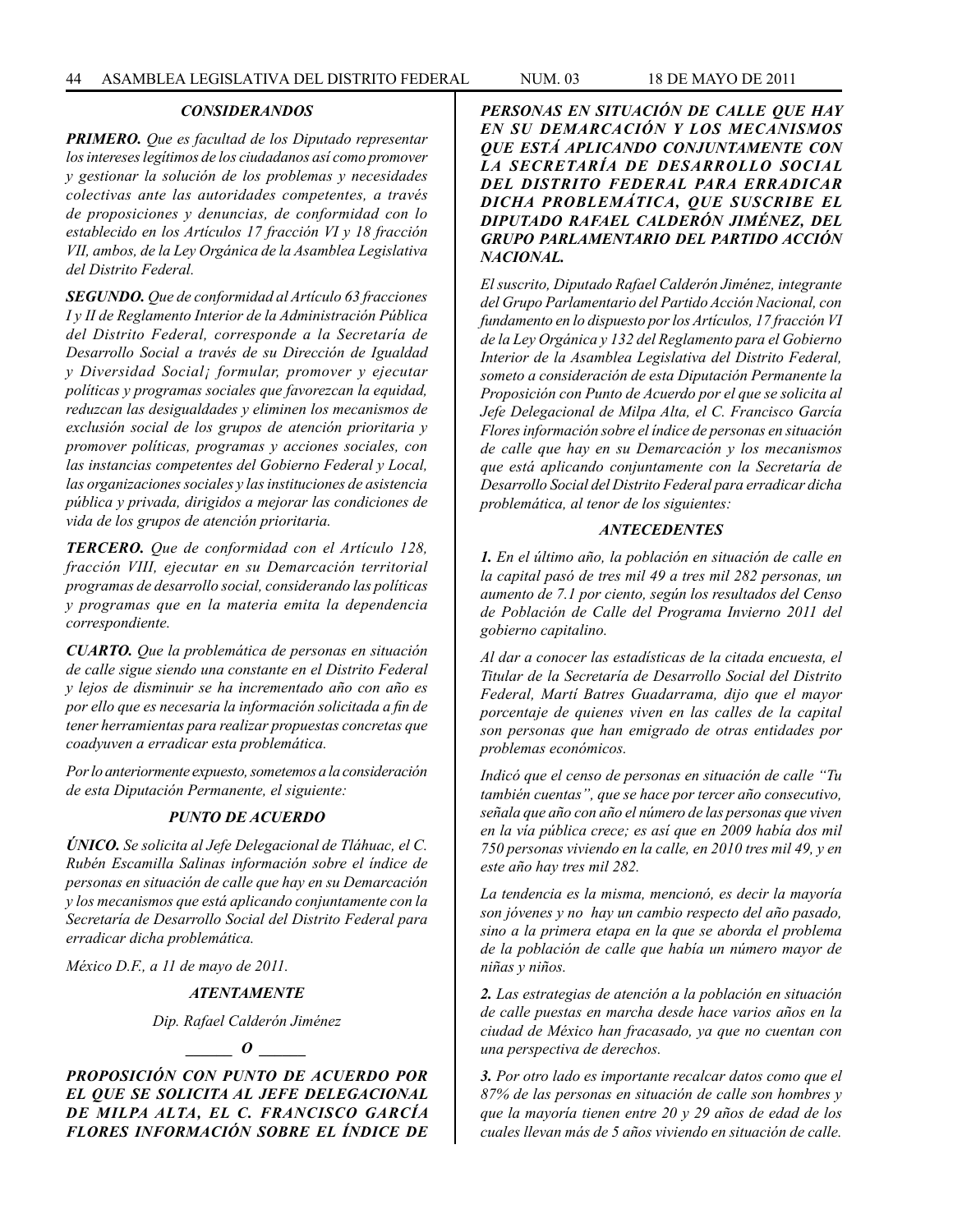#### *PUNTO DE ACUERDO*

*ÚNICO. Se solicita al Jefe Delegacional de Milpa Alta, el C. Francisco García Flores información sobre el índice de personas en situación de calle que hay en su Demarcación y los mecanismos que está aplicando conjuntamente con la Secretaría de Desarrollo Social del Distrito Federal para erradicar dicha problemática.*

*México D.F., a 11 de mayo de 2011.*

#### *ATENTAMENTE*

*Dip. Rafael Calderón Jiménez*

*\_\_\_\_\_\_ O \_\_\_\_\_\_*

*PROPOSICIÓN CON PUNTO DE ACUERDO POR EL QUE SE SOLICITA AL JEFE DELEGACIONAL DE MAGDALENA CONTRERAS, EL C. EDUARDO HERNÁNDEZ ROJAS INFORMACIÓN SOBRE EL ÍNDICE DE PERSONAS EN SITUACIÓN DE CALLE QUE HAY EN SU DEMARCACIÓN Y LOS MECANISMOS QUE ESTÁ APLICANDO CONJUNTAMENTE CON LA SECRETARÍA DE DESARROLLO SOCIAL DEL DISTRITO FEDERAL PARA ERRADICAR DICHA PROBLEMÁTICA, QUE SUSCRIBE EL DIPUTADO RAFAEL CALDERÓN JIMÉNEZ, DEL GRUPO PARLAMENTARIO DEL PARTIDO ACCIÓN NACIONAL.*

*El suscrito, Diputado Rafael Calderón Jiménez, integrante del Grupo Parlamentario del Partido Acción Nacional, con fundamento en lo dispuesto por los Artículos, 17 fracción VI de la Ley Orgánica y 132 del Reglamento para el Gobierno Interior de la Asamblea Legislativa del Distrito Federal, someto a consideración de esta Diputación Permanente la Proposición con Punto de Acuerdo por el que se solicita al Jefe Delegacional de Magdalena Contreras, el C. Eduardo Hernández Rojas información sobre el índice de personas en situación de calle que hay en su Demarcación y los mecanismos que está aplicando conjuntamente con la Secretaría de Desarrollo Social del Distrito Federal para erradicar dicha problemática, al tenor de los siguientes:*

### *ANTECEDENTES*

*1. En el último año, la población en situación de calle en la capital pasó de tres mil 49 a tres mil 282 personas, un aumento de 7.1 por ciento, según los resultados del Censo de Población de Calle del Programa Invierno 2011 del gobierno capitalino.*

*Al dar a conocer las estadísticas de la citada encuesta, el Titular de la Secretaría de Desarrollo Social del Distrito Federal, Martí Batres Guadarrama, dijo que el mayor porcentaje de quienes viven en las calles de la capital son personas que han emigrado de otras entidades por problemas económicos.*

*Indicó que el censo de personas en situación de calle "Tu también cuentas", que se hace por tercer año consecutivo,* 

*El 60% de estos individuos tiene alguna adicción que se ha prolongado por mas de 3 años y que no ha sido atendida por ninguna Instancia Gubernamental. Es importante mencionar que los 3 factores principales por los cuales están en la calle es la Desintegración Familiar, las adicciones y la violencia familiar, denotando que aun falta mucho por trabajar en esos aspectos en el Distrito Federal.*

*4. Sin duda tanta gente en situación de calle es preocupante ya que lacera no solo en entorno social si no también el económico y cultural, es triste ver como donde hay un volumen importan de personas en situación de calle el comercio muere, el turismo se aleja y refleja una imagen de abandono y desinterés por parte de los gobernantes de la Ciudad.*

*Fundan el presente Punto de Acuerdo los siguientes:*

#### *CONSIDERANDOS*

*PRIMERO. Que es facultad de los Diputado representar los intereses legítimos de los ciudadanos así como promover y gestionar la solución de los problemas y necesidades colectivas ante las autoridades competentes, a través de proposiciones y denuncias, de conformidad con lo establecido en los Artículos 17 fracción VI y 18 fracción VII, ambos, de la Ley Orgánica de la Asamblea Legislativa del Distrito Federal.*

*SEGUNDO. Que de conformidad al Artículo 63 fracciones I y II de Reglamento Interior de la Administración Pública del Distrito Federal, corresponde a la Secretaría de Desarrollo Social a través de su Dirección de Igualdad y Diversidad Social, formular, promover y ejecutar políticas y programas sociales que favorezcan la equidad, reduzcan las desigualdades y eliminen los mecanismos de exclusión social de los grupos de atención prioritaria y promover políticas, programas y acciones sociales, con las instancias competentes del Gobierno Federal y Local, las organizaciones sociales y las instituciones de asistencia pública y privada, dirigidos a mejorar las condiciones de vida de los grupos de atención prioritaria.*

*TERCERO. Que de conformidad con el Artículo 128, fracción VIII, ejecutar en su Demarcación territorial programas de desarrollo social, considerando las políticas y programas que en la materia emita la dependencia correspondiente.* 

*CUARTO. Que la problemática de personas en situación de calle sigue siendo una constante en el Distrito Federal y lejos de disminuir se ha incrementado año con año es por ello que es necesaria la información solicitada a fin de tener herramientas para realizar propuestas concretas que coadyuven a erradicar esta problemática.*

*Por lo anteriormente expuesto, sometemos a la consideración de esta Diputación Permanente, el siguiente:*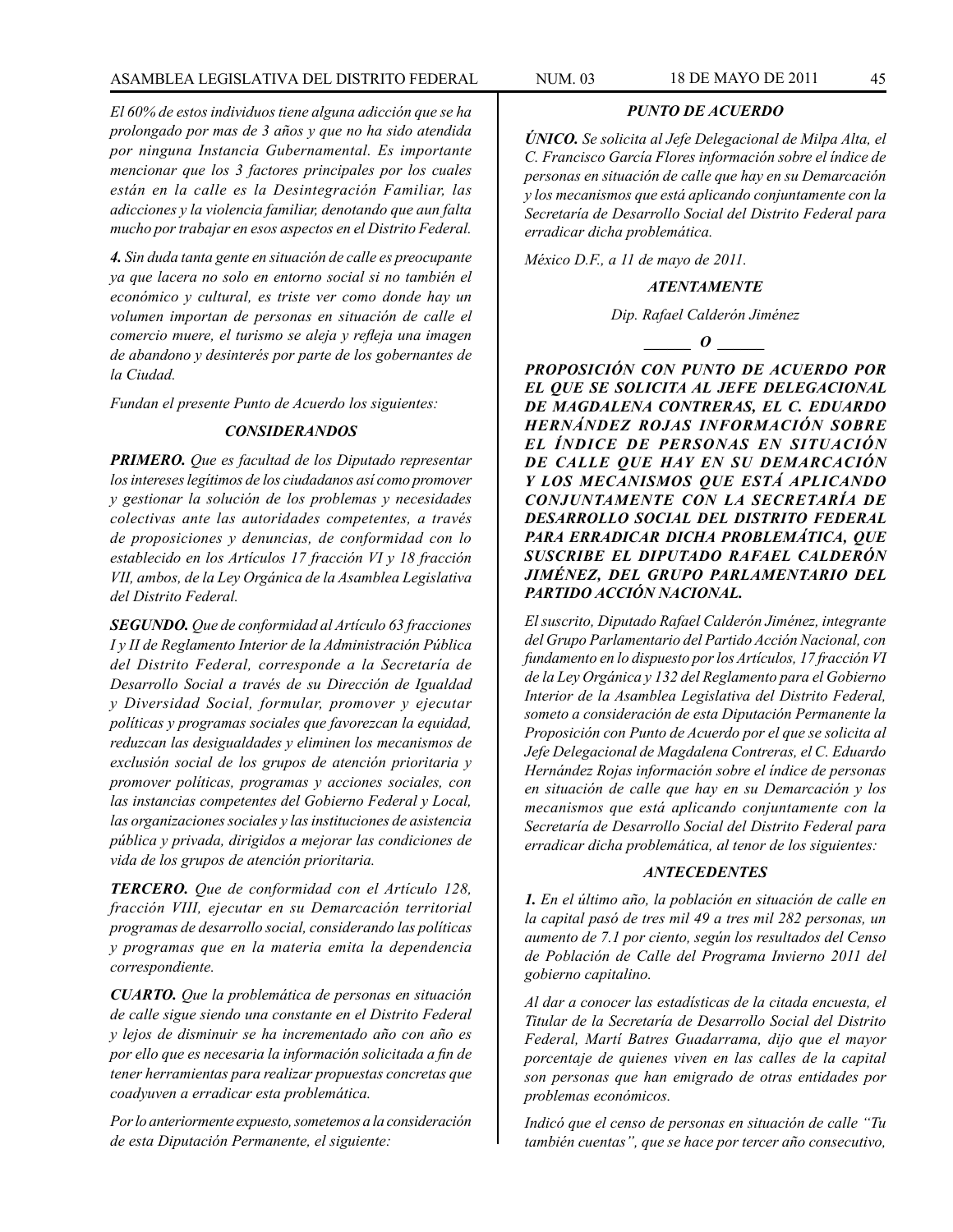*señala que año con año el número de las personas que viven en la vía pública crece; es así que en 2009 había dos mil 750 personas viviendo en la calle, en 2010 tres mil 49, y en este año hay tres mil 282.*

*La tendencia es la misma, mencionó, es decir la mayoría son jóvenes y no hay un cambio respecto del año pasado, sino a la primera etapa en la que se aborda el problema de la población de calle que había un número mayor de niñas y niños.*

*2. Las estrategias de atención a la población en situación de calle puestas en marcha desde hace varios años en la ciudad de México han fracasado, ya que no cuentan con una perspectiva de derechos.*

*3. Por otro lado es importante recalcar datos como que el 87% de las personas en situación de calle son hombres y que la mayoría tienen entre 20 y 29 años de edad de los cuales llevan más de 5 años viviendo en situación de calle.*

*El 60% de estos individuos tiene alguna adicción que se ha prolongado por mas de 3 años y que no ha sido atendida por ninguna Instancia Gubernamental. Es importante mencionar que los 3 factores principales por los cuales están en la calle es la Desintegración Familiar, las adicciones y la violencia familiar, denotando que aun falta mucho por trabajar en esos aspectos en el Distrito Federal.*

*4. Sin duda tanta gente en situación de calle es preocupante ya que lacera no solo en entorno social si no también el económico y cultural, es triste ver como donde hay un volumen importan de personas en situación de calle el comercio muere, el turismo se aleja y refleja una imagen de abandono y desinterés por parte de los gobernantes de la Ciudad.*

*Fundan el presente Punto de Acuerdo los siguientes:*

### *CONSIDERANDOS*

*PRIMERO. Que es facultad de los Diputado representar los intereses legítimos de los ciudadanos así como promover y gestionar la solución de los problemas y necesidades colectivas ante las autoridades competentes, a través de proposiciones y denuncias, de conformidad con lo establecido en los Artículos 17 fracción VI y 18 fracción VII, ambos, de la Ley Orgánica de la Asamblea Legislativa del Distrito Federal.*

*SEGUNDO. Que de conformidad al Artículo 63 fracciones I y II de Reglamento Interior de la Administración Pública del Distrito Federal, corresponde a la Secretaría de Desarrollo Social a través de su Dirección de Igualdad y Diversidad Social¡ formular, promover y ejecutar políticas y programas sociales que favorezcan la equidad, reduzcan las desigualdades y eliminen los mecanismos de exclusión social de los grupos de atención prioritaria y promover políticas, programas y acciones sociales, con las instancias competentes del Gobierno Federal y Local, las organizaciones sociales y las instituciones de asistencia* 

*pública y privada, dirigidos a mejorar las condiciones de vida de los grupos de atención prioritaria.*

*TERCERO. Que de conformidad con el Artículo 128, fracción VIII, ejecutar en su Demarcación territorial programas de desarrollo social, considerando las políticas y programas que en la materia emita la dependencia correspondiente.* 

*CUARTO. Que la problemática de personas en situación de calle sigue siendo una constante en el Distrito Federal y lejos de disminuir se ha incrementado año con año es por ello que es necesaria la información solicitada a fin de tener herramientas para realizar propuestas concretas que coadyuven a erradicar esta problemática.*

*Por lo anteriormente expuesto, sometemos a la consideración de esta Diputación Permanente, el siguiente:* 

### *PUNTO DE ACUERDO*

*ÚNICO. Se solicita al Jefe Delegacional de Magdalena Contreras, el C. Eduardo Hernández Rojas información sobre el índice de personas en situación de calle que hay en su Demarcación y los mecanismos que está aplicando conjuntamente con la Secretaría de Desarrollo Social del Distrito Federal para erradicar dicha problemática.*

*México D.F., a 11 de mayo de 2011.*

#### *ATENTAMENTE*

*Dip. Rafael Calderón Jiménez*

 $\bm{o}$ 

*PROPOSICIÓN CON PUNTO DE ACUERDO POR EL QUE SE SOLICITA AL JEFE DELEGACIONAL DE IZTACALCO, EL C. FRANCISCO JAVIER SÁNCHEZ CERVANTES INFORMACIÓN SOBRE EL ÍNDICE DE PERSONAS EN SITUACIÓN DE CALLE QUE HAY EN SU DEMARCACIÓN Y LOS MECANISMOS QUE ESTÁ APLICANDO CONJUNTAMENTE CON LA SECRETARÍA DE DESARROLLO SOCIAL DEL DISTRITO FEDERAL PARA ERRADICAR DICHA PROBLEMÁTICA, QUE SUSCRIBE EL DIPUTADO RAFAEL CALDERÓN JIMÉNEZ, DEL GRUPO PARLAMENTARIO DEL PARTIDO ACCIÓN NACIONAL.*

*El suscrito, Diputado Rafael Calderón Jiménez, integrante del Grupo Parlamentario del Partido Acción Nacional, con fundamento en lo dispuesto por los Artículos, 17 fracción VI de la Ley Orgánica y 132 del Reglamento para el Gobierno Interior de la Asamblea Legislativa del Distrito Federal, someto a consideración de esta Diputación Permanente la Proposición con Punto de Acuerdo por el que se solicita al Jefe Delegacional de Iztacalco, el C. Francisco Javier Sánchez Cervantes información sobre el índice de personas en situación de calle que hay en su Demarcación y los mecanismos que está aplicando conjuntamente con la Secretaría de Desarrollo Social del Distrito Federal para erradicar dicha problemática, al tenor de los siguientes:*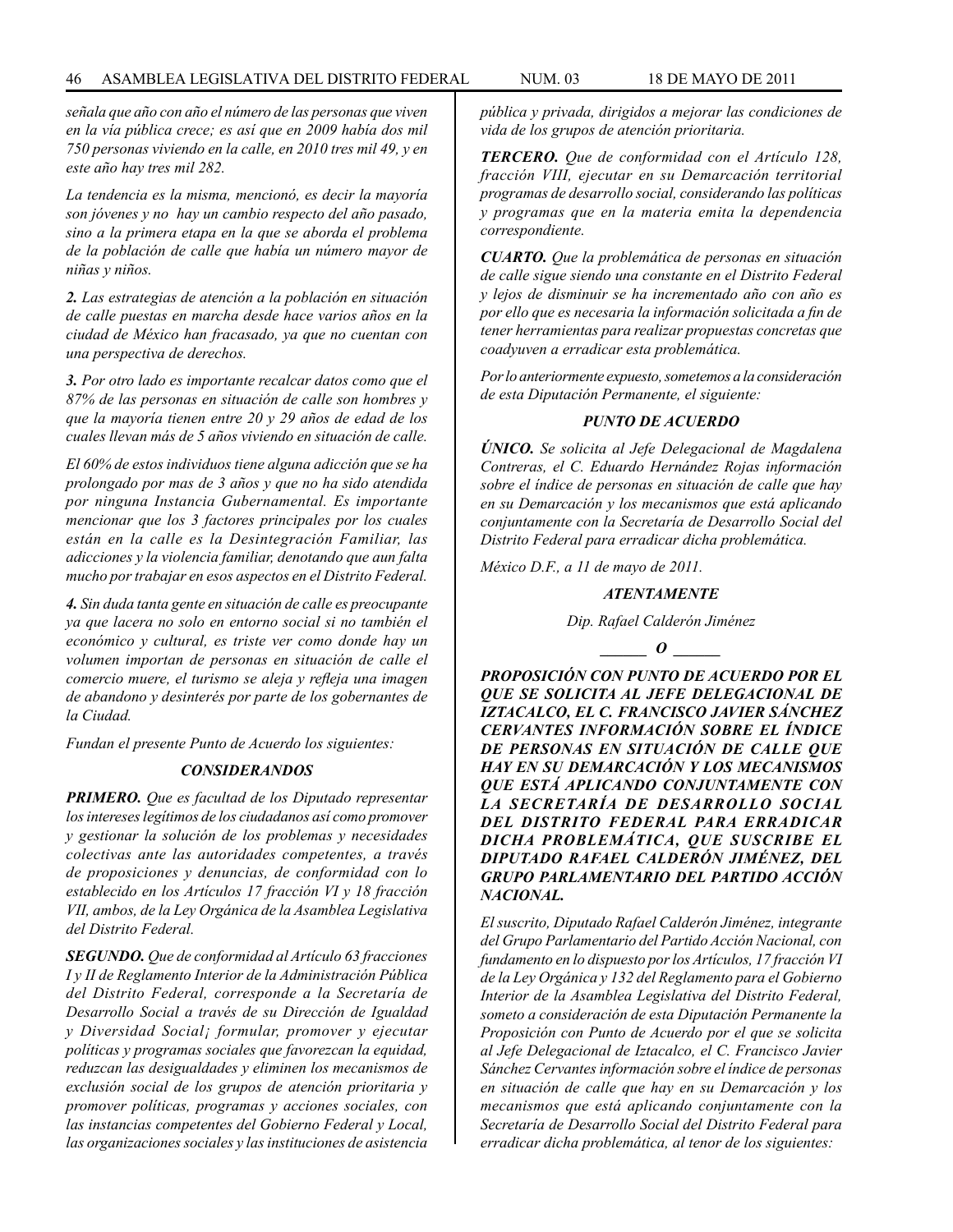### *ANTECEDENTES*

*1. En el último año, la población en situación de calle en la capital pasó de tres mil 49 a tres mil 282 personas, un aumento de 7.1 por ciento, según los resultados del Censo de Población de Calle del Programa Invierno 2011 del gobierno capitalino.*

*Al dar a conocer las estadísticas de la citada encuesta, el Titular de la Secretaría de Desarrollo Social del Distrito Federal, Martí Batres Guadarrama, dijo que el mayor porcentaje de quienes viven en las calles de la capital son personas que han emigrado de otras entidades por problemas económicos.*

*Indicó que el censo de personas en situación de calle "Tu también cuentas", que se hace por tercer año consecutivo, señala que año con año el número de las personas que viven en la vía pública crece; es así que en 2009 había dos mil 750 personas viviendo en la calle, en 2010 tres mil 49, y en este año hay tres mil 282.*

*La tendencia es la misma, mencionó, es decir la mayoría son jóvenes y no hay un cambio respecto del año pasado, sino a la primera etapa en la que se aborda el problema de la población de calle que había un número mayor de niñas y niños.*

*2. Las estrategias de atención a la población en situación de calle puestas en marcha desde hace varios años en la ciudad de México han fracasado, ya que no cuentan con una perspectiva de derechos.*

*3. Por otro lado es importante recalcar datos como que el 87% de las personas en situación de calle son hombres y que la mayoría tienen entre 20 y 29 años de edad de los cuales llevan más de 5 años viviendo en situación de calle.*

*El 60% de estos individuos tiene alguna adicción que se ha prolongado por mas de 3 años y que no ha sido atendida por ninguna Instancia Gubernamental. Es importante mencionar que los 3 factores principales por los cuales están en la calle es la Desintegración Familiar, las adicciones y la violencia familiar, denotando que aun falta mucho por trabajar en esos aspectos en el Distrito Federal.*

*4. Sin duda tanta gente en situación de calle es preocupante ya que lacera no solo en entorno social si no también el económico y cultural, es triste ver como donde hay un volumen importan de personas en situación de calle el comercio muere, el turismo se aleja y refleja una imagen de abandono y desinterés por parte de los gobernantes de la Ciudad.*

*Fundan el presente Punto de Acuerdo los siguientes:*

#### *CONSIDERANDOS*

*PRIMERO. Que es facultad de los Diputado representar los intereses legítimos de los ciudadanos así como promover y gestionar la solución de los problemas y necesidades colectivas ante las autoridades competentes, a través de proposiciones y denuncias, de conformidad con lo* 

*establecido en los Artículos 17 fracción VI y 18 fracción VII, ambos, de la Ley Orgánica de la Asamblea Legislativa del Distrito Federal.*

*SEGUNDO. Que de conformidad al Artículo 63 fracciones I y II de Reglamento Interior de la Administración Pública del Distrito Federal, corresponde a la Secretaría de Desarrollo Social a través de su Dirección de Igualdad y Diversidad Social, formular, promover y ejecutar políticas y programas sociales que favorezcan la equidad, reduzcan las desigualdades y eliminen los mecanismos de exclusión social de los grupos de atención prioritaria y promover políticas, programas y acciones sociales, con las instancias competentes del Gobierno Federal y Local, las organizaciones sociales y las instituciones de asistencia pública y privada, dirigidos a mejorar las condiciones de vida de los grupos de atención prioritaria.*

*TERCERO. Que de conformidad con el Artículo 128, fracción VIII, ejecutar en su Demarcación territorial programas de desarrollo social, considerando las políticas y programas que en la materia emita la dependencia correspondiente.* 

*CUARTO. Que la problemática de personas en situación de calle sigue siendo una constante en el Distrito Federal y lejos de disminuir se ha incrementado año con año es por ello que es necesaria la información solicitada a fin de tener herramientas para realizar propuestas concretas que coadyuven a erradicar esta problemática.*

*Por lo anteriormente expuesto, sometemos a la consideración de esta Diputación Permanente, el siguiente:* 

### *PUNTO DE ACUERDO*

*ÚNICO. Se solicita al Jefe Delegacional de Iztacalco, el C. Francisco Javier Sánchez Cervantes información sobre el índice de personas en situación de calle que hay en su Demarcación y los mecanismos que está aplicando conjuntamente con la Secretaría de Desarrollo Social del Distrito Federal para erradicar dicha problemática.*

*México D.F., a 11 de mayo de 2011.*

#### *ATENTAMENTE*

*Dip. Rafael Calderón Jiménez*

 $\bm{o}$ 

*PROPOSICIÓN CON PUNTO DE ACUERDO POR EL QUE SE SOLICITA AL JEFE DELEGACIONAL DE CUAUHTÉMOC, EL LIC. AGUSTÍN TORRES PÉREZ INFORMACIÓN SOBRE EL ÍNDICE DE PERSONAS EN SITUACIÓN DE CALLE QUE HAY EN SU DEMARCACIÓN Y LOS MECANISMOS QUE ESTÁ APLICANDO CONJUNTAMENTE CON LA SECRETARÍA DE DESARROLLO SOCIAL DEL DISTRITO FEDERAL PARA ERRADICAR DICHA PROBLEMÁTICA, QUE SUSCRIBE EL DIPUTADO RAFAEL CALDERÓN JIMÉNEZ, DEL GRUPO PARLAMENTARIO DEL PARTIDO ACCIÓN NACIONAL.*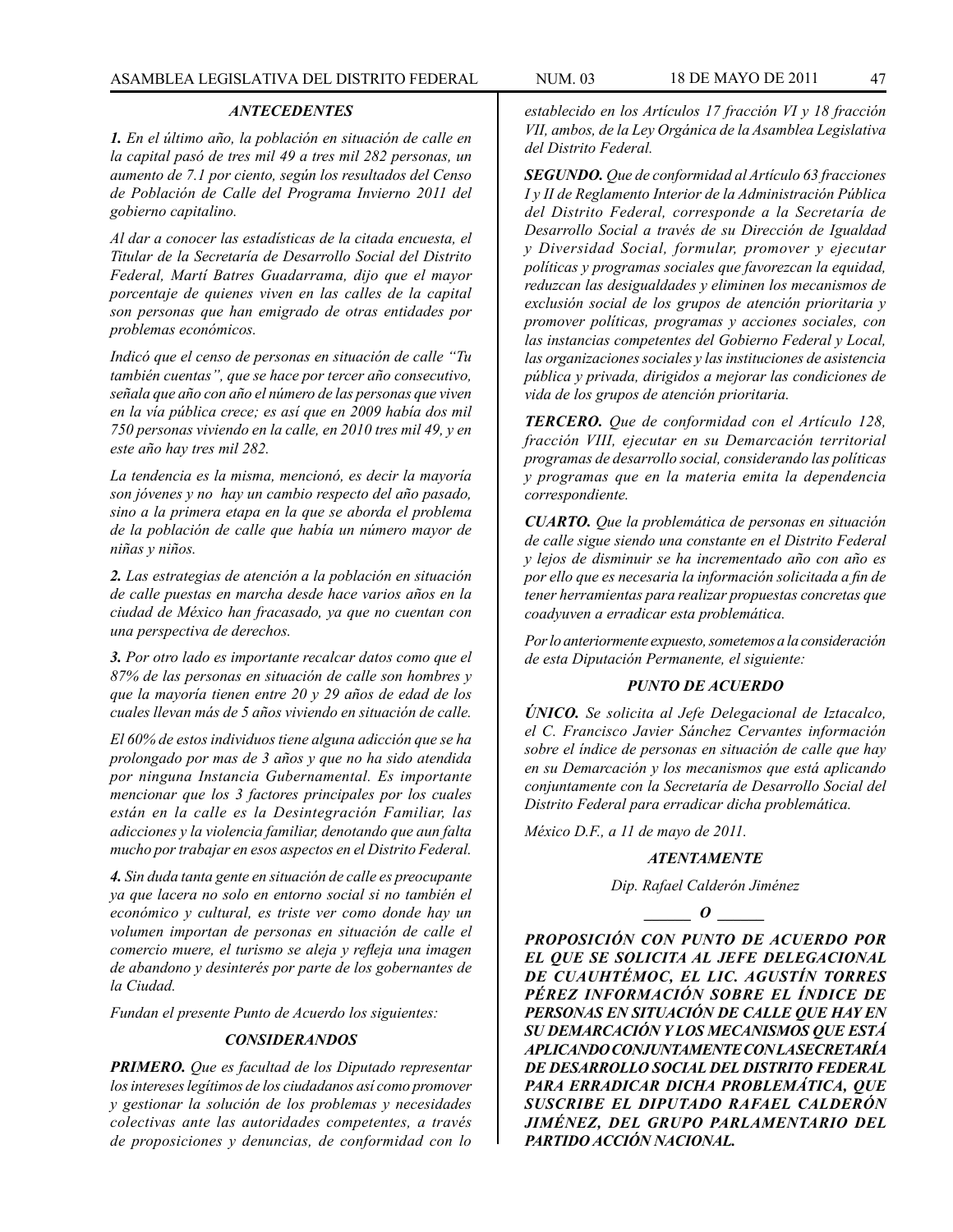*El suscrito, Diputado Rafael Calderón Jiménez, integrante del Grupo Parlamentario del Partido Acción Nacional, con fundamento en lo dispuesto por los Artículos, 17 fracción VI de la Ley Orgánica y 132 del Reglamento para el Gobierno Interior de la Asamblea Legislativa del Distrito Federal, someto a consideración de esta Diputación Permanente la Proposición con Punto de Acuerdo por el que se solicita al Jefe Delegacional de Cuauhtémoc, el Lic. Agustín Torres Pérez información sobre el índice de personas en situación de calle que hay en su Demarcación y los mecanismos que está aplicando conjuntamente con la Secretaría de Desarrollo Social del Distrito Federal para erradicar dicha problemática, al tenor de los siguientes:*

### *ANTECEDENTES*

*1. En el último año, la población en situación de calle en la capital pasó de tres mil 49 a tres mil 282 personas, un aumento de 7.1 por ciento, según los resultados del Censo de Población de Calle del Programa Invierno 2011 del gobierno capitalino.*

*Al dar a conocer las estadísticas de la citada encuesta, el Titular de la Secretaría de Desarrollo Social del Distrito Federal, Martí Batres Guadarrama, dijo que el mayor porcentaje de quienes viven en las calles de la capital son personas que han emigrado de otras entidades por problemas económicos.*

*Indicó que el censo de personas en situación de calle "Tu también cuentas", que se hace por tercer año consecutivo, señala que año con año el número de las personas que viven en la vía pública crece; es así que en 2009 había dos mil 750 personas viviendo en la calle, en 2010 tres mil 49, y en este año hay tres mil 282.*

*La tendencia es la misma, mencionó, es decir la mayoría son jóvenes y no hay un cambio respecto del año pasado, sino a la primera etapa en la que se aborda el problema de la población de calle que había un número mayor de niñas y niños.*

*2. Las estrategias de atención a la población en situación de calle puestas en marcha desde hace varios años en la ciudad de México han fracasado, ya que no cuentan con una perspectiva de derechos.*

*3. Por otro lado es importante recalcar datos como que el 87% de las personas en situación de calle son hombres y que la mayoría tienen entre 20 y 29 años de edad de los cuales llevan más de 5 años viviendo en situación de calle.*

*El 60% de estos individuos tiene alguna adicción que se ha prolongado por mas de 3 años y que no ha sido atendida por ninguna Instancia Gubernamental. Es importante mencionar que los 3 factores principales por los cuales están en la calle es la Desintegración Familiar, las adicciones y la violencia familiar, denotando que aun falta mucho por trabajar en esos aspectos en el Distrito Federal.*

*4. Sin duda tanta gente en situación de calle es preocupante ya que lacera no solo en entorno social si no también el*  *económico y cultural, es triste ver como donde hay un volumen importan de personas en situación de calle el comercio muere, el turismo se aleja y refleja una imagen de abandono y desinterés por parte de los gobernantes de la Ciudad.*

*Fundan el presente Punto de Acuerdo los siguientes:*

### *CONSIDERANDOS*

*PRIMERO. Que es facultad de los Diputado representar los intereses legítimos de los ciudadanos así como promover y gestionar la solución de los problemas y necesidades colectivas ante las autoridades competentes, a través de proposiciones y denuncias, de conformidad con lo establecido en los Artículos 17 fracción VI y 18 fracción VII, ambos, de la Ley Orgánica de la Asamblea Legislativa del Distrito Federal.*

*SEGUNDO. Que de conformidad al Artículo 63 fracciones I y II de Reglamento Interior de la Administración Pública del Distrito Federal, corresponde a la Secretaría de Desarrollo Social a través de su Dirección de Igualdad y Diversidad Social¡ formular, promover y ejecutar políticas y programas sociales que favorezcan la equidad, reduzcan las desigualdades y eliminen los mecanismos de exclusión social de los grupos de atención prioritaria y promover políticas, programas y acciones sociales, con las instancias competentes del Gobierno Federal y Local, las organizaciones sociales y las instituciones de asistencia pública y privada, dirigidos a mejorar las condiciones de vida de los grupos de atención prioritaria.*

*TERCERO. Que de conformidad con el Artículo 128, fracción VIII, ejecutar en su Demarcación territorial programas de desarrollo social, considerando las políticas y programas que en la materia emita la dependencia correspondiente.* 

*CUARTO. Que la problemática de personas en situación de calle sigue siendo una constante en el Distrito Federal y lejos de disminuir se ha incrementado año con año es por ello que es necesaria la información solicitada a fin de tener herramientas para realizar propuestas concretas que coadyuven a erradicar esta problemática.*

*Por lo anteriormente expuesto, sometemos a la consideración de esta Diputación Permanente, el siguiente:* 

### *PUNTO DE ACUERDO*

*ÚNICO. Se solicita al Jefe Delegacional de Cuauhtémoc, el Lic. Agustín Torres Pérez información sobre el índice de personas en situación de calle que hay en su Demarcación y los mecanismos que está aplicando conjuntamente con la Secretaría de Desarrollo Social del Distrito Federal para erradicar dicha problemática.*

*México D.F., a 11 de mayo de 2011.*

*ATENTAMENTE*

*Dip. Rafael Calderón Jiménez*

$$
\_\_o\_
$$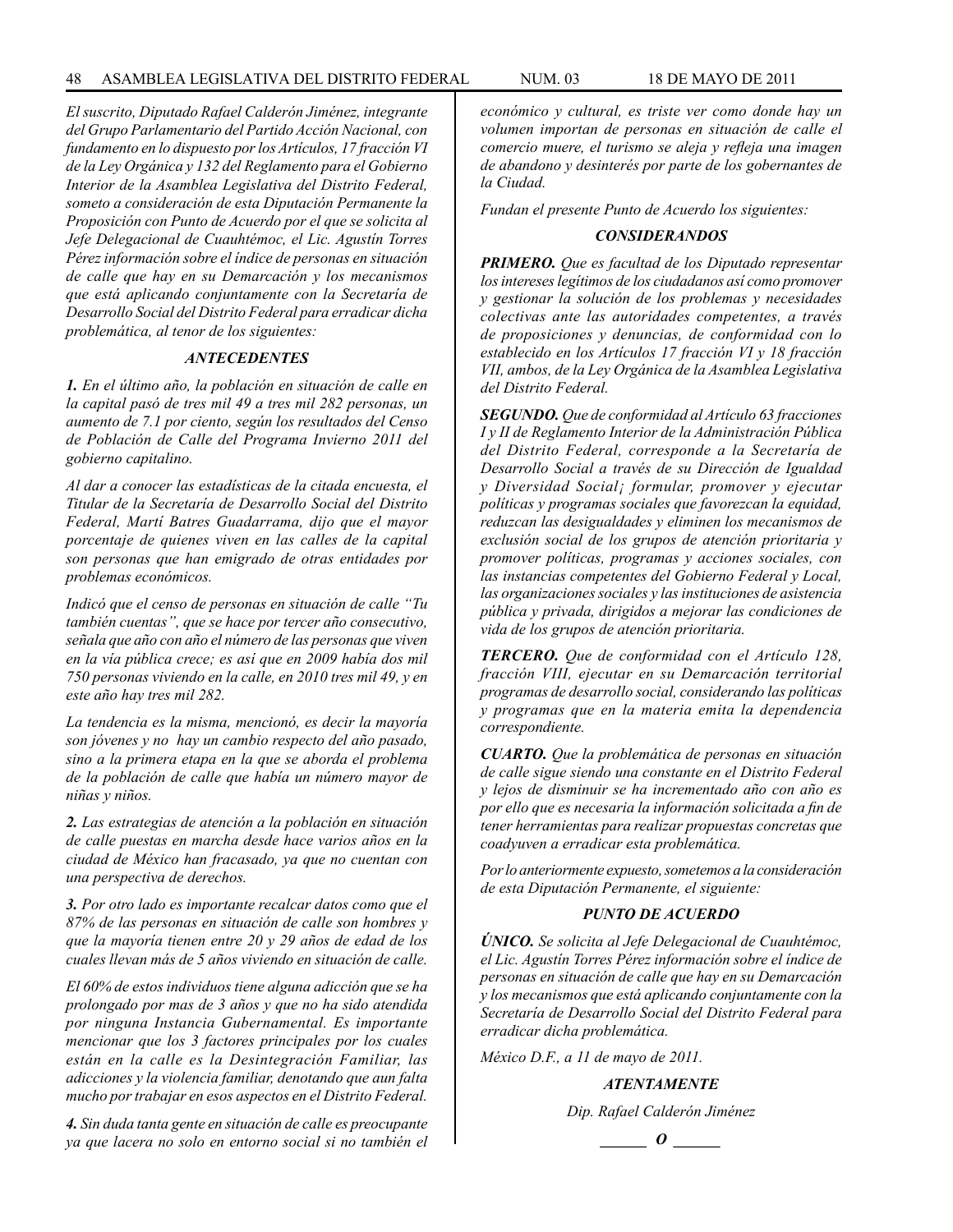*PROPOSICIÓN CON PUNTO DE ACUERDO POR EL QUE SE SOLICITA AL JEFE DELEGACIONAL DE COYOACÁN, EL LIC. RAÚL ANTONIO FLORES GARCÍA INFORMACIÓN SOBRE EL ÍNDICE DE PERSONAS EN SITUACIÓN DE CALLE QUE HAY EN SU DEMARCACIÓN Y LOS MECANISMOS QUE ESTÁ APLICANDO CONJUNTAMENTE CON LA SECRETARÍA DE DESARROLLO SOCIAL DEL DISTRITO FEDERAL PARA ERRADICAR DICHA PROBLEMÁTICA, QUE SUSCRIBE EL DIPUTADO RAFAEL CALDERÓN JIMÉNEZ, DEL GRUPO PARLAMENTARIO DEL PARTIDO ACCIÓN NACIONAL.*

*El suscrito, Diputado Rafael Calderón Jiménez, integrante del Grupo Parlamentario del Partido Acción Nacional, con fundamento en lo dispuesto por los Artículos, 17 fracción VI de la Ley Orgánica y 132 del Reglamento para el Gobierno Interior de la Asamblea Legislativa del Distrito Federal, someto a consideración de esta Diputación Permanente la Proposición con Punto de Acuerdo por el que se solicita al Jefe Delegacional de Coyoacán, el Lic. Raúl Antonio Flores García información sobre el índice de personas en situación de calle que hay en su Demarcación y los mecanismos que está aplicando conjuntamente con la Secretaría de Desarrollo Social del Distrito Federal para erradicar dicha problemática, al tenor de los siguientes:*

### *ANTECEDENTES*

*1. En el último año, la población en situación de calle en la capital pasó de tres mil 49 a tres mil 282 personas, un aumento de 7.1 por ciento, según los resultados del Censo de Población de Calle del Programa Invierno 2011 del gobierno capitalino.*

*Al dar a conocer las estadísticas de la citada encuesta, el Titular de la Secretaría de Desarrollo Social del Distrito Federal, Martí Batres Guadarrama, dijo que el mayor porcentaje de quienes viven en las calles de la capital son personas que han emigrado de otras entidades por problemas económicos.*

*Indicó que el censo de personas en situación de calle "Tu también cuentas", que se hace por tercer año consecutivo, señala que año con año el número de las personas que viven en la vía pública crece; es así que en 2009 había dos mil 750 personas viviendo en la calle, en 2010 tres mil 49, y en este año hay tres mil 282.*

*La tendencia es la misma, mencionó, es decir la mayoría son jóvenes y no hay un cambio respecto del año pasado, sino a la primera etapa en la que se aborda el problema de la población de calle que había un número mayor de niñas y niños.*

*2. Las estrategias de atención a la población en situación de calle puestas en marcha desde hace varios años en la ciudad de México han fracasado, ya que no cuentan con una perspectiva de derechos.*

*3. Por otro lado es importante recalcar datos como que el 87% de las personas en situación de calle son hombres y que la mayoría tienen entre 20 y 29 años de edad de los cuales llevan más de 5 años viviendo en situación de calle.*

*El 60% de estos individuos tiene alguna adicción que se ha prolongado por mas de 3 años y que no ha sido atendida por ninguna Instancia Gubernamental. Es importante mencionar que los 3 factores principales por los cuales están en la calle es la Desintegración Familiar, las adicciones y la violencia familiar, denotando que aun falta mucho por trabajar en esos aspectos en el Distrito Federal.*

*4. Sin duda tanta gente en situación de calle es preocupante ya que lacera no solo en entorno social si no también el económico y cultural, es triste ver como donde hay un volumen importan de personas en situación de calle el comercio muere, el turismo se aleja y refleja una imagen de abandono y desinterés por parte de los gobernantes de la Ciudad.*

*Fundan el presente Punto de Acuerdo los siguientes:*

### *CONSIDERANDOS*

*PRIMERO. Que es facultad de los Diputados representar los intereses legítimos de los ciudadanos así como promover y gestionar la solución de los problemas y necesidades colectivas ante las autoridades competentes, a través de proposiciones y denuncias, de conformidad con lo establecido en los Artículos 17 fracción VI y 18 fracción VII, ambos, de la Ley Orgánica de la Asamblea Legislativa del Distrito Federal.*

*SEGUNDO. Que de conformidad al Artículo 63 fracciones I y II de Reglamento Interior de la Administración Pública del Distrito Federal, corresponde a la Secretaría de Desarrollo Social a través de su Dirección de Igualdad y Diversidad Social¡ formular, promover y ejecutar políticas y programas sociales que favorezcan la equidad, reduzcan las desigualdades y eliminen los mecanismos de exclusión social de los grupos de atención prioritaria y promover políticas, programas y acciones sociales, con las instancias competentes del Gobierno Federal y Local, las organizaciones sociales y las instituciones de asistencia pública y privada, dirigidos a mejorar las condiciones de vida de los grupos de atención prioritaria.*

*TERCERO. Que de conformidad con el Artículo 128, fracción VIII, ejecutar en su Demarcación territorial programas de desarrollo social, considerando las políticas y programas que en la materia emita la dependencia correspondiente.* 

*CUARTO. Que la problemática de personas en situación de calle sigue siendo una constante en el Distrito Federal y lejos de disminuir se ha incrementado año con año es por ello que es necesaria la información solicitada a fin de tener herramientas para realizar propuestas concretas que coadyuven a erradicar esta problemática.*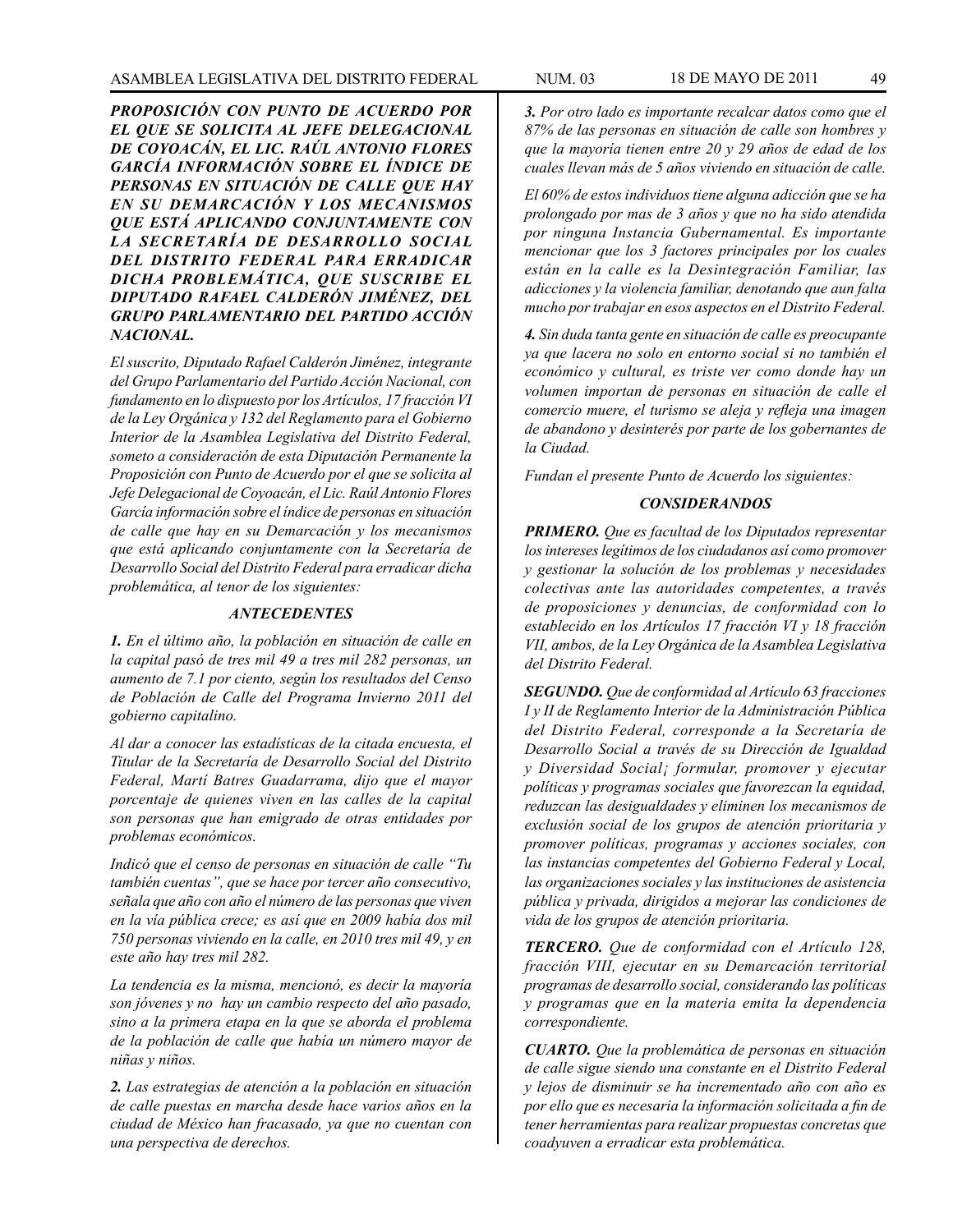*Por lo anteriormente expuesto, sometemos a la consideración de esta Diputación Permanente, el siguiente:* 

### *PUNTO DE ACUERDO*

*ÚNICO. Se solicita al Jefe Delegacional de Coyoacán, el Lic. Raúl Antonio Flores García información sobre el índice de personas en situación de calle que hay en su Demarcación y los mecanismos que está aplicando conjuntamente con la Secretaría de Desarrollo Social del Distrito Federal para erradicar dicha problemática.*

*México D.F., a 11 de mayo de 2011.*

### *ATENTAMENTE*

*Dip. Rafael Calderón Jiménez*



*PROPOSICIÓN CON PUNTO DE ACUERDO POR EL QUE SE SOLICITA AL JEFE DELEGACIONAL DE ÁLVARO OBREGÓN, EL C. EDUARDO SANTILLÁN PÉREZ INFORMACIÓN SOBRE EL ÍNDICE DE PERSONAS EN SITUACIÓN DE CALLE QUE HAY EN SU DEMARCACIÓN Y LOS MECANISMOS QUE ESTÁ APLICANDO CONJUNTAMENTE CON LA SECRETARÍA DE DESARROLLO SOCIAL DEL DISTRITO FEDERAL PARA ERRADICAR DICHA PROBLEMÁTICA, QUE SUSCRIBE EL DIPUTADO RAFAEL CALDERÓN JIMÉNEZ, DEL GRUPO PARLAMENTARIO DEL PARTIDO ACCIÓN NACIONAL.*

*El suscrito, Diputado Rafael Calderón Jiménez, integrante del Grupo Parlamentario del Partido Acción Nacional, con fundamento en lo dispuesto por los Artículos, 17 fracción VI de la Ley Orgánica y 132 del Reglamento para el Gobierno Interior de la Asamblea Legislativa del Distrito Federal, someto a consideración de esta Diputación Permanente la Proposición con Punto de Acuerdo por el que se solicita al Jefe Delegacional de Álvaro Obregón, el C. Eduardo Santillán Pérez información sobre el índice de personas en situación de calle que hay en su Demarcación y los mecanismos que está aplicando conjuntamente con la Secretaría de Desarrollo Social del Distrito Federal para erradicar dicha problemática, al tenor de los siguientes:*

#### *ANTECEDENTES*

*1. En el último año, la población en situación de calle en la capital pasó de tres mil 49 a tres mil 282 personas, un aumento de 7.1 por ciento, según los resultados del Censo de Población de Calle del Programa Invierno 2011 del gobierno capitalino.*

*Al dar a conocer las estadísticas de la citada encuesta, el Titular de la Secretaría de Desarrollo Social del Distrito Federal, Martí Batres Guadarrama, dijo que el mayor porcentaje de quienes viven en las calles de la capital son personas que han emigrado de otras entidades por problemas económicos.*

*Indicó que el censo de personas en situación de calle "Tu también cuentas", que se hace por tercer año consecutivo, señala que año con año el número de las personas que viven en la vía pública crece; es así que en 2009 había dos mil 750 personas viviendo en la calle, en 2010 tres mil 49, y en este año hay tres mil 282.*

*La tendencia es la misma, mencionó, es decir la mayoría son jóvenes y no hay un cambio respecto del año pasado, sino a la primera etapa en la que se aborda el problema de la población de calle que había un número mayor de niñas y niños.*

*2. Las estrategias de atención a la población en situación de calle puestas en marcha desde hace varios años en la ciudad de México han fracasado, ya que no cuentan con una perspectiva de derechos.*

*3. Por otro lado es importante recalcar datos como que el 87% de las personas en situación de calle son hombres y que la mayoría tienen entre 20 y 29 años de edad de los cuales llevan más de 5 años viviendo en situación de calle.*

*El 60% de estos individuos tiene alguna adicción que se ha prolongado por mas de 3 años y que no ha sido atendida por ninguna Instancia Gubernamental. Es importante mencionar que los 3 factores principales por los cuales están en la calle es la Desintegración Familiar, las adicciones y la violencia familiar, denotando que aun falta mucho por trabajar en esos aspectos en el Distrito Federal.*

*4. Sin duda tanta gente en situación de calle es preocupante ya que lacera no solo en entorno social si no también el económico y cultural, es triste ver como donde hay un volumen importan de personas en situación de calle el comercio muere, el turismo se aleja y refleja una imagen de abandono y desinterés por parte de los gobernantes de la Ciudad.*

*Fundan el presente Punto de Acuerdo los siguientes:*

#### *CONSIDERANDOS*

*PRIMERO. Que es facultad de los Diputados representar los intereses legítimos de los ciudadanos así como promover y gestionar la solución de los problemas y necesidades colectivas ante las autoridades competentes, a través de proposiciones y denuncias, de conformidad con lo establecido en los Artículos 17 fracción VI y 18 fracción VII, ambos, de la Ley Orgánica de la Asamblea Legislativa del Distrito Federal.*

*SEGUNDO. Que de conformidad al Artículo 63 fracciones I y II de Reglamento Interior de la Administración Pública del Distrito Federal, corresponde a la Secretaría de Desarrollo Social a través de su Dirección de Igualdad y Diversidad Social¡ formular, promover y ejecutar políticas y programas sociales que favorezcan la equidad, reduzcan las desigualdades y eliminen los mecanismos de exclusión social de los grupos de atención prioritaria y promover políticas, programas y acciones sociales, con*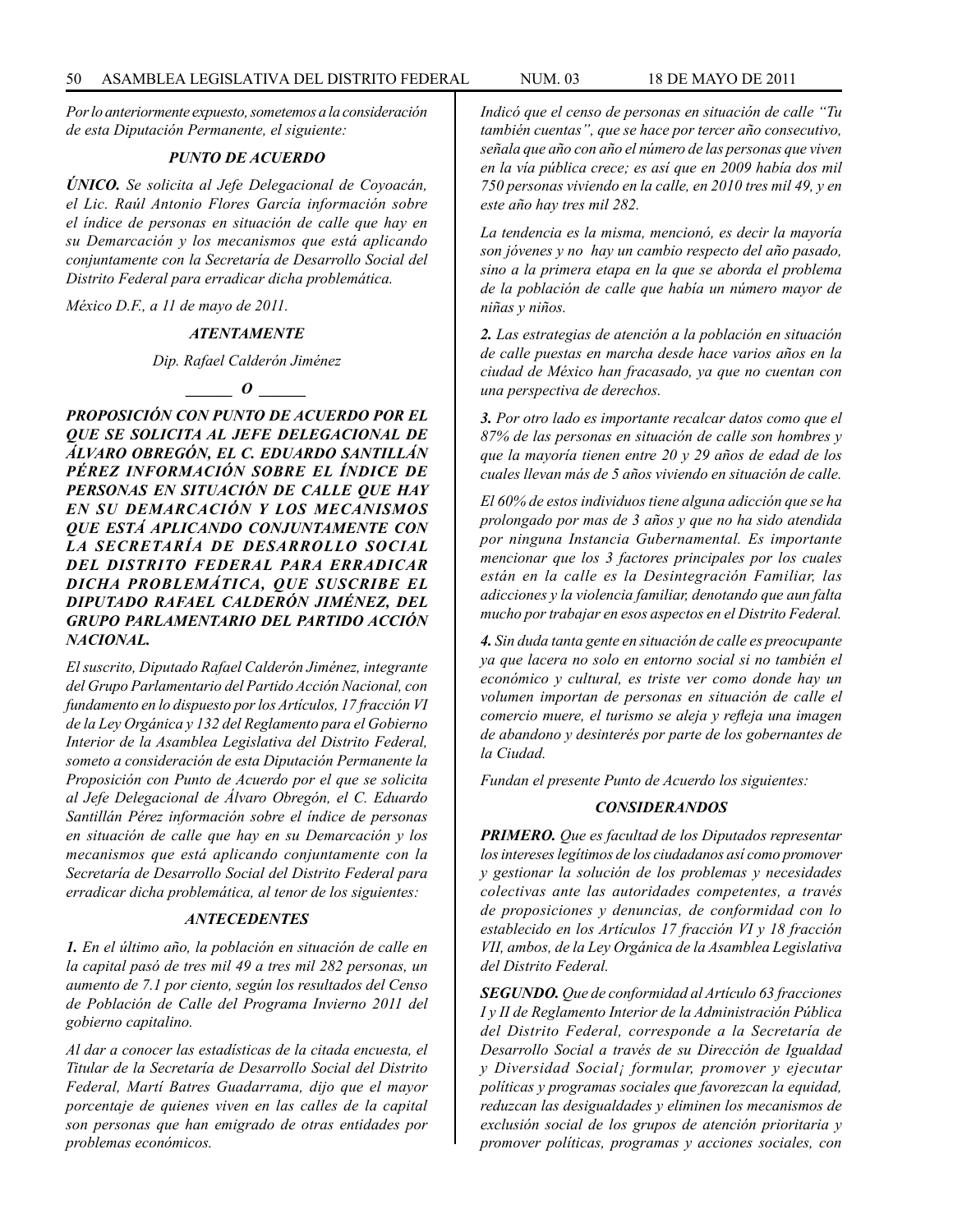## ASAMBLEA LEGISLATIVA DEL DISTRITO FEDERAL NUM. 03 18 DE MAYO DE 2011 51

*las instancias competentes del Gobierno Federal y Local, las organizaciones sociales y las instituciones de asistencia pública y privada, dirigidos a mejorar las condiciones de vida de los grupos de atención prioritaria.*

*TERCERO. Que de conformidad con el Artículo 128, fracción VIII, ejecutar en su Demarcación territorial programas de desarrollo social, considerando las políticas y programas que en la materia emita la dependencia correspondiente.* 

*CUARTO. Que la problemática de personas en situación de calle sigue siendo una constante en el Distrito Federal y lejos de disminuir se ha incrementado año con año es por ello que es necesaria la información solicitada a fin de tener herramientas para realizar propuestas concretas que coadyuven a erradicar esta problemática.*

*Por lo anteriormente expuesto, sometemos a la consideración de esta Diputación Permanente, el siguiente:* 

# *PUNTO DE ACUERDO*

*ÚNICO. Se solicita al Jefe Delegacional de Álvaro Obregón, el C. Eduardo Santillán Pérez información sobre el índice de personas en situación de calle que hay en su Demarcación y los mecanismos que está aplicando conjuntamente con la Secretaría de Desarrollo Social del Distrito Federal para erradicar dicha problemática.*

*México D.F., a 11 de mayo de 2011.*

#### *ATENTAMENTE*

#### *Dip. Rafael Calderón Jiménez*

Con fundamento en lo dispuesto por los Artículos 50 fracciones IV y V de la Ley Orgánica de la Asamblea Legislativa del Distrito Federal, 28, 29 y 132 del Reglamento para su Gobierno Interior, se turnan para su análisis y dictamen a las Comisiones Unidas de Desarrollo Social y de Atención a Grupos Vulnerables.

Para presentar una Proposición con Punto de Acuerdo por el que se exhorta al Secretario de Desarrollo Social del Distrito Federal, Martí Batres Guadarrama, y al Secretario de Seguridad Pública del Distrito Federal, Doctor Manuel Mondragón y Kalb, para que en el ámbito de sus respectivas facultades y competencias implementen las medidas necesarias a fin de garantizar y respetar la guía braille y rampas de acceso instaladas en el denominado de Barrio de los Ciegos, se concede el uso de la Tribuna al Diputado Cristian Vargas Sánchez, a nombre de la Diputada Axel Vázquez Burguette, del Grupo Parlamentario del Partido Revolucionario Institucional y Partido Nueva Alianza, respectivamente.

**EL C. DIPUTADO ALAN CRISTIAN VARGAS SÁNCHEZ.** Con su venia, señor Presidente.

*PROPOSICIÓN CON PUNTO DE ACUERDO POR EL QUE SE EXHORTA AL SECRETARIO DE DESARROLLO SOCIAL DEL DISTRITO FEDERAL, C.* 

*MARTÍ BATRES GUADARRAMA Y AL SECRETARIO DE SEGURIDAD PÚBLICA DEL DISTRITO FEDERAL, DR. MANUEL MONDRAGÓN Y KALB PARA QUE EN EL ÁMBITO DE SUS RESPECTIVAS FACULTADES Y COMPETENCIAS IMPLEMENTE LAS MEDIDAS NECESARIAS A FIN DE GARANTIZAR Y RESPETAR LA GUÍA BRAILLE Y RAMPAS DE ACCESO INSTALADAS EN EL DENOMINADO BARRIO DE LOS CIEGOS, QUE PRESENTA EL DIPUTADO CRISTIAN VARGAS SÁNCHEZ A NOMBRE DE LA DIPUTADA AXEL VÁZQUEZ BURGUETTE, DEL GRUPO PARLAMENTARIO DEL PARTIDO REVOLUCIONARIO INSTITUCIONAL Y PARTIDO NUEVA ALIANZA, RESPECTIVAMENTE.*

*La que suscribe, Diputada Axel Vázquez Burguette, integrante del Partido Nueva Alianza de la Asamblea Legislativa del Distrito Federal V Legislatura, con fundamento en lo dispuesto por los Artículos 42, fracción XII del Estatuto de Gobierno del Distrito Federal, 17, fracción VI, de la Ley Orgánica de la Asamblea Legislativa; y del Reglamento para el Gobierno Interior de la Asamblea Legislativa del Distrito Federal, someto a la consideración del Pleno de esta Honorable Asamblea Legislativa del Distrito Federal V Legislatura, la Proposición con Punto de Acuerdo por el que se exhorta al Secretario de Desarrollo Social del Distrito Federal, C. Martí Batres Guadarrama y al Secretario de Seguridad Pública del Distrito Federal, Dr. Manuel Mondragón y Kalb, para que en el ámbito de sus respectivas facultades y competencias implementen las medidas necesarias, a fin de garantizar y respetar la guía braille y rampas de acceso instaladas en el denominado "Barrio de los Ciegos", al tenor de la siguiente:*

# *EXPOSICIÓN DE MOTIVOS*

*Los derechos humanos de las personas con discapacidad son los mismos derechos de todas las personas. No obstante, en la actualidad, las personas que padecen alguna discapacidad no gozan de la posibilidad de ejercerlos de la misma forma que el resto de la población, debido a las barreras de actitud y al ambiente propio en el que se desarrollan. Esto, evita su participación plena y efectiva en la sociedad, en igualdad de condiciones.*

*La Convención sobre los Derechos de las Personas con Discapacidad, señala la importancia de la accesibilidad al entorno físico, social, económico y cultural, a la salud, la educación, la información y las comunicaciones, para que las personas con discapacidad puedan ejercer totalmente los derechos humanos y las libertades fundamentales que los instrumentos nacionales e internacionales les confieren, en aras de hacer respetar los principios de igualdad de oportunidades y de accesibilidad, así como garantizar su seguridad.* 

*Por su parte, la Convención Interamericana señala objetivos generales y medidas ilustrativas que el Estado debe adoptar, entre las que destaca precisamente el acoger las medidas*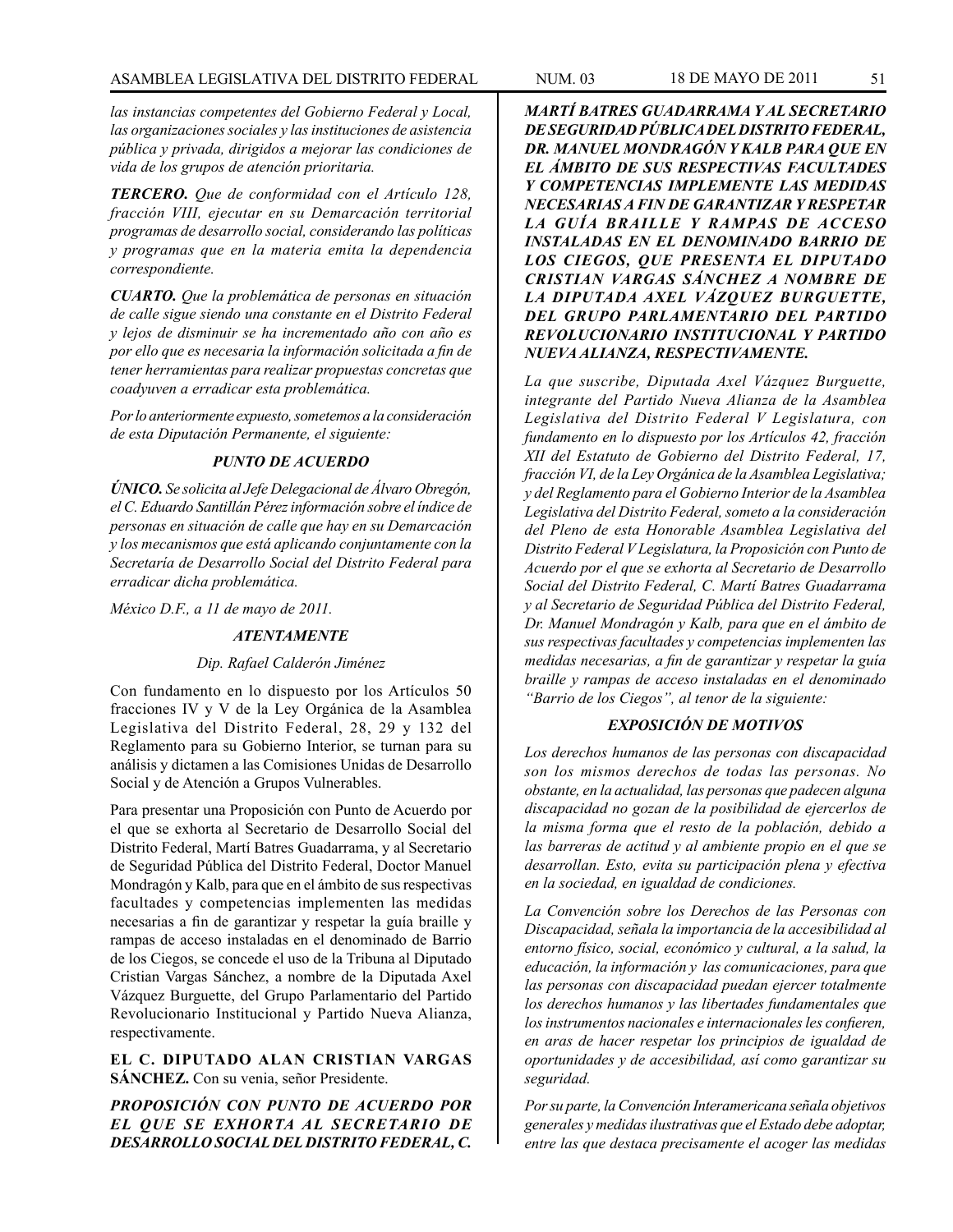*necesarias para que la construcción o fabricación de la infraestructura facilite el transporte, la comunicación y el acceso para las personas con discapacidad. También, establece que los Estados deben tomar medidas para eliminar los obstáculos existentes en diversos aspectos de la infraestructura en cuanto al su utilización.*

*Cabe señalar, que la Organización Mundial de la Salud (OMS) estima que entre 10 y 12 por ciento de la población mundial presenta discapacidad de algún tipo, lo que los convierte en la mayor minoría del mundo.* 

*De acuerdo con el Programa de las Naciones Unidas para el Desarrollo (PNUD), 80 por ciento de ellos reside en países subdesarrollados y más de 70 por ciento adquirieron la discapacidad después de la infancia.* 

*Hoy en día, los datos que se tienen de individuos con alguna discapacidad son escasos y se encuentran desactualizados; sin embargo, se estima que en México existen casi dos millones de personas con discapacidad severa, de las cuales 813 mil tienen discapacidad motriz, 467 mil problemas visuales, 289 mil discapacidades mentales, 281 mil complicaciones de audición y 87 mil problemas de lenguaje.*

*Según cifras oficiales, en la Ciudad de México hay alrededor de 160 mil personas que padecen algún tipo de discapacidad.* 

*Ante este escenario, la Ley para Prevenir y Erradicar la Discriminación en el Distrito Federal refiere la incorporación de medidas positivas en sus Capítulos III y IV, en relación a cuestiones de accesibilidad al ambiente urbano, el transporte público y los espacios e inmuebles públicos, enfocados a la discapacidad motriz.* 

*En este sentido, el Gobierno Capitalino invirtió un millón de pesos para acondicionar un área especial y adecuada para las personas con discapacidad que a diario circulan por la zona. Dicho acondicionamiento, consistió en la remodelación de Plaza Loreto, ubicada al oriente del Ciudad, en donde se instalaron rampas de acceso, semáforos con alertas y una guía braille que va desde la calle de Correo Mayor hasta el Zócalo.*

*Lo anterior, con la finalidad de brindar seguridad y de garantizar las condiciones de respeto e igualdad hacia las personas discapacitadas que, de acuerdo con la Ley para la Integración al Desarrollo de las Personas con Discapacidad del Distrito Federal, en sus diversas disposiciones, estipula los derechos fundamentales de libre tránsito y accesibilidad universal, como a continuación se advierte:*

*Artículo 5°. Son acciones prioritarias para la integración al desarrollo de las personas con discapacidad, las siguientes:*

*I. a III. …*

*IV. Los programas de accesibilidad universal que les garanticen el acceso, en igualdad de condiciones con las demás personas, al entorno físico, el transporte y las comunicaciones*

*Artículo 9°. Los derechos de las personas con discapacidad son los que consagran la Constitución Política de los Estados Unidos Mexicanos, las Leyes que de ella emanan y los Tratados Internacionales firmados y ratificados por el Estado Mexicano. Sin embargo y debido a la complejidad de la problemática de la discapacidad, para efectos de la presente Ley se entenderán por derechos específicos de las personas con discapacidad los siguientes:*

#### *I. a II. …*

*III. El derecho de libre tránsito: Que constituye el derecho de transitar y circular por todos los lugares públicos, sin que se obstruyan los accesos específicos para su circulación como rampas, puertas, elevadores, entre otros. Dichos lugares deberán estar señalizados con el logotipo de discapacidad, con base en lo dispuesto por esta Ley.*

*Empero, dicha labor se ha visto empañada por la falta de interés de las autoridades correspondientes, ya que a unos meses de su inauguración, este espacio ha presentado una serie de irregularidades y violaciones a los derechos de las personas discapacitadas.*

*Dichas anomalías, consisten en la obstrucción de la guía braille y de las diversas rampas de acceso, tanto por ambulantes como por los comerciantes establecidos en la zona, así como por los automovilistas y motociclistas que invaden sin consideración alguna el espacio reservado para las personas que no pueden ver. Esto, debido a la escasa vigilancia por parte de las autoridades correspondientes, así como por la falta de una cultura cívica y de sensibilización social.*

*Por tal motivo, urge garantizar el eficiente funcionamiento de estos espacios, mediante su continua vigilancia, con la finalidad de brindar seguridad a los ciudadanos y, en especial, a los grupos vulnerables. Asimismo, el promover la concientización de la sociedad, labor que en conjunto deben realizar las Secretarías de Desarrollo Social y de Seguridad Pública, ambas del Distrito Federal, con la intención de hacer respetar los derechos de las personas discapacitadas, con base en lo dispuesto por la Ley de Seguridad Pública del Distrito Federal, en su Artículo Segundo:*

*Artículo 2°. La seguridad pública es un servicio cuya prestación, en el marco de respeto a las garantías individuales, corresponde en forma exclusiva al Estado, y tiene por objeto:*

#### *I. Mantener el orden público;*

### *II. Proteger la integridad física de las personas así como sus bienes:*

*De igual modo, como lo señala la Ley de Desarrollo Social para el Distrito Federal, en su Artículo primero:*

*Artículo 1. Las disposiciones de la presente Ley son de orden público e interés social y tiene por objeto:*

*I. a VII. …*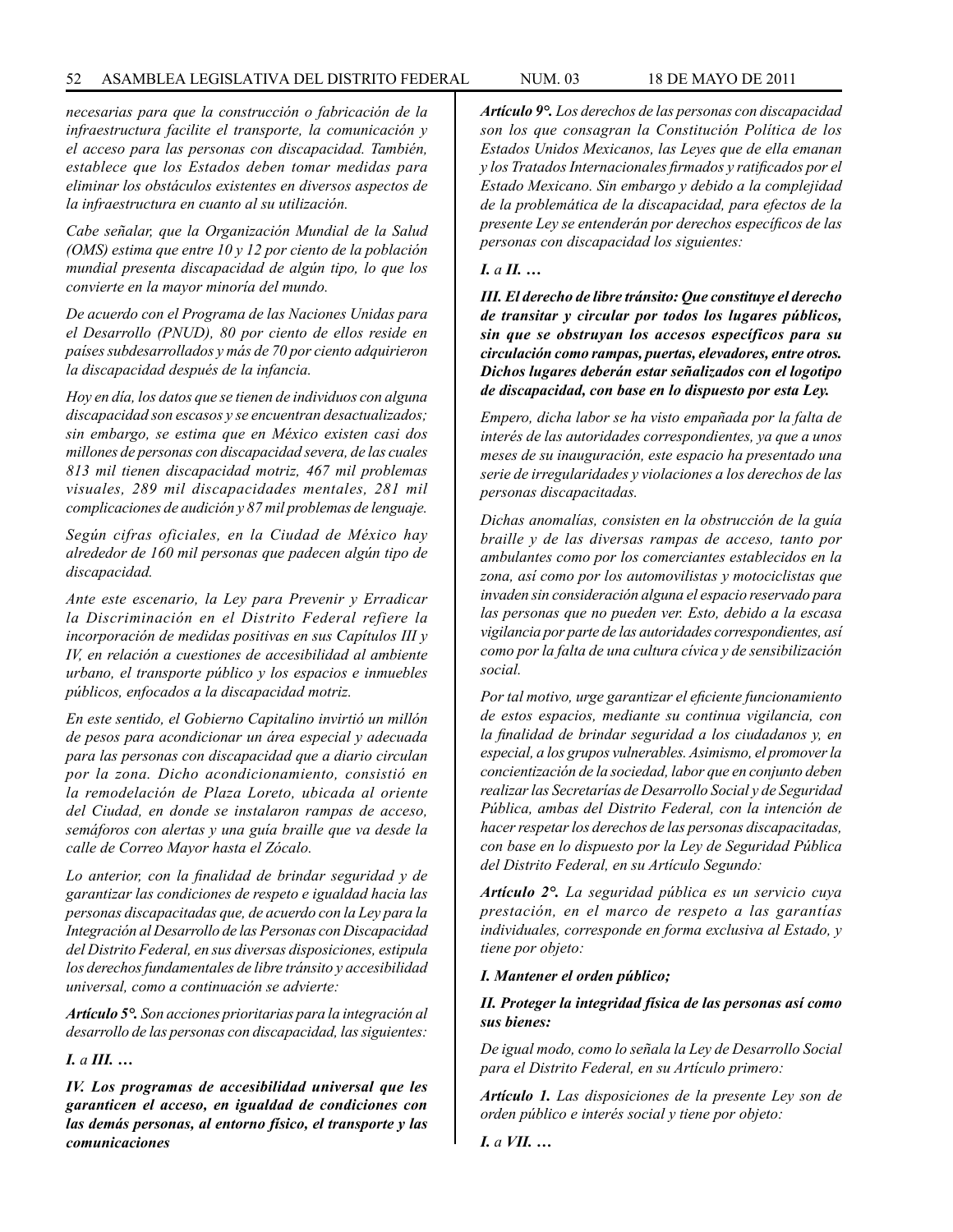*VIII. Implementar acciones que busquen la plena equidad social para todos los grupos excluidos, en condiciones de subordinación o discriminación por razones de su condición socioeconómica, edad, sexo, pertenencia étnica, características físicas, preferencia sexual, origen nacional, práctica religiosa o cualquier otra;*

*En Nueva Alianza, estamos conscientes de la necesidad de traslado de todas y cada una de las personas en esta Ciudad, en especial de las personas discapacitadas que, por razones personales, laborales, económicas o de simple recreación, se ven obligadas a salir a las calles a diario con la incertidumbre en cuanto al respeto de sus derechos fundamentales, lo que las convierte en un grupo de alta vulnerabilidad frente la sociedad.*

*Por lo anteriormente expuesto y fundado, en mi carácter de Diputada a la V Legislatura de la Asamblea Legislativa del Distrito Federal, someto a la consideración del Pleno, el siguiente:*

### *PUNTO DE ACUERDO*

*PRIMERO. Se exhorta al Secretario de Desarrollo Social y al Secretario de Seguridad Pública, ambos del Distrito Federal, para que en el ámbito de sus respectivas facultades y competencias implementen un Programa de Vigilancia en el denominado "Barrio de los Ciegos", a fin de hacer respetar la guía braille y rampas de acceso instaladas.*

*SEGUNDO. Realizar campañas de concientización y sensibilización de los habitantes y transeúntes de la zona, a fin de respetar a los usuarios de la guía braille y de las rampas de acceso.*

*Asamblea Legislativa del Distrito Federal, a 18 de mayo de 2011.*

### *ATENTAMENTE*

#### *Dip. Alan Cristian Vargas Sánchez*

Muchas gracias.

**EL C. PRESIDENTE.** Gracias Diputado. En términos de lo dispuesto por el Artículo 133 del Reglamento para el Gobierno Interior de la Asamblea Legislativa del Distrito Federal, consulte la Secretaría a la Diputación Permanente en votación económica si la propuesta presentada por el Diputado Cristian Vargas Sánchez se considera de urgente y obvia resolución.

**LA C. SECRETARIA.** Por instrucciones de la Presidencia y en votación económica se consulta a la Diputación Permanente si la propuesta de referencia se considera de urgente y obvia resolución. Los que estén por la afirmativa, sírvanse manifestarlo levantando la mano.

Los que estén por la negativa, sírvanse manifestarlo levantando la mano.

Se considera de urgente y obvia resolución, Diputado Presidente.

**EL C. PRESIDENTE.** Gracias Diputada. Está a discusión la propuesta. ¿Existen oradores en contra?

Proceda la Secretaría a preguntar a la Diputación Permanente en votación económica si es de aprobarse la propuesta a discusión.

**LA C. SECRETARIA.** Por instrucciones de la Presidencia y en votación económica se pregunta a la Diputación Permanente si es de aprobarse la propuesta sometida a su consideración. Los que estén por la afirmativa, sírvanse manifestarlo levantando la mano.

Los que estén por la negativa, sírvanse manifestarlo levantando la mano.

Aprobada la propuesta, Diputado Presidente.110

**EL C. PRESIDENTE**. Gracias, Diputada. Remítase a las autoridades correspondientes para los efectos legales a que haya lugar.

Para presentar una Proposición con Punto de Acuerdo mediante el que se exhorta al Director General de Gobierno del Distrito Federal, al Secretario de Desarrollo Urbano y Vivienda, al Secretario de Transporte y Vialidad, al Director General del Instituto de Vivienda del Distrito Federal y al Jefe Delegacional de Iztacalco, a que se dé cumplimiento al acuerdo suscrito respecto del predio ubicado en el número 135 de la calle 5 en la Colonia Agrícola Pantitlán, de la Delegación Iztacalco, se concede el uso de la Tribuna a la Diputada Valentina Valia Batres Guadarrama, a nombre del Diputado Erasto Ensástiga Santiago, del Grupo Parlamentario del Partido de la Revolución Democrática.

**LA C. DIPUTADA VALENTINA VALIA BATRES GUADARRAMA**. Con su venia, Diputada Presidente.

*PROPOSICIÓN CON PUNTO DE ACUERDO MEDIANTE EL QUE SE EXHORTA AL DIRECTOR GENERAL DE GOBIERNO DEL DISTRITO FEDERAL, AL SECRETARIO DE DESARROLLO URBANO Y VIVIENDA, AL SECRETARIO DE TRANSPORTES Y VIALIDAD, AL DIRECTOR GENERAL DEL INSTITUTO DE VIVIENDA DEL DISTRITO FEDERAL Y AL JEFE DELEGACIONAL EN IZTACALCO A QUE SE DÉ CUMPLIMIENTO AL ACUERDO SUSCRITO RESPECTO DEL PREDIO UBICADO EN EL NÚMERO 135 DE LA CALLE 5 EN LA COLONIA AGRÍCOLA PANTITLÁN DE LA DELEGACIÓN IZTACALCO, QUE PRESENTA LA DIPUTADA VALENTINA VALIA BATRES GUSDARRAMA A NOMBRE DEL DIPUTADO ERASTO ENSÁSTIGA SANTIAGO, DEL GRUPO PARLAMENTARIO DEL PARTIDO DE LA REVOLUCIÓN DEMOCRÁTICA.*

*El suscrito Diputado de la Asamblea Legislativa del Distrito Federal, V Legislatura, Erasto Ensástiga Santiago, integrante del Grupo Parlamentario del Partido de la Revolución Democrática, con fundamento en lo dispuesto por los Artículos 17 fracción VI de la Ley Orgánica y 133*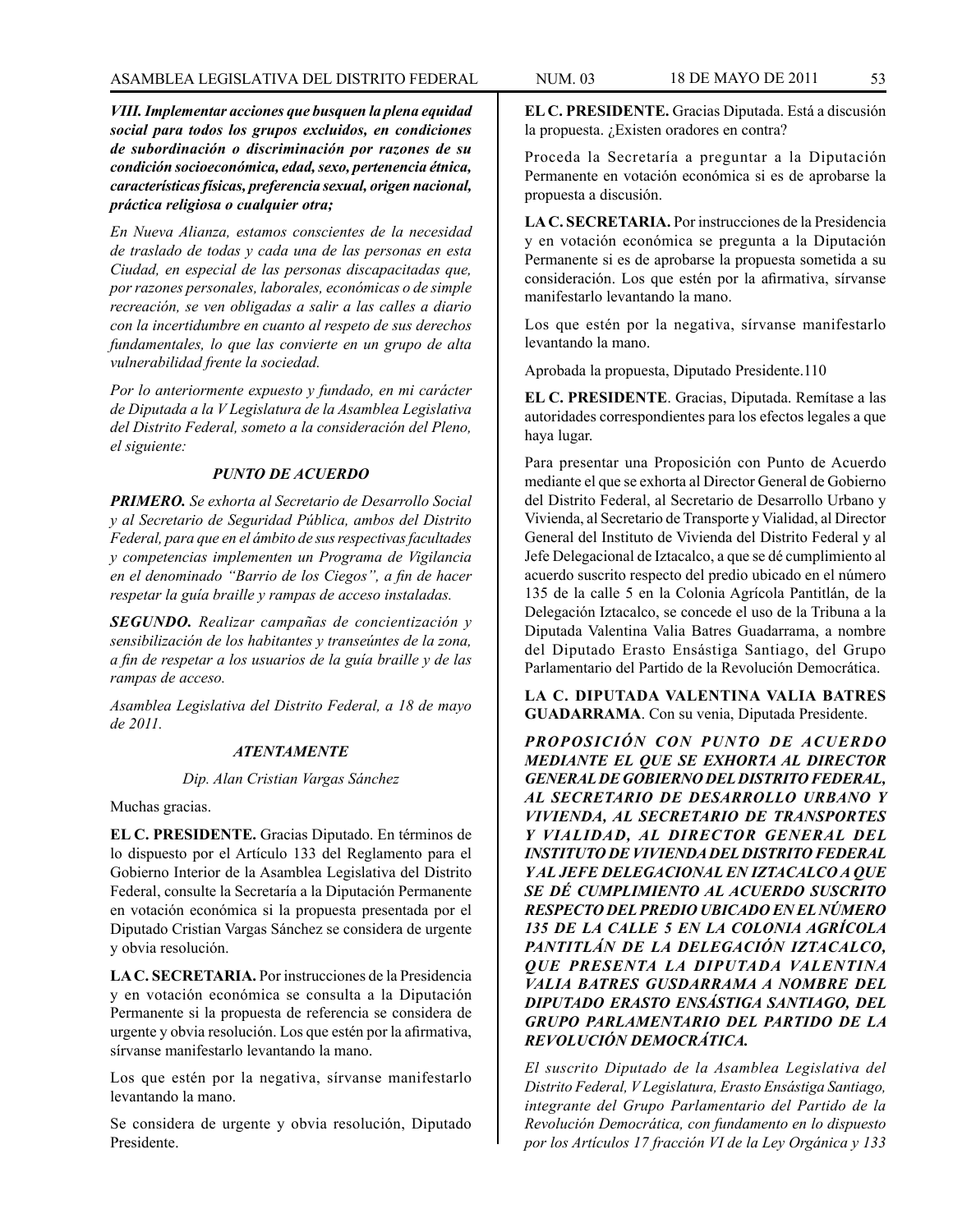*del Reglamento para el Gobierno Interior, ambos de la Asamblea Legislativa del Distrito Federal, someto a la consideración del Pleno de esta Honorable Asamblea Legislativa, solicitando se inserte de manera íntegra en el Diario de los Debates la siguiente Proposición con Punto de Acuerdo mediante el que se exhorta al Director General de Gobierno del Distrito Federal, al Secretario de Desarrollo Urbano y Vivienda, al Secretario de Transportes y Vialidad, al Director General del Instituto de Vivienda del Distrito Federal y al Jefe Delegacional en Iztacalco a que se dé cumplimiento al acuerdo suscrito respecto del predio ubicado en el número 135 de la calle 5 en la Colonia Agrícola Pantitlán de la Delegación Iztacalco, de conformidad con los siguientes:*

#### *ANTECEDENTES*

*1. Con fecha nueve de junio de 2008, se celebró el convenio respecto del predio ubicado en el número 135 de la calle cinco en la col. Agrícola Pantit1án de la Delegación Iztaca1co, entre varias instancias de representación del Gobierno del Distrito Federal, mediante el que dicho predio, se destinó de manera provisional a la reubicación de 86 familias, que se encontraban ocupando el predio denominado "Tepa1cates", ubicado en Calzada General Ignacio Zaragoza, Av. Telecomunicaciones y General León Loyola , Col. Tepa1cates en la Delegación Iztapa1apa, el que tuvo que ser desocupado debido a la construcción del "Centro de Transferencia Mu1timodal.*

*2. En el convenio de referencia se estableció que el Instituto de vivienda realizaría la gestiones a fin de que el predio fuera transferido a título gratuito, de su patrimonio, al Gobierno del Distrito Federal, a efecto de que este último lo asignara a la Delegación Iztacalco para que una vez desocupado, se llevara a cabo la construcción de un parque y un centro social y cultural, el cual se entregaría a la comunidad en el mes de diciembre de 2009.*

*3. Se acordó también que la construcción del parque y centro social se iniciaría de forma inmediata al día siguiente de la desocupación del predio, para ser entregado a la comunidad, a más tardar en el mes de diciembre de 2009. A la fecha, dicho predio no ha sido desocupado por las 86 familias que ahí se encuentran, lo que debió haber sucedido a más tardar el día 10 de junio de 2009 y haberlo entregarlo a las autoridades de la Delegación Iztacalco.*

*Por parte, se destaca que el Gobierno del Distrito Federal y Delegación Iztacalco recursos necesarios para la construcción del parque y del centro social referidos.*

*4. Que los vecinos de la Col. Agrícola Pantitlán, beneficiarios la transferencia del predio y consecuentemente de construcción del parque, están exigiendo tanto la desocupación y la construcción inmediata del parque y centro social y cultural, toda vez que, la zona que corresponde a dicha Colonia, carece de tales instalaciones.*

*PRIMERO. Que conforme al Artículo 36 fracciones XXXI y XXXIII de la Ley Orgánica de la Administración Pública del Distrito Federal es facultad de las Delegaciones Políticas el construir áreas verdes y espacios de cultura y esparcimiento para los ciudadanos, los que constituyen una de las prioridades y mayores intereses del gobierno de la Ciudad.* 

*CONSIDERANDOS*

*SEGUNDO. Toda vez conforme al acuerdo 1 y 2 del convenio celebrado con fecha nueve de junio dos mil ocho, tanto Gobierno del Distrito Federal, la Dirección General de Gobierno, y Vialidad, del Distrito Secretarías de Desarrollo Urbano y Transporte Delegación Iztacalco y el Instituto de Vivienda que el predio objeto del se ocuparía manera temporal por un lapso no a doce quedando obligados los ocupantes a efectuar la del predio a la Delegación Iztacalco a más tardar el día 10 de junio 2009.*

*TERCERO. Toda vez que a la fecha no ha sido desocupado el predio y ha transcurrido en exceso el término otorgado a las familias que se encuentran ocupando dicho predio, impidiendo que se cumpla con la finalidad para la cual fue destinado, es que se torna urgente su desocupación y entrega.*

*Por lo anteriormente expuesto y fundado se propone el siguiente:*

#### *PUNTO DE ACUERDO*

*PRIMERO. Se solicita al Gobierno del Distrito Federal, a través de la Dirección General de Gobierno, las Secretarías de Desarrollo Urbano y Vivienda y Transportes y Vialidad, a que rindan un informe esta Soberanía en el que señale las razones por las cuales no ha sido desocupado y entregado el predio ubicado en el número 135 de la calle 5 en la Colonia Agrícola Pantitlán de la Delegación Iztacalco en esta ciudad, en términos del convenio suscrito de fecha nueve de junio de 2008*

*SEGUNDO. Toda vez que ha transcurrido en exceso el término para que los ocupantes del predio ubicado en el número 135 de la calle 5 en la Col. Agrícola Pantitlán de la Delegación Iztacalco en esta Ciudad, lo desocupen; se exhorta a las autoridades señaladas en el resolutivo primero, instrumenten a la brevedad posible el cumplimiento del acuerdo y entrega de dicho predio a las autoridades de la Delegación Iztacalco.*

*TERCERO. De conformidad con el acuerdo 3 del convenio celebrado en fecha nueve de junio de dos mil ocho, se inicie en forma inmediata, la construcción del parque y el centro social y cultural, para cuyo fin fue destinado dicho predio y sea entregado a la comunidad.*

#### *ATENTAMENTE*

*Dip. Erasto Ensástiga Santiago*

Es cuanto, Diputado Presidente.

*Lo anterior bajo los siguientes:*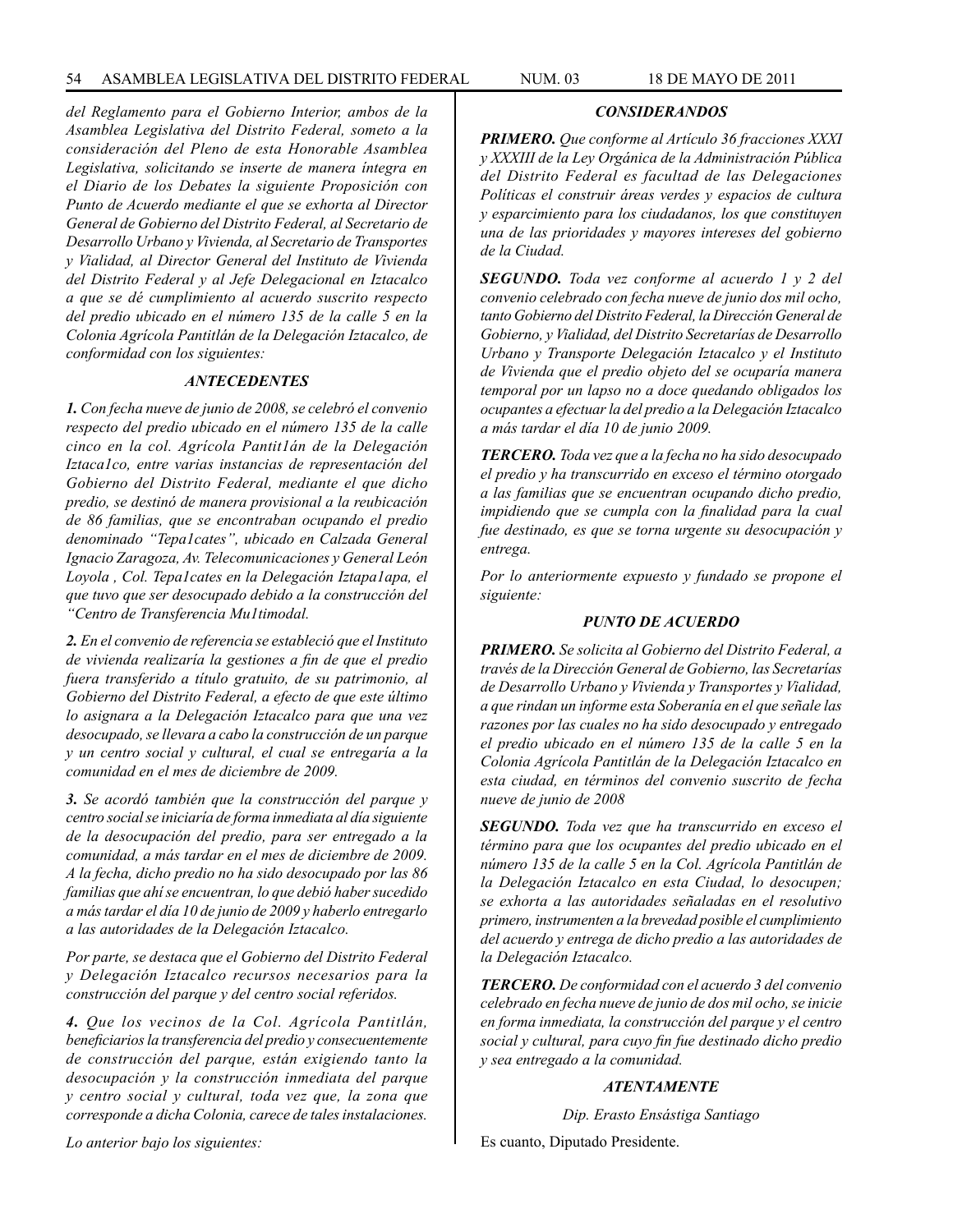**EL C. PRESIDENTE.** Gracias Diputada, muy amable. En términos de lo dispuesto por el Artículo 133 del Reglamento para el Gobierno Interior de la Asamblea Legislativa del Distrito Federal, consulte la Secretaría a la Diputación Permanente en votación económica si la propuesta presentada por la Diputada Valentina Valia Batres Guadarrama se considera de urgente y obvia resolución.

**LA C. SECRETARIA.** Por instrucciones de la Presidencia y en votación económica se consulta a la Diputación Permanente si la propuesta de referencia se considera de urgente y obvia resolución. Los que estén por la afirmativa, sírvanse manifestarlo levantando la mano.

Los que estén por la negativa, sírvanse manifestarlo levantando la mano.

Se considera de urgente y obvia resolución, Diputado Presidente.

**EL C. PRESIDENTE.** Está a discusión la propuesta. ¿Existen oradores en contra?

Proceda la Secretaría a preguntar a la Diputación Permanente en votación económica si es de aprobarse la propuesta a discusión.

**LA C. SECRETARIA.** Por instrucciones de la Presidencia y en votación económica se pregunta a la Diputación Permanente si es de aprobarse la propuesta sometida a su consideración. Los que estén por la afirmativa, sírvanse manifestarlo levantando la mano.

Los que estén por la negativa, sírvanse manifestarlo levantando la mano.

Aprobada la propuesta, Diputado Presidente.

**EL C. PRESIDENTE.** Gracias, Diputada. Remítase a las autoridades correspondientes para los efectos legales a que haya lugar.

Se informa que el punto 27 ha sido retirado de la presente Sesión.

Para presentar una Proposición con Punto de Acuerdo para exhortar al Licenciado Enrique Vargas Anaya a fin de que se implemente un programa para la conservación y el mantenimiento correctivo y preventivo a las áreas verdes de los jardines y parques que se encuentran en las siguientes Colonias dentro de la Demarcación Azcapotzalco, la Colonia del Gas, Nueva Santa María, Clavería y Pasteros, se concede el uso de la Tribuna al Diputado Jorge Palacios Arroyo, del Grupo Parlamentario del Partido Acción Nacional.

**EL C. DIPUTADO JORGE PALACIOS ARROYO.** Con su venia, Diputado Presidente.

*PROPOSICIÓN CON PUNTO DE ACUERDO PARA EXHORTAR AL LICENCIADO ENRIQUE VARGAS ANAYA, A FIN DE QUE SE IMPLEMENTE UN PROGRAMA PARA LA CONSERVACIÓN Y EL MANTENIMIENTO CORRECTIVO Y PREVENTIVO A* 

*LAS ÁREAS VERDES DE LOS JARDINES Y PARQUES QUE SE ENCUENTRAN EN LAS SIGUIENTES COLONIAS DENTRO DE LA DEMARCACIÓN DE AZCAPOTZALCO: DEL GAS, NUEVA SANTA MARÍA, CLAVERÍA Y PASTEROS, QUE PRESENTA EL DIPUTADO JORGE PALACIOS ARROYO, DEL GRUPO PARLAMENTARIO DEL PARTIDO ACCIÓN NACIONAL.*

*El suscrito, Diputado Jorge Palacios Arroyo de la Asamblea Legislativa del Distrito Federal, V Legislatura, integrante del Grupo Parlamentario del Partido Acción Nacional, con fundamento en lo dispuesto por los Artículos 11, 17 fracción VI, 18 fracción VII de la Ley Orgánica; 93, 98 y 132 del Reglamento para el Gobierno Interior, ambos de la Asamblea Legislativa del Distrito Federal, someto a la consideración del Pleno de esta Honorable Asamblea Legislativa, para que sea turnado a la comisión correspondiente, la siguiente: Proposición con Punto de Acuerdo para exhortar al Licenciado Enrique Vargas Anaya; a fin de que se implemente un Programa para la Conservación y el Mantenimiento Correctivo y Preventivo a las áreas Verdes de los Jardines y Parques que se encuentran en las siguientes Colonias Dentro de la Demarcación de Azcapotzalco: del Gas, Nueva Santa María, Clavería y Pasteros, al tenor de los siguientes:*

### *ANTECEDENTES*

*1. Una área verde se define por la Ley Ambiental como "toda superficie cubierta de vegetación, natural o inducida que se localice en el Distrito Federal" y como su nombre lo dice, las áreas verdes urbanas son aquellas que se localizan en el suelo urbano, el cual esta delimitado por los programas de Desarrollo Urbano Delegacionales; Azcapotzalco cuenta con diversas áreas verdes, tales como: camellones, pequeños parques en las inmediaciones de las Colonias, jardines en plazas o explanadas, etc.*

*Es importante destacar que las áreas verdes urbanas proporcionan a la Ciudad los siguientes beneficios:*

*- La captación de agua pluvial hacia los mantos acuíferos.*

*- La generación de oxigeno.*

*- La disminución de los niveles de contaminantes en el aire.*

*- La disminución de los efectos de las llamadas "islas de calor".*

*- El amortiguamiento de los niveles de ruido.*

*- La disminución de la erosión del suelo.*

*- Además de representar sitios de refugio, protección y alimentación de fauna silvestre.*

*2. La Ciudad de México es albergue de más de ocho millones de personas, centro de avances sociales, culturales, políticos y económicos, refugio de grandes construcciones y edificaciones; sin embargo cuenta con una desventaja: sus limitadas áreas verdes.*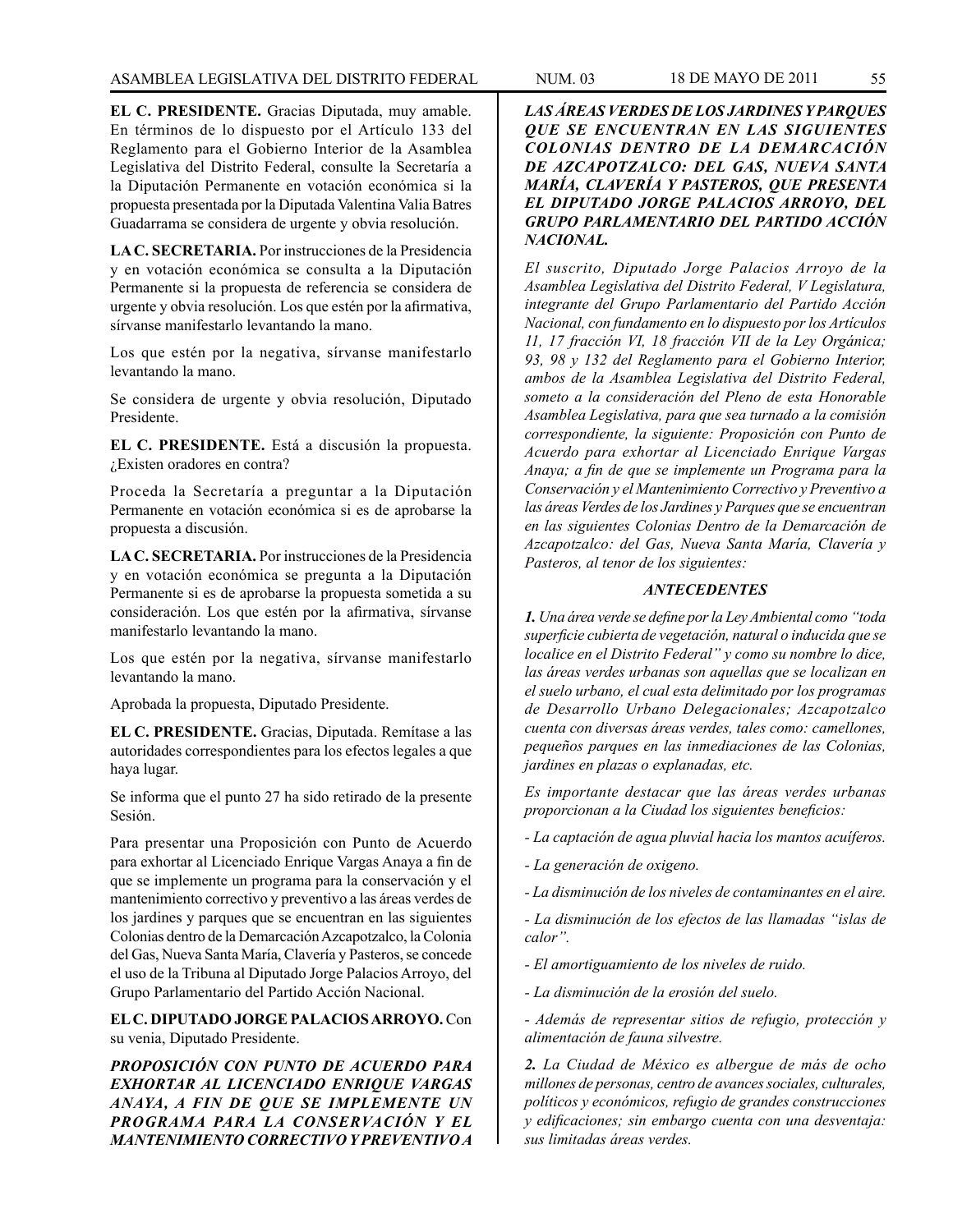#### 56 ASAMBLEA LEGISLATIVA DEL DISTRITO FEDERAL NUM. 03 18 de MAYO de 2011

*De acuerdo al Cuarto Informe de Trabajo de la Secretaría de Medio Ambiente del Distrito Federal en su capítulo 2. Habitabilidad y Espacio Público: La extensión aproximada que ocupa la mancha urbana de la Zona Metropolitana de la Cuenca de México es de 180,000 ha. Para el territorio y la población de la Ciudad de México, se estiman unas 7,049 ha de espacios públicos; de los cuales el 67% son áreas verdes y 33% plazas y otros espacios.*

*De acuerdo al Artículo publicado por la Facultad de Arquitectura de la Universidad Nacional Autónoma de México, la cobertura vegetal del Distrito Federal es de 20.4% del suelo urbano, aclarando que este dato incluye tanto áreas verdes públicas como privadas, lo que equivale a 15,1 metros cuadrados por habitante.*

*De acuerdo al portal de internet de la Dirección de Reforestación Urbana del Distrito Federal, en donde se especifica los parámetros, características y condicionantes para la elaboración del Inventario de áreas verdes urbanas, el cual nos dice que dentro de los 33.51 km2 de extensión territorial con los que cuenta la Delegación Azcapotzalco, 4.28 km2 equivalen al total de áreas verdes lo que corresponde a un 12.8% de la superficie total de la Delegación; por lo que Azcapotzalco esta considerada como una de las Delegaciones con bajo porcentaje de superficie de áreas verdes, al igual que Tláhuac, Iztacalco y Cuauhtémoc.*

*El estándar internacional de áreas verdes es de nueve metros cuadrados por habitante, que es el que ha establecido la Organización de Naciones Unidas (ONU).*

*La contribución de las áreas verdes al mejoramiento de las condiciones ambientales en la ciudad está directamente relacionada con las formas vegetales que las componen, de este porcentaje, tan sólo el 55,9 son zonas arboladas, el resto son zonas de pasto y/o arbustos; por tanto, si se consideran solamente las zonas arboladas -a las que se atañe mayores beneficios ambientales-, el número promedio por habitante baja drásticamente de 15,1 a 8,4 metros cuadrados de área verde por habitante.*

*Es claro que la ciudad tiene un problema de distribución y déficit del espacio público; por ejemplo el porcentaje de área verde por habitante ha permanecido prácticamente sin variación durante los últimos 70 años.*

*3. Las áreas verdes son sin duda alguna, la principal fuente de oxigeno que se tiene en esta urbe, si bien es cierto hoy en día y gracias al desarrollo social y al crecimiento de la población estas se han visto reducidas al paso del tiempo, es por ello que se debe mantener, conservar y crear mas áreas verdes que ayuden a la sustentabilidad de la Ciudad de México.*

*Es por esto que solicitamos el mantenimiento correctivo y preventivo de los siguientes parques y jardines, para que sean reparados entre otras cosas serian la reparación de juegos infantiles, poda, erradicación de basureros clandestino, derribo de árboles antiguos; que se encuentran en:*

| PARQUE/<br><i><b>JARDÍN</b></i> | <b>UBICADOS</b><br><b>ENTRE LAS</b><br><b>CALLES</b>                             | <b>DEFICIENCIAS</b>                                                                                       |
|---------------------------------|----------------------------------------------------------------------------------|-----------------------------------------------------------------------------------------------------------|
| Parque                          | Calle Encarnación<br>Ortiz y Antonio<br>Valeriano, Col.<br>Nueva Santa María     | Reforestación,<br>pintura en muros<br>que delimitan el<br>parque, basurero<br>clandestino.                |
| Parque<br>Revolución            | Calle plan de<br>San Luis esquina<br>Clavelinas, Col.<br>Nueva Santa María       | Coladeras<br>destapadas en<br>pasillos, poda<br>y derribo de<br>árboles antiguos y<br>reforestación.      |
| Parque                          | Calle de los<br>Maestros, esquina<br>clavel y alhelí, Col.<br>Nueva Santa María. | Reforestación,<br>pintura en los<br>juegos infantiles,<br>limpieza y<br>reparación de malla<br>ciclónica. |
| Parque                          | Calle Cairo esquina<br>Nilo, Col. Clavería.                                      | <b>Basurero</b><br>clandestino,<br>derribo de árboles<br>antiguos, poda y<br>reforestación.               |
| Jardín                          | Av. 16 de Septiembre,<br>esquina Av. Aquiles<br>Serdán, Col.<br>Pasteros.        | Reparación de<br>Juegos infantiles<br>así como pintura,<br>reforestación.                                 |

#### *CONSIDERANDOS*

*PRIMERO. Que la premisa de cualquier gobierno es proteger la vida y bienestar de los ciudadanos.*

*SEGUNDO. Que de conformidad con lo dispuesto en el Artículo 2 de la Ley Orgánica de la Administración Pública del Distrito Federal, la Delegación es un órgano político administrativo desconcentrado con autonomía funcional en acciones de gobierno.*

*TERCERO. Que de acuerdo al Artículo 39 fracción LXI de la Ley Orgánica de la Administración Pública del Distrito Federal, corresponde a los Titulares de los órganos político-administrativos de cada Demarcación territorial, implementar acciones de preservación y restauración del equilibrio ecológico, así como la protección al ambiente de su Demarcación territorial, de conformidad con la normatividad ambiental.*

*CUARTO. Que es deber del Jefe Delegacional en Azcapotzalco, Licenciado Enrique Vargas Anaya, construir, rehabilitar, mantener los parques públicos que se encuentran a su cargo y dentro de su Demarcación, de conformidad con el Artículo 39 fracción XXXIII de la Ley Orgánica de la Administración Pública del Distrito Federal.*

*Por lo anteriormente expuesto, fundado y motivado, someto a consideración del Pleno de esta Diputación Permanente de esta H. Asamblea Legislativa del Distrito Federal el siguiente:*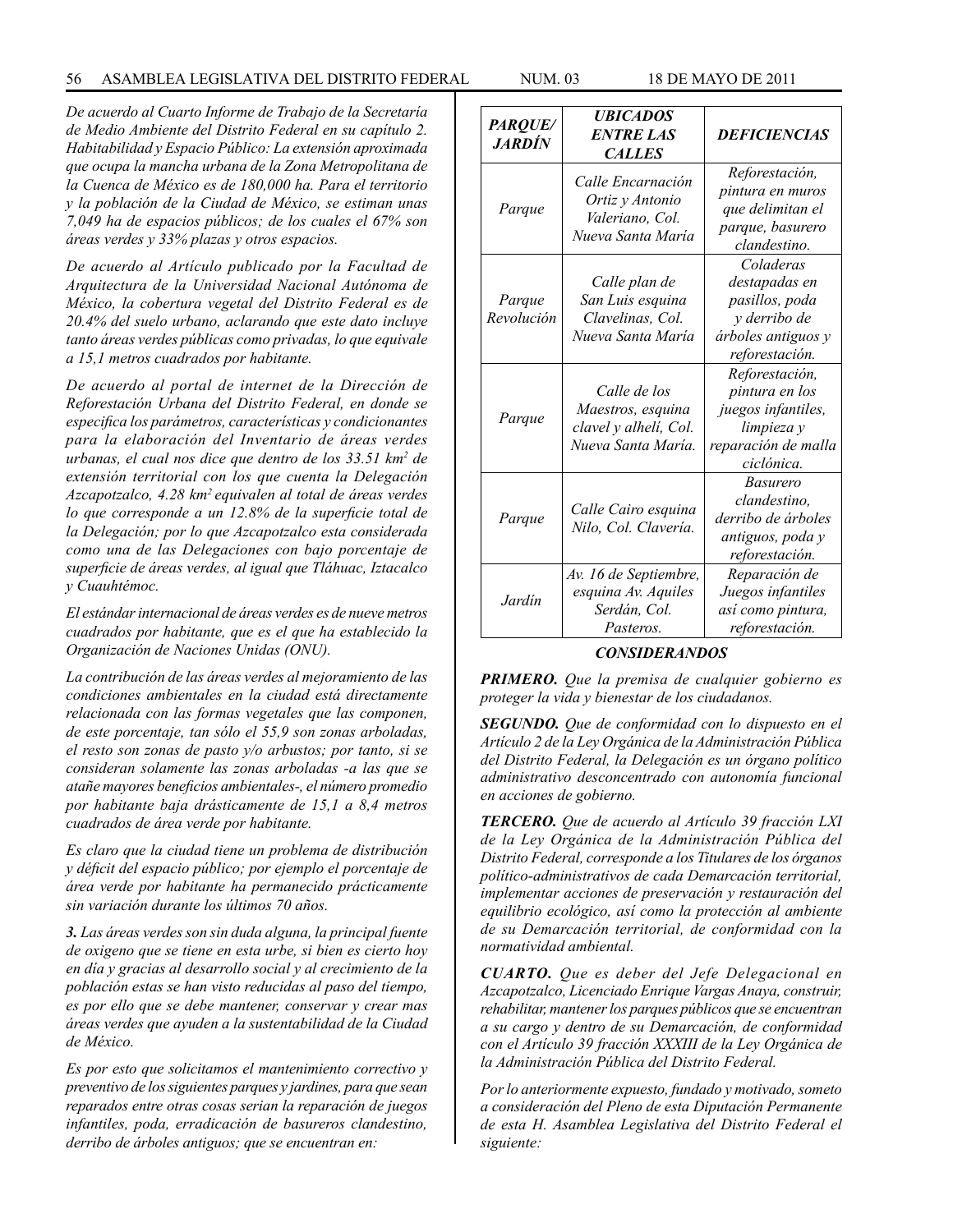### *PUNTO DE ACUERDO*

*ÚNICO. Proposición con Punto de Acuerdo para exhortar al Licenciado Enrique Vargas Anaya a fin de que se implemente un Programa para la conservación y Mantenimiento Correctivo y Preventivo a las Áreas Verdes de los Jardines y Parques que se Encuentran en las siguientes Colonias Dentro de la Demarcación de Azcapotzalco: del Gas, Nueva Santa María, Clavería y Pasteros .*

*Recinto Legislativo, Mayo 18, 2011.*

#### *ATENTAMENTE*

# *Dip. Jorge Palacios Arroyo*

Es cuanto, Diputado Presidente.

**EL C. PRESIDENTE.** Gracias, Diputado. Con fundamento en lo dispuesto por los Artículos 50 fracciones V y VII de la Ley Orgánica de la Asamblea Legislativa del Distrito Federal, 28 y 132 del Reglamento para el Gobierno Interior, se turna para su análisis y dictamen a la Comisión de Uso y Aprovechamiento de Bienes y Servicios.

Para presentar una Proposición con Punto de Acuerdo por el que se exhorta al Jefe de Gobierno del Distrito Federal, Licenciado Marcelo Luis Ebrard Casaubon, con la finalidad de que instruya al Titular de la Oficialía Mayor para que intervenga en los actos de acoso laboral que se han presentado al interior de la Secretaría de Cultura, se concede el uso de la Tribuna al Diputado Jorge Palacios Arroyo, del Grupo Parlamentario del Partido Acción Nacional.

**EL C. DIPUTADO JORGE PALACIOS ARROYO.** Con su venia, Diputado Presidente.

*PROPOSICIÓN CON PUNTO DE ACUERDO POR EL QUE SE EXHORTA AL JEFE DE GOBIERNO DEL DISTRITO FEDERAL, LICENCIADO MARCELO LUIS EBRARD CASAUBON, CON LA FINALIDAD DE QUE INSTRUYA AL TITULAR DE LA OFICIALÍA MAYOR PARA QUE INTERVENGA EN LOS ACTOS DE ACOSO LABORAL AL INTERIOR DE LA SECRETARÍA DE CULTURA, QUE PRESENTA EL DIPUTADO JORGE PALACIOS ARROYO, DEL GRUPO PARLAMENTARIO DEL PARTIDO ACCIÓN NACIONAL.*

*El suscrito, Diputado a la Asamblea Legislativa del Distrito Federal, V Legislatura, integrante del Grupo Parlamentario del Partido Acción Nacional, con fundamento en lo dispuesto por los Artículos 17 fracción VI de la Ley Orgánica y 132 del Reglamento para el Gobierno Interior de la Asamblea Legislativa del Distrito Federal, someto a consideración de esta Diputación Permanente, para que sea turnada a la Comisión correspondiente, la presente Proposición con Punto de Acuerdo por el que se Exhorta al Jefe de Gobierno del Distrito Federal, Licenciado Marcelo Luis Ebrad Casaubon, con la finalidad de que instruya al Titular de la Oficialía Mayor para que Intervenga en los actos de Acoso Laboral que se han presentado al interior de la Secretaría de Cultura del Distrito Federal, al tenor de los siguientes:*

### *ANTECEDENTES*

*1. En días pasados, trabajadores de la Secretaría de Cultura del Distrito Federal, acudieron a las oficinas del suscrito ubicadas en el Zócalo de la Ciudad de México, con la finalidad de hacerme saber las irregularidades que se presentan en el interior de esa Secretaría.*

*2. Señalan los trabajadores de la Secretaría de Cultura que con actos de intimidación, acoso, despidos injustificados, entre otros, han presentado diversas denuncias ante las autoridades correspondientes, sin embargo, hasta el momento no han logrado obtener respuesta por parte de las autoridades.*

*3. Así mismo, los trabajadores y extrabajadores de dicha Secretaría señalan como presunto responsable de los diversos actos de intimidación y acoso laboral, entre otros, que pudieran ser constitutivos de delito, al Director de Recursos Humanos de la Secretaría de Cultura del Distrito Federal, Héctor Amado López Álvarez, que señalan no cuenta con título profesional para ostentarse como Ingeniero, así mismo, lo señalan como responsable de cometer diversas irregularidades.*

*4. Desde el pasado mes de enero, algunos trabajadores, y los que fueron despedidos injustificadamente de la Secretaría de Cultura, han llevado a cabo diversas manifestaciones en las afueras del Palacio de Gobierno, sin que hasta el día de hoy haya respuesta alguna por parte de las autoridades.*

#### *CONSIDERANDOS*

*PRIMERO. Que es un hecho grave que en las dependencias del Gobierno Local, se lleven a cabo prácticas de acoso laboral por parte de Directores, Jefes o Subjefes de Unidad.*

*SEGUNDO. Que la Ley Orgánica de la Asamblea Legislativa del Distrito Federal, dispone en su Artículo 18 fracción VII que es obligación de los Diputados, entre otros, representar los intereses e los ciudadanos y promover y gestionar la solución de los problemas y necesidades colectivas ante las autoridades competentes.*

*TERCERO. Que los trabajadores y extrabajadores que han sido despedidos sin aparente causa justificada por parte de la Secretaría de Cultura del Distrito Federal, afectados por los presuntos hechos de corrupción de servidores públicos de recursos humanos de la Secretaría, han acudido a diversas autoridades con la finalidad de resolver cuanto antes la situación irregular que se genera al interior de la dependencia.*

*CUARTO. Que los trabajadores y extrabajadores de la Secretaría de Cultura manifiestan que los actos de hostigamiento y corrupción se siguen presentando en la Secretaría mencionada, sin embargo, la mayoría de los empleados afectados no han presentado las denuncias correspondientes por temor a ser despedidos.*

*De igual manera, señalan que los procesos de escalafón para lograr ascender a un puesto de mayor jerarquía se*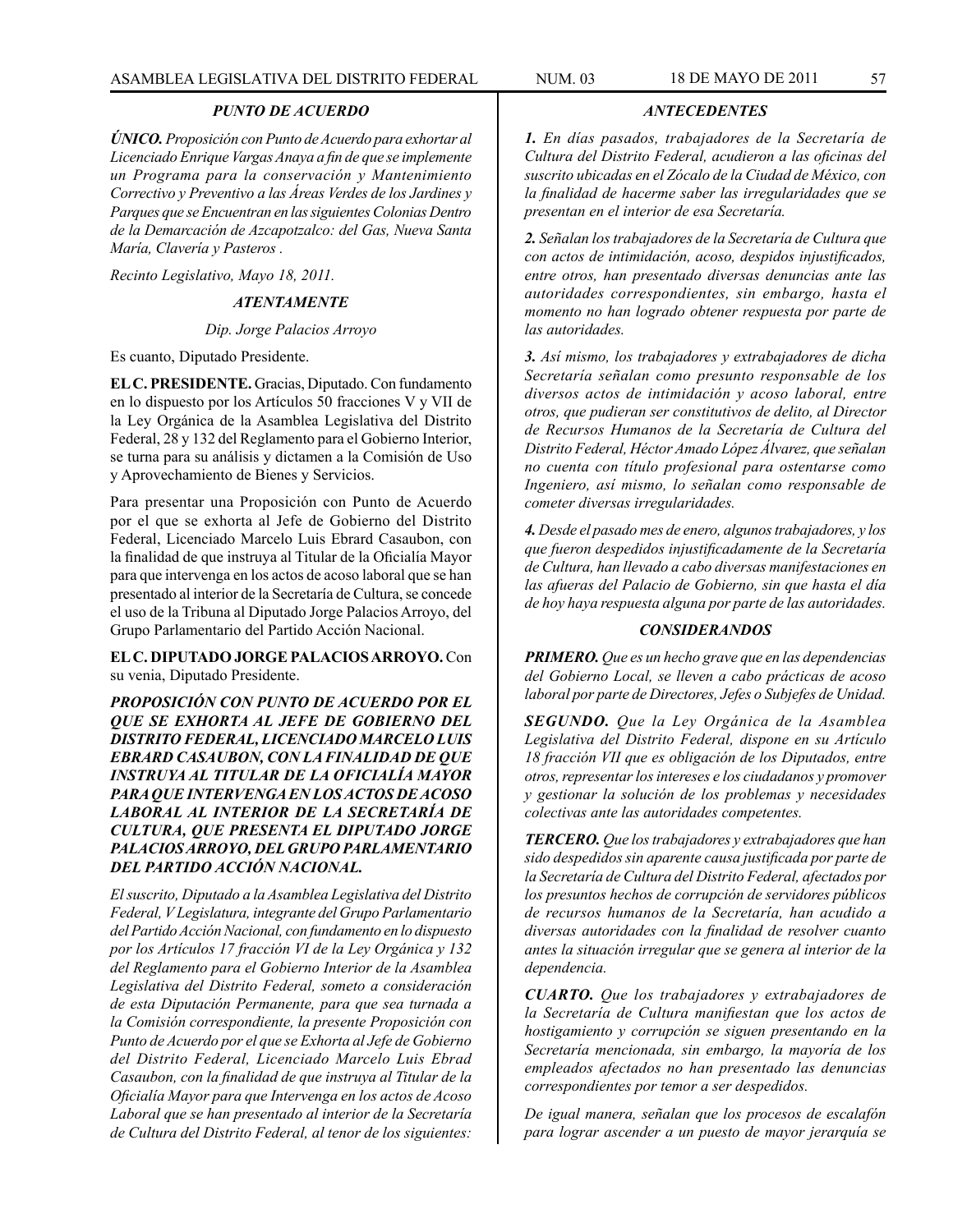*encuentran viciados por los encargados de la aplicación de los exámenes.*

*Dicho lo cual, podemos estar frente a un caso claro de mobbing, es decir, acoso laboral en el lugar del trabajo, es por ello, que solicitamos sea atendido oportunamente, en pro de los trabajadores y extrabajadores de la Secretaría de cultura.*

*El mobbing a la persona o grupo de personas se describen cuando se recibe violencia psicológica injustificada a través de actos negativos y hostiles en el trabajo por parte de sus compañeros (horizontal), de sus subalternos (en sentido vertical ascendente) o de sus superiores (en sentido vertical descendente), en ocasiones se añaden "accidentes fortuitos" y hasta agresiones físicas, en los casos más graves; dicho lo cual se considera que los trabajadores y extrabajadores de la Secretaría de Cultura del Distrito Federal sufren de acoso laboral, es por ello, que solicitamos se estudien y se atienda oportunamente el caso.*

*En consecuencia, se somete a consideración del Pleno de esta Asamblea Legislativa, la siguiente proposición con:*

## *PUNTO DE ACUERDO*

*PRIMERO. Se exhorta al Jefe de Gobierno, Licenciado Marcelo Luis Ebrad Casaubon a fin de que instruya al Titular de la Oficialía Mayor del Distrito Federal, a fin de que intervenga en el correcto cumplimiento de la normatividad laboral interna de la Secretaría de Cultura.*

*SEGUNDO. Se exhorta a la Secretaría de Cultura del Distrito Federal, realice una mesa de trabajo con los trabajadores y extrabajadores despedidos injustificadamente de esa institución a su cargo, con la finalidad de dar una pronta solución a los problemas de despido injustificado.*

*TERCERO. Se exhorta a la Secretaría de Trabajo y Fomento al Empleo para que intervenga a favor de los trabajadores y extrabajadores de la Secretaría de Cultura.*

*CUARTO. Se exhorta a la Procuraduría Federal de la Defensa del Trabajo a que medie en el conflicto con los trabajadores y extrabajadores de la Secretaría de Cultura del Distrito Federal, mediante el establecimiento de una mesa de trabajo.*

*Recinto Legislativo, Mayo 18, 2011.*

# *ATENTAMENTE*

### *Dip. Jorge Palacios Arroyo*

Es cuanto, Diputado Presidente.

**EL C. PRESIDENTE.** Gracias, Diputado. Con fundamento en lo dispuesto por los Artículos 50 fracciones IV y V de la Ley Orgánica de la Asamblea Legislativa del Distrito Federal, 28 y 132 del Reglamento para su Gobierno Interior, se turna para su análisis y dictamen a la Comisión de Asuntos Laborales y Previsión Social.

Para presentar una Proposición con Punto de Acuerdo para exhortar al Congreso Federal para que apruebe a la brevedad la propuesta de reforma política enviada por el Senado de la Cámara de Diputados, se concede el uso de la Tribuna al Diputado Carlo Fabián Pizano Salinas, del Grupo Parlamentario del Partido Acción Nacional.

**EL C. DIPUTADO CARLO FABIÁN PIZANO SALINAS.** Gracias, Diputado Presidente.

*PROPOSICIÓN CON PUNTO DE ACUERDO PARA EXHORTAR AL CONGRESO FEDERAL PARA QUE APRUEBE A LA BREVEDAD LA PROPUESTA DE REFORMA POLÍTICA ENVIADA POR EL SENADO A LA CÁMARA DE DIPUTADOS, QUE PRESENTA EL DIPUTADO CARLO FABIÁN PIZANO SALINAS, DEL GRUPO PARLAMENTARIO DEL PARTIDO ACCIÓN NACIONAL.*

*Los suscritos, Diputados a la Asamblea Legislativa del Distrito Federal, V Legislatura, Mariana Gómez del Campo Gurza y Carlo Fabián Pizano Salinas, integrantes de Grupo Parlamentario del Partido Acción Nacional, con fundamento en lo dispuesto por los Artículos 11, 17 fracción V , 18 fracción VII de la Ley Orgánica; 93, 98 y 133 del Reglamento para el Gobierno Interior, ambos de la Asamblea Legislativa del Distrito Federal, someto a la consideración de la Diputación Permanente de esta Honorable Asamblea Legislativa con carácter de urgente y obvia resolución, la siguiente: Proposición con Punto de Acuerdo para exhortar al Congreso Federal para que apruebe a la brevedad la Propuesta de Reforma Política enviada por el Senado a la Cámara de Diputados y que espera ser Dictaminada en Comisiones, al tenor de los siguientes:*

## *ANTECEDENTES*

*1. El 26 de abril de este año, fue aprobada por el Senado el Dictamen que propone reformar diversas disposiciones de la Constitución Política de los Estados Unidos Mexicanos relativos a la Reforma Política.*

*2. Entre las modificaciones que se proponen a al Carta Magna están.*

*- Candidaturas Ciudadanas a los cargos de elección popular.*

*- Consulta Ciudadana con efectos vinculatorios cuando participe más del 40% del listado nominal.*

*- La reelección por un período consecutivo para Senadores y dos para Diputados.*

*- Iniciativa preferente para el Ejecutivo.*

*- Ratificación del Senado de los Titulares de los órganos reguladores de competencia económica, tecnología, telecomunicaciones y altos mandos del ejército, entre otras.*

*3. El Dictamen fue alimentado con 20 Iniciativas de Ley presentadas por todos los Partidos Políticos y de manera plural fue votada a favor por casi la totalidad de los Senadores.*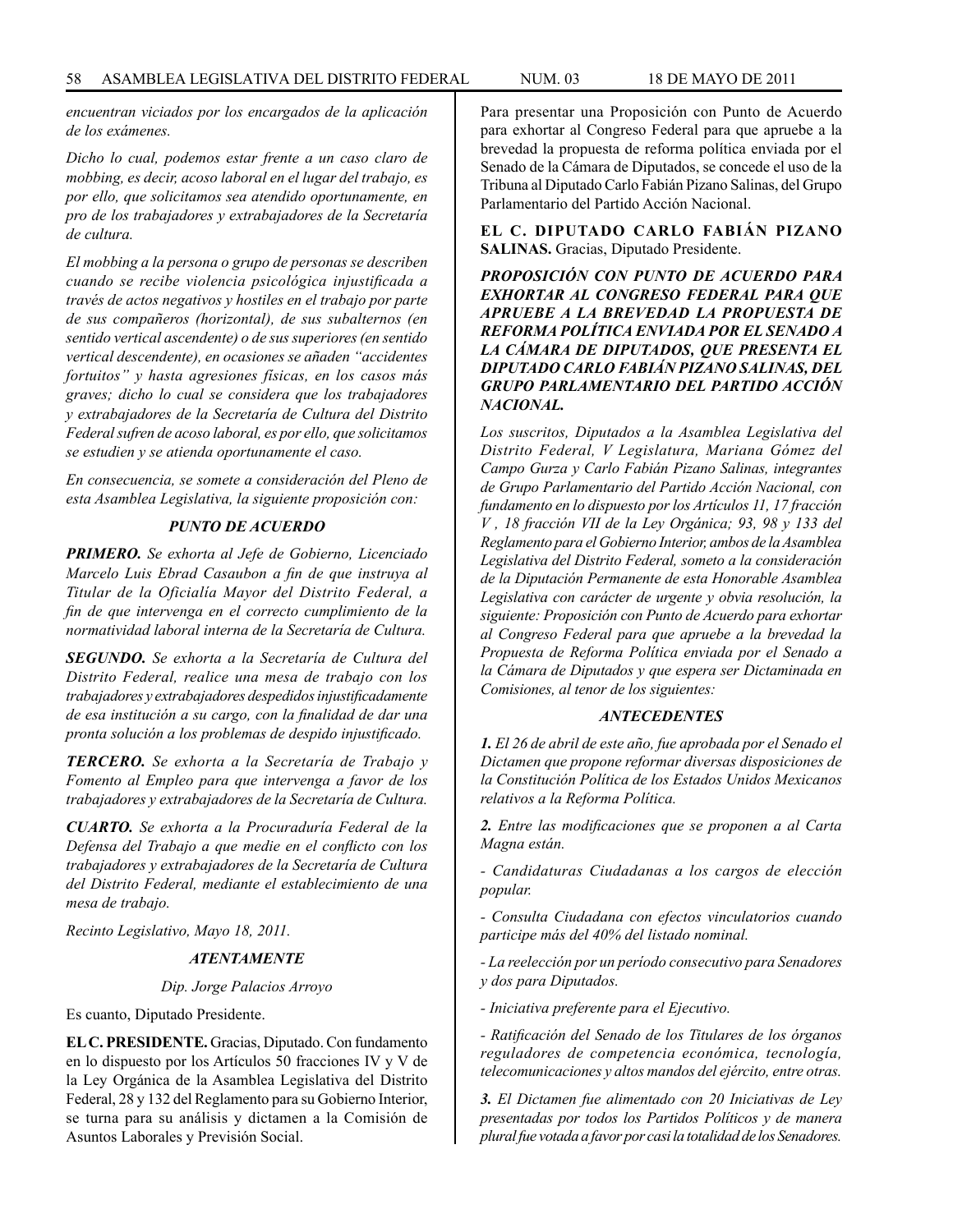*4. Con fecha 28 de abril dicho Dictamen fue turnado a la Cámara de Diputados para su discusión en Comisiones, sin embargo al día de hoy no ha sido dictaminada.*

*5. El día 9 de agosto representados en la Federal, suscribieron de 201 los Partidos Políticos Asamblea Legislativa del Distrito Federal, suscribieron un acuerdo mediante el cual se acordó impulsar la Reforma Política del Distrito Federal con el objeto de daría mayor autonomía en su régimen interno y darle la posibilidad a los ciudadanos del Distrito Federal para que gocen de mayores derechos. Esta propuesta fue entregada por la Comisión de Gobierno de esta Asamblea a la Junta de Coordinación Política de Senado el día 11 de agosto del mismo año*

#### *CONSIDERANDOS*

*PRIMERO. Que en México la Reforma Política es una exigencia de los ciudadanos pues desgraciadamente e Régimen de Partidos se ha desgastado por mala actuación de algunos funcionarios públicos y representantes populares.*

*SEGUNDO. Que los Partidos Políticos deben dar una muestra de apertura hacia las demandas ciudadanas y no querer prolongar más un esquema constitucional que inhibe una mayor participación de la sociedad en la toma de decisiones*

*TERCERO. Que la reelección es un instrumento mediante el cual los representantes populares puedan rendir cuenta a los ciudadanos, evaluar a los Legisladores y avanzar en la profesionalización de los parlamentarios* 

*CUARTO. Que con esta reforma que se propone se fomenta la participación ciudadana a través de la Consulta Ciudadana y se vuelve la sociedad corresponsable de las acciones y políticas gubernamentales que se lleven a cabo.*

*QUINTO. Que mediante la Iniciativa preferente se le da herramientas al Ejecutivo para que aquellas Iniciativas que sean prioritarias para el correcto funcionamiento del gobierno y dotar de gobernabilidad al Estado.*

*SEXTO. Que el Dictamen aprobado en el Senado del República fue apoyado por la gran mayor a los Senadores por todas las fuerzas políticas que integran esa Soberanía, mostrando compromiso con la democracia, la ciudadanía y el fortalecimiento del Estado Mexicano. Sin embargo no se ha planteado de manera integral modificaciones al marco constitucional que regula a la capital y no fueron tomadas en cuenta las propuestas hechas por la Asamblea Legislativa del Distrito Federal al Senado respecto al tema de la Reforma Política del Distrito Federal.*

*SÉPTIMO. Que las Comisiones revisoras de la Cámara de Diputados no ha dictaminado el Decreto propuesto por los Senadores y no han definido una fecha para reunir a las Comisiones Dictaminadoras.*

*OCTAVO. Que la sociedad de manera casi unánime esta exigiendo a los Partidos Políticos que aprueben estas reformas fundamentales para el correcto funcionamiento* 

*del Estado y de no darse estas reformas necesarias, los mexicanos tendrán nuevamente un pretexto para desconfiar de los partidos políticos y deslegitimar la acción de gobierno.*

*Por lo anteriormente expuesto y fundado, someto a la consideración de esta Asamblea Legislativa del Distrito Federal, el siguiente:*

#### *PUNTO DE ACUERDO*

*PRIMERO. Se solicita al Congreso General de los Estados Unidos Mexicanos se apruebe la Reforma Política aprobada el 26 de Abril por el Senado de la República y que Actualmente esta en Comisiones de la Cámara de Diputados.*

*SEGUNDO. Se exhorta a la Cámara de Diputados para que se cite a un Período Extraordinario de Sesiones antes del 4 de Julio de este año para que se dictamine la Propuesta de Reforma Política.*

*TERCERO. Se exhorta a todas las Fuerzas Políticas Representadas en el Congreso Federal y a todos los actores políticos miembros de los Partidos Políticos a que demostremos que nuestro compromiso es con el bien común de México y los ciudadanos y no poner por encima los intereses individuales o de Partido.*

*Recinto Legislativo, 18 de mayo de 2011.*

#### *ATENTAMENTE*

*Dip. Carlo Fabián Pizano Salinas*

Es cuanto, Diputado Presidente.

**EL C. PRESIDENTE.** Gracias Diputado. En términos de lo dispuesto por el Artículo 133 del Reglamento para el Gobierno Interior de la Asamblea Legislativa del Distrito Federal consulte la Secretaría a la Diputación Permanente en votación económica si la propuesta presentada por el Diputado Carlo Fabián Pizano Salinas se considera de urgente y obvia resolución.

**LA C. SECRETARIA.** Por instrucciones de la Presidencia y en votación económica se consulta a la Diputación Permanente si la propuesta de referencia se considera de urgente y obvia resolución. Los que estén por la afirmativa, sírvanse manifestarlo levantando la mano.

Los que estén por la negativa, sírvanse manifestarlo levantando la mano.

No se considera de urgente y obvia resolución, Diputado Presidente.

**EL C. PRESIDENTE.** En virtud de no considerarse de urgente y obvia resolución, se turna por esta Presidencia para su análisis y dictamen a la Comisión de Normatividad Legislativa, Estudios y Prácticas Parlamentarias.

Esta Presidencia informa que ha sido retirado el punto enlistado en el numeral 31 del Orden del Día.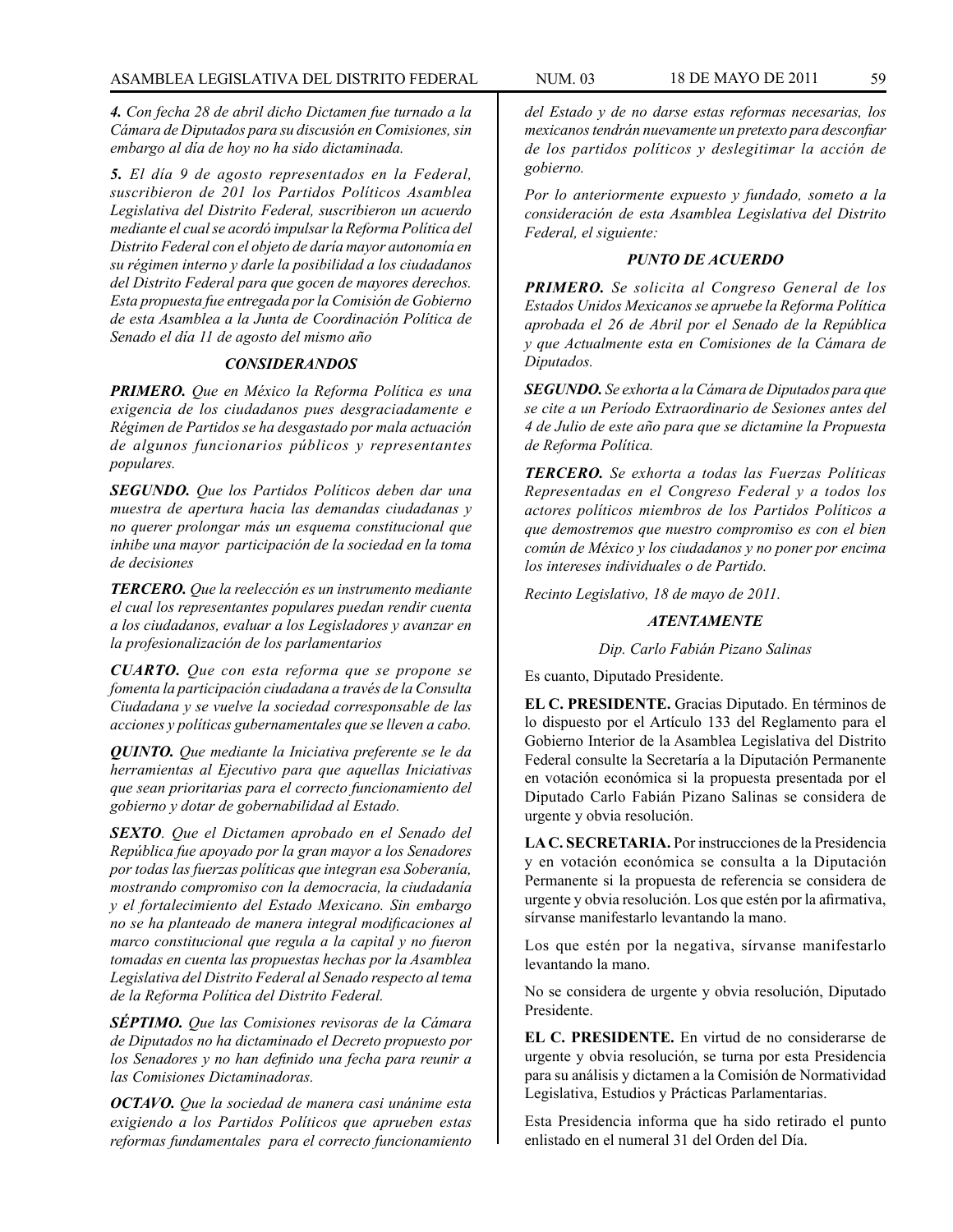Para presentar una Proposición con Punto de Acuerdo por el que se exhorta respetuosamente al Titular de la Procuraduría General de Justicia del Distrito Federal para que inicie una investigación y se tomen las acciones necesarias respecto de los hechos que se suscitan en el segundo Callejón de Manzanares, así como en los diversos inmuebles y establecimientos mercantiles que ahí se ubican, mejor conocido como El Carrusel Colonia Merced Balbuena, en la Delegación Venustiano Carranza de esta Ciudad, por la posible comisión de los delitos de corrupción de menores de edad, lenocinio y trata de personas cometidos en contra de mujeres y niñas, se concede el uso de la Tribuna a la Diputada Ana Estela Aguirre y Juárez, a nombre de la Diputada Beatriz Rojas Martínez, del Grupo Parlamentario del Partido del Trabajo y de la Revolución Democrática, respectivamente.

### **LA C. DIPUTADA ANA ESTELA AGUIRRE Y JUÁREZ.** Con su venia Diputado Presidente.

*PROPOSICIÓN CON PUNTO DE ACUERDO POR EL QUE SE EXHORTA RESPETUOSAMENTE AL TITULAR DE LA PROCURADURÍA GENERAL DE JUSTICIA DEL DISTRITO FEDERAL, PARA QUE INICIE UNA INVESTIGACIÓN Y SE TOMEN LAS ACCIONES NECESARIAS RESPECTO DE LOS HECHOS QUE SE SUSCITAN EN EL SEGUNDO CALLEJÓN DE MANZANARES ASÍ COMO EN LOS DIVERSOS INMUEBLES Y ESTABLECIMIENTOS MERCANTILES QUE AHÍ SE UBICAN, MEJOR CONOCIDO COMO EL CARRUSEL COLONIA MERCED BALBUENA EN LA DELEGACIÓN VENUSTIANO CARRANZA DE ESTA CIUDAD, POR LA POSIBLE COMISIÓN DE LOS DELITOS DE CORRUPCIÓN DE MENORES DE EDAD, LENOCINIO Y TRATA DE PERSONAS, COMETIDOS EN CONTRA DE MUJERES Y NIÑAS, QUE PRESENTA LA DIPUTADA ANA ESTELA AGUIRRE Y JUÁREZ A NOMBRE DE LA DIPUTADA BEATRIZ ROJAS MARTÍNEZ, DEL GRUPO PARLAMENTARIO DEL PARTIDO DEL TRABAJO Y DE LA REVOLUCIÓN DEMOCRÁTICA, RESPECTIVAMENTE.*

*Con fundamento en lo dispuesto por el Artículo 17, fracciones III y VI de la Ley Orgánica de la Asamblea Legislativa del Distrito Federal, y 133 del Reglamento para el Gobierno Interior de la Asamblea Legislativa del Distrito Federal, someto a la consideración de esta Honorable Asamblea el siguiente Punto de Acuerdo, al tenor de los siguientes:*

#### *CONSIDERANDO*

*1. Que de acuerdo con el Artículo 3 inciso a), del Protocolo para prevenir, reprimir y sancionar la trata de personas, especialmente mujeres y niñas, que complementa la Convención de las Naciones Unidas contra la Delincuencia Organizada Transnacional, define a la trata de personas como a "la captación, el transporte, el traslado, la acogida o la recepción de personas, recurriendo a la amenaza o al uso de la fuerza u otras formas de coacción, al rapto, al*  *fraude, al engaño, al abuso de poder o de una situación de vulnerabilidad o a la concesión o recepción de pagos o beneficios para obtener el consentimiento de una persona que tenga autoridad sobre otra, con fines de explotación. Esa explotación incluirá, como mínimo, la explotación de la prostitución ajena u otras formas de explotación sexual, los trabajos o servicios forzados, la esclavitud o las prácticas análogas a la esclavitud, la servidumbre o la extracción de órganos".*

*2. Que de acuerdo con la ratificación de la Convención Americana sobre los Derechos Humanos, de la Convención Interamericana para Prevenir, Sancionar y Erradicar la Violencia contra la Mujer, en referencia del Artículo 133 de la Constitución Política de los Estados Unidos, el Estado mexicano se compromete a nivel mundial a garantizar y vigilar el respeto de los derechos y libertades de las mujeres, sobre todo el de asegurar una vida libre de violencia.*

*Artículo 133. Esta constitución, las Leyes del Congreso de la Unión que emanen de ella y todos lo Tratados que estén de acuerdo con la misma, celebrados y que se celebren por el Presidente de la República, con aprobación del senado, serán la Ley Suprema de toda la Unión. Los jueces de cada Estado se arreglaran a dicha Constitución, Leyes y tratados, a pesar de las disposiciones con contrario que pueda haber en las Constituciones o Leyes de los Estados.*

*3. Que de acuerdo con la Convención Sobre los Derechos del Niño ratificada por el Estado Mexicano, tienen que brindar todas las condiciones necesarias para brindar la protección de las y los niños en cualquier situación de riesgo, sobre todo de brindar las medidas de protección contra todas las formas de explotación y abusos sexuales que ponga en peligro su integridad física y mental. El desarrollo de cada uno de los y las niñas es un fin primordial del Estado Mexicano, ya que es un sector de alta vulnerabilidad ante la sociedad y las diferentes situaciones de conflicto que ponen en constante peligro sus vidas.*

#### *Artículo 19*

*1. Los Estados Partes adoptarán todas las medidas legislativas, administrativas, sociales y educativas apropiadas para proteger al niño contra toda forma de perjuicio o abuso físico o mental, descuido o trato negligente, malos tratos o explotación, incluido el abuso sexual, mientras el niño se encuentre bajo custodia de los padres, de un representante legal o cualquier otra persona que lo tenga a su cargo.*

*2. Esas medidas de protección deberían comprender, según corresponda, procedimientos eficaces para el establecimiento de programas sociales con objeto de proporcionar la asistencia necesaria al niño y a quienes cuidan de él, así como para otras formas de prevención y para la identificación, notificación, remisión a una institución, investigación, tratamiento y observación ulterior de los casos antes descritos de malos tratos al niño y, según corresponda, la intervención judicial.*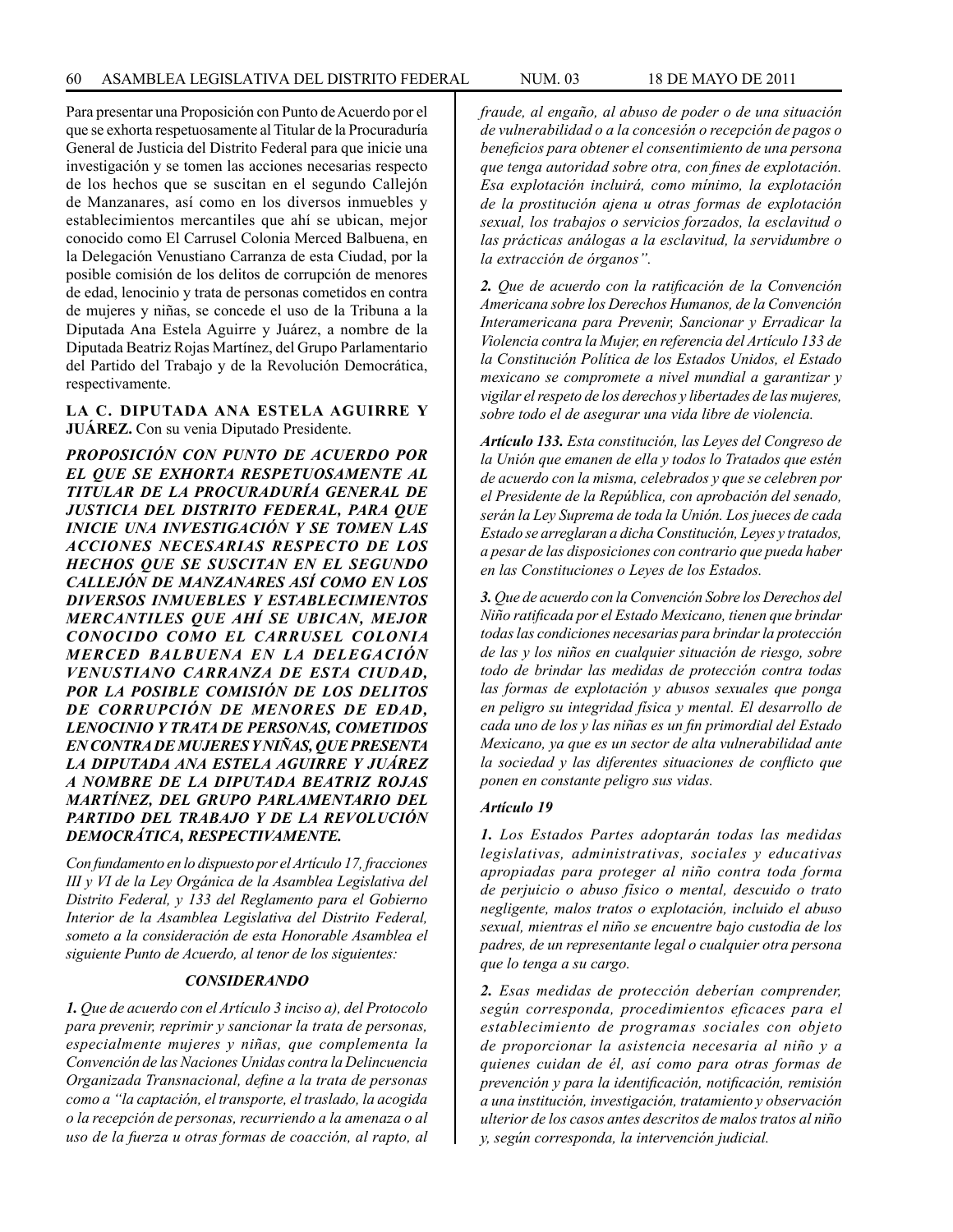### *Artículo 34*

*Los Estados Partes se comprometen a proteger al niño contra todas las formas de explotación y abuso sexuales. Con este fin, los Estados Partes tomarán, en particular, todas las medidas de carácter nacional, bilateral y multilateral que sean necesarias para impedir:*

*a) La incitación o la coacción para que un niño se dedique a cualquier actividad sexual ilegal;*

*b) La explotación del niño en la prostitución u otras prácticas sexuales ilegales;*

*c) La explotación del niño en espectáculos o materiales pornográficos.*

#### *Artículo 35*

*Los Estados Partes tomarán todas las medidas de carácter nacional, bilateral y multilateral que sean necesarias para impedir el secuestro, la venta o la trata de niños para cualquier fin o en cualquier forma.*

### *Artículo 36*

*Los Estados Partes protegerán al niño contra todas las demás formas de explotación que sean perjudiciales para cualquier aspecto de su bienestar.*

#### *Artículo 39*

*Los Estados Partes adoptarán todas las medidas apropiadas para promover la recuperación física y psicológica y la reintegración social de todo niño víctima de: cualquier forma de abandono, explotación o abuso; tortura u otra forma de tratos o penas crueles, inhumanos o degradantes; o conflictos armados. Esa recuperación y reintegración se /levarán a cabo en un ambiente que fomente la salud, el respeto de sí mismo y la dignidad del niño.*

*4. Que de acuerdo con la Ley de Acceso de las Mujeres a una Vida Libre de Violencia para el Distrito Federal, las autoridades deben de actuar de manera eficaz para proteger los derechos y vida de las mujeres.*

*Artículo 3. Para efectos de la presente Ley se entenderá por:*

### *I…*

*II. Debida Diligencia: La obligación de las personas que tienen la calidad de servidores públicos, las dependencias y entidades del Distrito Federal, de dar respuesta eficiente, eficaz, oportuna y responsable para garantizar los derechos de las mujeres.*

*Por otro lado es obligación de las autoridades correspondientes brindar a las personas y su familia en situación de riesgo protección inmediata, y a que se les de acceso a procedimientos expeditos y accesibles de procuración y administración de justicia como lo refiere la misma Ley en su Artículo 5.*

*Artículo 5. Las Mujeres víctimas de cualquier tipo de violencia tendrán los derechos siguientes:*

### *I…*

*II. Contar con protección inmediata y efectiva por parte de las autoridades cuando se encuentre en riesgo su integridad física o psicológica, la libertad o seguridad de la víctima o de las víctimas indirectas;*

### *III-V*

*VI. Acudir y ser recibidas con sus hijas e hijos, en los casos de violencia familiar, en las Casas de Emergencia y los Centros de Refugio destinados para tal fin. Cuando se trate de víctimas de trata de personas, las mujeres recibirán atención integral con sus hijas e hijos en Refugios Especializados;*

### *VII-VIII …*

*IX. Recibir información en su idioma o lengua materna sobre sus derechos y el progreso de los trámites judiciales y administrativos;*

*X. A la protección de su identidad y la de su familia.*

*En base a la Ley antes mencionada, el tipo de violencia sexual en contra de las mujeres es "toda acción u omisión que amenaza, pone en riesgo o lesiona la libertad, seguridad, integridad y desarrollo psicosexual de la mujer, como miradas o palabras lascivas, hostigamiento, prácticas sexuales no voluntarias, acoso, violación, explotación sexual o el uso denigrante de la imagen de la mujer".*

*Ante lo cual las autoridades tienen que tomar acciones afirmativas para erradicar los delitos cometidos contra las mujeres que estén en situación de riesgo, la trata de personas tiene que ser atendida por la Procuraduría General de Justicia del Distrito Federal en base a sus facultades dispuestas en la ley, donde dispone que se tiene que iniciar la investigación y desarticular las redes de trata de personas.*

*Artículo 26. La Procuraduría deberá:*

*I …*

*II. Realizar investigaciones para detectar y desarticular redes de prostitución, corrupción, trata de personas y otros delitos de los que son victimas las mujeres;*

## *IV-VIII …*

*5. Que el Gobierno del Distrito Federal tiene la obligación de proteger y garantizar una vida digna y sin violencia que dañe la integridad de las y los niños. El abuso sexual es considerado un delito grave en contra de su salud física y psicológica, por tanto tiene que brindar los servicios para el rescate de aquellas o aquellos menores que resulten victimas.*

*Artículo 5. De manera enunciativa, más no limitativa, conforme a la presente Ley las niñas y niños en el Distrito Federal tienen los siguientes derechos:*

*IV. A ser respetado en su persona, en su integridad física, psícoemocíonal y sexual;*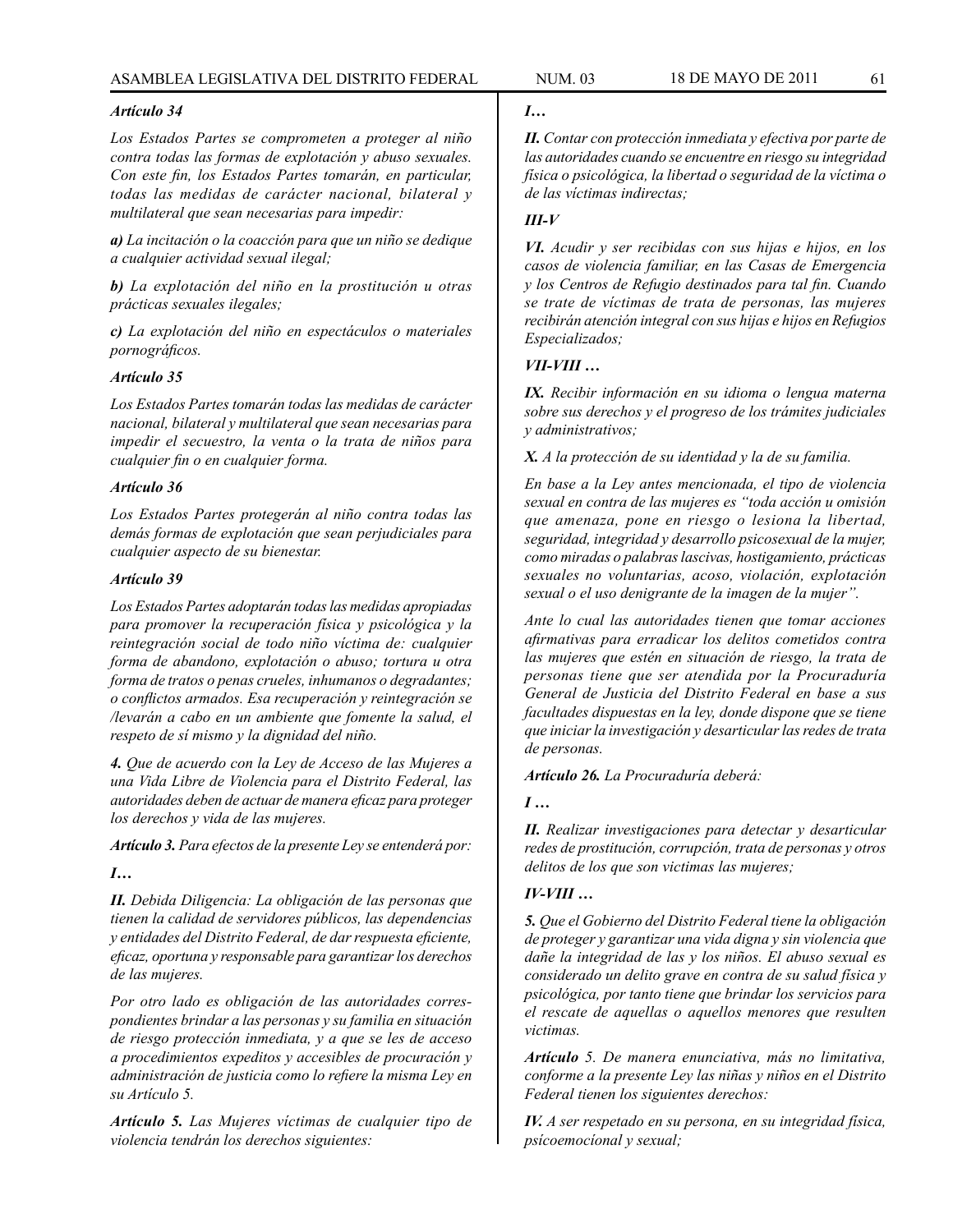*V. A ser protegidos contra toda forma de explotación;*

*VII. A recibir un trato digno y apropiado cuando sean víctimas de cualquier tipo de ilícito o cuando ellos mismos cometan infracciones;*

*VIII. A recibir el apoyo de los órganos locales de gobierno, en lo relativo al ejercicio y respeto de sus derechos a través de las instituciones creadas para tal efecto como son: Sistema para el Desarrollo Integral de la Familia en el Distrito Federal, del Tribunal Superior de Justicia del Distrito Federal, de las Procuradurías competentes y de la Comisión de Derechos Humanos del Distrito Federal.*

*Artículo 48. Cualquier persona, servidor público autoridad o dependencia que tenga conocimiento de que alguna niña o niño hayan sufrido maltrato o en se encuentre en riesgo su integridad, tendrá la obligación de hacerlo del conocimiento del Agente del Ministerio Público.*

*Las y los niñas serán protegidos por todas las instancias correspondientes para que ejerzan de manera plena sus derechos y se desarrollen en un ambiente con condiciones adecuadas y brindarles una alta calidad de vida en su desarrollo en todos los espacios donde se desenvuelve.*

*6. Que es del dominio público que en las inmediaciones de la zona de la Merced que comparten tanto la Delegación Cuauhtémoc, como Venustiano Carranza, a toda hora del día se puede constatar la explotación de que son objeto mujeres, en muchos casos menores de edad, que ofrecen sus servicios sexuales, en las inmediaciones del las Calles de San Pablo y de la Av. Circunvalación. Mujeres que en muchos casos son sustraídas para fines de explotación sexual de sus lugares de origen, tanto del interior de la República, como del extranjero.*

*Hechos de los que a tomado conocimiento la Procuraduría General de Justicia del Distrito Federal, y de los que se han derivado en diversos operativos tanto en Hoteles como en Inmuebles particulares, como el del pasado día 23 de Julio de 2010, por citar uno, efectuado por el Grupo Especial de Reacción e Intervención (GERI) de la Procuraduría General de Justicia del Distrito Federal, en las inmediaciones de la Merced correspondientes a la Delegación Cuauhtémoc. En dicho operativo se detuvieron a 40 personas, entre ellos trabajadoras sexuales, clientes, presuntos lenones y probables victimas, que se remitieron a la Fiscalía de Delitos Sexuales de la dependencia; u otros (operativos) que han derivado en la adjudicación de Hoteles a favor del Gobierno del Distrito Federal, mediante la figura de Extinción de Dominio, tanto en la Delegación Cuauhtémoc, como Venustiano Carranza, por acreditarse su uso para fines ilícitos.*

*7. Que aun y cuando el Gobierno de la ciudad a realizado acciones para combatir las redes de prostitución y trata de personas, estas no han sido suficientes, toda vez que en el segundo Callejón de Manzanares ubicado en la Merced*  *entre las calles de Roldán y Anillo de Circunvalación perteneciente a la Delegación Venustiano Carranza, decenas de mujeres y menores de edad, son ofrecidas sexualmente; obligadas a caminar en circulo hasta en tanto un cliente solicite sus servicios. Ello bajo la supervisión de los lenones, quienes se han apropiado incluso de la vía pública, colocando lonas y abriendo bares para llamar a los transeúntes a observar y ofertarles el sexo servicio.*

*8. Que según las Naciones Unidas en la Coalición Regional contra el Tráfico de Mujeres y Niñas en América Latina y el Caribe el 89% de las mujeres del Callejón de Manzanares empezaron la prostitución antes de los 13 años y el 88 por ciento son originarias de otros Estados de la República.*

*9. Es por ello que es urgente atender las posibles violaciones a los derechos humanos de estas mujeres y niñas que son explotadas sexual mente, por personas que atentan flagrantemente con la integridad física y psicoemocional de ellas, por lo que se exhorta respetuosamente al Titular de la Procuraduría Capitalina a investigar la posible comisión de los delitos de TRATA DE PERSONAS, CORRUPCIÓN DE PERSONAS MENORES DE EDAD Y LENOCINIO, que afectan a la sociedad en general y a las mujeres en particular; y que las acciones u operativos que se realicen sean guiados para desarticular las redes delincuenciales que se dedican a estos ilícitos y que dichas acciones se realicen de forma permanente hasta en tanto se erradique esta practica que tanto vulnera a la sociedad y a la mujer en particular.*

*10. Que a partir de dichas acciones se pretende generar responsabilidad por parte de las autoridades competentes y crear la constante vigilancia y acciones a favor de las mujeres y niñas que son vulnerables ante ese tipo de delitos que violan sus derechos humanos.*

*Con base a lo expuesto y fundado, me permito someter a la consideración de esta Asamblea Legislativa de Distrito Federal, la siguiente:*

#### *PROPOSICIÓN CON PUNTO DE ACUERDO:*

*PRIMERO: Proposición con Punto de Acuerdo por el que la Diputada Beatriz Rojas Martínez, Presidenta de la Comisión de Equidad y Género de esta Asamblea Legislativa del Distrito Federal, exhorta respetuosamente al Titular de la Procuraduría General de Justicia del Distrito Federal, para que inicie una investigación y se tomen las acciones necesarias, respecto de los Hechos que se suscitan en diversos Inmuebles Ubicados en el Segundo Callejón de Manzanares, mejor conocido "El Carrusel" Colonia Merced Balbuena en la Delegación Venustiano Carranza de esta Ciudad, por la posible comisión de los delitos de Corrupción de Menores de edad, Lenocinio y Trata de Personas, Cometidos en contra de Mujeres y Niñas.*

*SEGUNDO: Que de las acciones afirmativas derivadas del resolutivo primero se extiende el exhorto al Titular de*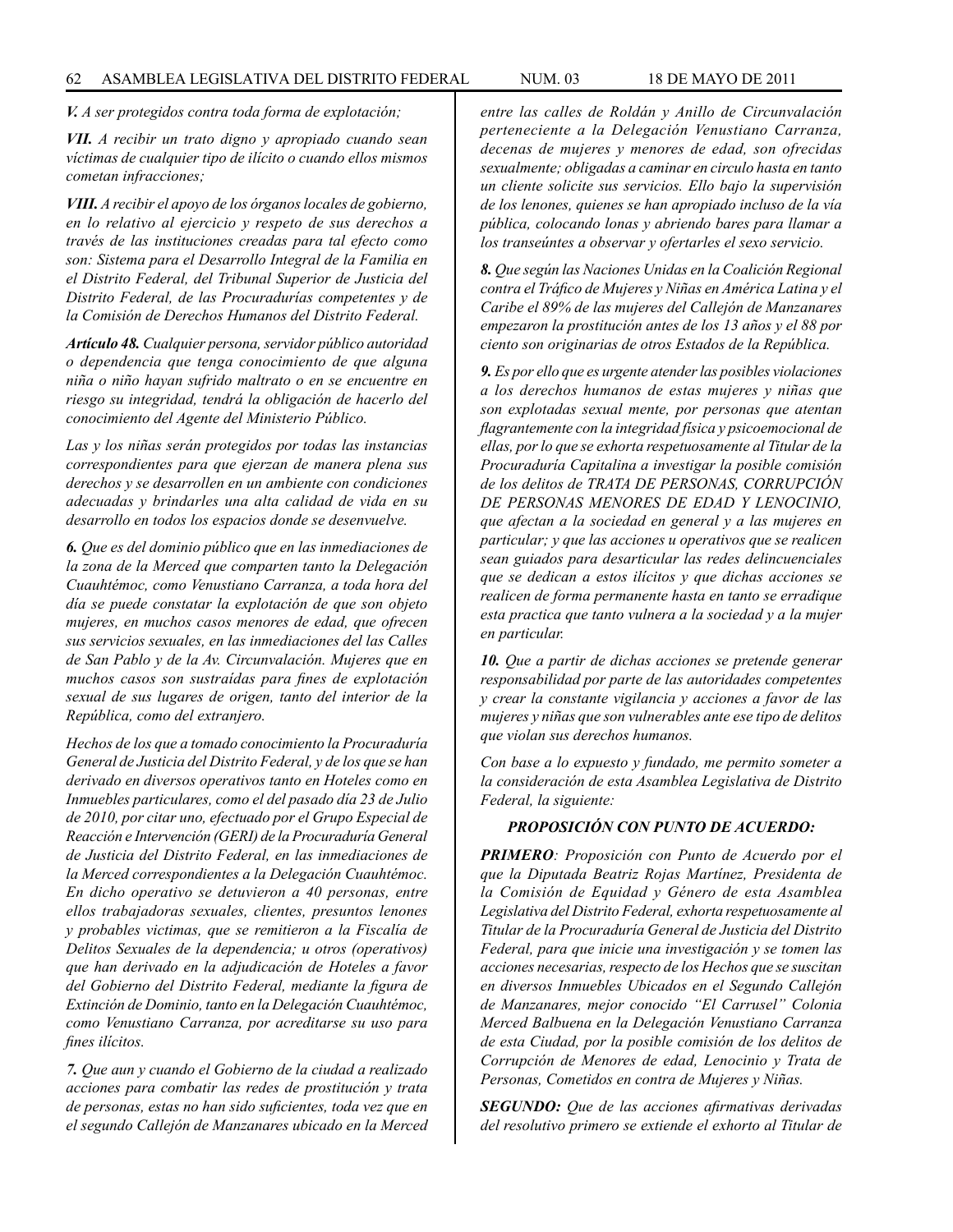*la Procuraduría General de Justicia del Distrito Federal, para que se implementen de forma Permanente Operativos, para lograr la Prevención y Erradicación de la trata de Personas, Corrupción de Menores y Lenocinio en la Zona de la Merced.*

*TERCERO: Por lo que se solicita de la manera más atenta al Titular de la Procuraduría General del Distrito Federal, se Informe a este Órgano Legislativo de las acciones que se emprendan en un lapso de 30 días.*

*Dado en el Recinto de la Asamblea Legislativa del Distrito Federal, V Legislatura, el 18 de mayo de dos mil once.*

## *ATENTAMENTE*

*Dip. Beatriz Rojas Martínez Presidenta de la Comisión de Equidad y Género*

Es cuanto, Diputado Presidente.

**EL C. PRESIDENTE.** Gracias, Diputada. En términos de lo dispuesto por el Artículo 133 del Reglamento para el Gobierno Interior de la Asamblea Legislativa del Distrito Federal, consulte la Secretaría a la Diputación Permanente en votación económica si la propuesta presentada por la Diputada Ana Estela Aguirre y Juárez se considera de urgente y obvia resolución.

**LA C. SECRETARIA DIPUTADA ANA ESTELA AGUIRRE Y JUÁREZ.** Por instrucciones de la Presidencia y en votación económica se consulta a la Diputación Permanente si la propuesta de referencia se considera de urgente y obvia resolución. Los que estén por la afirmativa, sírvanse manifestarlo levantando la mano.

Los que estén por la negativa, sírvanse manifestarlo levantando la mano.

Se considera de urgente y obvia resolución, Diputado Presidente.

**EL C. PRESIDENTE.** Gracias, Diputada. Está a discusión la propuesta. ¿Existen oradores en contra?

Proceda la Secretaría a preguntar a la Diputación Permanente en votación económica si es de aprobarse la propuesta a discusión.

**LA C. SECRETARIA.** Por instrucciones de la Presidencia y en votación económica se pregunta a la Diputación Permanente si es de aprobarse la propuesta sometida a su consideración. Los que estén por la afirmativa, sírvanse manifestarlo levantando la mano.

Los que estén por la negativa, sírvanse manifestarlo levantando la mano.

Aprobada la propuesta, Diputado Presidente.

**EL C. PRESIDENTE.** Gracias, Diputada. Remítase a las autoridades correspondientes para los efectos legales a que haya lugar.

Para presentar una Proposición con Punto de Acuerdo por el que se exhorta respetuosamente al Titular de la Secretaría de Desarrollo Urbano y Vivienda, Arquitecto Felipe Leal Fernández, a instalar la mesa de trabajo con las personas físicas y morales incorporadas al Programa de Reordenamiento de Anuncios y Recuperación de la Imagen Urbana del Distrito Federal antes del 21 de mayo, se concede el uso de la Tribuna a la Diputada Lizbeth Eugenia Rosas Montero, a nombre del Diputado Guillermo Sánchez Torres, del Grupo Parlamentario del Partido de la Revolución Democrática.

**LA C. DIPUTADA LIZBETH EUGENIA ROSAS MONTERO.** Con su venia, Diputado Presidente.

*PROPOSICIÓN CON PUNTO DE ACUERDO POR EL QUE SE EXHORTA RESPETUOSAMENTE AL TITULAR DE LA SECRETARÍA DE DESARROLLO URBANO Y VIVIENDA, ARQUITECTO FELIPE LEAL FERNÁNDEZ A INSTALAR LA MESA DE TRABAJO CON LAS PERSONAS FÍSICAS Y MORALES INCORPORADAS AL PROGRAMA DE REORDENAMIENTO DE ANUNCIOS Y RECUPERACIÓN DE LA IMAGEN URBANA DEL DISTRITO FEDERAL, ANTES DEL 21 DE MAYO DE 2011, QUE PRESENTA LA DIPUTADA LIZBETH EUGENIA ROSAS MONTERO A NOMBRE DEL DIPUTADO GUILLERMO SÁNCHEZ TORRES, DEL GRUPO PARLAMENTARIO DEL PARTIDO DE LA REVOLUCIÓN DEMOCRÁTICA.*

*El suscrito, Diputado Guillermo Sánchez Torres, integrante del Grupo Parlamentario del Partido de la Revolución Democrática, con fundamento en lo dispuesto por los Artículos 17 fracción VI de la Ley Orgánica y 133 del Reglamento para el Gobierno Interior, ambos de la Asamblea Legislativa del Distrito Federal, someto a la consideración de esta Honorable Asamblea Legislativa, con carácter de urgente y obvia resolución, la presente Proposición con Punto de Acuerdo mediante la cual "Se exhorta respetuosamente al Titular de la Secretaría de Desarrollo Urbano y Vivienda, Arquitecto Felipe Leal Fernández, a instalar la mesa de Trabajo con las Personas Físicas y Morales incorporadas al Programa de Reordenamiento de Anuncios y Recuperación de la Imagen Urbana del Distrito Federal, antes del 21 de Mayo de 2011", al tenor de los siguientes:*

## *ANTECEDENTES*

*Con fecha 30 de junio del año de 2010, vimos consumado el trabajo de diversos foros, mesas de trabajo y reuniones con actores de la vida social, empresarios y funcionarios del ejecutivo local, al aprobar la Ley de Publicidad Exterior, la cual se publicó en la Gaceta Oficial del Distrito Federal el 20 de agosto del 2010.*

*Toda vez que ya regulamos al expedir la Ley de Publicidad Exterior, ahora es el turno de velar que se cumpla dicha Ley,*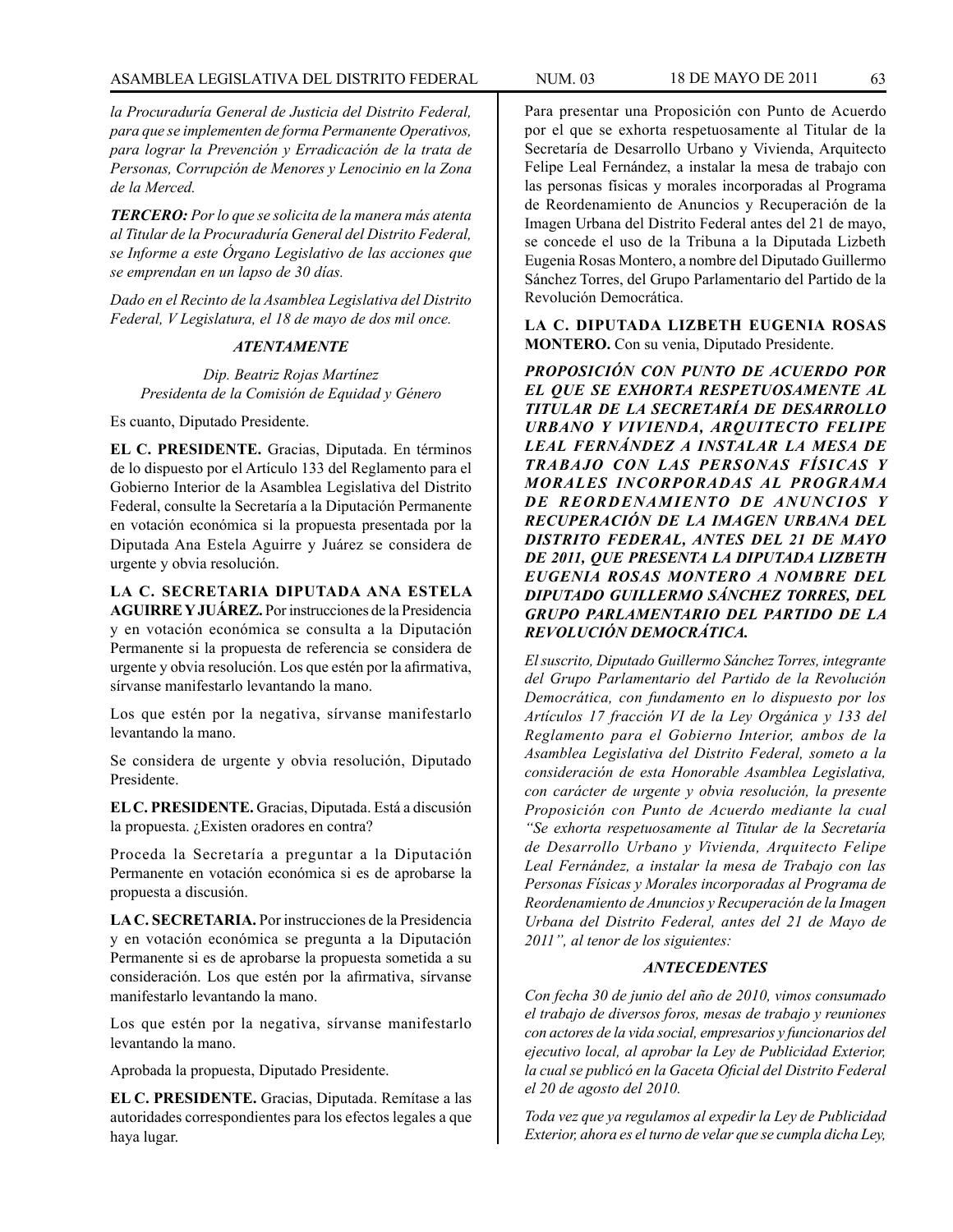*en donde el Ejecutivo a través de la Secretaría de Desarrollo Urbano y Vivienda, establezca los mecanismos previstos en este ordenamiento legal, para asegurar su instrumentación en los plazos establecidos en la propia Ley.*

*Sin embargo, a partir de la publicación de la Ley de Publicidad Exterior, hemos observado que en la Ciudad, pocos anuncios se han retirado, pues resulta evidente que en las principales vialidades aun se observa una gran cantidad de espectaculares en las azoteas y los anuncios publicitarios de toda clase y tipo.*

*En estricto apego a la Ley de Publicidad Exterior, debiera de observarse una reducción considerable de estos anuncios publicitarios, toda vez que la propia Ley, establece en su Artículo Segundo Transitorio que las personas físicas o morales que no cuentes con licencia o autorización tendrán un plazo de nueve meses para retirarlos.*

*Sin embargo los industriales de la publicidad exterior han manifestado que se cuenta con muy poco avance por parte de la Secretaría de Desarrollo Urbano y Vivienda en la definición e instalación de los nodos publicitarios y por parte del Consejo de Publicidad Exterior en la definición de otras vialidades como corredores publicitarios, lo cual ha limitado el avance en la reubicación de sus anuncios.*

*También han señalado que no se ha instalado la mesa de trabajo prevista en el Artículo Cuarto Transitorio de la Ley, con los publicistas incorporados al Programa de Reordenamiento de Anuncios y Recuperación de la Imagen Urbana del Distrito Federal, precisamente para analizar la reubicación de los anuncios publicitarios.*

## *CONSIDERANDOS*

*PRIMERO. Que de acuerdo a lo establecido por el Artículo 13 fracción II de la Ley Orgánica de la Asamblea Legislativa del Distrito Federal, corresponde a este órgano dirigir peticiones y recomendaciones a las autoridades locales competentes, tendientes a satisfacer los derechos e intereses legítimos de los habitantes del Distrito Federal.*

*SEGUNDO. Que el Artículo Segundo Transitorio de la Ley de Publicidad Exterior del Distrito Federal, que se publicó en la Gaceta Oficial del Distrito Federal el 20 de agosto del 2010, establece que las personas físicas y morales que no cuenten con licencia, autorización condicionada o visto bueno, según el caso, para la instalación de anuncios, tendrán un plazo de nueve meses contados a partir de la entrada en vigor de la presente Ley, para retirarlos.*

*TERCERO. Que en el Artículo Cuarto Transitorio de la Ley de Publicidad Exterior, se establece que la Secretaría de Desarrollo Urbano y Vivienda instalara una mesa de trabajo con las personas físicas y morales incorporadas al Programa de Reordenamiento de Anuncios y Recuperación de la Imagen Urbana del Distrito Federal, con el objeto de reubicar los anuncios que hayan cumplido con los requisitos establecidos por los ordenamientos jurídicos aplicables a dicho programa.*

*CUARTO. Que ante el termino del plazo establecido en la propia Ley para el retiro de los anuncios, es inaplazable que se establezca la mesa de trabajo prevista en el Artículo Cuarto Transitorio de la Ley de Publicidad Exterior.*

*Por todo lo anterior, es de formularse la siguiente Proposición con:*

### *PUNTO DE ACUERDO*

*ÚNICO. Se exhorta respetuosamente al Titular de la Secretaría de Desarrollo Urbano y Vivienda, Arquitecto Felipe Leal Fernández, a instalar la mesa de trabajo con las personas físicas y morales incorporadas al Programa de Reordenamiento de Anuncios y Recuperación de la Imagen Urbana del Distrito Federal, antes del 21 de mayo de 2011.*

*Dado en la Asamblea Legislativa del Distrito Federal, a los 18 días del mes de Mayo de 2011.*

## *ATENTAMENTE*

*Dip. Guillermo Sánchez Torres Dip Lizbeth Eugenia Rosas Montero*

Es cuanto, Diputado Presidente.

**EL C. PRESIDENTE.** Gracias, Diputada. En términos de lo dispuesto por el Artículo 133 del Reglamento para el Gobierno Interior de la Asamblea Legislativa del Distrito Federal, consulte la Secretaría a la Diputación Permanente en votación económica si la propuesta presentada por la Diputada Lizbeth Eugenia Rosas Montero se considera de urgente y obvia resolución.

**LA C. SECRETARIA DIPUTADA ABRIL JANNETTE TRUJILLO VÁZQUEZ.** Por instrucciones de la Presidencia y en votación económica se consulta a la Diputación Permanente si la propuesta de referencia se considera de urgente y obvia resolución. Los que estén por la afirmativa, sírvanse manifestarlo levantando la mano.

Los que estén por la negativa, sírvanse manifestarlo levantando la mano.

Se considera de urgente y obvia resolución, Diputado Presidente.

**EL C. PRESIDENTE.** Gracias, Diputada. Está a discusión la propuesta. ¿Existen oradores en contra?

Proceda la Secretaría a preguntar a la Diputación Permanente en votación económica si es de aprobarse la propuesta a discusión.

**LA C. SECRETARIA.** Por instrucciones de la Presidencia y en votación económica se pregunta a la Diputación Permanente si es de aprobarse la propuesta sometida a su consideración. Los que estén por la afirmativa, sírvanse manifestarlo levantando la mano.

Los que estén por la negativa, sírvanse manifestarlo levantando la mano.

Aprobada la propuesta, Diputado Presidente.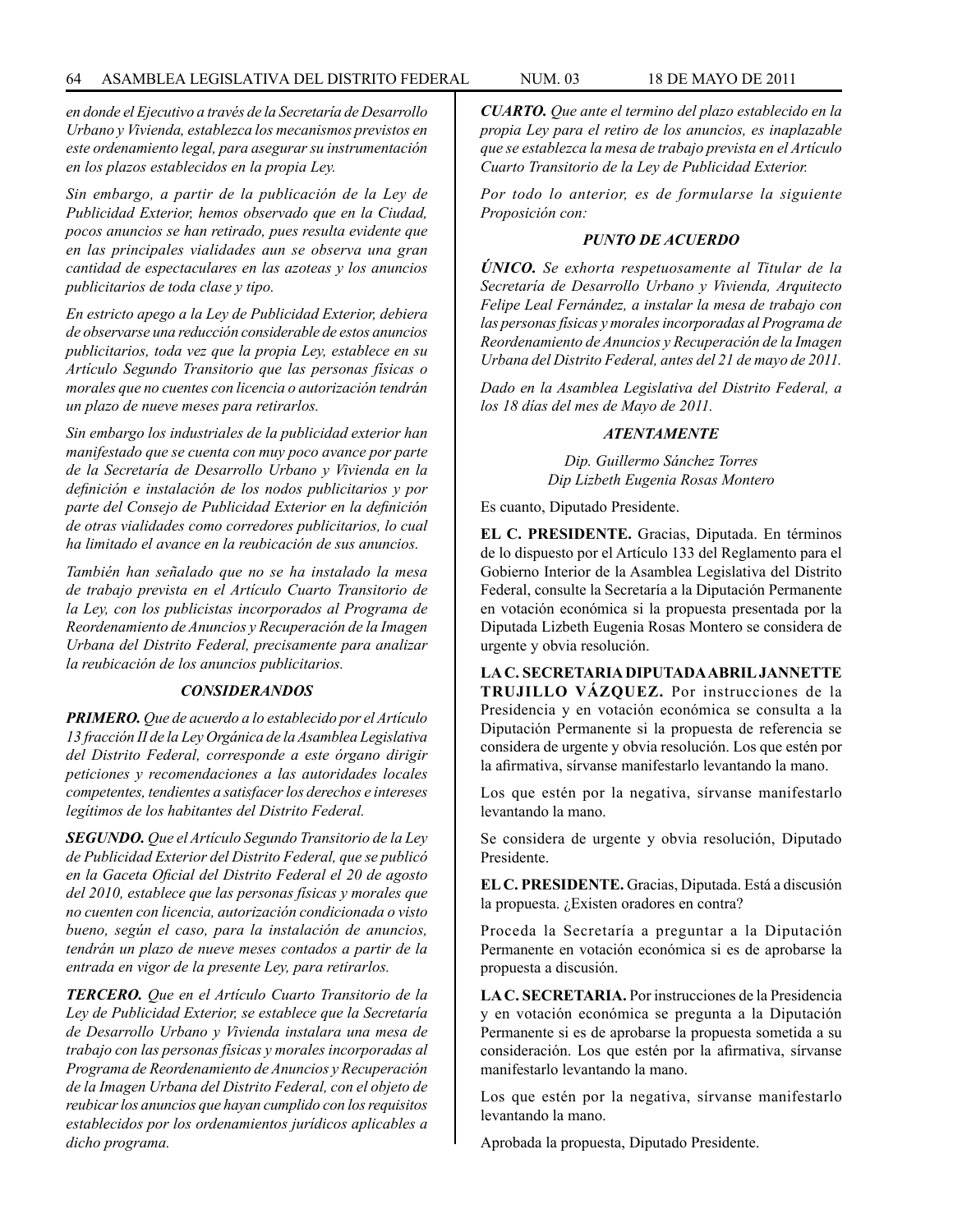**EL C. PRESIDENTE.** Gracias, Diputada. Remítase a las autoridades correspondientes para los efectos legales a que haya lugar.

Para presentar una Proposición con Punto de Acuerdo para citar a comparecer ante la Comisión de Transparencia de la Gestión de la Asamblea Legislativa del Distrito Federal al ciudadano Demetrio Sodi de la Tijera, Jefe Delegacional en Miguel Hidalgo, se concede el uso de la Tribuna al Diputado Cristian Vargas Sánchez, del Grupo Parlamentario del Partido Revolucionario Institucional.

## **EL C. DIPUTADO ALAN CRISTIAN VARGAS SÁNCHEZ.** Con su permiso, señor Presidente.

*PROPOSICIÓN CON PUNTO DE ACUERDO PARA CITAR A COMPARECER ANTE LA COMISIÓN DE TRANSPARENCIA DE LA GESTIÓN DE LA ASAMBLEA LEGISLATIVA DEL DISTRITO FEDERAL, AL CIUDADANO DEMETRIO SODI DE LA TIJERA, JEFE DELEGACIONAL EN MIGUEL HIDALGO, QUE PRESENTA EL DIPUTADO CRISTIAN VARGAS SÁNCHEZ, DEL GRUPO PARLAMENTARIO DEL PARTIDO REVOLUCIONARIO INSTITUCIONAL.*

*Diputado Presidente el que suscribe Diputado Cristian Vargas Sánchez, integrante de la Fracción Parlamentaria del PRI en esta Honorable Asamblea del Distrito Federal, IV Legislatura, con fundamento en los Artículos 122 base primera, fracción V, inciso o) de la Constitución Política de los Estados Unidos Mexicanos, 42 fracción XXX del Estatuto de Gobierno del Distrito Federal, 17 fracción VI de la Ley Orgánica de la Asamblea Legislativa del Distrito Federal y 133 del Reglamento para el Gobierno Interior de la Asamblea Legislativa del Distrito Federal, pongo a su consideración el presente Punto de Acuerdo para citar a comparecer ante la Comisión de Transparencia de la Gestión de la Asamblea Legislativa del Distrito Federal, al ciudadano Demetrio Sodi de la Tijera, Jefe Delegacional en Miguel Hidalgo, al tenor de los siguientes:*

#### *CONSIDERANDOS*

*Que de conformidad con lo que establecen los Artículos 17 fracción VI y 18 fracción VII, ambos de la Ley Orgánica de la Asamblea Legislativa del Distrito Federal, es atribución de los Diputados presentar proposiciones y denuncias, así como representar los intereses de los ciudadanos, promoviendo y gestionando la solución de los problemas y necesidades colectivas ante las autoridades competentes.*

*Que de conformidad con lo que establece el Artículo 13, fracción VII de la Ley Orgánica de la Asamblea Legislativa del Distrito Federal, a esta Soberanía le corresponde solicitar a los entes que conforman la Administración Pública del Distrito Federal, la información y documentación que considere necesario.*

*Que la Administración Pública del Distrito Federal será centralizada, desconcentrada y paraestatal; donde*  *es integrada por la Jefatura de Gobierno del Distrito Federal, las Secretarías, la Procuraduría General de Justicia del Distrito Federal, la Oficialía Mayor, la Contraloría General del Distrito Federal y la Consejería Jurídica y de Servicios Legales*

*Que en las Demarcaciones territoriales en que se divida el Distrito Federal, la Administración Pública Central contará con órganos político administrativos desconcentrados con autonomía funcional en acciones de gobierno, a los que genéricamente se les denominará Delegación del Distrito Federal.*

*Que la Delegación Miguel Hidalgo, es un Órgano Político Administrativo del Distrito Federal, de conformidad con lo dispuesto en la Constitución Política de los Estados Unidos Mexicanos, el Estatuto de Gobierno del Distrito Federal, la Ley Orgánica de la Administración Pública del Distrito Federal y su Reglamento.*

*Que la Ley Orgánica y su Reglamento, ambos de la Administración Pública del Distrito Federal, así como la Ley de Adquisiciones para el Distrito Federal y su Reglamento, otorgan al Órgano Político Administrativo en Miguel Hidalgo, facultades y atribuciones propias para la suscripción de Contratos de Adquisiciones, Arrendamientos, Prestación de Servicios y demás actos derivados de éstos, para el debido cumplimiento de objetivos, políticas y prioridades establecidas en el Programa General de Desarrollo del Distrito Federal.*

*Que para el estudio, planeación y despacho de los asuntos que le competen al Órgano Político Administrativo en Miguel Hidalgo, la misma cuenta con la Dirección General Jurídica y de Gobierno, cuya existencia está prevista en el Manual Administrativo de la Delegación.*

*Que entre las atribuciones básicas de la Dirección General Jurídica y de Gobierno se encuentra la de otorgar permisos para el uso de la vía pública, autorizar los horarios para el acceso a las diversiones y espectáculos públicos, así como emitir las órdenes de verificación que correspondan de acuerdo al ámbito de competencia del órgano políticoadministrativo.*

*Que también están facultados para elaborar, actualizar e integrar en una base de datos el padrón de los giros mercantiles que funcionen en la Demarcación, al igual que otorgar licencias y autorizaciones de funcionamiento para dichos giros, entre muchos otros.*

*Que habitantes de Lomas de Chapultepec han expuesto por diversos medios su preocupación y molestia debido a la construcción de un nuevo hotel ubicado en la calle Sierra Amatepec, que es una zona de uso habitacional.*

*Que el Jefe Delegacional en Miguel Hidalgo no utiliza el recurso que se le etiquetó para obras que beneficien a la población, pero tiene proyectado una inversión de 26 millones de pesos en la creación de un parque lineal que*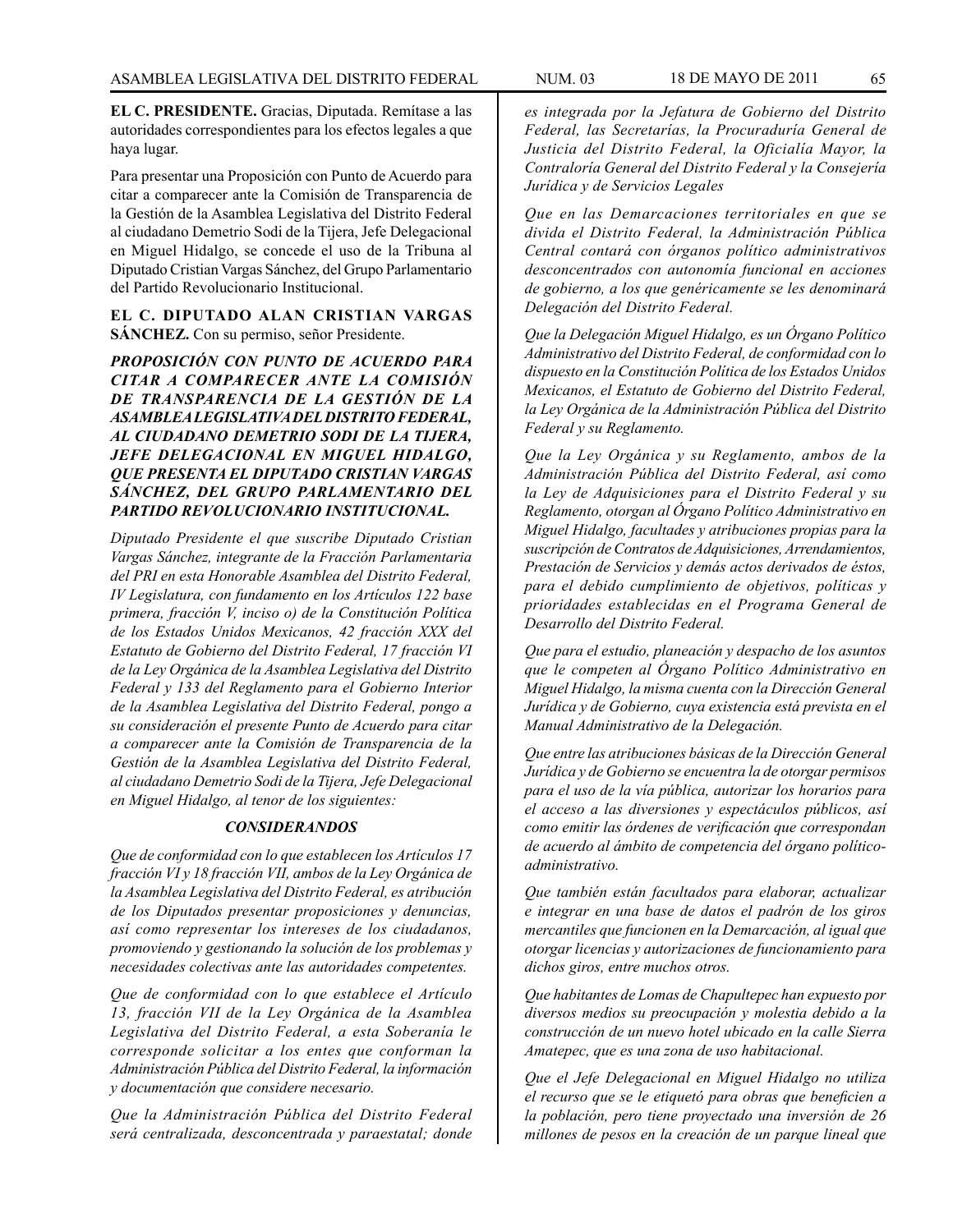*estará sobre Ferrocarril de Cuernavaca, y cruzará las Colonias Polanco, Granada, Anáhuac y Popotla*

*Que el gran beneficiario de este Proyecto de 12 kilómetros de construcción, será el Grupo Carso; pero se desconoce si hubo licitación alguna para la adjudicación.*

*Que es necesario que el Jefe Delegacional explique o de a conocer públicamente si hubo recursos recibidos provenientes de Grupo Carso, o alguna donación.*

*Que el Jefe Delegacional estableció ante los medios de comunicación que el próximo 16 de mayo, la Delegación Miguel Hidalgo determinará si aprueban o no el Proyecto del Plan Parcial de Desarrollo Urbano de la Zona Patrimonial de Tacubaya.*

*Que para este proyecto solo hubo 469 propuestas ciudadanas, y que vecinos de las Colonias Tacubaya, Observatorio, San Miguel Chapultepec y Escandón no aceptan la propuesta de modificar el uso de suelo en la periferia de la zona involucrada*

*Que vecinos de la Colonia Escandón, de esa Demarcación, han solicitado en varias ocasiones a la Delegación que se respete la Ley de establecimientos mercantiles y que se regule el servicio de "valet parking".*

*Que estas personas que trabajan en restaurantes ubicados en avenida Revolución, utilizan la calle Antonio Maceo como estacionamiento de los automóviles de sus clientes.*

*Que para el servicio de estacionamiento de los giros mercantiles, la Ley prevé que aquel que no cuente con cajones de estacionamiento, el Titular deberá hacer un convenio con un estacionamiento establecido.*

*Que las verificaciones son una facultad del Jefe Delegacional a través de su Dirección de Jurídica y Gobierno, quién debe hacer cumplir el ordenamiento de la ciudad.*

*Que hace unos días el Jefe Delegacional en Miguel Hidalgo, anunció a 165 familias habitantes de la llamada "Ciudad Perdida" de Tacubaya, que en coordinación con el Gobierno del Distrito Federal, construirán una Unidad Habitacional para mejorar las condiciones de vida de estas personas, firmada en acta notarial.*

*Que esa gente lleva muchos años esperando la ayuda de su Gobierno Delegacional, por lo que no se les debe seguir engañando; que estos predios se ubican entre las calles de Mártires de Tacubaya, 11 de Abril, Héroes de la Intervención y Río Becerra.*

*Que esta Unidad Habitacional, según el Jefe Delegacional contará con cancha de usos múltiples, área infantil, estacionamiento y acabados ecológicos. Y el estacionamiento tendrá capacidad para estacionar 49 vehículos.*

*Que el 30 de noviembre de 2010, hubo una "inauguración simbólica" del gimnasio de Madonna, o centro de acondicionamiento físico, ubicado en Bosques de Duraznos* 

*47, en la Colonia Bosques de las Lomas, el cual no contaba con el certificado de uso de suelo de centro comercial, el programa de protección civil y cajones de estacionamiento que corresponden a los dos mil 500 metros cuadrados de ocupación; en cambio solo contaba con un permiso de comercio individual. Por lo anteriormente expuesto pongo a su consideración el siguiente:*

### *ACUERDO*

*PRIMERO: Se cita a comparecer ante la Comisión de Transparencia de la Gestión de la Asamblea Legislativa del Distrito Federal, el próximo 27 de mayo, a las 11 de la mañana, en el espacio que acuerden los integrantes de dicha Comisión, al ciudadano Licenciado Demetrio Sodi de la Tijera, Jefe Delegacional en Miguel Hidalgo, para contestar los siguientes asuntos:*

*a) Sobre el número de permisos de construcción que ha otorgado en la Demarcación, así como las especificaciones técnicas y de operación, con sus autorizaciones y dictámenes.*

*b) Sobre el proyecto del parque lineal, la información sobre la inversión de 26 millones de pesos, su licitación y población estimada beneficiada.*

*c) Sobre el programa de reordenamiento de la vía pública, visitas de verificación de los establecimientos mercantiles de la Delegación y sus dictámenes.*

*d) Sobre el proyecto del plan parcial de desarrollo urbano de la zona patrimonial de Tacubaya.*

*e) Sobre la unidad habitacional que beneficiará a los habitantes de la llamada ciudad perdida de Tacubaya, y su compromiso de firmarla en acta notarial.*

*f) Sobre los criterios implementados para otorgar permisos de funcionamiento de impacto zorial para giros mercantiles en la Demarcación.*

*SEGUNDO: El formato de la comparecencia será el que acuerden los integrantes de la Comisión de Transparencia de la Gestión de la Asamblea Legislativa del Distrito Federal.*

#### *ATENTAMENTE*

*Dip. Cristian Vargas Sánchez*

Es cuanto, señor Presidente.

**EL C. PRESIDENTE.** Gracias, Diputado. En términos de lo dispuesto por el Artículo 133 del Reglamento para el Gobierno Interior de la Asamblea Legislativa del Distrito Federal, consulte la Secretaría a la Diputación Permanente en votación económica si la propuesta presentada por el Diputado Cristian Vargas Sánchez se considera de urgente y obvia resolución.

**LA C. SECRETARIA.** Por instrucciones de la Presidencia y en votación económica se consulta a la Diputación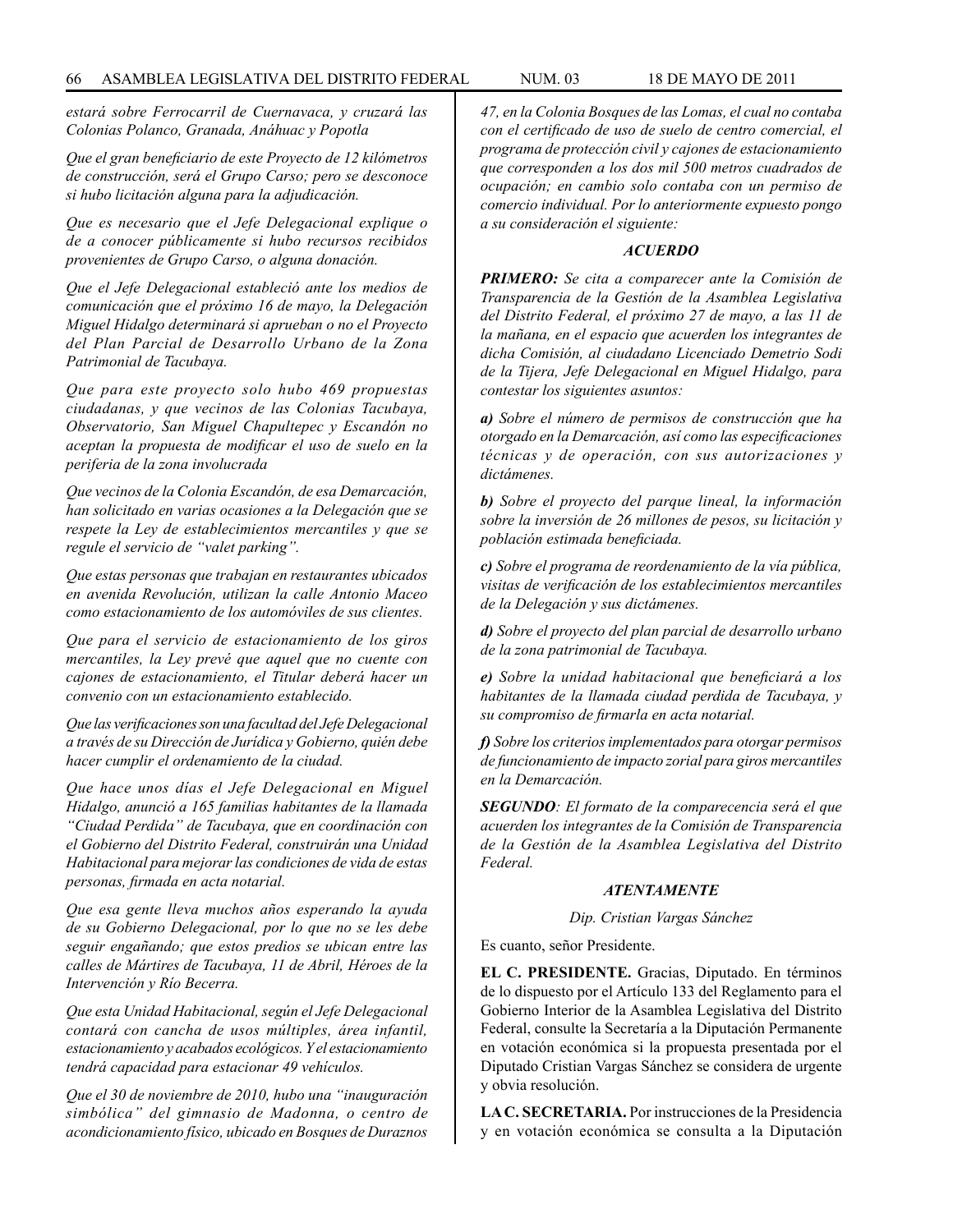Permanente si la propuesta de referencia se considera de urgente y obvia resolución. Los que estén por la afirmativa sírvanse manifestarlo levantando la mano.

Los que estén por la negativa sírvanse manifestarlo levantando la mano.

No se considera de urgente y obvia resolución, Diputado Presidente.

**EL C. PRESIDENTE.** En virtud de no considerarse de urgente y obvia resolución, se turna por esta Presidencia para su análisis y dictamen a las Comisiones Unidas de Transparencia de la Gestión y de Administración Pública Local.

Para presentar una Proposición con Punto de Acuerdo para solicitar al ciudadano Marcelo Luis Ebrard Casaubon, Jefe de Gobierno del Distrito Federal, gire las instrucciones pertinentes y necesarias para que se cumpla con lo establecido en la Ley de Participación Ciudadana referente al capítulo de los apoyos materiales, se concede el uso de la Tribuna a la Diputada Lizbeth Eugenia Rosas Montero, del Grupo Parlamentario del Partido de la Revolución Democrática.

**LA C. DIPUTADA LIZBETH EUGENIA ROSAS MONTERO.** Con su venia Diputado Presidente.

*PROPOSICIÓN CON PUNTO DE ACUERDO PARA SOLICITAR AL C. MARCELO LUIS EBRARD CASAUBON, JEFE DE GOBIERNO DEL DISTRITO*   $FEDERAL$ , GIRE LAS INSTRUCCIONES *PERTINENTES Y NECESARIAS PARA QUE SE CUMPLA CON LO ESTABLECIDO EN LA LEY DE PARTICIPACIÓN CIUDADANA REFERENTE AL CAPÍTULO DE LOS APOYOS MATERIALES, QUE PRESENTA LA DIPUTADA LIZBETH EUGENIA ROSAS MONTERO, DEL GRUPO PARLAMENTARIO DEL PARTIDO DE LA REVOLUCIÓN DEMOCRÁTICA.*

*La que suscribe, Diputada Local, integrante del Grupo Parlamentario del Partido de la Revolución Democrática de la V Legislatura de la Asamblea Legislativa del Distrito Federal, y con fundamento en lo dispuesto en el Artículo 17 Fracción VI de la Ley Orgánica y Artículo 133 del Reglamento para el Gobierno Interior, ambos de la Asamblea Legislativa del Distrito Federal, me permito poner a consideración de esta Soberanía la siguiente Proposición con Punto de Acuerdo, conforme a los siguientes:*

## *CONSIDERANDOS*

*PRIMERO. Que el pasado mes de noviembre de 2010, se publicó en la Gaceta Oficial del Distrito Federal reformas a la Ley de Participación Ciudadana del Distrito Federal.*

*SEGUNDO. Que en dicho ordenamiento se reactiva la figura de representación ciudadana tanto en Colonias como en pueblos originarios, denominada Comité Ciudadano o Consejo del Pueblo, respectivamente.*

*TERCERO. Que la participación de dichos Comités y Consejos es total y absolutamente de manera honorífica es*  *decir no perciben remuneración alguna por la labor que desempeñan en beneficio de las comunidades en donde habitan al fungir como enlaces y representantes con y ante las autoridades locales.*

*CUARTO. Que en función de lo anterior y toda vez que dichos ciudadanos realizan diversas gestiones, en ocasiones fuera de su propia Demarcación territorial, fue que se acordó incluir en la precitada Ley una serie de apoyos en especie a fin de no quebrantar el espíritu de participación ciudadana, y al mismo tiempo buscando evitar la merma económica en las familias de los participantes.*

*QUINTO. Que en los Artículos 185, 186 y 187 de la Ley en comento se establecieron diversos dispositivos con la finalidad de brindar los apoyos arriba descritos.*

*SEXTO. Que una de las demandas que mayor frecuencia presentó en los 2 foros que realizó la Comisión de Participación Ciudadana por las 16 Delegaciones fue el que a los representantes ciudadanos se les apoyara con la exención del pago del transporte público que depende del Gobierno del Distrito Federal.*

*SÉPTIMO. Que la Ley de Participación Ciudadana en su Artículo 186, en su inciso c) a la letra dice:*

*Artículo 186. Para efectos de esta Ley, se entenderá por apoyos materiales lo siguiente:*

*e) La Administración Pública del Distrito Federal, a través de los órganos competentes, establecerá programas en los que los representantes ciudadanos que integran los órganos mencionados en el párrafo primero del Artículo 185, debidamente acreditados con la identificación otorgada por el Instituto Electoral y de manera unipersonal e intransferible, sean beneficiados en obtener exenciones de pago al hacer uso del servicio público de transporte del Distrito Federal a cargo del Gobierno del Distrito Federal.*

*Por lo antes expuesto y con fundamento en la normatividad mencionada, someto a consideración de esta Soberanía la siguiente Proposición con:*

#### *PUNTO DE ACUERDO*

*ÚNICO. Se exhorta respetuosamente al C. Marcelo Luis Ebrad Casaubon, Jefe de Gobierno del Distrito Federal, para que en el ámbito de sus competencias y atribuciones, gire las instrucciones pertinentes y necesarias para que se lleve a cabo lo establecido en la Ley de Participación Ciudadana, particularmente lo establecido en su Artículo 186, referente a dotar de una tarjeta que exente del pago en transporte público que dependa del Gobierno del Distrito Federal, a los integrantes de Comités Ciudadanos y Consejos de los Pueblos.*

*Asamblea Legislativa del Distrito Federal a 17 de mayo de 2011.*

## *ATENTAMENTE*

*Dip. Lizbeth Eugenia Rosas Montero*

Es cuanto, Diputado Presidente.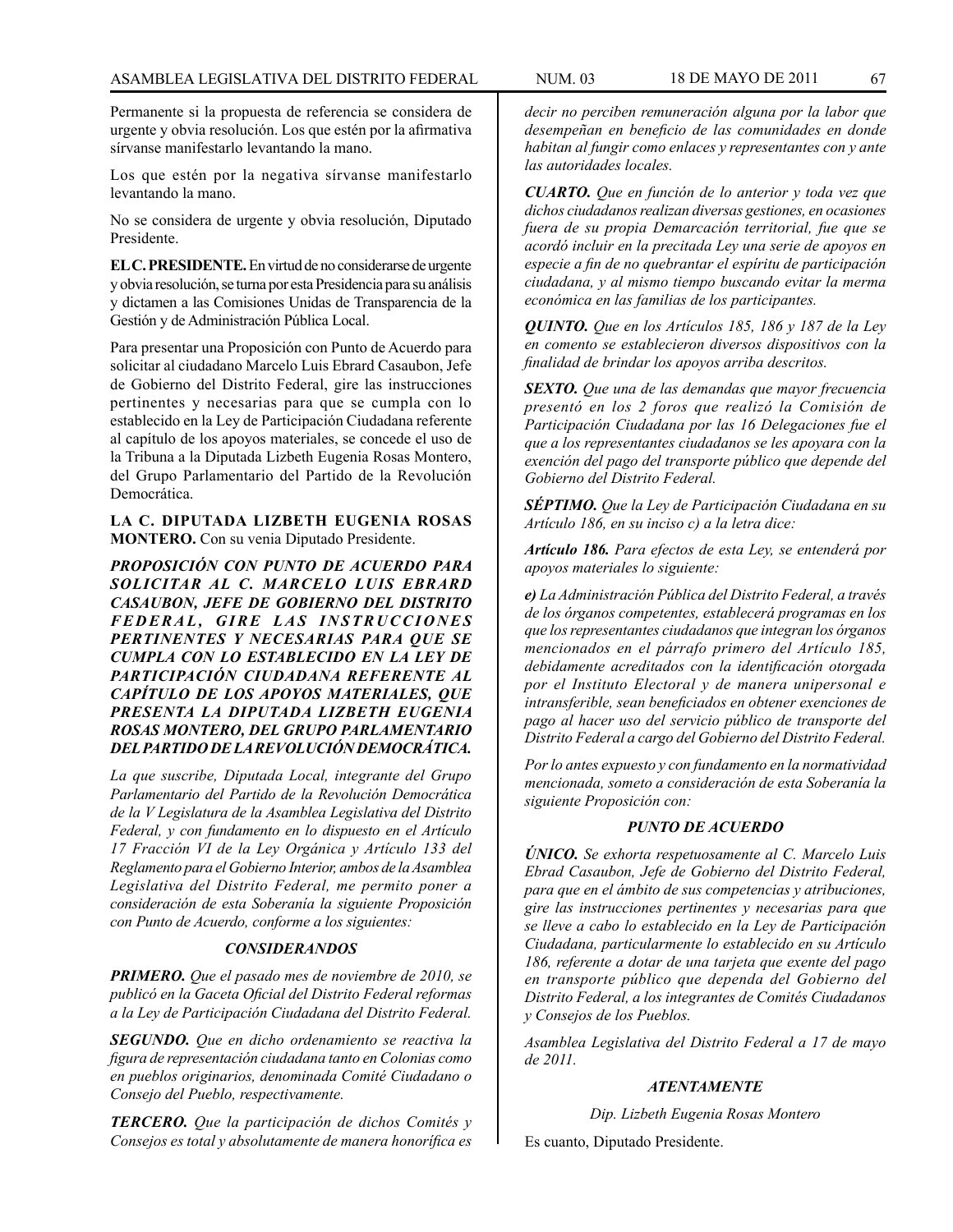**EL C. PRESIDENTE.** Gracias Diputada. En términos de lo dispuesto por el Artículo 133 del Reglamento para el Gobierno Interior de la Asamblea Legislativa del Distrito Federal, consulte la Secretaría a la Diputación Permanente en votación económica si la propuesta presentada por la Diputada Lizbeth Eugenia Rosas Montero se considera de urgente y obvia resolución.

**LA C. SECRETARIA.** Por instrucciones de la Presidencia y en votación económica se consulta a la Diputación Permanente si la propuesta de referencia se considera de urgente y obvia resolución. Los que estén por la afirmativa, sírvanse manifestarlo levantando la mano.

Los que estén por la negativa, sírvanse manifestarlo levantando la mano.

Se considera de urgente y obvia resolución, Diputado Presidente.

**EL C. PRESIDENTE.** Gracias, Diputada. Está a discusión la propuesta. ¿Existen oradores en contra?

Proceda la Secretaría a pregunta a la Diputación Permanente en votación económica si es de aprobarse la propuesta a discusión.

**LA C. SECRETARIA.** Por instrucciones de la Presidencia y en votación económica se pregunta a la Diputación Permanente si es de aprobarse la propuesta sometida a su consideración. Los que estén por la afirmativa, sírvanse manifestarlo levantando la mano.

Los que estén por la negativa, sírvanse manifestarlo levantando la mano.

Aprobada la propuesta, Diputado Presidente.

**EL C. PRESIDENTE**. Gracias, Diputada. Remítase a las autoridades correspondientes para los efectos legales a que haya lugar.

Para presentar una Proposición con Punto de Acuerdo para solicitar al ciudadano Manuel Mondragón y Kalb, Secretario de Seguridad Pública del Distrito Federal, un informe por escrito en donde se detalle la situación de las multas derivadas de la invasión de los cruces de cortesía, así como para intensificar la vigilancia e infracciones de quienes infrinjan el Reglamento de Tránsito sobre tal disposición, se concede el uso de la Tribuna a la Diputada Lizbeth Eugenia Rosas Montero, del Grupo Parlamentario del Partido de la Revolución Democrática.

**LA C. DIPUTADA LIZBETH EUGENIA ROSAS MONTERO**. Con su venia, Diputado Presidente.

*PROPOSICIÓN CON PUNTO DE ACUERDO PARA SOLICITAR AL C. MANUEL MONDRAGÓN Y KALB, SECRETARIO DE SEGURIDAD PÚBLICA DEL DISTRITO FEDERAL, UN INFORME POR ESCRITO EN DONDE SE DETALLE LA SITUACIÓN DE LAS MULTAS DERIVADAS DE LA INVASIÓN DE LOS CRUCES DE CORTESÍA, ASÍ COMO PARA* 

## *INTENSIFICAR LA VIGILANCIA E INFRACCIONES DE QUIENES INFRINJAN EL REGLAMENTO DE TRÁNSITO SOBRE TAL DISPOSICIÓN, QUE PRESENTA LA DIPUTADA LIZBETH EUGENIA ROSAS MONTERO, DEL GRUPO PARLAMENTARIO DEL PARTIDO DE LA REVOLUCIÓN DEMOCRÁTICA.*

*La que suscribe, Diputada Local, integrante del Grupo Parlamentario del Partido de la Revolución Democrática de la V Legislatura de la Asamblea Legislativa del Distrito Federal, y con fundamento en lo dispuesto en el Artículo 17 Fracción VI de la Ley Orgánica y Artículo 133 del Reglamento para el Gobierno Interior, ambos de la Asamblea Legislativa del Distrito Federal, me permito poner a consideración de esta Soberanía la siguiente Proposición con Punto de Acuerdo, conforme a los siguientes:*

### *CONSIDERANDOS*

*PRIMERO. Que es facultad y atribución del Titular de la Secretaría de Seguridad Pública del Distrito Federal, el control del tránsito vehicular y la seguridad tanto de peatones como de automovilistas en el Distrito Federal.*

*SEGUNDO. Que el pasado mes de julio de 2010, entró en vigor un programa denominado "Cruces de Cortesía", que se fundamenta en el Artículo 8 fracción VI del Reglamento de Tránsito Metropolitano, que a la letra dice:*

## *Artículo 8*

*Para las preferencias de paso en los cruceros, el conductor debe ajustarse a la señalización establecida y a las siguientes reglas:*

# *I a V …*

*VI Cuando exista la señalización de círculo rojo o en los cruceros no haya posibilidad de que los vehículos avancen hasta cruzar la vía en su totalidad, debe evitar continuar la marcha y obstruir la circulación de las calles transversales.*

*TERCERO. Que dicho programa que se anunció con bombo y platillo hace casi ya un año parece haber quedado en el olvido; el programa surgió con la finalidad de hacer visibles los cruceros riesgosos y evitar accidentes de tránsito, originalmente en 2007 se utilizaron pequeños topes de acero pero terminaron por deteriorarse, por lo que el año pasado se optó por utilizar pintura roja para los círculos y blanca para los pasos cebra.*

*Sin embargo a casi un año de distancia nuevamente estos cruceros se encuentran sin mantenimiento y sin agentes de tránsito que conminen a respetarlos y en su caso que procedan con las infracciones.*

*CUARTO. Que para el mes de enero de 2011, se tenía el reporte de que al menos 29 mil automovilistas habían sido infraccionados por haber violado el ordenamiento antes mencionado; sin embargo, reitero, recientemente se ha detectado una falta de agentes de tránsito autorizados para infraccionar en tales cruceros.*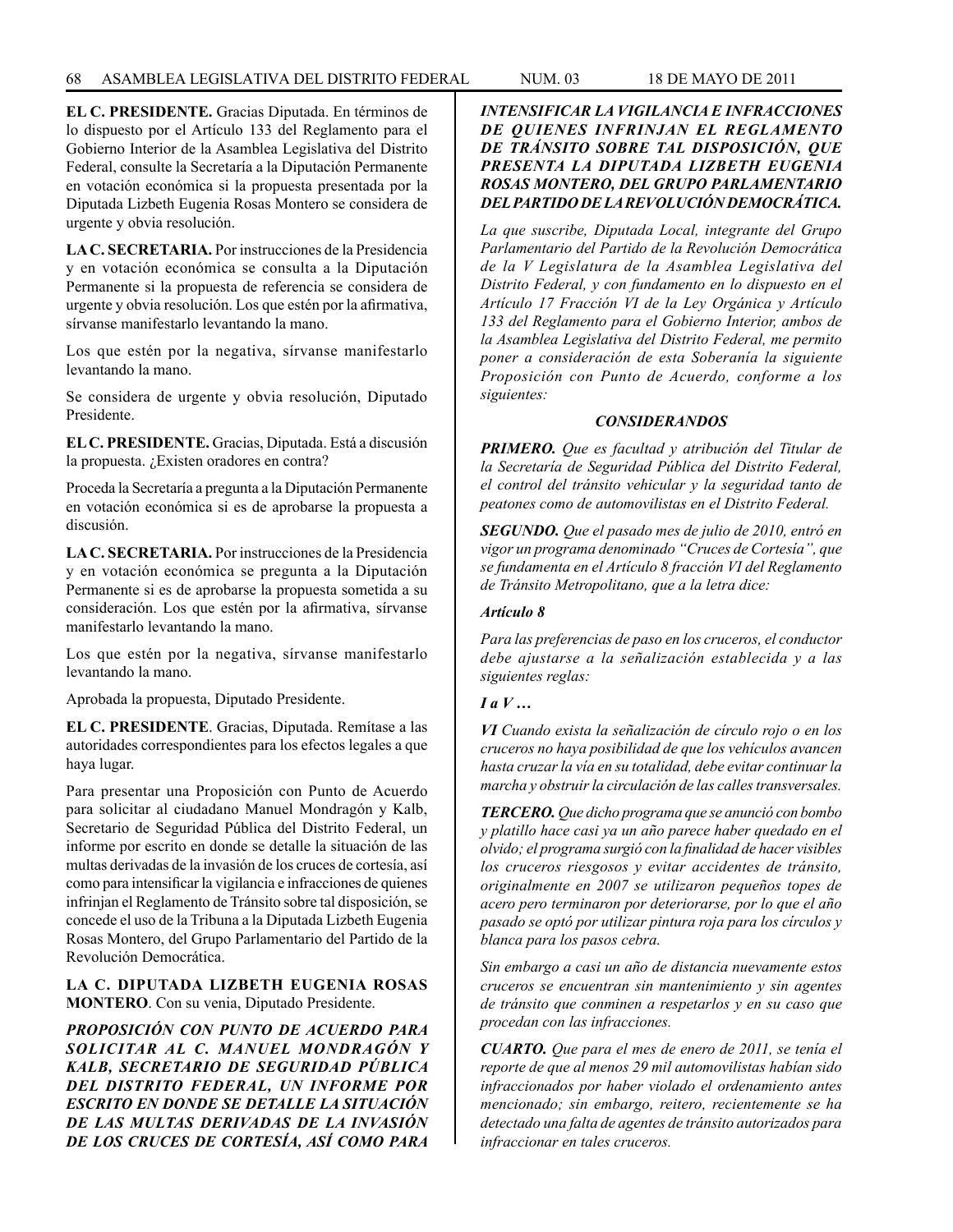*QUINTO. Que también se ha detectado una falta de información sobre el programa "Cruces de Cortesía" en la población en general pero sobre todo entre los automovilistas para buscar generar conciencia en ellos antes de sancionarlos.* 

*SEXTO. Que independientemente de la seguridad peatonal y de automovilistas que debe ser el bien mayor a proteger, también se deben contemplar los aspectos de la cultura vial y el económico ya que el costo de la multa asciende a 10 días de salario mínimo vigente en el Distrito Federal, lo que llega a representar ingresos superiores a otras infracciones de tránsito, que deben aprovecharse en beneficio de la propia ciudadanía.*

*Por lo antes expuesto y con fundamento en la normatividad mencionada, someto a consideración de esta Soberanía la siguiente Proposición con:*

# *PUNTO DE ACUERDO*

*PRIMERO. Se exhorta respetuosamente al C. Manuel Mondragón y Kalb, Secretario de Seguridad Pública del Distrito Federal, a rendir un informe por escrito a esta Asamblea Legislativa, en donde se detalle la situación actual del Programa "Cruces de Cortesía" que tiene su Fundamento en el Art. 8 f. VI del Reglamento de Tránsito Metropolitano.*

*SEGUNDO. Dicho informe deberá contener al menos el número y ubicación de los "Cruces de Cortesía", el número de Infraccionados por este Programa, el número de elementos que se dispone para el mismo y el monto de lo recaudado por dichas Infracciones.*

*TERCERO. Se exhorta al C. Manuel Mondragón y Kalb, Secretario de Seguridad Pública del Distrito Federal a Intensificar la Aplicación del Programa "Cruces de Cortesía"*

*Asamblea Legislativa del Distrito Federal a 17 de mayo de 2011.*

# *ATENTAMENTE*

## *Dip. Lizbeth Eugenia Rosas Montero*

Es cuanto, Diputado Presidente.

**EL C. PRESIDENTE**. Gracias, Diputada. En términos de lo dispuesto por el Artículo 133 del Reglamento para el Gobierno Interior de la Asamblea Legislativa del Distrito Federal, consulte la Secretaría a la Diputación Permanente en votación económica, si la propuesta presentada por la Diputada Lizbeth Eugenia Rosas Montero, se considera de urgente y obvia resolución.

**LA C. SECRETARIA.** Por instrucciones de la Presidencia y en votación económica se consulta a la Diputación Permanente si la propuesta de referencia se considera de urgente y obvia resolución. Los que estén por la afirmativa, sírvanse manifestarlo levantando la mano.

Los que estén por la negativa, sírvanse manifestarlo levantando la mano.

Se considera de urgente y obvia resolución, Diputado Presidente.

**EL C. PRESIDENTE**. Gracias, Diputada. Está a discusión la propuesta. ¿Existen oradores en contra?

Proceda la Secretaría a pregunta a la Diputación Permanente en votación económica si es de aprobarse la propuesta a discusión.

**LA C. SECRETARIA.** Por instrucciones de la Presidencia y en votación económica se pregunta a la Diputación Permanente si es de aprobarse la propuesta sometida a su consideración. Los que estén por la afirmativa, sírvanse manifestarlo levantando la mano.

Los que estén por la negativa, sírvanse manifestarlo levantando la mano.

Aprobada la propuesta, Diputado Presidente.

**EL C. PRESIDENTE**. Remítase a las autoridades correspondientes para los efectos legales a que haya lugar.

Para presentar una Proposición con Punto de Acuerdo para solicitar al ciudadano Manuel Mondragón y Kalb, Secretario de Seguridad Pública del Distrito Federal, un informe por escrito en donde se detalle la situación de la red de semáforos en el Distrito Federal, se concede el uso de la Tribuna a la Diputada Lizbeth Eugenia Rosas Montero, del Grupo Parlamentario del Partido de la Revolución Democrática.

**LA C. DIPUTADA LIZBETH EUGENIA ROSAS MONTERO.** Con su venia, Diputado Presidente.

*PROPOSICIÓN CON PUNTO DE ACUERDO PARA SOLICITAR AL C. MANUEL MONDRAGÓN Y KALB, SECRETARIO DE SEGURIDAD PÚBLICA DEL DISTRITO FEDERAL, UN INFORME POR ESCRITO EN DONDE SE DETALLE LA SITUACIÓN DE LA RED DE SEMÁFOROS EN EL DISTRITO FEDERAL, QUE PRESENTA LA DIPUTADA LIZBETH EUGENIA ROSAS MONTERO, DEL GRUPO PARLAMENTARIO DEL PARTIDO DE LA REVOLUCIÓN DEMOCRÁTICA.*

*La que suscribe, Diputada Local, integrante del Grupo Parlamentario del Partido de la Revolución Democrática de la V Legislatura de la Asamblea Legislativa del Distrito Federal, y con fundamento en lo dispuesto en el Artículo 17 Fracción VI de la Ley Orgánica y Artículo 133 del Reglamento para el Gobierno Interior, ambos de la Asamblea Legislativa del Distrito Federal, me permito poner a consideración de esta Soberanía la siguiente Proposición con Punto de Acuerdo, conforme a los siguientes:*

## *CONSIDERANDOS*

*PRIMERO.Que es facultad y atribución del Titular de la Secretaría de Seguridad Pública del Distrito Federal,*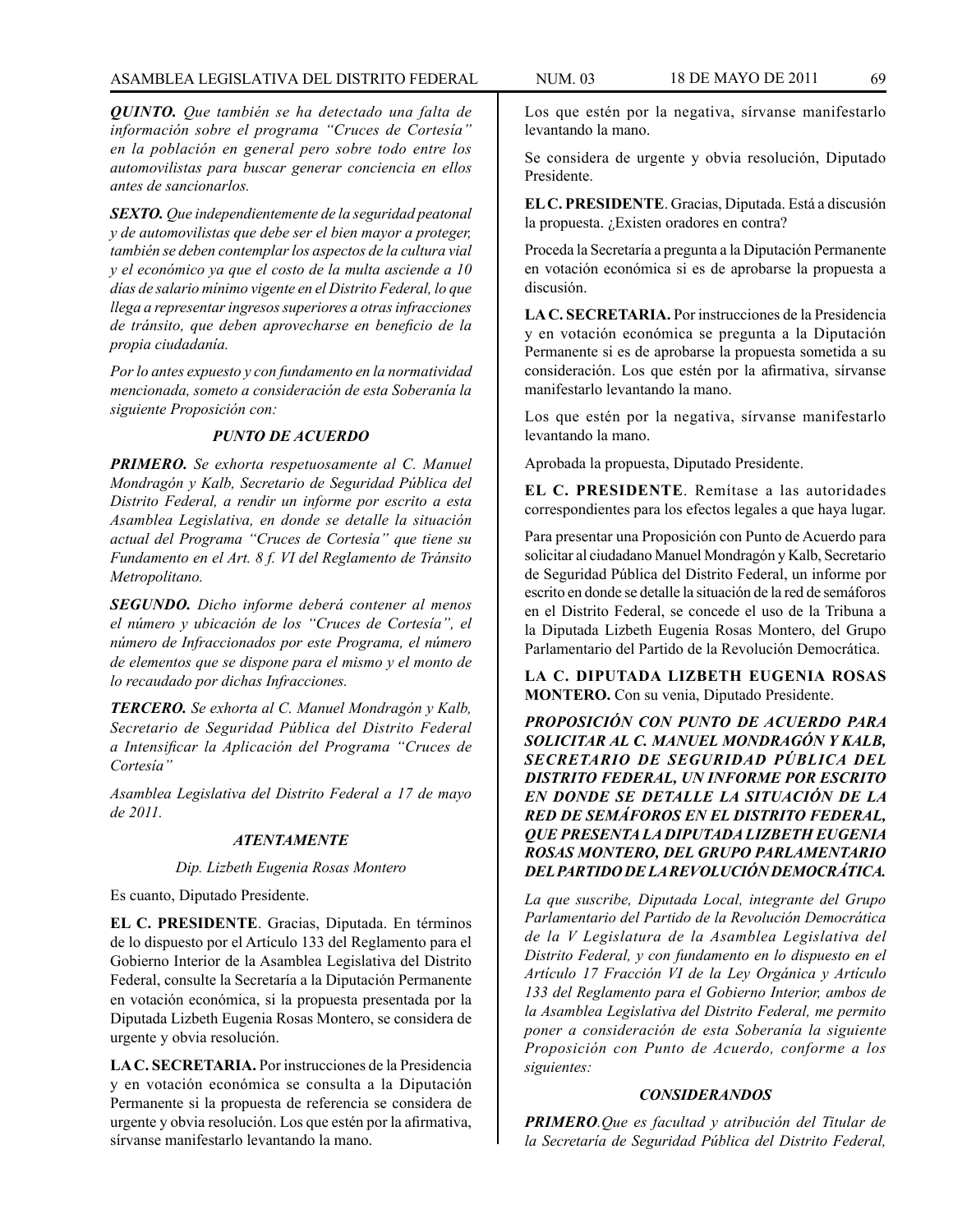*el control del tránsito vehicular y la seguridad tanto de peatones como de automovilistas en el Distrito Federal.*

*SEGUNDO. Que se tiene el dato de que menos del 50% de los semáforos que conforman la red en el Distrito Federal no esta computarizada lo que provoca que se controlen en ocasiones por elementos de la secretaría de forma manual lo que trae consigo en muchas de las veces críticas y quejas sobre presuntos manejos poco eficientes del dispositivo de control del flujo vehicular.*

*TERCERO. Que derivado de la obsolescencia y del poco eficaz manejo que en ocasiones se da de la red de semáforos, en ocasiones se produce un importante congestionamiento vial en diversas arterias de la Ciudad, abonando de manera invariable a que también se eleven los índices de contaminación.*

*CUARTO. Que en la más reciente comparecencia del Dr. Mondragón ante esta Asamblea, reconoció que la red de semáforos al menos tiene entre 10 y 20 años en los que no se ha mejorado, situación que sin lugar a dudas contribuye a los diversos apagones que ha sufrido la mencionada red.*

*QUINTO. que muestra de lo anterior es que en el mes de abril se registraron problemas relacionados con los semáforos por más de 11 horas en la Av. Universidad, Vértiz yen algunos tramos de la Av. División del Norte.*

*SEXTO. Que la problemática que se atiende con la red de semáforos, en relación con la calidad de vida de los capitalinos, es de vital importancia, ya que se destaca que al menos existen 3 mil cruceros controlados por semáforos y a través de los cuales circulan diariamente más de 4 millones y medio de vehículos, tanto particulares como de transporte público entre otros.*

*Por lo antes expuesto y con fundamento en la normatividad mencionada, someto a consideración de esta Soberanía la siguiente Proposición con:*

#### *PUNTO DE ACUERDO*

*ÚNICO. Se exhorta respetuosamente al C. Manuel Mondragón y Kalb, Secretario de Seguridad Pública del Distrito Federal, a rendir un informe por escrito a esta Asamblea Legislativa, en donde detalle la situación actual de la Red de Semáforos del Distrito Federal, medidas preventivas y acciones para corregir las fallas detectadas.*

*Asamblea Legislativa del Distrito Federal a 17 de mayo de 2011.*

#### *ATENTAMENTE*

*Dip. Lizbeth Eugenia Rosas Montero*

Es cuanto, Diputado Presidente.

**EL C. PRESIDENTE.** Gracias, Diputada. En términos de lo dispuesto por el Artículo 133 del Reglamento para el Gobierno Interior de la Asamblea Legislativa del Distrito Federal, consulte la Secretaría a la Diputación Permanente en votación económica si la propuesta presentada por la Diputada Lizbeth Eugenia Rosas Montero se considera de urgente y obvia resolución.

**LA C. SECRETARIA.** Por instrucciones de la Presidencia y en votación económica se consulta a la Diputación Permanente si la propuesta de referencia se considera de urgente y obvia resolución. Los que estén por la afirmativa, sírvanse manifestarlo levantando la mano.

Los que estén por la negativa, sírvanse manifestarlo levantando la mano.

Se considera de urgente y obvia resolución, Diputado Presidente.

**EL C. PRESIDENTE.** Gracias, Diputada. Está a discusión la propuesta. ¿Existen oradores en contra?

Proceda la Secretaría a preguntar a la Diputación Permanente en votación económica si es de aprobarse la propuesta a discusión.

**LA C. SECRETARIA.** Por instrucciones de la Presidencia y en votación económica se pregunta a la Diputación Permanente si es de aprobarse la propuesta sometida a su consideración. Los que estén por la afirmativa, sírvanse manifestarlo levantando la mano.

Los que estén por la negativa, sírvanse manifestarlo levantando la mano.

Se aprueba la propuesta, Diputado Presidente.

**EL C. PRESIDENTE.** Gracias, Diputada. Remítase a las autoridades correspondientes para los efectos legales a que haya lugar.

Para presentar una Proposición con Punto de Acuerdo para solicitar al ciudadano Elías Miguel Moreno Brizuela, Secretario de Protección Civil del Distrito Federal, realice una jornada integral de desazolve en diversas Colonias de la Delegación Gustavo A. Madero, con la finalidad de evitar posibles inundaciones que pongan en riesgo vidas y patrimonio de maderenses, se concede el uso de la Tribuna a la Diputada Lizbeth Eugenia Rosas Montero, del Grupo Parlamentario del Partido de la Revolución Democrática.

**LA C. DIPUTADA LIZBETH EUGENIA ROSAS MONTERO.** Con su venia, Diputado Presidente.

*PROPOSICIÓN CON PUNTO DE ACUERDO PARA SOLICITAR AL C. ELÍAS MIGUEL MORENO BRIZUELA, SECRETARIO DE PROTECCIÓN CIVIL DEL DISTRITO FEDERAL, REALICE UNA JORNADA INTEGRAL DE DESAZOLVE EN DIVERSAS COLONIAS DE LA DELEGACIÓN GUSTAVO A. MADERO, CON LA FINALIDAD DE EVITAR POSIBLES INUNDACIONES QUE PONGAN EN RIESGO VIDAS Y PATRIMONIO DE MADERENSES, QUE PRESENTA LA DIPUTADA LIZBETH EUGENIA ROSAS MONTERO, DEL GRUPO PARLAMENTARIO DEL PARTIDO DE LA REVOLUCIÓN DEMOCRÁTICA.*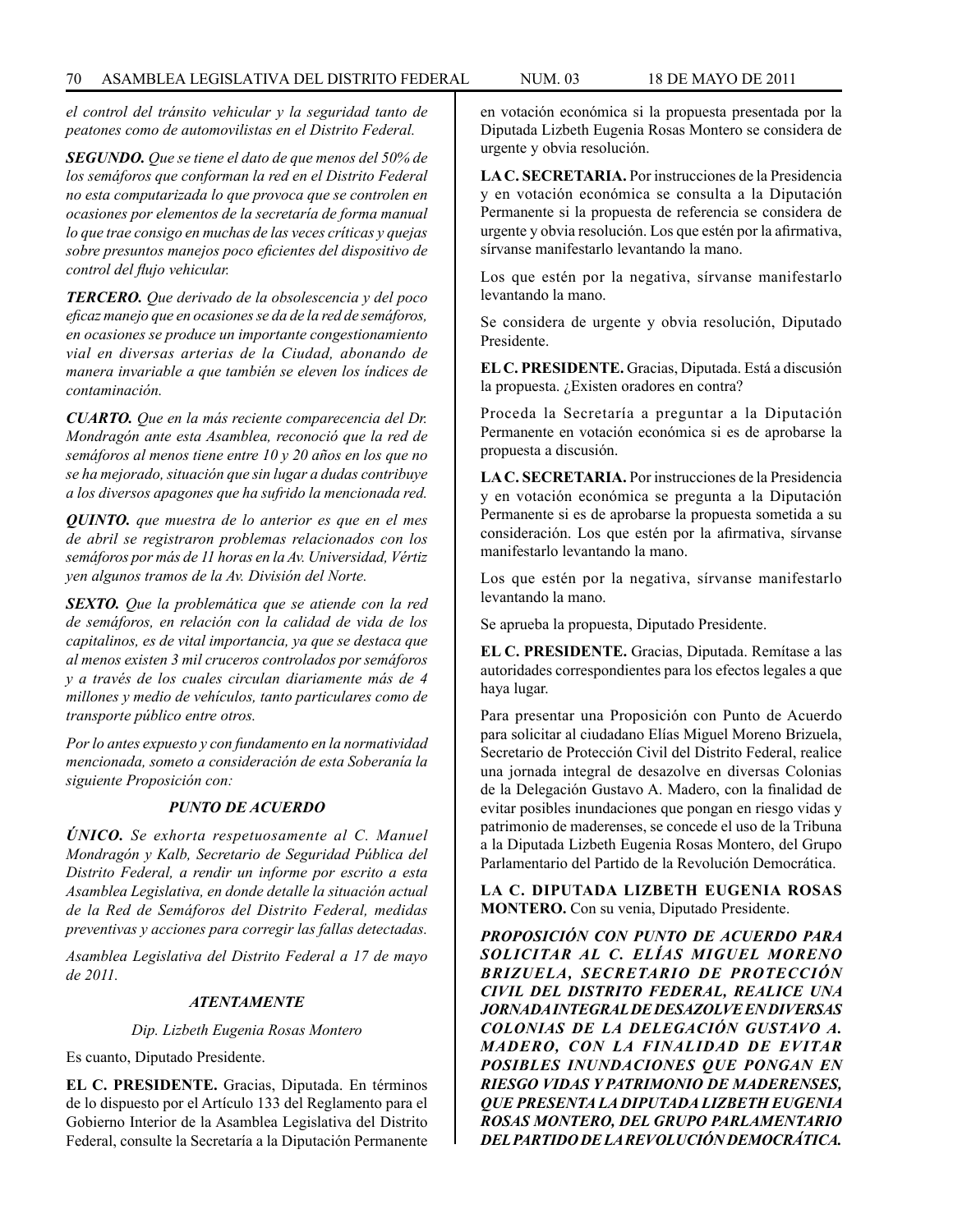# ASAMBLEA LEGISLATIVA DEL DISTRITO FEDERAL NUM. 03 18 de MAYO de 2011 71

*La que suscribe, Diputada Local, integrante del Grupo Parlamentario del Partido de la Revolución Democrática de la V Legislatura de la Asamblea Legislativa del Distrito Federal, y con fundamento en lo dispuesto en el Artículo 17 Fracción VI de la Ley Orgánica y Artículo 133 del Reglamento para el Gobierno Interior, ambos de la Asamblea Legislativa del Distrito Federal, me permito poner a consideración de esta Soberanía la siguiente Proposición con Punto de Acuerdo, conforme a los siguientes:*

# *CONSIDERANDOS*

*PRIMERO. Que es facultad y atribución del Titular de la Secretaría de Protección Civil del Distrito Federal, el realizar acciones que prevengan mitiguen o solucionen eventuales fuentes de riesgo que puedan poner en peligro la integridad de los habitantes en el Distrito Federal.*

*SEGUNDO. Que el Sistema Meteorológico Nacional pronosticó la próxima temporada de lluvias como arriba de lo normal.*

*TERCERO. Que en la Delegación Gustavo A. Madero en varias Colonias se tiene un problema grave de estancamiento en la red de drenaje, lo que ha provocado que año con año se inunden, en ocasiones más de metro y medio.*

*CUARTO. Que el pasado ocho de abril de los corrientes la Secretaría de Protección Civil recibió un oficio de parte de la suscrita y a petición de diversos integrantes de comités ciudadanos, informando y notificando de la situación arriba descrita. Sin embargo a la fecha no ha habido respuesta ni resultados.*

*QUINTO. Que la temporada de lluvias a que hace referencia el pronóstico del Servicio Nacional de Meteorología iniciará en breve.*

*SEXTO. Que ante todo se debe trabajar por la integridad de los habitantes de esta ciudad, y sus bienes patrimoniales; es por ello que se hizo el oportuno llamado; que es con medidas de prevención y no con medidas de remedio como los habitantes de esta ciudad esperan que sus servidores públicos trabajemos.*

*Por lo antes expuesto y con fundamento en la normatividad mencionada, someto a consideración de esta Soberanía la siguiente Proposición con:*

## *PUNTO DE ACUERDO*

*ÚNICO. Se exhorta al C. Elías Miguel Moreno Brizuela, Secretario de Protección Civil del Distrito Federal, a que en el ámbito de su competencia y atribuciones, a la mayor brevedad, realice una Jornada Integral de desazolve con vehículos vactor, en las Colonias nueva Atzacoalco, U.H. Morelos. U.H. el Coyol, U.H.Molina, Vasco de Quiroga, del Obrero y Juan González Romero, de la Delegación Gustavo A. Madero.* 

### *ATENTAMENTE*

*Dip. Lizbeth Eugenia Rosas Montero*

**EL C. DIPUTADO JOSÉ LUIS MUÑOZ SORIA.** (Desde su curul) Diputado Presidente.

**EL C. PRESIDENTE.** Si me permite, Diputada. ¿Con qué objeto, Diputado Muñoz Soria?

Sonido a la curul del Diputado Muñoz Soria por favor.

**EL C. DIPUTADO JOSÉ LUIS MUÑOZ SORIA.** (Desde su curul) Solamente si por su conducto la Diputada me permitiera una pregunta al final de su intervención.

**LA C. DIPUTADA LIZBETH EUGENIA ROSAS MONTERO.** Ya concluí, adelante.

**EL C. DIPUTADO CARLO FABIÁN PIZANO SALINAS.** (Desde su curul) Señor Presidente.

**EL C. PRESIDENTE.** ¿Con qué objeto, Diputado Carlo Pizano?

**EL C. DIPUTADO CARLO FABIÁN PIZANO SALINAS.** (Desde su curul) Si me permite la promovente hacerle una propuesta a su Punto de Acuerdo.

**EL C. PRESIDENTE.** Diputada.

**LA C. DIPUTADA LIZBETH EUGENIA ROSAS MONTERO.** Adelante.

**EL C. PRESIDENTE.** ¿Al final de su intervención o de una vez?

**LA C. DIPUTADA LIZBETH EUGENIA ROSAS MONTERO.** Ya concluí.

**EL C. PRESIDENTE.** Adelante.

**EL C. DIPUTADO LEONEL LUNA ESTRADA.** (Desde su curul) Diputado Presidente.

**EL C. PRESIDENTE.** Diputado Leonel Luna ¿Con qué objeto?

**EL C. DIPUTADO LEONEL LUNA ESTRADA.** (Desde su curul) De igual manera que el Diputado Pizano, hacerle una propuesta a la promovente.

**EL C. PRESIDENTE.** Tiene el uso de la palabra el Diputado Muñoz Soria, después el Diputado Pizano y al final el Diputado Leonel Luna. Adelante Diputado Muñoz Soria.

**EL C. DIPUTADO JOSÉ LUIS MUÑOZ SORIA.** (Desde su curul) Solamente creo que una parte importante de las responsabilidades de los gobiernos tanto central como delegacional es atender de manera permanente este tipo de circunstancias.

Yo plantearía que pudiéramos hacer un exhorto de manera general a los 16 jefes delegacionales, pero también hacer la observación que la Secretaría de Protección Civil no es ella la responsable de hacer ese tipo de labores. Sí es, tiene dentro de sus funciones hacer tareas de prevención, pero quienes son responsables de ese tipo de labores son la Dirección General de Servicios Urbanos del área central, que depende de la Secretaría de Obras y los gobiernos delegacionales en las vialidades secundarias.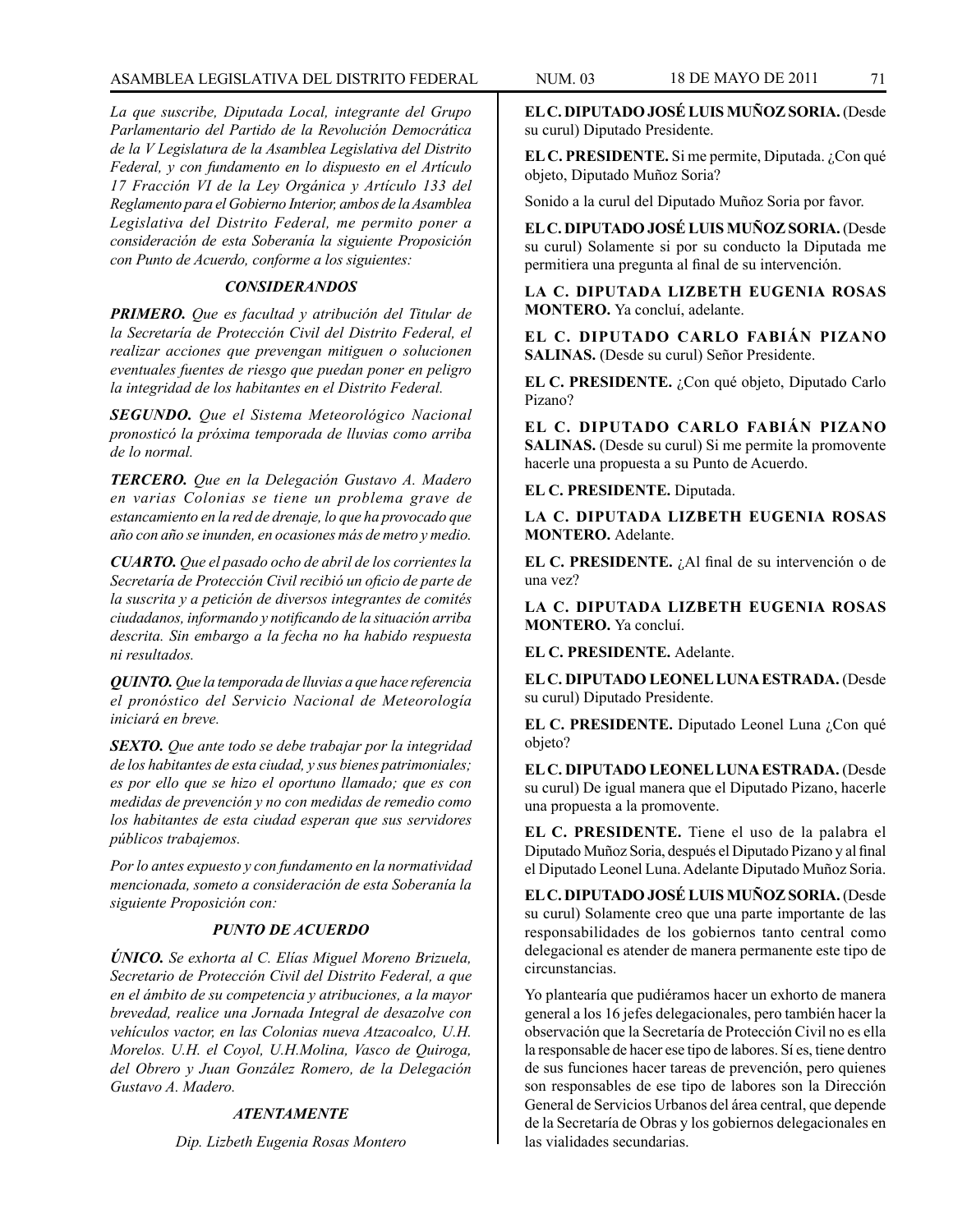Entonces, plantearía que pudiéramos hacerlo extensivo a los 16 jefes delegacionales y que pudiéramos también, si así lo considera usted, cambiarle a la Secretaría de Obras para que a través de la Dirección General de Servicios Urbanos sean los que hagan la tarea, que es la que le corresponde.

Muchas gracias.

## **LA C. DIPUTADA LIZBETH EUGENIA ROSAS**

**MONTERO.** Sí, Diputado. Tengo claro que el tema tiene qué ver con esa Secretaría, pero como yo mencioné en el Punto de Acuerdo, si usted lo fue siguiendo conmigo, es que había un compromiso del Secretario de Protección Civil porque tuvimos una reunión de trabajo con los Comités, en donde él se comprometió con ellos a hacer esta jornada, él, no otra área, entonces yo tengo qué cumplir con mis representados y dar cumplimiento, por eso el exhorto es directo al Secretario de Protección Civil por el riesgo de vida que representa incluso no nada más para ellos sino también para su patrimonio en una zona que otros años ha tenido una problemática muy severa de inundaciones.

Por esa razón es así, si no de otro modo aceptaría su propuesta.

**EL C. PRESIDENTE.** Gracias, Diputada. Haga la propuesta por favor Diputado Pizano.

**EL C. DIPUTADO CARLO FABIÁN PIZANO SALINAS.** (Desde su curul) Compartiendo el sentido de su Punto de Acuerdo y aprovechando que este Punto de Acuerdo también puede ser útil para el resto de los Diputados, la Delegación en la cual usted y yo somos Diputados tiene problemas importantes en esta materia, y también es una responsabilidad del delegado en este punto.

Concretamente lo que le estoy proponiendo es que se agregue un segundo resolutivo exhortando en el mismo sentido al delegado que de manera especial haga las acciones de desazolve en las Colonias que usted propone y en general en toda la Delegación.

Esa sería mi propuesta, que fuera un segundo resolutorio, manteniendo íntegro el que usted propone y agregando este tema porque también es una responsabilidad del señor delegado en esta materia.

## **EL C. PRESIDENTE.** Adelante, Diputada.

**LA C. DIPUTADA LIZBETH EUGENIA ROSAS MONTERO.** Diputado Carlo, si yo pensara que se va a realizar de hecho hubiera hecho hubiera hecho el exhorto directo a la Delegación, pero precisamente como creo que no va a ser así yo decidí hacerlo al Gobierno del Distrito Federal, entonces quedaría en esos términos el Punto de Acuerdo.

**EL C. PRESIDENTE.** El Diputado Leonel Luna puede formular su propuesta, por favor. Sonido a la curul del Diputado Leonel Luna, por favor.

**EL C. DIPUTADO LEONEL LUNA ESTRADA.** (Desde su curul) La propuesta iría en el mismo sentido del Diputado Pizano, en el sentido de exhortar también al gobierno delegacional para que realice las tareas de desazolve que le corresponden, pero también yo agregaría un punto más en el sentido de solicitar un informe al gobierno delegacional en Gustavo A. Madero sobre las tareas, las acciones justamente preventivas previas a la temporada de lluvias y también que el gobierno delegacional en Gustavo A. Madero informe cuál es el plan de contingencias en caso de que se presente durante la temporada de lluvias.

Agregaría también en la misma línea del Diputado José Luis Muñoz Soria el que se exhortara no solamente a la Secretaría de Protección Civil, que si bien es cierto de acuerdo a lo comentado por la Diputada Lizbeth Rosas, fue un compromiso directo del titular, pero sí es importante también que se exhorte al Sistema de Aguas, al gobierno delegacional para que se realicen estas tareas, es decir es una acción que corresponde a las vías primarias al Sistema de Aguas y en vías secundarias al gobierno delegacional, entonces sería importante precisar esa situación.

Yo agregaría un punto más en el sentido de solicitar al responsable del Operativo Tormenta justamente cuáles son las tareas que se han realizado en la Delegación Gustavo A. Madero y cómo está preparado el mismo programa para atender las contingencias en la propia Delegación.

### **EL C. PRESIDENTE.** Adelante, Diputada.

**LA C. DIPUTADA LIZBETH EUGENIA ROSAS MONTERO.** Comento que tengo claro que el asunto incluso no es solamente particular de estas Colonias, pero este asunto, este Punto de Acuerdo lo pidieron estos coordinadores y los comités ciudadanos correspondientes. Entonces yo estaría en toda la disposición de posteriormente hacer uno bajo esas características que ustedes solicitan, pero éste de manera particular yo sí quisiera pedirles que quedara en estos términos por respeto a la solicitud que fue enviada por los propios comités.

En el caso del trabajo que tiene qué hacer la Delegación en esta materia, finalmente se envían los exhortos, se les piden los informes, pero finalmente si los ciudadanos de estas Colonias en particular no se ven atendidas de manera directa por la Delegación, nosotros como Diputados tenemos qué acudir a todas las instancias que corresponda para que esto se resuelva.

Entonces por esa razón les pediría lo apoyaran en los términos en que lo presenté.

### Muchas gracias.

**EL C. PRESIDENTE.** Gracias, Diputada. En términos de lo dispuesto por el Artículo 133 del Reglamento para el Gobierno Interior de la Asamblea Legislativa del Distrito Federal, consulte la Secretaría a la Diputación Permanente en votación económica si la propuesta presentada por la Diputada Lizbeth Eugenia Rosas, en sus términos se considera de urgente y obvia resolución.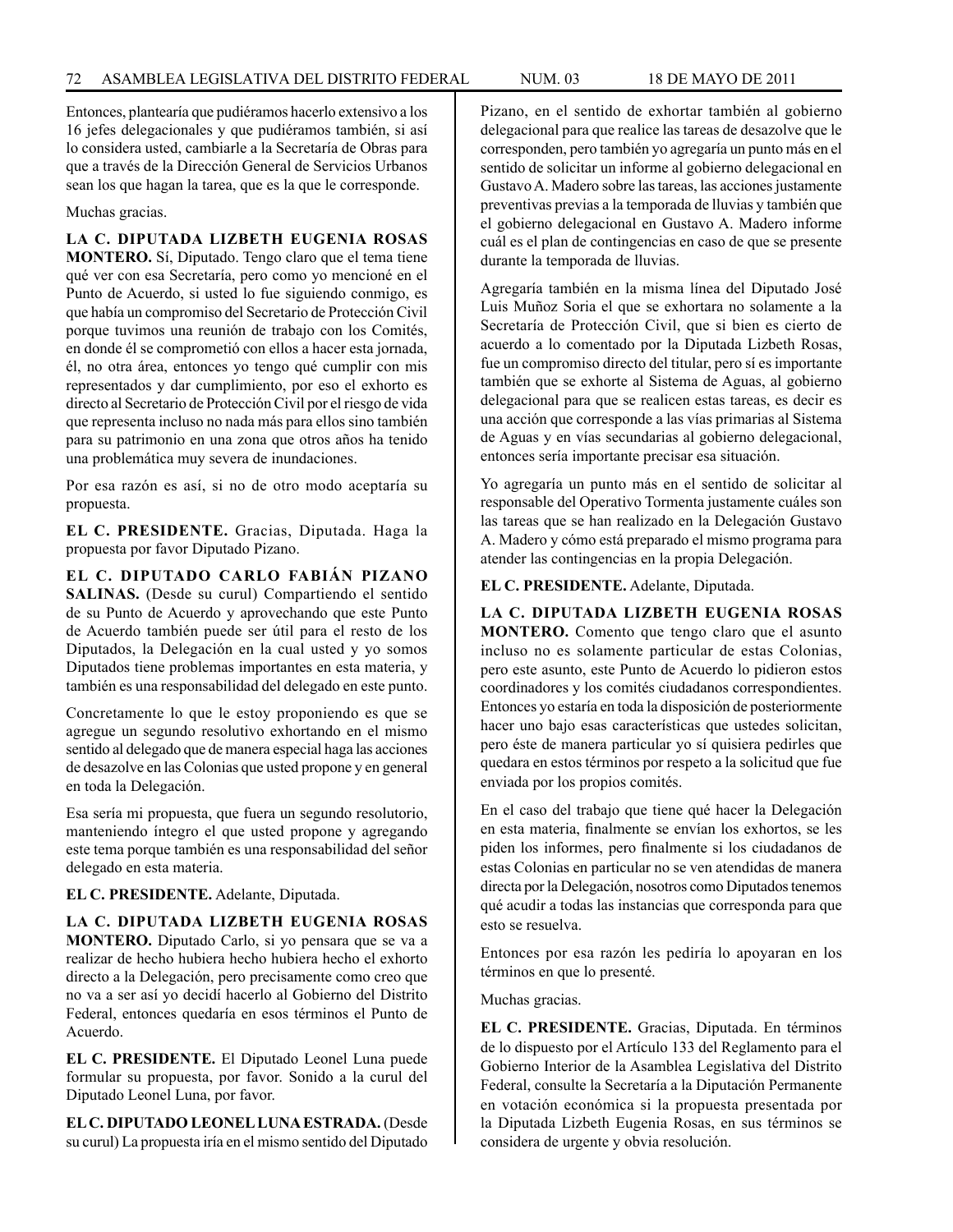**LA C. SECRETARIA.** Por instrucciones de la Presidencia y en votación económica se consulta a la Diputación Permanente si la propuesta de referencia se considera de urgente y obvia resolución. Los que estén por la afirmativa sírvanse manifestarlo levantando la mano.

Los que estén por la negativa sírvanse manifestarlo levantando la mano.

Se considera de urgente y obvia resolución, Diputado Presidente.

**EL C. PRESIDENTE.** Gracias, Diputada. Está a discusión la propuesta. ¿Existen oradores en contra?

Proceda la Secretaría a preguntar a la Diputación Permanente en votación económica si es de aprobarse la propuesta a discusión.

**LA C. SECRETARIA.** Por instrucciones de la Presidencia y en votación económica se pregunta a la Diputación Permanente si es de aprobarse la propuesta sometida a su consideración. Los que estén por la afirmativa sírvanse manifestarlo levantando la mano.

Los que estén por la negativa sírvanse manifestarlo levantando la mano.

Aprobada la propuesta, Diputado Presidente.

**EL C. PRESIDENTE.** Gracias Diputada. Remítase a las autoridades correspondientes para los efectos legales a que haya lugar.

Para presentar una Proposición con Punto de Acuerdo para exhortar al Gobierno del Distrito Federal y a las 16 Delegaciones Políticas tomen las medidas necesarias para que se ordene el comercio informal en las afueras de las periferias inmediatas de los centros escolares públicos y privados de todos los niveles, así como en los hospitales ubicados en nuestra Ciudad, se concede el uso de la Tribuna al Diputado Carlos Augusto Morales López, del Grupo Parlamentario del Partido de la Revolución Democrática.

**EL C. DIPUTADO CARLOS AUGUSTO MORALES LÓPEZ.** Con su venia Diputado Presidente.

*PROPOSICIÓN CON PUNTO DE ACUERDO PARA EXHORTAR AL GOBIERNO DEL DISTRITO FEDERAL Y A LAS 16 DELEGACIONES POLÍTICAS TOMEN LAS MEDIDAS NECESARIAS PARA QUE SE ORDENE EL COMERCIO INFORMAL EN LAS AFUERAS Y PERIFERIAS INMEDIATAS DE LOS CENTROS ESCOLARES PÚBLICOS Y PRIVADOS DE TODOS LOS NIVELES, ASÍ COMO EN LOS HOSPITALES, UBICADOS EN NUESTRA CIUDAD, QUE PRESENTA EL DIPUTADO CARLOS AUGUSTO MORALES LÓPEZ, DEL GRUPO PARLAMENTARIO DEL PARTIDO DE LA REVOLUCIÓN DEMOCRÁTICA.*

*El que suscribe Diputado Carlos Augusto Morales López, integrante del Grupo Parlamentario del Partido de la* 

*Revolución Democrática, con fundamento en lo dispuesto en los Artículos 17 fracción VI, 18 fracción VII de la Ley Orgánica; 93 y 133 del Reglamento para el Gobierno Interior, ambos de la Asamblea Legislativa del Distrito Federal; someto a consideración de este Órgano Legislativo por urgente y obvia resolución la Proposición con Punto de Acuerdo para exhortar al Gobierno del Distrito Federal y a las 16 Delegaciones Políticas, tomen las medidas necesarias para que se ordene el comercio informal en las afueras y periferias inmediatas de los centros escolares públicos y privados de todos los niveles, así como en los hospitales, ubicados en nuestra Ciudad ello al tenor de los siguientes:*

#### *ANTECEDENTES*

*El comercio no es propio de civilizaciones recientes, en la antigüedad, siendo el hombre sedentario, los habitantes de los poblados más pequeños acudían a las ciudades más grandes para intercambiar sus productos y servicios, en un proceso mercantil denominado trueque; este tipo de comercio podría identificarse como el antecedente más próximo al ambulante.*

*En la etapa del surgimiento del capitalismo, los autores clásicos y marxistas mencionaban la intensidad de las actividades de intercambio de mercancías y servicios de las ciudades.*

*Antes de la conquista por los españoles el comercio era realizado en tianguis o mercados, los cuales generalmente se establecían cuatro veces al mes en cada punto (Xochimilco, Texcoco, Zumpango, Tacuba). Los tianguis más importantes eran los de Tlatelolco y Tenochtitlan, a ellos llegaban productos provenientes de diversas regiones del continente. (Robles Contreras, Roxana (sin año): "Comercio ambulante", en UNAM Pública Tu obra: www. tuobra.UNAM.mx/publicadas/10926133228-3-. html).*

*El Tianquiztli, la forma de mercado de los aztecas, tianguis para nosotros, abre el recorrido histórico del comercio ambulante. Los sujetos comerciales que se pueden aproximar a la concepción de comerciantes ambulantes son los Nauhaloztomeca y los Pochtecatlalo que desarrollaban funciones de traficantes del comercio exterior del imperio azteca y como buscadores de mercados tuera de la ciudad capital azteca, (Martínez, Fernando (2008): "Ambulantaje pasado y destino del Centro Histórico", En: http://www. eluniversal.com.mx/ciudad/88723.html).*

*Ya en la década de los sesenta, con la escasez del proceso de industrialización comienza a expresarse la economía infonnal como fuente de trabajo, la cual se expande en la década de los setenta como consecuencia del aumento crónico del desempleo y en la década de los ochenta se desarrolla y consolida como un sector de la economía. (Robles, Íbid. p. 6).*

*Existen diferentes concepciones sobre la definición del comercio ambulante, unos lo llaman "sector informal de*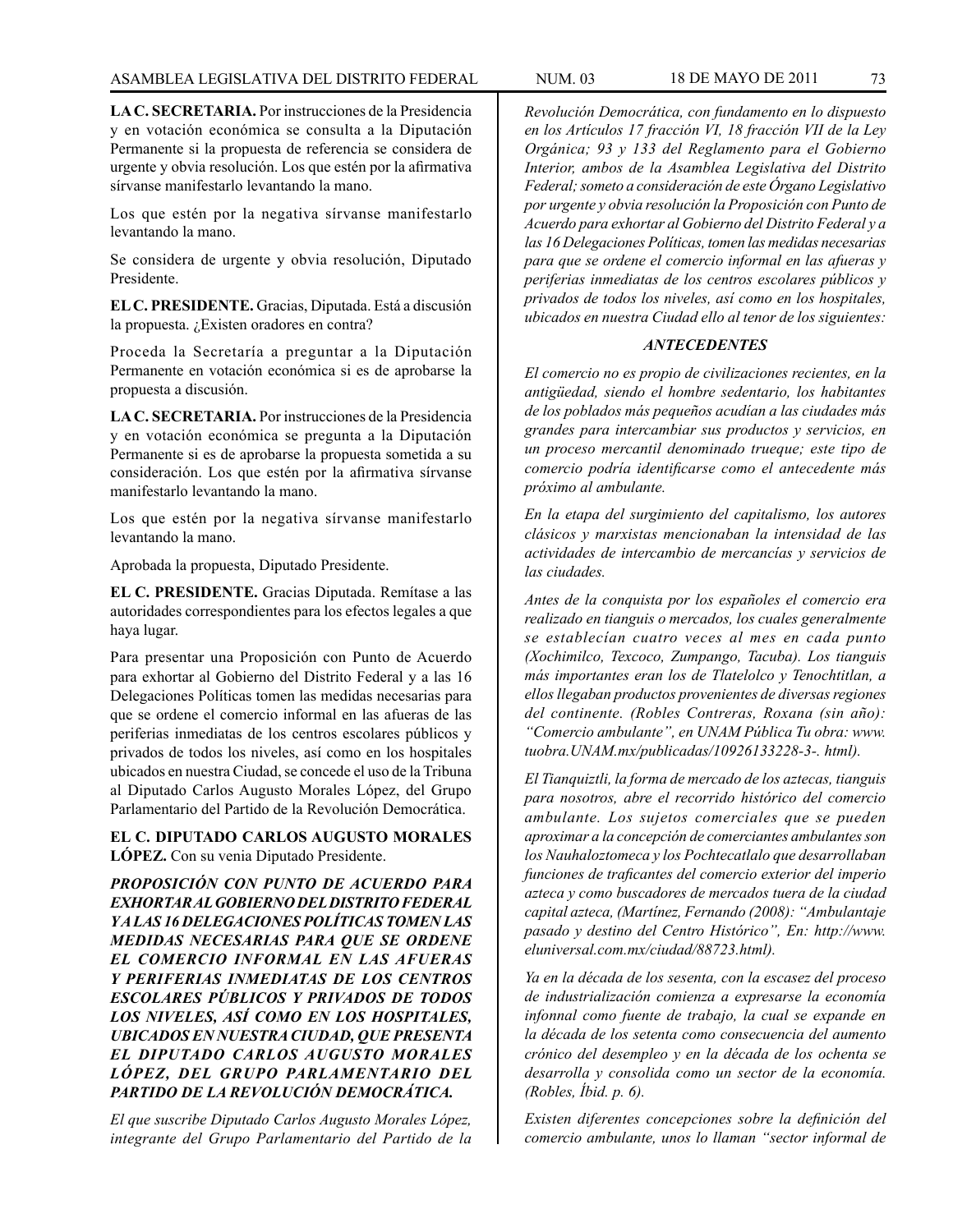*la economía", otros "economía subterránea", "economía sumergida" o "economía ilegal", a los trabajadores de este sector se les denomina "trabajadores independientes", "trabajadores informales", "trabajadores ilegales", "trabajadores por cuenta propia" o "cuenta propista", (González José (2002):"El comercio informal, situación y problemática: y respuestas y propuestas ", México: Editorial Castillo. p. 36).*

*La OIT, después de mucho tiempo de estudio, la definió como el sector no ordenado, constatando la presencia de un gran número de ciudadanos pobres que producían bienes y servicios sin que sus actividades estuviesen reconocidas, estructuradas o reglamentadas por las autoridades públicas; es así que los vendedores ambulantes y los vendedores en la vía pública son identificados como miembros de este sector.*

*La economía informal es un fenómeno muy amplio, pues incluye actividades en los distintos sectores de la economía. Sin embargo, la actividad informal en el comercio, particularmente en la forma de vendedores ambulantes, es la más conocida debido a su presencia en la vida cotidiana de muchas personas. (Cámara de Diputados LIX. Centro de estudios Sociales y de Opinión Pública, CESOP (2005): Reporte Temático Núm. 2 "Comercio Ambulante", p. 3, en: http:www.Diputados.gob.mx/cecop/doctos/Comercio%20 Ambulante.pdf).*

*Ahora bien, el Comercio ambulante, según definiciones del INEOI y la CANACO, lo definen como: "Agrupaciones comerciales que ejercen el comercio de productos generalizados en la vía pública o terrenos (sitio fijo) ya sea o no propiedad del GDF, y que carecen de la más indispensable infraestructura para el funcionamiento adecuado". (Castillo Moisés (2003): "Vía pública y comercio informal en la Ciudad de México", México: Editorial Limusa. p. 23).*

*El 5 de enero de 1998, en el Diario Oficial de la Federación se publicó el Programa de Reordenamiento del Comercio en la Vía Pública para el Distrito Federal, el cual tuvo como objetivo: "mejorar el entorno urbano y la convivencia social en el Distrito Federal", a lo cual no se obtuvo el resultado esperado por el propio desbordamiento de este comercio en la vía pública y el agravamiento de los problemas asociados a este fenómeno.*

*De acuerdo con la Encuesta Nacional de Ocupación y Empleo (ENOE) realizada por el Instituto Nacional de Estadística y Geografía (INEOI) para el segundo trimestre de este año, en el Distrito Federal cerca de 76 mil capitalinos se sumaron a este sector de la economía entre julio de 2008 y junio de 2009, para pasar de un millón 11 mil a un millón 87 mil. Eso significa que 28 % de la Población Económicamente Activa (PEA) en el Distrito Federal, que actualmente es de 3.8 millones de personas, se dedica a actividades informales.*

*Es importante observar que el problema no tan sólo es nivel local, sino que se expande a nivel nacional. Según datos de la Encuesta Nacional de Ocupación y Empleo (ENOE) del último trimestre de 2010, la población que labora dentro del Sector informal de la economía es de 12.5 millones de personas, que representan al 28.6% de la población ocupada, habiendo aumentado en 365 mil personas respecto al dato de un año antes. (INEGI, Resultados de la Encuesta; Vacacional de Ocupación y Empleo, Cifras durante el primer trimestre de 2010, INEGI, Comunicado núm. 126/10, 14 de mayo de 2010. p. 7. En: http:www.inegi.org.mx/inegi/ contenidos/espanol/prensa/Boletines/Boletin/Comunicados/ Indicadores%20estructurales%20de%20ocupacion%20 y%20empleo/2010/mayo/comunica.pdf).* 

*Para este comercio informal se encuentran diversas clasificaciones, entre ellas mencionaremos las catalogadas como puestos fijos, por lo regular son estructuras metálicas sujetas al suelo 1. Se traduciría en establecimientos ambulantes al pie de la banqueta los cuales normalmente gozan de algunos servicios públicos, tales como agua, luz, gas o drenaje, es decir estructuras metálicas sujetas al suelo. (Gobierno del Distrito Federal (998):"Programa de Reordenamiento del Comercio en Vía Pública". p. 5).*

*Los semifijos pueden ser estructuras metálicas o no metálicas 2. Por lo que podríamos decir que son los puestos que requieren una estructura para la venta de sus productos, sin embargo dicha estructura se instala y desinstala al inicio y al final de la jornada, son puestos que generalmente carecen de servicios; aunque algunos de manera clandestina se conectan a la red de energía eléctrica, el drenaje o el agua, que afectan e invaden áreas que por razones de seguridad pública e interés social se encuentran prohibidas, como lo son: centros educativos, accesos a los hospitales y centros de salud, entre otros. (Loc. Cit. p5).*

*Otra modalidad la constituyen los comerciantes que ejercen la actividad comercial en las áreas prohibidas y que utilizan puestos rudimentarios, portando su mercancía en bolsas o mochilas, y que reciben apelativo de "toreros" porque, al percibir la presencia de las autoridades, con o sin su complacencia, realizan maniobras para recoger sus mercaderías y colocarse de nueva cuenta, en el mismo u otro lugar, una vez que se cercioran de la ausencia de la autoridad. (Loc. Cit. p. 4)*

*Estas actividades comerciales en la vía pública siguen causando problemas y conflictos de diverso orden; ante tal situación la Cámara de Comercio ha manifestado su constante preocupación por la inseguridad que prevalece en los lugares en donde se instala este tipo de comercio informal, sobre todo en los giros de comida.*

*Según la Cámara Nacional de la Industria Restaurantera y Alimentos Condimentados (CANIRAC) en el año 2004 existían 225,000 puestos de venta de bebidas y alimentos*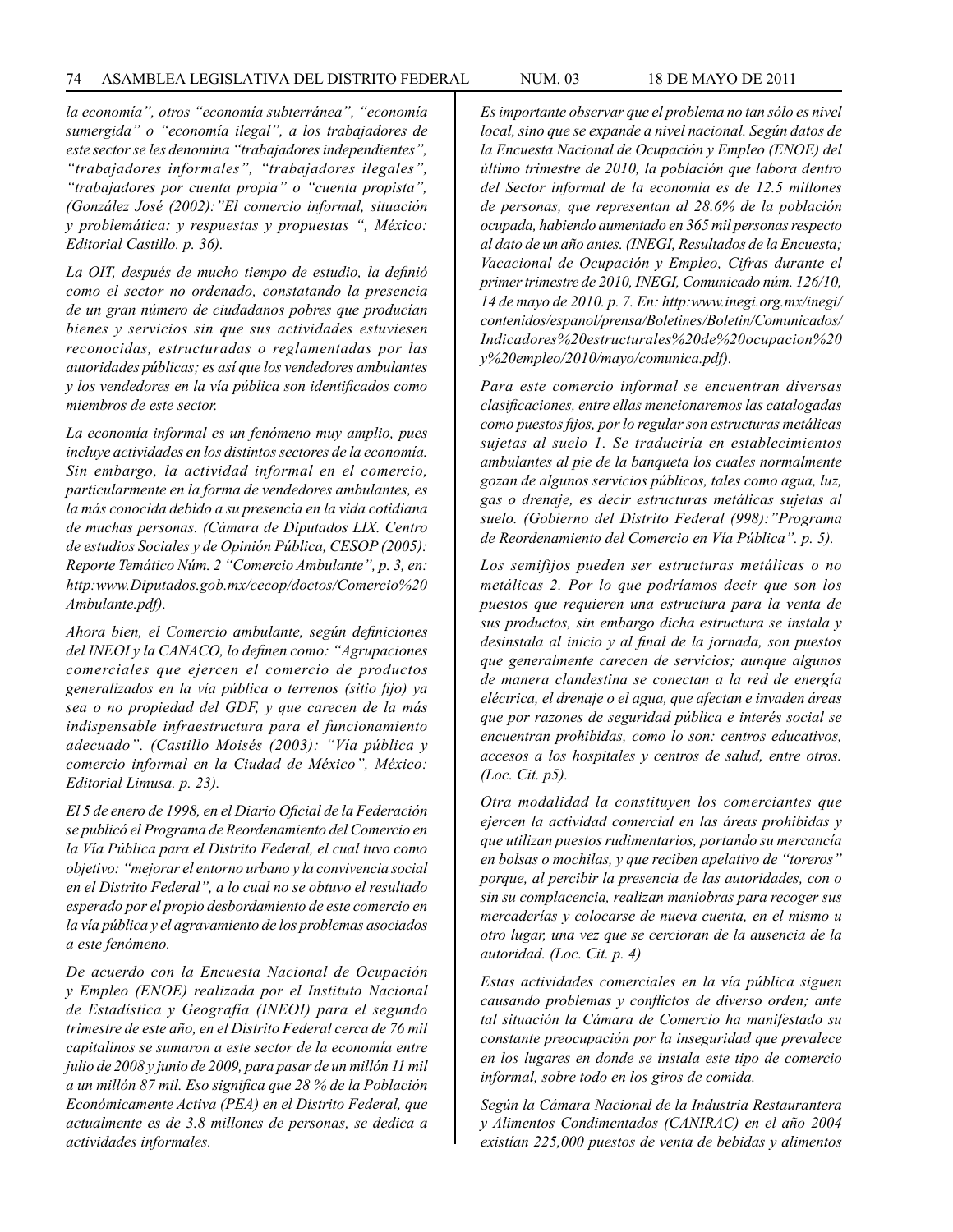*en la vía pública. Considerando el tipo de productos que venden, la composición sería: fritangas y taquerías (58%), torterías (16%), hamburgueserías (10%), guisados (4%), jugos y frutas (9%), otros (3%). (CECOP, Ibíd, pp. 17 y 18).*

*Asimismo en cuanto a los problemas de higiene y salud pública los vendedores en la calle no cuentan con agua corriente de la red pública y descarga de aguas residuales en el alcantarillado que son requisitos para la instalación de un negocio de acuerdo a la legislación sanitaria.*

*Esto conlleva acumulación de basura, desechos orgánicos, proliferación de fauna nociva, etc., lo que ocasiona enfermedades para los consumidores y deriva en un alto costo para las instituciones de salud que atienden estos casos. (CECOP, Ibíd. Cuadro 13 "Problemática generada por la venta de alimentos en la calle", p. 18).*

*En cuanto al sector educativo, según datos de la Secretaría de Educación Pública (SEP), en el rubro de la Estadística Histórica por Estados del Sistema Educativo Nacional, en el período comprendido de 2008-2009, existían en el Distrito Federal 8,537 escuelas de educación básica como preescolar, primaria y secundaria, de las cuales 4,649 son públicas y 3,888 son privadas, a nivel medio superior son 582 y a nivel licenciatura 314 de las cuales el comercio informal indudablemente afecta cada una de ellas ya sea en menor o mayor escala, tomando en consideración que no existe un padrón de control de estos comerciantes ambulantes que se ubican en las afueras de estos centros escolares de todos los niveles, por lo que aproximadamente se estima que alrededor de 5 o 6 comercios Informales se ubican en cada tumo. (Secretaría de Educación Pública (2008): "Estadística Histórica por Estados del Sistema Educativo Nacional", México: SEP. en: http://www.dgpp. sep.gob.mx/Estadi/xestados/index.htm).*

*Ante este problema, el dato más reciente de la Dirección General de Operación de Servicios Educativos en el Distrito Federal señal que en el año de 2004 se detectaron en la capital 180 escuelas con problemas de ambulantaje en las Delegaciones de Gustavo A. Madero, Iztapalapa y Cuauhtémoc.*

*En cuanto al sector de los hospitales, autoridades de la Secretaría de Protección Civil, la Subsecretaría de Programas Delegacionales y de la Secretaría de Salud, han realizado recorridos en los hospitales de esta ciudad y encontraron que tan sólo en 37 de ellos se contabilizaron 854 puestos de comercio informal.*

*Este comercio informal como actividad de fuente de trabajo en los últimos años ha crecido en forma alarmante en la Ciudad de México, convirtiéndose en la actualidad en uno de los principales problemas para la sociedad por los daños que provoca en la salud de los consumidores, ya que es antihigiénica generadora de infecciones para sus comensales, así mismo genera trastornos a la vialidad, al instalarse en las afueras de las Escuelas y*

*Hospitales, a la vez que obstruye gravemente el tránsito vehicular generando serios contratiempos a la ciudadanía que contaminan aún más el ambiente.*

#### *CONSIDERANDOS*

*Que en México el comercio ambulante se muestra como un fenómeno económico que se presenta en gran parte de las ciudades del país; en la actualidad el comercio ambulante se encuentra catalogado como ilegal, circunstancia por lo que se le ha denominado "comercio informal"; en realidad no se sabe con certeza cuántos ambulantes hay en el Distrito Federal aunque estos se encuentran en las afueras de los centros educativos de todos los niveles escolares, hospitales, centros de salud, plazas, parques, etc.*

*Que el comercio en la vía pública es un fenómeno complejo de características multifactoriales, con implicaciones económicas socioculturales y políticas profundamente arraigadas a las economías urbanas de los países en desarrollo e incluso en países considerados como desarrollados.*

*Que el comercio ambulante o informal en vía pública cuando se instala en lugares no apropiados como en las afueras y periferias de las instituciones que prestan los servicios de salud y de educación en el Distrito Federal, pueden llegar a entorpecer e impedir la circulación peatonal y vehicular, lo cual es un riesgo serio para las personas que asisten a ellos, además de poder convertirse en una fuente de contaminación ambiental, así como también aquellos dedicados al giro de venta de alimentos crudos o cocidos, pueden ser una fuente generadora de infecciones para sus comensales, a falta de los requerimientos necesarios para la venta de estos.*

*Que la libertad de comercio es una de las garantías individuales que otorga la Constitución Política de los Estados Unidos Mexicanos, contemplada en su Artículo 5 que dice que toda persona que quiera dedicarse a cualquier actividad que sea lícita, la que no podrá coartarse sino por determinación judicial en los casos en que se ataquen los derechos de tercero o por resolución gubernativa, conforme a la ley, o cuando se ofendan los derechos de la sociedad.*

*Sin embargo, la libertad de comercio no puede ejercerse arbitrariamente, sino que tiene que sujetarse a las Leyes y reglamentos que fijan las condiciones y términos, es decir encontrarse debidamente establecido, pagar impuestos, tener a sus trabajadores inscritos en el Instituto Mexicano del Seguro Social, entre otros.*

*Que a pesar del conflicto de intereses entre el comercio formalmente establecido y el de la vía pública conocido como informal, se deben de establecer esquemas administrativos y fiscales referidos a la reordenación y regularización de los segundos, a efecto de que estas personas dedicadas a esta actividad, lo hagan formalmente y así no se vean afectados en su fuente de ingreso que sirve de manutención para muchas familias.*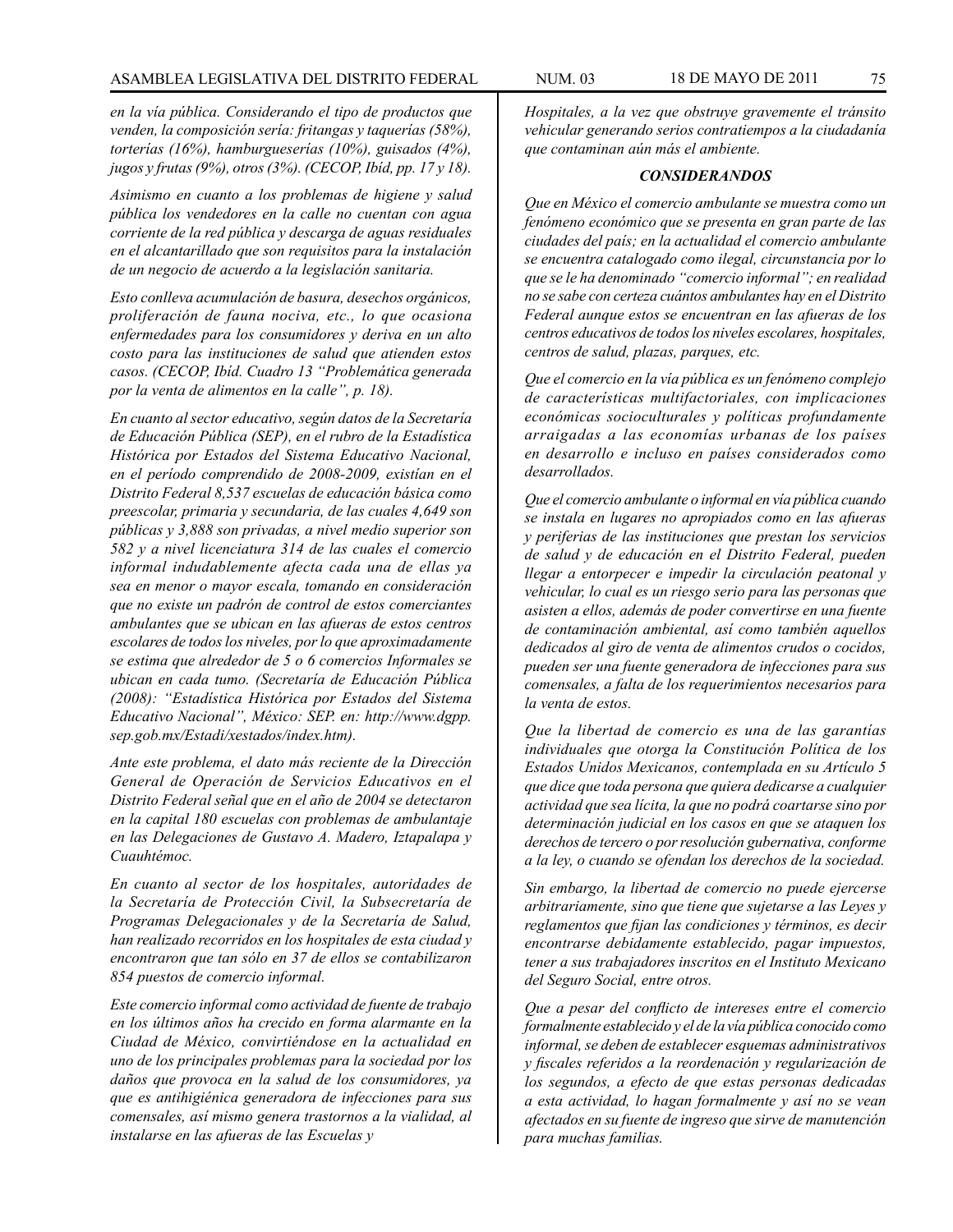#### 76 ASAMBLEA LEGISLATIVA DEL DISTRITO FEDERAL NUM. 03 18 de MAYO de 2011

*Que no podemos negar que este comercio informal en gran medida ha saturado los alrededores de los hospitales públicos y escuelas en la ciudad, invadiendo la banqueta, generando en estos centros públicos de mucha afluencia, obstrucciones en los accesos, en las rampas para personas con discapacidad, por lo que resulta difícil acceder, ocasionando un factor de riesgo y de seguridad para los usuarios.*

*Que se pretende prohibir al comercio informal en los alrededores de las escuelas que se dediquen a la venta de comida chatarra que no es rica en nutrientes, en proteínas ni en vitaminas, para así complementar las acciones del gobierno de desterrar esa clase de comida en el interior de las escuelas del país, en el combate frontal al problema de la obesidad en México.*

*Que la sociedad juega un rol muy importante ante esta problemática, primero porque de forma habitual acude a este subsector de la economía por variadas razones como la proximidad, el encontrar los productos más económicos, pero se olvidan de asumir su responsabilidad para que se efectúe la reglamentación, el aseo y poder asegurar el respeto al derecho de terceros.*

*Que es obligación de los órganos de gobierno fomentar el desarrollo de una nueva cultura de la salud que promueva una educación alimentaria y la creación de entornos saludables.*

*Por lo antes citado, vale la pena pensar en el rol, la tarea y responsabilidad que juega la sociedad como juez y parte, la primera cuando acude a comprar y la segunda cuando reclama el respeto a su derecho para transitar sin problemas por las calles, su derecho personal, pública, de higiene y el aseo de las zonas afectadas por esa actividad.*

*Que es así como el comercio informal afecta a nuestro desarrollo económico, debido a que actualmente en la Ciudad no existe un instrumento legal que controle de manera eficiente a este comercio informal en la vía pública y mucho menos en las afueras de los hospitales y centros educativos, generando una evasión fiscal, reduciendo con ello el capital del gobierno para la construcción y reparación de infraestructura pública, que irónicamente también es utilizada por todos los comerciantes, incluso los informales, para realizar sus actividades laborales, por lo que se reconoce el uso de infraestructura a la cual ellos no aportaron para su desarrollo y no olvidemos los daños que genera a la salud pública.*

*Que teniendo conciencia de la existencia del comercio informal, es de vital importancia comenzar a pensar en posibles soluciones y reformas que colaboren a terminar con este tipo de comercio que perjudica seriamente a los países, por lo que se propone adecuar el espacio para que continúen con su actividad comercial sin transgredir las normas mínimas de seguridad que se requieren, es decir la solución no debería ser punitiva sino prepositiva,* 

*impulsando simplemente ese "brinco" de una economía informal a otra formal, desde una visión legalista y económica para generar suficientes alternativas, aportando elementos que hagan viable lo anterior en una actividad catalogada como de sobrevivencia.*

*Por todo lo anteriormente expuesto ante esta Honorable Soberanía, se permite someter a consideración el siguiente:*

## *PUNTO DE ACUERDO*

*ÚNICO. Se exhorta al Gobierno del Distrito Federal y a las 16 Delegaciones Políticas, tomen las medidas necesarias para que se ordene el comercio informal en las afueras y periferias inmediatas de los centros escolares públicos y privados de todos los niveles, así como en los hospitales, ubicados en nuestra Ciudad.*

*Dado en el Recinto Legislativo a los 17 días del mes de mayo de dos mil once.*

#### *ATENTAMENTE*

*Dip. Carlos Augusto Morales López*

Es cuanto, Diputado Presidente.

**EL C. PRESIDENTE.** Gracias, Diputado. En términos de lo dispuesto por el Artículo 133 del Reglamento para el Gobierno Interior de la Asamblea Legislativa del Distrito Federal, consulte la Secretaría a la Diputación Permanente en votación económica si la propuesta presentada por el Diputado Carlos Augusto Morales López, se considera de urgente y obvia resolución.

**LA C. SECRETARIA.** Por instrucciones de la Presidencia y en votación económica se consulta a la Diputación Permanente si la propuesta de referencia se considera de urgente y obvia resolución. Los que estén por la afirmativa, sírvanse manifestarlo levantando la mano.

Los que estén por la negativa, sírvanse manifestarlo levantando la mano.

Se considera de urgente y obvia resolución, Diputado Presidente.

**EL C. PRESIDENTE**. Gracias, Diputada. Está a discusión la propuesta. ¿Existen oradores en contra?

Proceda la Secretaría a pregunta a la Diputación Permanente en votación económica si es de aprobarse la propuesta a discusión.

**LA C. SECRETARIA.** Por instrucciones de la Presidencia y en votación económica se pregunta a la Diputación Permanente si es de aprobarse la propuesta sometida a su consideración. Los que estén por la afirmativa, sírvanse manifestarlo levantando la mano.

Los que estén por la negativa, sírvanse manifestarlo levantando la mano.

Aprobada la propuesta, Diputado Presidente.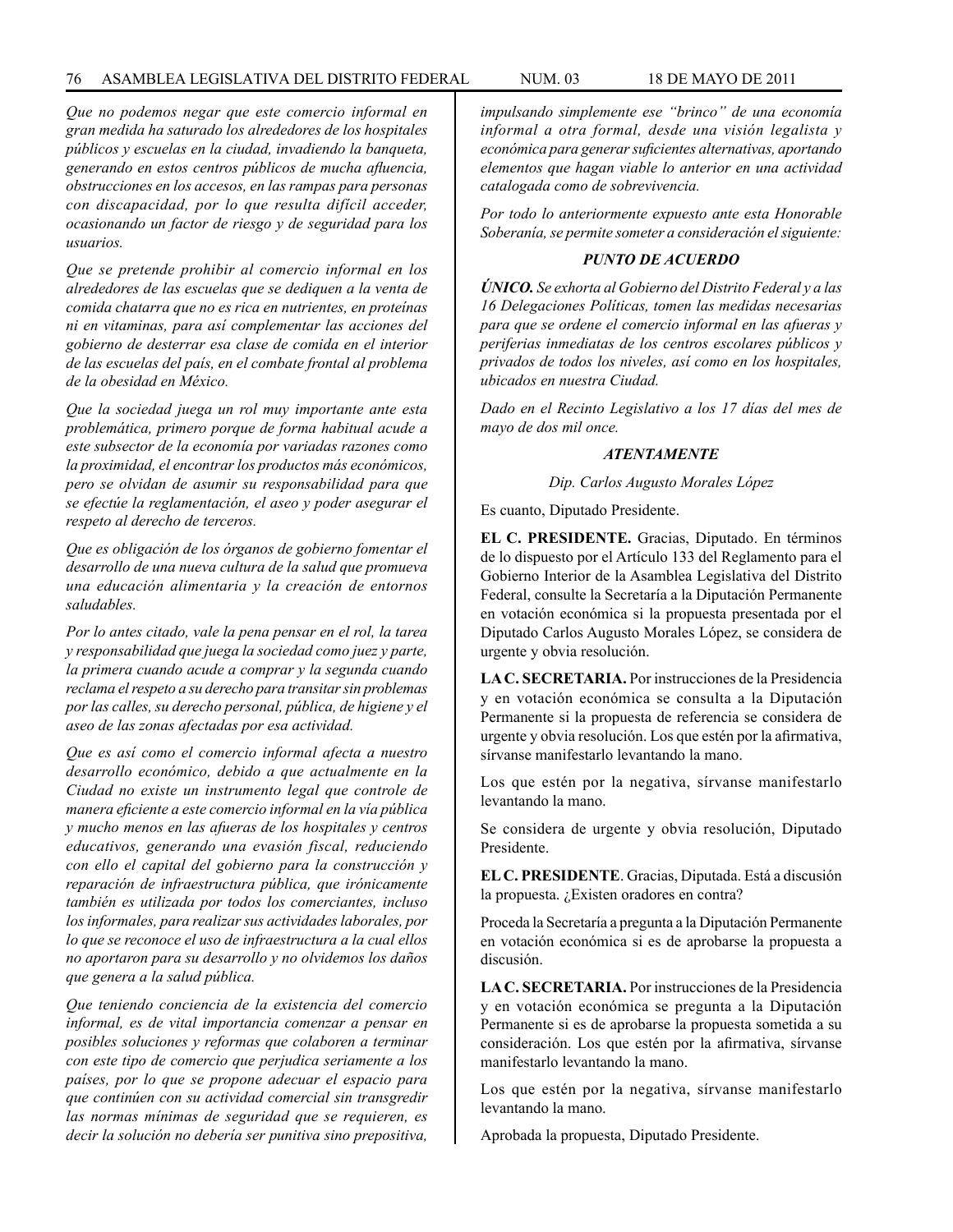**EL C. PRESIDENTE**. Gracias, Diputada. Remítase a las autoridades correspondientes para los efectos legales a que haya lugar.

Para presentar una Proposición con Punto de Acuerdo por el que se exhorta a los gobiernos del Estado de México y del Distrito Federal a que en coordinación con el Gobierno Federal se instale una mesa de trabajo que tenga por objetivo el establecimiento de un compromiso para la formulación de un nuevo Programa de Desarrollo para la Zona Metropolitana del Valle de México, ello desde luego en beneficio de todos sus habitantes, se concede el uso de la Tribuna al Diputado Carlos Augusto Morales López, del Grupo Parlamentario del Partido de la Revolución Democrática.

**EL C. DIPUTADO CARLOS AUGUSTO MORALES LÓPEZ.** Con su venia, Diputado Presidente.

*PROPOSICIÓN CON PUNTO DE ACUERDO POR EL QUE SE EXHORTA A LOS GOBIERNOS DEL ESTADO DE MÉXICO Y DEL DISTRITO FEDERAL A QUE EN COORDINACIÓN CON EL GOBIERNO FEDERAL SE INSTALE UNA MESA DE TRABAJO QUE TENGA POR OBJETIVO EL ESTABLECIMIENTO DE UN COMPROMISO PARA LA FORMULACIÓN DE UN NUEVO PROGRAMA DE DESARROLLO PARA LA ZONA METROPOLITANA DEL VALLE DE MÉXICO, ELLO DESDE LUEGO EN BENEFICIO DE TODOS SUS HABITANTES, QUE PRESENTA EL DIPUTADO CARLOS AUGUSTO MORALES LÓPEZ, DEL GRUPO PARLAMENTARIO DEL PARTIDO DE LA REVOLUCIÓN DEMOCRÁTICA.*

*El suscrito, Dip. Carlos Augusto Morales, integrante del Grupo Parlamentario del Partido de la Revolución Democrática, con fundamento en los Artículos 17 fracción VI, 18 fracciones VII y 36 fracción V de la Ley Orgánica de la Asamblea Legislativa del Distrito Federal; 133 del Reglamento Interior de la Asamblea Legislativa del Distrito Federal, someto a consideración de este Órgano Legislativo la Proposición con Punto de Acuerdo mediante el cual se exhorta a los Gobiernos del Estado de México y del Distrito Federal a que, en Coordinación con el Gobierno Federal, se instalen una mesa de Trabajo que tenga por objetivo el establecimiento de un compromiso para la formulación de un nuevo Programa de Desarrollo para la zona Metropolitana del Valle de México, ello desde luego en beneficio de todos sus habitantes. Todo ello, al tenor de los siguientes:*

### *ANTECEDENTES*

*PRIMERO. El Programa de Ordenación de la Zona Metropolitana del Valle de México se editó en 1998, producto de un acuerdo entre el Presidente Ernesto Zedillo, el Jefe de Gobierno del Distrito Federal, Cuauhtémoc Cárdenas, y el Gobernador del Estado de México, César Camacho Quiroz.*

*la segunda ciudad más grande del mundo sigue siendo el* 

*SEGUNDO. Muchas megaciudades del mundo cuentan con planes de desarrollo metropolitano que procuran una estrategia hacia futuro frente a este nuevo siglo y milenio, pero en el caso de la Ciudad de México la planeación del futuro ha sido una ardua tarea que lucha contra las voluntades de los gobiernos en tumo.*

*El cuadro siguiente muestra información sobre las ciudades del mundo que cuentan con planes de desarrollo metropolitano actualizados:*

| <b>CIUDADES DEL MUNDO Y</b><br>PLANES DE DESARROLLO METROPOLITANO |               |           |                                |                                                                                |  |  |
|-------------------------------------------------------------------|---------------|-----------|--------------------------------|--------------------------------------------------------------------------------|--|--|
| <b>CIUDAD</b>                                                     | <b>PAÍS</b>   | POB.      | iCUENTA<br><b>CON</b><br>PLAN? | <b>PLAN</b>                                                                    |  |  |
| Tokio                                                             | Japón         | 35 Miill. | Si                             | New Urban<br>Development<br>Plan                                               |  |  |
| México                                                            | México        | 30 Miill. | Si                             | Programa de<br>Ordenación<br>de la<br>ZMVM(1998)                               |  |  |
| Nueva<br>York                                                     | EE.UU.        | 25 Miill. | Si                             | Plan Regional<br>del Área<br>Metropolitana<br>de Nueva York<br>(1996)          |  |  |
| Sao<br>Paulo                                                      | <b>Brasil</b> | 24 Miill. | Si                             | Plan Director<br>de Desarrollo<br>Estratégico del<br>Municipio de<br>Sao Paulo |  |  |
| Seúl                                                              | Corea         | 24 Miill. | No                             |                                                                                |  |  |
| Bombai                                                            | India         | 19 Miill. | Si                             | Regional Plan<br>for Mumbai<br>Metropolitan<br>Region 1996-<br>2011            |  |  |
| Delhi                                                             | India         | 20 Miill. | Si                             | Delhi Master<br>Plan 2021                                                      |  |  |
| Los<br><i>Angeles</i>                                             | EE.UU.        | 18 Miill. | No                             |                                                                                |  |  |
| Shanghai                                                          | China         | 18 Miill. | Si                             | Plan of<br>Shanghai<br>Municipality<br>(2007)                                  |  |  |
| Jakarta                                                           | Indonesia     | 17 Miill. | No                             | Master Plan<br>1985 2005                                                       |  |  |
| <b>Buenos</b><br>Aires                                            | Argentina     | 13 Miill. | Si                             | Plan<br>Estratégico<br>2010                                                    |  |  |

*mismo.*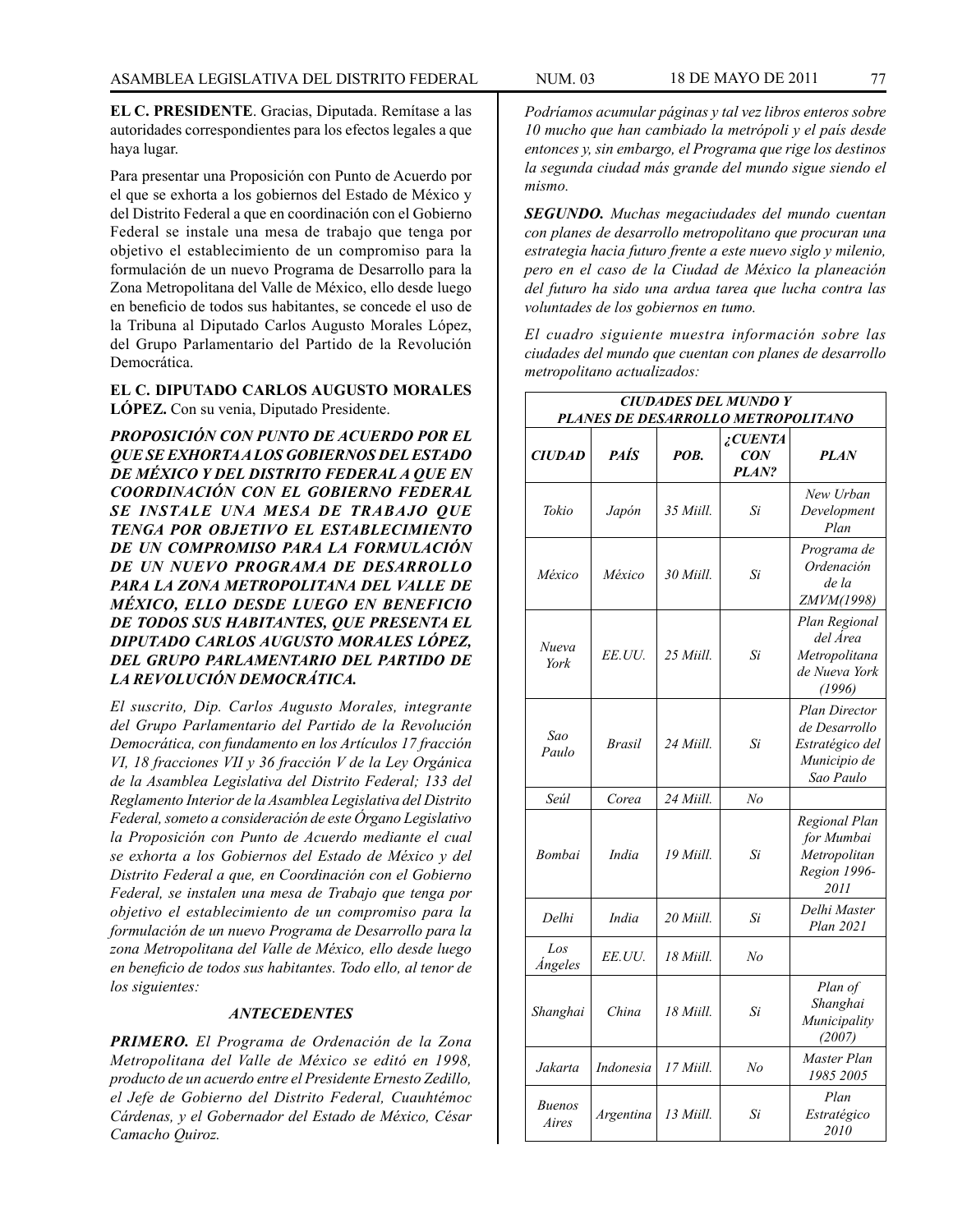| El Cairo | Egipto     | 25 Miill | Si | Strategic<br>Urban<br>Development<br>Plan for<br>Greater Cairo<br><i>Region (2021)</i> |
|----------|------------|----------|----|----------------------------------------------------------------------------------------|
| Estambul | Turquía    | 15 Miill | Si | Metropolitan<br>Master Plan of<br>Istanbul (2006)                                      |
| Londres  | Inglaterra | 8 Miill. | Si | London Plan<br>(2009)                                                                  |
| Moscú    | Rusia      | 11 Miill | Si | General Plan<br>of Moscow<br>Development<br>up to 2025                                 |
| Paris    | Francia    | 2 Miill  | Si | Grand Paris<br>(2007)                                                                  |
| Teherán  | Irán       | 7 Miill. | Si | Tehran Master<br>Development<br>Plan (1991)                                            |

*En nuestra tabla podemos observar que grandes ciudades como Bombai y Delhi, en la India; Shanghai, China; Jakarta, en Indonesia; Buenos Aires, Argentina; El Cairo, en Egipto; y Estambul, Turquía; cuentan con planes de desarrollo metropolitano actualizados, con los cuales están preparados para enfrentar las vicisitudes a las que se enfrentan las grandes metrópolis a escala mundial en temas como el crecimiento poblacional, la prestación de servicios públicos, la infraestructura necesaria para la ciudad, el respeto y conservación del medio ambiente y la organización de las actividades citadinas en general.*

*Por el contrario, la Ciudad de México se ubica en el rango de aquellas a las que les hace falta realizar un esfuerzo para actualizar su plan de desarrollo metropolitano, como es el caso también de Nueva York, en los Estados Unidos de Norteamérica, y Teherán, en Irán.*

### *CONSIDERANDOS*

*PRIMERO. Que en los planes de desarrollo metropolitano se establecen estrategias de desarrollo trascendentes para las ciudades, sus gobiernos y sus habitantes, tales como:*

*La vocación productiva o económica que debe asumir la metrópoli en el contexto económico internacional frente a otros mercados nacionales, continentales e internacionales.*

*b) La conformación que tendrá la población en el corto, mediano y largo plazos y la orientación básica de las políticas que se formularán para atender sus necesidades (ejemplo: la población del Distrito Federal tiene a ser cada vez más "vieja" y parece no tenemos aún una "estrategia" al respecto).*

*c) La política de consolidación del crecimiento de la metrópoli: hacia dónde crecer, en qué municipios, con qué infraestructura y servicios, qué facilidades jurídicas e institucionales se darán para garantizar esta consolidación o crecimiento de la zona urbana y las políticas de fomento y consolidación de la vivienda para esta población.*

*d) Lineamientos fundamentales para la construcción de infraestructura de transporte, vialidad, comercio y la provisión de los servicios públicos: agua, drenaje, recolección de desechos, electricidad, comunicaciones, entre otros.*

*SEGUNDO. Que es de suma importancia actualizar las hipótesis que se plantearon en el Programa de Ordenación de la Zona Metropolitana del Valle de México. Muchas de las estrategias que se plantearon ya fueron cumplidas; muchas otras de ellas están pendientes pero el contexto político institucional en que se formularon ha cambiado a 12 años de que se editó el Plan.*

*Algunas de las acciones estratégicas que se han realizado son las siguientes:*

*a) La realización del Plan Regional Metropolitano del Valle Cuautitlán-Texcoco y la elaboración y aprobación de los planes parciales de desarrollo urbano para los nodos metropolitanos de servicios de Nopaltepec (Nuevo Teotihuacan) e Ixtapaluca.*

*b) Establecer la autosuficiencia financiera de los organismos operadores de agua potable, mejoramiento de la comercialización y reestructuración del sistema tarifario que considere precios diferenciales y subsidios cruzados. (Realizado parcialmente, porque las tarifas de consumo de agua aún están muy diferenciadas en toda la zona metropolitana)*

*c) La construcción de varias obras en materia de infraestructura hidráulica: obras del interceptor Orden General del Valle de México, en la Laguna Casa colorada; construcción del emisor del Poniente, Vaso de Cristo; rectificar el Oren General del Valle; construir la laguna de regulación "El Fusible", en la margen del Río Churubusco; construir la laguna de regulación Casa Colorada, en el Oren General del Valle; construir las Plantas de Tratamiento: 1) Texcoco Norte, 2) Coyotepec y 3) El Salto. En este punto también se acordó realizar la rectificación del Río de los Remedios.*

*d) Obras en materia de drenaje: instalar en el Municipio de Ecatepec, redes primarias y secundarias, de drenaje pluvial semiprofundo y de la línea de conducción.*

*e) Obras en materia de transporte y vialidad: construir el Libramiento norte; construcción de la autopista La Marquesa-Tenango; construcción de la autopista Atizapán-Venta de Carpio; construir la vialidad primaria correspondiente al área del Gran Canal, en el tramo Delegación G. A. Madero y realización de las obras correspondientes al tren metropolitano, en el tramo Barrientos- Ecatepec.*

*f) En materia de energía se estableció el desarrollo de redes de distribución de gas natural, meta que se ha cumplido parcialmente mediante el establecimiento de acuerdos con empresas privadas.*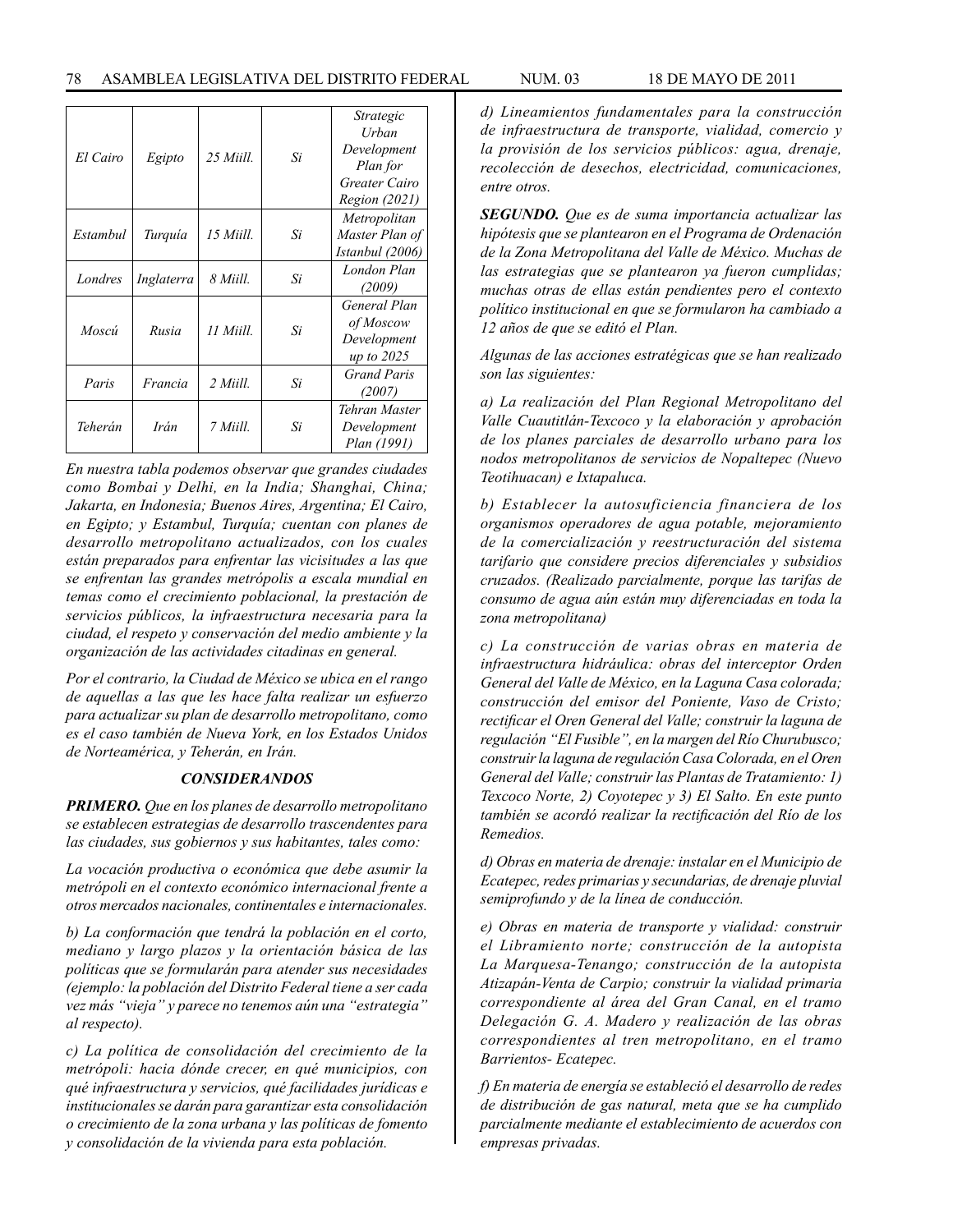*g) En el tema de grandes equipamientos se acordó el desarrollo del nodo metropolitano de servicios de Ixtapaluca, el cual ha sido cumplido parcialmente.*

*h) En el tema de medio ambiente, el gobierno del DF comprometió la construcción del vivero "San Luis" y la producción de 30 millones de árboles al año, esta última parcialmente realizada.*

*i) En el tema de desarrollo rural, se acordó el fortalecimiento de los distritos de riego de Los Insurgentes y 88, y el establecimiento de dos programas turístico-artesanales denominados "Ruta de Cortés" y "Ruta de Volcanes".*

*Sin embargo, parecen ser más las acciones que están pendientes que las que ya se han realizado, entre ellas tenemos las siguientes:*

*a) Siendo el tema de vivienda uno de los más delicados, es también uno de los que muestran mayor incumplimiento por parte de los gobiernos del DF y del Estado de México, ya que ambos se comprometieron a edificar un promedio de 35,000 viviendas anuales en el Distrito Federal y de*

*52,000 anuales en los municipios metropolitanos pero la meta desde luego no fue cumplida.*

*(Nota: El GDF informa que durante el sexenio de la gestión actual se comprometió a realizar 200 mil acciones de vivienda, de las que al primer semestre de 2009 se habían cumplido poco más de 56 mil (Inforn1e de Gobierno 2009); por su parte, el gobierno del Estado de México no considera el tema en su Informe de Gobierno más reciente.)*

*b) En el tema de obras hidráulicas se acordó la terminación del acuaférico, en su porción sur-oriente y nororiente del Valle de México, pero el Estado de México aún no concluye la parte que le corresponde; asimismo, se acordó la construcción del interceptor del Río de los Remedios pero esta obra parece fue del todo insuficiente. Asimismo, introducir, en el Municipio de Ixtapaluca, la línea de conducción, en el tramo Tanque Cerro Gordo- Tanque La Ladera, la cual también resultó insuficiente para atender la problemáticas de las inundaciones en la zona.*

*c) En materia de transporte y vialidad se tienen grandes pendientes: terminar el Circuito Transmetropolitano en sus tramos La Venta- Colegio Militar; Colegio Militar- Chalco y Chalco Chiconautla- Temascalapa; construcción de la autopista diagonal Huehuetoca-Ecatepec; construcción de la autopista Venta de Carpio-Texcoco-Chalco-Nepantla; construcción de la autopista Coacalco-Santa Cecilia; ampliación a 4 carriles de la carretera México Pacífico, en el tramo Puente de Fierro-Venta de Carpio; continuación del Viaducto Miguel Alemán al oriente, hasta la Calzada Ignacio Zaragoza y al poniente hasta el Paseo de la Reforma; ejecutar las obras de vialidad primaria para el área del FF.CC. a Cuernavaca, en su tramo de Ejército Nacional- La Venta; realizar las obras de la Prolongación Reforma, en el tramo Conafrut-Tlapexco; modernización* 

*de la carretera Los Reyes-Ixtapaluca; modernización de la carretera Los ReyesTexcoco*

*(Estas dos últimas fueron repavimentadas pero los trabajos que se hicieron resultan totalmente insuficientes; ampliación a cuatro carriles de la carretera México-Cuautla (IxtapalucaTepetlixpa); ejecución de las obras del tren-metro Chalco- Constitución de 1917; y la definición y ejecución del programa de trenes radiales, iniciando con la reutilización de los derechos de vía de ferrocarril.*

*d) En materia de educación se acordó a incrementar en más de 1 300 las aulas de licenciatura y en más de 500 para postgrado.*

*e) En materia de salud, establecer 20 unidades médicas de 246 camas cada una o 34 unidades médicas de 150 camas cada una, en agrupaciones del tipo centro(s) médico(s) regional(es) u otro Centro Médico Nacional alterno al ya existente.*

*f) En materia de abasto, localización y programación de 875 bodegas adicionales a las ya existentes en los municipios de Atizapán, Tultitlán, Ecatepec, Nopaltepec e Ixtapaluca para 2020.*

*g) En materia de residuos sólidos: localización y programación para 2020 de 14 Estaciones de Transferencia adicionales con un volumen de operación de 850 Tons./día; incremento de la capacidad de 704 Tons./día promedio a 850 Tons./día a las 15 estaciones existentes; localización y programación de 4 rellenos sanitarios adicionales (Huixquilucan, Huehuetoca o Tecámac, Ixtapaluca y Nicolás Romero) de los cuales ya se cuenta con los dos últimos.*

*h) En el rubro de grandes equipamientos se acordó la localización y ejecución de las obras para el nuevo aeropuerto internacional de la Ciudad de México y el desarrollo del nodo metropolitano de servicios entre Temascalapa y Nopaltepec y la primera fase del nodo PRORIENTE en*

*Tecamac-Chicoloapan, además del desarrollo de los nodos de servicios de Ecatepec, Chiconautla y Chicoloapan.*

*i) Finalmente en materia de medio ambiente, se acordó la formulación de los programas de manejo de las áreas naturales protegidas de la Zona Metropolitana del Valle de México; la formulación de los proyectos de ordenamiento para el control y aprovechamiento como parques urbanos de estas áreas; la institución de los reglamentos de uso del suelo orientados a la conservación y protección del área de conservación ecológica; consolidar la policía ecológica a través del establecimiento de ecoguardas; llegar a contar con 39 millones de plantas en la zona urbana del Distrito Federal, 33 millones de plantas en municipios conurbados; la reforestación de 53,000 hectáreas; la limpieza y saneamiento forestal de 60,000 hectáreas y la vigilancia forestal de 100,000 hectáreas.*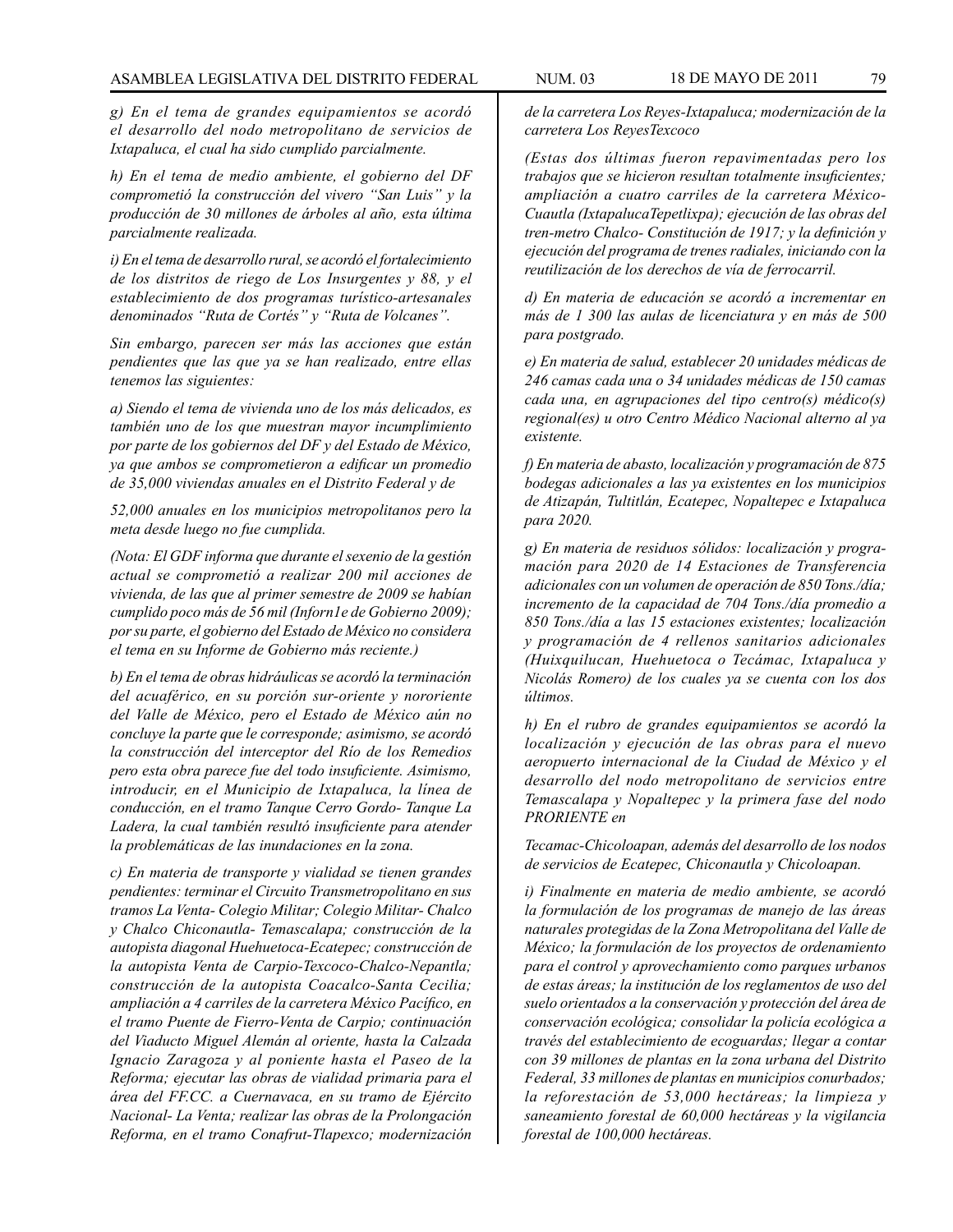*TERCERO. Haciendo un análisis de las metas establecidas en el Programa de Ordenación de la ZMVM, tanto las que se han cumplido como las que se han dejado de cumplir, se hace mucho más evidente que este programa pueda ser revisado de manera integral, sobre todo porque el contexto político institucional con el que fue formulado ya no es vigente; muchos factores han cambiado desde que se le dio origen al Programa.*

*Por lo anteriormente expuesto, se somete a la consideración del Pleno de esta Soberanía el siguiente:*

### *PUNTO DE ACUERDO*

*ÚNICO. Es de aprobarse la Proposición con Punto de Acuerdo mediante el cual se exhorta a los gobiernos del Estado de México y del Distrito Federal a que, en coordinación con el Gobierno Federal, se instale una mesa de trabajo que tenga por objetivo el establecimiento de un compromiso para la formulación de un nuevo Programa de Desarrollo para la Zona Metropolitana del Valle de México, ello desde luego en beneficio de todos sus habitantes.*

*Dado en el pleno de la Diputación Permanente de la Asamblea Legislativa del Distrito Federal a los*

## *ATENTAMENTE*

*Dip. Carlos Augusto Morales López*

Es cuanto, Diputado Presidente.

**EL C. PRESIDENTE.** Gracias, Diputado. En términos de lo dispuesto por el Artículo 133 del Reglamento para el Gobierno Interior de la Asamblea Legislativa del Distrito Federal, consulte la Secretaría a la Diputación Permanente en votación económica si la propuesta presentada por el Diputado Carlos Augusto Morales López se considera de urgente y obvia resolución.

**LA C. SECRETARIA.** Por instrucciones de la Presidencia y en votación económica se consulta a la Diputación Permanente si la propuesta de referencia se considera de urgente y obvia resolución. Los que estén por la afirmativa, sírvanse manifestarlo levantando la mano.

Los que estén por la negativa, sírvanse manifestarlo levantando la mano.

Se considera de urgente y obvia resolución, Diputado Presidente.

**EL C. PRESIDENTE.** Gracias, Diputada. Está a discusión la propuesta. ¿Existen oradores en contra?

Proceda la Secretaría a preguntar a la Diputación Permanente en votación económica si es de aprobarse la propuesta a discusión.

**LA C. SECRETARIA.** Por instrucciones de la Presidencia y en votación económica, se pregunta a la Diputación Permanente si es de aprobarse la propuesta sometida a su consideración. Los que estén por la afirmativa, sírvanse manifestarlo levantando la mano.

Los que estén por la negativa, sírvanse manifestarlo levantando la mano.

Aprobada la propuesta, Diputado Presidente.

**EL C. PRESIDENTE.** Gracias, Diputada. Remítase a las autoridades correspondientes para los efectos legales a que haya lugar.

Para presentar una Proposición con Punto de Acuerdo por el que se solicita a la Secretaría de Obras y Servicios del Distrito Federal información relativa a la construcción de las Líneas 4 y 5 del Metrobús, se concede el uso de la Tribuna al Diputado Juan Carlos Zárraga Sarmiento, del Grupo Parlamentario del Partido Acción Nacional.

**EL C. DIPUTADO JUAN CARLOS ZÁRRAGA SARMIENTO.** Con su venia, Diputado Presidente.

*PROPOSICIÓN CON PUNTO DE ACUERDO POR EL QUE SE SOLICITA A LA SECRETARÍA DE OBRAS Y SERVICIOS DEL DISTRITO FEDERAL INFORMACIÓN RELATIVA A LA CONSTRUCCIÓN DE LAS LÍNEAS 4 Y 5 DEL METROBÚS, QUE PRESENTA EL DIPUTADO JUAN CARLOS ZÁRRAGA SARMIENTO, DEL GRUPO PARLAMENTARIO DEL PARTIDO ACCIÓN NACIONAL.*

*El suscrito, Diputado a la Asamblea Legislativa del Distrito Federal, V Legislatura, integrante Grupo Parlamentario del Partido Acción Nacional, con fundamento en dispuesto los Artículos 17 fracción VI y 58 fracción X de la Ley Orgánica, 93 y 133 del Reglamento para el Gobierno Interior, ambos la Asamblea Legislativa del Distrito Federal, someto a la consideración este Órgano Legislativo la presente Proposición con Punto Acuerdo por que solicita a la Secretaría de Obras y Servicios del Distrito Federal Información Relativa a la Construcción de las Líneas 4 y 5 Metrobús, conforme a los siguientes:*

### *ANTECEDENTES*

*Con fecha 24 de septiembre de 2004 fue publicado en la Gaceta Oficial del Distrito Federal el aviso por el que se aprueba el establecimiento del Sistema de Transporte Público denominado "Corredores de Transporte Público de Pasajeros del Distrito Federal", definiéndose a los corredores de transporte público de pasajeros como un sistema de transporte masivo colectivo, con operación regulada, recaudo centralizado, que operan de manera exclusiva en vialidades con carriles reservados para el transporte público, total o parcialmente confinados, que cuentan con paradas predeterminadas y con infraestructura para el ascenso y descenso de pasajeros, en estaciones ubicadas a lo largo de los recorridos con terminales en su origen y destino.*

*El 9 de marzo 2005 se publicó en la Gaceta Oficial del Distrito Federal Decreto para creación del Metrobús: estableciéndose como un Organismo Público Descentralizado la Administración Pública del Distrito*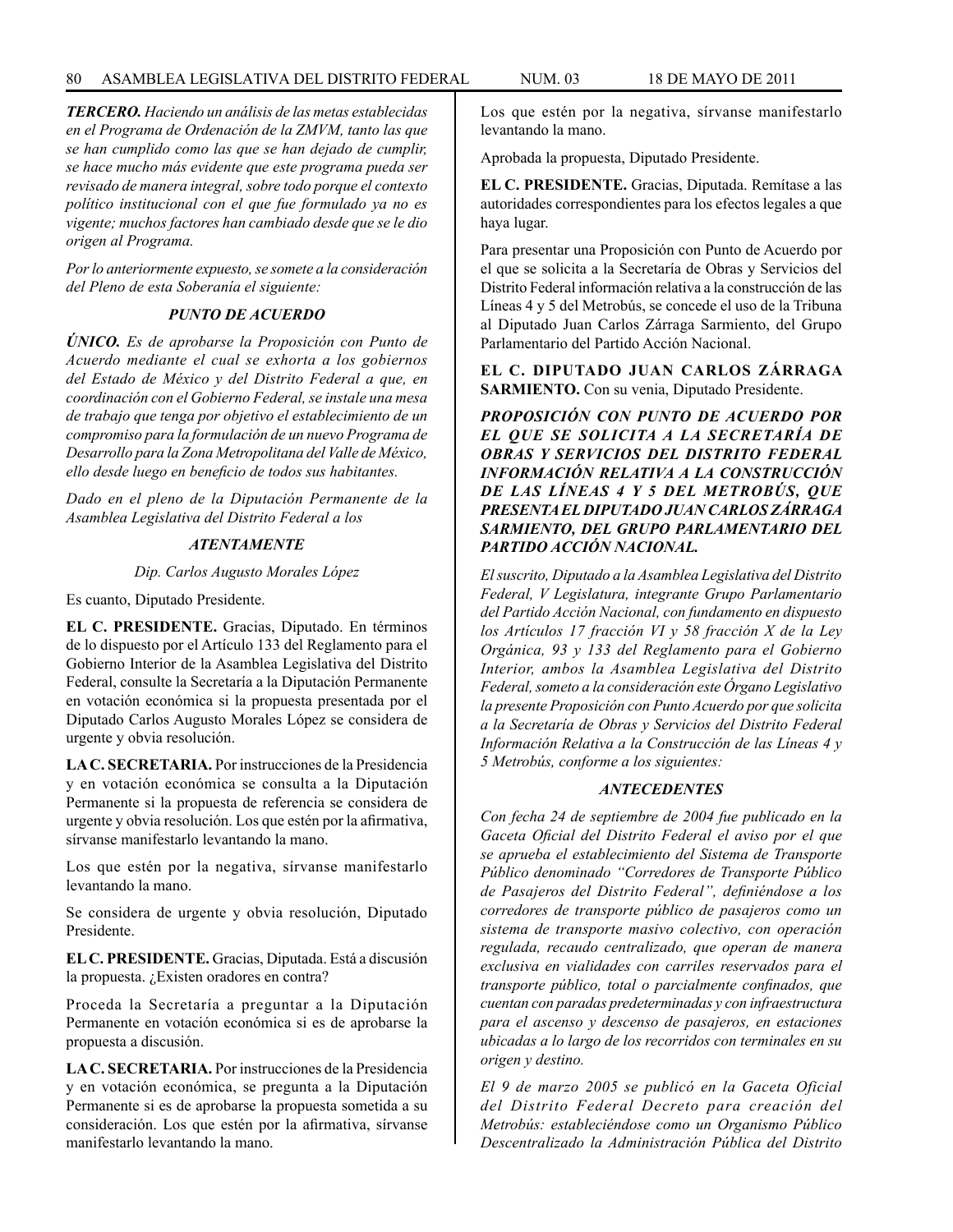*Federal con personalidad jurídica, patrimonio propio y autonomía técnica y administrativa denominado Metrobús, el cual estará sectorizado a la Secretaría de Transportes y Vialidad del Distrito Federal.*

*A decir de la autoridad, el Metrobús surge como una alternativa de transporte que tiene como objetivo fundamental coadyuvar al mejoramiento ambiental de la Ciudad de México, eficientar el traslado personas y elevar la calidad de vida. Así como planeación, administración y control del Sistema de Corredores de Transporte Público de Pasajeros del Distrito Federal.*

*Que con octubre de 2004 se público en la Gaceta Oficial del Distrito Federal aviso por cual se aprueba el establecimiento del Corredor de Transporte Público de Pasajeros "Metrobús Insurgentes" con ello se dio paso a la implantación del primer corredor que fue inaugurado en semestre de 2005. El 16 de diciembre de 2008 se inauguro Línea 2 del Metrobús, que corre sobre el Eje 4 Sur, y en febrero de 2011 se inauguró tercera línea, que corre sobre poniente.*

*Actualmente Metrobús cuenta con 3 líneas, una extensión total de kilómetros y posee 1 estaciones de las cuales, 9 son terminales, julio de 2008, el entonces secretario de Obras y Servicios del Distrito Federal, Jorge Arganis Díaz Leal, dio a conocer a los medios de comunicación los corredores de transporte considerados a construirse 2012: Río de los Remedios-Glorieta de Vaqueritos, Tenayuca-Etiopía (ya construida), Tasqueña-Tláhuac. Aragón-La Villa, San Antonio-Santa Catarina, Periférico Norte-R Churubusco, Mixcoac-Santa Martha, Santa Fe-La Villa, Cuatro Caminos-Alameda Oriente, Reforma-Circuito Interior y Constituyentes-Las Flores. su cuarto informe de labores ante la Asamblea Legislativa, Secretario y Vialidad, Armando Quintero, hizo referencia a la construcción de Línea 4 del Metrobús, Eje 3 Oriente, en cual estima una demanda de 160 mil usuarios, con una longitud aproximada 27 Kilómetros, con 50 estaciones, comprendiendo la construcción de una primera fase en el de Río Los Remedios a San Lázaro, con una extensión de 9 Kilómetros y 18 dicha construcción en junio de 2011 concluyéndose en Diciembre.*

*Sin embargo, el 29 de abril de 2011 se publicó en la Gaceta Oficial del Distrito Federal aviso por el cual se aprueba el corredor de Transporte Público de Pasajeros "Metrobús Buenavista- Centro Histórico- San Aeropuerto" que operará como la línea 4 con origen en intersección del Eje Norte (Mosqueta) y la Av. Insurgentes (Buenavista); y destino en la intersección de Eje 3 Oriente (Eduardo y Calzada Ignacio Zaragoza (San Lázaro), con un ampliación Aeropuerto de Ciudad de México. Siendo así, el 2 de mayo de 2011 se publicó en la Gaceta Oficial del Distrito Federal la Licitación Pública Nacional Número 30001142-001-11 para construcción del Vial de la Línea 4 Metrobús Buenavista-Centro Histórico-San Lázaro con extensión al Aeropuerto.*

*Siendo así, el recorrido que originalmente fue anunciado como la línea sobre 3 Oriente, ha sido pospuesto, sin que la autoridad diera algún tipo de explicación al respecto de por qué decidió construir primero la línea que va de Buenavista al Aeropuerto, antes que la anunciada línea que correría sobre el 3 Oriente.*

#### *CONSIDERACIONES*

*PRIMERO. Conformidad con lo que establecen los Artículos 17 I de la Asamblea Legislativa del Distrito Federal, de los Diputados presentar proposiciones y denuncias, así como presentar ciudadanos y promover y gestionar la solución de los problemas y necesidades colectivas ante autoridades competentes.*

*SEGUNDO. Que los recursos públicos que serán destinados para la construcción de las líneas 4 y 5 Metrobús, deben redituar en que los capitalinos contemos con infraestructura para el transporte público que incentiven a los habitantes de la ciudad al uso de de éste, a efecto de desincentivar el uso del transporte particular.*

*Que planeación de la obra pública es una obligación la autoridad a efecto de invertir adecuadamente los recursos que le son destinados. Efecto, pública que es construida sin considerar la repercusión social o el impacto alto riesgo no ser bien aprovechada. Si el Gobierno del Distrito Federal decidió de lo que será la línea 4 del Metrobús, debió utilizar criterios de planeación que considerar más viable una ruta que la otra, sin embargo, no sean hecho públicos motivos.*

*CUARTO. Que tanto la construcción de la ruta que corre de Buenavista al como la construcción la ruta que va sobre el Eje 3 Oriente, generarán afectaciones viales e incluso a inmuebles. Por ejemplo, en el Eje Oriente (Eduardo Molina), existen al menos tres escuelas sobre el camellón, de esta avenida, y tanto los directivos de las escuelas como los padres de familia están muy preocupados sobre el impacto que esta construcción habrá de generar en torno a planteles educativos.*

*QUINTO. Que conforme a lo establecido en el Artículo 13 fracción XIII de Orgánica de la Asamblea Legislativa del Distrito Federal, corresponde a la Asamblea Legislativa, para mejor desempeño sus funciones, solicitar a la Administración Pública local la información y documentación considere necesaria.*

*Por todo lo anteriormente expuesto y fundado, sometemos a la consideración de esta Honorable Diputación Permanente la siguiente Proposición con:*

#### *PUNTO DE ACUERDO*

*ÚNICO. Se solícita al Secretario de Obras y Servicios del Distrito Federal informe a la brevedad a este Órgano Legislativo lo siguiente:*

*I. Motivos por los cuales fue modificado el trazo de la línea 4 del Metrobús;*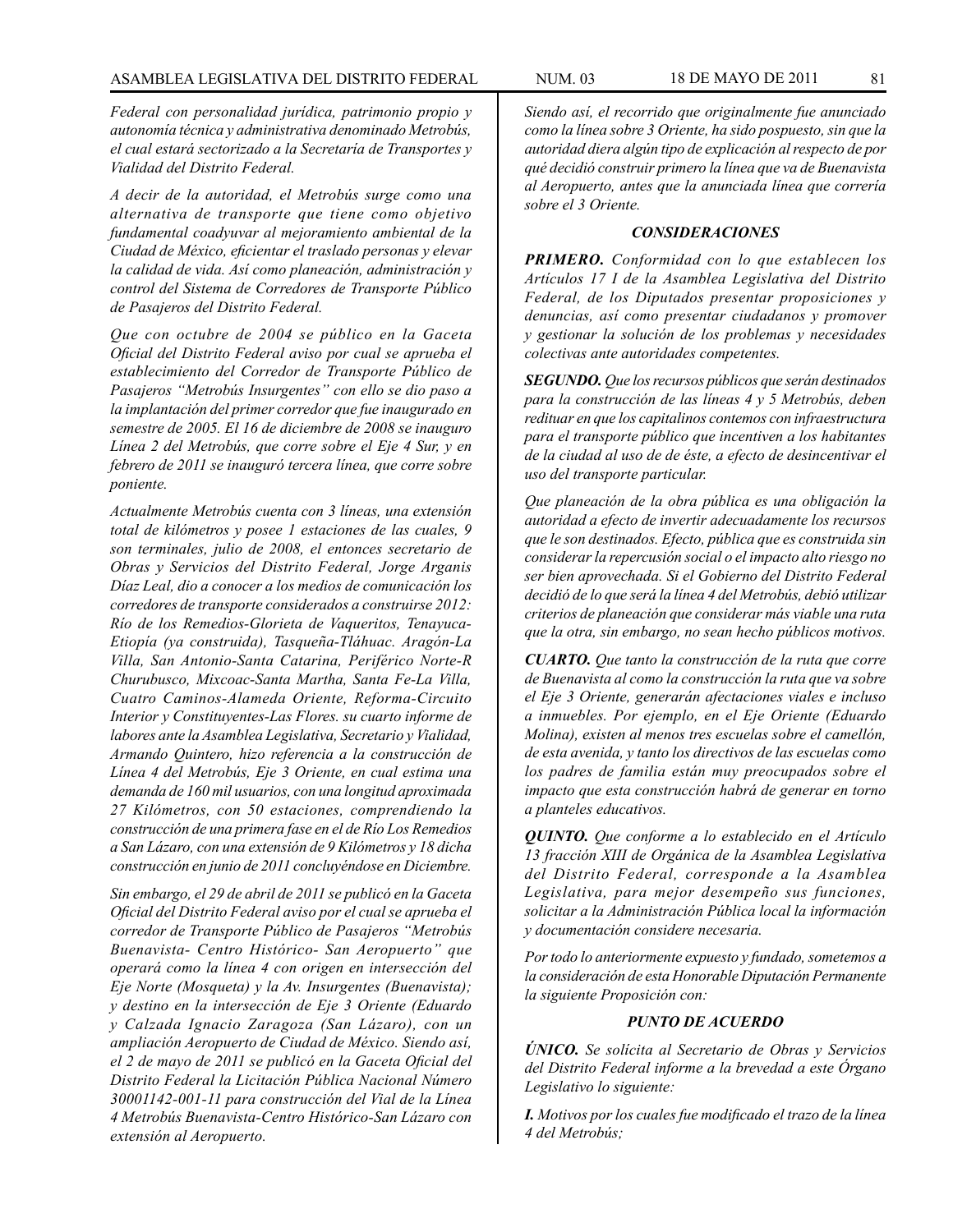*II. Fecha en que se pretende iniciar la construcción de la línea 5 del Metrobús y el trazo que ésta recorrerá.*

*III. Afectaciones a vialidades y a predios circunvecinos derivados de la construcción de las líneas 4 y 5 del Metrobús.*

*IV. El procedimiento de licitación de la línea 4 del Metrobús.*

*Recinto Legislativo, a los dieciocho días del mes de mayo dos mil once.*

# *ATENTAMENTE*

## *Dip. Juan Carlos Zárraga Sarmiento*

Es cuanto, Diputado Presidente.

**EL C. PRESIDENTE.** Gracias, Diputado. En términos de lo dispuesto por el Artículo 133 del Reglamento para el Gobierno Interior de la Asamblea Legislativa del Distrito Federal, consulte la Secretaría a la Diputación Permanente en votación económica si la propuesta presentada por el Diputado Juan Carlos Zárraga Sarmiento se considera de urgente y obvia resolución.

**LA C. SECRETARIA.** Por instrucciones de la Presidencia y en votación económica se consulta a la Diputación Permanente si la propuesta de referencia se considera de urgente y obvia resolución. Los que estén por la afirmativa sírvanse manifestarlo levantando la mano.

Los que estén por la negativa sírvanse manifestarlo levantando la mano.

Se considera de urgente y obvia resolución, Diputado Presidente.

**EL C. PRESIDENTE.** Gracias, Diputada. Está a discusión la propuesta. ¿Existen oradores en contra?

Proceda la Secretaría a preguntar a la Diputación Permanente en votación económica si es de aprobarse la propuesta a discusión.

**LA C. SECRETARIA.** Por instrucciones de la Presidencia y en votación económica se pregunta a la Diputación Permanente si es de aprobarse la propuesta sometida a su consideración. Los que estén por la afirmativa sírvanse manifestarlo levantando la mano.

Los que estén por la negativa sírvanse manifestarlo levantando la mano.

Aprobada la propuesta, Diputado Presidente.

**EL C. PRESIDENTE.** Remítase a las autoridades correspondientes para los efectos legales a que haya lugar.

Para presentar una Proposición con Punto de Acuerdo sobre las madres solteras con hijos con discapacidad en el Distrito Federal, se concede el uso de la Tribuna a la Diputada Ana Estela Aguirre y Juárez, del Grupo Parlamentario del Partido del Trabajo.

**LA C. DIPUTADA ANA ESTELA AGUIRRE Y JUÁREZ.** Con su venia, Diputado Presidente.

# *PROPOSICIÓN CON PUNTO DE ACUERDO SOBRE LAS MADRES SOLTERAS CON HIJOS CON DISCAPACIDAD EN EL DISTRITO FEDERAL, QUE PRESENTA LA DIPUTADA ANA ESTELA AGUIRRE Y JUÁREZ, DEL GRUPO PARLAMENTARIO DEL PARTIDO DEL TRABAJO.*

*Las y los que suscriben Diputada Ana Estela Aguirre y Juárez, Diputados Arturo López Cándido y Juan Pablo Pérez Mejía, integrantes del Grupo Parlamentario del Partido del Trabajo, de la V Legislatura de la Asamblea Legislativa del Distrito Federal, y con fundamento en lo dispuesto por los Artículos 122 Base Primera de la Constitución Política de los Estados Unidos Mexicanos; 36 y 42 fracciones XXV y XXX del Estatuto de Gobierno del Distrito Federal; 10 fracciones I, XXI, 1 7 fracción VI de la Ley Orgánica de la Asamblea Legislativa del Distrito Federal , 93 y 133 del Reglamento para el Gobierno Interior de la Asamblea Legislativa del Distrito Federal, sometemos a la consideración de los Diputados integrantes de la Diputación Permanente la Proposición con Punto de Acuerdo de urgente y obvia resolución sobre las madres con hijos con discapacidad en el Distrito Federal, al tenor de las siguientes:*

### *CONSIDERACIONES.*

*1. La discapacidad se define hoy como una deficiencia física, mental o sensorial, ya sea de naturaleza permanente o temporal, que limita la capacidad para ejercer una o más actividades esenciales de la vida diaria. El entorno económico y social puede causar o agravar esa deficiencia, sin que por el/o se dé una disminución de la valía o depreciación de la identidad en todos los ámbitos de la vida.*

*2. Según el Informe especial sobre la situación de los derechos humanos de las personas con discapacidad en el Distrito Federal 2007-2008, en el Distrito Federal, habían en el año 2000, 17 mil quince infantes menores de 14 años. Subdividiendo este grupo se ubican 6,333 niñas y niños con algún tipo de discapacidad entre los 5 y 9 años de edad. De ellos 1,475 no asisten a la escuela. Esta cifra puede dar una idea de que hay un número importante de madres que tienen una hija o hijo con discapacidad.*

*3. De acuerdo con el censo 2010 del Instituto Nacional de Estadística y Geografía (INEGI), en el Distrito Federal el 33 por ciento de los hogares es encabezado por una mujer, quien es responsable de la manutención y desarrollo de sus hijos. Esta situación es particularmente complicada pues suma la necesidad de trabajar y la necesidad de atender pormenorizada y completamente a un infante discapacitado. Las madres casadas, con pareja o solteras, con hijos con alguna discapacidad debe ser un grupo que las instituciones de gobierno identifiquen y localicen plenamente, lo que demanda un monitoreo que arroje esa*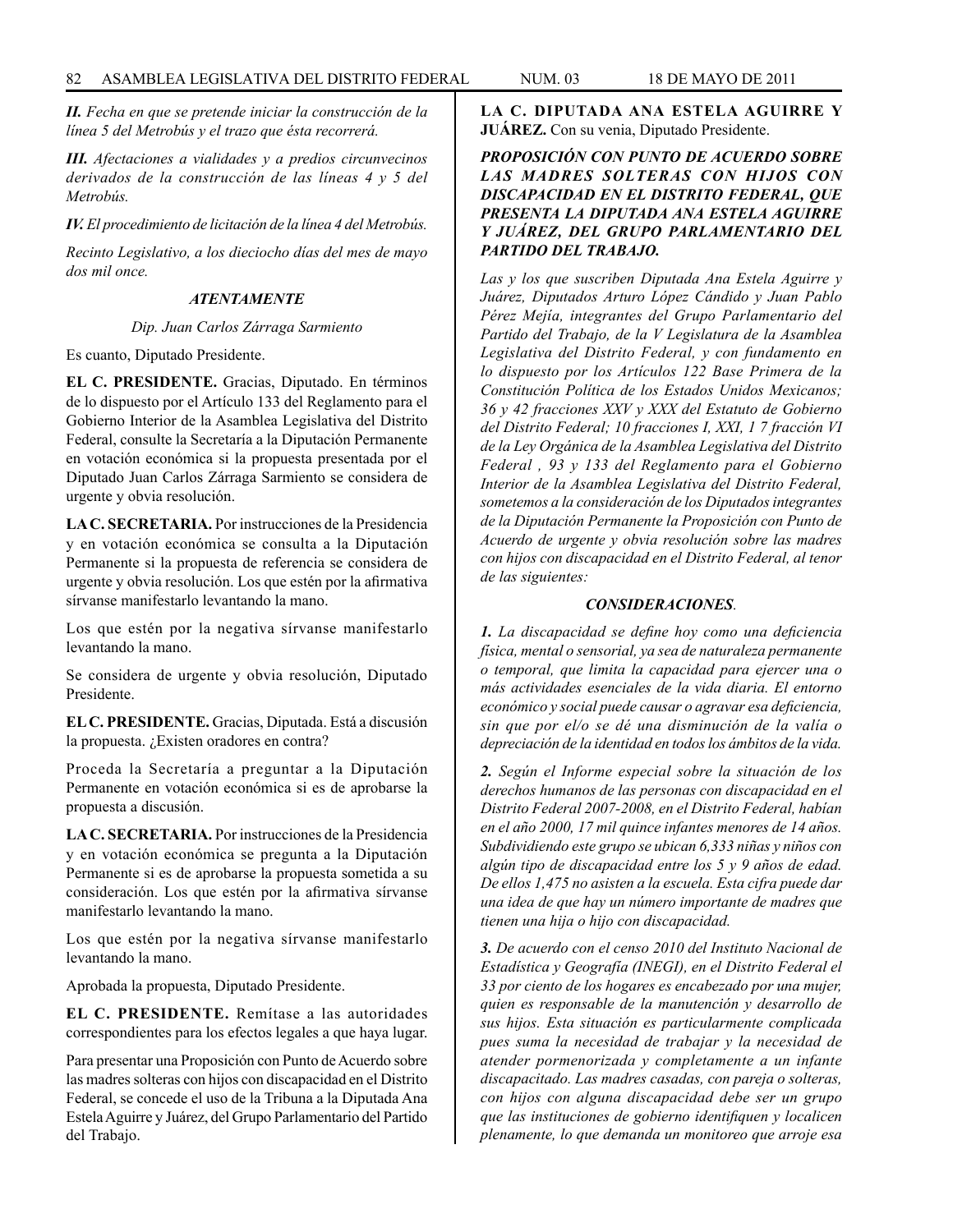*información específica. Este grupo vulnerable requiere un apoyo institucional fuera de lo ordinario que pueda consistir en algún apoyo integral que tenga orientación, apoyos especiales, asistencia psicológica, conectividad con algún programa social que las madres con hijos con discapacidad.*

*4. El Gobierno del Distrito Federal anunció que este año se constituirá el Instituto para el Desarrollo de las personas con discapacidad. Dicho instituto permitirá institucionalizar, aglutinar e impulsar las políticas destinadas a las personas con discapacidad en la Ciudad de México, por lo tanto será viable que este Instituto capitalino cree las condiciones para estudiar y analizar los casos de las madres con hijos con discapacidad, iniciando con la generación de información y después crear una política pública integral que apoye estos casos extremos. Por lo anteriormente expuesto y fundado, sometemos a la consideración de esta Diputación Permanente la aprobación del siguiente:* 

*ÚNICO. Esta Diputación Permanente de la Asamblea Legislativa del Distrito Federal exhorta al Secretario de Desarrollo Social, Martí Batres Guadarrama a desarrollar, mediante el Instituto para el Desarrollo de las personas con Discapacidad que se encuentra en su etapa de creación; una Política Pública específica que apoye integralmente a las madres con hijos con discapacidad del Distrito Federal.*

*Dado en el Recinto de la Asamblea Legislativa del Distrito Federal, a los dieciocho días del mes de mayo del año dos mil once.*

### *ATENTAMENTE*

#### *Dip. Ana Estela Aguirre y Juárez*

Es cuanto, Diputado Presidente.

**EL C. PRESIDENTE.** Gracias Diputada. En términos de lo dispuesto por el Artículo 133 del Reglamento para el Gobierno Interior de la Asamblea Legislativa del Distrito Federal, consulte la Secretaría a la Diputación Permanente en votación económica si la propuesta presentada por la Diputada Ana Estela Aguirre y Juárez se considera de urgente y obvia resolución.

**LA C. SECRETARIA DIPUTADA ANA ESTELA AGUIRRE Y JUÁREZ.** Por instrucciones de la Presidencia y en votación económica se consulta a la Diputación Permanente si la propuesta de referencia se considera de urgente y obvia resolución. Los que estén por la afirmativa, sírvanse manifestarlo levantando la mano.

Los que estén por la negativa, sírvanse manifestarlo levantando la mano.

Se considera de urgente y obvia resolución, Diputado Presidente.

**EL C. PRESIDENTE.** Gracias Diputada. Está a discusión la propuesta. ¿Existen oradores en contra?

Proceda la Secretaría a preguntar a la Diputación Permanente en votación económica si es de aprobarse la propuesta a discusión.

Los que estén por la negativa, sírvanse manifestarlo levantando la mano.

Aprobada la propuesta, Diputado Presidente.

**EL C. PRESIDENTE.** Gracias Diputada. Remítase a las autoridades correspondientes para los efectos legales a que haya lugar.

Para presentar una Proposición con Punto de Acuerdo por el que se exhorta al Titular del Instituto del Fondo Nacional de la Vivienda para los Trabajadores, INFONAVIT, Licenciado Víctor Manuel Borrás Setién, y a los titulares del Instituto de Vivienda del Distrito Federal, Licenciado José Antonio Revah Lacouture, Consejero Presidente del Instituto de Verificación Administrativa del Distrito Federal, Ingeniero Meyer Klip, y Jefe Delegacional en Azcapotzalco, Licenciado Enrique Vargas Anaya, para que remitan un informe pormenorizado del estado que guarda la construcción de 740 departamentos ubicados en Avenida Ceylán número 850 Colonia Industrial Vallejo Delegación Azcapotzalco, se concede el uso de la Tribuna a la Diputada Abril Jannette Trujillo Vázquez, del Grupo Parlamentario del Partido de la Revolución Democrática.

**LA C. DIPUTADA ABRIL JANNETTE TRUJILLO VÁZQUEZ.** Con su venia Diputado Presidente.

*PROPOSICIÓN CON PUNTO DE ACUERDO POR EL QUE SE EXHORTA AL TITULAR DEL INSTITUTO DEL FONDO NACIONAL DE LA VIVIENDA PARA LOS TRABAJADORES (INFONAVIT) LIC. VÍCTOR MANUEL BORRÁS SETIÉN, Y A LOS TITULARES DEL INSTITUTO DE VIVIENDA DEL DISTRITO FEDERAL LIC. JOSÉ ANTONIO REVAH LACOUTURE, CONSEJERO PRESIDENTE DEL INSTITUTO DE VERIFICACIÓN ADMINISTRATIVA DEL DISTRITO FEDERAL ING. MEYER KLIP Y JEFE DELEGACIONAL EN AZCAPOTZALCO, LIC. ENRIQUE VARGAS ANAYA PARA QUE REMITAN UN INFORME PORMENORIZADO DEL ESTADO QUE GUARDA LA CONSTRUCCIÓN DE 740 DEPARTAMENTOS UBICADOS EN AVENIDA CEYLÁN NO. 850 COLONIA INDUSTRIAL VALLEJO DELEGACIÓN AZCAPOTZALCO, QUE PRESENTA LA DIPUTADA ABRIL JANNETTE TRUJILLO VÁZQUEZ, DEL GRUPO PARLAMENTARIO DEL PARTIDO DE LA REVOLUCIÓN DEMOCRÁTICA.* 

*La que suscribe Diputada Abril Yannette Trujillo Vázquez a nombre propio y del Diputado Fernando Cuéllar Reyes de la Asamblea Legislativa del Distrito Federal, integrante del Grupo Parlamentario del Partido de la Revolución Democrática, con fundamento en lo dispuesto por el Artículo 17 fracción VI, de la Ley Orgánica de la Asamblea Legislativa del Distrito Federal; y 133 del Reglamento*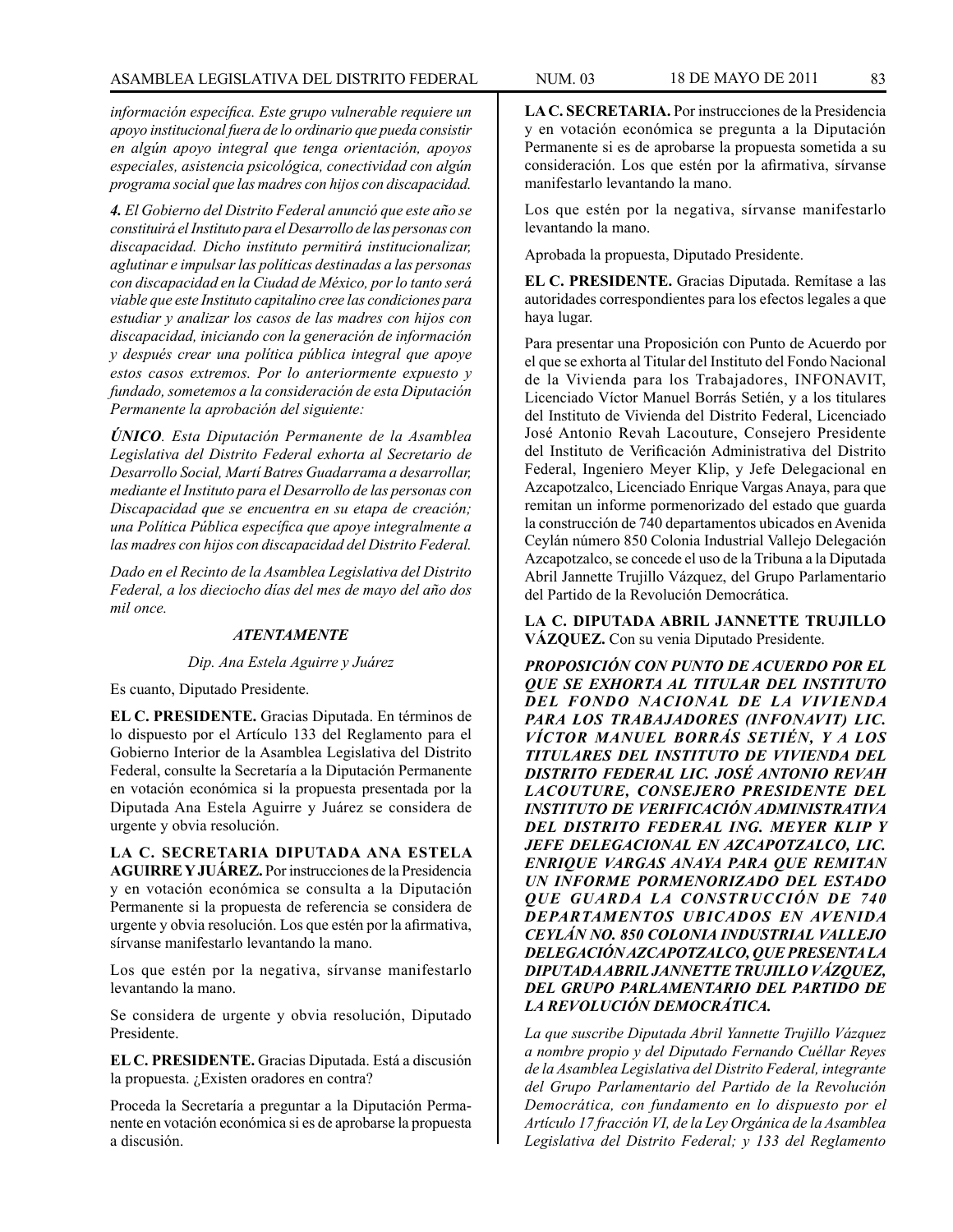*para el Gobierno Interior de la Asamblea Legislativa del Distrito Federal, y demás Artículos relativos someto a consideración de esta Diputación Permanente la siguiente Proposición con Punto de Acuerdo por el que se exhorta al Titular del Instituto del Fondo Nacional de la Vivienda para los Trabajadores (INFONAVIT) Lic. Víctor Manuel Borrás Setién, y a los Titulares del Instituto de Vivienda del Distrito Federal Lic. José Antonio Revah Lacouture, Consejero Presidente del Instituto de Verificación Administrativa del Distrito Federal Ing. Meyer Klip y Jefe Delegacional en Azcapotzalco, Lic. Enrique Vargas Anaya para que remitan un informe pormenorizado del estado que guarda la construcción de 740 departamentos ubicados en Avenida Ceylan Nº 850, Colonia Industrial Vallejo, Delegación Azcapotzalco bajo la siguiente:* 

# *EXPOSICIÓN DE MOTIVOS*

*PRIMERO. El espacio para construir nuevas viviendas es cada vez más escaso. Actualmente dicho problema se mantiene latente, pese a que la ciudad continua expulsando población aun así el déficit de vivienda sigue aumentando y se agrava. Se requieren más de medio millón de nuevas viviendas, pero el déficit global resulta de poco más de 1.5 millones, que son requeridas principalmente por grupos populares quienes actualmente alimentan la franja de pobreza urbana de la Ciudad. Muchas salidas a este problema por parte de ellos desembocan en asentamientos irregulares no aptos para la construcción o en asentamientos humanos en suelo de conservación.*

*Esto le imprime una particular manera de construir la Ciudad y sus espacios urbanos que exponen diferencias al interior de su pequeño territorio, pues ocupa solamente 150 mil hectáreas como entidad territorial frente a los demás Estados del país y sin embargo es una de las mayores concentraciones del planeta. Este es un reto a resolver para este nuevo siglo. Por tal motivo, el Gobierno de la Ciudad ha planteado el problema de vivienda como prioritario para las políticas públicas ejercidas y planeadas por la administración pública local.*

*SEGUNDO. Según cifras del Instituto del Fondo Nacional de la Vivienda para los Trabajadores (INFONAVIT), el Distrito Federal reporta la mayor demanda de créditos en el país, con más de un millón, sin embargo es la entidad que menos oferta de unidades presenta, por lo que tiene el mayor déficit a nivel nacional. Tan sólo en 2009 se registraron 18 mil 518 solicitudes de crédito hipotecario para el DF, mientras que la oferta registrada sólo sumó 539 viviendas, lo que representa un déficit de 17 mil 979 créditos anuales, o lo que es lo mismo, cerca de 18 mil familias sin acceso a un crédito público para adquirir una vivienda, sin contar las familias que no tienen acceso a este crédito.*

*TERCERO. En la Ciudad de México, el Instituto de Vivienda es el encargado de atender, fomentar, promover y establecer medidas enfocadas para la atención a grupos de escasos recursos, vulnerables o que habitan en situación de riesgo, creando programas enfocados a contrarrestar la inseguridad en la vivienda urbana y rural del Distrito Federal.*

*El Instituto de Vivienda del Distrito Federal tiene como misión pública satisfacer la necesidad de vivienda a la población de escasos recursos económicos residente en el Distrito Federal, a través del otorgamiento de créditos de interés social para vivienda en conjunto o en lote familiar, con la finalidad de contribuir a la realización del derecho humano y garantía individual plasmada en el Artículo 4° constitucional, la vivienda.*

*CUARTO. En este sentido compañeras y compañeros Diputados, presento esta Proposición con Punto de Acuerdo en uso de las facultades que nos otorga el Estatuto de Gobierno, así como la Ley Orgánica que rige este Órgano Legislativo, toda vez que vecinos de la Colonia Industrial Vallejo se han acercado al Módulo de Atención, Orientación y Quejas Ciudadanas, mostrando la inquietud que les genera la construcción de 740 departamentos en avenida Ceylan, la cual inicio en febrero de 2001 atrayendo a 740 familias, las cuales invirtieron sus ahorros y pidieron créditos al INFONAVIT promovidos por el Sindicato de Trabajadores Ferrocarrileros de la República Mexicana (STFRM).* 

**EL C. PRESIDENTE DIPUTADO CARLO FABIÁN**  PIZANO SALINAS. ¿Puede concluir, Diputada?

**LA C. DIPUTADA ABRIL JANNETTE TRUJILLO VÁZQUEZ.** *Posteriormente dicho proyecto fue clausurado en mayo de 2001 por parte de las autoridades delegacionales, por no contar con la licencia de construcción. Al darse a conocer las irregularidades las 740 familias afectadas iniciaron protestas para recuperar el dinero invertido, promovieron la cancelación de sus créditos mediante mesas de concertación en las oficinas del Gobierno del Distrito Federal, que fue el enlace entre las partes.* 

*La presión de los afectados logró que algunos recuperaran lo invertido, pues un grupo constituyó una asociación de afectados de Ceylán en pro de una vivienda digna y segura. A últimas fechas los vecinos me han manifestado que ya se empiezan a vender, remodelar y ocupar los departamentos, por lo que no queda claro si este Proyecto de vivienda cuenta con toda la documentación y certeza jurídica para aquellos que les interesa contar con una vivienda de este tipo.* 

*Por lo expuesto, con fundamento en el Artículo 133 del Reglamento para el Gobierno Interior de la Asamblea Legislativo del Distrito Federal, someto a consideración de esta Diputación Permanente, el siguiente:*

#### *PUNTO DE ACUERDO*

*ÚNICO. Proposición con Punto de Acuerdo por el que se exhorta al Titular del instituto del fondo nacional de la vivienda para los trabajadores (INFONAVIT) Lic. Víctor Manuel Borrás Setién, y a los Titulares del instituto de vivienda del Distrito Federal Lic. José Antonio Revah Lacouture, consejero Presidente del instituto de verificación administrativa del Distrito Federal Ing. Meyer Klip y Jefe Delegacional en Azcapotzalco, Lic. Enrique Vargas Anaya para que remitan un informe pormenorizado del estado que guarda la construcción de 740 departamentos ubicados en Avenida Ceylan Nº 850, Colonia industrial Vallejo, Delegación Azcapotzalco.*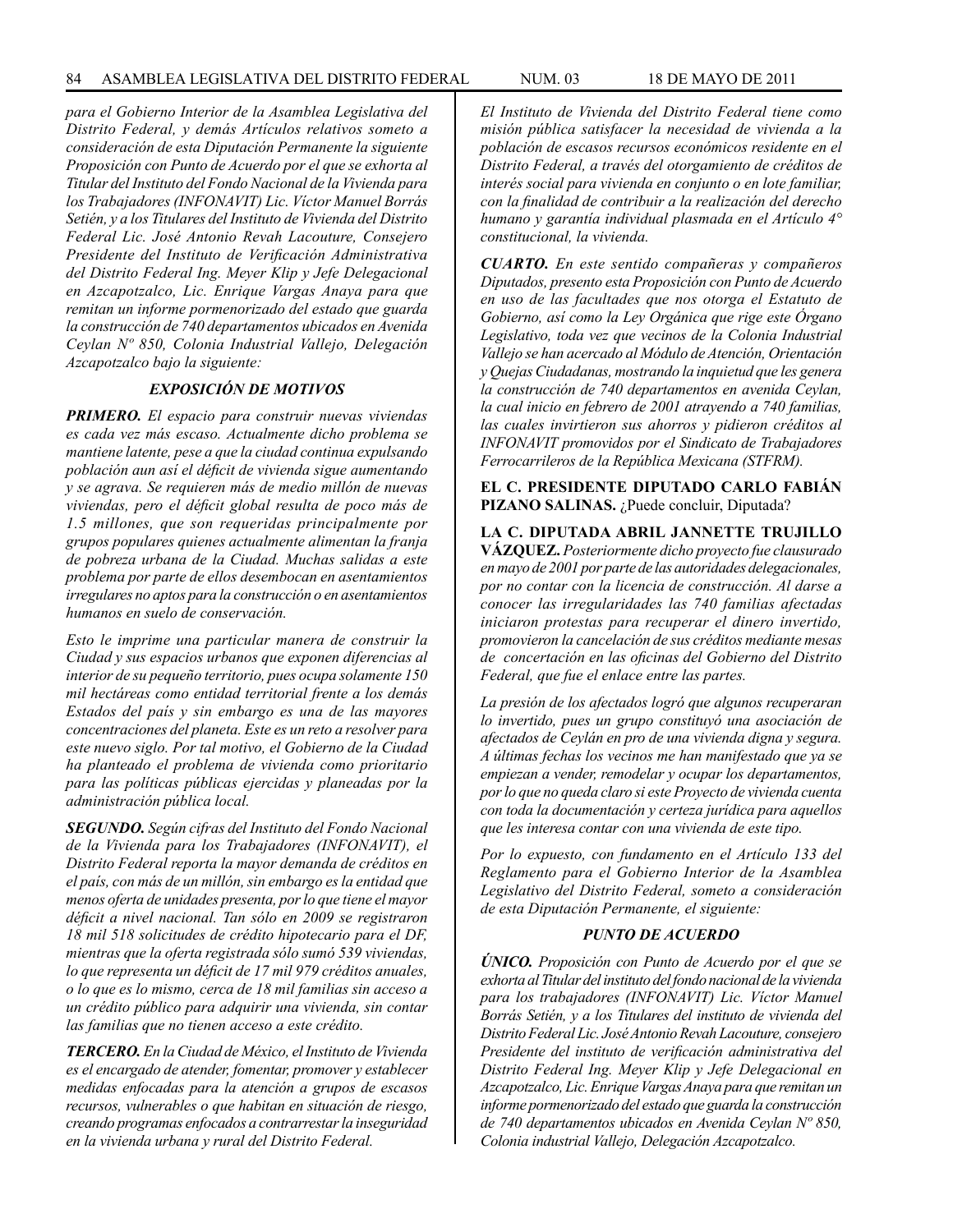*Dado en la asamblea legislativa del Distrito Federal, el día 18 de mayo de 2011.*

#### *ATENTAMENTE*

*Dip. Abril Yannette Trujillo Vázquez Dip. Fernando Cuéllar Reyes* 

Es cuanto, Diputado Presidente.

**EL C. PRESIDENTE.** Gracias. En términos de lo dispuesto por el Artículo 133 del Reglamento para el Gobierno Interior de la Asamblea Legislativa del Distrito Federal, consulte la Secretaría a la Diputación Permanente en votación económica si la propuesta presentada por la Diputada Abril Jannette Trujillo Vázquez se considera de urgente y obvia resolución.

**LA C. SECRETARIA DIPUTADA ABRIL JANNETTE TRUJILLO VÁZQUEZ.** Por instrucciones de la Presidencia y en votación económica se consulta a la Diputación Permanente si la propuesta de referencia se considera de urgente y obvia resolución. Los que estén por la afirmativa, sírvanse manifestarlo levantando la mano.

Los que estén por la negativa, sírvanse manifestarlo levantando la mano.

Se considera de urgente y obvia resolución, Diputado Presidente.

**EL C. PRESIDENTE.** Está a discusión la propuesta. ¿Existen oradores en contra?

Proceda la Secretaría a preguntar a la Diputación Permanente en votación económica si es de aprobarse la propuesta a discusión.

**LA C. SECRETARIA.** Por instrucciones de la Presidencia y en votación económica se pregunta a la Diputación Permanente si es de aprobarse la propuesta sometida a su consideración. Los que estén por la afirmativa, sírvanse manifestarlo levantando la mano.

Los que estén por la negativa, sírvanse manifestarlo levantando la mano.

Aprobada la propuesta, Diputado Presidente.

**EL C. PRESIDENTE.** Remítase a las autoridades correspondientes para los efectos legales a que haya lugar.

Para presentar una Proposición con Punto de Acuerdo por el que se exhorta al Titular del INFONAVIT y a los Titulares del Instituto de Vivienda del Distrito Federal, del Instituto de Verificación Administrativa y al Jefe Delegacional en Azcapotzalco, para que remitan un informe pormenorizado del estado que guarda…

**LA C. DIPUTADA VALENTINA VALIA BATRES GUADARRAMA.** (Desde su curul) Ese fue el anterior.

**EL C. PRESIDENTE.** Es otro, es uno de la Diputada Claudia Elena Aguila.

Se procede entonces a dejarlo fuera del Orden del Día ese punto.

**EL C. PRESIDENTE.** A ver, voz a la Diputada Valentina Batres. Adelante Diputada.

**LA C. DIPUTADA VALENTINA VALIA BATRES GUADARRAMA.** (Desde su curul) Diputado Presidente, lo que estamos proponiendo tanto la Diputada Claudia Elena Águila como la de la voz es un Punto de Acuerdo solicitándole al Ingeniero Víctor Hugo Lobo Román, Jefe Delegacional en Gustavo A. Madero, inicie el procedimiento de asignación a favor de esa Demarcación del inmueble ubicado en la Avenida 517 entre las Calles 506 y 508 de la Colonia San Juan de Aragón, y lo que le oí de voz propia era el Punto de Acuerdo presentado por la Diputada Abril Trujillo.

**EL C. PRESIDENTE.** Tiene usted razón. El Punto de Acuerdo que sigue es el que consiste en solicitar al Ingeniero Víctor Hugo Lobo Román, Jefe Delegacional en Gustavo A. Madero, en los términos que usted lo ha señalado. Tiene usted el uso de la palabra.

**LA C. DIPUTADA VALENTINA VALIA BATRES GUADARRAMA.** Con su venia, Diputado Presidente.

*PROPOSICIÓN CON PUNTO DE ACUERDO PARA SOLICITAR AL ING. VÍCTOR HUGO LOBO ROMÁN, JEFE DELEGACIONAL EN GUSTAVO A. MADERO, INICIE EL PROCEDIMIENTO DE ASIGNACIÓN A FAVOR DE ESA DEMARCACIÓN DEL INMUEBLE UBICADO EN LA AVENIDA 517, ENTRE LAS CALLES 506 Y 508 DE LA COLONIA SAN JUAN DE ARAGÓN, PRIMERA SECCIÓN, DELEGACIÓN GUSTAVO A. MADERO, EL CUAL SE ENCUENTRA DENTRO DEL PATRIMONIO DEL GOBIERNO DEL DISTRITO FEDERAL LO ANTERIOR A EFECTO DE QUE EN DICHO INMUEBLE SEA REHABILITADO COMO CENTRO MULTIFUNCIONAL DE SERVICIOS CULTURALES, RECREATIVOS Y DEPORTIVOS, PARA BENEFICIO DE LA COMUNIDAD MADERENSE, QUE PRESENTA LA DIPUTADA VALENTINA VALIA BATRES GUADARRAMA A NOMBRE DE LA DIPUTADA CLAUDIA ELENA ÁGUILA TORRES, DEL GRUPO PARLAMENTARIO DEL PARTIDO DE LA REVOLUCIÓN DEMOCRÁTICA.*

*Los que suscriben, Diputadas Claudia Elena Águila Torres y Valentina Valia Batres Guadarrama, integrantes del Grupo Parlamentario del Partido de la Revolución Democrática en esta V Legislatura, con fundamento en lo dispuesto por los Artículos 122, Apartado C, Base Primera, fracción V, inciso e) de la Constitución Política de los Estados Unidos Mexicanos; los Artículos 36, 42 fracción IX, 46 fracción I del Estatuto de Gobierno del Distrito Federal; los Artículos 10 fracción I, II, 17 Fracción IV y VI, 88 fracción I de la Ley Orgánica de la Asamblea Legislativa del Distrito Federal y los Artículos 85 fracción I, y 133 del Reglamento para el Gobierno Interior de la Asamblea Legislativa del Distrito Federal, someto a la consideración de esta Asamblea Legislativa, la siguiente "Proposición con Punto de Acuerdo de urgente y obvia resolución, para solicitar al*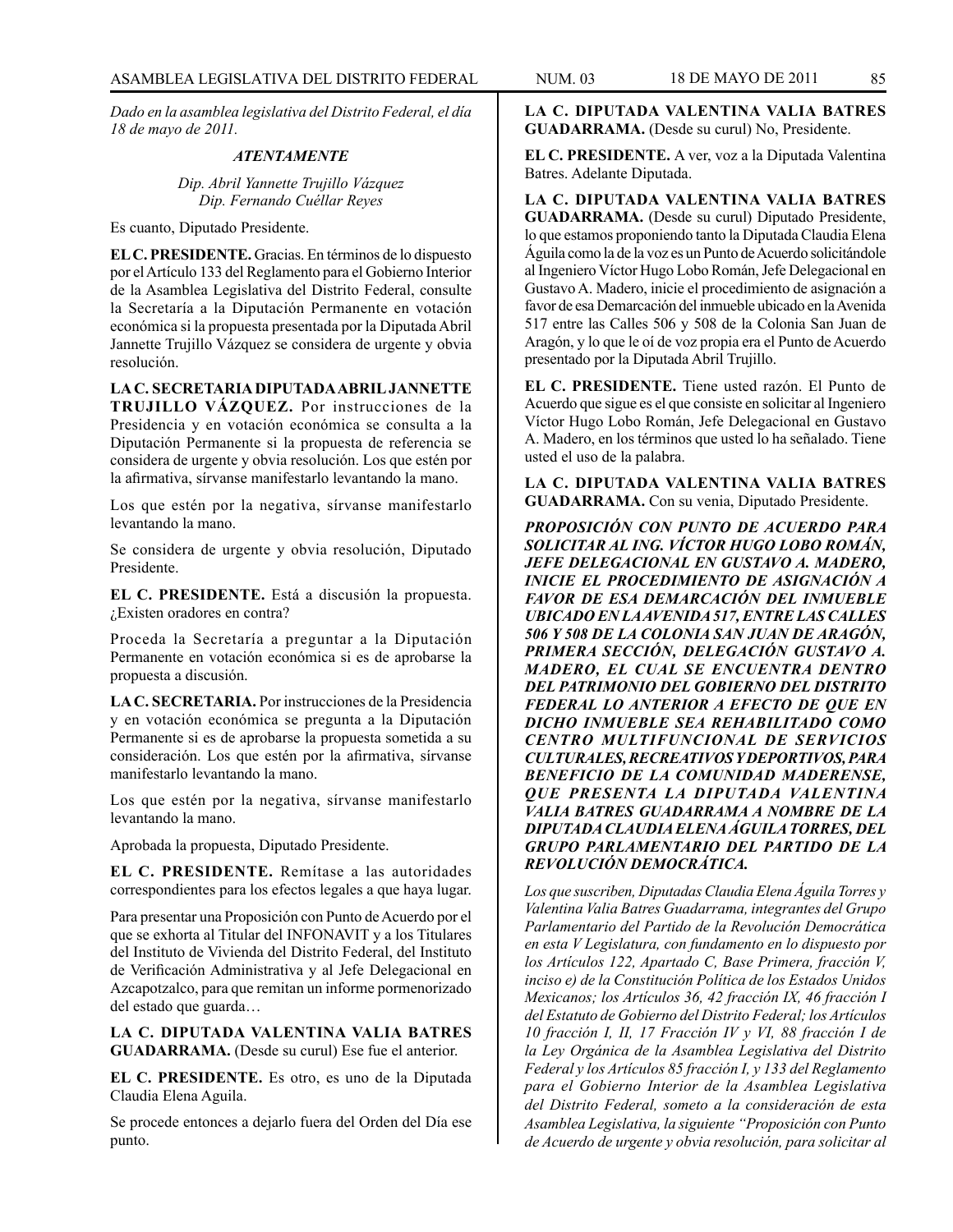*Ing. Víctor Hugo lobo Román, Jefe Delegacional en Gustavo A. Madero, inicie el procedimiento de asignación a favor de esa Demarcación del inmueble ubicado en la avenida 517, entre las calles 506 y 508 de la Colonia san Juan de Aragón, primera sección, Delegación Gustavo A. Madero, el cual se encuentra dentro del patrimonio del Gobierno del Distrito Federal. Lo anterior a efecto de que en dicho inmueble sea rehabilitado como centro multifuncional de servicios culturales, recreativos y deportivos, para beneficio de la comunidad maderense", de acuerdo a la siguiente:* 

# *EXPOSICIÓN DE MOTIVOS*

*A consecuencia del modelo económico implantado en nuestro país, la marginación y la exclusión en nuestra sociedad son cada vez más profundas, no podemos dejar de considerar el fenómeno de la descomposición social que agravan la difícil situación y que impactan más a la población más vulnerable, en los rubros de cultura y la recreación, no han sido la excepción, pese a los grandes esfuerzos que se han hecho a lo largo de los últimos años en esta Ciudad, con la implementación de política públicas, con la creación de los llamados faros culturales, bibliotecas móviles, parques temáticos, ciclos de cine callejeros y diversos festivales por todas las dieciséis Delegaciones.* 

*Por lo que hoy en día, la recuperación de espacios públicos en la Delegación Gustavo A. Madero, es sin duda una necesidad sobre la que se debe reflexionar y proyectar, si se quiere tener una población más sustentable y equitativa para todos los habitantes de esta Demarcación.* 

*La recuperación permitirá lugares de sana convivencia, en el que convivan las personas, más allá de diferencias sociales, pero sí con la posibilidad de divertirse de las mismas condiciones.* 

*Por ello existe la obligación de proponer por parte de autoridades y legisladores un camino de recuperación urgente de nuestros espacios públicos. Hoy vemos cómo los ciudadanos y ciudadanas, tienen la percepción de abandonados los espacios públicos de la Demarcación, porque estos lugares son prácticamente arrebatados por la delincuencia, efectivamente la seguridad ciudadana es un factor esencial para ir despejando la Ciudad de estos elementos, la participación ciudadana es otro mecanismo primordial, con la educación cívica sobre derechos y obligaciones, la ejecución de actividades culturales y recreativas que prosperen por todas partes, también contribuirán definitivamente al propio objetivo, todo ello para hacer la concepción de una Delegación acogedora y segura para transformarla en una espacio para todos y todas.*

*En los tiempos actuales el Gobierno Delegacional tienen la obligatoriedad de impulsar políticas administrativas y sociales en materia de cultura, deporte y recreación de conformidad con la normatividad vigente, a través de programas y acciones gubernamentales que permitan mejorar la calidad de vida y mejorar las condiciones de bienestar social de la población maderense.* 

*Lo anterior obedece, a que la Delegación Gustavo A. Madero tiene gran importancia en la vida diaria de la Ciudad de México debido a su localización estratégica, a las actividades socio-económicas que en ella ocurren y al elevado deterioro de los medios naturales y sociales que impactan en la salud de los habitantes de la misma Demarcación y de toda la zona metropolitana, incluyendo a las futuras generaciones de pobladores, la sobrepoblación de esta Demarcación en las últimas tres décadas es un hecho y nos permite inferir que se debe principalmente al deterioro de la calidad de vida en el interior de los estados de la República Mexicana.* 

*La población de la Delegación Gustavo A. Madero tiene aproximadamente un millón ciento noventa y tres mil habitantes de los cuales doscientos setenta y ocho mil, son menores de quince años que equivale al 23% total de esta Demarcación, mismo que son los principales usuarios de espacios destinados a la recreación y el deporte.* 

*Los espacios gratuitos para el desarrollo de actividades recreativas y/o culturales tales como parques, jardines y plazas, la Delegación se encuentra en una situación poco favorable si se considera la densidad poblacional, toda vez que solo se cuenta diecinueve, de la misma manera se tienen nueve Jardines públicos.* 

*Asimismo, la Delegación cuenta con 98 módulos deportivos públicos (ubicados en camellones), distribuidos a lo largo y ancho de su territorio, en donde su objetivo primordial es el que la población se beneficie de sus instalaciones y de sus escuelas técnico deportivas, no obstante resultan insuficientes para satisfacer la demanda de la población de esta poblada Demarcación.* 

*Finalmente, señalamos que con esta asignación, se busca crear condiciones recreativas, culturales, esparcimiento, arte y deportivas, para que los individuos y los grupos comunitarios que habitan en el norte de la Ciudad, obtengan condiciones dignas, toda vez que son blanco permanente de la exclusión social.* 

*Por que se hace necesaria la participación activa de los diferentes niveles de gobierno que son responsables de la conducción del deporte y la recreación en esta Demarcación a través de mayores y mejores inmuebles y áreas para la población juvenil, adulta y adulto mayor tales como: cursos de capacitación, apoyo a propuestas generadas por ellos mismos, entre otros.*

## *CONSIDERANDOS*

*1) Decreto Presidencial de fecha 22 de febrero de 1962, publicado en el Diario Oficial de la Federación el 1° de de marzo del mismo año, mediante el cual se señala que se expropiaron a favor del entonces Departamento del Distrito Federal, terrenos ejidales del poblado de San Juan de Aragón, Delegación Gustavo A. Madero, con superficie total de 885-39-82 hectáreas, para destinarlos a la construcción de un campo deportivo, así como habitaciones populares, poligonal dentro de la cual está comprendido el bien inmueble objeto del presente exhorto.*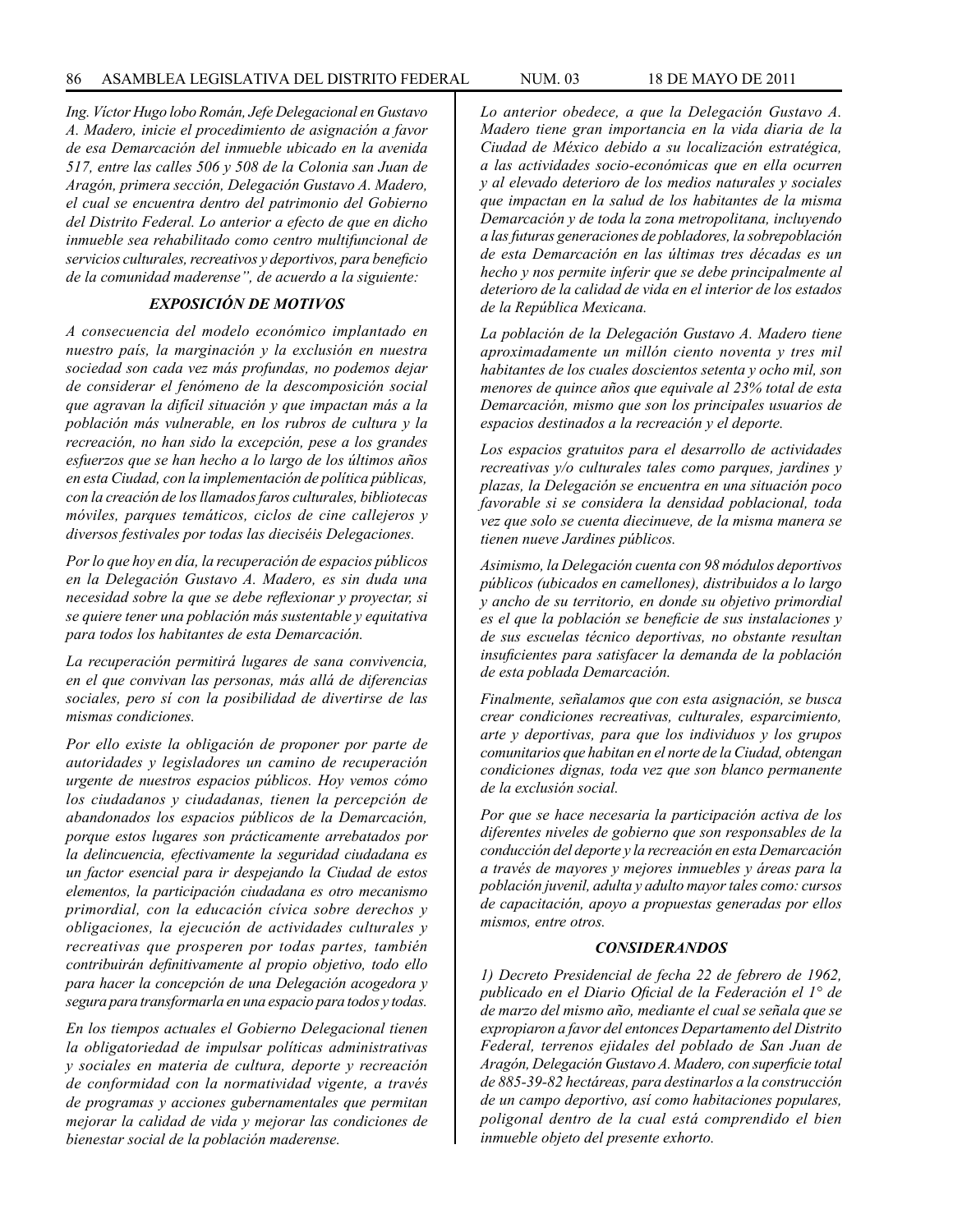# ASAMBLEA LEGISLATIVA DEL DISTRITO FEDERAL NUM. 03 18 DE MAYO DE 2011 87

*2) Opinión de la Dirección General de Patrimonio Inmobiliario, a través del oficio DGPAII2991/2010, de fecha ocho de septiembre de dos mil diez, que dicho espacio forma parte del Patrimonio del Distrito Federal en la esfera del Dominio Público conforme a lo previsto en los Artículos 4, fracción I y 16, fracción II de la Ley de Régimen Patrimonial y del Servicio Público.*

*3) Circular núm. SG/001/2003 que establece el procedimiento para que las Delegaciones formulen las solicitudes relativas a operaciones inmobiliarias que se presenten ante el Comité del Patrimonio Inmobiliario del Distrito Federal, publicada el día 18 de febrero de 2003.*

*4) Artículo 40. El Patrimonio del Distrito Federal se compone de:*

*I. Bienes de Dominio Público*

*5) Artículo 16. Excepto aquellos pertenecientes a la Federación en términos de la legislación aplicable, son bienes del dominio público del Distrito Federal:*

*II. Los bienes muebles e inmuebles que de hecho se utilicen para la prestación de servicios públicos o actividades equiparables a ellos, o los que utilicen las Dependencias y Entidades del Distrito Federal para el desarrollo de sus actividades;*

*6) Artículo 19. Se consideran bienes de uso común, aquellos que puedan ser aprovechados por todos los habitantes del Distrito Federal, con las restricciones y limitaciones establecidas en ley. Los bienes de uso común del Distrito Federal son inalienables, imprescriptibles e inembargables.*

*7) Artículo 25. No pierden su carácter de bienes de dominio público los inmuebles que estando destinados a un servicio público de hecho o por derecho fueren aprovechados temporalmente, en todo o en parte, en otros fines distintos que no puedan considerarse como servicio público, hasta en tanto la autoridad competente resuelva lo procedente.* 

*Por lo antes expuesto, se somete a consideración del Pleno de esta V Legislatura, al siguiente: "Proposición con Punto de Acuerdo de urgente y obvia resolución, para solicitar al Ing. Víctor Hugo Lobo Román, Jefe Delegacional en Gustavo A. Madero, inicie el procedimiento de asignación a favor de esa Demarcación del inmueble ubicado en la avenida 517, entre las calles 506 y 508 de la Colonia San Juan de Aragón, primera sección, Delegación Gustavo A. Madero, el cual se encuentra dentro del patrimonio del Gobierno del Distrito Federal. Lo anterior a efecto de que en dicho inmueble sea rehabilitado como centro multifuncional de servicios culturales, recreativos y deportivos, para beneficio de la comunidad maderence".*

*Dado en el Pleno de la Asamblea Legislativa del Distrito Federal a los 18 días del mes de mayo del dos mil once.*

# *ATENTAMENTE*

*Dip. Claudia Elena Águila Torres Dip. Valentina Valía Batres Guadarrama*

Es cuanto, Diputado Presidente.

**EL C. PRESIDENTE DIPUTADO GUILLERMO OROZCO LORETO.** Gracias, Diputada. En términos de lo dispuesto por el Artículo 133 del Reglamento para el Gobierno Interior de la Asamblea Legislativa del Distrito Federal, consulte la Secretaría a la Diputación Permanente en votación económica si la propuesta presentada por la Diputada Valentina Valia Batres Guadarrama se considera de urgente y obvia resolución.

**LA C. SECRETARIA.** Por instrucciones de la Presidencia y en votación económica se consulta a la Diputación Permanente si la propuesta de referencia se considera de urgente y obvia resolución. Los que estén por la afirmativa, sírvanse manifestarlo levantando la mano.

Los que estén por la negativa, sírvanse manifestarlo levantando la mano.

Se considera de urgente y obvia resolución, Diputado Presidente.

**EL C. PRESIDENTE.** Gracias Diputada. Está a discusión la propuesta. ¿Existen oradores en contra?

Proceda la Secretaría a preguntar a la Diputación Permanente en votación económica si es de aprobarse la propuesta a discusión.

**LA C. SECRETARIA.** Por instrucciones de la Presidencia y en votación económica se pregunta a la Diputación Permanente si es de aprobarse la propuesta sometida a su consideración. Los que estén por la afirmativa, sírvanse levantar la mano.

Los que estén por la negativa, sírvanse manifestarlo levantando la mano.

Aprobada la propuesta, Diputado Presidente.

**EL C. PRESIDENTE.** Gracias Diputada. Remítase a las autoridades correspondientes para los efectos legales a que haya lugar.

Para presentar una Proposición con Punto de Acuerdo por el que se solicita a la Secretaría de Obras y Servicios en coordinación con la Secretaría de Protección Civil realicen las acciones necesarias para la mitigación del riesgo a través del zampeado de talud en diversos lotes de la Colonia Las Águilas, Ampliación Tercer Parque Delegación Álvaro Obregón, se concede el uso de la Tribuna al Diputado Leonel Luna Estrada, del Grupo Parlamentario del Partido de la Revolución Democrática.

**EL C. DIPUTADO LEONEL LUNA ESTRADA.** Con su permiso Diputado Presidente.

*PROPOSICIÓN CON PUNTO DE ACUERDO POR EL QUE SE SOLICITA A LA SECRETARÍA DE OBRAS Y SERVICIOS EN COORDINACIÓN CON LA SECRETARÍA DE PROTECCIÓN CIVIL, REALICEN LAS ACCIONES NECESARIAS PARA LA MITIGACIÓN DE RIESGO A TRAVÉS DEL ZAMPEADO DE TALUD, EN DIVERSOS LOTES DE LA COLONIA LAS ÁGUILAS, AMPLIACIÓN TERCER PARQUE*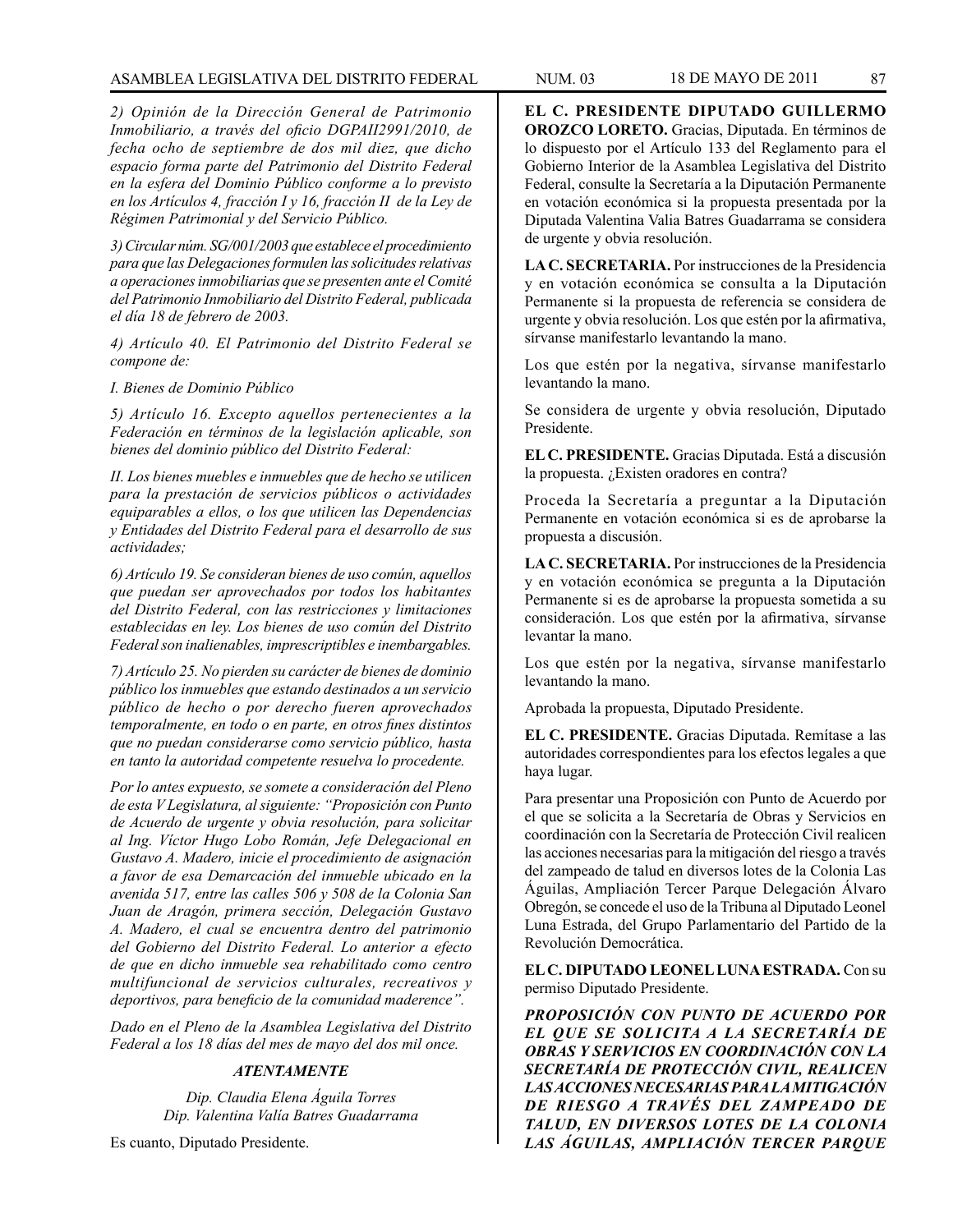# *DELEGACIÓN ÁLVARO OBREGÓN, QUE PRESENTA EL DIPUTADO LEONEL LUNA ESTRADA, DEL GRUPO PARLAMENTARIO DEL PARTIDO DE LA REVOLUCIÓN DEMOCRÁTICA.*

*El suscrito Diputado Leonel Luna Estrada integrante del Grupo Parlamentario del Partido de la Revolución Democrática, con fundamento en lo dispuesto por los Artículos 17 fracción VI de la Ley Orgánica y 133 del Reglamento para el Gobierno Interior, ambos de la Asamblea Legislativa del Distrito Federal, someto a consideración de esta Honorable Diputación Permanente la Proposición con Punto de Acuerdo al rubro citada, al tenor siguiente:*

*1. La formación de las distintas capas del suelo, subsuelo y la geomorfología de la zona poniente del Distrito Federal, colocan a la Delegación Álvaro Obregón en situación de riesgo.*

*2. En la Delegación Álvaro Obregón se tienen detectadas tres mil viviendas en zonas de alto riesgo ubicadas en barrancas, zonas minadas o sobre taludes.*

*3. Sobre este último rubro, existen diversos puntos considerados de mediana y alta inestabilidad que en cualquier momento podrían presentar desgajamientos, en esta situación se encuentran varios lotes de la Colonia Las Águilas 3er. Parque.*

*4. Los vecinos de dicha Colonia, han expuesto diversas inquietudes y demandas en relación al riesgo que enfrentan por la inestabilidad del talud, el cual aumenta durante la temporada de lluvias, dejando a estas familias en un alto grado de vulnerabilidad.*

*5. Ante esta situación, resulta necesaria la realización de trabajos de estabilización y protección del talud para evitar que algún deslizamiento ponga en peligro a los vecinos de la zona, para lo cual se está solicitando como medida para aminorar el riesgo el zampeado del talud.*

*Toda vez que la vida y el patrimonio de 24 familias están en riesgo es que solicitamos a las Secretarías de Protección Civil y de Obras y Servicios que en el ámbito de sus atribuciones revisen y atiendan de manera urgente las demandas de los vecinos de la Colonia Las Águilas 3er. Parque.*

*Por lo anteriormente expuesto, de conformidad con el Artículo 133 del Reglamento para el Gobierno interior de la Asamblea Legislativa, someto a consideración de está H. Diputación Permanente el presente:* 

# *PUNTO DE ACUERDO*

*PRIMERO. La Asamblea Legislativa del Distrito Federal V Legislatura, Solicita a la Secretaría de Obras y Servicios en Coordinación con la Secretaría de Protección Civil, realicen las acciones necesarias para la mitigación de riesgo a través del zampeado del talud, en los lotes citados a continuación, de la Colonia las Águilas Ampliación 3er. parque, Delegación Álvaro Obregón:*

*- Lotes 1, 2 y 3 de la Manzana 28.*

*- Lotes 1, 3, 4, 5, 6, 7 y 8 de la Manzana 30.*

*SEGUNDO. Se solicita a dichas secretarías un informe sobre las acciones llevadas a cabo para dar cumplimiento al presente Punto de Acuerdo.*

*Dado en el Salón de Sesiones el Recinto Legislativo a los dieciocho días del mes de marzo de dos mil once.*

# *ATENTAMENTE*

*Dip. Leonel Luna Estrada*

Es cuanto, Diputado Presidente.

**EL C. PRESIDENTE**. Gracias, Diputado. En términos de lo dispuesto por el Artículo 133 del Reglamento para el Gobierno Interior de la Asamblea Legislativa del Distrito Federal, consulte la Secretaría a la Diputación Permanente en votación económica, si la propuesta presentada por el Diputado Leonel Luna Estrada se considera de urgente y obvia resolución.

**LA C. SECRETARIA.** Por instrucciones de la Presidencia y en votación económica se consulta a la Diputación Permanente si la propuesta de referencia se considera de urgente y obvia resolución. Los que estén por la afirmativa, sírvanse manifestarse levantando la mano.

Los que estén por la negativa, sírvanse manifestarlo levantando la mano.

Se considera de urgente y obvia resolución, Diputado Presidente.

**EL C. PRESIDENTE**. Gracias, Diputada. Está a discusión la propuesta. ¿Existen oradores en contra?

Proceda la Secretaría a preguntar a la Diputación Permanente en votación económica si es de aprobarse la propuesta a discusión.

**LA C. SECRETARIA.** Por instrucciones de la Presidencia y en votación económica se pregunta a la Diputación Permanente si es de aprobarse la propuesta sometida a su consideración. Los que estén por la afirmativa, sírvanse manifestarse levantando la mano.

Los que estén por la negativa, sírvanse manifestarlo levantando la mano.

Aprobada la propuesta, Diputado Presidente.

**EL C. PRESIDENTE**. Gracias, Diputada. Remítase a las autoridades correspondientes para los efectos legales a que haya lugar.

Para presentar una Proposición con Punto de Acuerdo por el que se exhorta al Jefe Delegacional en Coyoacán, a efecto de que permita la realización de actividades culturales en el Jardín Hidalgo de la Colonia del Carmen de esa Delegación, se concede el uso de la Tribuna al Diputado Leonel Luna Estrada, del Grupo Parlamentario del Partido de la Revolución Democrática.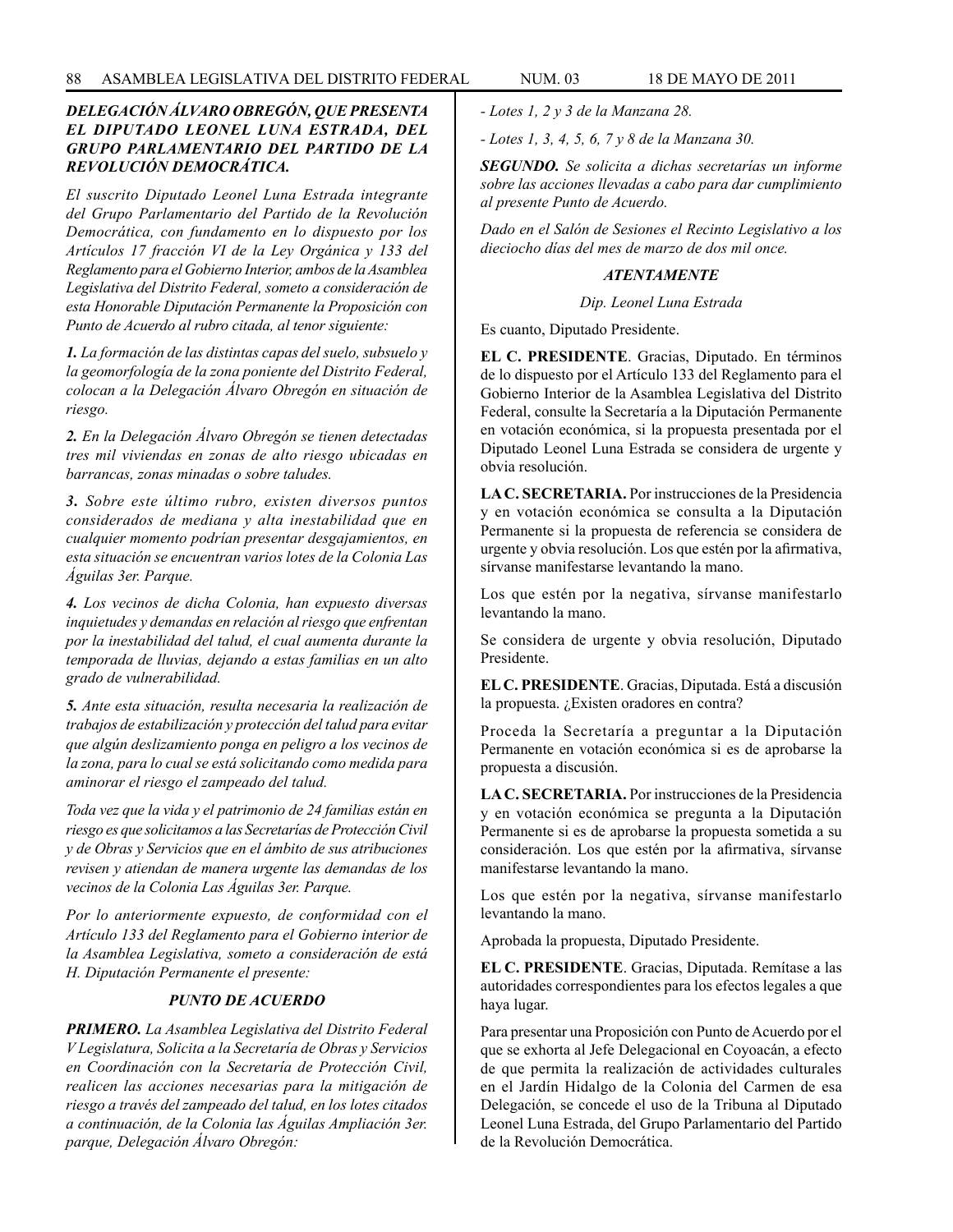**EL C. DIPUTADO LEONEL LUNA ESTRADA.** Con su permiso, Diputado Presidente.

# *PROPOSICIÓN CON PUNTO DE ACUERDO POR EL QUE SE EXHORTA AL JEFE DELEGACIONAL EN COYOACÁN A EFECTO DE QUE PERMITA LA REALIZACIÓN DE ACTIVIDADES CULTURALES EN EL JARDÍN HIDALGO DE LA COLONIA DEL CARMEN DE ESA DELEGACIÓN, QUE PRESENTA EL DIPUTADO LEONEL LUNA ESTRADA, DEL GRUPO PARLAMENTARIO DEL PARTIDO DE LA REVOLUCIÓN DEMOCRÁTICA.*

*El suscrito Diputado Leonel Luna Estrada, integrante del Grupo Parlamentario del Partido de la Revolución Democrática, con fundamento en lo dispuesto en los Artículos 17 fracción VI de la Ley Orgánica y 133 del Reglamento para el Gobierno Interior, ambos de la Asamblea Legislativa del Distrito Federal, someto a la consideración de este Honorable Pleno la Proposición con Punto de Acuerdo al rubro citada, al tenor siguiente: Un punto en que hemos coincidido con frecuencia legisladores, promotores culturales, los propios artistas e incluso de las autoridades encargadas del orden y la seguridad en la vía pública, es que el fortalecimiento de la vida colectiva en las plazas, jardines y áreas públicas, contribuye a un ambiente de seguridad y tranquilidad, en donde la posibilidad del desarrollo de actividades recreativas está acompañada del enriquecimiento de la vida cultural de los ciudadanos, el impulso a negocios locales y sobre todo, el desalentar actividades delictivas y su correlato con la práctica de conductas nocivas para la salud y la seguridad de los ciudadanos.*

*Quienes hemos tenido la oportunidad de estar al frente de responsabilidades de gobierno, sabemos que es mejor una plaza llena, con actividades culturales, a donde confluyan familias y se sientan seguras, que encuentren alternativas que los enriquezcan, que una plaza vacía que a la larga termine siendo controlada por delincuentes locales o sea ocupada por personas que se dedican al consumo de drogas o bebidas embriagantes.* 

*En este objetivo convergen tanto los esfuerzos de las autoridades para recuperar espacios, como son los parques, andadores y plazas, para remodelar la infraestructura, jardines y espacios urbanos, que en ellos hay; pero también, el fortalecimiento de las actividades culturales y recreativas que en ellos se realicen. La suma de ambos esfuerzos es la que permite el florecimiento de la vida colectiva.*

*En este tenor, saludamos y felicitamos los esfuerzos realizados por las autoridades de la Delegación Coyoacán, que han significado el rescate y remodelación del centro de la Delegación. Particularmente del Jardín Hidalgo. Un espacio que, todos sabemos, tiene una historia muy importante desde la época de la Conquista y la Colonia, que se ha convertido en uno de los focos de la vida cultural de la Ciudad, con mucha tradición en su oferta musical y* 

*teatral, sobre todo a nivel experimental; pero también, y es el tema sobre el que quiero llamar su atención: en materia de teatro, música y cultura callejera.*

*Este rubro cultural, lejos de significar una forma menor o marginal de expresión artística, constituye una de las tradiciones más sólidas y mejor forjadas en México yen el mundo entero. Son los mimos, los payasos, los malabaristas, los músicos y los teatreros de calle, los que mantienen viva la tradición que representa el hacer parodias de la vida cotidiana, los que alimentan con sus actos la socialidad en las plazas, los que convocan a convertir un momento de ocio en un momento de reflexión y de manera especial, quienes se esfuerzan todo el tiempo por mantener el interés del auditorio y con ello, la continuidad de una tradición.*

*En el caso del Jardín Hidalgo de Coyoacán y sus alrededores, se cuenta con una comunidad de artistas de amplia trayectoria, con más de 30 años de experiencia, que han recibido premios internacionales y sobre todo, que realizan esfuerzos permanentes para enriquecer su trabajo y que lo vemos en la realización de encuentros internacionales a los que concurren mimos, actores, músicos y demás artistas de muy diversos países.*

*En tal sentido y toda vez que con motivo de las obras de remodelación que se realizaron en el citado jardín, dichos artistas fueron invitados a continuar sus trabajos en el patio de la sede delegacional, en calles aledañas o en plazas cercanas; consideramos que toda vez que dichas obras han sido concluidas, es conveniente que la autoridad delegacional permita que esta comunidad de artistas pueda regresar a trabajar en esa plaza.*

*Estamos convencidos que ello contribuirá a una mejora de la vida cultural de la Colonia del Carmen y sobre todo, permitirá la continuidad de esa tradición.*

*En tal sentido y con fundamento en lo antes expuesto, someto a este Pleno el presente:*

### *PUNTO DE ACUERDO*

*PRIMERO. Se exhorta al Jefe Delegacional en Coyoacán a efecto de que se permita la realización de actividades culturales en el Jardín Hidalgo de la Colonia Del Cármen de esa Delegación.*

*SEGUNDO. Se exhorta a la Secretaría de Cultura del Distrito Federal para que en los programas que lleva a cabo, incluya la promoción de actividades culturales al aire libre en plazas, jardines y corredores públicos.*

*TERCERO. Se solicita un informe a la Secretaría de Cultura del Distrito Federal de las acciones llevadas a cabo en materia de promoción a la cultura popular y en específico al teatro a cielo abierto.*

## *ATENTAMENTE*

*Dip. Leonel Luna Estrada*

Es cuanto, Diputado Presidente.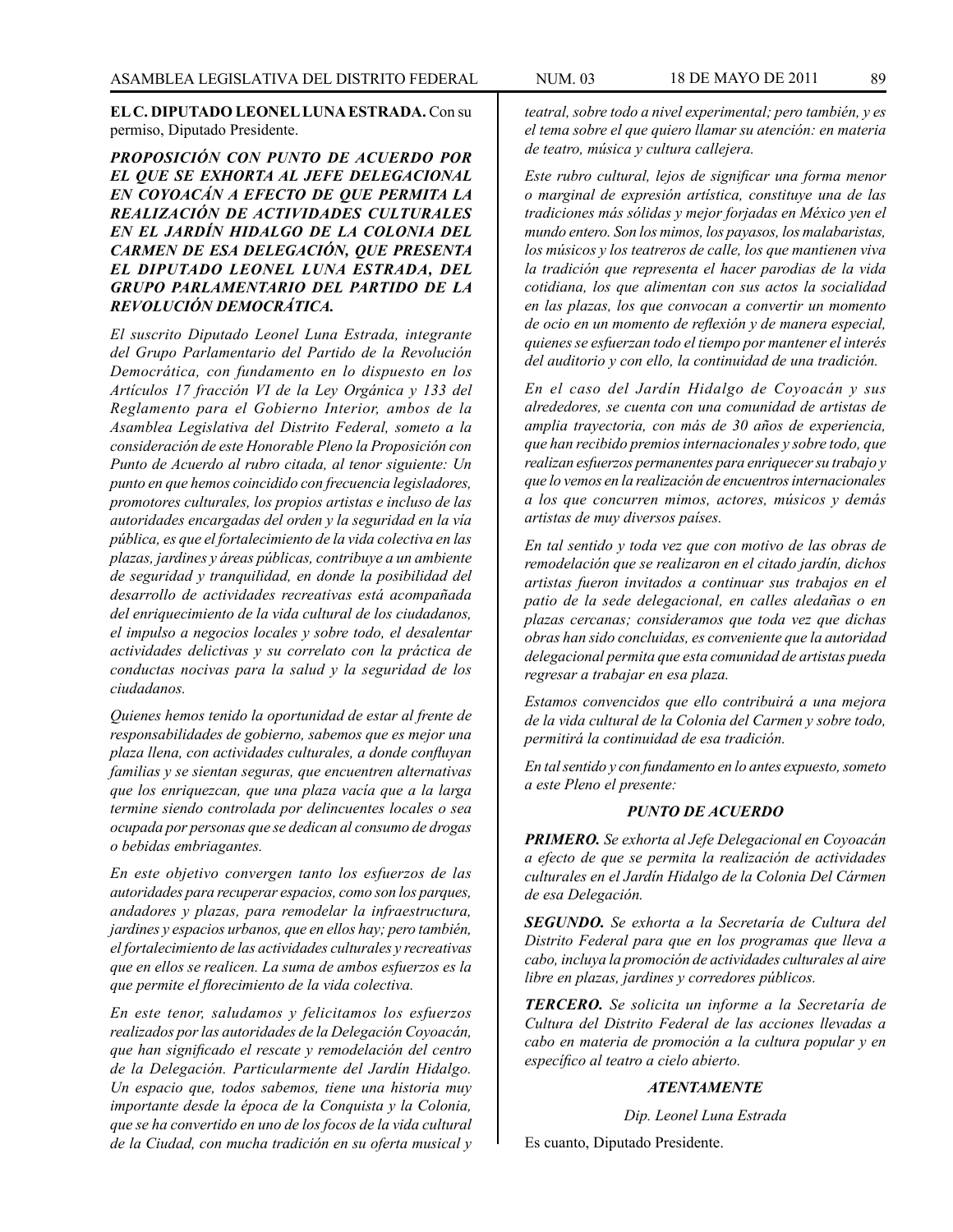**EL C. PRESIDENTE.** Gracias, Diputado. En términos de lo dispuesto por el Artículo 133 del Reglamento para el Gobierno Interior de la Asamblea Legislativa del Distrito Federal, consulte la Secretaría a la Diputación Permanente en votación económica si la propuesta presentada por el Diputado Leonel Luna Estrada se considera de urgente y obvia resolución.

**LA C. SECRETARIA.** Por instrucciones de la Presidencia y en votación económica se consulta a la Diputación Permanente si la propuesta de referencia se considera de urgente y obvia resolución. Los que estén por la afirmativa, sírvanse manifestarlo levantando la mano.

Los que estén por la negativa, sírvanse manifestarlo levantando la mano.

Se considera de urgente y obvia resolución, Diputado Presidente.

**EL C. PRESIDENTE.** Gracias, Diputada. Está a discusión la propuesta. ¿Existen oradores en contra?

Proceda la Secretaría a preguntar a la Diputación Permanente en votación económica si es de aprobarse la propuesta a discusión.

**LA C. SECRETARIA.** Por instrucciones de la Presidencia y en votación económica se pregunta a la Diputación Permanente si es de aprobarse la propuesta sometida a su consideración. Los que estén por la afirmativa, sírvanse manifestarlo levantando la mano.

Los que estén por la negativa, sírvanse manifestarlo levantando la mano.

Aprobada la propuesta, Diputado Presidente.

**EL C. PRESIDENTE.** Gracias, Diputada. Remítase a las autoridades correspondientes para los efectos legales a que haya lugar.

Para presentar una Proposición con Punto de Acuerdo por el que se solicita al Director del Sistema de Aguas de la Ciudad de México instruya la reparación de la desembocadura de agua que se ubica en la Colonia Barrio Norte de la Delegación Álvaro Obregón, se concede el uso de la Tribuna al Diputado Leonel Luna Estrada, del Grupo Parlamentario del Partido de la Revolución Democrática.

**EL C. DIPUTADO LEONEL LUNA ESTRADA.** Con su permiso, Diputado Presidente.

*PROPOSICIÓN CON PUNTO DE ACUERDO POR EL QUE SE SOLICITA AL DIRECTOR DEL SISTEMA DE AGUAS DE LA CIUDAD DE MÉXICO, INSTRUYA LA REPARACIÓN DE LA DESEMBOCADURA DE AGUA QUE SE UBICA EN LA COLONIA BARRIO NORTE DE LA DELEGACIÓN ÁLVARO OBREGÓN, QUE PRESENTA EL DIPUTADO LEONEL LUNA ESTRADA, DEL GRUPO PARLAMENTARIO DEL PARTIDO DE LA REVOLUCIÓN DEMOCRÁTICA.*

*El suscrito Diputado Leonel Luna Estrada, integrante del Grupo Parlamentario del Partido de la Revolución Democrática, con fundamento en lo dispuesto en los Artículos 17 fracción VI de la Ley Orgánica y 133 del Reglamento para el Gobierno Interior, ambos de la Asamblea Legislativa del Distrito Federal, someto a la consideración de este Honorable Pleno la Proposición con Punto de Acuerdo al rubro citada, al tenor siguiente: Como es del conocimiento de todos ustedes, uno de problemas que enfrenta la Delegación Álvaro Obregón, está relacionado con el sistema de drenajes para desalojar las aguas negras; tanto las que se generan por quienes habitan en las Colonias ahí ubicadas, pero en tiempo de lluvias, también las que se acumulan en toda la trayectoria que siguen desde las partes más altas de la Delegación, siguiendo los causes y cañadas hacia las partes bajas. Muchos de ellos ahora habitados.*

*Esto significa que en las zonas bajas de la Delegación, con frecuencia se observan inundaciones y rupturas de drenajes que es necesario reparar continuamente a fin de que no se conviertan en un factor de riesgo para los habitantes.*

*Un caso particular de ello lo encontramos en la Colonia Barrio Norte, en el cruce de las calles Minas de Cobre y Antorcha, cerca de la Avenida Alta Tensión.*

*En ese punto se ubica una desembocadura del drenaje en el que se acumulan aguas provenientes de esa misma Colonia, pero también de algunas aledañas, como es el caso del Olivar del Conde; lo que a final de cuentas se traduce en una gran presión que debilita las propias estructuras de los duetos, que los rompe, los desborda y termina generando inundaciones de hasta metro y medio. Situación que representa graves riesgos para los vecinos del lugar. En especial considerando que ahí se ubica un puente peatonal por el que frecuentemente transitan niños y mujeres.* 

*Al respecto y de acuerdo con el testimonio de vecinos del lugar, esta desembocadura se encuentra fracturada desde hace más de un año. Lo que ya ha generado percances que, afortunadamente, han sido menores, aunque han puesto en peligro la vida de menores de edad.*

*Por tal motivo, consideramos que es urgente la intervención del Sistema de Aguas de la Ciudad de México, como autoridad competente en la materia, a efecto de que se realicen las obras de reparación necesarias.* 

*En tal sentido y con fundamento en lo antes expuesto, someto a esta Diputación Permanente el presente:*

# *PUNTO DE ACUERDO*

*PRIMERO. Se solicita al Director del Sistema de Aguas de la Ciudad de México, instruya la reparación de la desembocadura ubicada en las calles de Minas de Cobre y Antorcha, en la Colonia Barrio Norte de la Delegación Álvaro Obregón.*

*SEGUNDO. Se solicita a la Secretaría de Obras y Servicios, realice las reparaciones del paso peatonal ubicado encima*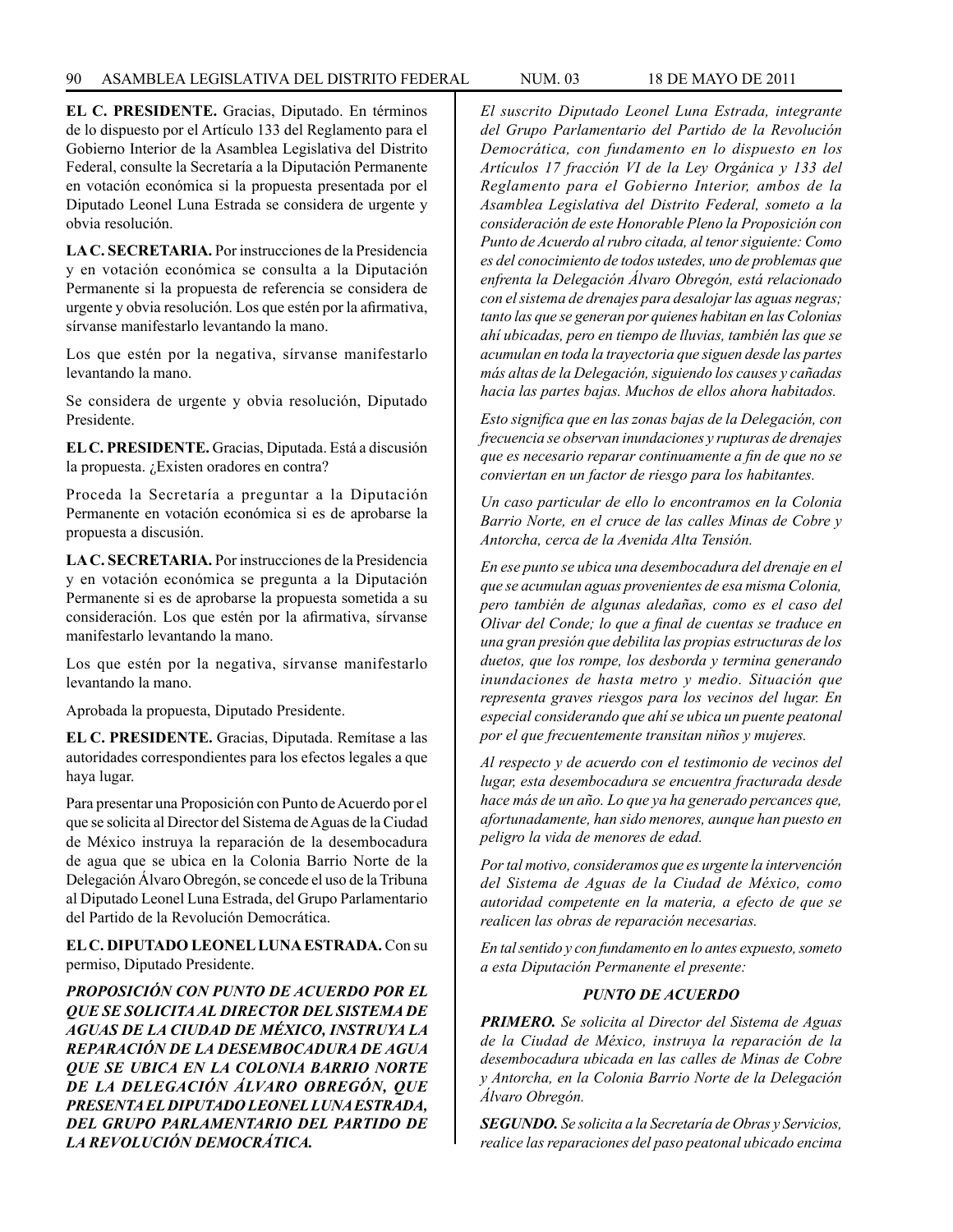*de la desembocadura de drenaje ubicada en las calles de Minas de Cobre y Antorcha, en la Colonia Barrio Norte de la Delegación Álvaro Obregón.*

#### *ATENTAMENTE*

*Dip. Leonel Luna Estrada*

Es cuanto, Diputado Presidente.

**EL C. PRESIDENTE.** Gracias, Diputado. En términos de lo dispuesto por el Artículo 133 del Reglamento para el Gobierno Interior de la Asamblea Legislativa del Distrito Federal, consulte la Secretaría a la Diputación Permanente en votación económica si la propuesta presentada por el Diputado Leonel Luna Estrada se considera de urgente y obvia resolución.

**LA C. SECRETARIA.** Por instrucciones de la Presidencia y en votación económica se consulta a la Diputación Permanente si la propuesta de referencia se considera de urgente y obvia resolución. Los que estén por la afirmativa, sírvanse manifestarlo levantando la mano.

Los que estén por la negativa, sírvanse manifestarlo levantando la mano.

Se considera de urgente y obvia resolución, Diputado Presidente.

**EL C. PRESIDENTE.** Gracias, Diputada. Está a discusión la propuesta. ¿Existen oradores en contra?

Proceda la Secretaría a preguntar a la Diputación Permanente en votación económica si es de aprobarse la propuesta a discusión.

**LA C. SECRETARIA.** Por instrucciones de la Presidencia y en votación económica, se pregunta a la Diputación Permanente si es de aprobarse la propuesta sometida a su consideración. Los que estén por la afirmativa, sírvanse manifestarlo levantando la mano.

Los que estén por la negativa, sírvanse manifestarlo levantando la mano.

Aprobada la propuesta, Diputado Presidente.

**EL C. PRESIDENTE.** Gracias, Diputada. Remítase a las autoridades correspondientes para los efectos legales a que haya lugar.

Para presentar una Proposición con Punto de Acuerdo para llevar a cabo una reunión de trabajo con el Secretario de Obras y Servicios y la Secretaría del Medio Ambiente, ambos del Distrito Federal, ante las Comisiones de Preservación del Medio Ambiente y Protección Ecológica y Cambio Climático y de Ciencia y Tecnología, se concede el uso de la Tribuna al Diputado Jorge Palacios Arroyo, a nombre del Diputado Sergio Israel Eguren Cornejo, del Grupo Parlamentario del Partido Acción Nacional.

**EL C. DIPUTADO JORGE PALACIOS ARROYO.** Con su venia, Diputado Presidente.

*PROPOSICIÓN CON PUNTO DE ACUERDO PARA LLEVAR A CABO UNA REUNIÓN DE TRABAJO CON EL SECRETARIO DE OBRAS Y SERVICIOS Y LA SECRETARIA DEL MEDIO AMBIENTE, AMBOS DEL DISTRITO FEDERAL, ANTE LAS COMISIONES DE PRESERVACIÓN DEL MEDIO AMBIENTE, PROTECCIÓN ECOLÓGICA Y CAMBIO CLIMÁTICO Y DE CIENCIA Y TECNOLOGÍA, QUE PRESENTA EL DIPUTADO JORGE PALACIOS ARROYO, A NOMBRE DEL DIPUTADO SERGIO ISRAEL EGUREN CORNEJO, DEL GRUPO PARLAMENTARIO DEL PARTIDO ACCIÓN NACIONAL.*

*Los suscritos Diputados, integrantes de esta Asamblea Legislativa del Distrito Federal, V Legislatura, con fundamento en los Artículos 17, fracción VI y 58 fracción XII de la Ley Orgánica de la Asamblea Legislativa del Distrito Federal y 133 y 147 párrafo segundo del Reglamento para el Gobierno Interior de la Asamblea Legislativa del Distrito Federal, y demás Artículos relativos, presentamos ante esta Diputación Permanente la siguiente: Proposición con Punto de Acuerdo para llevar a cabo una reunión de trabajo con el Secretario de Obras y Servicios y la Secretaría del Medio Ambiente, ambos del Distrito Federal, ante las Comisiones de Preservación del Medio Ambiente, Protección Ecológica y Cambio Climático y de Ciencia y Tecnología, y el Comité de Asuntos Interinstitucionales; todos ellos de la Asamblea Legislativa, en razón de los siguientes:*

# *ANTECEDENTES*

*I. El Bordo Poniente es un tiradero de basura a cielo abierto, que de acuerdo con estimaciones del Gobierno Federal, desde su funcionamiento ha recibido 70 millones de toneladas de desperdicios; cada año ha almacenado 4.5 millones de toneladas y diariamente siete mil 300 toneladas.*

*II. Que el 20 de octubre de 2004, se publicó en el Diario Oficial de la Federación la Norma Oficial Mexicana NOM-083-SEMARNAT-2003, la cual planteó como objetivo establecer las especificaciones de selección del sitio, el diseño, construcción, operación, monitoreo, clausura y obras complementarias de un sitio de disposición final de residuos sólidos urbanos y de manejo especial.*

*III. Que de conformidad a lo dispuesto por dicha norma, su vigencia inició 60 días posteriores a su publicación, siendo su observancia obligatoria para las entidades públicas y privadas, responsables de la disposición final de los residuos sólidos. De conformidad con la citada Norma, los sitios de disposición final que estuvieran operando al momento de la entrada en vigor de la misma, podían regularizar su situación o en su caso ser clausurados.*

*IV. Estas condiciones los gobiernos Federal y del Distrito Federal, firmaron un convenio, en el cual se estipuló el inicio de un proceso de clausura del basurero, el cual iniciaría partir de abril de 2011 llegando a su conclusión a más tardar el 31 de diciembre de este mismo año.*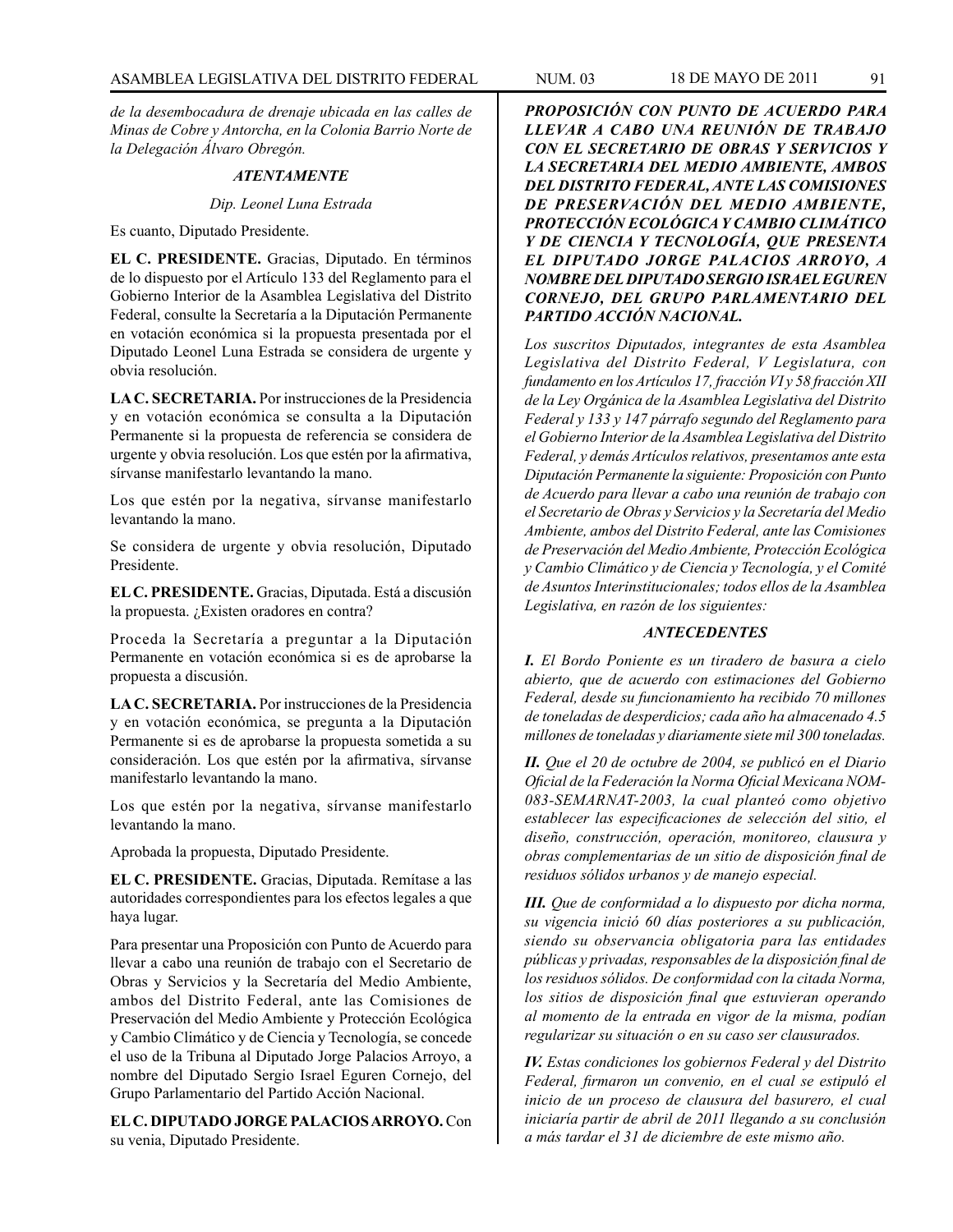# *CONSIDERANDOS*

*PRIMERO. Que debido al crecimiento de la población en el Distrito Federal, se han rebasado las capacidades para asimilar la generación de residuos sólidos por los habitantes de esta entidad, por lo que resulta imperante contar con un sistema de manejo integral de estos residuos, que garantice la protección del medio ambiente, así como la preservación del equilibrio ecológico y los recursos naturales.*

*SEGUNDO. Asociado a lo anterior, históricamente México ha carecido de una cultura para el manejo adecuado de los residuos, así como de la generación y aplicación de nuevas tecnologías en la disposición final de los mismos, lo cual resulta necesario e importante en los procesos de producción y consumo sustentable, ocasionando, dichas omisiones, una cadena de daños que se ve reflejada en el aumento considerable de contaminación ambiental que colabora al calentamiento global que tiene serias repercusiones en la vida humana.*

*TERCERO. Que al clausurarse el Bordo Poniente a finales de este año, el Gobierno del Distrito Federal debe darse a la tarea de contar con nuevos rellenos sanitarios, debiendo implementar tecnología de punta para el tratamiento de los desechos que se depositen en el mismo.*

*CUARTO. Que conforme a lo dispuesto por los Artículos 10, fracción XX, 13, fracción VII y 58 fracción XII de la Ley Orgánica, así como el Artículo 147 del Reglamento para el Gobierno interior, ambos de la Asamblea Legislativa del Distrito Federal, este órgano de gobierno tiene la facultad de citar a los servidores públicos de la Administración Pública del Distrito Federal para que informen a las comisiones cuando se discutan asuntos de su competencia.*

*QUINTO. Que es importante que esta Asamblea Legislativa del Distrito Federal, por conducto de las Comisiones de Preservación del Medio Ambiente, Protección Ecológica, y Cambio Climático y Ciencia y Tecnología y el Comité de Asuntos Interinstitucionales, tengan una reunión con el Secretario de Obras y Servicios y la Secretaría del Medio Ambiente, ambos del Gobierno del Distrito Federal, a efecto de conocer con toda precisión los sitios de disposición final de residuos sólidos que se producen en la Ciudad de México que se habilitaran con motivo de la clausura del Bordo Poniente; así como los estudios y análisis previos que se hayan realizado para la selección de los mismos y la tecnología que aplicarán en su tratamiento.*

*Por las consideraciones expuestas, se somete a la Diputación Permanente de esta H. Asamblea Legislativa del Distrito Federal, el siguiente:*

## *PUNTO DE ACUERDO*

*PRIMERO. Se cita a una reunión de trabajo al Secretario de obras y Servicios ya la Secretaría de Medio Ambiente, ambos del Gobierno del Distrito Federal, ante las Comisiones de Preservación del Medio Ambiente,*  *Protección Ecológica y Cambio Climático y de Ciencia y Tecnología; y el Comité de Asuntos Interinstitucionales; todos ellos de la Asamblea Legislativa, a efecto de que presenten un informe en términos de lo señalado en el considerando quinto de este Punto de Acuerdo.*

*SEGUNDO. Cítese a dichos funcionarios por conducto de la Comisión de Gobierno de este Órgano Legislativo.*

*Dado en la Asamblea Legislativa del Distrito Federal, a los dieciocho días del mes de mayo de dos mil once.*

# *SIGNAN LA PRESENTE PROPOSICIÓN CON PUNTO DE ACUERDO LOS DIPUTADOS INTEGRANTES DEL GRUPO PARLAMENTARIO DEL PARTIDO ACCIÓN NACIONAL.*

*Dip. Sergio Israel Eguren Cornejo Dip. Jorge Palacios Arroyo*

Es cuanto, Diputado Presidente.

**EL C. PRESIDENTE.** Gracias, Diputado. En términos de lo dispuesto por el Artículo 133 del Reglamento para el Gobierno Interior de la Asamblea Legislativa del Distrito Federal, consulte la Secretaría a la Diputación Permanente en votación económica si la propuesta presentada por el Diputado Jorge Palacios Arroyo se considera de urgente y obvia resolución.

**LA C. SECRETARIA.** Por instrucciones de la Presidencia y en votación económica se consulta a la Diputación Permanente si la propuesta de referencia se considera de urgente y obvia resolución. Los que estén por la afirmativa sírvanse manifestarlo levantando la mano.

Los que estén por la negativa sírvanse manifestarlo levantando la mano.

No se considera de urgente y obvia resolución, Diputado Presidente.

**EL C. PRESIDENTE.** Gracias, Diputada. En virtud de que no se considera de urgente y obvia resolución, se turna por esta Presidencia para su análisis y dictamen a las Comisiones de Preservación del Medio Ambiente, Protección Ecológica y Cambio Climático y de Ciencia y Tecnología.

Esta Presidencia informa que se recibieron las siguientes Proposiciones con Punto de Acuerdo del Diputado Raúl Antonio Nava Vega, del Grupo Parlamentario del Partido Verde Ecologista de México.

La primera para exhortar al Titular de la Secretaría de Transportes y Vialidad del Distrito Federal, el Licenciado Armando Quintero Martínez, para que cumpla con lo establecido en la Ley de Transporte y Vialidad. Con fundamento en lo dispuesto por los Artículos 50 fracciones IV y V de la Ley Orgánica de la Asamblea Legislativa del Distrito Federal, 28, 29 y 132 del Reglamento para su Gobierno Interior, se turna para su análisis y dictamen a la Comisión de Transporte y Vialidad.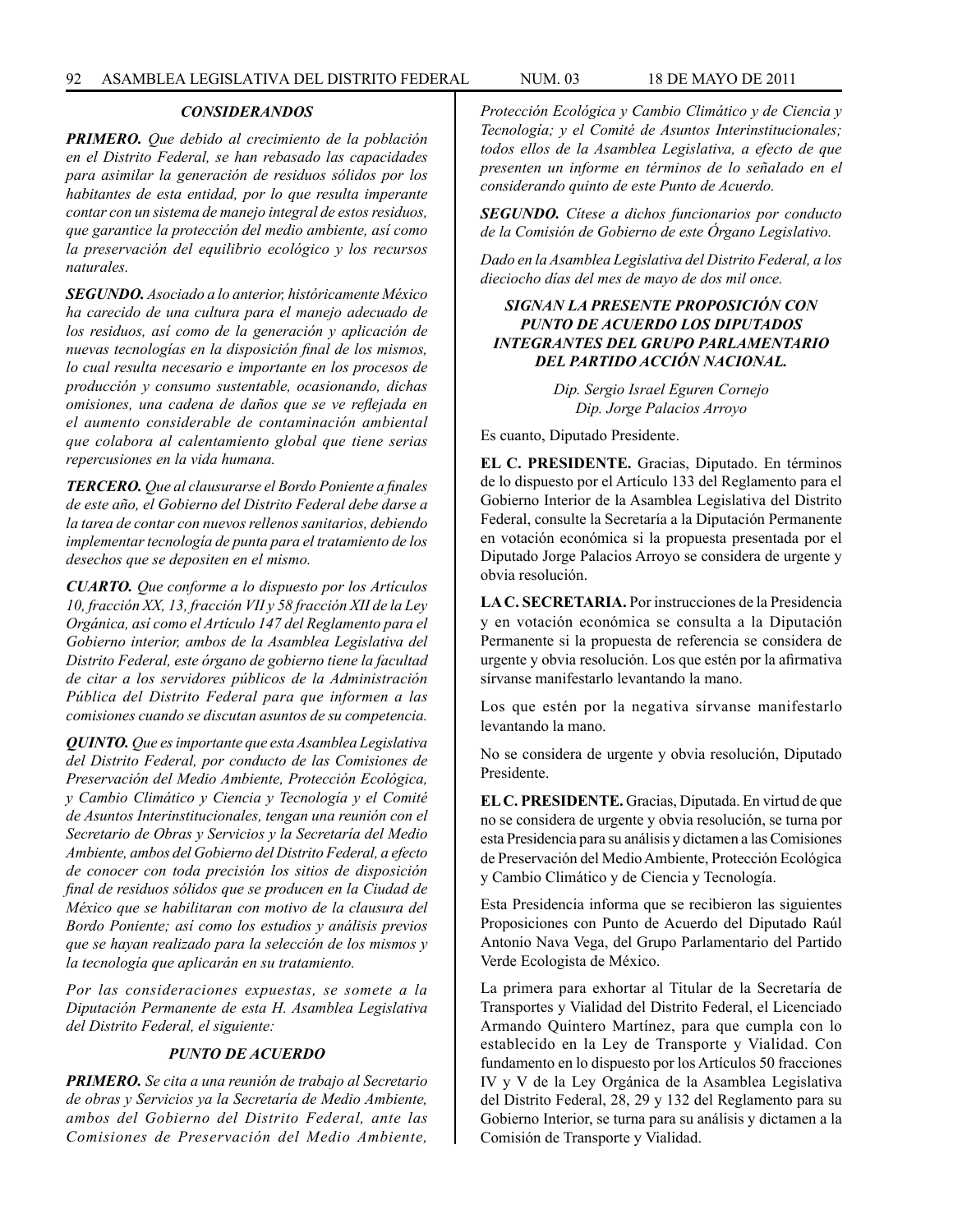*PROPOSICIÓN CON PUNTO DE ACUERDO PARA EXHORTAR AL TITULAR DE LA SECRETARÍA DE TRANSPORTES Y VIALIDAD DEL DISTRITO FEDERAL, EL LIC. ARMANDO QUINTERO MARTÍNEZ, PARA QUE CUMPLA CON LO ESTABLECIDO EN LA LEY DE TRANSPORTE Y VIALIDAD, QUE SUSCRIBE EL DIPUTADO RAÚL ANTONIO NAVA VEGA, DEL GRUPO PARLAMENTARIO DEL PARTIDO VERDE ECOLOGISTA DE MÉXICO.*

*Proposición con Punto de Acuerdo presentado por el Diputado Raúl Antonio Nava Vega, integrante del Grupo Parlamentario del Partido Verde Ecologista de México en la Asamblea Legislativa del Distrito Federal, exhortar al Titular de la Secretaría de Transportes y Vialidad del Distrito Federal, el Lic. Armando Quintero Martínez, para que cumpla con lo establecido en la Ley de Transporte y Vialidad, de conformidad con lo dispuesto por los Artículos 17, fracción VI de la Ley Orgánica de la Asamblea Legislativa del Distrito Federal y 132 del Reglamento para el Gobierno Interior de la Asamblea Legislativa del Distrito Federal, someto a la consideración de esta Asamblea Legislativa, la siguiente Proposición para exhortar al Titular de la Secretaría de Transportes y Vialidad del Distrito Federal, el Lic. Armando Quintero Martínez, para que cumpla con lo establecido en la Ley de Transporte y Vialidad, bajo los siguientes:*

### *ANTECEDENTES:*

*1. En el mes de noviembre de 2010, El Poder del Consumidor AC realizó un sondeo de opinión entre 2,500 usuarios del transporte público de la Ciudad de México, para saber qué opinan de la calidad de este servicio.*

*2. La encuesta fue realizada en 25 puntos críticos del Distrito Federal, sitios donde a diario se congregan altos volúmenes de usuarios intentando resolver sus necesidades de transporte. Estos son los casos de los paraderos ubicados en torno al Metro en las estaciones de Indios Verdes, Cuatro Caminos, Pantitlán, Hidalgo, Pino Suárez, Zaragoza, Taxqueña, Universidad, Politécnico, El Rosario, Chapultepec, Observatorio, Tacubaya, Polanco, Barranca del Muerto y Canal de San Juan. También se trabajó en estaciones del Metrobús como El Caminero, Tepalcates y Doctor Gálvez, así como en puntos de la ciudad relevantes: Zócalo, Buenavista, la glorieta de Insurgentes y el cruce de Periférico-Insurgentes Sur.*

*3. Entre otros resultados destaca que, en opinión de la mayoría de los encuestados, el transporte público es incómodo (67%) e inseguro (61%). Sólo 21% piensa que es un servicio barato y apenas el 14% lo considera "rápido".* 

*4. Las respuestas mostraron que el transporte público tiene para los usuarios un carácter pragmático básico que se reduce a llegar al destino deseado, y quedan en segundo término las condiciones de calidad del viaje.*

*5. El 43% de los encuestados consideró que el costo del transporte es justo, de acuerdo al servicio que reciben, en tanto 38% lo calificó entre caro y demasiado caro, lo cual en ciudades con bajas tarifas como el DF sólo se explica por la necesidad de tomar varios transportes y la percepción de que en términos generales el servicio es de baja calidad.*

*6. El 49% destina más de 2 horas al día en transportarse, más de la mitad de los encuestados (52%) afirma que los tiempos de traslado son adecuados y6 que en el curso de los últimos años, 59% percibe que los tiempos de traslado han aumentado.*

*7. La mayoría percibe que los transportes más contaminantes son los vehículos con baja capacidad, es decir, el microbús, la combi, el automóvil particular y el taxi. El 75% de los encuestados atribuye a este grupo los mayores impactos al ambiente.* 

*8. Entre los modos de transporte público de mayor capacidad, los autobuses RTP fueron considerados los que más afectan al ambiente (8%).*

*9. En sentido opuesto, al preguntar cuáles son los transportes más amigables con el ambiente, las respuestas se concentraron en Metro (41%) y bicicleta (23%), seguidos por trolebús (10%), tren ligero (9%) y Metrobús (6%).*

*Fundan el siguiente Punto de Acuerdo los siguientes:* 

# *CONSIDERANDOS*

*PRIMERO. Para los habitantes de la Ciudad de México es de suma importancia acceder a un sistema de transporte colectivo accesible, confiable, cómodo y seguro, toda vez que como se desprende de la encuesta muchos usuarios paras mas de 2 horas en su traslado a algún punto de la Ciudad.*

*SEGUNDO. La Secretaría de Transporte y Vialidad del Distrito Federal tiene la obligación de garantizar a la ciudadanía calidad en el transporte, hecho que la mayoría de los capitalinos coinciden en que no la hay.*

*TERCERO. La encuesta titulada Calidad del Transporte Público en la Ciudad de México, merece tomarse en serio, expresó, pues es un ejercicio que demuestra, las quejas constantes de los capitalinos, como lo son: el aumento en los tiempos de traslado; el viejo problema de la incompetencia de los conductores de microbuses, la falta de seguridad, infraestructura y calidad de servicio.*

*CUARTO. Asimismo, los encuestados calificaron como mejores medios para trasladarse el Sistema de Transporte Colectivo Metro y el Metrobús, pero denunciaron el incremento en su demanda, pues estos transportes en la mayoría de las ocasiones se encuentran saturados.*

*QUINTO. No olvidemos que la Secretaría de Transporte y Vialidad debe cumplir con lo estipulado en la Ley de Transporte y Vialidad local, por lo que debe fomentar, impulsar, estimular, ordenar y regular el desarrollo del transporte público en el Distrito Federal.*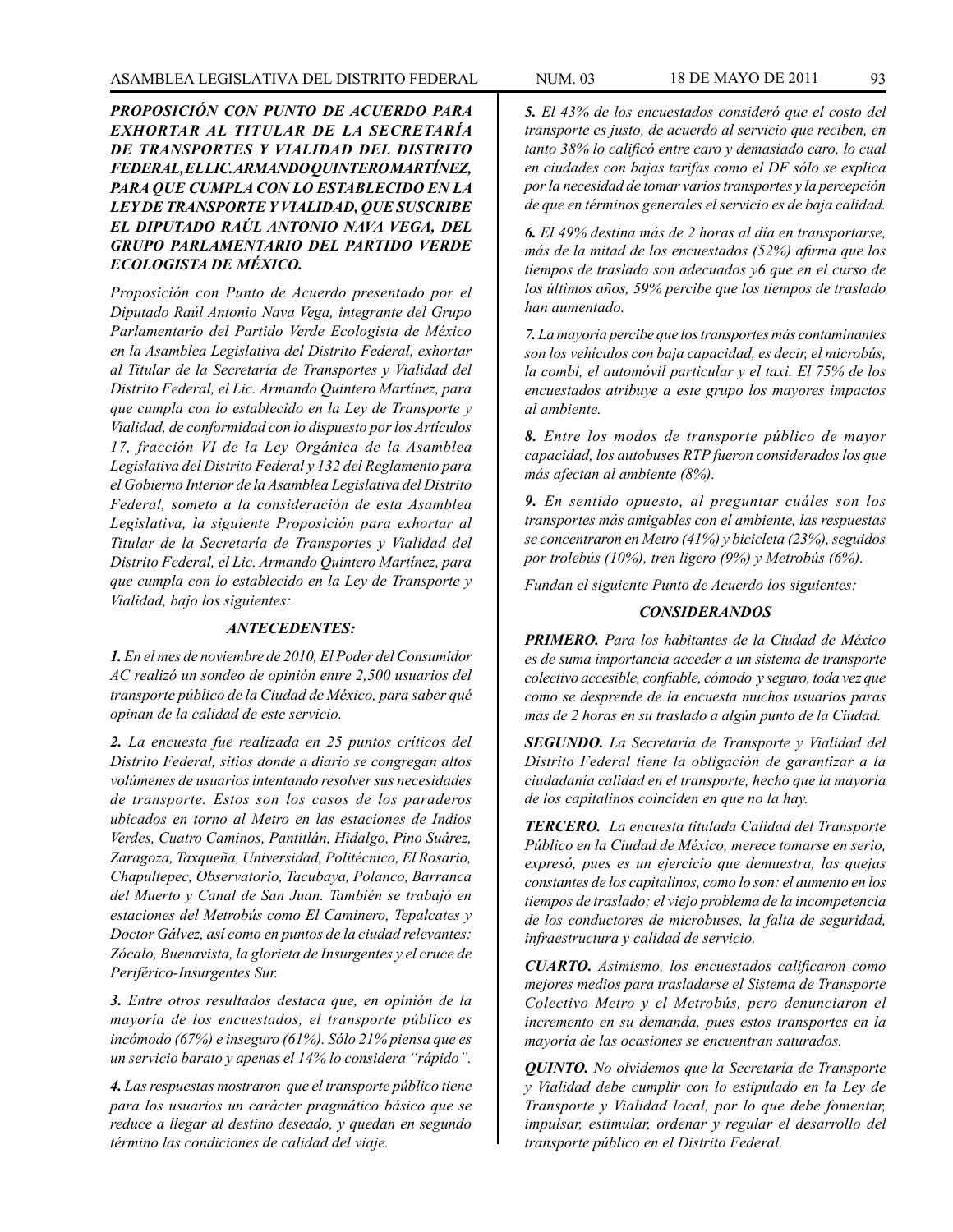*SEXTO. Así mismo debe realizar acciones para que los servicios públicos y privados de transporte de pasajeros, los de carga trabajen con eficiencia y eficacia, garanticen la seguridad de usuarios, peatones; instrumentar programas y campañas permanentes de educación vial y cortesía urbana, entre otros.*

*SÉPTIMO. Es un deber la Secretaría de Transporte y Vialidad, cumplir con los objetivos establecidos en el Programa de Transporte 2007-2012, tales como: la restricción al transporte de carga; la promoción de vialidades libres y restricción de horarios; impulsar transporte público para zonas de menores ingresos; zonas para el tránsito calmado; regularización del transporte público colectivo de pasajeros, que tendrían que estar concluidos desde 2009, y que de acuerdo a lo establecido en la encuesta la percepción de los capitalinos es que no se ha cumplido.*

*OCTAVO. No debemos olvidar que se presume que Quintero Martínez tiene acuerdos en lo oscurito con los concesionarios de las rutas de microbuses, con ganancias económicas jugosas, para que no los ordene, para que les siga renovando los permisos sin verificar y sin cumplir con los requisitos necesarios.*

*En este sentido, el presente Punto de Acuerdo tiene como objeto exhortar al Titular de la Secretaría de Transportes y Vialidad del Distrito Federal, el Lic. Armando Quintero Martínez, para que cumpla con lo establecido en la Ley de Transporte y Vialidad.*

*Por lo anterior y con fundamento en lo dispuesto por el Artículo 132 del Reglamento para el Gobierno Interior de la Asamblea Legislativa del Distrito Federal, someto a consideración del Pleno, el siguiente:*

# *PUNTO DE ACUERDO*

*ÚNICO. Exhortar al Titular de la Secretaría de Transportes y Vialidad del Distrito Federal, el Lic. Armando Quintero Martínez, para que cumpla con lo establecido en la Ley de Transporte y Vialidad*

*Dado en el Salón de Sesiones, a los 18 días del mes de Mayo del año dos mil once.*

# *POR EL GRUPO PARLAMENTARIO DEL PARTIDO VERDE ECOLOGISTA DE MÉXICO:*

*Dip. Raúl Antonio Nava Vega*

La segunda para solicitar al Titular de la Secretaría de Seguridad Pública, el Doctor Manuel Mondragón y Kalb, un informe pormenorizado de los recursos obtenidos por el concepto de seguridad en espectáculos públicos a esta Asamblea Legislativa del Distrito Federal. Con fundamento en lo dispuesto por los Artículos 50 fracciones IV y V de la Ley Orgánica de la Asamblea Legislativa del Distrito Federal, 28, 29 y 132 del Reglamento para su Gobierno Interior, se turna para su análisis y dictamen a la Comisión de Seguridad Pública.

*PROPOSICIÓN CON PUNTO DE ACUERDO PARA SOLICITAR AL TITULAR DE LA SECRETARÍA DE SEGURIDAD PÚBLICA, EL DR. MANUEL M O N D R A G Ó N Y K A L B , U N I N F O R M E PORMENORIZADO DE LOS RECURSOS OBTENIDOS POR CONCEPTO DE SEGURIDAD EN ESPECTÁCULOS PÚBLICOS A ESTA ASAMBLEA LEGISLATIVA DEL DISTRITO FEDERAL, QUE SUSCRIBE EL DIPUTADO RAÚL ANTONIO NAVA VEGA, DEL GRUPO PARLAMENTARIO DEL PARTIDO VERDE ECOLOGISTA DE MÉXICO.*

*Proposición con Punto de Acuerdo presentado por el Diputado Raúl Antonio Nava Vega, integrante del Grupo Parlamentario del Partido Verde Ecologista de México en la Asamblea Legislativa del Distrito Federal, para solicitar al Titular de la Secretaría de Seguridad Pública, el Dr. Manuel Mondragón y Kalb, un informe pormenorizado de los recursos obtenidos por concepto de seguridad en espectáculos públicos a esta Asamblea Legislativa del Distrito Federal, de conformidad con lo dispuesto por los Artículos 17, fracción VI de la Ley Orgánica de la Asamblea Legislativa del Distrito Federal y 132 del Reglamento para el Gobierno Interior de la Asamblea Legislativa del Distrito Federal, someto a la consideración de esta Asamblea Legislativa, la siguiente Proposición con Punto de Acuerdo para solicitar al Titular de la Secretaría de Seguridad Pública, el Dr. Manuel Mondragón y Kalb, un informe pormenorizado de los recursos obtenidos por concepto de seguridad en espectáculos públicos a esta Asamblea Legislativa del Distrito Federal, bajo los siguientes:*

# *ANTECEDENTES*

*1. La semana pasada del 11 al 15 de Mayo la Cuidad se vio ausentada de elementos de seguridad, toda vez que mucho de estos elementos fueron asignados a particulares para garantizar la seguridad en estos eventos, descuidando así la seguridad de la ciudad.* 

*2. De acuerdo con el Sistema Nacional de Seguridad Pública en la capital del país, solamente hay un policía por cada 97 habitantes, cifra menor al estándar requerido, y al prestar el servicio para estos eventos la cifra disminuye.*

*3. Según cifras emitidas por el Sistema Nacional de Seguridad Pública, en la semana pasada en los días que corrieron del 11 al 15 de mayo se desplegaron más de 11 mil 993 policías para los conciertos programados en el Estadio Azteca, de la banda de Rock U2; en el Palacio de los Deportes del cantante Ricky Martin, así como para el partido de fútbol en Ciudad Universitaria, entre Pumas-Chivas.*

*4. Derivado de lo anterior no podemos permitir que la Secretaría de Seguridad Pública siga destinando elementos en esa magnitud, toda vez que le corresponde a los encargados de realizar el evento a garantizar la seguridad de los espectadores, según los establece la Ley de Espectáculos Públicos.*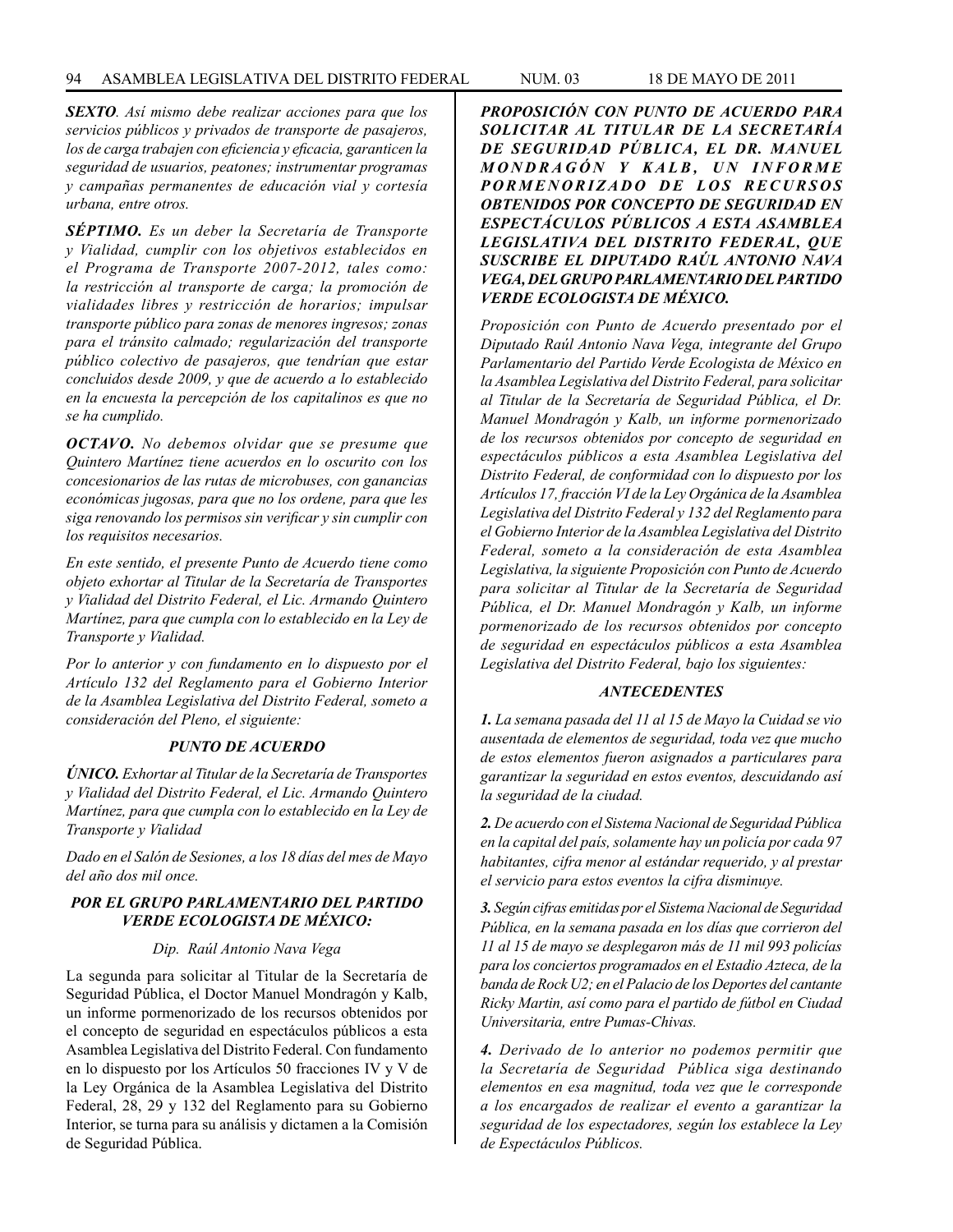*5. Es obligación de las Delegaciones exigir a las personas encargadas de realizar estos eventos que garanticen la seguridad del espectador a cuenta suya, por lo que no debe la Secretaría de Seguridad Pública descuidar sus funciones para estos tipos de eventos, esta claro que debe coadyuvar pero no ser ella quien solamente garantice esta seguridad.*

*6. El Doctor Manuel Mondragón y Kalb debe asegurar que la ciudad en todo momento se encuentra perfectamente vigilada y no dejar de cumplir con esa obligación por vigilar algunos eventos.*

*Fundan el siguiente Punto de Acuerdo los siguientes:* 

# *CONSIDERANDOS*

*PRIMERO. Para la Ciudad de México es de suma importancia mantener la seguridad de sus ciudadanos, por lo que la realización de espectáculos públicos no debe de ser motivo para que la ciudad carezca de elementos de seguridad en los lugares donde no se realizan los eventos.* 

*SEGUNDO. La Secretaría de Seguridad Pública tiene la obligación de dotar a la ciudadanía de los elementos necesarios que garanticen esa seguridad, y no destinarlos a otros por cumplir con una obligación que no le corresponde.*

*TERCERO. Se debe solicitar información precisa y detallada sobre los recursos obtenido por parte de la Secretaría de Seguridad Pública si es ella quien esta prestando, el servicio de seguridad a los responsables de realizar los espectáculos públicos.*

*CUARTO. Es injusto que los capitalinos paguemos la seguridad para ese tipo de eventos, que son organizados por particulares que llenan sus bolsas con jugosas ganancias, con el beneplácito del Gobierno del Distrito Federal, cuando hay puntos conflictivos en la ciudad que requieren de la supervisión de los cuerpos de seguridad.*

*QUINTO. Es un deber la Secretaría de Seguridad Pública garantizar la seguridad, así como de los Jefes Delegacionales exigir a los particulares dedicados a ese negocio a garantizar la seguridad del espectador pero a través de sus recursos y no a costa de los demás ciudadanos.*

*SEXTO. Ley para la Celebración de Espectáculos Públicos del Distrito Federal, en el Artículo 12, establece que: "Los Titulares de los espectáculos públicos deberán contar con los servicios necesarios para garantizar el orden, seguridad e integridad de los participantes y espectadores"; así como evitar que se atente contra la salud y dignidad y coadyuvar para que no se altere el orden en zonas vecinas.*

*SÉPTIMO. El Artículo 31 de la mencionada Ley establece que los Jefes Delegacionales deberán de verificar que los encargados de los espectáculos públicos cuenten con los elementos necesarios para garantizar el orden y la seguridad pública, así como la integridad de los participantes y espectadores, previo a la expedición de cualquier permiso.*

*OCTAVO. Así mismo Artículo 82 se contemplan sanciones de entre 200 a 400 días de salario mínimo para los Titulares que no cumplan con los servicios de seguridad para resguardar a los espectadores y evitar conflictos en zonas aledañas.*

*En este sentido, el presente Punto de Acuerdo tiene como objeto que la Secretaría de Seguridad Pública, a través del Dr. Manuel Mondragón y Kalb, envíe a esta Asamblea Legislativa un informe pormenorizado de los recursos obtenidos por concepto de servicio de seguridad en espectáculos públicos.*

*Por lo anterior y con fundamento en lo dispuesto por el Artículo 132 del Reglamento para el Gobierno Interior de la Asamblea Legislativa del Distrito Federal, someto a consideración del Pleno, el siguiente:*

# *PUNTO DE ACUERDO*

*ÚNICO. Solicitar al Titular de la Secretaría de Seguridad Pública, el Dr. Manuel Mondragón y Kalb, un informe pormenorizado de los recursos obtenidos por concepto de seguridad en espectáculos públicos a esta Asamblea Legislativa del Distrito Federal.*

*Dado en el Salón de Sesiones, a los 18 días del mes de Mayo del año dos mil once.*

# *POR EL GRUPO PARLAMENTARIO DEL PARTIDO VERDE ECOLOGISTA DE MÉXICO:*

### *Dip. Raúl Antonio Nava Vega*

Esta Presidencia informa que se recibieron las siguientes Proposiciones con Punto de Acuerdo del Diputado Rafael Calderón Jiménez, del Grupo Parlamentario del Partido Acción Nacional:

Proposición con Punto de Acuerdo por el que se solicita al Jefe Delegacional en Tlalpan, el ciudadano Higinio Chávez García, un informe pormenorizado sobre los asentamientos irregulares que se encuentran ubicadas dentro de su Demarcación, así como de los lineamientos administrativos y jurídicos a seguir con dichos asentamientos. Con fundamento en lo dispuesto por los Artículos 50 fracciones IV y V de la Ley Orgánica de la Asamblea Legislativa del Distrito Federal, 28, 29 y 132 del Reglamento para su Gobierno Interior, se turnan para su análisis y dictamen a las Comisiones Unidas de Desarrollo e Infraestructura Urbana y de Protección Civil.

*PROPOSICIÓN CON PUNTO DE ACUERDO POR EL QUE SE SOLICITA AL JEFE DELEGACIONAL EN TLALPAN EL C. HIGINIO CHÁVEZ GARCÍA, UN INFORME PORMENORIZADO SOBRE LOS ASENTAMIENTOS IRREGULARES QUE SE ENCUENTRAN UBICADOS DENTRO DE SU DEMARCACIÓN, ASÍ COMO DE LOS LINEAMIENTOS ADMINISTRATIVOS Y JURÍDICOS A SEGUIR CON DICHOS ASENTAMIENTOS, QUE SUSCRIBE EL*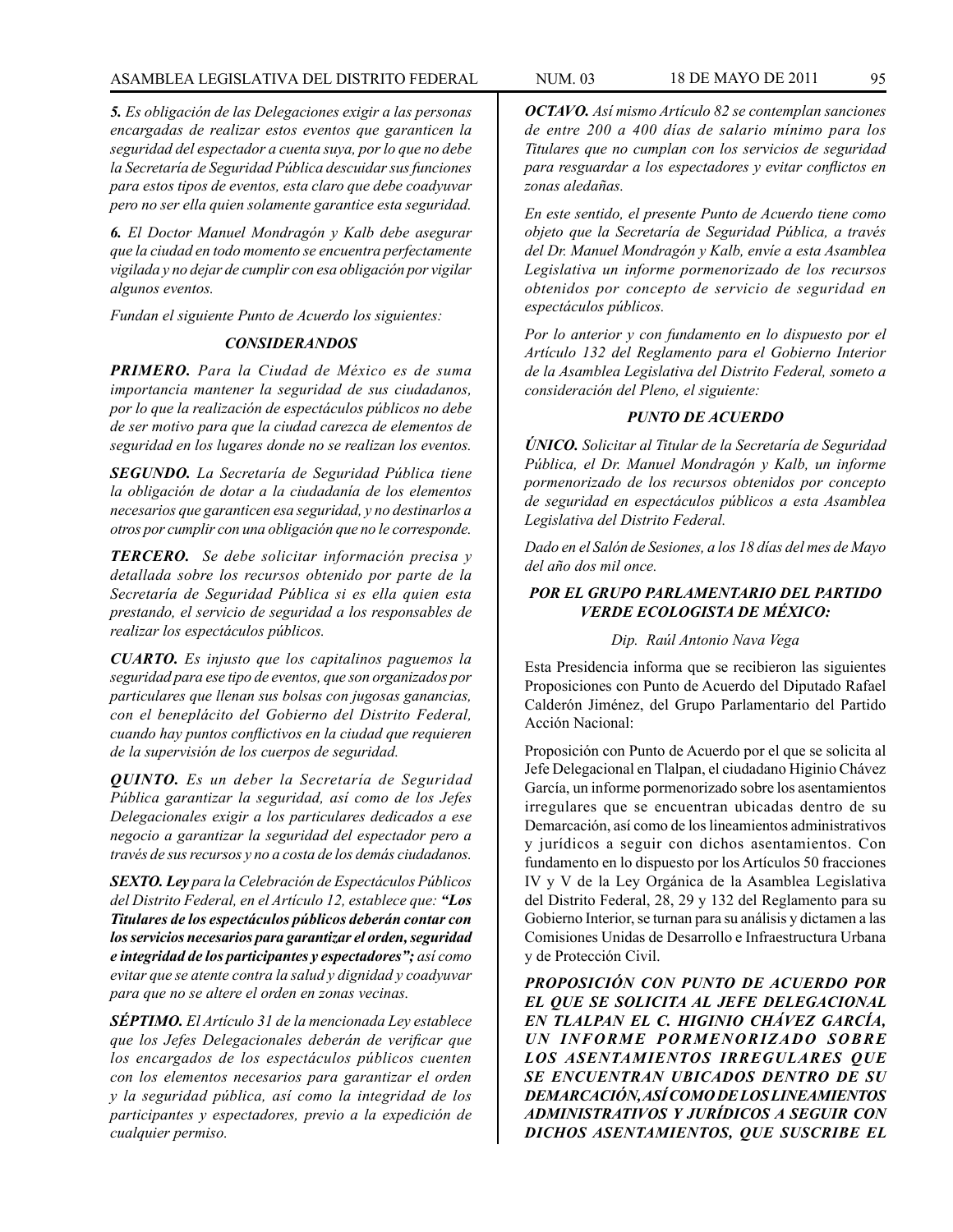# *DIPUTADO RAFAEL CALDERÓN JIMÉNEZ, DEL GRUPO PARLAMENTARIO DEL PARTIDO ACCIÓN NACIONAL.*

*El suscrito, Diputado Rafael Calderón Jiménez, a la Asamblea Legislativa del Distrito Federal V Legislatura, integrante del Grupo Parlamentario del Partido Acción Nacional¡ con fundamento en lo dispuesto por los Artículos 17 fracción VI de la Ley Orgánica y 132 del Reglamento para el Gobierno Interior de la Asamblea Legislativa del Distrito Federal, someto a consideración del Pleno de este Honorable Órgano de Gobierno la siguiente Proposición con Punto de Acuerdo por el que se solicita al Jefe Delegacional en Tlalpan el C. Higinio Chávez García, un informe pormenorizado sobre los asentamientos irregulares que se encuentran ubicados dentro de su Demarcación, así como de los lineamientos administrativos y jurídicos a seguir con dichos asentamientos, al tenor de los siguientes:*

#### *ANTECEDENTES*

*1. Un asentamiento irregular es un lugar donde se establece una persona o una comunidad que no está dentro del margen de los reglamentos o las normas establecidas por las autoridades encargadas del ordenamiento urbano.*

*Los establecimientos informales por lo general son densos establecimientos que abarcan a comunidades o individuos albergados en viviendas autoconstruidas bajo deficientes condiciones de vida. Toman forma de establecimientos espontáneos sin reconocimiento ni derechos legales, expandiendo los bordes de las ciudades en terrenos marginados que están dentro de los límites de las zonas urbanas.*

*2. Uno de los mayores problemas a los que se enfrentan las grandes ciudades de todo el mundo es el de hacer compatible su crecimiento con la necesaria sustentabilidad ambiental. En el caso de la Ciudad de México, el hecho no carece de importancia, ya que, según su legislación, el suelo urbano está prácticamente agotado. En consecuencia, el "suelo de conservación" se ha convertido en el objetivo fundamental de todo un proceso de crecimiento irregular que pone en peligro aspectos tan básicos para la ciudad como su equilibrio climático y ecológico, sin olvidar la importancia de la cubierta forestal, necesaria para el ciclo hidrológico de la cuenca, tanto desde el punto de vista de la recarga del acuífero como de la protección contra los procesos erosivos.*

*3. Uno de los temas más estudiados de la Ciudad de México, o del área metropolitana, es, sin duda, el hecho de que buena parte de su crecimiento se ha producido de forma irregular y con un control urbanístico escaso, la necesidad de obtener un lugar para vivir a bajo costo es sin duda un parte aguas para que se propicien los asentamientos irregulares.*

*4. Según la información que aporta el Programa General de Desarrollo Urbano del Distrito Federal (PGDUDF) del*  *31 de diciembre de 2003, la Zona Metropolitana del Valle de México tenía una superficie urbanizada, en 1950, de 700 km2, que pasan a 1 000 en 1970; 1 500, veinte años después y 1800 en el 2000. Este crecimiento, no obstante, no fue regular, por lo que mientras buena parte de los municipios del vecino Estado de México crecían de forma desmesurada, algunas de las Delegaciones del sur de la ciudad mantenían, importantes áreas libres de los usos urbanos tradicionales.*

*5. El cinturón verde ó área ecológica ha estado sometido en las últimas décadas a fuertes presiones de urbanización anárquica, siendo uno de los principales factores de degradación y pérdida ambiental para este el Distrito Federal, se estima que la tasa de deforestación anual es de 500 ha y la tasa de ocupación urbana ha crecido a un ritmo de más de 300 ha por año.* 

*6. Particularmente en la Delegación Tlalpan al ser la Demarcación con más territorio de área verde del Distrito Federal se vive un serio problema con los asentamientos irregulares ya que día a día se invaden mas y mas zonas de reserva ecológica.*

*Por lo anterior es preciso saber con cuantos asentamientos irregulares cuenta la Delegación y cual es el procedimiento administrativo y jurídico que se esta aplicando para las mismas.*

*Fundan el presente Punto de Acuerdo los siguientes:*

### *CONSIDERANDOS*

*PRIMERO. Que de conformidad con el Artículo 27, párrafo tercero de la Constitución Política de los Estados Unidos Mexicanos; la nación tendrá en todo tiempo el derecho de imponer a la propiedad privada las modalidades que dicte el interés público, así como el de regular, en beneficio social, el aprovechamiento de los elementos naturales susceptibles de apropiación, con objeto de hacer una distribución equitativa de la riqueza pública, cuidar de su conservación, lograr el desarrollo equilibrado del país y el mejoramiento de las condiciones de vida de la población rural y urbana. En consecuencia, se dictarán las medidas necesarias para ordenar los asentamientos humanos y establecer adecuadas provisiones, usos, reservas y destinos de tierras, aguas y bosques, a efecto de ejecutar obras públicas y de planear y regular la fundación, conservación, mejoramiento y crecimiento de los centros de población; para preservar y restaurar el equilibrio ecológico.*

*SEGUNDO. Que de conformidad con el Artículo 13, fracción VII de la Ley Orgánica de la Asamblea Legislativa del Distrito Federal faculta a este Órgano Legislativo a solicitar a la Administración Pública del Distrito Federal para el mejor desempeño de sus funciones, la información y documentación que considere necesaria.*

*TERCERO. Que de conformidad con lo dispuesto por el Artículo 93 bis 1, fracción I de la Ley Ambiental del Distrito Federal, en las áreas naturales protegidas está prohibido*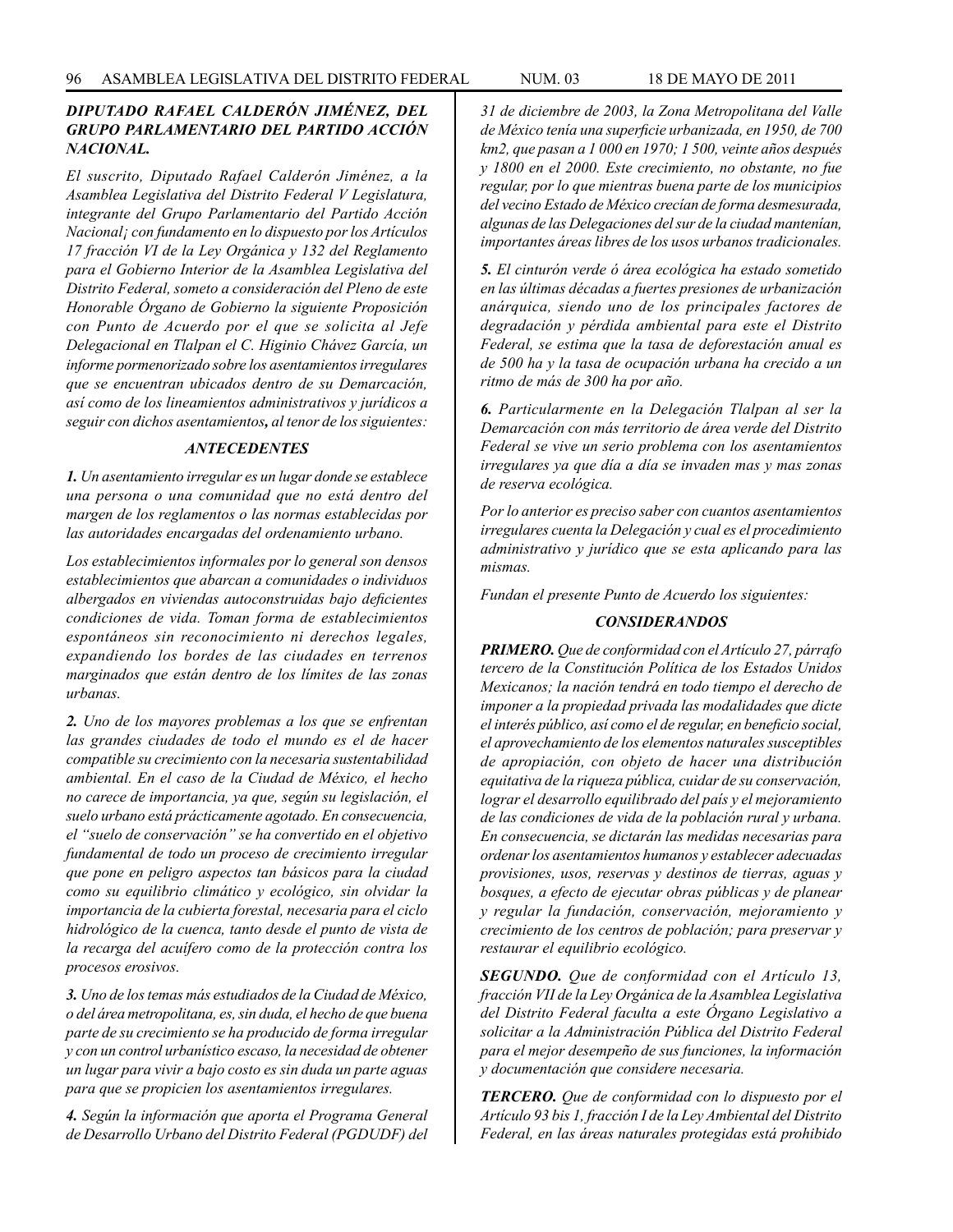*el establecimiento de cualquier asentamiento humano irregular, y de nuevos asentamientos humanos regulares o su expansión territorial.*

*CUARTO. Que de conformidad con el Artículo 2 fracción VI de la Ley de Desarrollo Urbano del Distrito Federal la planeación del desarrollo urbano y el ordenamiento territorial del Distrito Federal, tienen por objeto mejorar el nivel y calidad de vida de la población urbana y rural, a través de evitar los asentamientos humanos en las áreas de mayor vulnerabilidad, en las áreas riesgosas y en las áreas de conservación.*

*QUINTO. Que los asentamientos irregulares representan un riesgo para los habitantes de dichas zonas, en virtud de que comúnmente no se realizan estudios para determinar si las condiciones del suelo son óptimas para la construcción de vivienda familiar, cuántos pisos resistirá el suelo, qué tipo de materiales deberán ser utilizados, y un sin fin de características del entorno y del suelo que deben ser analizados.*

*SEXTO. Que los asentamientos humanos irregulares siguen en crecimiento, lo que sin duda tiene distintos efectos en el territorio del Distrito Federal provocando daños ecológicos y un desarrollo urbano poco sustentable entre otras tantas cosas.*

*Por lo anteriormente expuesto, sometemos a la consideración de esta Asamblea Legislativa del Distrito Federal, el siguiente:*

*México D.F., a 18 de Mayo de 2011.*

#### *ATENTAMENTE*

*Dip. Rafael Calderón Jiménez*

 $\frac{a}{a}$ 

*PROPOSICIÓN CON PUNTO DE ACUERDO POR EL QUE SE SOLICITA AL JEFE DELEGACIONAL EN TLALPAN EL C. HIGINIO CHÁVEZ GARCÍA UN INFORME PORMENORIZADO SOBRE LOS CASOS DE VIOLENCIA FAMILIAR QUE SE ATIENDEN EN SU DEMARCACIÓN TERRITORIAL MENSUALMENTE Y QUÉ MEDIDAS ESTÁ TOMANDO LA ADMINISTRACIÓN A SU CARGO PARA ERRADICAR DICHA CONDUCTA, QUE SUSCRIBE EL DIPUTADO RAFAEL CALDERÓN JIMÉNEZ, DEL GRUPO PARLAMENTARIO DEL PARTIDO ACCIÓN NACIONAL.*

*El suscrito, Diputado Rafael Calderón Jiménez, a la Asamblea Legislativa del Distrito Federal V Legislatura, integrante del Grupo Parlamentario del Partido Acción Nacional, con fundamento en lo dispuesto por los Artículos 17 fracción VI de la Ley Orgánica y 132 del Reglamento para el Gobierno Interior de la Asamblea Legislativa del Distrito Federal, someto a consideración del Pleno de este Honorable Órgano de Gobierno la siguiente* 

*Proposición con Punto de Acuerdo por el que se solicita al Jefe Delegacional en Tlalpan el C. Higinio Chávez García un informe pormenorizado sobre los casos de violencia familiar que se atienden en su Demarcación Territorial mensualmente y qué medidas está tomando la administración a su cargo para erradicar dicha conducta, al tenor de los siguientes:*

#### *ANTECEDENTES*

*1. De conformidad con el Artículo tercero de la Ley de Asistencia y Prevención de la Violencia Familiar del Distrito Federal la Violencia familiar es "Aquel acto de poder u omisión intencional, recurrente o crítico, dirigido a dominar, someter, controlar o agredir física, verbal, psicoemocional o sexualmente a cualquier miembro de la familia dentro o fuera del domicilio familiar, que tengan parentesco o lo hayan tenido por afinidad civil, matrimonio, concubinato o mantengan una relación de hecho y que tiene por efecto causar daño".*

*2. La violencia familiar es cualquier acto de poder, cuyo objetivo es ejercer un dominio absoluto sobre cualquier integrante de la familia, anteriormente estos actos de violencia eran aceptados bajo la justificación de que este era el medio más apropiado para resolver cualquier problema que se presentara dentro del núcleo familiar.*

*En la Ciudad de México, 96 de cada 100 personas que viven violencia, dentro o fuera del núcleo familiar son mujeres, ya sea por una relación de parentesco o consanguinidad, o por alguna relación civil, matrimonio, concubinato o una relación de hecho.*

*3. Existen tres tipos de maltrato, el físico es cualquier acto de agresión que ejerzan contra cualquier parte de tu cuerpo; ésta puede ser causada con algún objeto, arma o sustancia, para sujetar, inmovilizar o causar daño a tu integridad.*

*Por otro lado el maltrato psicoemocional, es cuando recibes insultos, indiferencia, amenazas, chantajes; lo cual no permite que el individuo se desarrollarte en un ambiente agradable y sano; y por último el sexual que es cuando obligan al individuo a realizar cualquier acto sexual que le cause dolor, vergüenza, culpa o incomodidad; y en muchas de las ocasiones ésta es por celos injustificados.*

*La violencia puede manifestarse de varias formas como amenazas, intimidación, abuso emocional, privilegio masculino, abuso económico, aislamiento, desvalorizar, negar, culpar y la manipulación de los hijo(a)s.*

*4. El Código civil del Distrito Federal contempla la protección de la familia a través de varias figuras algunas de ellas son, alimentos, patria potestad y violencia familiar.*

*En relación de los alimentos se entiende como tal según lo contempla el Artículo 308 del Código Civil para el Distrito Federal y nos dice que contemplan la comida el vestido, la habitación, la asistencia en casos de enfermedad, los gastos educativos hasta su conclusión, la obligación de*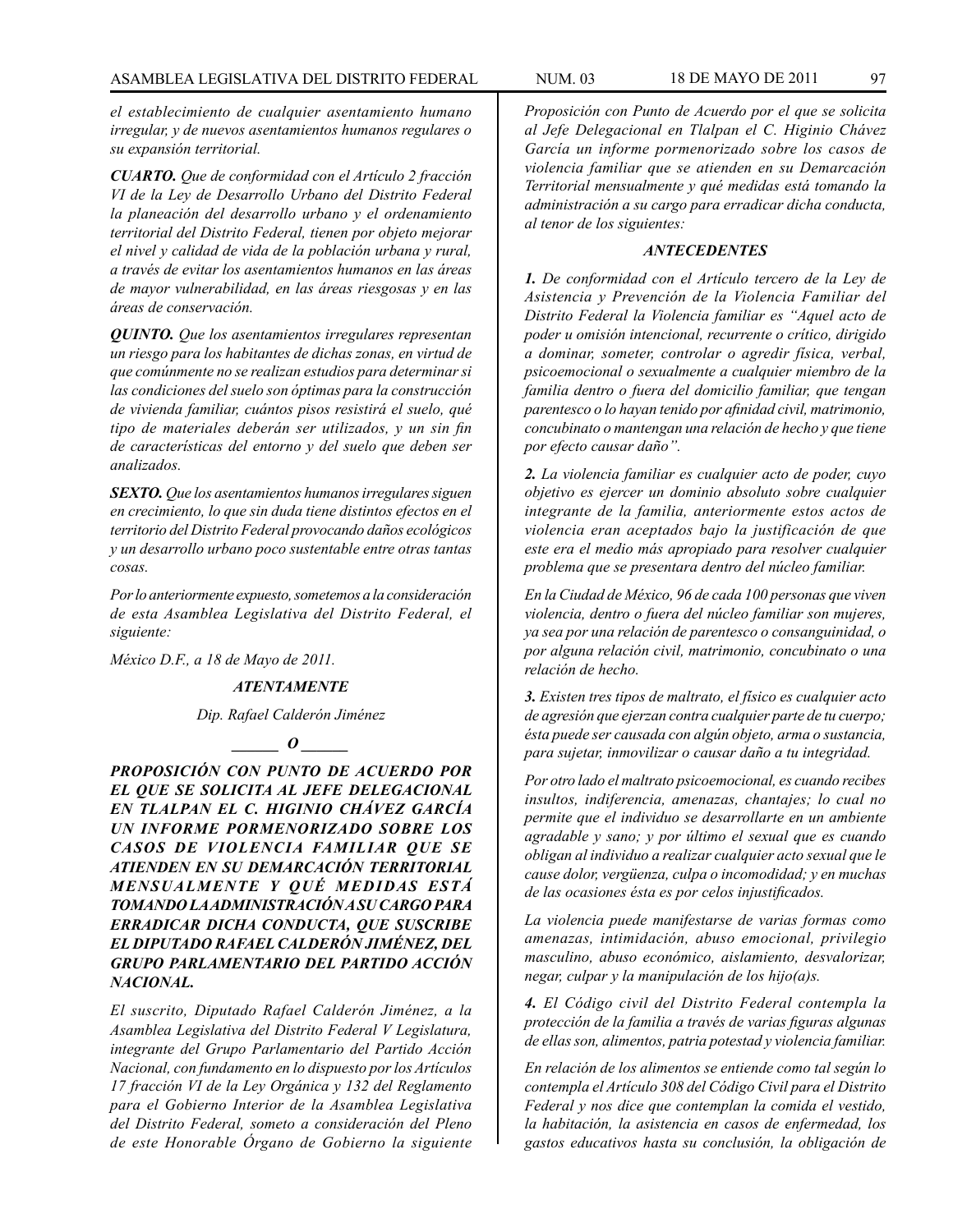*dar estos alimentos corresponde de manera reciproca (Art. 301) los padres están obligados a dar los alimentos pero si no tuvieren estos la posibilidad la obligación recae sobre los ascendientes por ambas líneas próximos al grado (los abuelos de los menores).*

*Con esto podemos empezara entender que las instituciones de Derecho desde antes que existiera la necesidad impetrante de legislar en materia de Violencia Familiar, ha existido una protección a la Familia que si bien no ha sido la más adecuada, en razón del gran atraso que en materia jurídica vivimos en la actualidad, ha tratado de subsanar muchas de las deficiencias y le ha restado gravedad a los problemas que vivimos en la actualidad mas sin embargo podemos darnos cuenta que la figura de los alimentos ha existido desde hace mucho tiempo, no así la Violencia Familiar.*

*La Patria Potestad es otro elemento del Estado con el cual pretende regular la relación entre las personas que están unidas median un vínculo matrimonial, tal y como lo refiere el Artículo 414 del código civil para el Distrito Federal, tiene como objeto la relación entre ascendientes y descendientes en la cual debe de existir el respeto, la consideración entre las familias.*

*La figura de la Patria Potestad se ejerce sobre las personas que sean menores de edad y mismas a las cuales los padres serán los obligados a llevar a cabo esta potestad, mas sin embargo cuando un padre muera, emancipe al menor o el menor cumpla la mayoría de edad entenderemos que la Patria Potestad ha terminado de manera natural, y judicialmente terminará en los casos referidos por el Artículo 283 del mismo Código, mismo que refiere que en la sentencia de divorcio el Juez deberá de resolver lo relativo a la Patria Potestad y actuará de oficio para evitar conductas de violencia familiar. También será causa de Pérdidas de la Patria potestad de manera judicial el daño a la seguridad, salud o moralidad de los hijos, el abandono por más de 6 meses, que sea condenado por un delito doloso en agravio de sus hijos, o la reincidencia en delitos graves.*

*Nos podemos dar cuenta que existe un problema de ambigüedad en la Ley, y de manera subjetiva está la causal de la Violencia Familiar para la pérdida de la Patria Potestad, sin embargo es importante reconocer que ésa ambigüedad sólo crea confusión porque no especifica en qué casos o cuáles son las características y en muchas ocasiones nos daremos cuenta que la Leyes redundante.*

*El Código Civil en su Artículo 323 bis conoce la Violencia Familiar y la entiende según lo establecido en el a Artículo referido:*

*ARTÍCULO 323 BIS. Los integrantes de la familia tienen derecho a que los demás miembros les respeten en su integridad física y psíquica con el objeto de contribuir a su sano desarrollo para su plena incorporación y participación en el núcleo social…*

*ARTÍCULO 323 TES. Por violencia familiar se considera el uso de la fuerza física o moral, así como las omisiones graves que de manera reiterada ejerza un miembro de la familia en contra de otro integrante que atente contra su integridad física, psíquica o ambas independientemente de que pueda producir o no lesiones, siempre y cuando el agresor y el agredido habiten en el mismo domicilio y exista una relación de parentesco matrimonio o concubinato.*

*5. Es importante recalcar que en el Distrito Federal el problema de violencia familiar lejos de resolverse cada día se agrava mas, según datos de la Secretaría de Desarrollo Social en todo el año 2008 se recibieron en su red de unidades de atención y prevención de violencia familiar a 26,463 personas el 84% mujeres y el 16 % hombres, sin embargo en tan solo un trimestre del año 2010 el cual contempla de abril a junio se atendieron a mas de 20 mil personas, lo que denota que la cifra se incremento considerablemente.*

*Es importante recalcar que la mujer sigue siendo la principal victima de violencia en todas sus expresiones y conceptos, lo que denota que el Distrito Federal tiene un serio atraso sobre el tema. Históricamente la diferencia entre el género humano ha sido marcada fuertemente, desde el inicio de la vida social, económica y política. Desde aquel entonces, la mujer no tenía derecho a ni a ser escuchada, ni a opinar, ni mucho menos a elegir su papel en la familia o en la sociedad, pues existía una división de trabajo muy diferenciada; el hombre se dedicaba al trabajo y la mujer al cuidado de la casa y de la familia.*

*6. En relación a lo descrito en los puntos anteriores es imprescindible recalcar que aunque las mujeres son las principales victimas de violencia, la violencia familiar incluye a los hijos, al padre o a cualquier individuo que este vinculado con la familia y partiendo del principio que la familia es núcleo de toda sociedad consideramos fundamenta: que a través de campañas locales de concientización y de difusión sobre la asistencia y prevención de la violencia familiar, se coadyuvara a incentivar el respeto y el cuidado por la dignidad del ser humano así como de la familia.*

*Fundan el presente Punto de Acuerdo los siguientes:*

### *CONSIDERANDOS*

*PRIMERO. Que es facultad de los Diputados, representar los intereses legítimos de los ciudadanos así como promover y gestionar la solución de los problemas y necesidades colectivas ante las autoridades competentes, a través de proposiciones y denuncias, de conformidad con lo establecido en los Artículos 17 fracción VI y 18 fracción VII, ambos, de la Ley Orgánica de la Asamblea Legislativa del Distrito Federal.*

*SEGUNDO. Que de conformidad al Artículo 12, fracción I de Ley de Asistencia y Prevención de la Violencia familiar*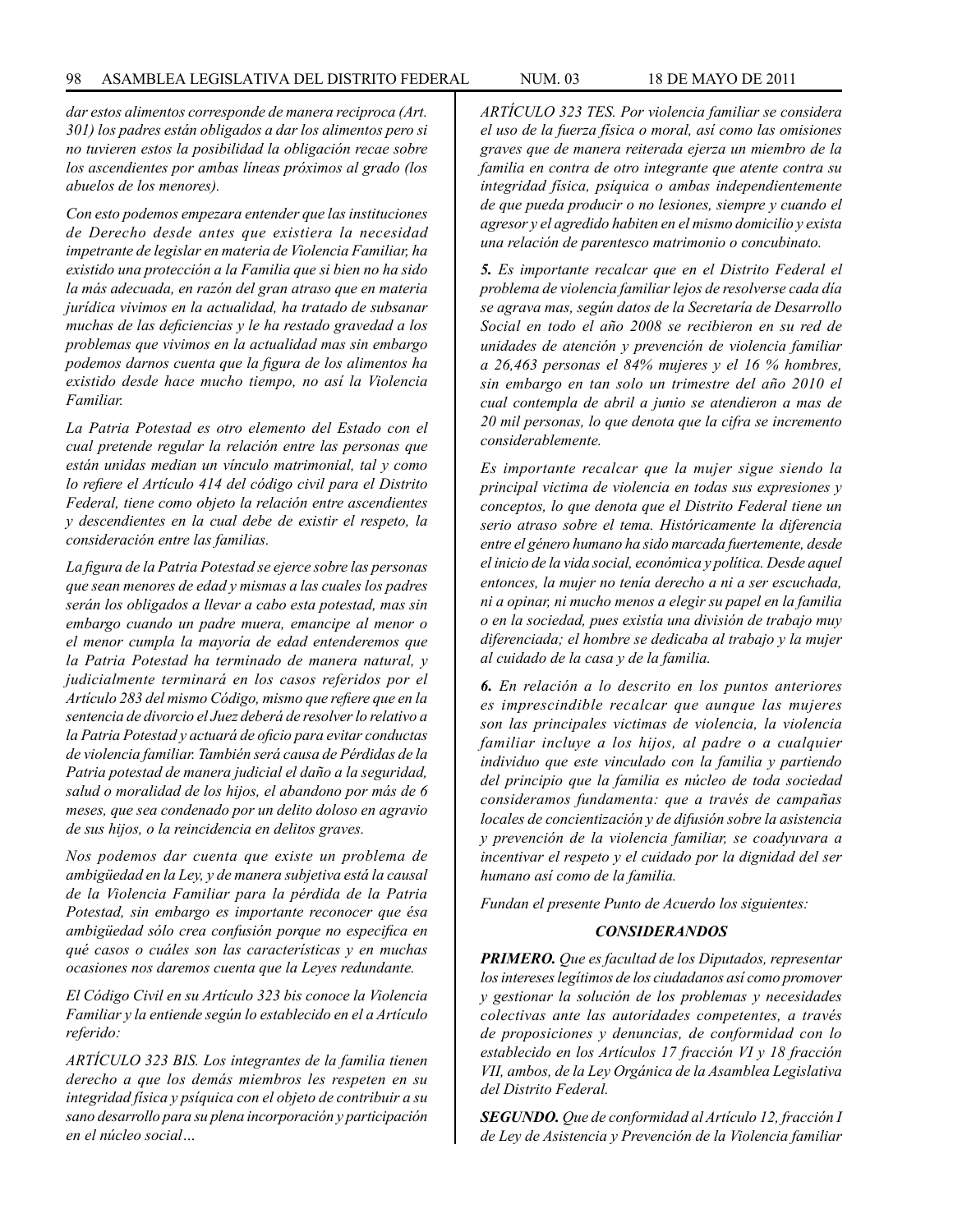*del Distrito Federal, corresponde a las Delegaciones a través de su unidad de atención, llevar constancias administrativas de aquellos actos que de conformidad con la presente Ley, se consideren violencia familiar y que sean hechos de su conocimiento.*

*TERCERO. Que de conformidad al Artículo 12, fracción III de Ley de Asistencia y Prevención de la Violencia Familiar del Distrito Federal, corresponde a las Delegaciones a través de su unidad de atención, aplicar e instrumentar un procedimiento administrativo para la atención de la violencia familiar.*

*CUARTO. Que de conformidad al Artículo 12, fracción VIII de Ley de Asistencia y Prevención de la Violencia familiar del Distrito Federal, corresponde a las Delegaciones a través de su unidad de atención, atender las solicitudes de las personas que tengan conocimiento de la violencia familiar, en virtud de la cercanía con el receptor de dicha violencia.*

*QUINTO. Que como se expuso en los antecedentes del presente Punto de Acuerdo el problema de violencia familiar ha crecido día a día en el Distrito Federal, por tal motivo es necesario comenzar a aplicar nuevas técnicas y mecanismos, es por ello que la información solicitada es fundamental para poder estudiar el tema mas a fondo y realizar mas y mejores propuestas para erradicar dicha problemática.*

*Por lo anteriormente expuesto, sometemos a la consideración de esta Diputación Permanente, el siguiente:*

## *PUNTO DE ACUERDO*

*ÚNICO. Se solicita al Jefe Delegacional en Tlalpan el C. Higinio Chávez García un informe pormenorizado sobre los casos de violencia familiar que se atienden en su Demarcación Territorial mensualmente y qué medidas está tomando la administración a su cargo para erradicar dicha conducta.*

*México D.F., a 18 de Mayo de 2011.*

#### *ATENTAMENTE*

*Dip. Rafael Calderón Jiménez*

## *\_\_\_\_\_\_ O \_\_\_\_\_\_*

*PROPOSICIÓN CON PUNTO DE ACUERDO POR EL QUE SE SOLICITA AL JEFE DELEGACIONAL EN IZTACALCO EL C. FRANCISCO JAVIER SÁNCHEZ CERVANTES, UN INFORME PORMENORIZADO SOBRE LOS CASOS DE VIOLENCIA FAMILIAR QUE SE ATIENDEN EN SU DEMARCACIÓN TERRITORIAL MENSUALMENTE Y QUÉ MEDIDAS ESTÁ TOMANDO LA ADMINISTRACIÓN A SU CARGO PARA ERRADICAR DICHA CONDUCTA, QUE SUSCRIBE EL DIPUTADO RAFAEL CALDERÓN JIMÉNEZ, DEL GRUPO PARLAMENTARIO DEL PARTIDO ACCIÓN NACIONAL.*

*El suscrito, Diputado Rafael Calderón Jiménez, a la Asamblea Legislativa del Distrito Federal V Legislatura, integrante del Grupo Parlamentario del Partido Acción Nacional, con fundamento en lo dispuesto por los Artículos 17 fracción VI de la Ley Orgánica y 132 del Reglamento para el Gobierno Interior de la Asamblea Legislativa del Distrito Federal, someto a consideración del Pleno de este Honorable Órgano de Gobierno la siguiente Proposición con Punto de Acuerdo por el que se solicita al Jefe Delegacional en Iztacalco el C. Francisco Javier Sánchez Cervantes, un informe pormenorizado sobre los casos de violencia familiar que se atienden en su Demarcación Territorial mensualmente y qué medidas está tomando la administración a su cargo para erradicar dicha conducta, al tenor de los siguientes:*

#### *ANTECEDENTES*

*1. De conformidad con el Artículo tercero de la Ley de Asistencia y Prevención de la Violencia Familiar del Distrito Federal la Violencia familiar es "Aquel acto de poder u omisión intencional, recurrente o crítico, dirigido a dominar, someter, controlar o agredir física, verbal, psicoemocional o sexualmente a cualquier miembro de la familia dentro o fuera del domicilio familiar, que tengan parentesco o lo hayan tenido por afinidad civil, matrimonio, concubinato o mantengan una relación de hecho y que tiene por efecto causar daño".*

*2. La violencia familiar es cualquier acto de poder, cuyo objetivo es ejercer un dominio absoluto sobre cualquier integrante de la familia, anteriormente estos actos de violencia eran aceptados bajo la justificación de que este era el medio más apropiado para resolver cualquier problema que se presentara dentro del núcleo familiar.*

*En la Ciudad de México, 96 de cada 100 personas que viven violencia, dentro o fuera del núcleo familiar son mujeres, ya sea por una relación de parentesco o consanguinidad, o por alguna relación civil, matrimonio, concubinato o una relación de hecho.*

*3. Existen tres tipos de maltrato, el físico es cualquier acto de agresión que ejerzan contra cualquier parte de tu cuerpo; ésta puede ser causada con algún objeto, arma o sustancia, para sujetar, inmovilizar o causar daño a tu integridad.*

*Por otro lado el maltrato psicoemocional, es cuando recibes insultos, indiferencia, amenazas, chantajes; lo cual no permite que el individuo se desarrollarte en un ambiente agradable y sano; y por último el sexual que es cuando obligan al individuo a realizar cualquier acto sexual que le cause dolor, vergüenza, culpa o incomodidad; y en muchas de las ocasiones ésta es por celos injustificados.*

*La violencia puede manifestarse de varias formas como amenazas, intimidación, abuso emocional, privilegio masculino, abuso económico, aislamiento, desvalorizar, negar, culpar y la manipulación de los hijo(a)s.*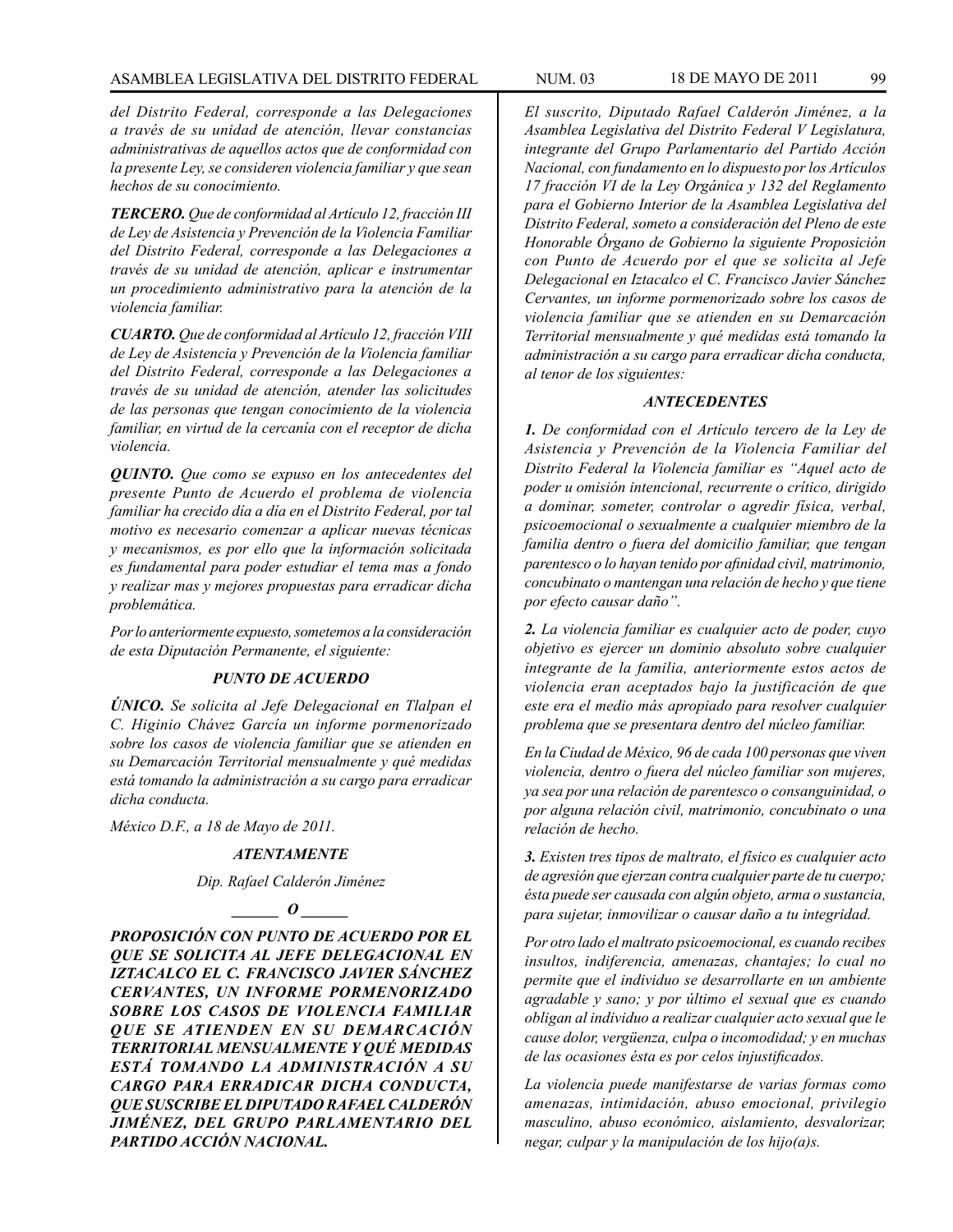*4. El Código civil del Distrito Federal contempla la protección de la familia a través de varias figuras algunas de ellas son, alimentos, patria potestad y violencia familiar.*

*En relación de los alimentos se entiende como tal según lo contempla el Artículo 308 del Código Civil para el Distrito Federal y nos dice que contemplan la comida el vestido, la habitación, la asistencia en casos de enfermedad, los gastos educativos hasta su conclusión, la obligación de dar estos alimentos corresponde de manera reciproca (Art. 301) los padres están obligados a dar los alimentos pero si no tuvieren estos la posibilidad la obligación recae sobre los ascendientes por ambas líneas próximos al grado (los abuelos de los menores).*

*Con esto podemos empezara entender que las instituciones de Derecho desde antes que existiera la necesidad impetrante de legislar en materia de Violencia Familiar, ha existido una protección a la Familia que si bien no ha sido la más adecuada, en razón del gran atraso que en materia jurídica vivimos en la actualidad, ha tratado de subsanar muchas de las deficiencias y le ha restado gravedad a los problemas que vivimos en la actualidad mas sin embargo podemos darnos cuenta que la figura de los alimentos ha existido desde hace mucho tiempo, no así la Violencia Familiar.*

*La Patria Potestad es otro elemento del Estado con el cual pretende regular la relación entre las personas que están unidas median un vínculo matrimonial, tal y como lo refiere el Artículo 414 del código civil para el Distrito Federal, tiene como objeto la relación entre ascendientes y descendientes en la cual debe de existir el respeto, la consideración entre las familias.*

*La figura de la Patria Potestad se ejerce sobre las personas que sean menores de edad y mismas a las cuales los padres serán los obligados a llevar a cabo esta potestad, mas sin embargo cuando un padre muera, emancipe al menor o el menor cumpla la mayoría de edad entenderemos que la Patria Potestad ha terminado de manera natural, y judicialmente terminará en los casos referidos por el Artículo 283 del mismo Código, mismo que refiere que en la sentencia de divorcio el Juez deberá de resolver lo relativo a la Patria Potestad y actuará de oficio para evitar conductas de violencia familiar. También será causa de Pérdidas de la Patria potestad de manera judicial el daño a la seguridad, salud o moralidad de los hijos, el abandono por más de 6 meses, que sea condenado por un delito doloso en agravio de sus hijos, o la reincidencia en delitos graves.*

*Nos podemos dar cuenta que existe un problema de ambigüedad en la Ley, y de manera subjetiva está la causal de la Violencia Familiar para la pérdida de la Patria Potestad, sin embargo es importante reconocer que ésa ambigüedad sólo crea confusión porque no especifica en qué casos o cuáles son las características y en muchas ocasiones nos daremos cuenta que la Leyes redundante.*

*El Código Civil en su Artículo 323 bis conoce la Violencia Familiar y la entiende según lo establecido en el a Artículo referido:*

*ARTÍCULO 323 BIS. Los integrantes de la familia tienen derecho a que los demás miembros les respeten en su integridad física y psíquica con el objeto de contribuir a su sano desarrollo para su plena incorporación y participación en el núcleo social…*

*ARTÍCULO 323 TES. Por violencia familiar se considera el uso de la fuerza física o moral, así como las omisiones graves que de manera reiterada ejerza un miembro de la familia en contra de otro integrante que atente contra su integridad física, psíquica o ambas independientemente de que pueda producir o no lesiones, siempre y cuando el agresor y el agredido habiten en el mismo domicilio y exista una relación de parentesco matrimonio o concubinato.*

*5. Es importante recalcar que en el Distrito Federal el problema de violencia familiar lejos de resolverse cada día se agrava mas, según datos de la Secretaría de Desarrollo Social en todo el año 2008 se recibieron en su red de unidades de atención y prevención de violencia familiar a 26,463 personas el 84% mujeres y el 16 % hombres, sin embargo en tan solo un trimestre del año 2010 el cual contempla de abril a junio se atendieron a mas de 20 mil personas, lo que denota que la cifra se incremento considerablemente.*

*Es importante recalcar que la mujer sigue siendo la principal victima de violencia en todas sus expresiones y conceptos, lo que denota que el Distrito Federal tiene un serio atraso sobre el tema. Históricamente la diferencia entre el género humano ha sido marcada fuertemente, desde el inicio de la vida social, económica y política. Desde aquel entonces, la mujer no tenía derecho a ni a ser escuchada, ni a opinar, ni mucho menos a elegir su papel en la familia o en la sociedad, pues existía una división de trabajo muy diferenciada; el hombre se dedicaba al trabajo y la mujer al cuidado de la casa y de la familia.*

*6. En relación a lo descrito en los puntos anteriores es imprescindible recalcar que aunque las mujeres son las principales victimas de violencia, la violencia familiar incluye a los hijos, al padre o a cualquier individuo que este vinculado con la familia y partiendo del principio que la familia es núcleo de toda sociedad consideramos fundamenta: que a través de campañas locales de concientización y de difusión sobre la asistencia y prevención de la violencia familiar, se coadyuvara a incentivar el respeto y el cuidado por la dignidad del ser humano así como de la familia.*

*Fundan el presente Punto de Acuerdo los siguientes:*

### *CONSIDERANDOS*

*PRIMERO. Que es facultad de los Diputados, representar los intereses legítimos de los ciudadanos así como promover*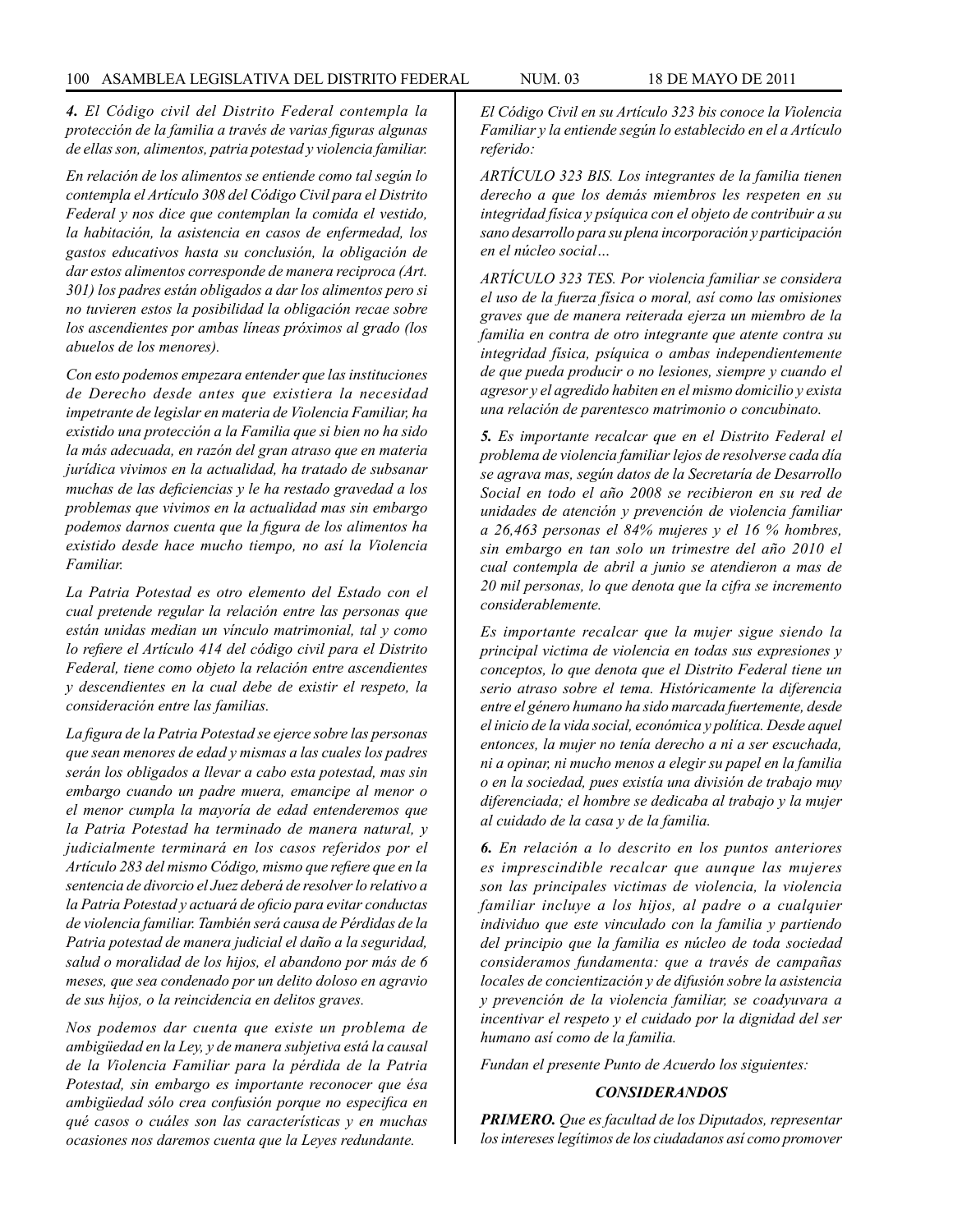# ASAMBLEA LEGISLATIVA DEL DISTRITO FEDERAL NUM. 03 18 DE MAYO DE 2011 101

*y gestionar la solución de los problemas y necesidades colectivas ante las autoridades competentes, a través de proposiciones y denuncias, de conformidad con lo establecido en los Artículos 17 fracción VI y 18 fracción VII, ambos, de la Ley Orgánica de la Asamblea Legislativa del Distrito Federal.*

*SEGUNDO. Que de conformidad al Artículo 12, fracción I de Ley de Asistencia y Prevención de la Violencia familiar del Distrito Federal, corresponde a las Delegaciones a través de su unidad de atención, llevar constancias administrativas de aquellos actos que de conformidad con la presente Ley, se consideren violencia familiar y que sean hechos de su conocimiento.*

*TERCERO. Que de conformidad al Artículo 12, fracción III de Ley de Asistencia y Prevención de la Violencia Familiar del Distrito Federal, corresponde a las Delegaciones a través de su unidad de atención, aplicar e instrumentar un procedimiento administrativo para la atención de la violencia familiar.*

*CUARTO. Que de conformidad al Artículo 12, fracción VIII de Ley de Asistencia y Prevención de la Violencia familiar del Distrito Federal, corresponde a las Delegaciones a través de su unidad de atención, atender las solicitudes de las personas que tengan conocimiento de la violencia familiar, en virtud de la cercanía con el receptor de dicha violencia.*

*QUINTO. Que como se expuso en los antecedentes del presente Punto de Acuerdo el problema de violencia familiar ha crecido día a día en el Distrito Federal, por tal motivo es necesario comenzar a aplicar nuevas técnicas y mecanismos, es por ello que la información solicitada es fundamental para poder estudiar el tema mas a fondo y realizar mas y mejores propuestas para erradicar dicha problemática.*

*Por lo anteriormente expuesto, sometemos a la consideración de esta Diputación Permanente, el siguiente:*

## *PUNTO DE ACUERDO*

*ÚNICO. Se solicita al Jefe Delegacional en Iztacalco el C. Francisco Javier Sánchez Cervantes, un informe pormenorizado sobre los casos de violencia familiar que se atienden en su Demarcación Territorial mensualmente y qué medidas está tomando la administración a su cargo para erradicar dicha conducta.*

*México D.F., a 18 de Mayo de 2011.*

### *ATENTAMENTE*

*Dip. Rafael Calderón Jiménez*

*\_\_\_\_\_\_ O \_\_\_\_\_\_*

*PROPOSICIÓN CON PUNTO DE ACUERDO POR EL QUE SE SOLICITA A LA JEFA DELEGACIONAL EN IZTAPALAPA LA C. CLARA BRUGADA MOLINA,* 

*UN INFORME PORMENORIZADO SOBRE LOS CASOS DE VIOLENCIA FAMILIAR QUE SE ATIENDEN EN SU DEMARCACIÓN TERRITORIAL MENSUALMENTE Y QUÉ MEDIDAS ESTÁ TOMANDO LA ADMINISTRACIÓN A SU CARGO PARA ERRADICAR DICHA CONDUCTA, QUE SUSCRIBE EL DIPUTADO RAFAEL CALDERÓN JIMÉNEZ, DEL GRUPO PARLAMENTARIO DEL PARTIDO ACCIÓN NACIONAL.*

*El suscrito, Diputado Rafael Calderón Jiménez, a la Asamblea Legislativa del Distrito Federal V Legislatura, integrante del Grupo Parlamentario del Partido Acción Nacional, con fundamento en lo dispuesto por los Artículos 17 fracción VI de la Ley Orgánica y 132 del Reglamento para el Gobierno Interior de la Asamblea Legislativa del Distrito Federal, someto a consideración del Pleno de este Honorable Órgano de Gobierno la siguiente Proposición con Punto de Acuerdo por el que se solicita a la Jefa Delegacional en Iztapalapa la C. Clara Brugada Molina, un informe pormenorizado sobre los casos de violencia familiar que se atienden en su Demarcación Territorial mensualmente y qué medidas está tomando la administración a su cargo para erradicar dicha conducta, al tenor de los siguientes:*

#### *ANTECEDENTES*

*1. De conformidad con el Artículo tercero de la Ley de Asistencia y Prevención de la Violencia Familiar del Distrito Federal la Violencia familiar es "Aquel acto de poder u omisión intencional, recurrente o crítico, dirigido a dominar, someter, controlar o agredir física, verbal, psicoemocional o sexualmente a cualquier miembro de la familia dentro o fuera del domicilio familiar, que tengan parentesco o lo hayan tenido por afinidad civil, matrimonio, concubinato o mantengan una relación de hecho y que tiene por efecto causar daño".*

*2. La violencia familiar es cualquier acto de poder, cuyo objetivo es ejercer un dominio absoluto sobre cualquier integrante de la familia, anteriormente estos actos de violencia eran aceptados bajo la justificación de que este era el medio más apropiado para resolver cualquier problema que se presentara dentro del núcleo familiar.*

*En la Ciudad de México, 96 de cada 100 personas que viven violencia, dentro o fuera del núcleo familiar son mujeres, ya sea por una relación de parentesco o consanguinidad, o por alguna relación civil, matrimonio, concubinato o una relación de hecho.*

*3. Existen tres tipos de maltrato, el físico es cualquier acto de agresión que ejerzan contra cualquier parte de tu cuerpo; ésta puede ser causada con algún objeto, arma o sustancia, para sujetar, inmovilizar o causar daño a tu integridad.*

*Por otro lado el maltrato psicoemocional, es cuando recibes insultos, indiferencia, amenazas, chantajes; lo cual no*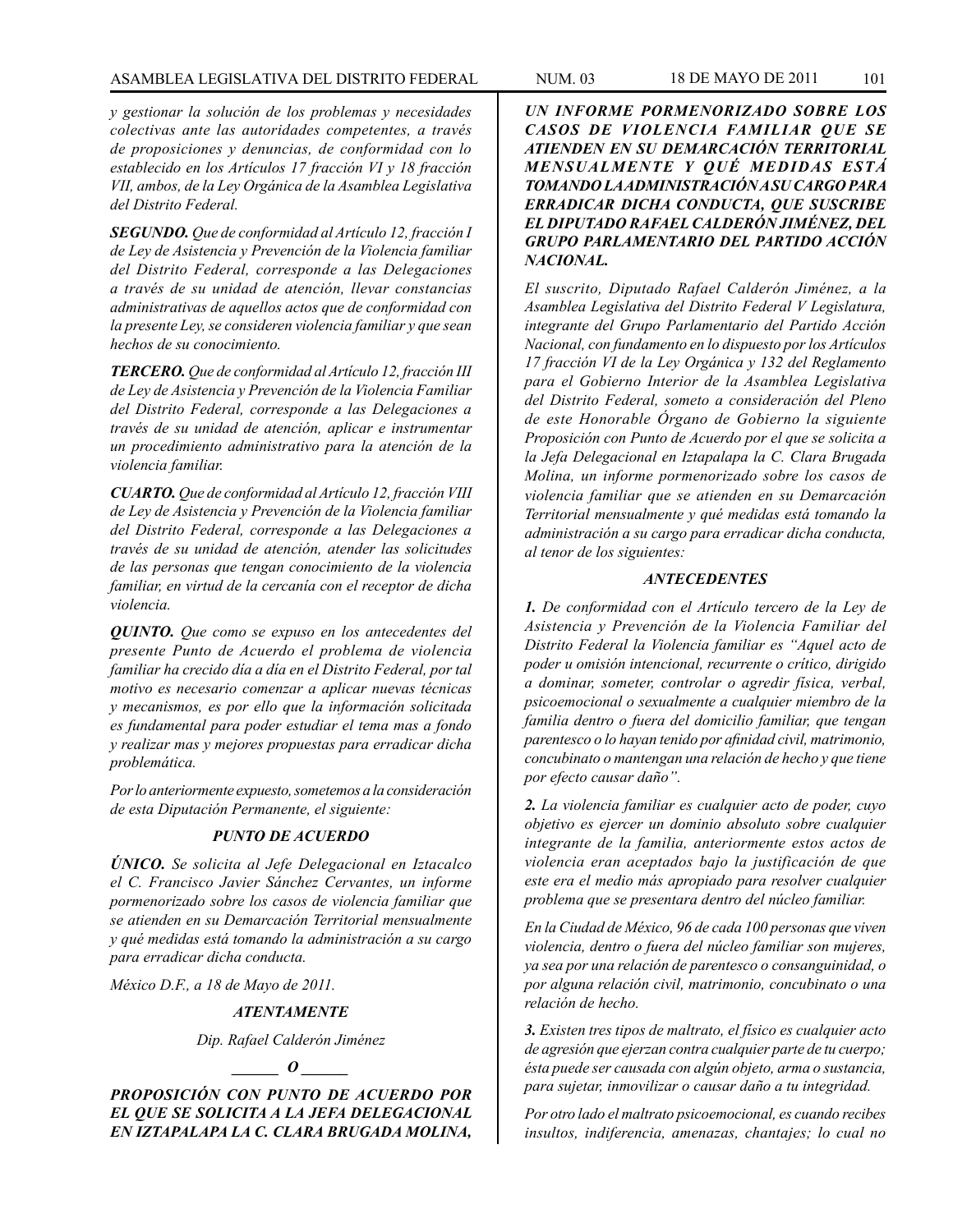*permite que el individuo se desarrollarte en un ambiente agradable y sano; y por último el sexual que es cuando obligan al individuo a realizar cualquier acto sexual que le cause dolor, vergüenza, culpa o incomodidad; y en muchas de las ocasiones ésta es por celos injustificados.*

*La violencia puede manifestarse de varias formas como amenazas, intimidación, abuso emocional, privilegio masculino, abuso económico, aislamiento, desvalorizar, negar, culpar y la manipulación de los hijo(a)s.*

*4. El Código civil del Distrito Federal contempla la protección de la familia a través de varias figuras algunas de ellas son, alimentos, patria potestad y violencia familiar.*

*En relación de los alimentos se entiende como tal según lo contempla el Artículo 308 del Código Civil para el Distrito Federal y nos dice que contemplan la comida el vestido, la habitación, la asistencia en casos de enfermedad, los gastos educativos hasta su conclusión, la obligación de dar estos alimentos corresponde de manera reciproca (Art. 301) los padres están obligados a dar los alimentos pero si no tuvieren estos la posibilidad la obligación recae sobre los ascendientes por ambas líneas próximos al grado (los abuelos de los menores).*

*Con esto podemos empezara entender que las instituciones de Derecho desde antes que existiera la necesidad impetrante de legislar en materia de Violencia Familiar, ha existido una protección a la Familia que si bien no ha sido la más adecuada, en razón del gran atraso que en materia jurídica vivimos en la actualidad, ha tratado de subsanar muchas de las deficiencias y le ha restado gravedad a los problemas que vivimos en la actualidad mas sin embargo podemos darnos cuenta que la figura de los alimentos ha existido desde hace mucho tiempo, no así la Violencia Familiar.*

*La Patria Potestad es otro elemento del Estado con el cual pretende regular la relación entre las personas que están unidas median un vínculo matrimonial, tal y como lo refiere el Artículo 414 del código civil para el Distrito Federal, tiene como objeto la relación entre ascendientes y descendientes en la cual debe de existir el respeto, la consideración entre las familias.*

*La figura de la Patria Potestad se ejerce sobre las personas que sean menores de edad y mismas a las cuales los padres serán los obligados a llevar a cabo esta potestad, mas sin embargo cuando un padre muera, emancipe al menor o el menor cumpla la mayoría de edad entenderemos que la Patria Potestad ha terminado de manera natural, y judicialmente terminará en los casos referidos por el Artículo 283 del mismo Código, mismo que refiere que en la sentencia de divorcio el Juez deberá de resolver lo relativo a la Patria Potestad y actuará de oficio para evitar conductas de violencia familiar. También será causa de Pérdidas de la Patria potestad de manera judicial el daño a la seguridad, salud o moralidad de los hijos, el abandono por más de 6 meses, que sea condenado por un delito doloso en agravio de sus hijos, o la reincidencia en delitos graves.*

*Nos podemos dar cuenta que existe un problema de ambigüedad en la Ley, y de manera subjetiva está la causal de la Violencia Familiar para la pérdida de la Patria Potestad, sin embargo es importante reconocer que ésa ambigüedad sólo crea confusión porque no especifica en qué casos o cuáles son las características y en muchas ocasiones nos daremos cuenta que la Leyes redundante.*

*El Código Civil en su Artículo 323 bis conoce la Violencia Familiar y la entiende según lo establecido en el a Artículo referido:*

*ARTÍCULO 323 BIS. Los integrantes de la familia tienen derecho a que los demás miembros les respeten en su integridad física y psíquica con el objeto de contribuir a su sano desarrollo para su plena incorporación y participación en el núcleo social…*

*ARTÍCULO 323 TES. Por violencia familiar se considera el uso de la fuerza física o moral, así como las omisiones graves que de manera reiterada ejerza un miembro de la familia en contra de otro integrante que atente contra su integridad física, psíquica o ambas independientemente de que pueda producir o no lesiones, siempre y cuando el agresor y el agredido habiten en el mismo domicilio y exista una relación de parentesco matrimonio o concubinato.*

*5. Es importante recalcar que en el Distrito Federal el problema de violencia familiar lejos de resolverse cada día se agrava mas, según datos de la Secretaría de Desarrollo Social en todo el año 2008 se recibieron en su red de unidades de atención y prevención de violencia familiar a 26,463 personas el 84% mujeres y el 16 % hombres, sin embargo en tan solo un trimestre del año 2010 el cual contempla de abril a junio se atendieron a mas de 20 mil personas, lo que denota que la cifra se incremento considerablemente.*

*Es importante recalcar que la mujer sigue siendo la principal victima de violencia en todas sus expresiones y conceptos, lo que denota que el Distrito Federal tiene un serio atraso sobre el tema. Históricamente la diferencia entre el género humano ha sido marcada fuertemente, desde el inicio de la vida social, económica y política. Desde aquel entonces, la mujer no tenía derecho a ni a ser escuchada, ni a opinar, ni mucho menos a elegir su papel en la familia o en la sociedad, pues existía una división de trabajo muy diferenciada; el hombre se dedicaba al trabajo y la mujer al cuidado de la casa y de la familia.*

*6. En relación a lo descrito en los puntos anteriores es imprescindible recalcar que aunque las mujeres son las principales victimas de violencia, la violencia familiar incluye a los hijos, al padre o a cualquier individuo que este vinculado con la familia y partiendo del principio que la familia es núcleo de toda sociedad consideramos fundamenta: que a través de campañas locales de concientización y de difusión sobre la asistencia y prevención de la violencia familiar, se coadyuvara a incentivar el respeto y el cuidado por la dignidad del ser humano así como de la familia.*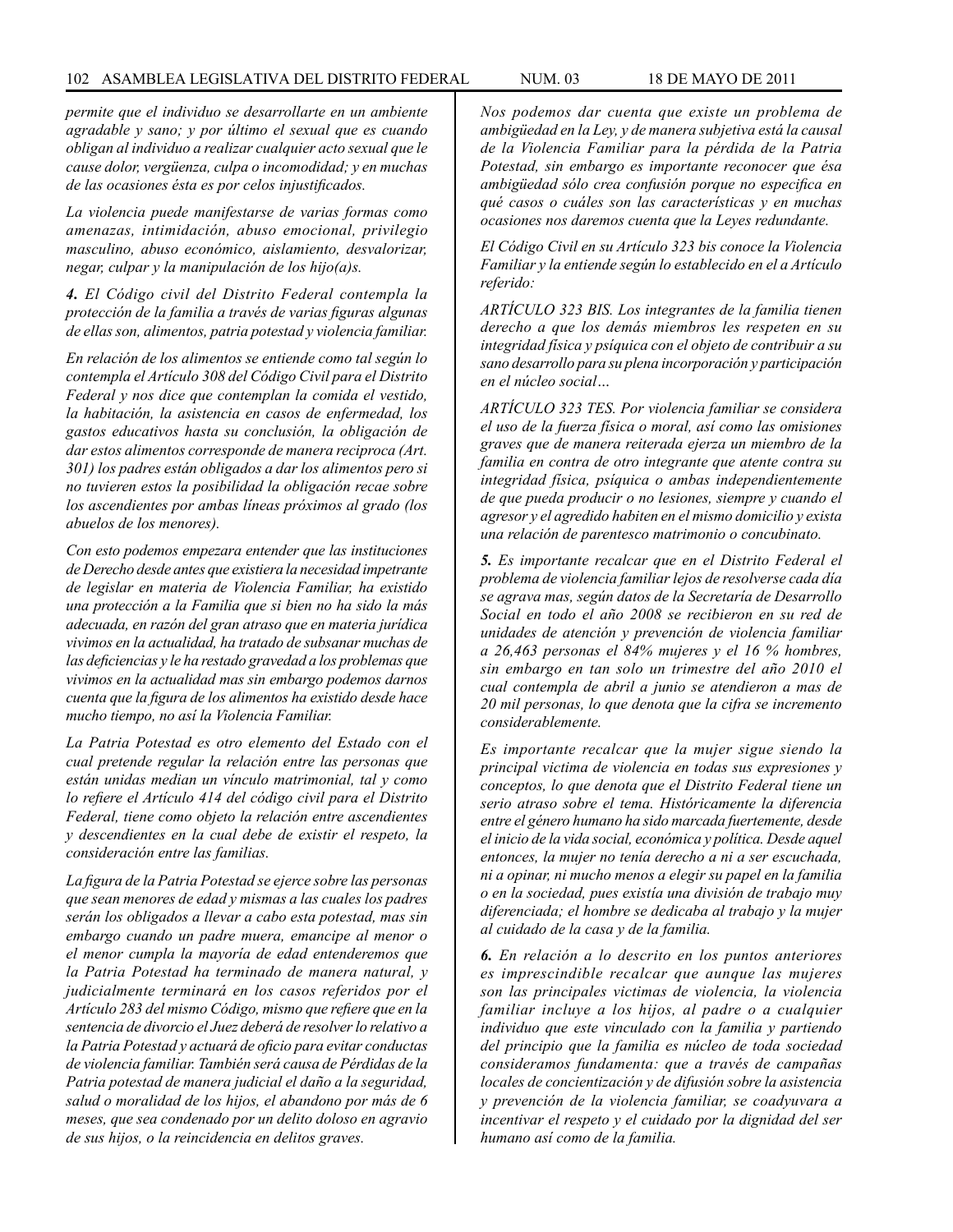*Fundan el presente Punto de Acuerdo los siguientes:*

## *CONSIDERANDOS*

*PRIMERO. Que es facultad de los Diputados, representar los intereses legítimos de los ciudadanos así como promover y gestionar la solución de los problemas y necesidades colectivas ante las autoridades competentes, a través de proposiciones y denuncias, de conformidad con lo establecido en los Artículos 17 fracción VI y 18 fracción VII, ambos, de la Ley Orgánica de la Asamblea Legislativa del Distrito Federal.*

*SEGUNDO. Que de conformidad al Artículo 12, fracción I de Ley de Asistencia y Prevención de la Violencia familiar del Distrito Federal, corresponde a las Delegaciones a través de su unidad de atención, llevar constancias administrativas de aquellos actos que de conformidad con la presente Ley, se consideren violencia familiar y que sean hechos de su conocimiento.*

*TERCERO. Que de conformidad al Artículo 12, fracción III de Ley de Asistencia y Prevención de la Violencia Familiar del Distrito Federal, corresponde a las Delegaciones a través de su unidad de atención, aplicar e instrumentar un procedimiento administrativo para la atención de la violencia familiar.*

*CUARTO. Que de conformidad al Artículo 12, fracción VIII de Ley de Asistencia y Prevención de la Violencia familiar del Distrito Federal, corresponde a las Delegaciones a través de su unidad de atención, atender las solicitudes de las personas que tengan conocimiento de la violencia familiar, en virtud de la cercanía con el receptor de dicha violencia.*

*QUINTO. Que como se expuso en los antecedentes del presente Punto de Acuerdo el problema de violencia familiar ha crecido día a día en el Distrito Federal, por tal motivo es necesario comenzar a aplicar nuevas técnicas y mecanismos, es por ello que la información solicitada es fundamental para poder estudiar el tema mas a fondo y realizar mas y mejores propuestas para erradicar dicha problemática.*

*Por lo anteriormente expuesto, sometemos a la consideración de esta Diputación Permanente, el siguiente:*

## *PUNTO DE ACUERDO*

*ÚNICO. Se solicita a la Jefa Delegacional en Iztapalapa la C. Clara Brugada Molina, un informe pormenorizado sobre los casos de violencia familiar que se atienden en su Demarcación Territorial mensualmente y qué medidas está tomando la administración a su cargo para erradicar dicha conducta.*

*México D.F., a 18 de Mayo de 2011.*

# *ATENTAMENTE*

*Dip. Rafael Calderón Jiménez*



*PROPOSICIÓN CON PUNTO DE ACUERDO POR EL QUE SE SOLICITA AL JEFE DELEGACIONAL EN GUSTAVO A. MADERO EL C. VÍCTOR HUGO LOBO ROMÁN, UN INFORME PORMENORIZADO SOBRE LOS CASOS DE VIOLENCIA FAMILIAR QUE SE ATIENDEN EN SU DEMARCACIÓN TERRITORIAL MENSUALMENTE Y QUÉ MEDIDAS ESTÁ TOMANDO LA ADMINISTRACIÓN A SU CARGO PARA ERRADICAR DICHA CONDUCTA, QUE SUSCRIBE EL DIPUTADO RAFAEL CALDERÓN JIMÉNEZ, DEL GRUPO PARLAMENTARIO DEL PARTIDO ACCIÓN NACIONAL.*

*El suscrito, Diputado Rafael Calderón Jiménez, a la Asamblea Legislativa del Distrito Federal V Legislatura, integrante del Grupo Parlamentario del Partido Acción Nacional, con fundamento en lo dispuesto por los Artículos 17 fracción VI de la Ley Orgánica y 132 del Reglamento para el Gobierno Interior de la Asamblea Legislativa del Distrito Federal, someto a consideración del Pleno de este Honorable Órgano de Gobierno la siguiente Proposición con Punto de Acuerdo por el que se solicita al Jefe Delegacional en Gustavo A. Madero el C. Víctor Hugo Lobo Román, un informe pormenorizado sobre los casos de violencia familiar que se atienden en su Demarcación Territorial mensualmente y qué medidas está tomando la administración a su cargo para erradicar dicha conducta, al tenor de los siguientes:*

### *ANTECEDENTES*

*1. De conformidad con el Artículo tercero de la Ley de Asistencia y Prevención de la Violencia Familiar del Distrito Federal la Violencia familiar es "Aquel acto de poder u omisión intencional, recurrente o crítico, dirigido a dominar, someter, controlar o agredir física, verbal, psicoemocional o sexualmente a cualquier miembro de la familia dentro o fuera del domicilio familiar, que tengan parentesco o lo hayan tenido por afinidad civil, matrimonio, concubinato o mantengan una relación de hecho y que tiene por efecto causar daño".*

*2. La violencia familiar es cualquier acto de poder, cuyo objetivo es ejercer un dominio absoluto sobre cualquier integrante de la familia, anteriormente estos actos de violencia eran aceptados bajo la justificación de que este era el medio más apropiado para resolver cualquier problema que se presentara dentro del núcleo familiar.*

*En la Ciudad de México, 96 de cada 100 personas que viven violencia, dentro o fuera del núcleo familiar son mujeres, ya sea por una relación de parentesco o consanguinidad, o por alguna relación civil, matrimonio, concubinato o una relación de hecho.*

*3. Existen tres tipos de maltrato, el físico es cualquier acto de agresión que ejerzan contra cualquier parte de tu cuerpo; ésta puede ser causada con algún objeto, arma o sustancia, para sujetar, inmovilizar o causar daño a tu integridad.*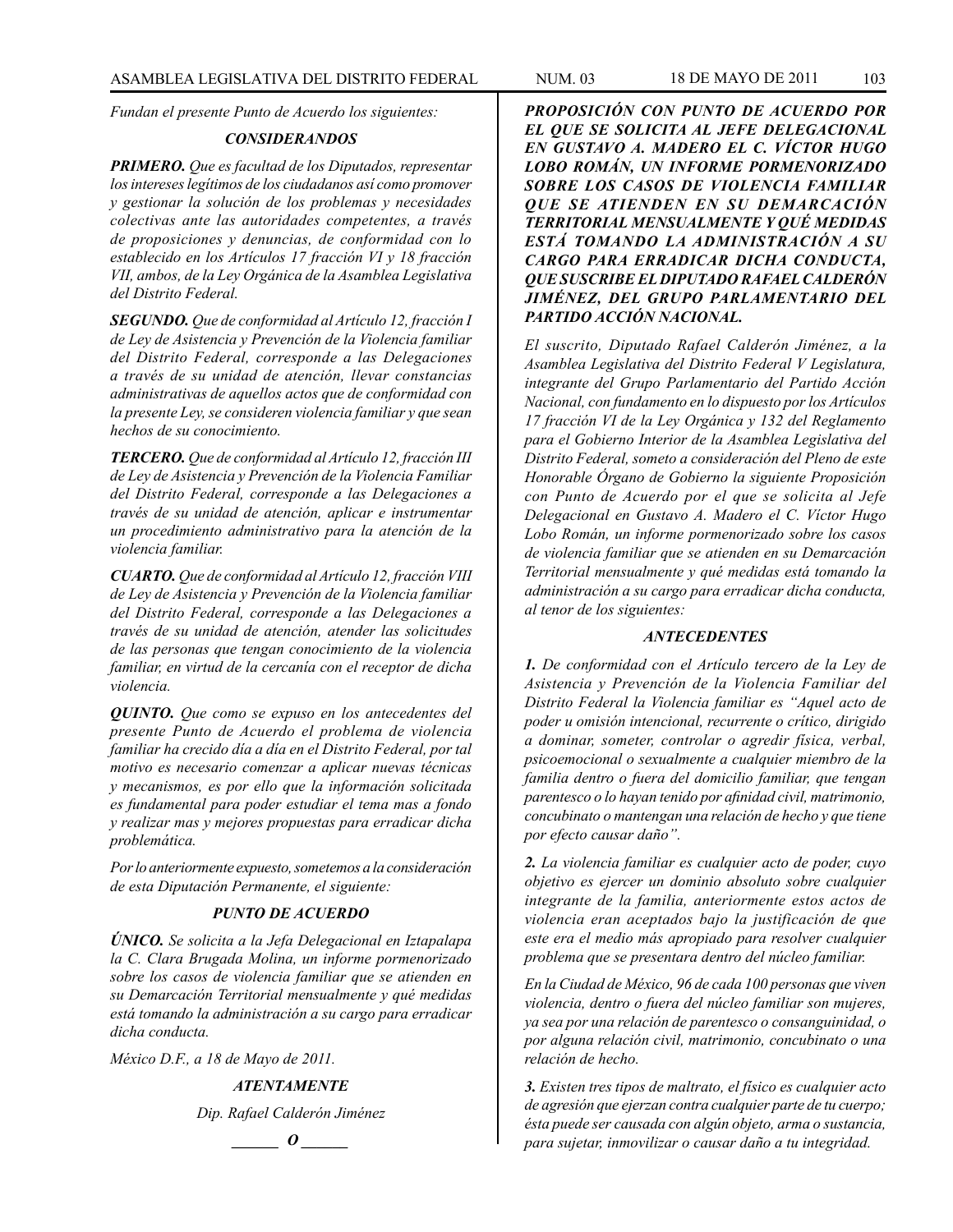*Por otro lado el maltrato psicoemocional, es cuando recibes insultos, indiferencia, amenazas, chantajes; lo cual no permite que el individuo se desarrollarte en un ambiente agradable y sano; y por último el sexual que es cuando obligan al individuo a realizar cualquier acto sexual que le cause dolor, vergüenza, culpa o incomodidad; y en muchas de las ocasiones ésta es por celos injustificados.*

*La violencia puede manifestarse de varias formas como amenazas, intimidación, abuso emocional, privilegio masculino, abuso económico, aislamiento, desvalorizar, negar, culpar y la manipulación de los hijo(a)s.*

*4. El Código civil del Distrito Federal contempla la protección de la familia a través de varias figuras algunas de ellas son, alimentos, patria potestad y violencia familiar.*

*En relación de los alimentos se entiende como tal según lo contempla el Artículo 308 del Código Civil para el Distrito Federal y nos dice que contemplan la comida el vestido, la habitación, la asistencia en casos de enfermedad, los gastos educativos hasta su conclusión, la obligación de dar estos alimentos corresponde de manera reciproca (Art. 301) los padres están obligados a dar los alimentos pero si no tuvieren estos la posibilidad la obligación recae sobre los ascendientes por ambas líneas próximos al grado (los abuelos de los menores).*

*Con esto podemos empezara entender que las instituciones de Derecho desde antes que existiera la necesidad impetrante de legislar en materia de Violencia Familiar, ha existido una protección a la Familia que si bien no ha sido la más adecuada, en razón del gran atraso que en materia jurídica vivimos en la actualidad, ha tratado de subsanar muchas de las deficiencias y le ha restado gravedad a los problemas que vivimos en la actualidad mas sin embargo podemos darnos cuenta que la figura de los alimentos ha existido desde hace mucho tiempo, no así la Violencia Familiar.*

*La Patria Potestad es otro elemento del Estado con el cual pretende regular la relación entre las personas que están unidas median un vínculo matrimonial, tal y como lo refiere el Artículo 414 del código civil para el Distrito Federal, tiene como objeto la relación entre ascendientes y descendientes en la cual debe de existir el respeto, la consideración entre las familias.*

*La figura de la Patria Potestad se ejerce sobre las personas que sean menores de edad y mismas a las cuales los padres serán los obligados a llevar a cabo esta potestad, mas sin embargo cuando un padre muera, emancipe al menor o el menor cumpla la mayoría de edad entenderemos que la Patria Potestad ha terminado de manera natural, y judicialmente terminará en los casos referidos por el Artículo 283 del mismo Código, mismo que refiere que en la sentencia de divorcio el Juez deberá de resolver lo relativo a la Patria Potestad y actuará de oficio para evitar conductas de violencia familiar. También será causa de Pérdidas de la* 

*Patria potestad de manera judicial el daño a la seguridad, salud o moralidad de los hijos, el abandono por más de 6 meses, que sea condenado por un delito doloso en agravio de sus hijos, o la reincidencia en delitos graves.*

*Nos podemos dar cuenta que existe un problema de ambigüedad en la Ley, y de manera subjetiva está la causal de la Violencia Familiar para la pérdida de la Patria Potestad, sin embargo es importante reconocer que ésa ambigüedad sólo crea confusión porque no especifica en qué casos o cuáles son las características y en muchas ocasiones nos daremos cuenta que la Leyes redundante.*

*El Código Civil en su Artículo 323 bis conoce la Violencia Familiar y la entiende según lo establecido en el a Artículo referido:*

*ARTÍCULO 323 BIS. Los integrantes de la familia tienen derecho a que los demás miembros les respeten en su integridad física y psíquica con el objeto de contribuir a su sano desarrollo para su plena incorporación y participación en el núcleo social…*

*ARTÍCULO 323 TES. Por violencia familiar se considera el uso de la fuerza física o moral, así como las omisiones graves que de manera reiterada ejerza un miembro de la familia en contra de otro integrante que atente contra su integridad física, psíquica o ambas independientemente de que pueda producir o no lesiones, siempre y cuando el agresor y el agredido habiten en el mismo domicilio y exista una relación de parentesco matrimonio o concubinato.*

*5. Es importante recalcar que en el Distrito Federal el problema de violencia familiar lejos de resolverse cada día se agrava mas, según datos de la Secretaría de Desarrollo Social en todo el año 2008 se recibieron en su red de unidades de atención y prevención de violencia familiar a 26,463 personas el 84% mujeres y el 16 % hombres, sin embargo en tan solo un trimestre del año 2010 el cual contempla de abril a junio se atendieron a mas de 20 mil personas, lo que denota que la cifra se incremento considerablemente.*

*Es importante recalcar que la mujer sigue siendo la principal victima de violencia en todas sus expresiones y conceptos, lo que denota que el Distrito Federal tiene un serio atraso sobre el tema. Históricamente la diferencia entre el género humano ha sido marcada fuertemente, desde el inicio de la vida social, económica y política. Desde aquel entonces, la mujer no tenía derecho a ni a ser escuchada, ni a opinar, ni mucho menos a elegir su papel en la familia o en la sociedad, pues existía una división de trabajo muy diferenciada; el hombre se dedicaba al trabajo y la mujer al cuidado de la casa y de la familia.*

*6. En relación a lo descrito en los puntos anteriores es imprescindible recalcar que aunque las mujeres son las principales victimas de violencia, la violencia familiar incluye a los hijos, al padre o a cualquier individuo que este vinculado con la familia y partiendo*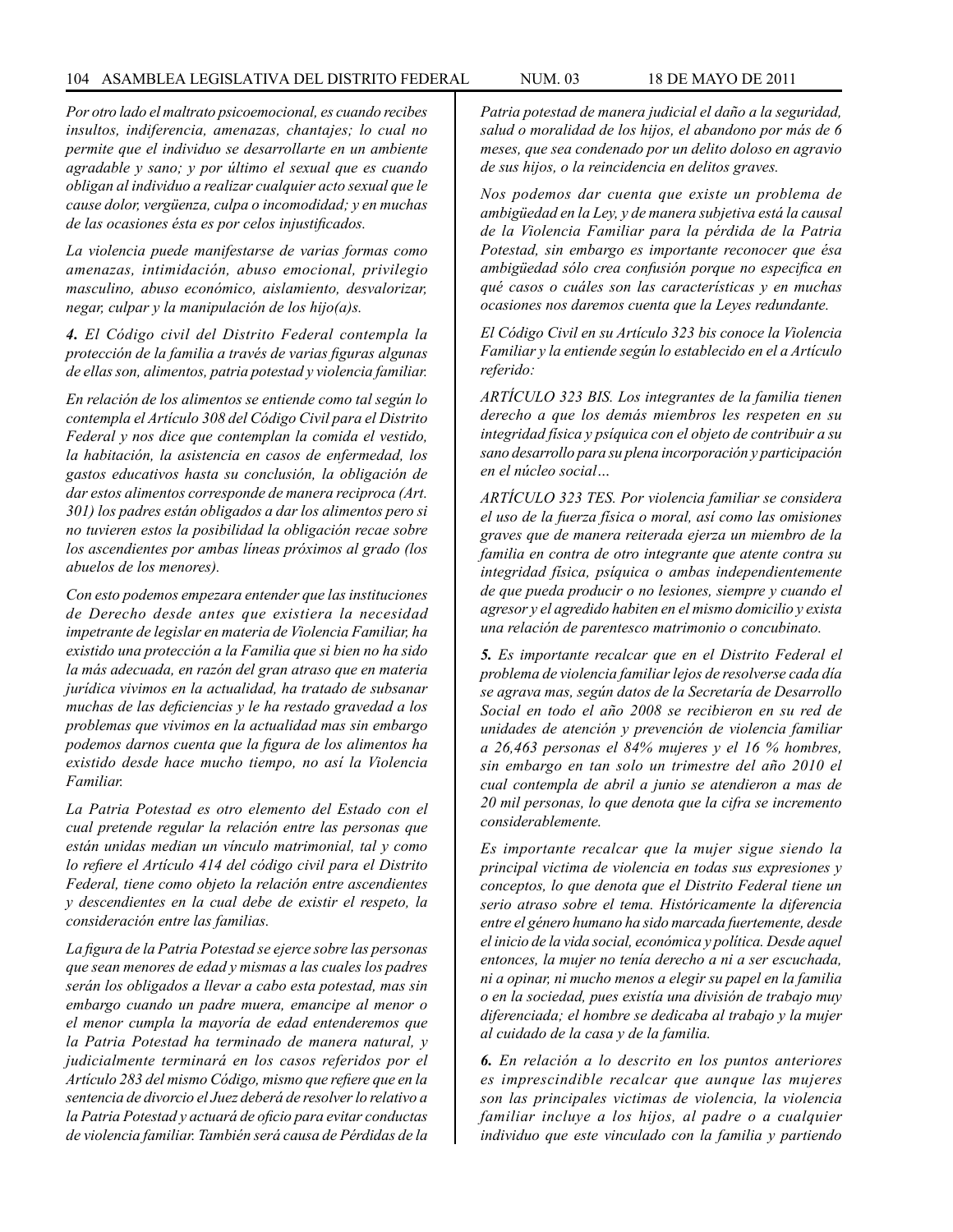*del principio que la familia es núcleo de toda sociedad consideramos fundamenta: que a través de campañas locales de concientización y de difusión sobre la asistencia y prevención de la violencia familiar, se coadyuvara a incentivar el respeto y el cuidado por la dignidad del ser humano así como de la familia.*

*Fundan el presente Punto de Acuerdo los siguientes:*

# *CONSIDERANDOS*

*PRIMERO. Que es facultad de los Diputados, representar los intereses legítimos de los ciudadanos así como promover y gestionar la solución de los problemas y necesidades colectivas ante las autoridades competentes, a través de proposiciones y denuncias, de conformidad con lo establecido en los Artículos 17 fracción VI y 18 fracción VII, ambos, de la Ley Orgánica de la Asamblea Legislativa del Distrito Federal.*

*SEGUNDO. Que de conformidad al Artículo 12, fracción I de Ley de Asistencia y Prevención de la Violencia familiar del Distrito Federal, corresponde a las Delegaciones a través de su unidad de atención, llevar constancias administrativas de aquellos actos que de conformidad con la presente Ley, se consideren violencia familiar y que sean hechos de su conocimiento.*

*TERCERO. Que de conformidad al Artículo 12, fracción III de Ley de Asistencia y Prevención de la Violencia Familiar del Distrito Federal, corresponde a las Delegaciones a través de su unidad de atención, aplicar e instrumentar un procedimiento administrativo para la atención de la violencia familiar.*

*CUARTO. Que de conformidad al Artículo 12, fracción VIII de Ley de Asistencia y Prevención de la Violencia familiar del Distrito Federal, corresponde a las Delegaciones a través de su unidad de atención, atender las solicitudes de las personas que tengan conocimiento de la violencia familiar, en virtud de la cercanía con el receptor de dicha violencia.*

*QUINTO. Que como se expuso en los antecedentes del presente Punto de Acuerdo el problema de violencia familiar ha crecido día a día en el Distrito Federal, por tal motivo es necesario comenzar a aplicar nuevas técnicas y mecanismos, es por ello que la información solicitada es fundamental para poder estudiar el tema mas a fondo y realizar mas y mejores propuestas para erradicar dicha problemática.*

*Por lo anteriormente expuesto, sometemos a la consideración de esta Diputación Permanente, el siguiente:*

# *PUNTO DE ACUERDO*

*ÚNICO. Se solicita al Jefe Delegacional en Gustavo A. Madero el C. Víctor Hugo Lobo Román, un informe pormenorizado sobre los casos de violencia familiar que se atienden en su Demarcación Territorial mensualmente* 

*y qué medidas está tomando la administración a su cargo para erradicar dicha conducta.*

*México D.F., a 18 de Mayo de 2011.*

# *ATENTAMENTE*

# *Dip. Rafael Calderón Jiménez*

Con fundamento en lo dispuesto por los Artículos 50 fracciones IV y V de la Ley Orgánica de la Asamblea Legislativa del Distrito Federal, 28, 29 y 132 del Reglamento para su Gobierno Interior, se turnan para su análisis y dictamen a las Comisiones Unidas de Desarrollo Social y de Atención a Grupos Vulnerables.

Esta Presidencia informa que el punto enlistado en el numeral 57 en el Orden del Día ha sido retirado.

Para presentar una Proposición con Punto de Acuerdo mediante el cual se exhorta respetuosamente al Doctor Luis Ignacio Sánchez Gómez, Titular de la Administración Federal de Servicios Educativos de la Secretaría de Educación Pública en el Distrito Federal, así como al maestro Mario Delgado Carrillo, Secretario de Educación del Gobierno del Distrito Federal, para que en el ámbito de sus respectivas competencias concreten en breve la firma del convenio de coordinación para la transferencia de los Centros de Educación Inicial conocidos como CEI, al Gobierno del Distrito Federal con la finalidad de dar cumplimiento a los acuerdos alcanzados en las mesas de trabajo relativos al a profesionalización y capacitación del profesorado, infraestructura educativa, así como la certificación de estudios y gratificación económica de la planta docente, se concede el uso de la Tribuna al Diputado Leonel Luna Estrada, a nombre del Diputado Alejando Sánchez Camacho, del Grupo Parlamentario del Partido de la Revolución Democrática.

**EL C. DIPUTADO LEONEL LUNA ESTRADA.** Con su permiso Diputado Presidente.

*PROPOSICIÓN CON PUNTO DE ACUERDO MEDIANTE EL CUAL SE EXHORTA RESPETUOSAMENTE AL DR. LUIS IGNACIO SÁNCHEZ GÓMEZ, TITULAR DE LA ADMINISTRACIÓN FEDERAL DE SERVICIOS EDUCATIVOS DE LA SECRETARÍA DE EDUCACIÓN PÚBLICA EN EL DISTRITO FEDERAL, ASÍ COMO AL MAESTRO MARIO DELGADO CARRILLO, SECRETARIO DE EDUCACIÓN DEL GOBIERNO DEL DISTRITO FEDERAL, PARA QUE EN EL ÁMBITO DE SUS RESPECTIVAS COMPETENCIAS CONCRETEN EN BREVE LA FIRMA DEL CONVENIO DE COORDINACIÓN PARA LA TRANSFERENCIA DE LOS CENTROS DE EDUCACIÓN INICIAL CONOCIDOS COMO CEI AL GOBIERNO DEL DISTRITO FEDERAL, CON LA FINALIDAD DE DAR CUMPLIMIENTO A LOS ACUERDOS ALCANZADOS EN LAS MESAS DE TRABAJO RELATIVOS A LA PROFESIONALIZACIÓN Y CAPACITACIÓN*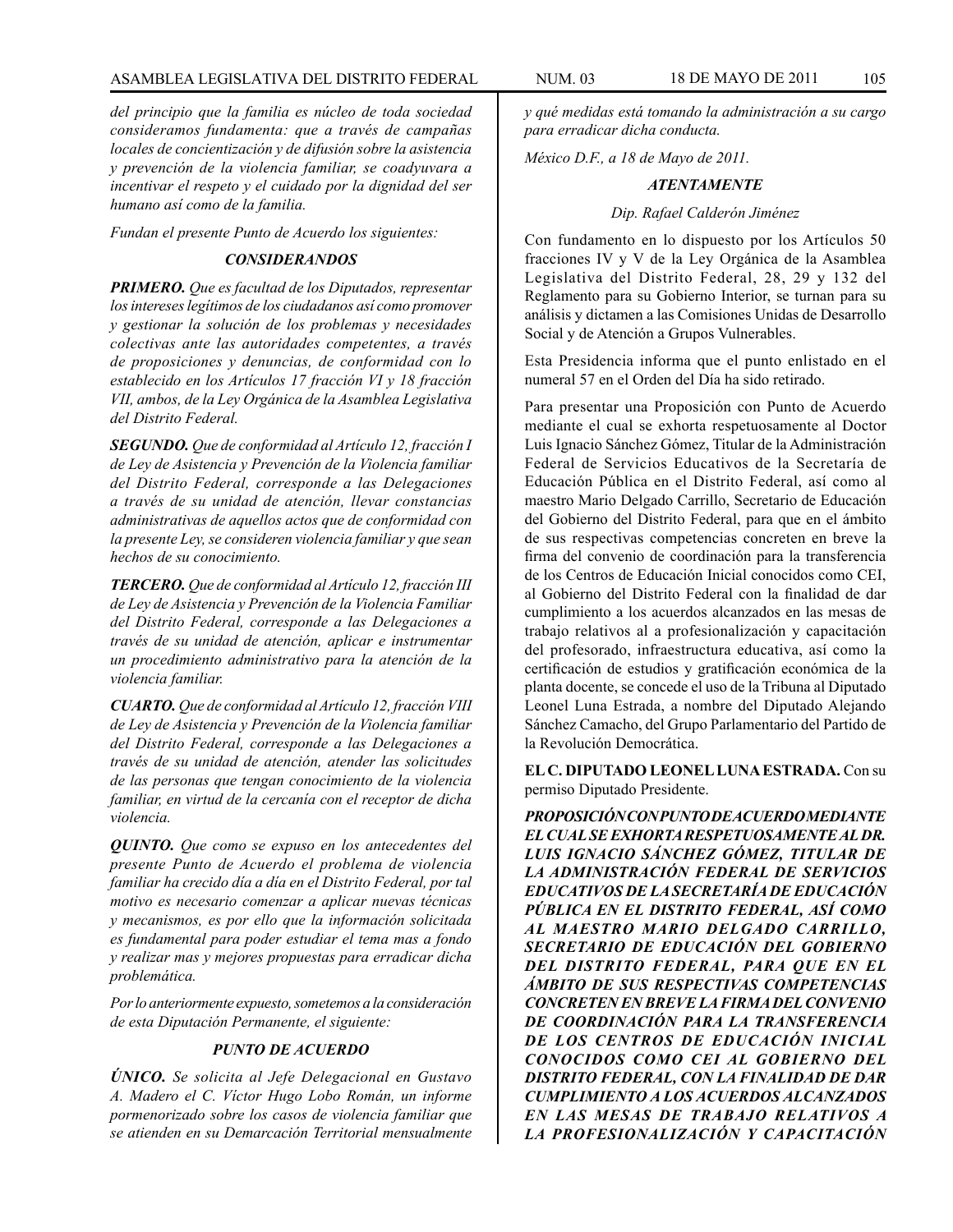*DEL PROFESORADO, INFRAESTRUCTURA EDUCATIVA, ASÍ COMO EN LA CERTIFICACIÓN DE ESTUDIOS Y GRATIFICACIÓN ECONÓMICA DE LA PLANTA DOCENTE, QUE PRESENTA EL DIPUTADO LEONEL LUNA ESTRADA A NOMBRE DEL DIPUTADO ALEJANDRO SÁNCHEZ CAMACHO, DEL GRUPO PARLAMENTARIO DEL PARTIDO DE LA REVOLUCIÓN DEMOCRÁTICA.*

*El Diputado Alejandro Sánchez Camacho, integrante de esta Quinta Legislatura, con fundamento en lo establecido en los Artículos 10 y 17 de la Ley Orgánica y 133 del Reglamento para el Gobierno Interior, ambos de la Asamblea Legislativa del Distrito Federal, en esta, la Máxima Tribuna de la Ciudad de México, propongo a este órgano colegiado aprobar la siguiente Proposición con Punto de Acuerdo Mediante el cual se exhorta respetuosamente al Dr. Luis Ignacio Sánchez Gómez, Titular de la Administración Federal de Servicios Educativos de la Secretaría de Educación Pública en el Distrito Federal, así como al Maestro Mario Delgado Carrillo, Secretario de Educación del Gobierno del Distrito Federal, para que en el ámbito de sus respectivas competencias concreten en breve la firma del convenio de coordinación para la Transferencia de los Centros de Educación Inicial conocidos como "CEI" al Gobierno del Distrito Federal, con la finalidad de dar cumplimiento a los Acuerdos alcanzados en las mesas de Trabajo Relativos a la Profesionalización y Capacitación del Profesorado, Infraestructura Educativa, así como en la Certificación de Estudios y Gratificación Económica de la Planta Docente.*

### *ANTECEDENTES*

*Desde hace más de un año los Centros de Educación Inicial conocidos por sus siglas como CEI, atraviesan una situación difícil que pone en riesgo la educación de miles de menores en el DF, cuyo factor común es la pobreza y marginación.*

*Para estos niños y sus padres, los centros representan la única opción de acceso a la educación inicial y una alternativa de cuidado mientras desarrollan sus actividades laborales, debido a que atienden una población infantil de 1 año 8 meses hasta 5 años 11 meses.*

*El conflicto nace por una decisión de la SEP que pretendía desaparecer los CEI bajo el argumento de una supuesta desincorporación de la Dirección de Educación Inicial para el ciclo escolar 2010-2011 con lo cual se afectaría a por lo menos mil 500 profesoras y profesores de 300 CEI en el DF.*

*Lo más cuestionable de esta decisión, es que con ello se vulnera el Artículo tercero constitucional que tutela el derecho inalienable de todo individuo a recibir una educación, además de incumplir diversos compromisos asumidos por el Estado mexicano en materia de derechos de la niñez y derechos humanos.*

*A pesar de la denuncia que el de la voz hiciera el año pasado en esta misma Tribuna 7 mil niños y niñas que habitan las zonas marginales de la ciudad de México siguen en la incertidumbre, debido a que los CEI aun no cuentan con un documento que ampare su funcionamiento y garantice su continuidad.*

*Cabe destacar que se han llevado a cabo diversas mesas de trabajo integradas por autoridades de la SEP, de la SEGDF y por un representativo del profesorado de los CEI, cuyo objetivo fue la confección del denominado*

*"Convenio de Coordinación para la Transferencia de los Centros DE Educación Inicial al Gobierno del Distrito Federal" mismo que ya se encuentra redactado y listo para su firma.*

*El documento integra un apartado de doce clausulas las cuales pretenden establecer los criterios básicos para la transferencia de los CEI a la Secretaría de Educación del GDF y las obligaciones que ambas instituciones contraen con este acto.*

*La firma del convenio pone en marcha diversos programas complementarios en materia de capacitación, profesionalización, fortalecimiento de la infraestructura educativa y certificación del plan de estudios, mismos que hoy se encuentran suspendidos.*

*Esta situación ha trastocado la relación laboral existente entre la SEP y la planta docente de los CEI ya que desde enero del presente año, no han recibido la gratificación de mil 375 pesos que les corresponde, con lo cual la SEP adeuda a cada profesor 6 mil 875 pesos.*

*Si tomamos en cuenta que el presupuesto para educación aprobado este año supera los 103 mil millones de pesos, de los cuales 3.49 billones están asignados a la educación básica, la deuda global de 10 millones que actualmente mantiene la SEP con la planta docente de los CEI, no representa en lo más mínimo un esfuerzo para la institución y si marca la diferencia para una profesora trabajadora que complementa sus ingresos con el pago de esta gratificación.*

*Este hecho viola el acuerdo alcanzado por ambas partes en minuta de trabajo, mediante la cual la SEP se compromete al pago mensual de esta retribución durante el ciclo escolar 2010-2011, documento firmado y avalado por la Titular de la Dirección de Educación Inicial de la SEP, profesora María Elena Pineda Carrillo.*

*La solidaridad social que desde hace más de veinte años existe entre maestras y comunidad, ha mantenido en funcionamiento los CEI quienes afrontan sus gastos diarios a través de la organización de actividades sociales como kermeses, donativos en especie y moneda, así como con un nutrido trabajo voluntario de limpieza y mantenimiento de los centros.*

*Si esta situación se prolonga quienes laboran y hacen uso de los CEI saben bien que estos espacios no sobrevivirán,*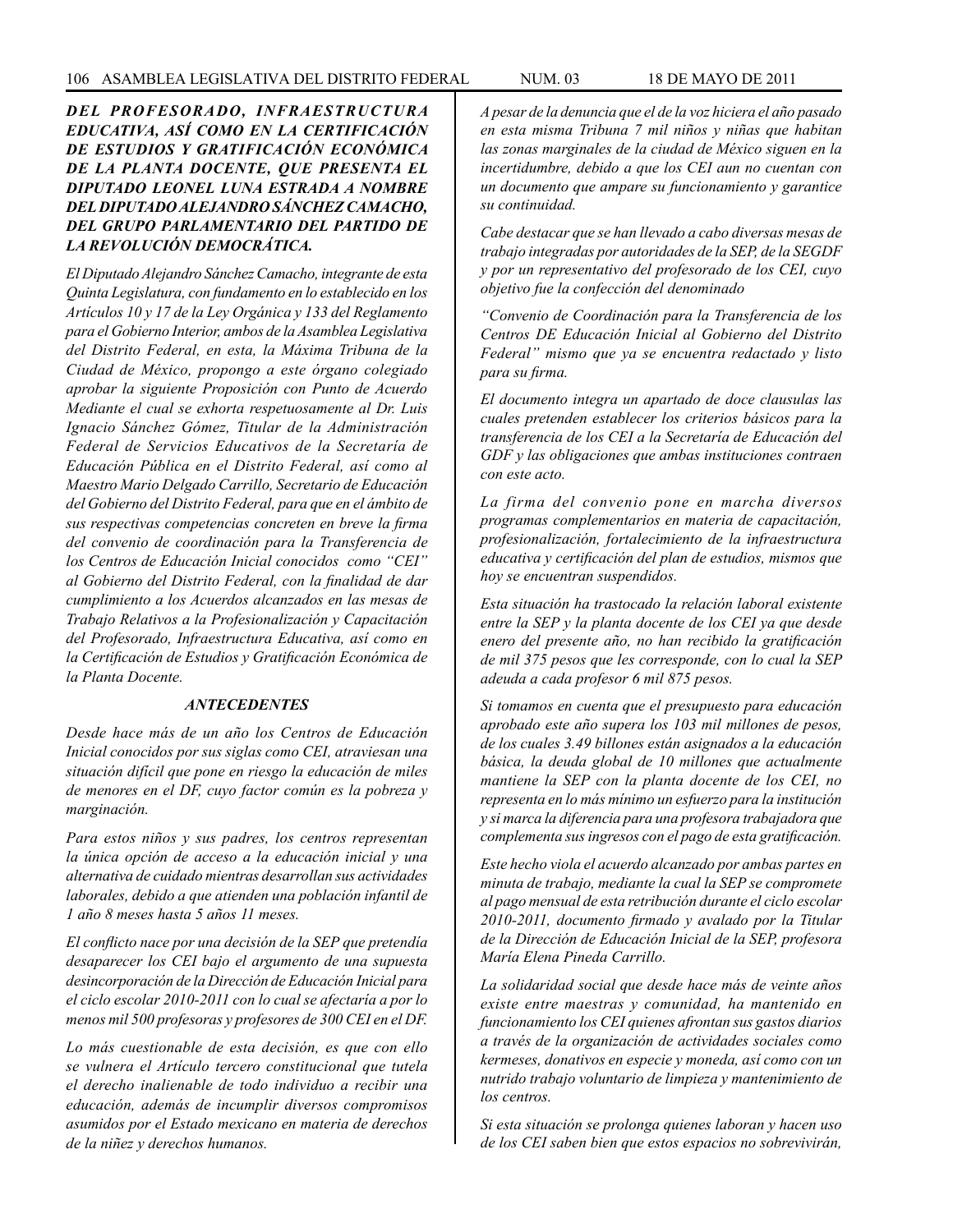*es necesario dar continuidad a las mesas de trabajo suspendidas desde el 30 de marzo por motivos aún no aclarados, en la que supuestamente se firmaría el convenio de transferencia.*

*Así mismo se hace un respetuoso exhorto a las autoridades involucradas en el particular a que en el marco de las relaciones de cooperación interinstitucional construyan los acuerdos necesarios que permitan dar salida a un conflicto que lacera aún más la condición de alta vulnerabilidad de la niñez que habita los entornos marginales de la ciudad de México y pone en riesgo la operatividad de 300 espacios educativos.*

*Fundan y motivan la presentación de esta Propuesta, las siguientes:*

## *CONSIDERACIONES*

*PRIMERO. Es un mandato constitucional contemplado en el Artículo Tercero, el cual establece que todo individuo tiene derecho a recibir educación y obliga a la Federación, Estados, Municipios y Distrito Federal a impartirla promoviendo y atendiendo todos los tipos y modalidades educativas, incluyendo la educación inicial.*

*SEGUNDO. La suspensión del pago por concepto de gratificación, que la SEP contrajo por medio de una firma de compromiso, viola las garantías contenidas en el Artículo 99 de la Ley Federal del Trabajo el cual establece que el derecho irrenunciable a percibir el salario, como igualmente lo es el derecho a percibir los salarios devengados.*

*TERCERO. Los resultados de las visitas de inspección realizadas por autoridades de la SEP y de la SEGDF, arrojan que los CEI cumplen en un 90% con las condiciones exigibles para su funcionamiento, en materia educativa, de infraestructura y protección civil.*

*CUARTO. El documento denominado "Convenio de Coordinación para la Transferencia de los Centros de Educación Inicial al Gobierno del Distrito Federal" fue elaborado bajo la supervisión del departamento de asuntos jurídicos de la SEGDF, por lo que no se explica la tardanza de su firma.*

*QUINTO. La falta de agilidad en el trámite de firma, desencadena una serie de omisiones que justifican el proceder de la autoridad Federal y cuestionan el carácter solidario de un gobierno de Izquierda.*

*SEXTO. Los CEI son indispensables para la débil infraestructura educativa de nivel maternal y preescolar, que presta servicio público a las comunidades marginadas de la ciudad de México.*

# *PUNTO DE ACUERDO*

*ÚNICO. Con fundamento en el Artículo 3, apartado V de la Constitución Política de los Estados Unidos Mexicanos, Proposición con Punto de Acuerdo mediante el cual se Exhorta respetuosamente al Dr. Luis Ignacio Sánchez* 

*Gómez, Titular de la Administración Federal de Servicios Educativos de la Secretaría de Educación Pública en el Distrito Federal, así como al Maestro Mario Delgado Carrillo, Secretario de Educación del Gobierno del Distrito Federal, para que en el ámbito de sus respectivas competencias concreten en breve la firma del Convenio de Coordinación para la Transferencia de los Centros de Educación Inicial conocidos "CEI" al Gobierno del Distrito Federal, con la Finalidad de dar cumplimiento a los Acuerdos Alcanzados en las Mesas de Trabajo relativos a la Profesionalización y Capacitación del Profesorado, Infraestructura Educativa, así como en la Certificación de Estudios y Gratificación Económica de la Planta Docente.*

### *ATENTAMENTE*

*Dip. Alejandro Sánchez Camacho*

Es cuanto, Diputado Presidente.

**EL C. PRESIDENTE**. Gracias, Diputado. En términos de lo dispuesto por el Artículo 133 del Reglamento para el Gobierno Interior de la Asamblea Legislativa del Distrito Federal, consulte la Secretaría a la Diputación Permanente en votación económica, si la propuesta presentada por el Diputado Leonel Luna Estrada se considera de urgente y obvia resolución.

**LA C. SECRETARIA.** Por instrucciones de la Presidencia y en votación económica se consulta a la Diputación Permanente si la propuesta de referencia se considera de urgente y obvia resolución. Los que estén por la afirmativa, sírvanse manifestarse levantando la mano.

Los que estén por la negativa, sírvanse manifestarlo levantando la mano.

Se considera de urgente y obvia resolución, Diputado Presidente.

**EL C. PRESIDENTE.** Gracias, Diputada. Está a discusión la propuesta. ¿Existen oradores en contra?

Proceda la Secretaría a preguntar a la Diputación Permanente en votación económica si es de aprobarse la propuesta a discusión.

**LA C. SECRETARIA.** Por instrucciones de la Presidencia y en votación económica se pregunta a la Diputación Permanente si es de aprobarse la propuesta sometida a su consideración. Los que estén por la afirmativa, sírvanse manifestarlo levantando la mano.

Los que estén por la negativa, sírvanse manifestarlo levantando la mano.

Aprobada la propuesta, Diputado Presidente.

**EL C. PRESIDENTE.** Gracias, Diputada. Remítase a las autoridades correspondientes para los efectos legales a que haya lugar.

Continúe la Secretaría con los asuntos en cartera.